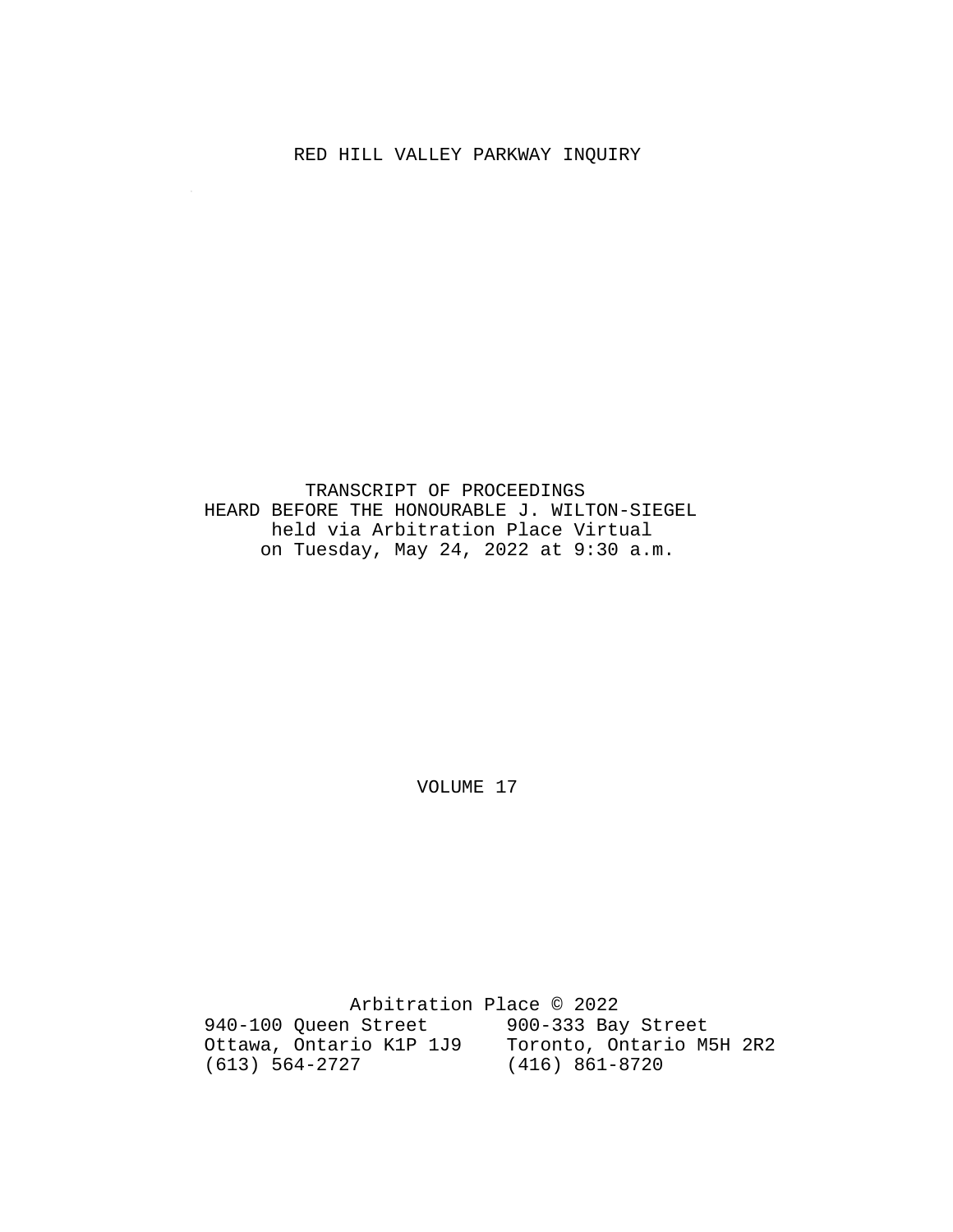### APPEARANCES:

| Andrew C. Lewis<br>Chloe Hendrie | For Red Hill Valley<br>Parkway |
|----------------------------------|--------------------------------|
| Jenene Roberts<br>Jonathan Chen  | For City of Hamilton           |
| Heather McIvor<br>Colin Bourrier | For Province of Ontario        |
| Chris Buck                       | For Dufferin Construction      |
| Jennifer Roberts                 | For Golder Associates Inc.     |

Page 2645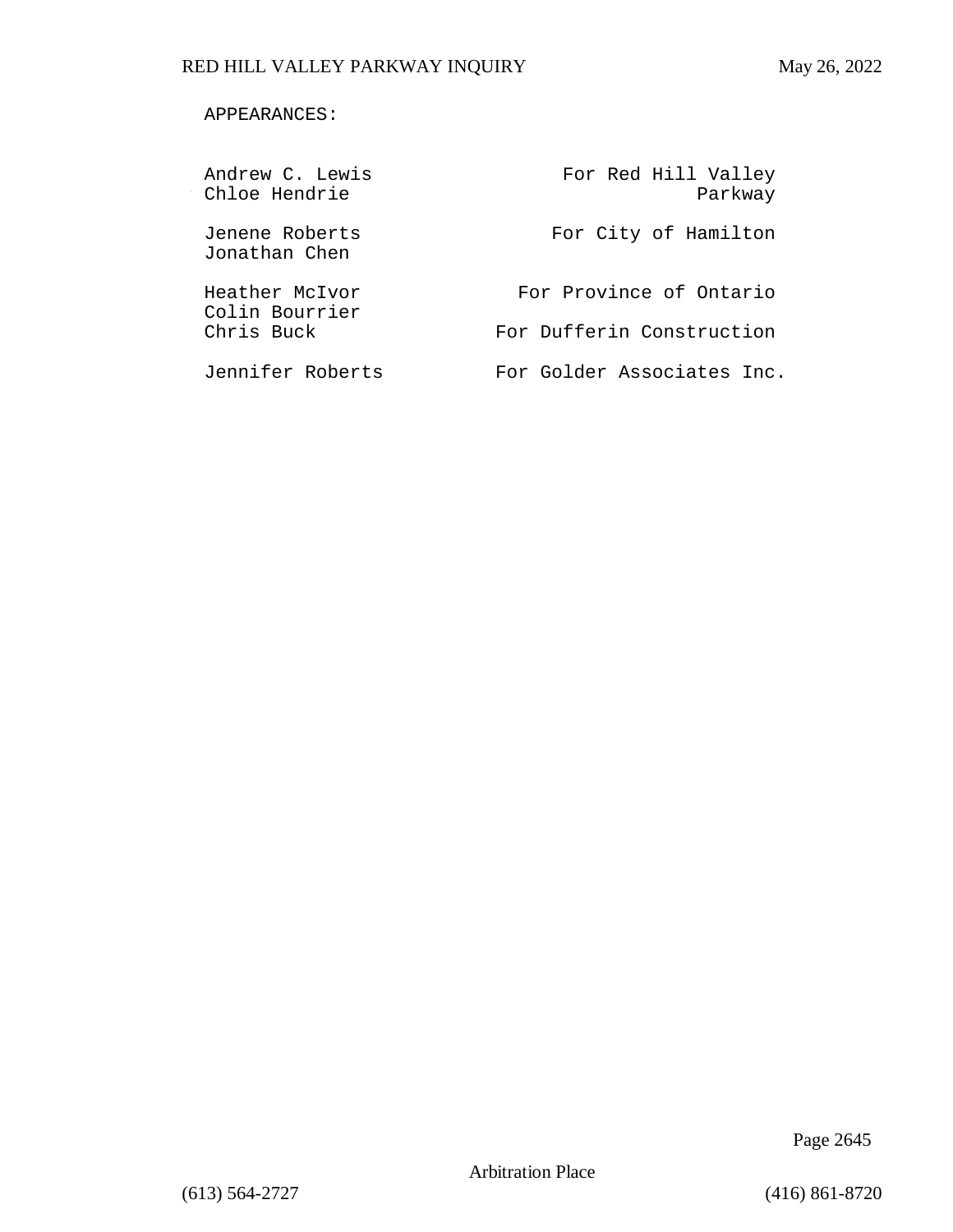$\sim$ 

#### INDEX

PAGE

| FRANK MARCIELLO; AFFIRMED           |      |  |
|-------------------------------------|------|--|
| EXAMINATION BY MR. LEWIS            | 2648 |  |
| EXAMINATION BY MR. CHEN             | 2750 |  |
| EXAMINATION BY MS. JENNIFER ROBERTS | 2754 |  |
| EXAMINATION BY MR. BOURRIER         | 2756 |  |
| EXAMINATION BY MR. LEWIS (RESUMED)  | 2758 |  |
| STEPHEN SENIOR; AFFIRMED            |      |  |
| EXAMINATION BY MR. LEWIS            | 2761 |  |
| EXAMINATION BY MS. JENENE ROBERTS   | 2836 |  |

Page 2646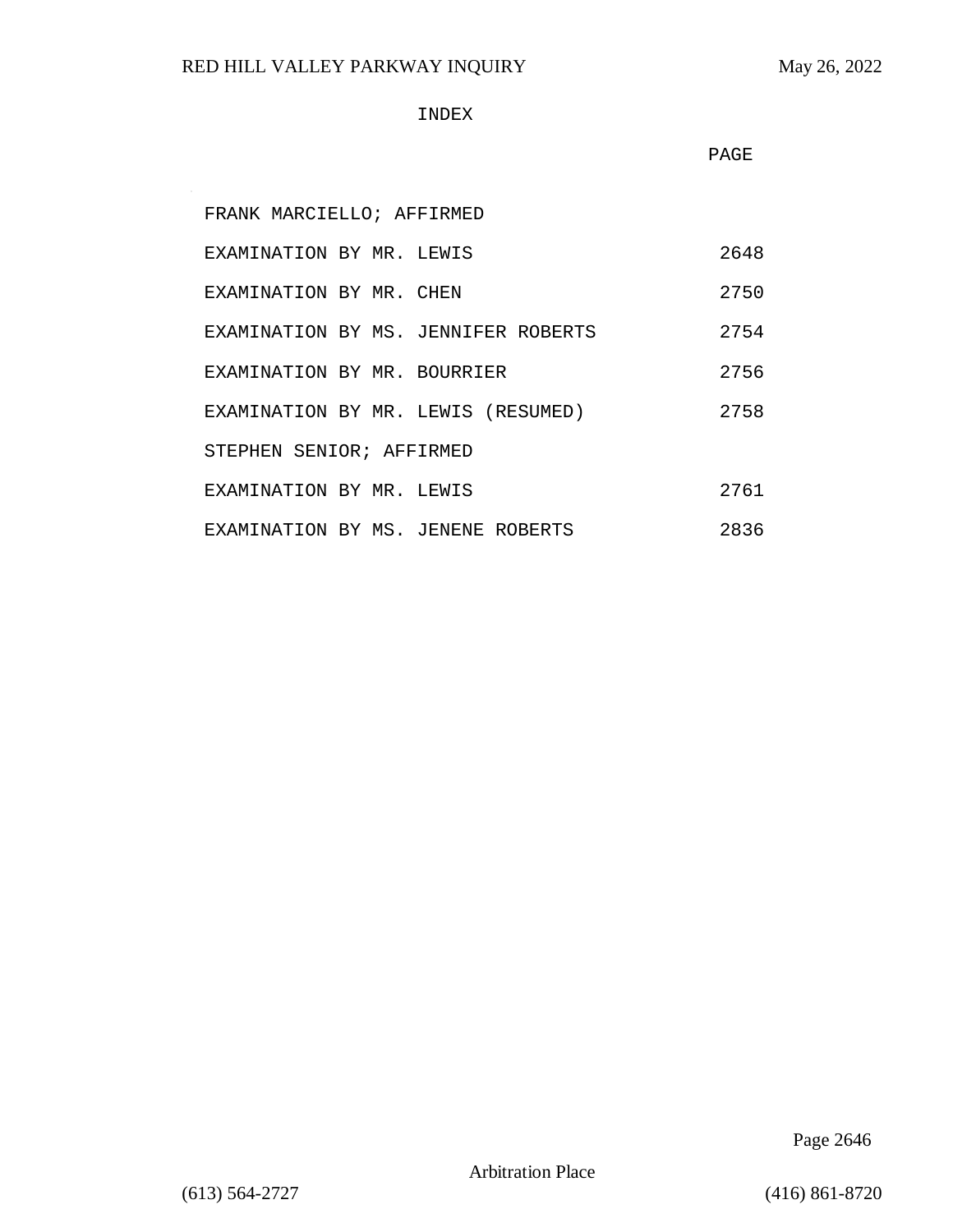1 Arbitration Place Virtual --- Upon resuming on Tuesday, May 24, 2022 at 3 9:36 a.m. 4 MR. LEWIS: Good morning Commissioner, Counsel, Mr. Marciello. Before we begin for this week I would like to read off our weekly land acknowledgement. 8 I would like to open this week of hearing by acknowledging that the City of Hamilton is situated upon the traditional territories of the Erie, Neutral, Huron-Wendat, Haudenosaunee and Mississaugas. This land is covered by the Dish With One Spoon Wampum Belt Covenant, which was an agreement between the Haudenosaunee and Anishinaabeg to share and care for resources around the Great Lakes. We further acknowledge that the land on which Hamilton sits is covered by the Between The Lakes Purchase 1792, between the Crown and the Mississaugas of the Credit First Nation. 21 Many of the counsel appearing on this hearing today are in Toronto which is on the traditional land of the Huron-Wendat, the Seneca, and most recently, the Mississaugas of the Credit River. Today this meeting place is still

Page 2647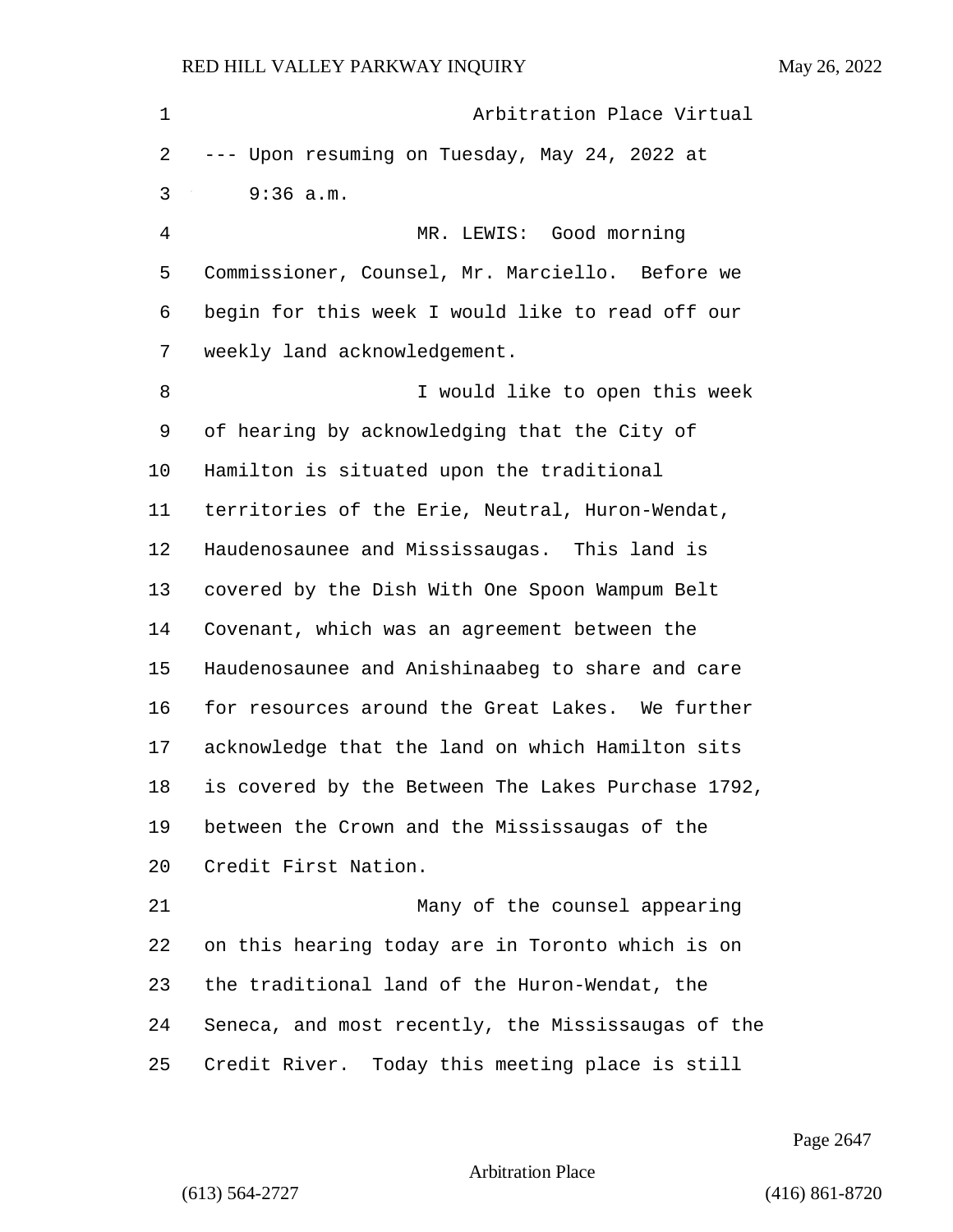| 1  |                                      |    | the home to many indigenous people from across     |
|----|--------------------------------------|----|----------------------------------------------------|
| 2  |                                      |    | Turtle Island and we are grateful to have the      |
| 3  | opportunity to work on this land.    |    |                                                    |
| 4  |                                      |    | Could the court reporter                           |
| 5  | please swear in the witness.         |    |                                                    |
| 6  | FRANK MARCIELLO; affirmed            |    |                                                    |
| 7  | EXAMINATION BY MR. LEWIS:            |    |                                                    |
| 8  |                                      |    | MR. LEWIS: I may proceed,                          |
| 9  | Commissioner?                        |    |                                                    |
| 10 |                                      |    | JUSTICE WILTON-SIEGEL: Please                      |
| 11 | proceed.                             |    |                                                    |
| 12 |                                      |    | BY MR. LEWIS:                                      |
| 13 |                                      | Q. | Good morning,                                      |
| 14 | Mr. Marciello. Thank you for coming. |    |                                                    |
| 15 | Α.                                   |    | You're welcome. Good                               |
| 16 | morning.                             |    |                                                    |
| 17 |                                      | Q. | And just before we get                             |
| 18 |                                      |    | into any details I just want to go through a bit   |
| 19 |                                      |    | of your background and work history. I understand  |
| 20 |                                      |    | that you went to Humber College and graduated with |
| 21 |                                      |    | a diploma in civil transportation engineering      |
| 22 | technology; is that correct?         |    |                                                    |
| 23 | Α.                                   |    | Yes.                                               |
| 24 |                                      |    | Q. And when did you                                |
| 25 | graduate?                            |    |                                                    |

Page 2648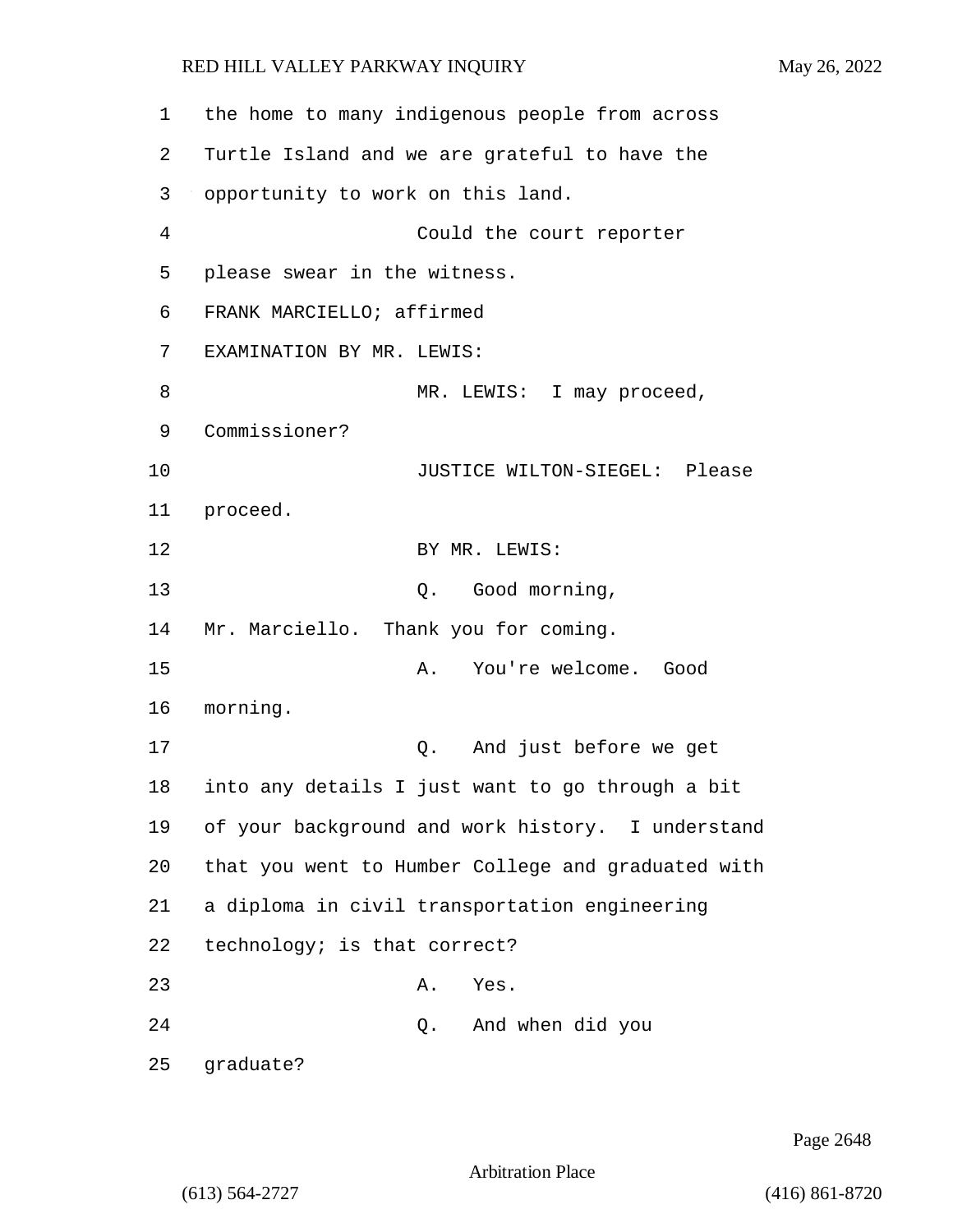1 A. 1982. 2 Q. And am I correct that you 3 were employed by the MTO from around March 1986 4 until 2015? 5 A. Yes. 6 Q. And that I understand 7 your last day physically at work for the MTO was 8 March 3rd, 2015, although your employment formally 9 ended in June 2015; is that right? 10 A. That's right. 11 Q. And you were the 12 supervisor of the pavement evaluation unit from 13 the early 1990s until you left the MTO; is that 14 correct? 15 A. Yes, it is. 16 Q. And could you just 17 describe for us what that job entailed. I know it 18 was a number things, but if you could just briefly 19 describe that for us. 20 A. It involved supervision 21 of two full-time staff and summer students who 22 operated the automatic road analyzer. And that 23 also was a -- it was evaluation equipment that 24 would determine pavement performance in different 25 indices, pavement rut, crack mapping and so on,

Page 2649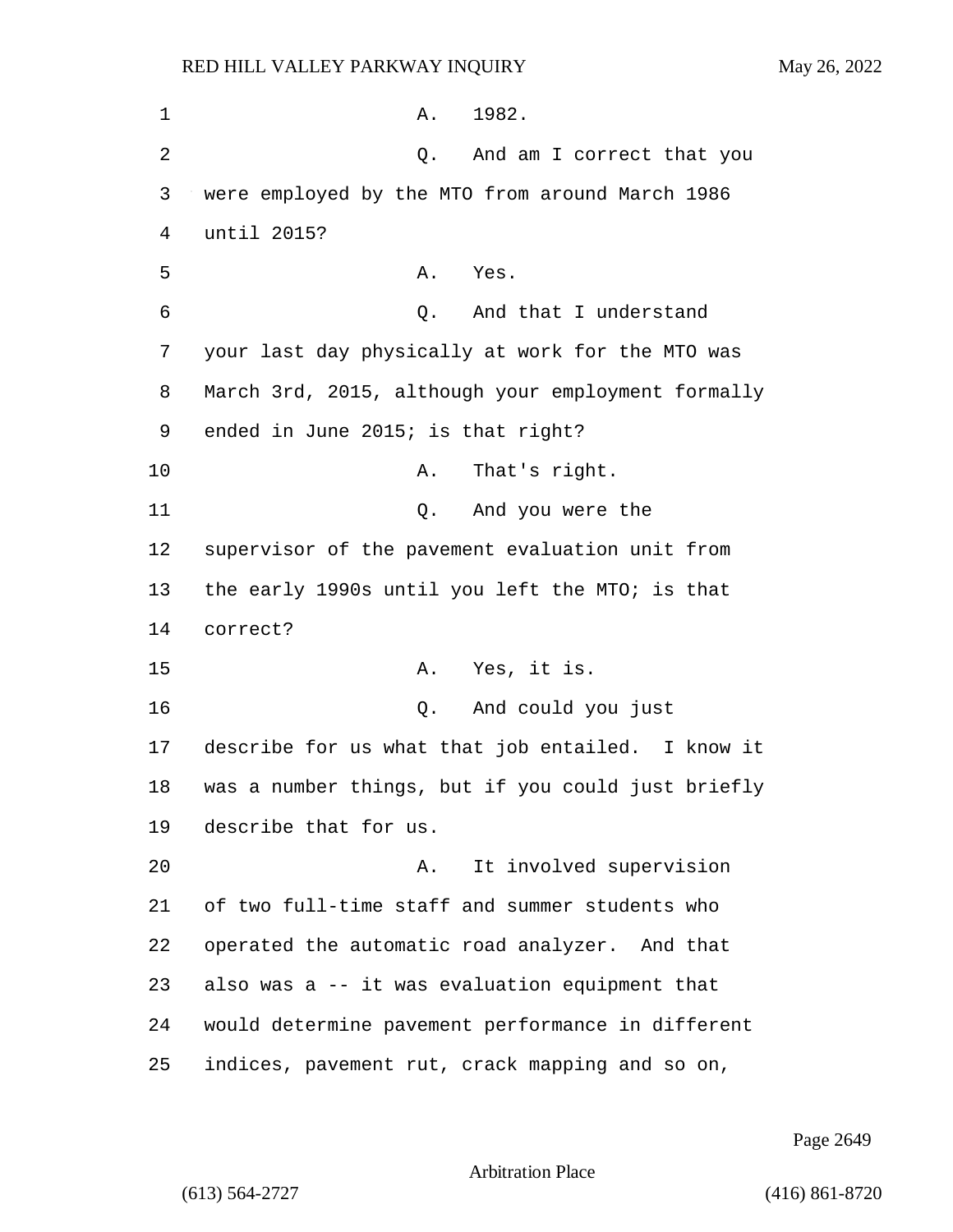1 and that would determine the condition of the 2 pavements and a decision would be made based on 3 that. 4 I also operated within a 5 supervisory role the actual AST and brake force 6 trailer; that, as well evaluated pavements in 7 terms of friction levels, and I did a lot of field 8 work in that unit as well. 9 Q. All right. I understand 10 that involves quite a bit of travel from time to 11 time in operating the trailer and the other 12 devices? 13 A. Extensive travel, yes. 14 Q. You operated the MTO's 15 locked-wheel skid tester for most of your career 16 until you left in the 2015; is that right? 17 A. I -- for probably at 18 least half of my career, yes. 19 Q. And is that from back in 20 the early 90s? 21 A. Probably the mid-90s, 22 yes. 23 Q. Mid-90s. Okay. And were 24 you the sole operator of it during that time 25 period?

Page 2650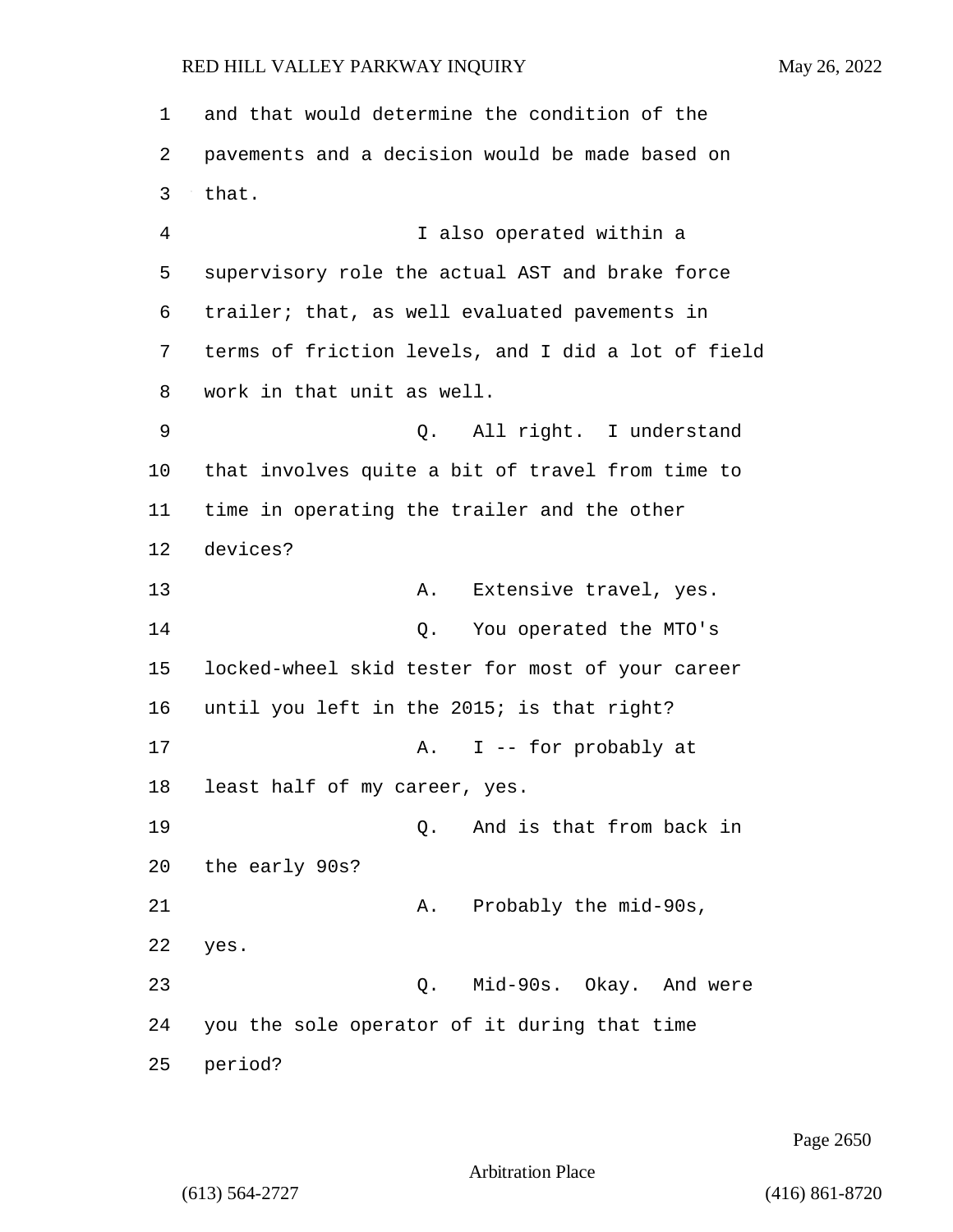1 A. During that time I was, 2 yes. 3 Q. And on the skid trailer 4 you then generated -- after operating it that 5 included generating the results of the testing and 6 compiling them into survey reports? 7 A. Yes, correct. 8 Q. And can you estimate -- 9 and I'm not asking for any exact number, sort of 10 an order of magnitude -- but how many skid tests 11 you administered and reported on during the course 12 of your career? 13 A. I can't put a number to 14 that. It's in the thousands. 15 Q. That's the only sort of 16 estimate that I was looking for. Somewhere in the 17 thousands? 18 A. Yes. 19 Q. And just to place your 20 activities in the context of this public inquiry, 21 we know, and if you can just confirm, you 22 conducted the MTO's initial skid testing on the 23 Red Hill Valley Parkway in Hamilton on 24 October 16th, 2007; is that right? 25 A. That's correct.

Page 2651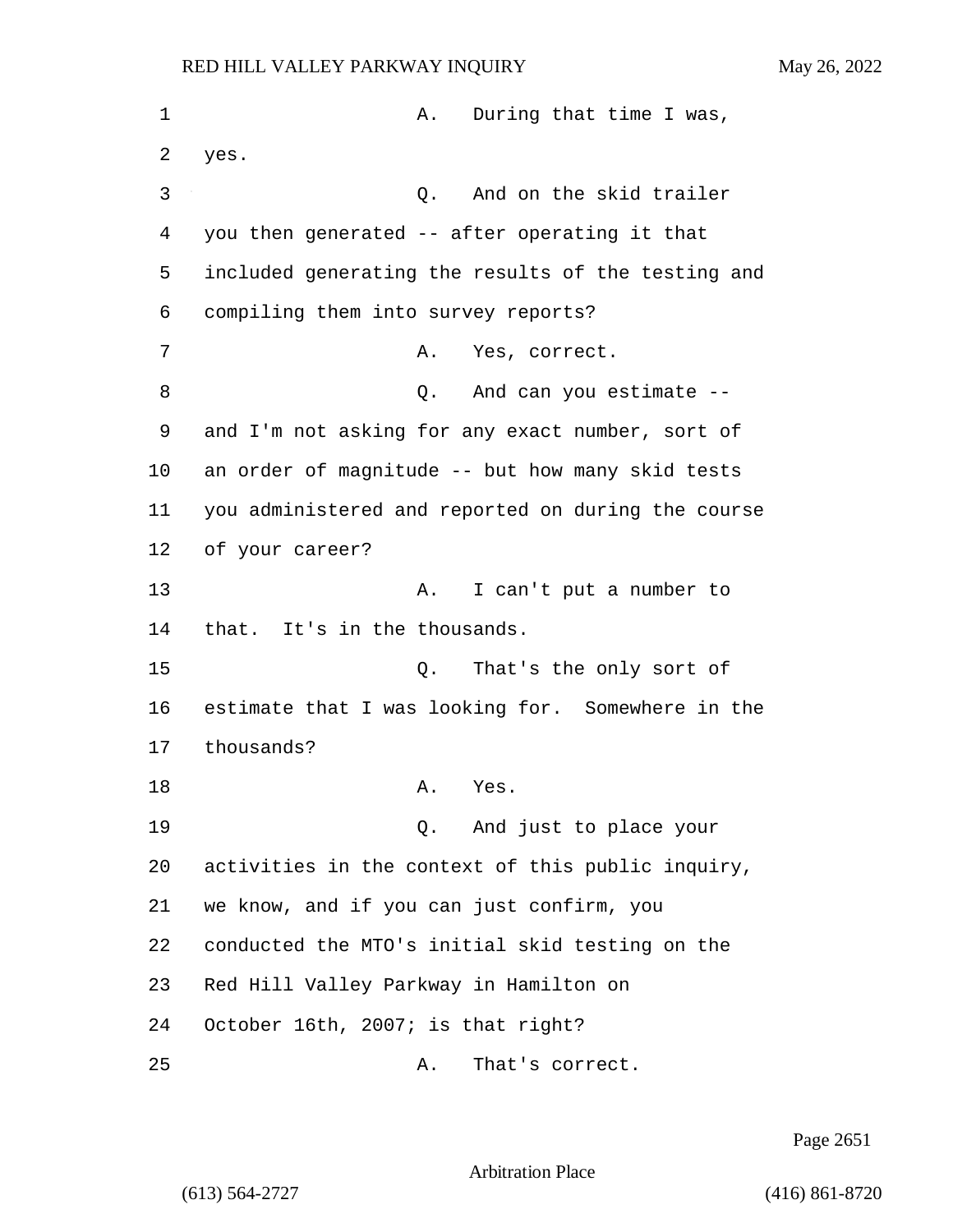1 Q. And then subsequently you 2 performed skid testing on the Red Hill Valley 3 Parkway in 2008, 2009, 2010, 2011, 2012 and 2014; 4 is that right? 5 A. That's correct. 6 Q. And as is typically done, 7 you compiled the test results and reported on 8 them; is that right? 9 A. Yes. 10 Q. And in your role as 11 supervisor of the pavement evaluation unit you 12 formally reported to the head of pavements and 13 foundations; is that correct? 14 A. Yes, I did. 15 C. I understand that 16 variously, sort of starting earlier in time, that 17 was Tom Kazmierowski? 18 A. Yes, it was. 19 Q. And then Becca Lane? 20 A. Yes, it was. 21 Q. And then Stephen Lee? 22 A. Yes. 23 Q. And I think there was -- 24 Betty Bennett may have acted in an acting role in 25 between Ms. Lane and Mr. Lee; is that right?

Page 2652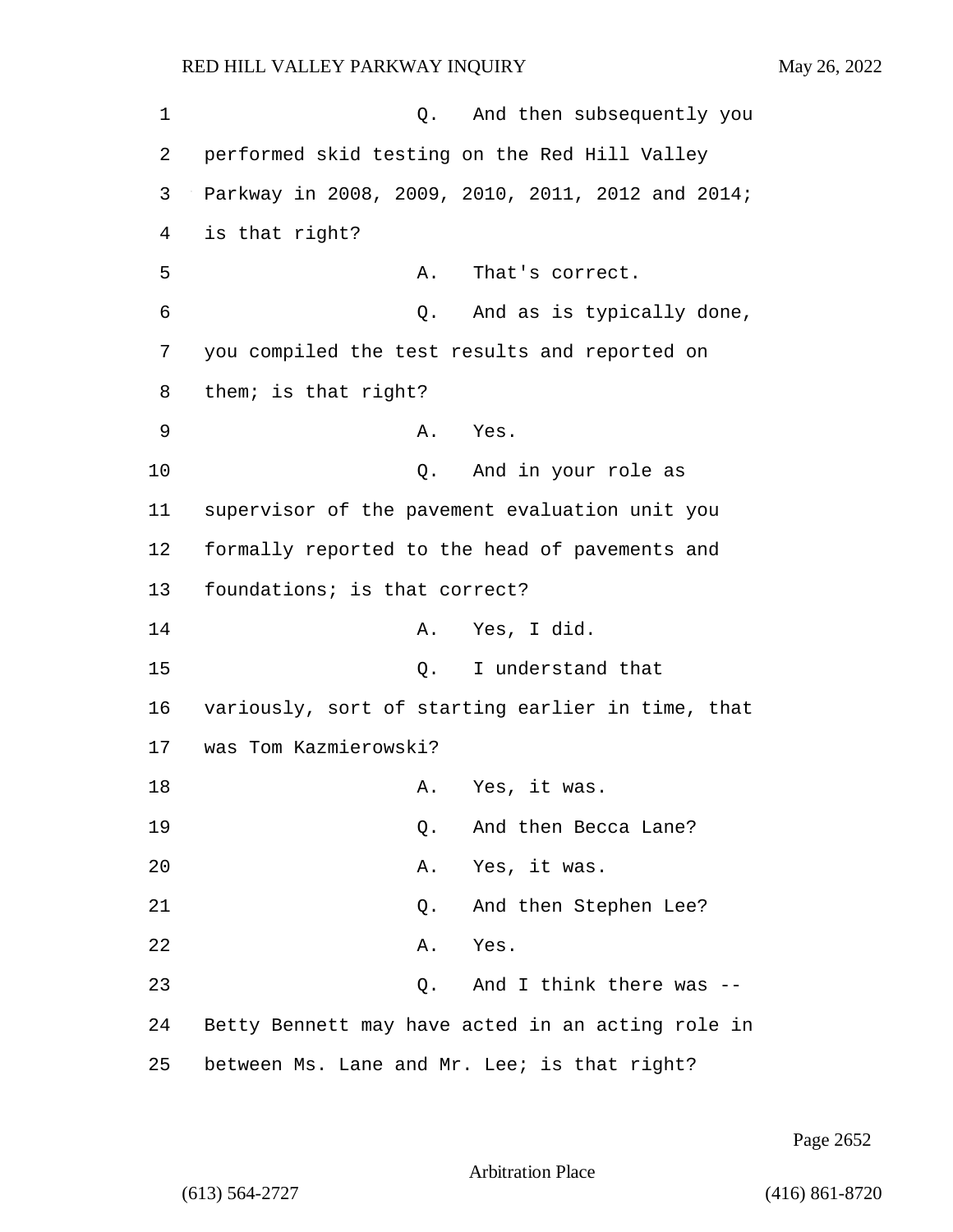| $\mathbf 1$    | That's correct.<br>Α.                              |
|----------------|----------------------------------------------------|
| $\overline{2}$ | And that's the person who<br>Q.                    |
| 3              | you directly reported to at pavements and          |
| 4              | foundations?                                       |
| 5              | One of those -- one or<br>Α.                       |
| 6              | two of those people, yes.                          |
| 7              | As time passed it<br>Q.                            |
| 8              | changed?                                           |
| 9              | Yes.<br>Α.                                         |
| 10             | So, Registrar, if we<br>Q.                         |
| 11             | could go to overview document 4, image 14, please. |
| 12             | And, Mr. Marciello, we've got                      |
| 13             | a thing called the overview document which is --   |
| 14             | part 4 of it, which is what I'm going to be        |
| 15             | referring you to, which sets out documents and     |
| 16             | facts and so forth that -- pertinent to the        |
| 17             | inquiry, but -- and I'll take you to that from     |
| 18             | time to time but I'll also take you to the         |
| 19             | underlying documents in some instances as well.    |
| 20             | If you $-$ at any time if I'm                      |
| 21             | looking at the overview document with you and you  |
| 22             | want to look at the underlying document and I      |
| 23             | haven't done that, please let me know and we'll    |
| 24             | just go it to. All right?                          |
| 25             | $Hm - hmm$ .<br>Α.                                 |

Page 2653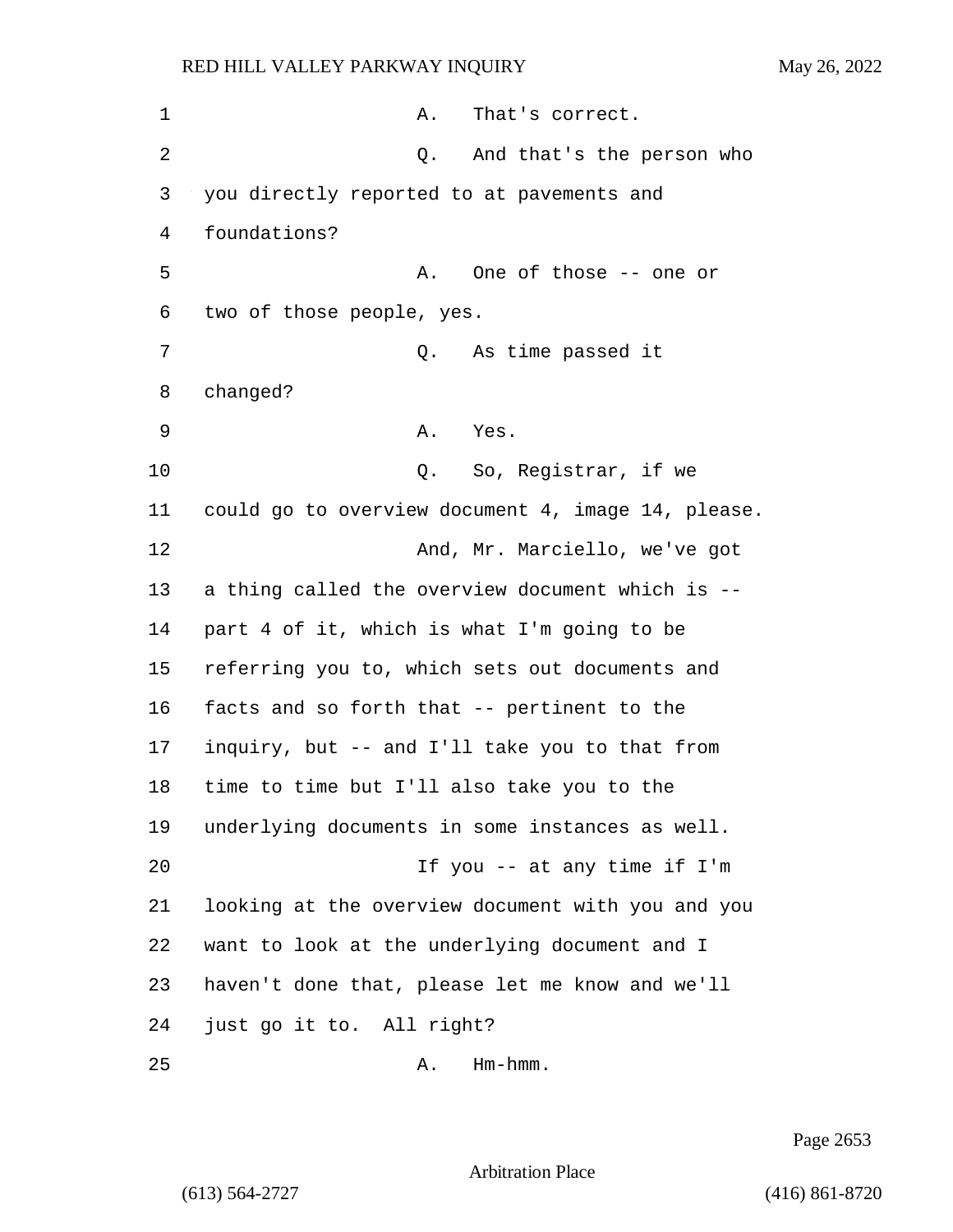| 1  | All right. So in<br>Q.                             |
|----|----------------------------------------------------|
| 2  | paragraph 22 it talks about a presentation you     |
| 3  | gave to the MTO's geotechnical committee, and then |
| 4  | it was revised later in 2013, and that described   |
| 5  | the MTO's friction evaluation processes. And do    |
| 6  | you recall this -- we're going to take you to the  |
| 7  | slideshow. Do you recall this presentation?        |
| 8  | I do, I do. Basically I<br>Α.                      |
| 9  | do.                                                |
| 10 | If we could go then to<br>Q.                       |
| 11 | MTO 35791. I'm going to come back to this from     |
| 12 | time to time, but "Pavement Friction Valuation -   |
| 13 | MTO Practices." And do you recall the context in   |
| 14 | which you presented this to the geotechnical       |
| 15 | committee?                                         |
| 16 | I don't recall -- very<br>Α.                       |
| 17 | basically, very basically.                         |
| 18 | Q.<br>You recall you created it                    |
| 19 | and you know it was (speaker overlap) but that's   |
| 20 | about it?                                          |
| 21 | Yes, that's about it,<br>Α.                        |
| 22 | yeah.                                              |
| 23 | If we could go to<br>Q.                            |
| 24 | image 9? Actually, do we have the native of this   |
| 25 | document? It's a little bit blurry. Maybe we       |

Page 2654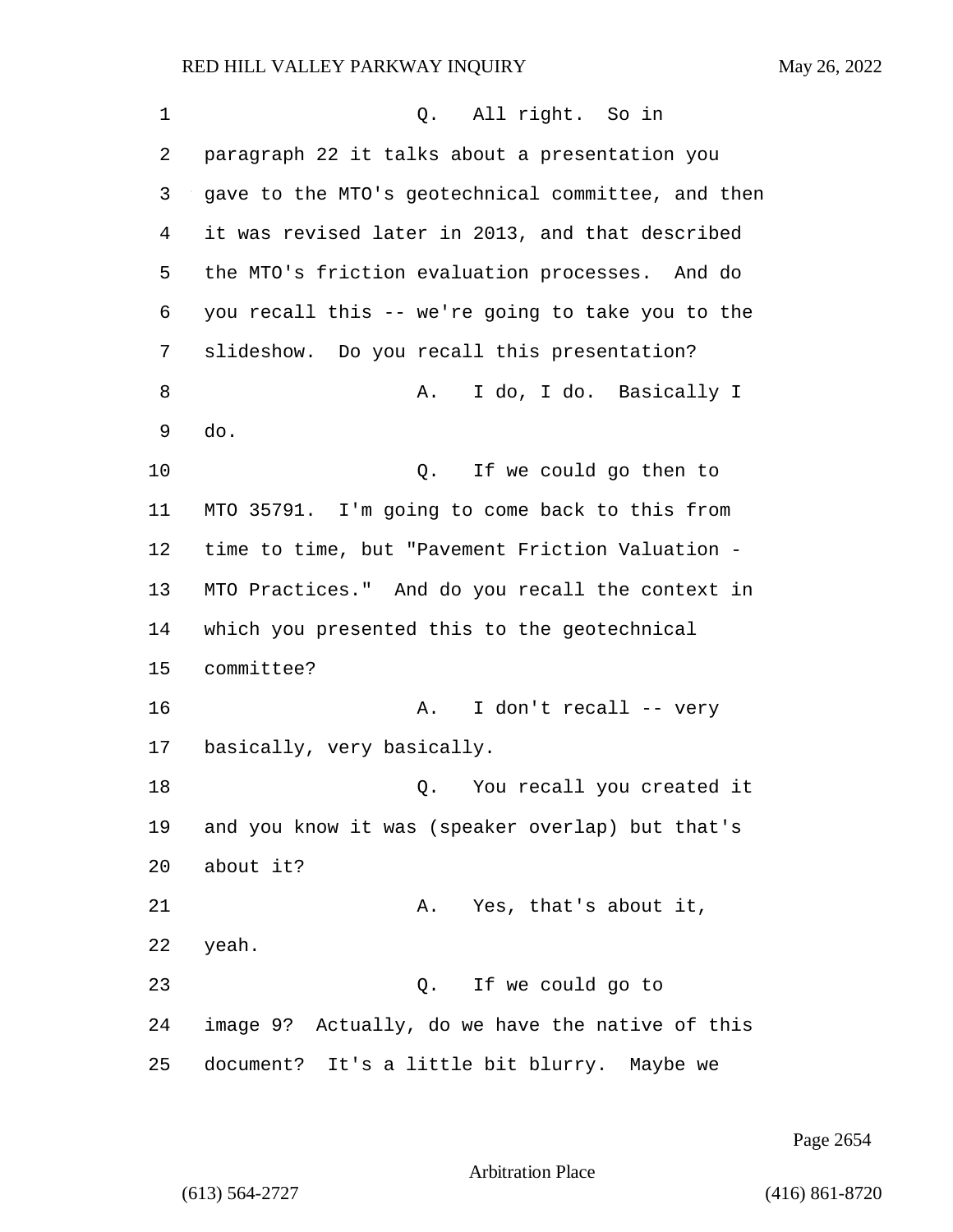1 don't. 2 A. I'm familiar with the 3 picture. 4 Q. I'm just asking the 5 Registrar if we have the native for this document. 6 I suspect we don't. We can just use this if we 7 don't, but if we have the native that would be 8 helpful maybe. 9 THE REGISTRAR: Counsel, I 10 don't believe we have the native for this one. 11 MR. LEWIS: That's all right. 12 If we run into a problem we will e-mail it to you. 13 BY MR. LEWIS: 14 Q. Okay. So is this a photo 15 of the actual truck and skid trailer? 16 A. Yes. The two right 17 photos are the most recent machine that we use and 18 the one on the left is an older version. 19 Q. I see. So at some point 20 did you change the -- did you get a new machine? 21 A. Yeah, we did. We got an 22 upgrade and then we replaced both the truck and 23 trailer. 24 Q. Do you recall when that 25 was?

Page 2655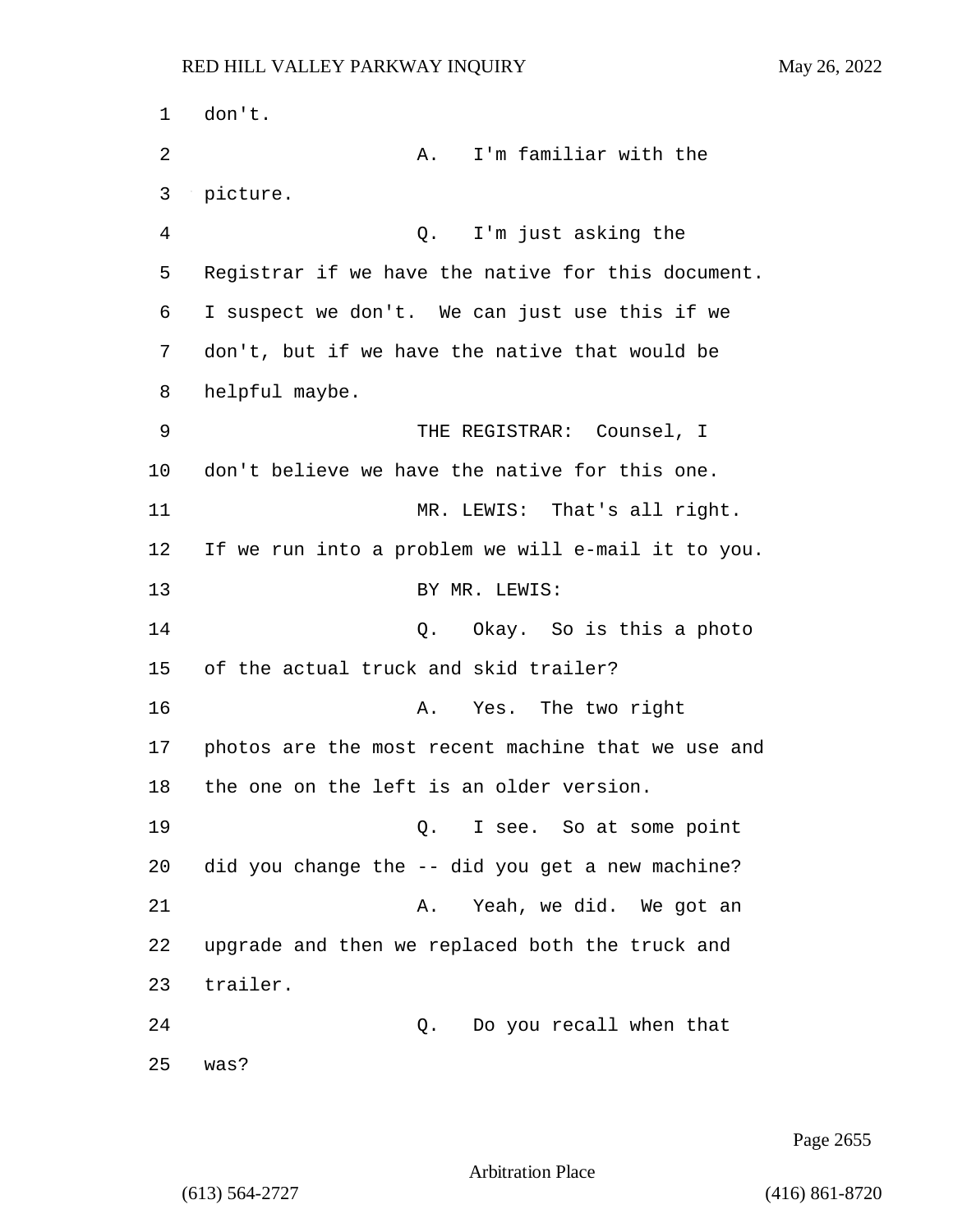| $\mathbf 1$    |                                                   | A. No, no, I don't.          |
|----------------|---------------------------------------------------|------------------------------|
| $\overline{2}$ | Q.                                                | I'm wondering if --          |
| 3              | because we noticed that there was -- that the GPS |                              |
| 4              | data was added at a point in time.                |                              |
| 5              | Α.<br>Yes.                                        |                              |
| 6              | Q.                                                | And was that at that time    |
| 7              | when the new trailer was purchased and used?      |                              |
| 8              | Α.                                                | No, I believe the GPS was    |
| 9              | added I think around 2013, 2014.                  |                              |
| 10             | Q.                                                | And was the new machine      |
| 11             | prior to that or after that?                      |                              |
| 12             | A. Prior.                                         |                              |
| 13             |                                                   | Q. I see. You don't recall   |
| 14             | when that was though?                             |                              |
| 15             | Α.                                                | It was probably the last     |
| 16             | time we had it calibrated in the United States in |                              |
| 17             | Michigan and at the same time they installed the  |                              |
| 18             | GPS technology.                                   |                              |
| 19             |                                                   | Q. Sorry, you got the new -- |
| 20             | sorry, you got the new machine at around the same |                              |
| 21             | time that the GPS --                              |                              |
| 22             | Α.                                                | I believe the GPS was put    |
| 23             | onto the machine after the purchase. It could     |                              |
| 24             | have been a year or two after. Could have been    |                              |
| 25             | five years after. It was after the purchase of    |                              |

Page 2656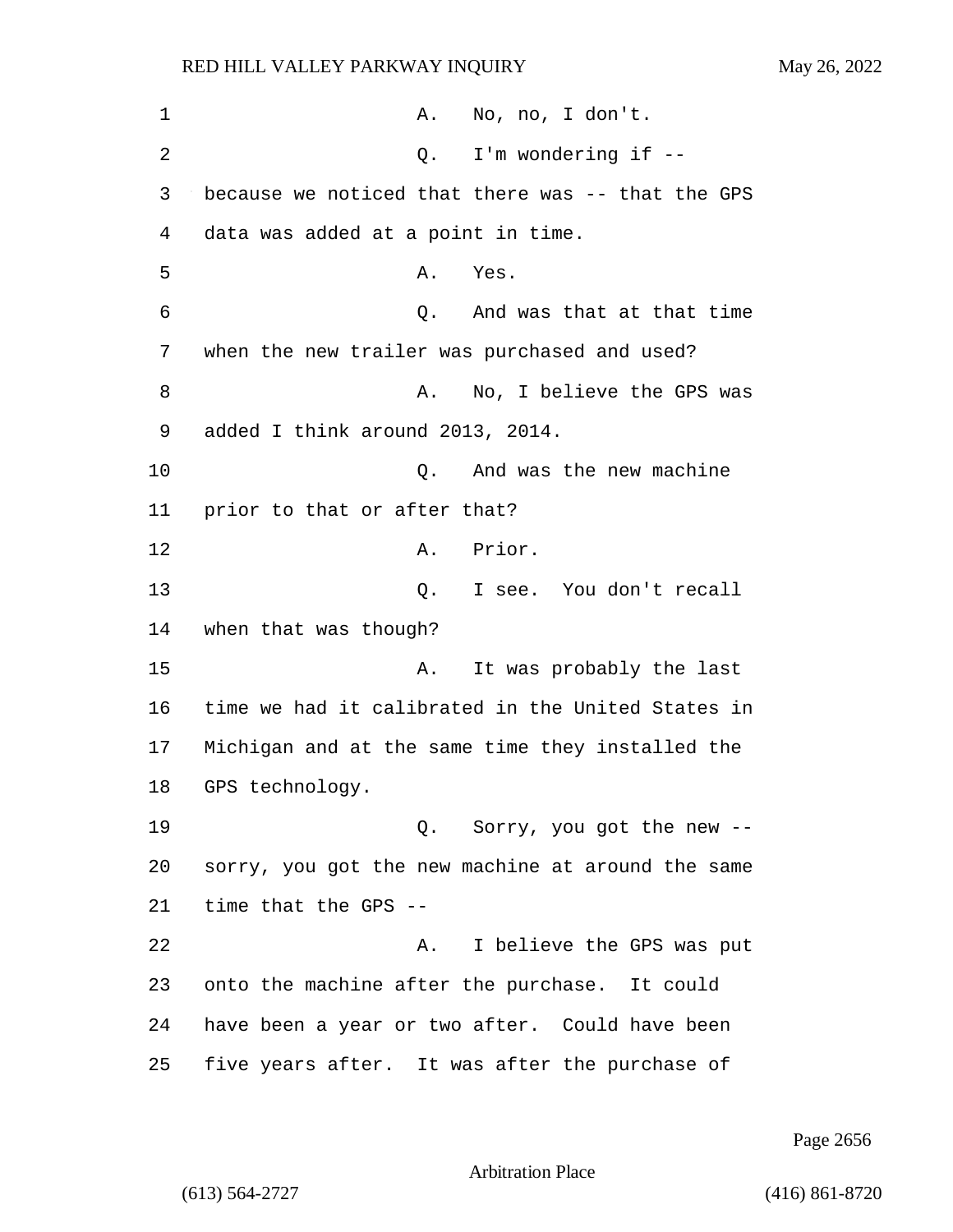1 the machine. 2 Q. Okay. So in this 3 presentation is the one on the left, is that the 4 original one from your 2005 presentation and on 5 the right it's the later 2013 version? 6 A. I believe so, yes. 7 Q. I see. So I think you 8 said that the GPS was added around 2013, 2014. 9 Would that have been in the context of the network 10 testing that did you in 2013, do you know? 11 A. No, I think the network 12 testing happened after that. 13 C. After it was installed? 14 A. After the installation, 15 yes. 16 Q. Right. That's what I 17 meant. I was wondering if it was installed for 18 the network testing -- 19 A. No, no. 20 Q. -- or in anticipation of 21 it? 22 A. No. 23 Q. No? Okay. And so would 24 it make sense, and we can take you to it, but from 25 the Red Hill test results, the ones -- the one

Page 2657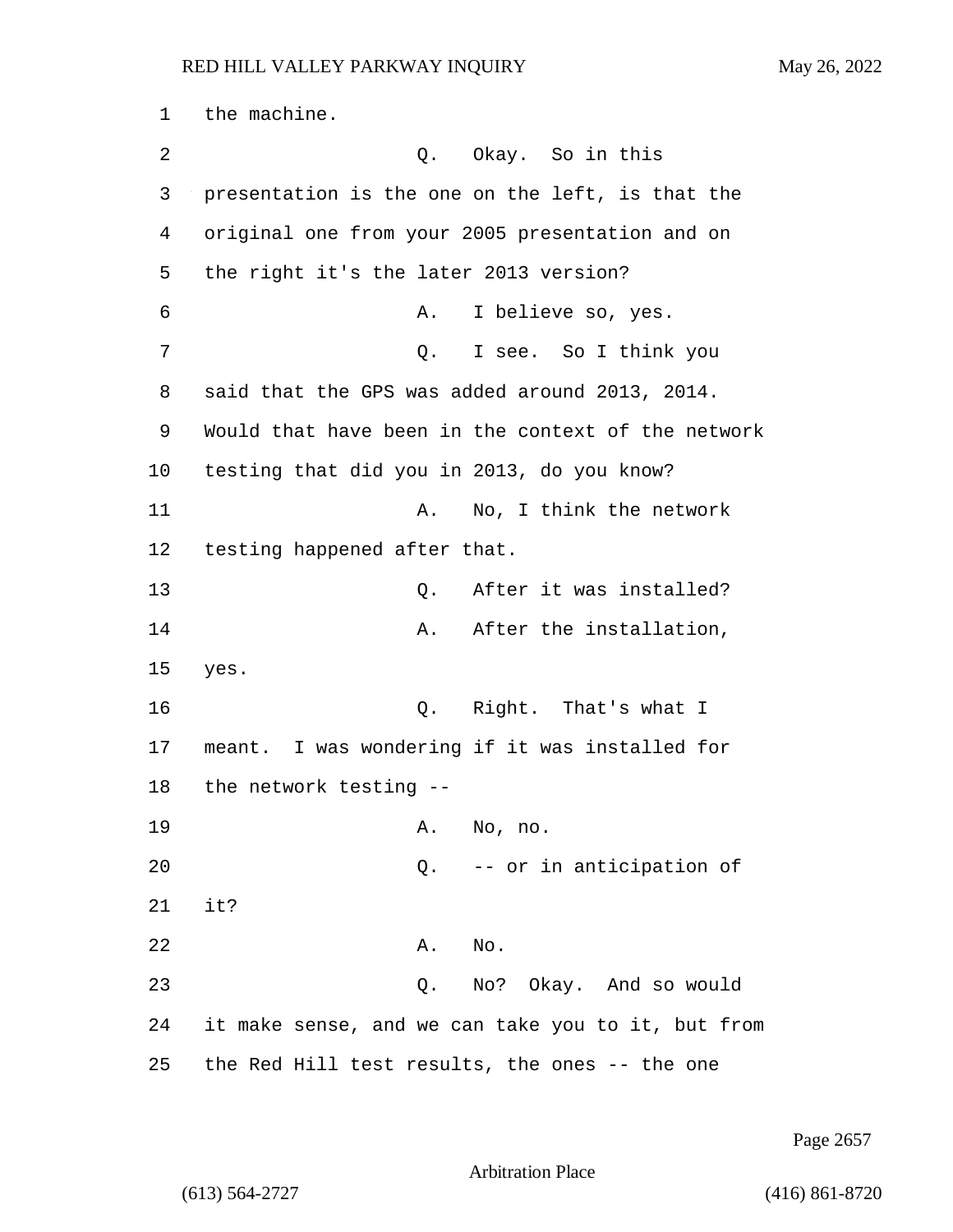from 2014 does have GPS data on it but the ones from 2012 and prior did not. So does that make sense just in terms of timing? 4 A. Yes, it does, it does. 5 Q. Okay. And could you just describe how the trailer worked and how you operated it? 8 A. Okay. The trailer utilizes to ASTM standards that determine what equipment is used and how it is used to come up with numbers that are approved by ASTM. 12 The skid trailer itself is basically brains behind it. The computer in front will indicate to the trailer the distance that the tire is travelling. The right tire measures the actual distance you are travelling and the left tire is the tire that is used to brake. 18 So at a given speed at a certain time during whatever pavement test section there is, I will activate the test to be conducted and the actual nozzle in front of the left tire is lowered and water will be sprayed out of the nozzle to stimulate the wet pavement condition. And a split second after that the actual tire brakes, and in a 3 or 4 second span it determines

Page 2658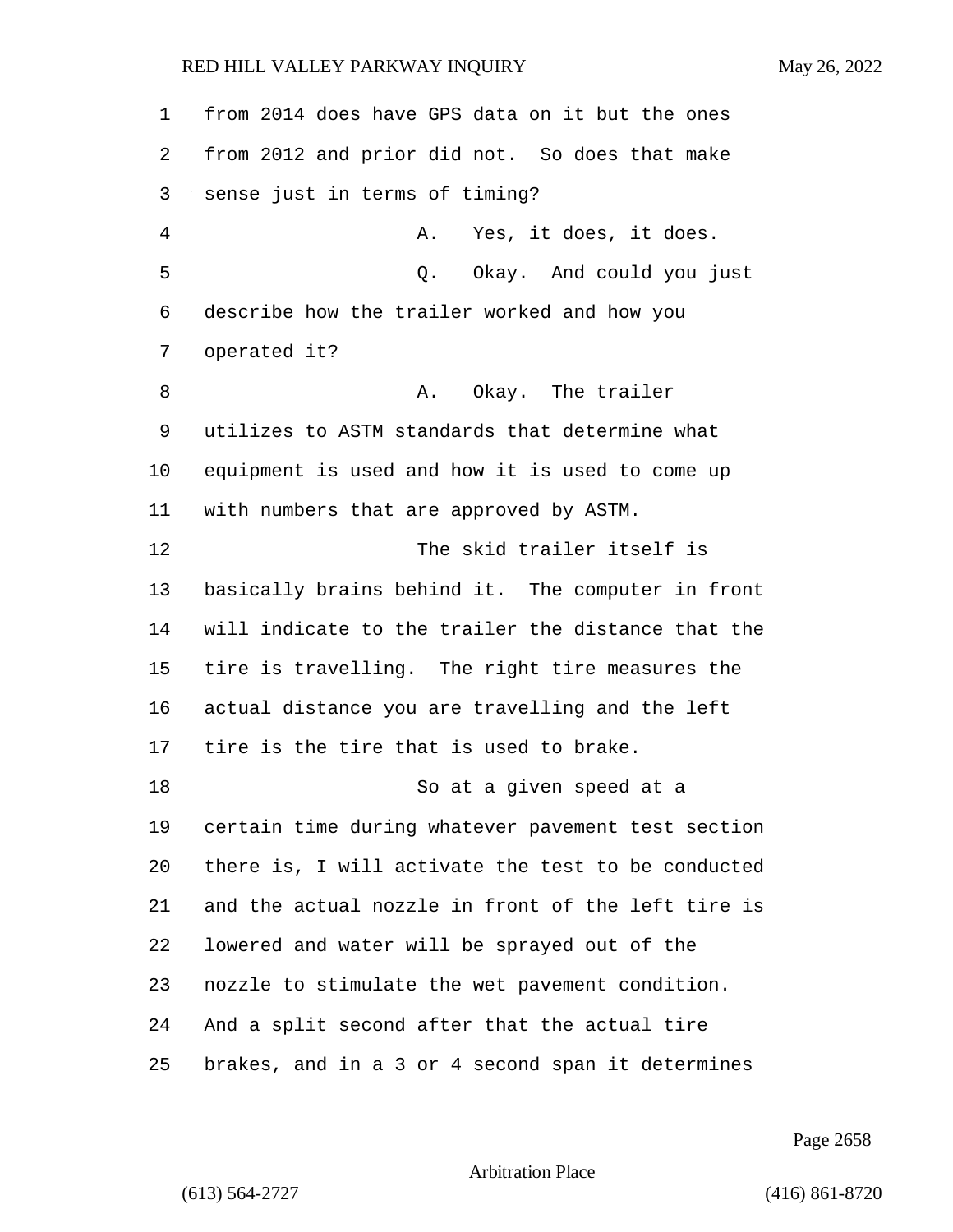| 1  | the actual force required to have an actual tire   |
|----|----------------------------------------------------|
| 2  | brake and after -- few seconds after that we have  |
| 3  | numbers that come up on screen in front of me.     |
| 4  | And typically you are<br>Q.                        |
| 5  | doing this at the posted speed, correct?           |
| 6  | Typically it is, it is.<br>Α.                      |
| 7  | Not always, but that was<br>Q.                     |
| 8  | the usual -- that was the usual --                 |
| 9  | That was the usual<br>Α.                           |
| 10 | approach, yes.                                     |
| 11 | Typically would you<br>Q.                          |
| 12 | perform it in mixed traffic?                       |
| 13 | Mostly yes, it would.<br>Α.                        |
| 14 | And what do you do if<br>Q.                        |
| 15 | there's a slow down, a traffic jam something like  |
| 16 | that, if it's busy?                                |
| 17 | Well, sometimes I'll<br>Α.                         |
| 18 | wait. If it's serious enough I'll pick another     |
| 19 | day to do it on, but typically I'll wait to see -- |
| 20 | well, I would initially start going out to the     |
| 21 | site knowing that if there is high traffic areas,  |
| 22 | low traffic areas where I can conduct this safely  |
| 23 | at posted speed. If there was traffic throughout   |
| 24 | the day I would -- I would sometimes even test at  |
| 25 | a lower speed so I can be with the traffic and do  |

Page 2659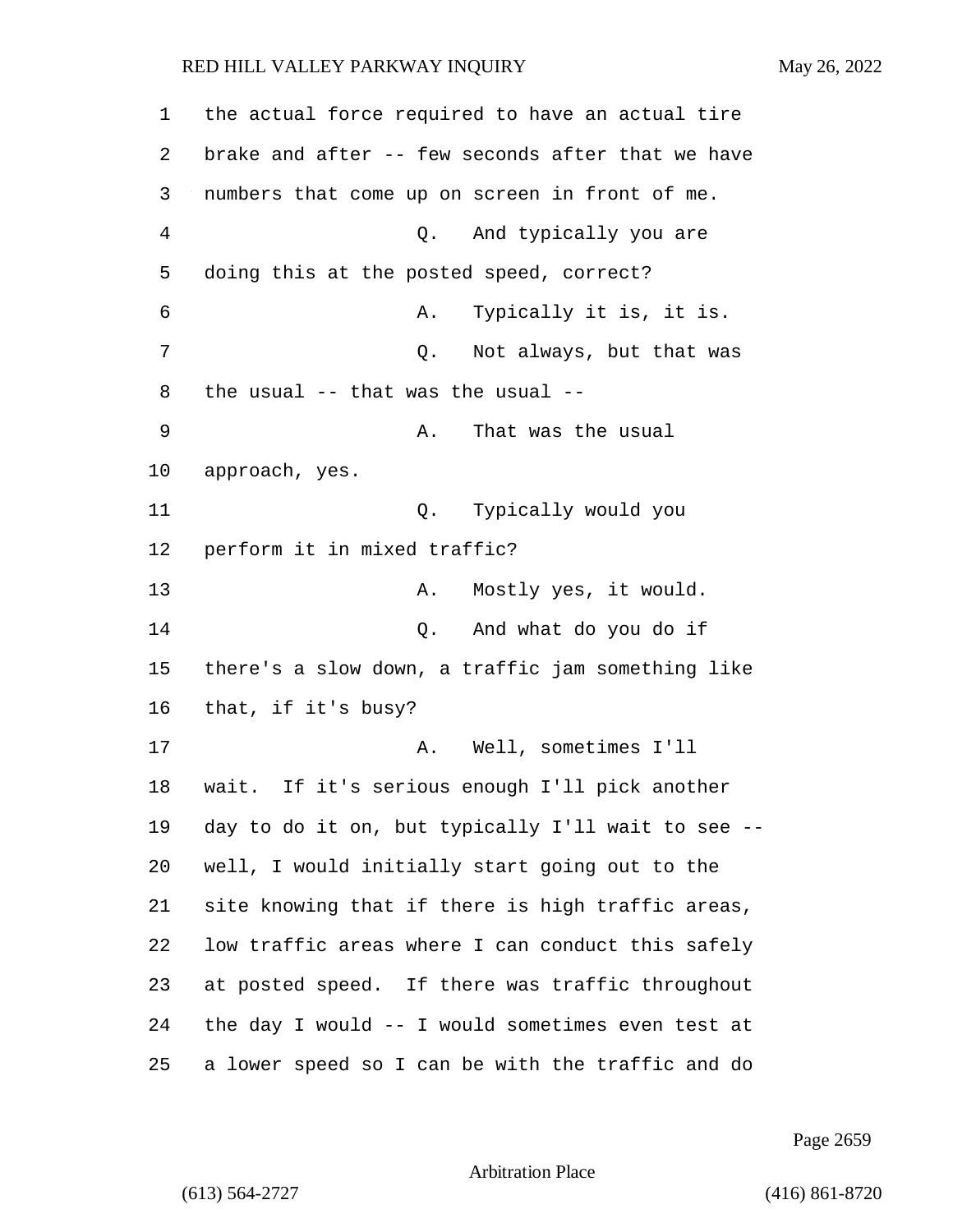the testing, have results, but mostly at posted speed limit. 3 Q. And that's one of the ASTM standards that you were referring to, is the ASTM E274; right? That's the -- 6 A. That's right. That pertains to the actual unit and how it operates and the equipment itself. 9 Q. If we can go to image 12, Registrar. 11 11 In this slide you refer to a couple of things. And the second bullet refers to the film of water that's applied and it says 0.5-millimetre of water thickness is simulated, it says. Does that mean it's applied? 16 A. Yes, it is. 17 Q. And it says one test cycle lasts up to a maximum of 4 seconds. "4 s," I take that, is that seconds? 20 A. Yes. 21 Q. And do you apply the -- each time the brakes are applied is that done manually? 24 A. It can be done manually. It can be done automatically as well. The

Page 2660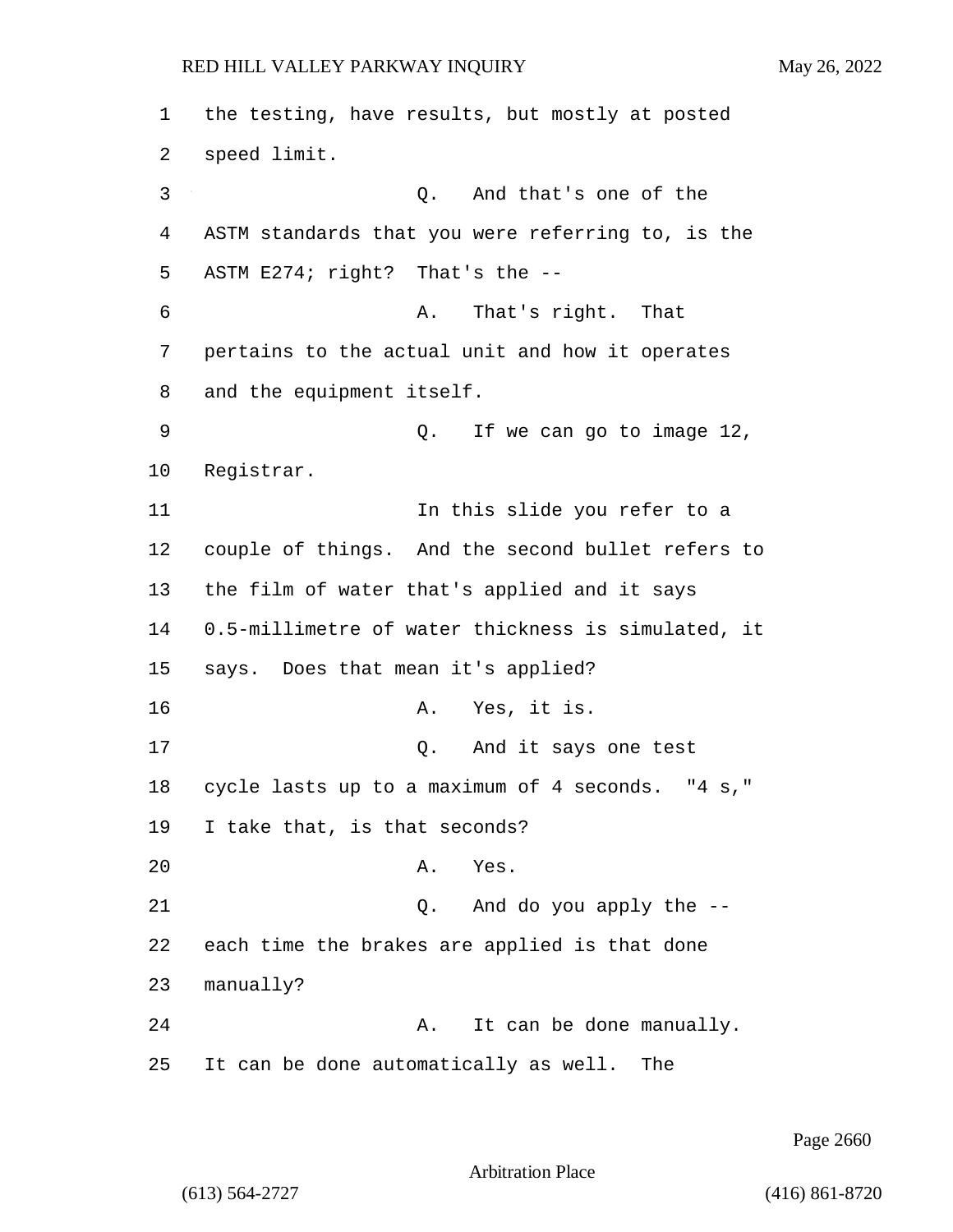| 1       | sections are very short. Some may last maybe 1 or  |
|---------|----------------------------------------------------|
| 2       | 200 metres. The manual method is definitely used   |
| 3       | if they are short sections of -- if there are      |
| 4       | concerns on the pavement surface of flushing or    |
| 5       | bleeding or other areas that we are concerned with |
| 6       | I could do it manually as well.                    |
| 7       | Sections that are longer than                      |
| 8       | 2 or 3 kilometres I can automatically have a test  |
| 9       | done every known distance. Could be every 200      |
| $10 \,$ | metres, every 500 metres, especially in the long   |
| 11      | sections where the pavement surface are            |
| 12      | consistent.                                        |
| 13      | Q. When you say when the                           |
| 14      | pavement surface is consistent, what do you mean   |
| 15      | by that?                                           |
| 16      | The same pavement design.<br>Α.                    |
| 17      | I see. Okay. So the<br>Q.                          |
| 18      | same type of mix on top, is that what you mean?    |
| 19      | The same surface mix, whether it's Superpave, 12.5 |
| 20      | or SMA or HL1, is that what you mean?              |
| 21      | Α.<br>That's correct.                              |
| 22      | And but typically for<br>Q.                        |
| 23      | longer ones would you use the automatic distance   |
| 24      | spacing approach or manual? What was your usual    |
| 25      | practice?                                          |

Page 2661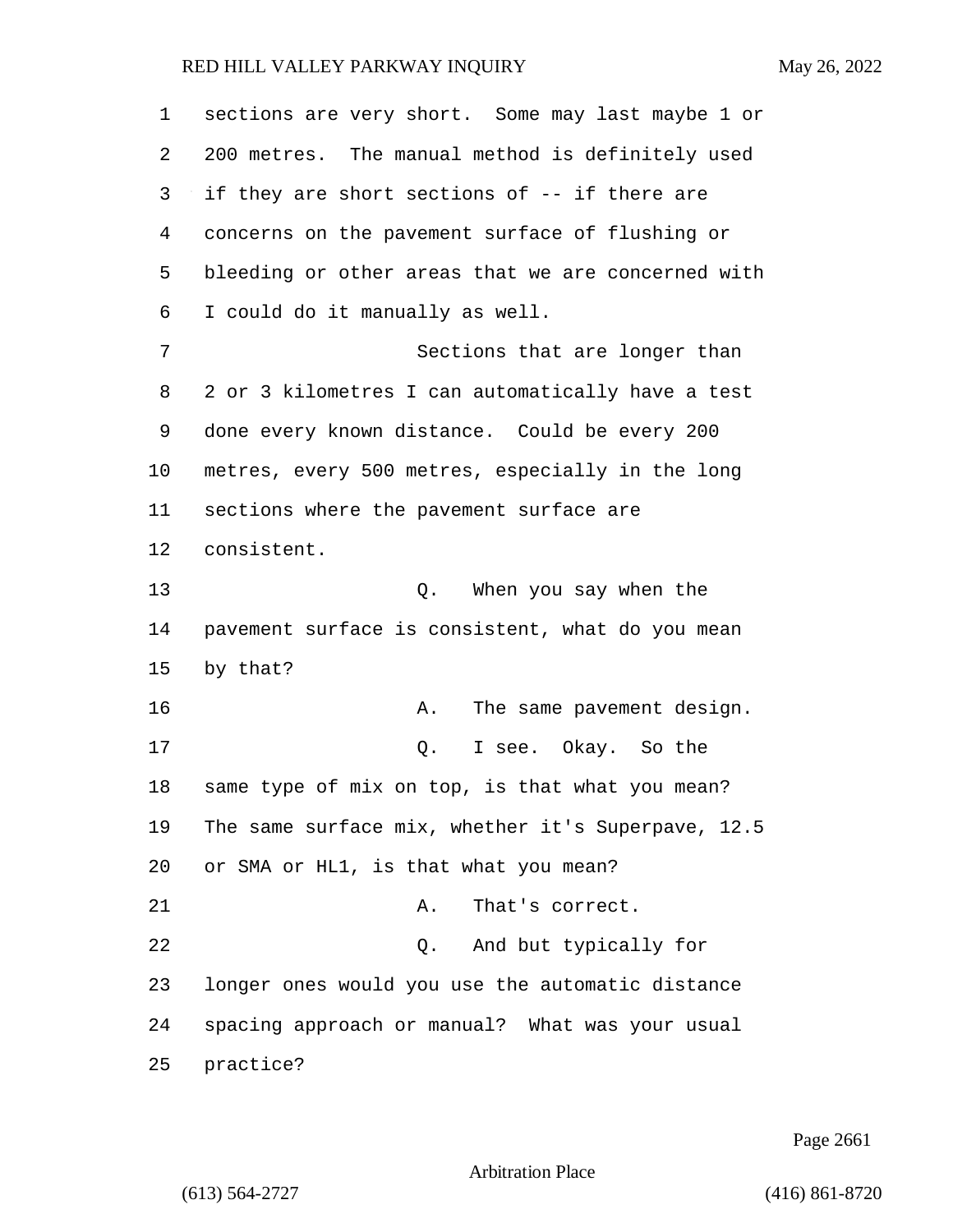1 A. I would -- the longer 2 sections I would set the distance and it would 3 test itself automatically. 4 Q. Okay. 5 A. It was a matter of 6 utilizing the water I have on board efficiently, 7 especially in the network type of system or 8 where -- a lot of travel where I had very few 9 choices of getting water between sites, especially 10 northern Ontario. 11 Q. I see. So it's just to 12 regulate the water so you didn't run out? 13 A. Well, in those cases, 14 yes. In the very long sections where water was 15 not that readily available. 16 Q. And at image 17, this is 17 talking about protocol for frequency of 18 measurements, and the first part talks about 19 accident inquiry and friction concerns, 30 metres 20 or less? 21 A. Yes. 22 Q. And so is that on the 23 shorter sections that you're talking about when 24 it's a very targeted -- 25 A. Usually in the shorter

Page 2662

Arbitration Place

(613) 564-2727 (416) 861-8720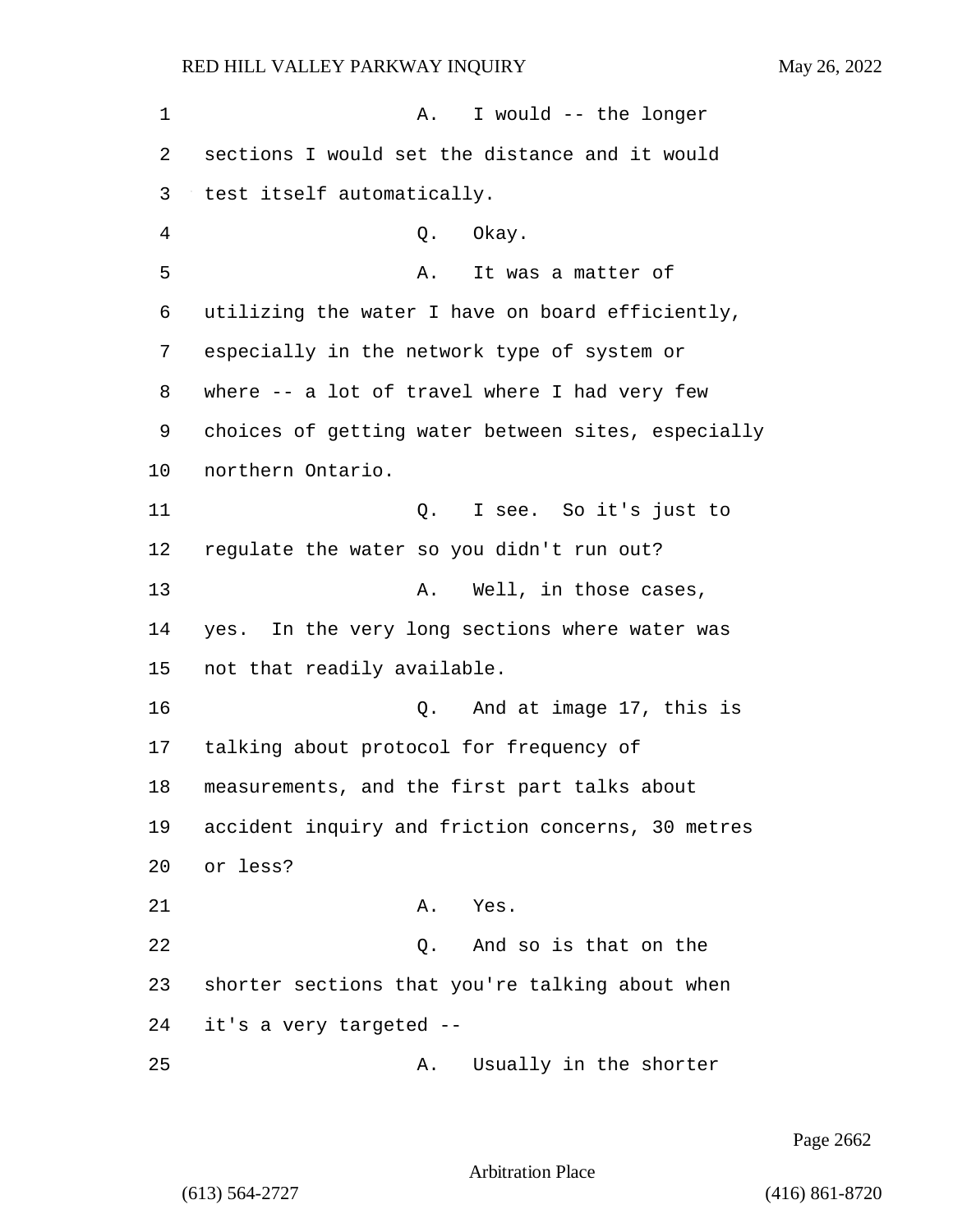sections where there may be hazard in spots along the sections. 3 Q. And quality assurance at 200 metres which -- sorry, 200 or 250. The middle one is aggregate sources selection, 200 metres. So is that the one that typically would apply if you were doing the testing at the request of the soils and aggregate section for DSM purposes? 9 A. It would typically apply. 10 Q. With potentially exceptions, but that's the usual? 12 A. It could be 200 metres or slightly less than that. The main point was to get a representative number of the section, or average -- representative average of the section. 16 Q. And then project request. So these are ones where it's -- is it where it's a newly paved section? 19 A. More or less, yes, yes, exactly. 21 Q. Go if we can go back to image 12. I'm wondering how did the reports get generated out of this? We'll look at a couple examples from the reports from the Red Hill, but we know that there's a chart that sets out the

Page 2663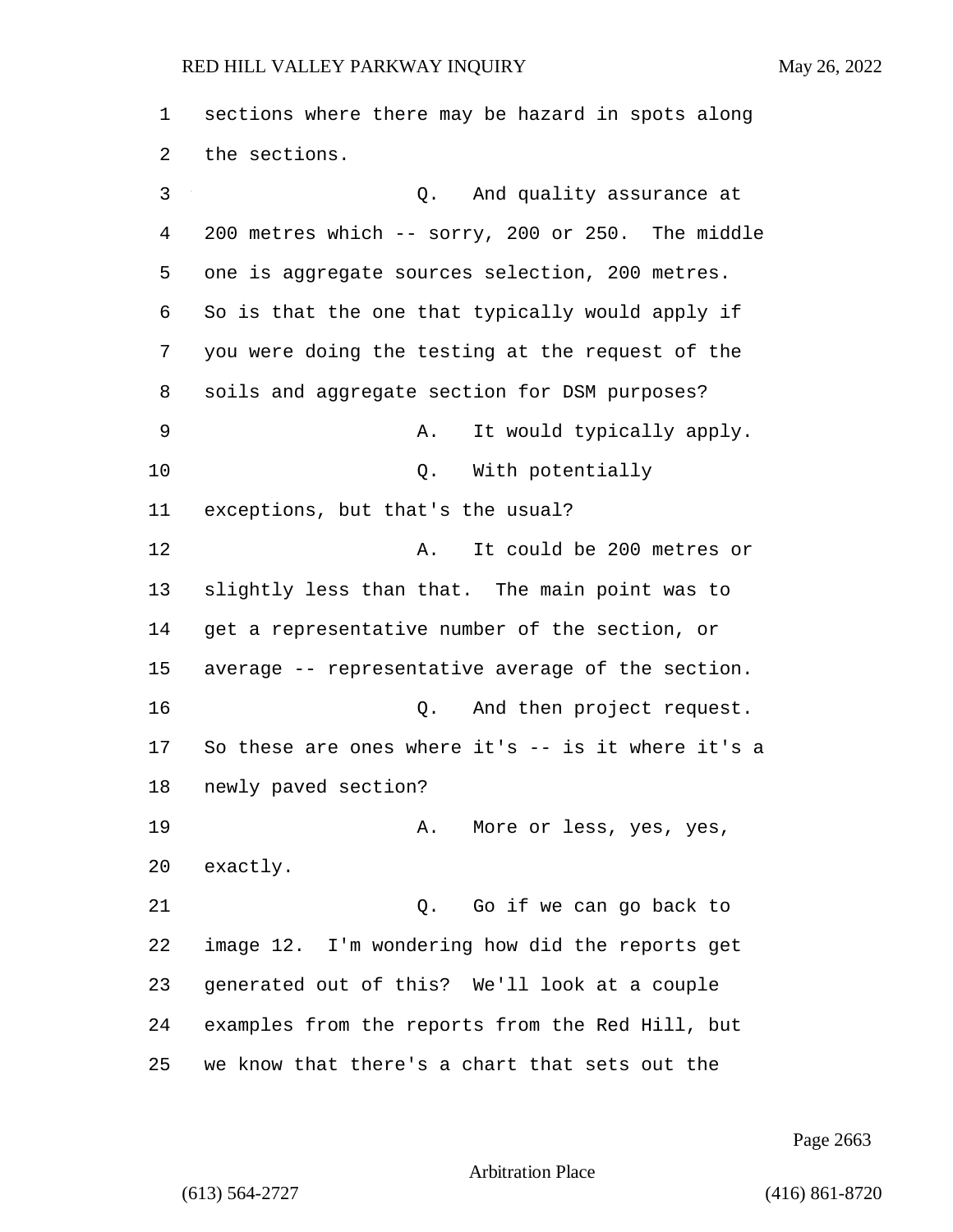individual results and so forth and there's also -- can be a graph that shows historically -- how did you generate the results after the report was completed?

5 A. Okay. They would be put electronically on a disk in the vehicle and be collected and copied on. It would be brought into the office and then I would use various software to print and create a tabular format and graphical format of that data to be viewed and to be looked at with senior management.

12 O. And it says in the last bullet "on-board computer computes the dynamic FN." So that's actually the friction number that is generated at each point the locked -- the wheels locked and applied; is that right? 17 A. That's correct. 18 Q. So if we could go to overview document 4 at image 60, please. This is the results -- actually I guess and 61, please -- for the Red Hill Valley Parkway, if you could expand for us please, Registrar, on October 16th, 2007. And it's not the particular results I want to look at here but just how you -- how you generated this. Were all of these fields

Page 2664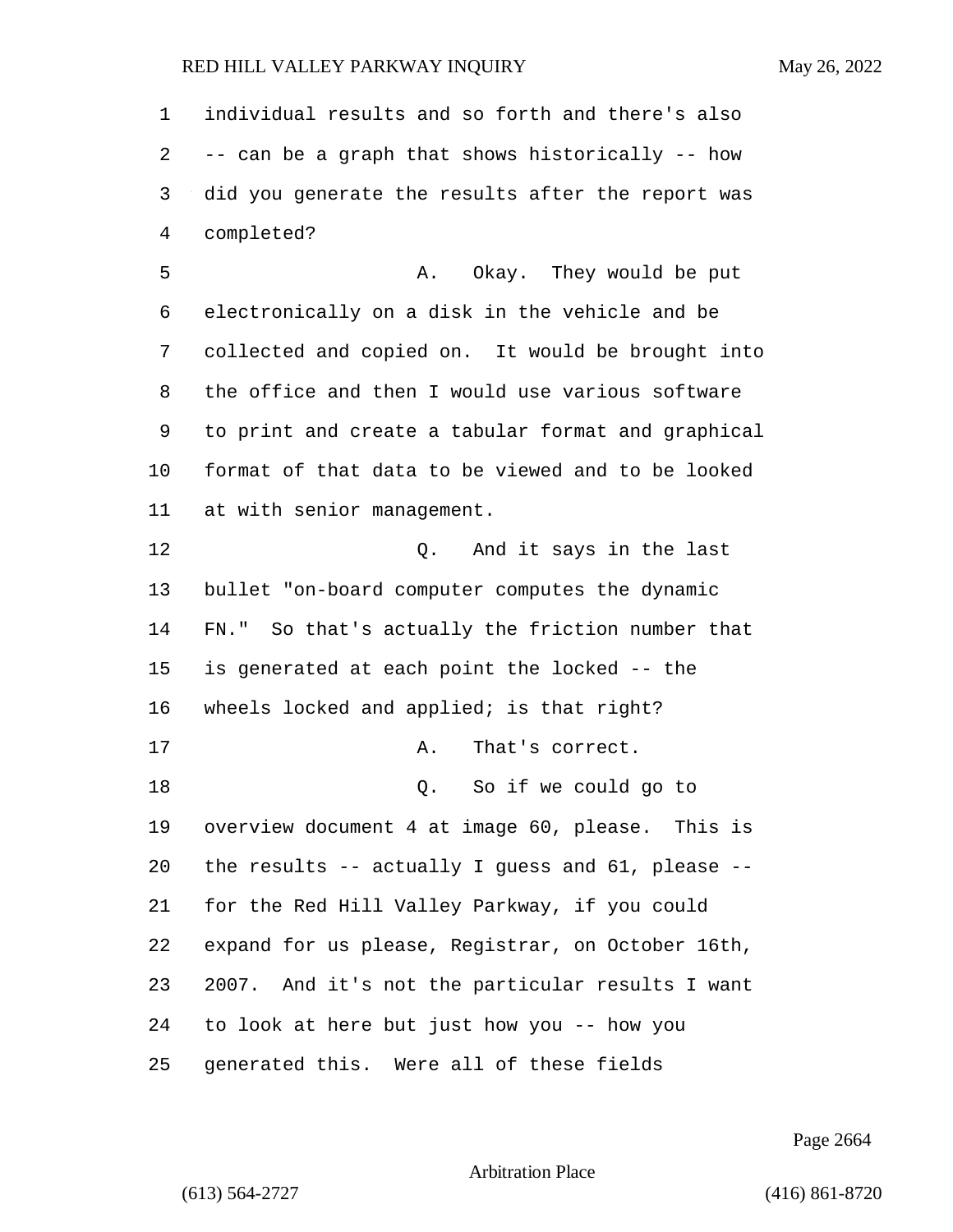| 1  | automatically generated or did some of them get -- |
|----|----------------------------------------------------|
| 2  | you have to manually enter?                        |
| 3  | No, they automatically<br>Α.                       |
| 4  | get read by the Excel software that's there, and I |
| 5  | basically enter the distances of the -- every      |
| 6  | landmark that I collected, mainly let's say for    |
| 7  | example from .49 kilometres from start -- this     |
| 8  | part of the street 1.8 kilometres from the start   |
| 9  | is Queenston. So I would manually input the        |
| 10 | landmark names.                                    |
| 11 | But the numbers themselves,                        |
| 12 | the three columns you see on the far left, they    |
| 13 | would automatically be generated by Excel from the |
| 14 | disk brought in from the vehicle into the office   |
| 15 | environment.                                       |
| 16 | Okay. And what about at<br>Q.                      |
| 17 | the $-$ - the averages and the minimum, maximum,   |
| 18 | standard deviation, are those automatically        |
| 19 | generated as well?                                 |
| 20 | Those automatically<br>А.                          |
| 21 | generated from the Excel, yes.                     |
| 22 | And then on the<br>0.                              |
| 23 | right-hand column there's comments, and I've seen  |
| 24 | in yours typically you would indicate the type of  |
| 25 | payment and the conditions and sometimes other     |

Page 2665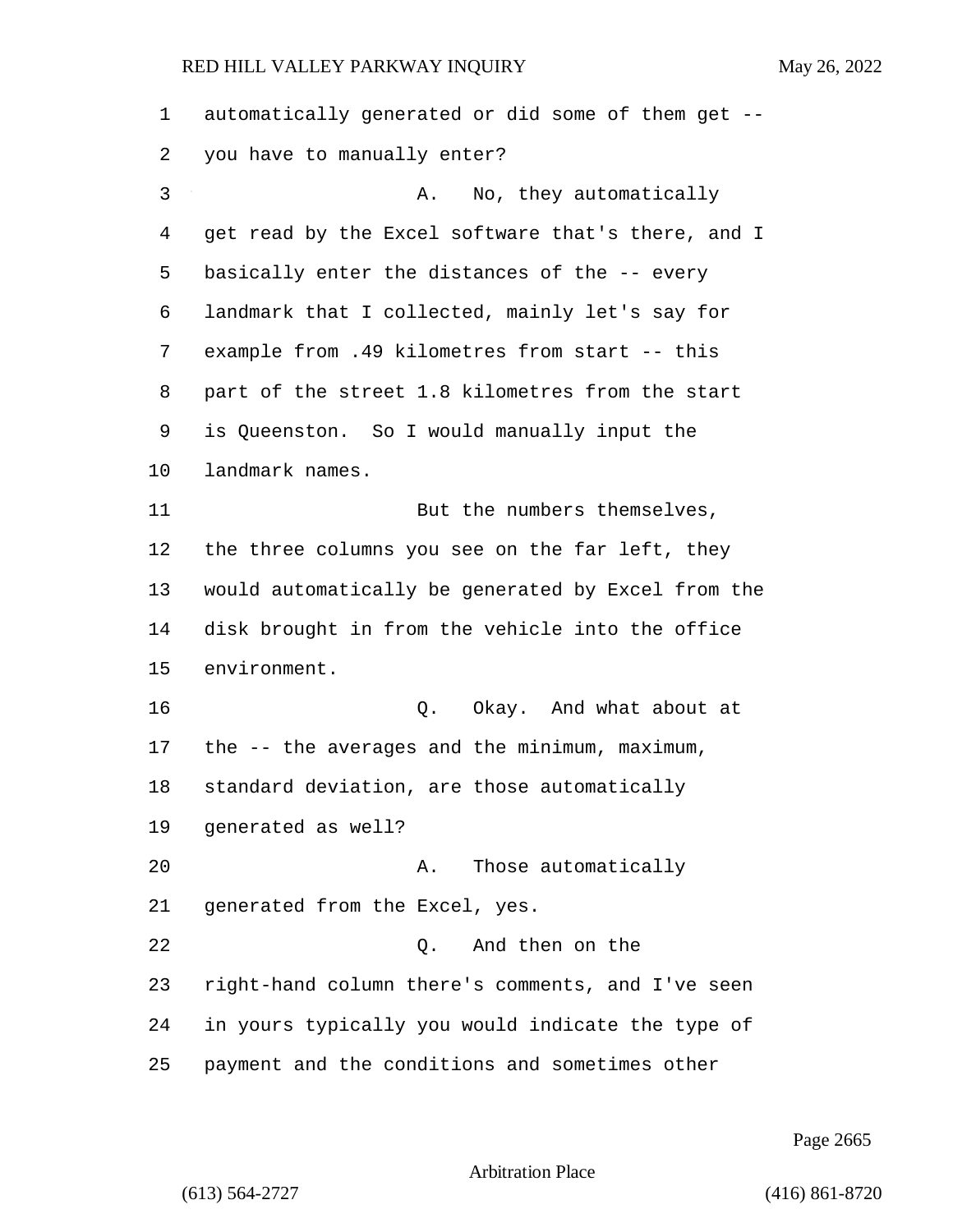| 1  | details. Would I be correct that those were also   |
|----|----------------------------------------------------|
| 2  | things that you manually entered?                  |
| 3  | Yes, I would enter them<br>Α.                      |
| 4  | manually. Any information pertaining to the site   |
| 5  | that should be in the comment column, yes.         |
| 6  | Q. Okay. And what about in                         |
| 7  | that $-$ the rest of it at the top, the pavement   |
| 8  | friction survey 2007 and the information about the |
| 9  | location and the limits of the testing and the     |
| 10 | temperature, would those -- and the date -- were   |
| 11 | those automatic or ones that you entered?          |
| 12 | There were automatic as<br>Α.                      |
| 13 | well.                                              |
| 14 | Okay. Even the site<br>Q.                          |
| 15 | limits? I would have thought --                    |
| 16 | The site limits were<br>Α.                         |
| 17 | automatic.                                         |
| 18 | How would it do that if<br>Q.                      |
| 19 | you didn't                                         |
| 20 | A program in Excel, that<br>Α.                     |
| 21 | was created by a student actually. He assisted me  |
| 22 | in creating this software in Excel that generated  |
| 23 | those numbers the way I wanted to.                 |
| 24 | Not the numbers, but I<br>Q.                       |
| 25 | mean did --                                        |

Page 2666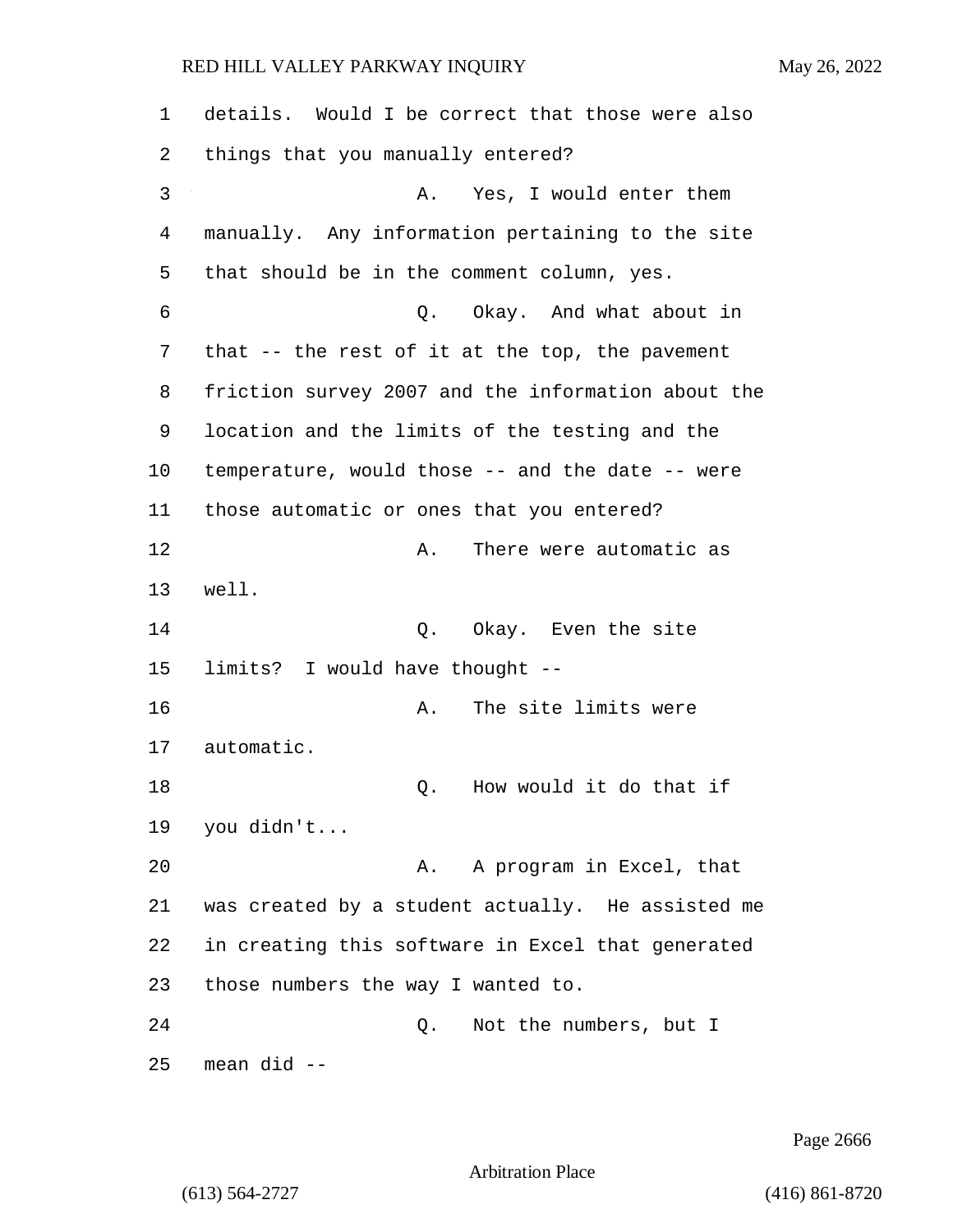1 A. No --2 Q. Where it says "Site: CNR OH structure to Greenhill Avenue (Hamilton)"? 4 A. They were automatically generated from however it was entered in the field. 7 C. Okay. That sounds like if you knew where you were going to be running it from that it would go -- right, so it would be entered in manually what was going to happen and then it would automatically spit it out into this report; is that right? 13 A. That's right. It would be manually entered in the field. 15 C. Okay. And then put on the report. But that information -- it's only then -- if I've understood you correctly, it's only the information in the distance, speed, and average FN and then the averages below that, those are the only things that are entirely automatically generated; is that right? 22 A. From field to office, yes. And from field to office, even to the top portion of the site and location and direction and lane, that's also automatically generated from the

Page 2667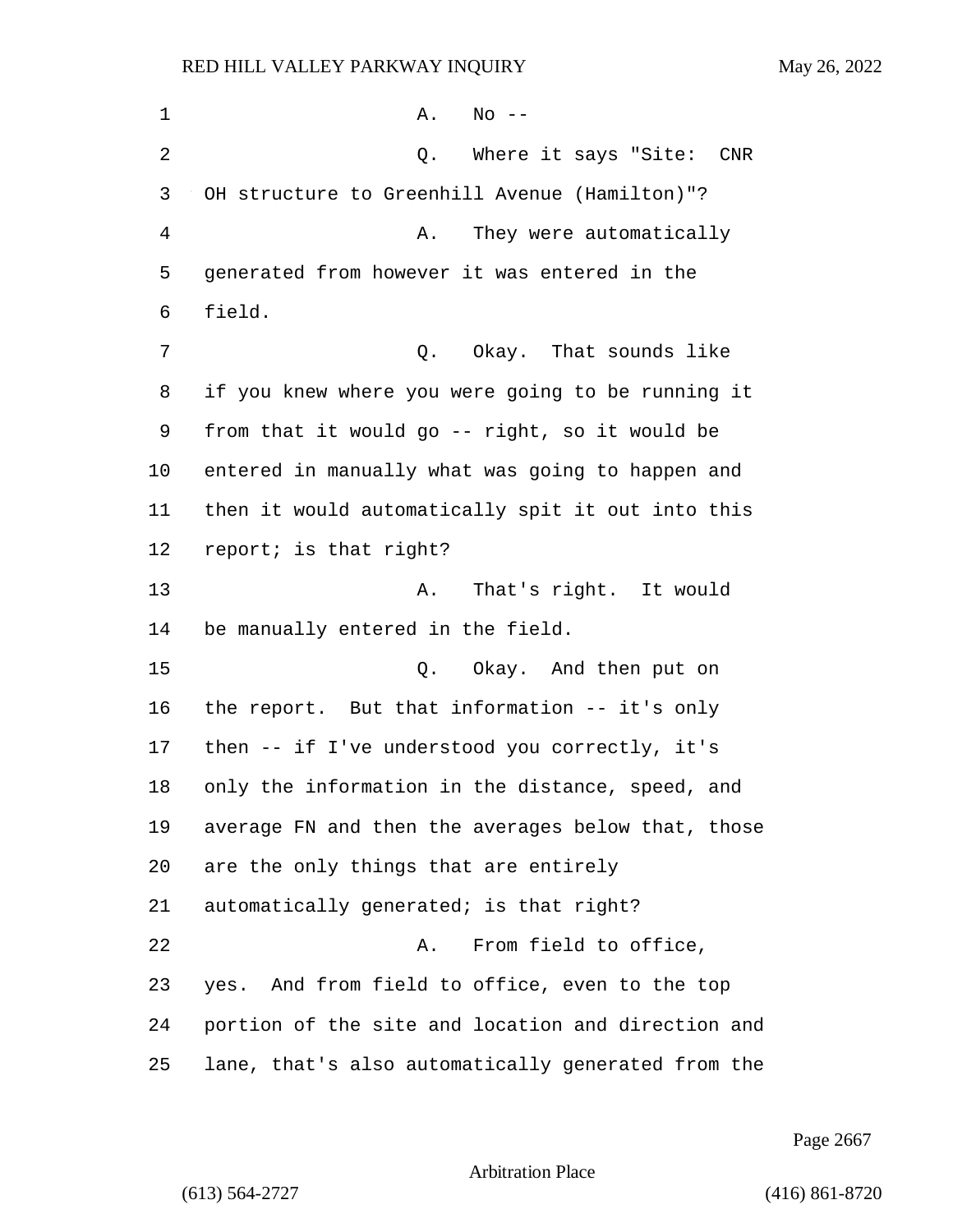field media to the office media through Excel. 2 Q. Right. But on the horizontal green band, the second horizontal green band that has, like, the direction SBL1, lane 1, the date, the site, all of that stuff, that, if I've understood you correctly, is manually entered on the site and then gets generated into this report; is that right? 9 A. Yes, yes, correct. **Q.** Okay. And what about the temperature, same thing? 12 A. Start. 13 Q. At the start you entered the temperature at the time and then it gets put onto the report automatically? 16 A. The temperature, if I recall, the temperature is part of the automatic printout in the field. I don't enter the temperature. The temperature is auto-generated, it's part of the standard, ASTM standard. 21 Q. Because it requires -- the standard requires the temperature to be recorded? 24 A. Well, it should be recorded, yes, the temperatures are important.

Page 2668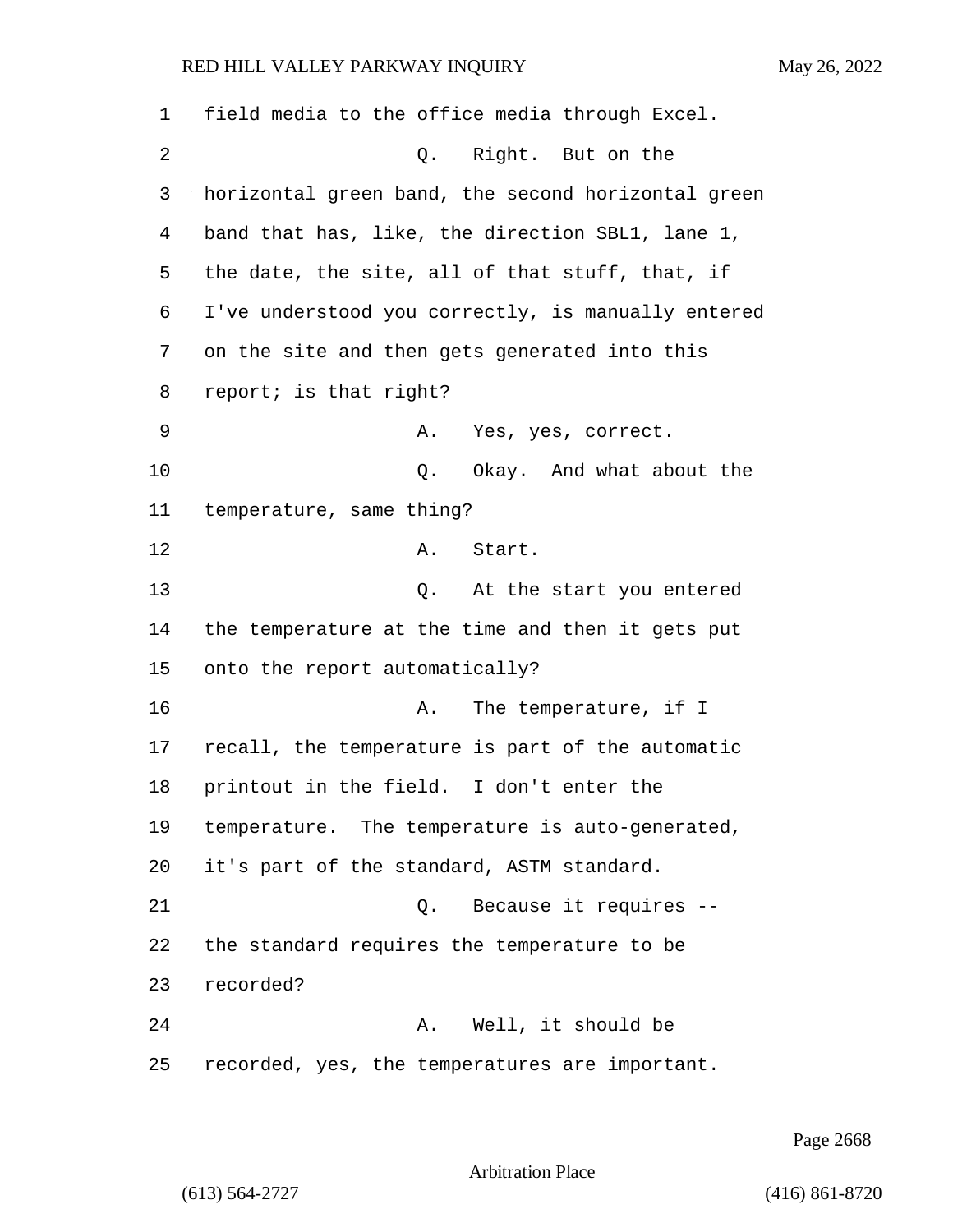1 Q. If we could go to HAM54 -- and I would like the native for this, please -- HAM54586. 4 This is from data that was sent well after you left the MTO in 2019 from the MTO to the City of Hamilton, but it's got the data from the testing from 2008 through to 2014. And if we can look at the test data tab. And if you could scroll a bit so we can see the 2014 data. 10 And so there, this is the 2014 results and it's got GPS coordinates there and L and M. Is that -- so by that -- what we were talking about before by 2014, we think 2013 actually, the GPS data was also included? 15 A. Yes. 16 Q. Was that something that was obviously automatically generated, the same as the other three columns we looked at? 19 A. Yes, it was. 20 Q. Okay. And if we could scroll up to the next results. Keep going. 22 So this is 2012 data. And then in columns L and M we don't have any results for GPS. So that's what you were talking about. Before that, before 2014 for the Red Hill results

Page 2669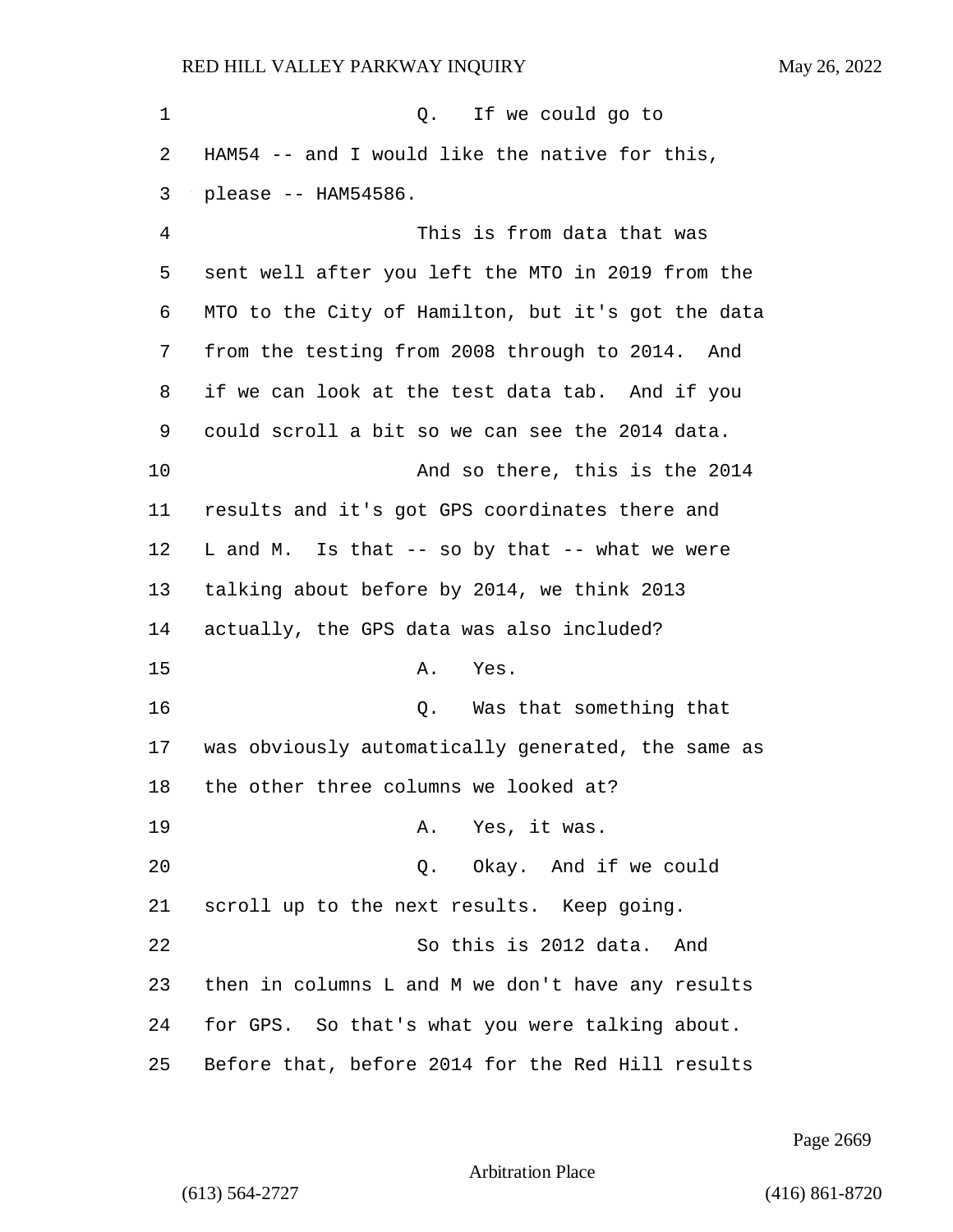| 1  | there was no GPS coordinates, correct?             |
|----|----------------------------------------------------|
| 2  | Α.<br>There wasn't, but I                          |
| 3  | didn't generate this report.                       |
| 4  | You did not generate it?<br>Q.                     |
| 5  | Α.<br>No.                                          |
| 6  | Q. That was my next                                |
| 7  | question. Okay. So this is a report presumably     |
| 8  | then generated out of whatever data there was in   |
| 9  | the system?                                        |
| 10 | Α.<br>I'm not sure. Someone                        |
| 11 | may have gone into it and used the software to get |
| 12 | a new format they wanted. But this doesn't look    |
| 13 | like a format that we used.                        |
| 14 | Not the format that you<br>Q.                      |
| 15 | used?                                              |
| 16 | That $I$ -- yes.<br>Α.                             |
| 17 | And so then if we<br>Q.                            |
| 18 | could -- take that down then. Thank you. If we     |
| 19 | could look at 2014 results just to deal with the   |
| 20 | GPS issue. If we go to the native of MTO 22943.    |
| 21 | So this is just one of the                         |
| 22 | lanes. This is northbound lane 1 from the 2014     |
| 23 | Red Hill Valley Parkway testing. Take a second to  |
| 24 | look at it by all means and tell me when you've    |
| 25 | done so.                                           |

Page 2670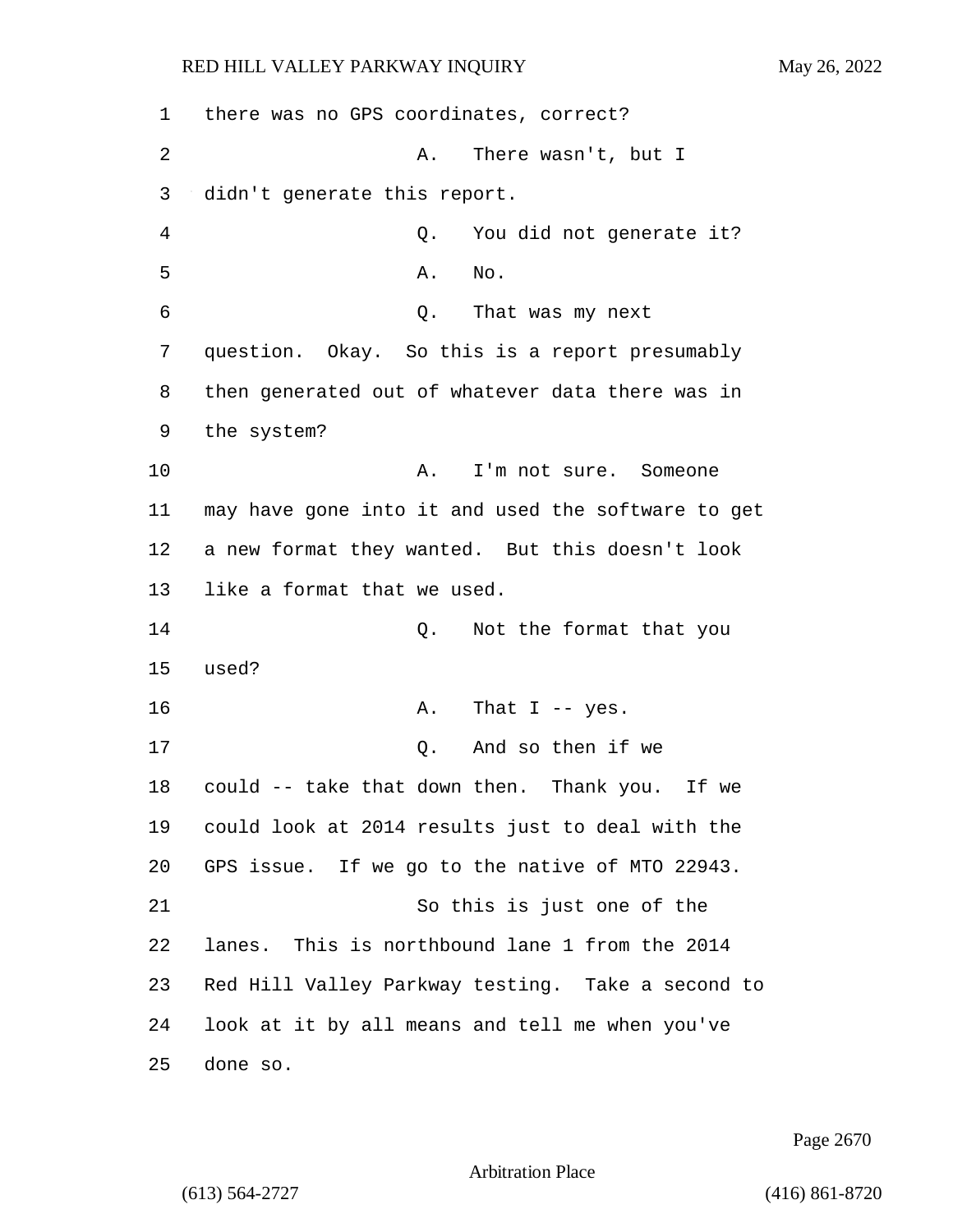| 1  | A. (Witness reviews                                 |
|----|-----------------------------------------------------|
| 2  | document). Yes, I have.                             |
| 3  | Then I see in here<br>Q.                            |
| 4  | there's -- as compared to the 2007 results we       |
| 5  | already looked at, it does show the distance on     |
| 6  | the far left-hand column but then it's got the GPS  |
| 7  | coordinates in the next two, latitude and           |
| 8  | longitude; is that right?                           |
| 9  | Correct.<br>Α.                                      |
| 10 | So this is the format of<br>Q.                      |
| 11 | the data that you would have seen it in at the      |
| 12 | time; is that right?                                |
| 13 | Yes, correct.<br>А.                                 |
| 14 | And you mentioned when I<br>Q.                      |
| 15 | was asking you about when you got the new trailer   |
| 16 | and I guess the new truck to go with it, which you  |
| 17 | thought was at some point prior to the getting the  |
| 18 | And -- sorry, was the GPS, was that part of<br>GPS. |
| 19 | the trailer itself or was that affixed to the       |
| 20 | truck or how did that work, do you recall?          |
| 21 | I believe the GPS was<br>Α.                         |
| 22 | attached to the trailer, yes.                       |
| 23 | Itself?<br>Q.                                       |
| 24 | The hardware.<br>Α.                                 |
| 25 | And I think you<br>Q.                               |

Page 2671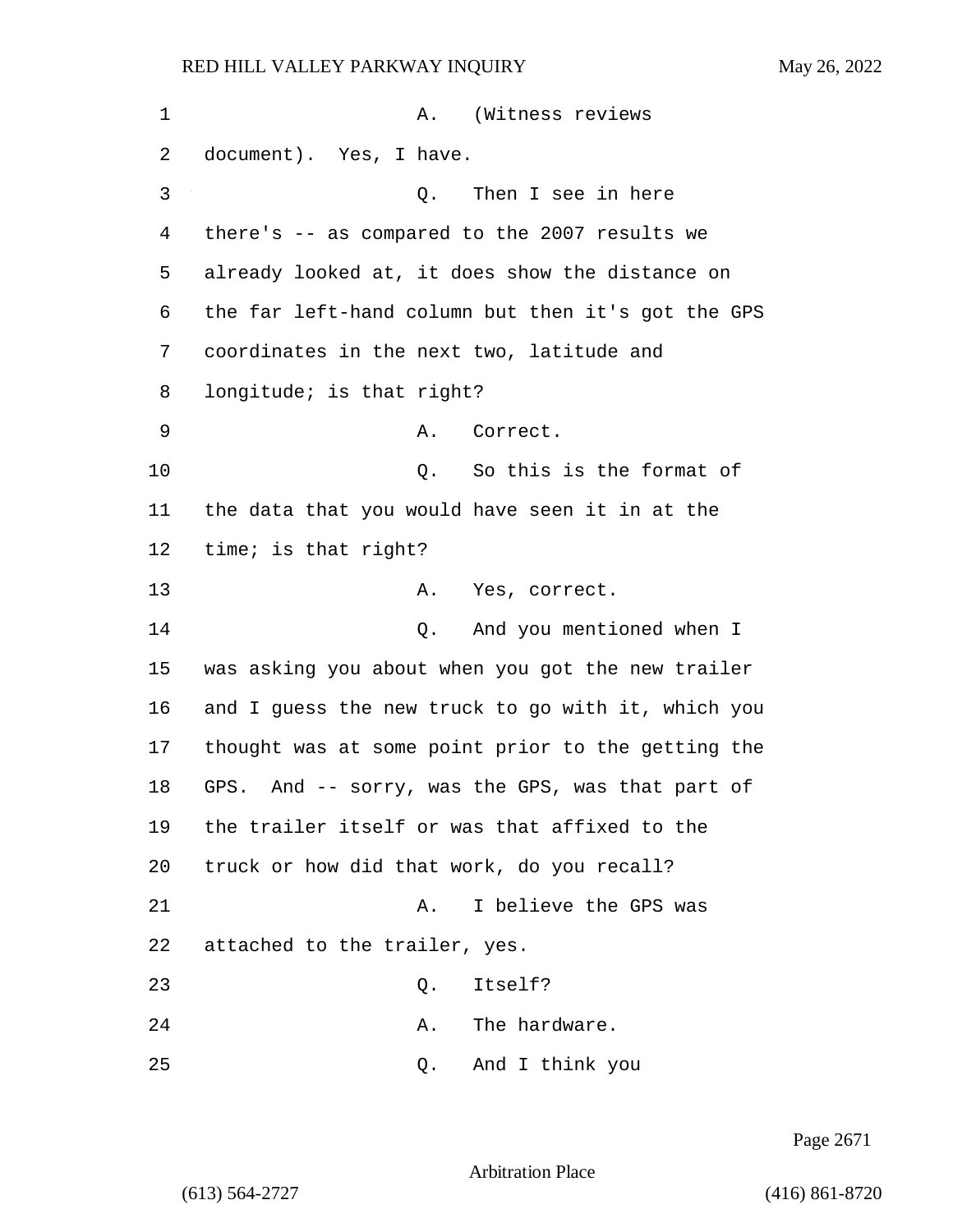mentioned, I don't want to mischaracterize it, that you got the GPS around the time that the trailer was sent to the U.S. for some purpose; is that right? 5 A. Yes. 6 Q. Sorry, what was that purpose? 8 A. I think it was for calibration of the unit itself, the trailer. 10 Q. So when the unit was new, like when it was first obtained? **A.** When we first obtained it the deal was that it would be calibrated there when we first purchased, but I think it was decided to have it calibrated a little more frequently after that. 17 Q. And when you say calibrated, what do you mean in that context? Calibrated to what? 20 A. To the ASTM standard itself to make sure the trailer was working properly, giving the right numbers on their pavement sections in Michigan, which they had many, many of. And they were monitored with their machines as well, so to make sure our machine

Page 2672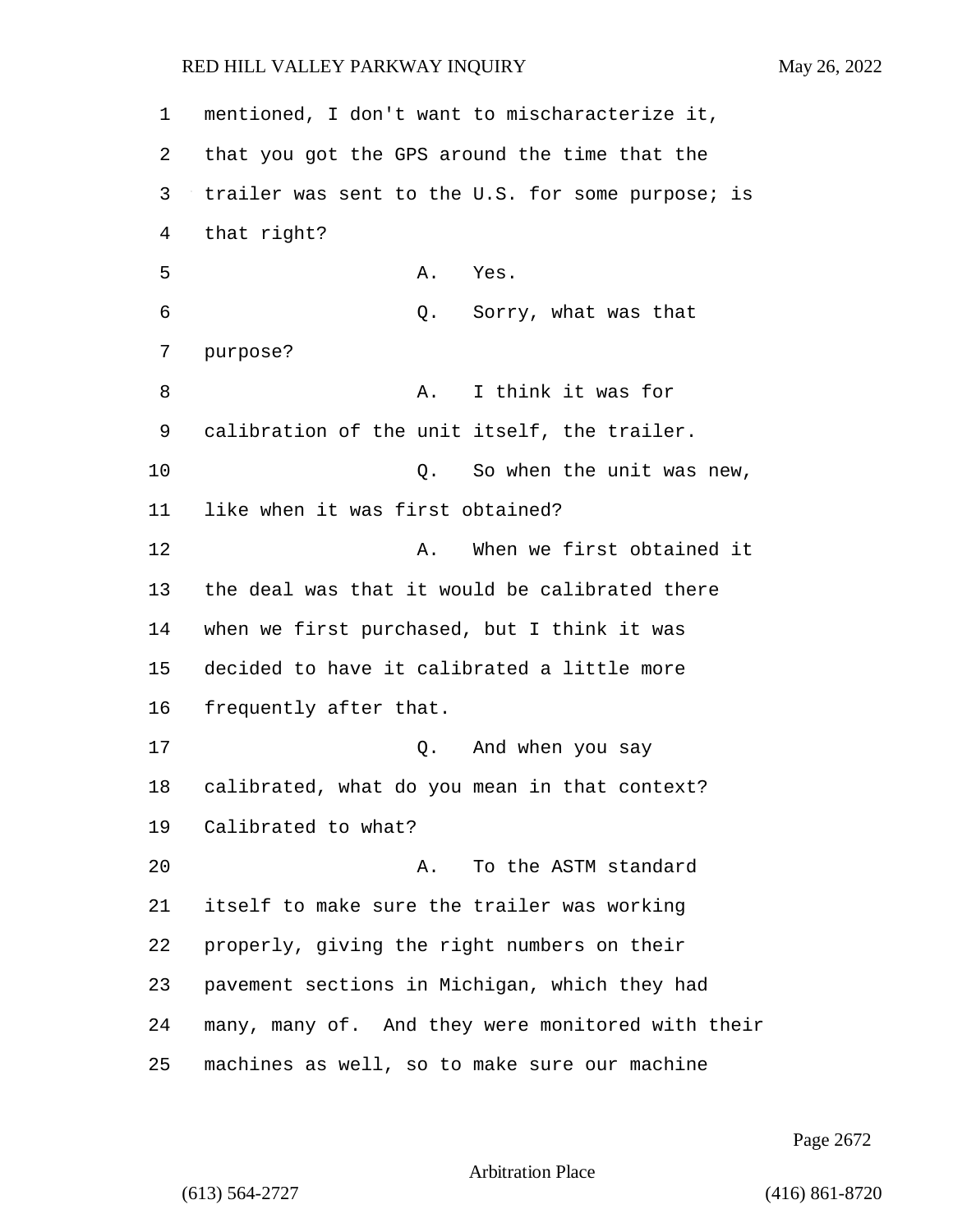| 1  | numbers would match their machine numbers and all  |
|----|----------------------------------------------------|
| 2  | the instrumentation would be working properly.     |
| 3  | Okay.<br>Q.                                        |
| 4  | And it would generate<br>Α.                        |
| 5  | basically a piece of paper that would show that it |
| 6  | was calibrated on this date.                       |
| 7  | And what about with the<br>Q.                      |
| 8  | prior device? You had the prior device and then    |
| 9  | you got the new one in around 2013, you indicated. |
| 10 | What about calibration between results on the      |
| 11 | prior machine and the new machine?                 |
| 12 | We would annually,<br>Α.                           |
| 13 | sometimes even weekly or monthly, we had a number  |
| 14 | of sections throughout the province, and because I |
| 15 | was -- I would travel extensively there would have |
| 16 | to be sections that I would be able to compare     |
| 17 | historical data with to make sure that the numbers |
| 18 | we were getting one year were very close to the    |
| 19 | numbers we got the previous year, and there would  |
| 20 | be a correlation with that to make sure it aligned |
| 21 | with what the correlation numbers should give us.  |
| 22 | And that was done prior to getting the new system  |
| 23 | that we did.                                       |
| 24 | Sorry, prior to getting<br>Q.                      |
| 25 | the?                                               |

Page 2673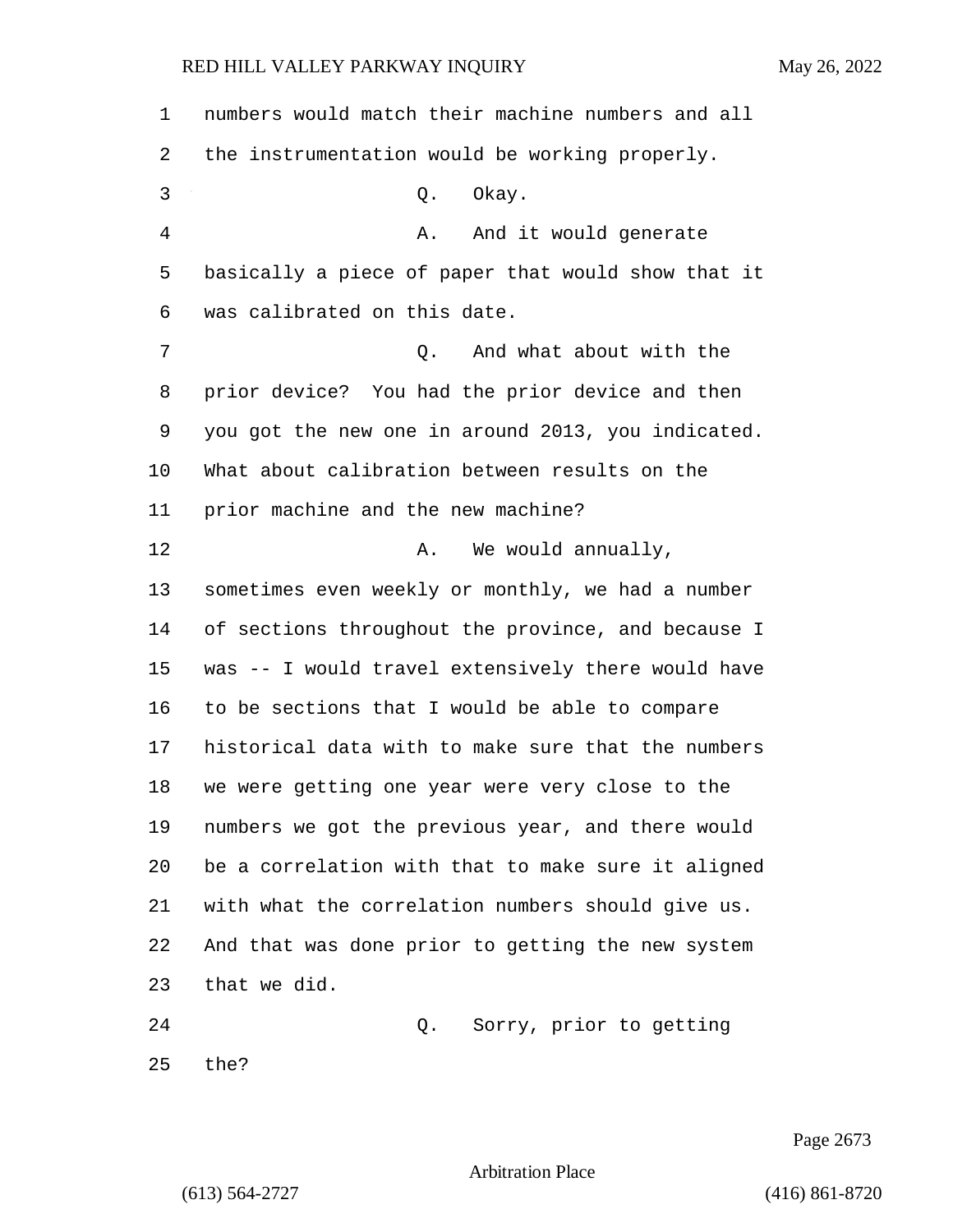1 A. The new truck, the new truck which got calibrated right from the start. 3 Q. Okay. But what about as between the two devices then, did you -- because I know you would track certain sections, right, as to how the results of one year compared to prior years. 8 A. Yes. 9 Q. How did you correlate between -- in testing years between the old device and the new device? 12 A. The old-to-new device. they actually did it in Michigan. We didn't do that part of the work. They -- the purchase of a new vehicle involved Michigan doing the calibration testing. 17 Prior to that, with the old vehicle, like I told you we would have pavement sites throughout the province, especially in southern Ontario, on pavement sites that we knew numbers were occurring in previous years and we would compare those numbers. We had never compared numbers prior to the new purchase without the machines. 25 Q. Sorry, I'm not sure I

Page 2674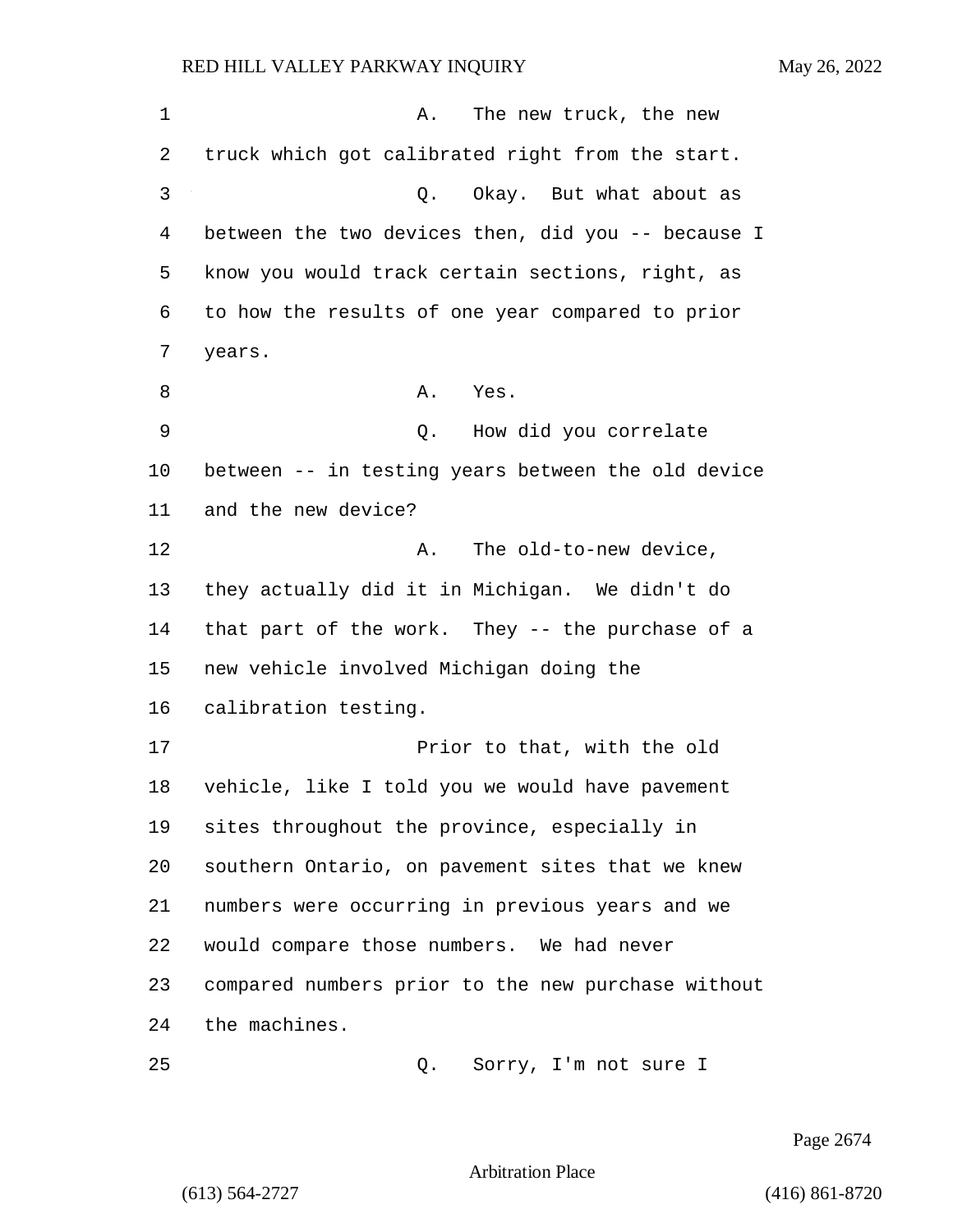| 1  | understand what you said. Can you repeat that.     |
|----|----------------------------------------------------|
| 2  | Okay. The new unit that<br>А.                      |
| 3  | was purchased, the vehicle you saw in those --     |
| 4  | right in that photograph, when it was first        |
| 5  | purchased in Michigan the company there was        |
| 6  | responsible to make sure that it gave us the       |
| 7  | results that ASTM wanted it to spit out. And       |
| 8  | that's the machine we received. And because it     |
| 9  | was calibrated it was trusted that the numbers we  |
| 10 | received throughout the province were the numbers  |
| 11 | that followed the standard ASTM.                   |
| 12 | Q. Okay. Just in your                              |
| 13 | experience, did you find that the new machine      |
| 14 | functioned in a comparable way to the old machine? |
| 15 | I did, I did.<br>Α.                                |
| 16 | Nothing that -- you<br>$Q$ .                       |
| 17 | didn't find that oh, this seems to be measuring    |
| 18 | higher or lower under certain circumstances, you   |
| 19 | thought it was reasonably consistent; is that      |
| 20 | fair?                                              |
| 21 | I would say so, yes.<br>Α.                         |
| 22 | You can take this down<br>Q.                       |
| 23 | Registrar, thank you. And if we could go back to   |
| 24 | the presentation at MTO 35791.                     |
| 25 | You mentioned that I think                         |

Page 2675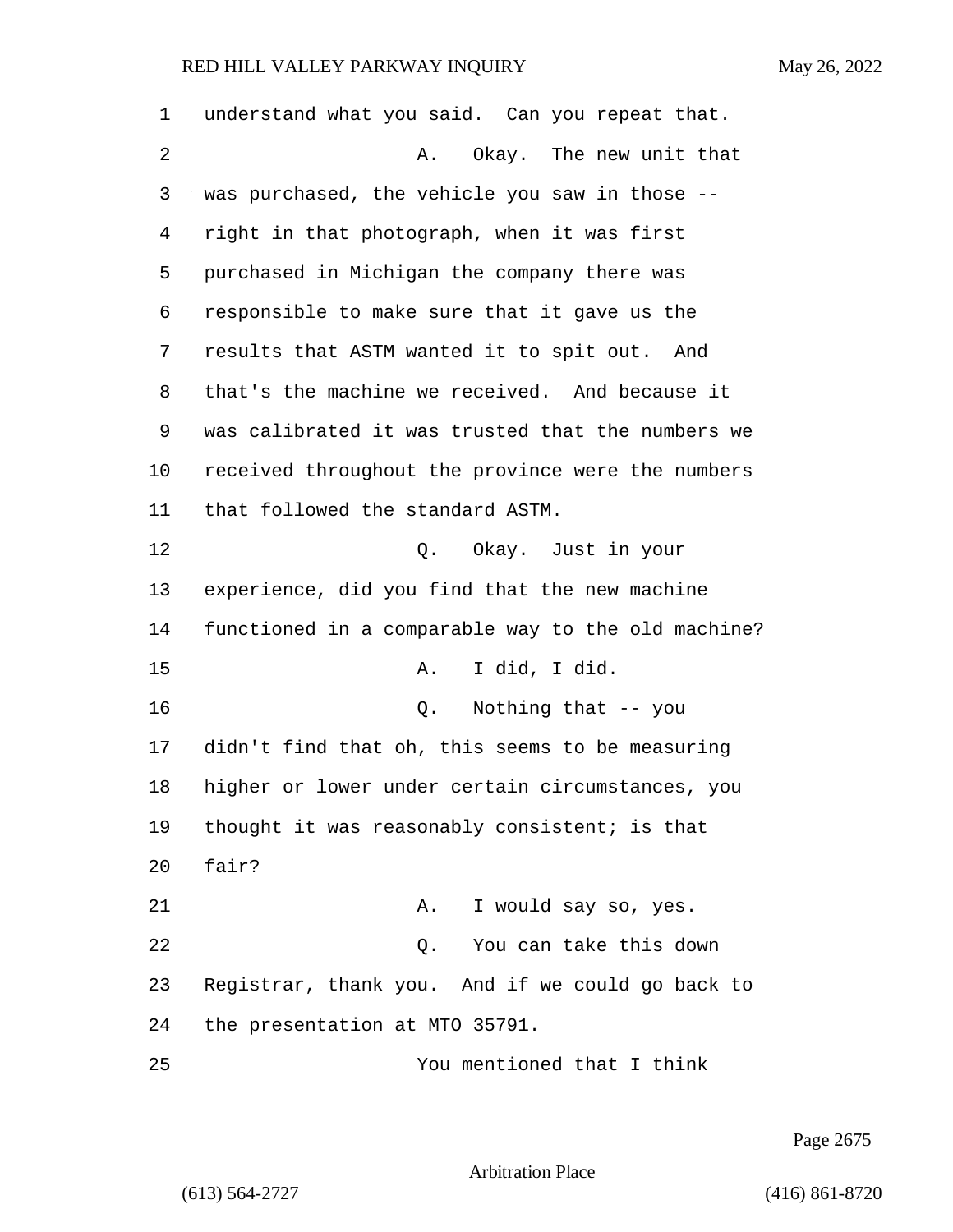| 1  | temperature was important and you mentioned that   |
|----|----------------------------------------------------|
| 2  | it was something that was required by the standard |
| 3  | to be mentioned?                                   |
| 4  | Yes.<br>Α.                                         |
| 5  | And we're going to there.<br>Q.                    |
| 6  | There's a bullet at image 12 that says ambient     |
| 7  | temperature above 4 degrees. We can wait for it    |
| 8  | to come up, but if you know what that is referring |
| 9  | to?                                                |
| 10 | Yes, I do.<br>Α.                                   |
| 11 | It's the first bullet<br>Q.                        |
| 12 | there:                                             |
| 13 | "At posted speed limits and at                     |
| 14 | ambient temperatures above 4                       |
| 15 | degrees Celsius."                                  |
| 16 | So was that your practice?                         |
| 17 | That was ASTM's practice.<br>Α.                    |
| 18 | Yes, that was our practice as well.                |
| 19 | And what was your<br>Q.                            |
| 20 | understanding about the importance of temperature? |
| 21 | Well, basically the<br>Α.                          |
| 22 | higher the temperature the more flexible it became |
| 23 | and pavement (indiscernible) as they get much      |
| 24 | warmer and hotter. Anything that hovers around     |
| 25 | 4 degrees and below might change the dynamics of   |

Page 2676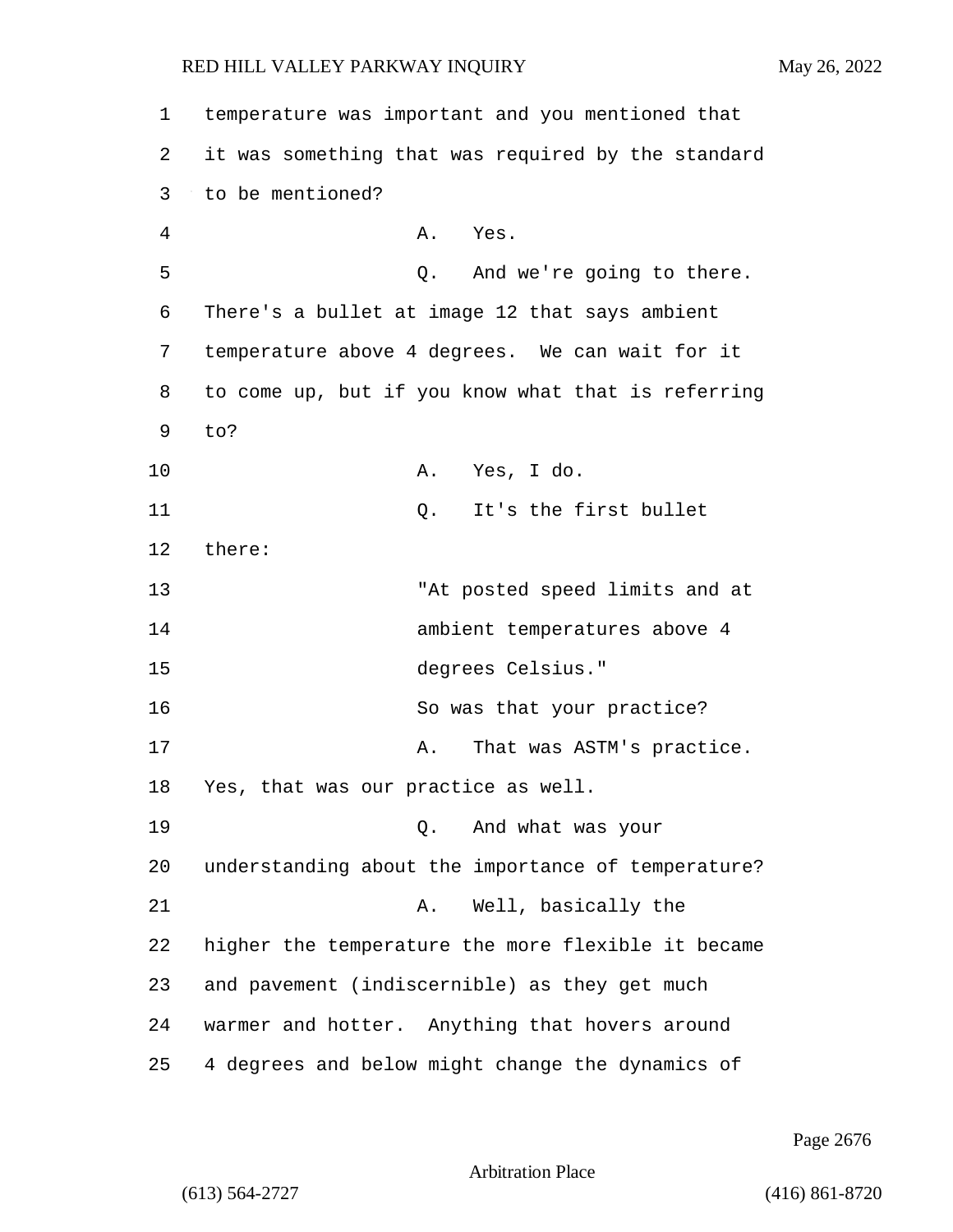| 1  | the pavement surface, and ASTM standard -- I'm     |
|----|----------------------------------------------------|
| 2  | sure they must have set the number at 4 degrees to |
| 3  | ensure consistent numbers that can occur above     |
| 4  | 4 degrees, 20 degrees, 25 degrees, I think it was  |
| 5  | a number that they chose based on the testing that |
| 6  | they did.                                          |
| 7  | Q. Assuming temperature is                         |
| 8  | above 4 degrees when you're performing it, did you |
| 9  | experience differences in results based on         |
| 10 | temperature? Is that something that you noticed?   |
| 11 | Maybe in extreme<br>Α.                             |
| 12 | temperatures you would see it. The numbers could   |
| 13 | change because the pavement surfaces become very   |
| 14 | hot. Asphalts react differently in very, very      |
| 15 | extreme weathers and I would see some differences  |
| 16 | at extreme temperatures, yes.                      |
| 17 | Higher or lower at high<br>Q.                      |
| 18 | temperatures?                                      |
| 19 | It just depends the<br>Α.                          |
| 20 | pavement type surface itself.                      |
| 21 | And we've heard that in<br>Q.                      |
| 22 | some circumstances locked-wheel testers can have   |
| 23 | difficulties measuring friction on turns and       |
| 24 | curves because there is risk of skidding when the  |
| 25 | wheel locks. Is that something that you            |

Page 2677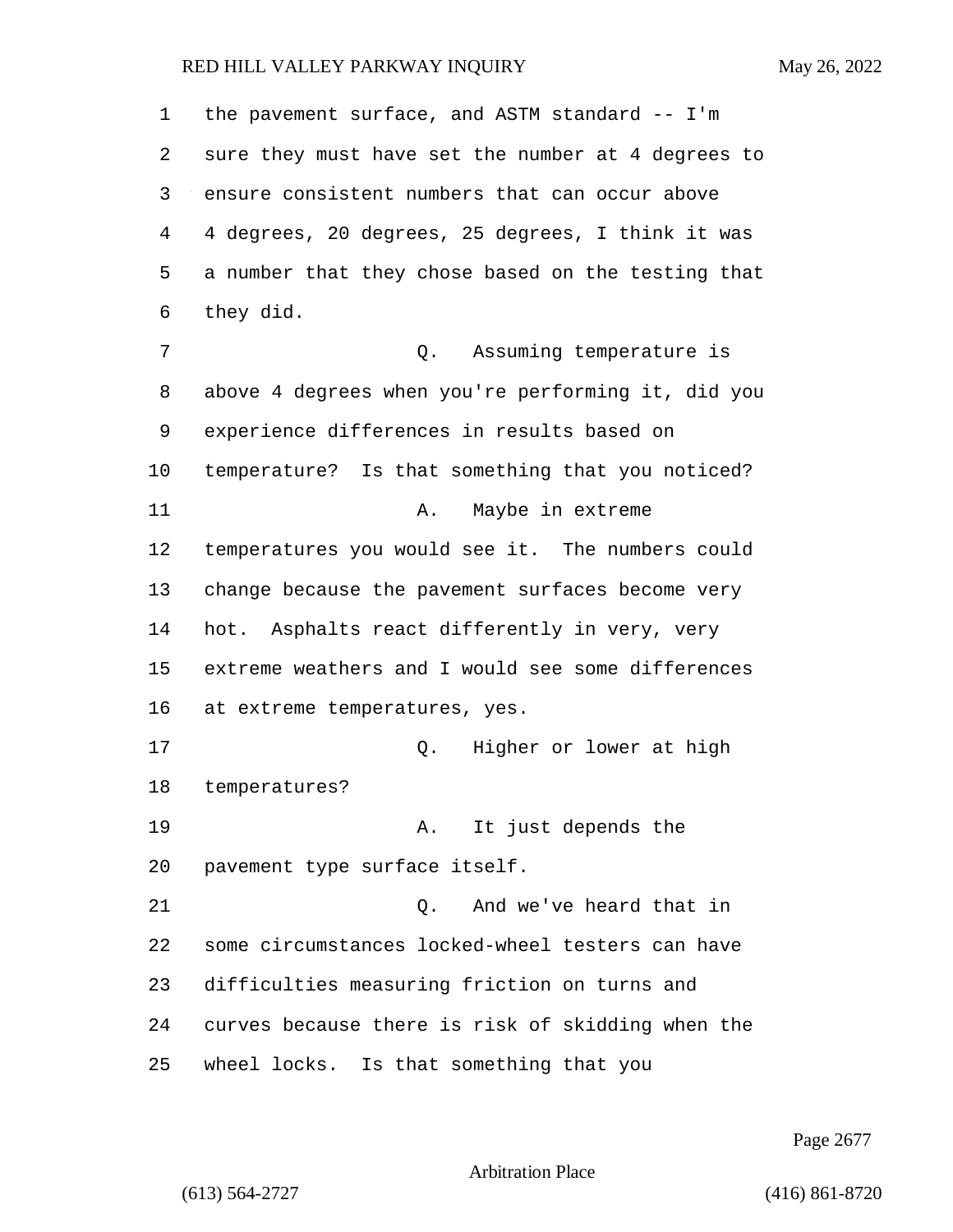experienced? 2 A. Well, because only one wheel locked, the issue of out of control trailer never happened with me. But it could happen if trailer that was out there had two tires that were skidding at the same time, there would be an issue there. But in my case, in my experience, I never felt that I was going to be losing a trailer on the curve, no. 10 Q. It wasn't an issue for you? 12 A. It wasn't. 13 Q. Go to image 14, Registrar. This slide is titled "Range of Friction Numbers," and in the third bullet, typical FN80 ranges in Ontario, 28 to 50 or does that mean greater than 28 to 50? 18 A. No, between 28 and 50. 19 Q. Right. And FN80, that meaning testing at the posted speed of 80 kilometres per hour in that case; is that right? 23 A. Testing at 80 kilometres per hour. Could be posted; may not be posted at 80.

Page 2678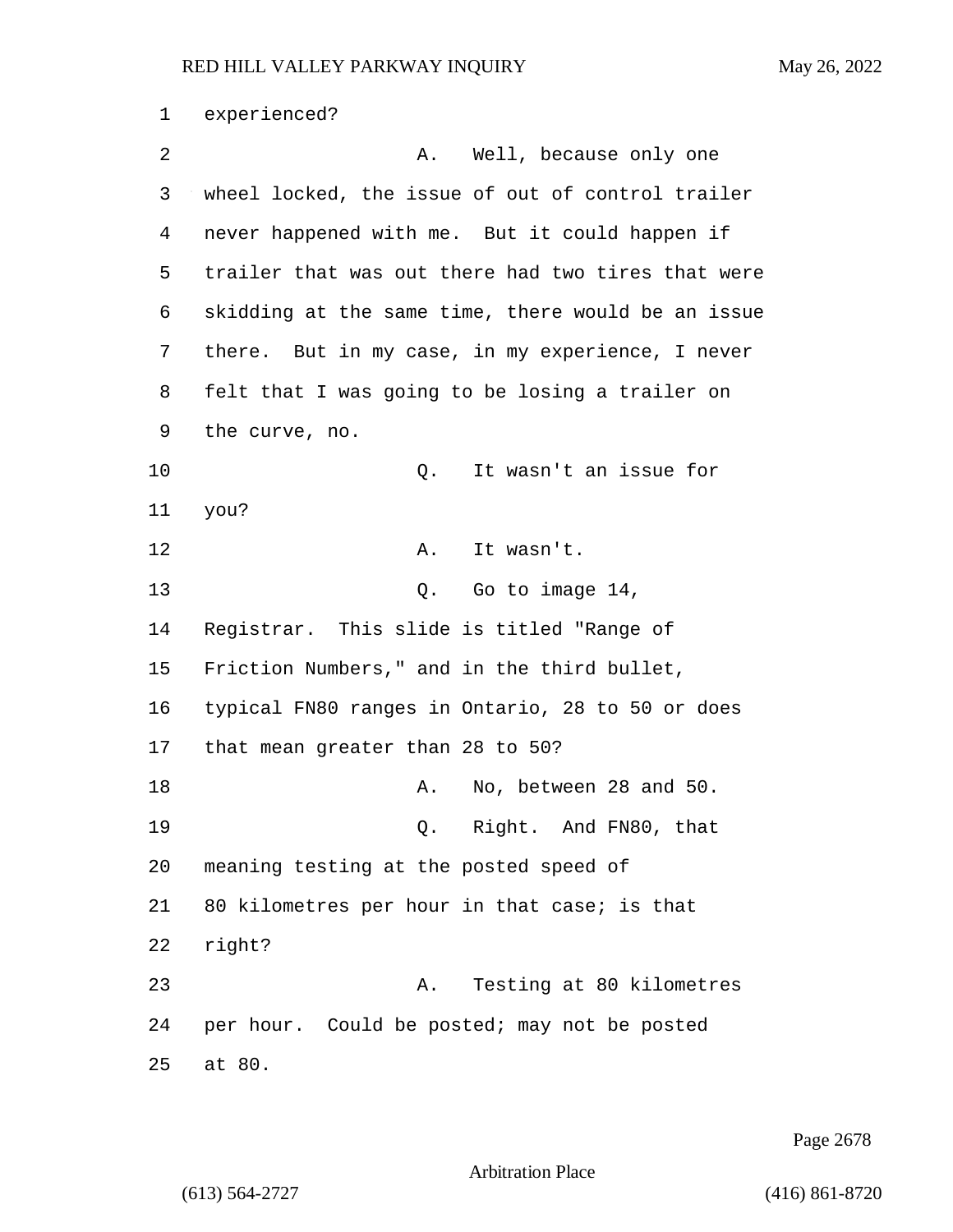1 C. Right. Because that's 2 the default non-posted speed on a highway; is that 3 right? 4 A. Yes. 5 Q. Does that mean though 6 that this dataset that that is coming from are 7 from the -- typically the two-lane highways, not 8 the 400 series; is that right? 9 A. It could be either/or. 10 It could be two-lane highways; could be multilane 11 highways. 12 0. But in any event, at 13 80 kilometres per hour? 14 A. Yes. 15 Q. Do you know what that 16 dataset is from? 17 A. I believe it's from past 18 reports. 19 Q. But you don't recall 20 specifically? 21 A. I don't, no. 22 Q. And then the next bullet 23 says "measured frictional resistance decreases 24 with increasing tire inflation pressure." And so 25 is that something that you dealt with, checking

Page 2679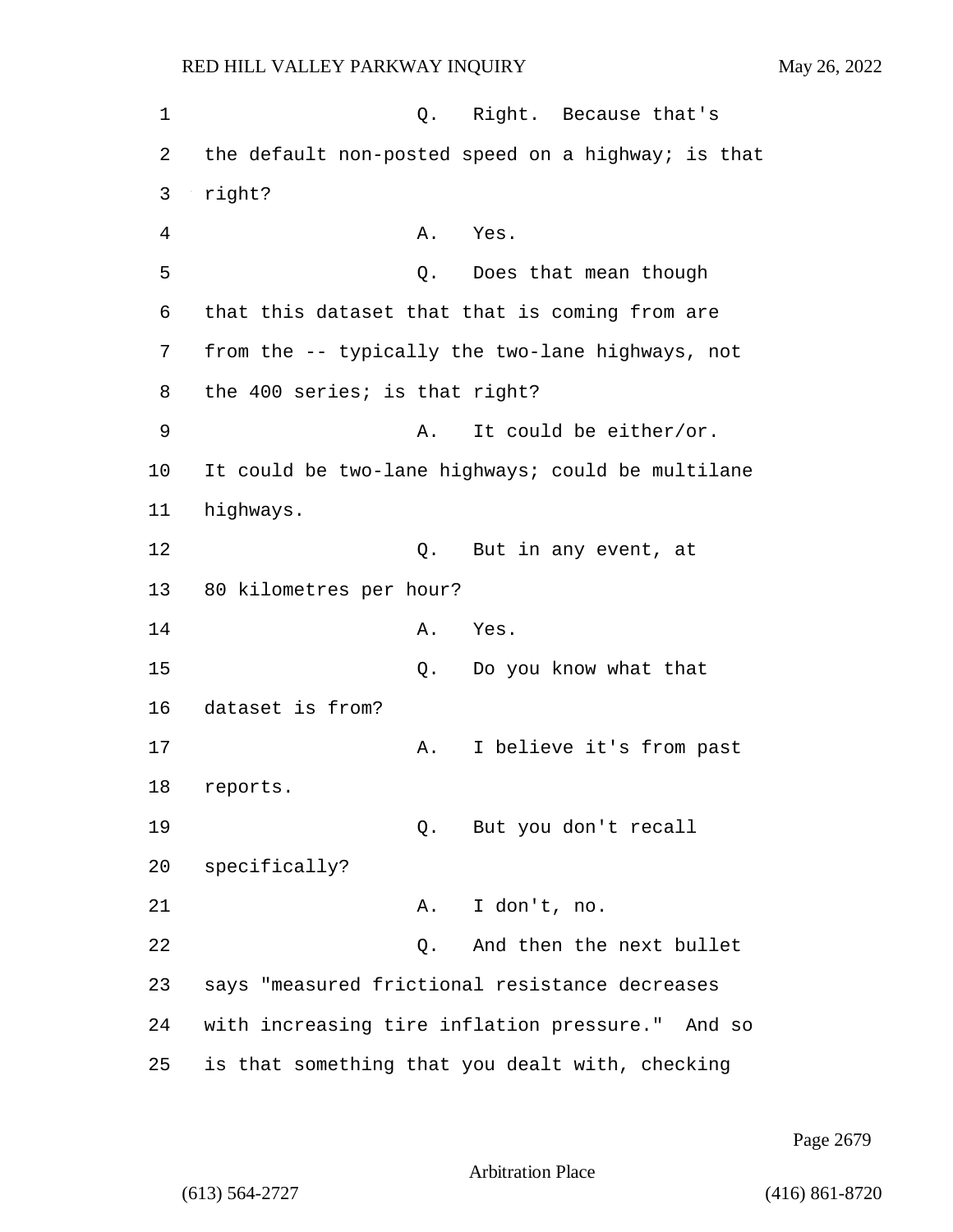| 1  | for tire pressure regularly?                       |
|----|----------------------------------------------------|
| 2  | Well, the thing is the<br>Α.                       |
| 3  | there are many consistencies within preparing the  |
| 4  | trailer to be used in this testing. One of them    |
| 5  | was having the tire temperatures at a very         |
| 6  | consistent pressure, 24 PSI, both tires. It was    |
| 7  | said that if inflation -- if the tire pressure     |
| 8  | inflation was more than that in a cool temperature |
| 9  | where it should be measured then the friction --   |
| 10 | would decrease.                                    |
| 11 | Right. And so is that<br>Q.                        |
| 12 | something you would check before -- or deal with   |
| 13 | before every test was the tire pressure?           |
| 14 | Α.<br>Many, many times, yes.                       |
| 15 | In a cool environment.                             |
| 16 | But not --<br>Q.                                   |
| 17 | (Speaker overlap)                                  |
| 18 | I interrupted. Go ahead.<br>Q.                     |
| 19 | Yeah. It would usually<br>Α.                       |
| 20 | be done early morning because I would be           |
| 21 | travelling throughout the whole day and the tire   |
| 22 | temperatures itself, it wouldn't make sense        |
| 23 | to keep (indiscernible) set the tire temperatures  |
| 24 | at (indiscernible) moments.                        |
| 25 | And these tires were also part                     |

Page 2680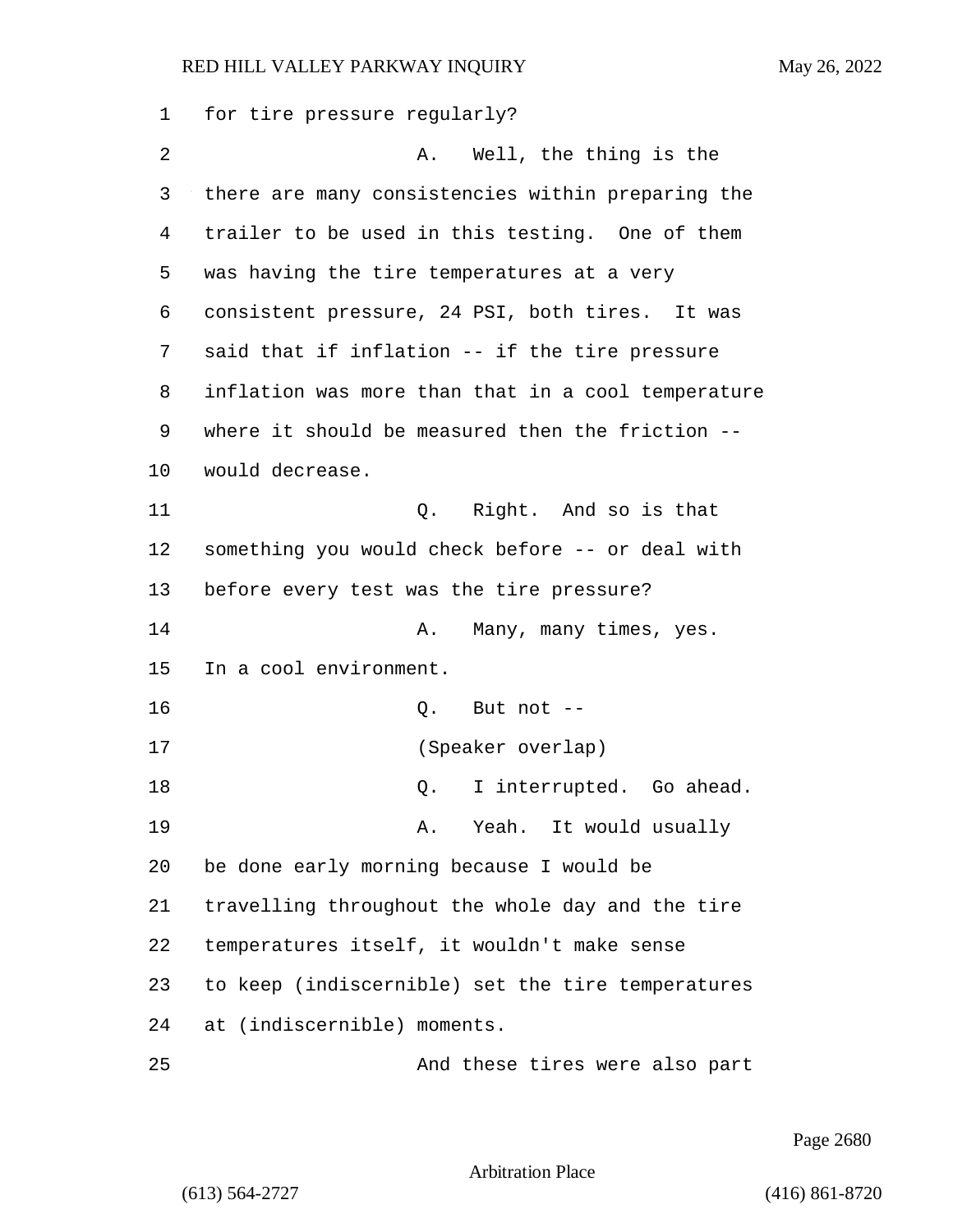| 1  | of another ASTM standard that we used, which was  |
|----|---------------------------------------------------|
| 2  | A7501.                                            |
| 3  | Right. And that's the<br>Q.                       |
| 4  | ribbed tire standard, right?                      |
| 5  | The ribbed tire, yeah.<br>Α.                      |
| 6  | Does that set out as well<br>$Q$ .                |
| 7  | the tire pressure, yes?                           |
| 8  | Yes.<br>Α.                                        |
| 9  | Okay. So if I understood<br>Q.                    |
| 10 | you correctly about checking it, are you saying   |
| 11 | that in -- if I've understood you correctly, and  |
| 12 | you tell me if I didn't get it right, but that in |
| 13 | cooler temperatures you would check it often but  |
| 14 | otherwise you would check it at the start of the  |
| 15 | day; is that right?                               |
| 16 | At the start of the day,<br>Α.                    |
| 17 | yes. It's more correct at the start of the day,   |
| 18 | before actually driving.                          |
| 19 | Q. Right. And if it was off                       |
| 20 | then you would deal with it?                      |
| 21 | I would increase the<br>Α.                        |
| 22 | pressure (speaker overlap) or decrease, yes.      |
| 23 | The last bullet:<br>0.                            |
| 24 | "Overall measured friction                        |
| 25 | decreases progressively with                      |

Page 2681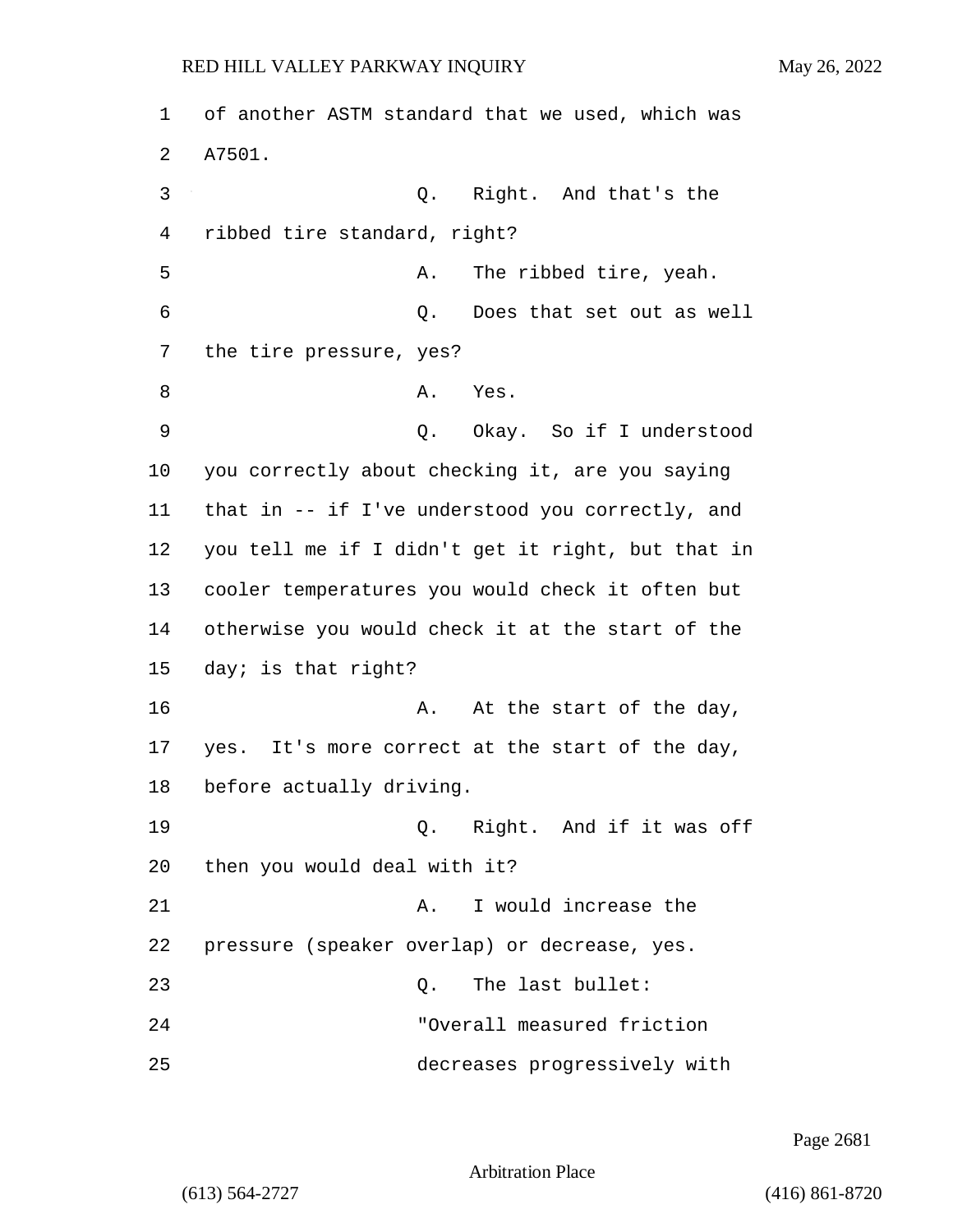1 increasing speed." 2 And is this something that you 3 were told or learned or something that you found 4 out through your experience? 5 A. No, I believe it's 6 documented. I've learned it as well and I have 7 experienced it as well, yes. 8 a Q. Really all three. So 9 again measurements at 100 kilometres an hour 10 generally speaking would be lower than at 90 which 11 would in turn be lower than at 80; is that right? 12 A. I would say on most 13 pavement types, yes. 14 0. Okay. 15 A. That's a general rule. 16 Yes, it is a general rule. 17 and Q. Maybe there's exceptions, 18 but that's generally speaking what you would 19 expect to see? 20 A. Yes. 21 Q. And did you have a 22 particular experience about how much difference 23 10 kilometres per hour increments would cause? 24 Was there a -- 25 (Speaker overlap)

Page 2682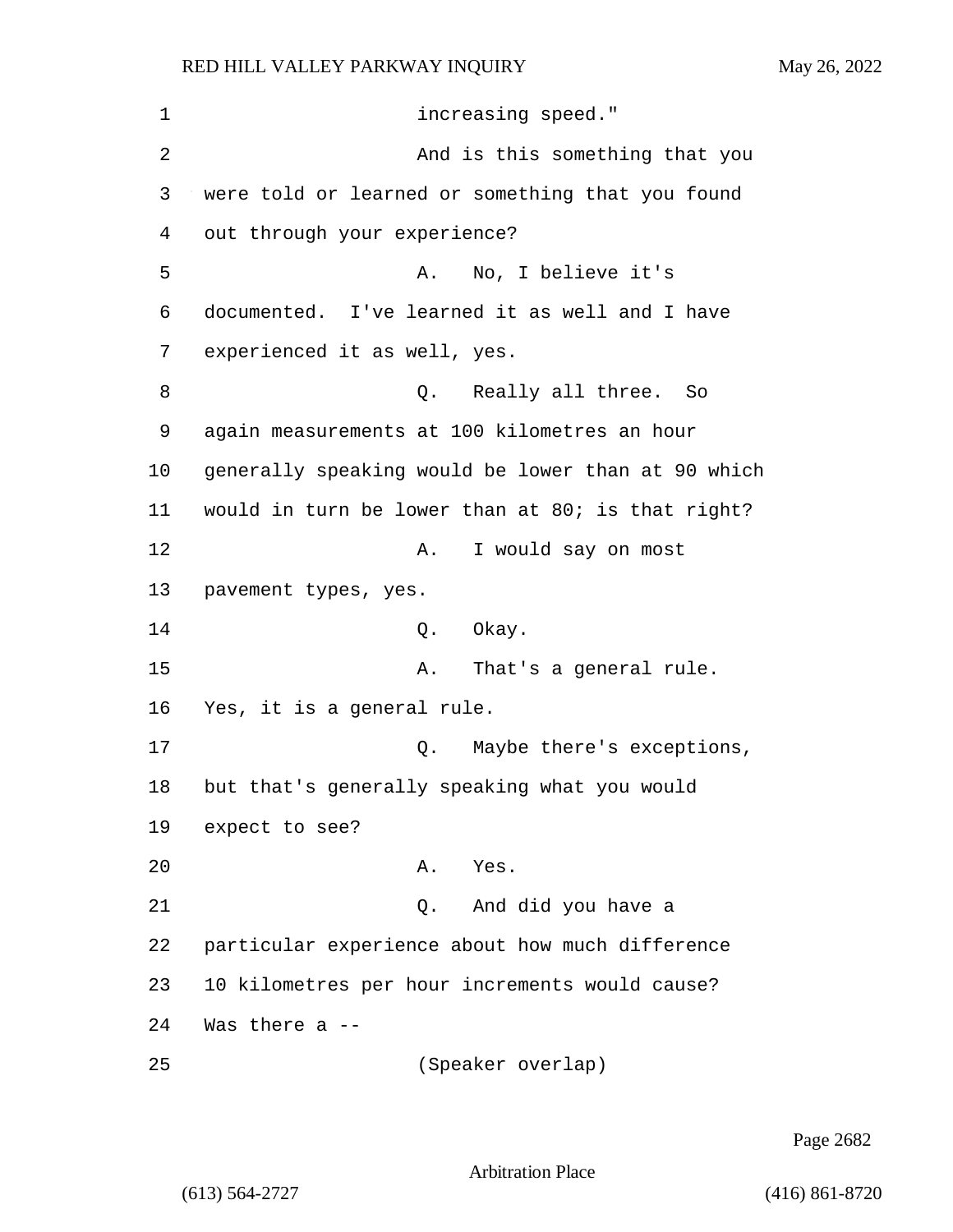1 A. The general rule that I 2 learned since I was trained on the unit and I 3 operated it since then was there usually would be 4 a two SN number difference every 10 kilometres per 5 hour change. 6 Q. Where did you learn that 7 from? 8 A. I learned from my 9 previous supervisor, and I believe there are some 10 MTO reports that came out in the early 80s and 90s 11 that had that in their summaries. 12 O. And sorry, your previous 13 supervisor, which one are you referring to? 14 A. Graham Musgrove. 15 O. Is that way back? 16 A. Way back. 17 C. When are you talking? 18 A. About early 80s, mid-80s. 19 Q. Sorry, that's Graham 20 Musgrove; is that right? 21 A. Graham Musgrove, yes. 22 Q. Thank you. And what 23 seasonal effects -- did you find your experience 24 that there could be effects on the measured 25 friction depending on the time of year that it was

Page 2683

Arbitration Place

(613) 564-2727 (416) 861-8720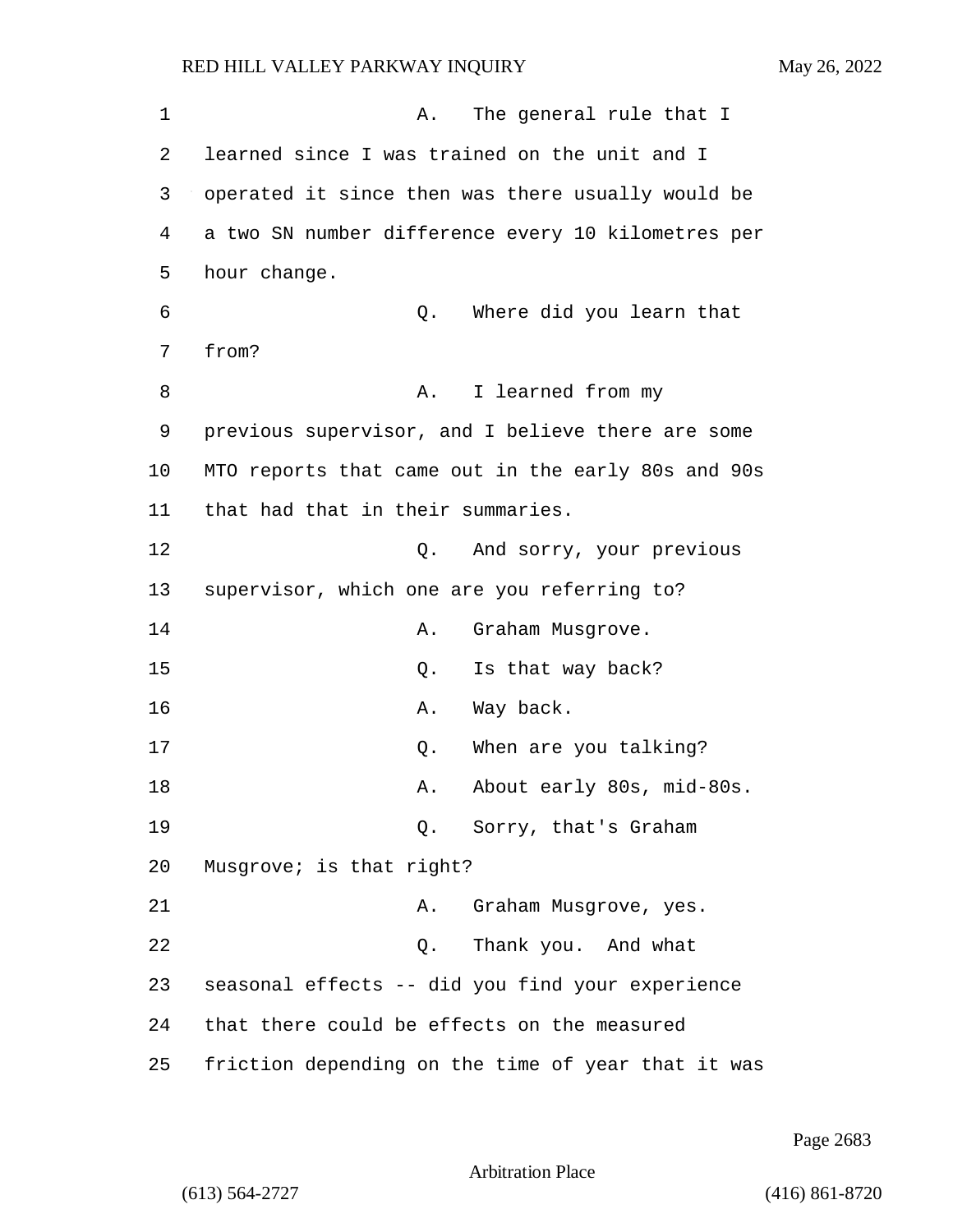| 1  | taken or (garbled audio) from temperature issues? |
|----|---------------------------------------------------|
| 2  | No, I think between<br>Α.                         |
| 3  | probably 4 degrees and 28 to 29 degrees I think   |
| 4  | that it was pretty consistent. And if data was    |
| 5  | collected at any temperature, even higher than    |
| 6  | that, that is exactly why it was documented on    |
| 7  | these reports.                                    |
| 8  | Sometimes you would have -- we                    |
| 9  | would basically test from the month of May to in  |
| 10 | certain parts of the province maybe even up to    |
| 11 | November at various temperatures. But the thing   |
| 12 | is the data collected between temperatures that   |
| 13 | were not extreme were pretty well consistent.     |
| 14 | Right. But then what<br>Q.                        |
| 15 | about the time of the year? I know sometimes you  |
| 16 | did it in April as well, but did the time of year |
| 17 | have an effect? We've heard it can have an effect |
| 18 | based on the winter maintenance so forth and that |
| 19 | sort of thing can cause potentially higher        |
| 20 | readings early in the season as opposed to in the |
| 21 | summer or fall?                                   |
| 22 | I have no experience with<br>Α.                   |
| 23 | that, no, I don't.                                |
| 24 | Not something that you<br>Q.                      |
| 25 | noticed?                                          |

Page 2684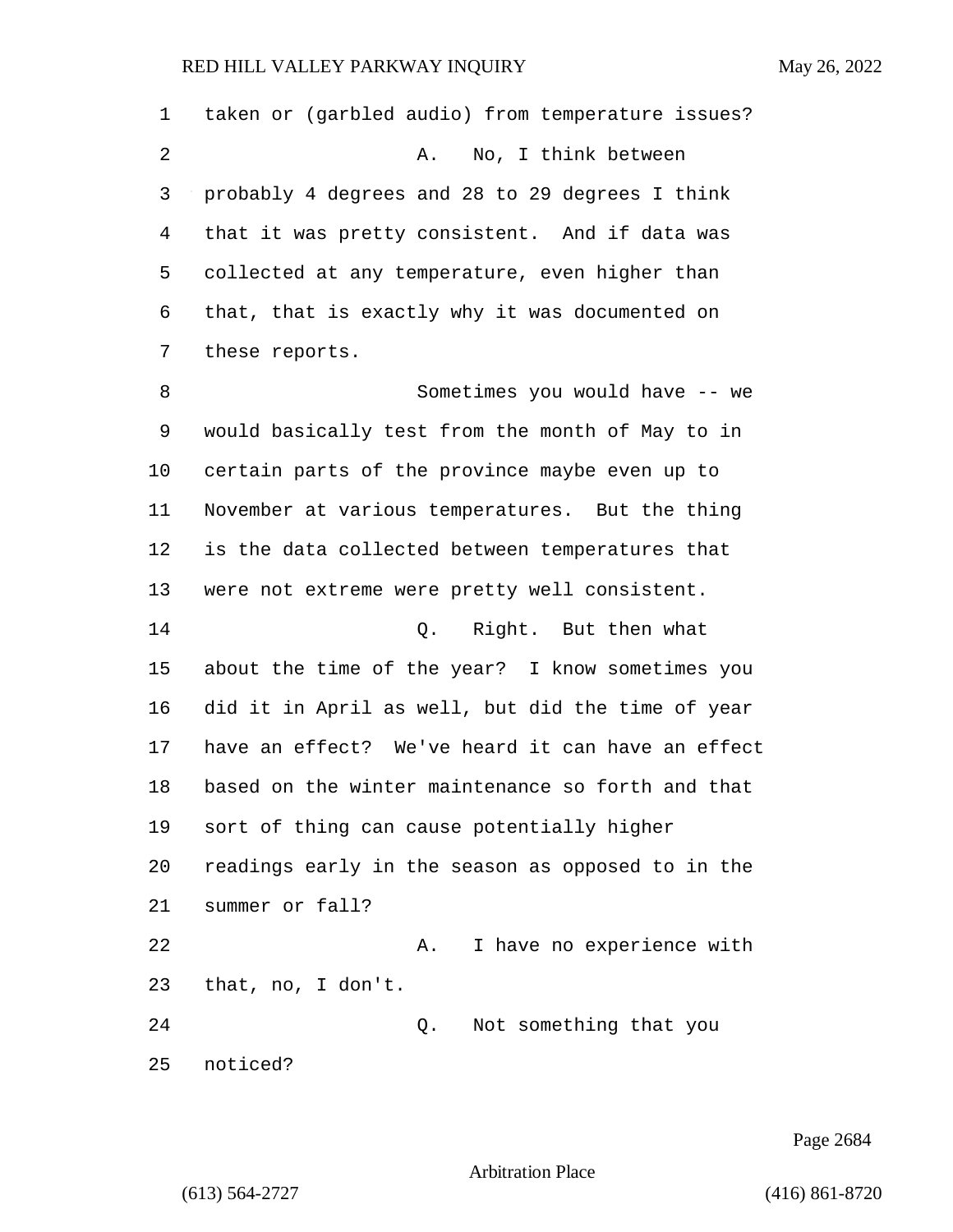1 A. No. 2 Q. We've heard quite a bit about the MTO's use of the friction number 30, or skid number 30. What was your understanding of this significance of FN30 within the MTO? 6 A. I think 30 was more a threshold number, and any numbers below that they would take a look at the data that was received and they would decide on maybe doing other surveys on the site before going to -- or maybe be able to explain why -- and/or maybe they would ask me to do the testing to see what condition they were in. 13 Anything above 30 I don't think -- there still would be certain, but there wasn't the push to find out if there was a definite problem pertaining to pavement friction. 17 Q. So if we could go to overview document 4, image 14, please. And just on 14 actually, thank you. 20 And 22 is the presentation that we've already been looking at, just talking about that. But 23 is an e-mail that you sent on September 4th, 2013, and in the second paragraph there you refer to: 25 "Currently, Ontario has a

Page 2685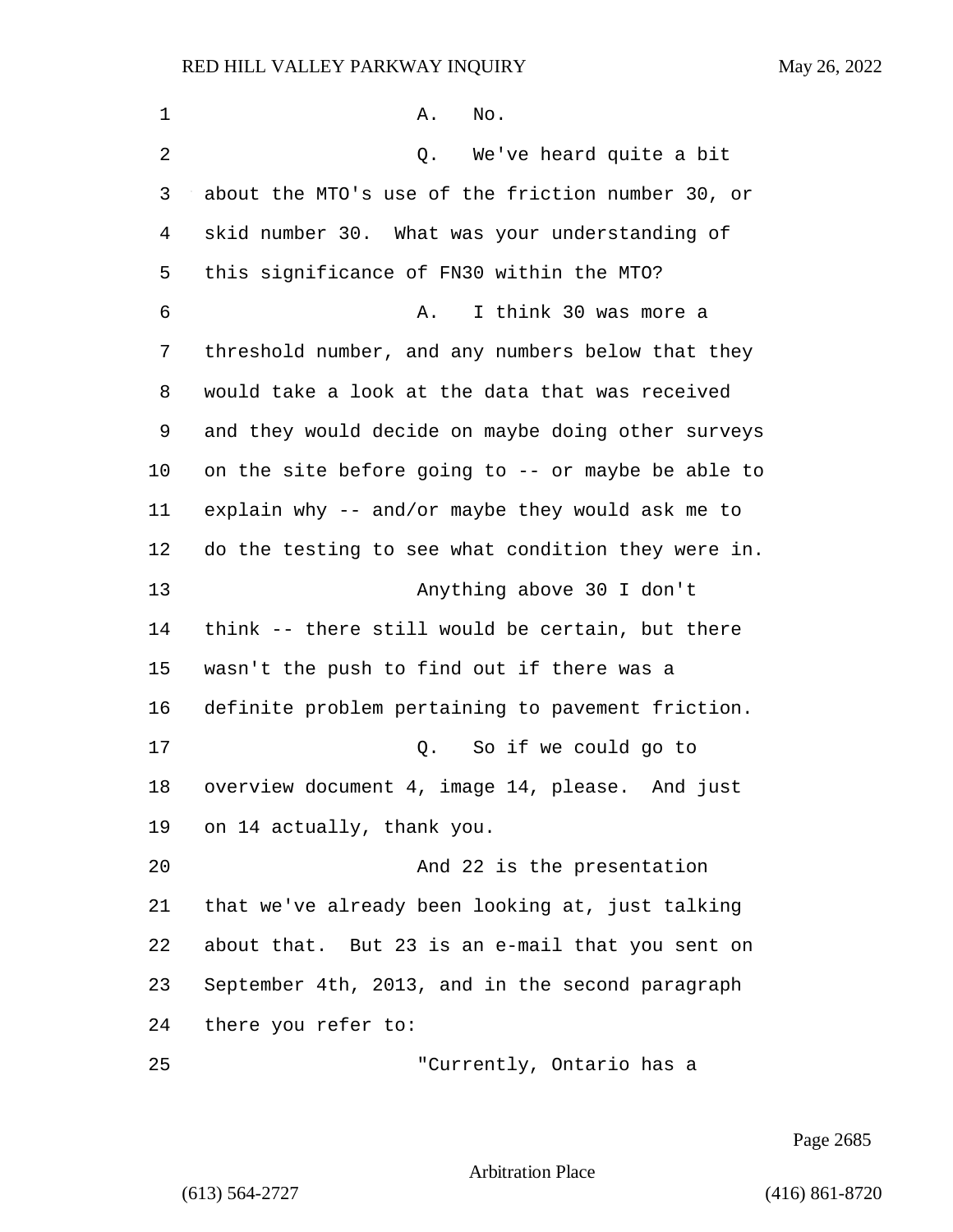| 1  | threshold friction requirement                    |
|----|---------------------------------------------------|
| 2  | that applies to all pavement                      |
| 3  | types at all test speeds."                        |
| 4  | Is that the FN30 that you were                    |
| 5  | just talking about?                               |
| 6  | A. Yes, it is.                                    |
| 7  | And if I've understood<br>Q.                      |
| 8  | you correctly, I think you're saying at the       |
| 9  | threshold about at or below which -- and actually |
| 10 | that's first thing -- is it at or below or is it  |
| 11 | -- if it's 30 did you -- was your understanding   |
| 12 | that the threshold was below 30, or was it 30 and |
| 13 | above?                                            |
| 14 | It was the threshold was<br>Α.                    |
| 15 | at 30, so any number below that would be --       |
| 16 | decision would be made to further investigate.    |
| 17 | Q. Okay. And to investigate                       |
| 18 | do I understand as meaning to look into whether   |
| 19 | there is a reason for concern about the pavement  |
| 20 | where it's below FN30 and deciding if anything    |
| 21 | needs to be done. Is that --                      |
| 22 | Well, even below 30 other<br>Α.                   |
| 23 | things could have been done to determine pavement |
| 24 | performance, not only the friction.               |
| 25 | Right. So what do you<br>Q.                       |

Page 2686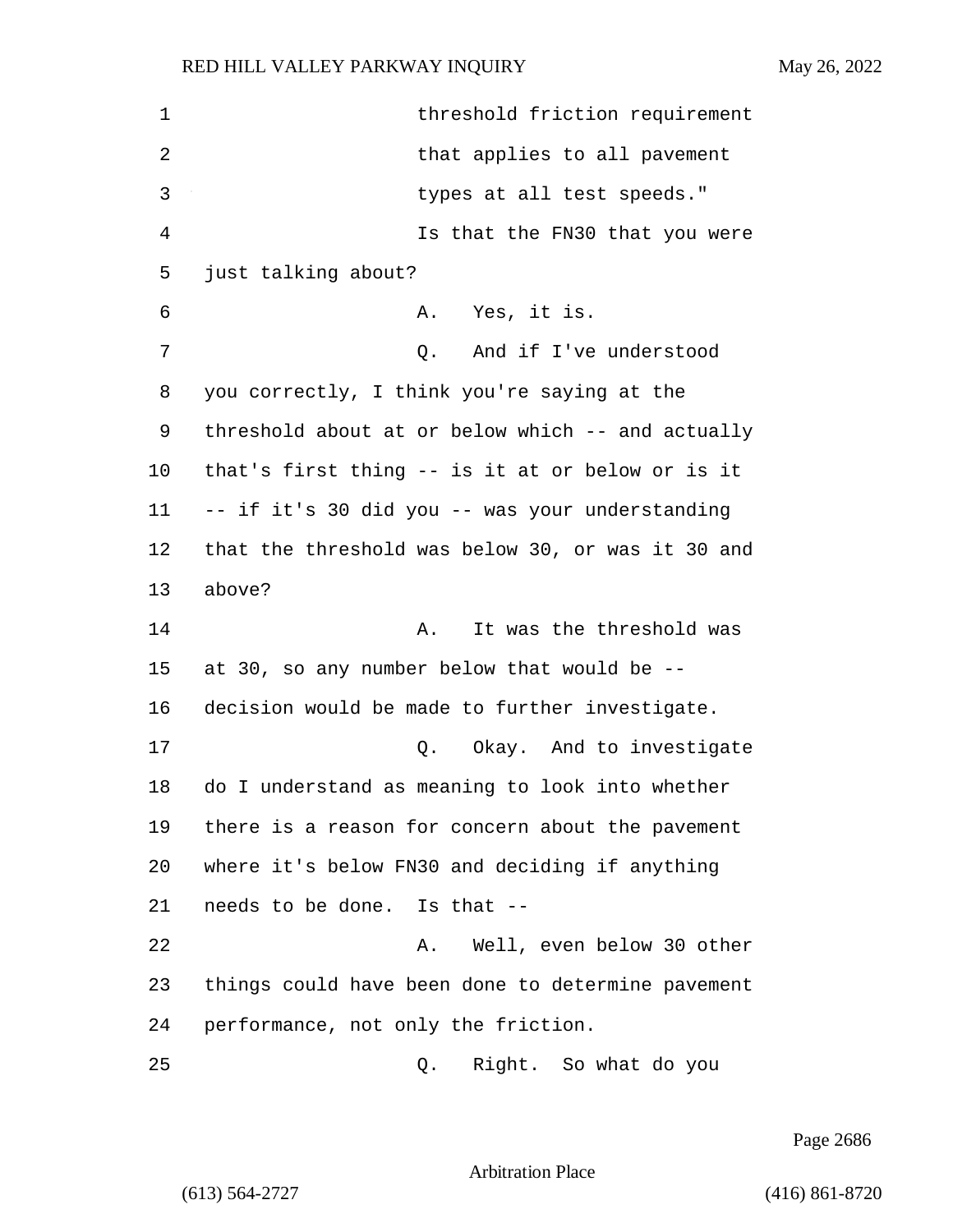| 1  | mean?                                              |
|----|----------------------------------------------------|
| 2  | There are other machines<br>Α.                     |
| 3  | within our unit that would measure other pavement  |
| 4  | performance indices, and friction using ASTM was   |
| 5  | not one of them: Could be roughness, could be      |
| 6  | rutting, could be pavement cracking. If they       |
| 7  | didn't see a problem there, or maybe if they did,  |
| 8  | maybe they would determine well, let's get the     |
| 9  | ASTM machine out there to do friction testing.     |
| 10 | Okay. But then once the<br>Q.                      |
| 11 | skid tester is out there and does it, that's when  |
| 12 | the results are generated that show whether it's   |
| 13 | above -- at or above or below FN30.                |
| 14 | That's right.<br>Α.                                |
| 15 | And then to do an<br>Q.                            |
| 16 | investigation. So I'm wondering at that point,     |
| 17 | that's what you're talking about, again in your    |
| 18 | experience, A, the investigation to determine      |
| 19 | whether this does present any safety issue or not. |
| 20 | Is that what you're talking about?                 |
| 21 | Any further<br>Α.                                  |
| 22 | investigation, any concern for further             |
| 23 | investigation. Safety is a strong word, but I      |
| 24 | would say any further investigation.               |
| 25 | But where I'm just having<br>Q.                    |

Page 2687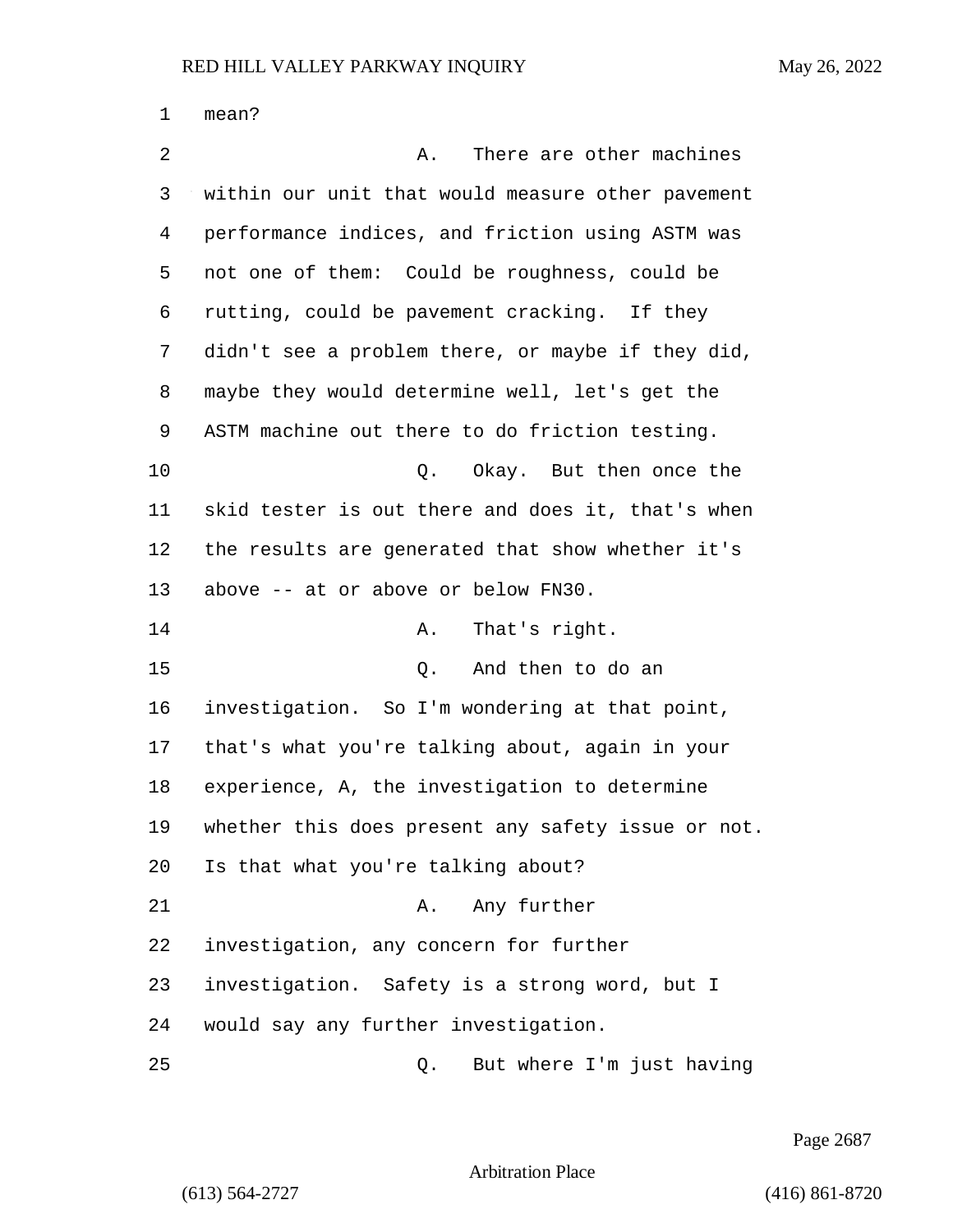| 1  | a little trouble is you say that if it's below   |
|----|--------------------------------------------------|
| 2  | FN30 there would be a further investigation and  |
| 3  | I'm wondering what you mean by that. I can       |
| 4  | suggest some things but if                       |
| 5  | I think it's just a<br>Α.                        |
| 6  | number that was determined by MTO years ago that |
| 7  | maybe it requires further investigation          |
| 8  | And you I take it<br>0.                          |
| 9  | typically weren't involved in those further      |
| 10 | investigations; that was beyond your job?        |
| 11 | That was beyond my job,<br>Α.                    |
| 12 | yes.                                             |
| 13 | Q. Okay. And then you said                       |
| 14 | that goes back to the 80s. So that was -- you    |
| 15 | know, the use of that preceded your operation of |
| 16 | the skid tester; is that right?                  |
| 17 | I don't know what<br>Α.                          |
| 18 | preceded before I started. I can't answer that.  |
| 19 | I don't know what preceded when I started, no.   |
| 20 | Well, it was being used<br>Q.                    |
| 21 | when you started; is that fair?                  |
| 22 | It was being used when I<br>Α.                   |
| 23 | started operating it full-time.                  |
| 24 | And the use of FN30 as a<br>Q.                   |
| 25 | threshold as you've described it, is that        |

Page 2688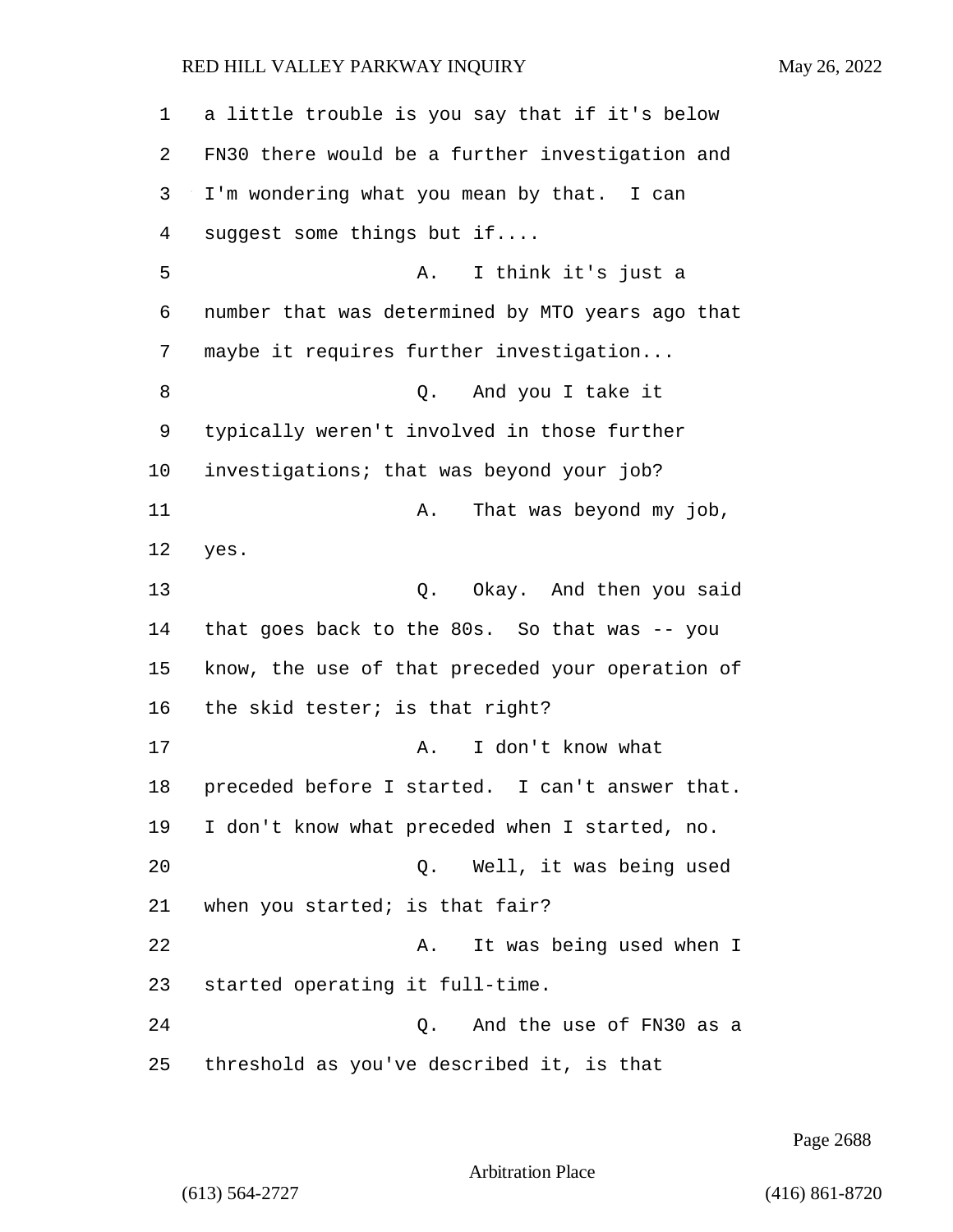1 something that you typically discussed outside the 2 MTO, or no? 3 A. I did not. 4 Q. And was that something -- 5 so that practice of not sharing it outside the 6 MTO, was that something that you were instructed 7 not to do or was that something that was just 8 understood? 9 A. I think it was just 10 understood that I was -- no, it was understood -- 11 it was understood that way, yes. 12 O. So where did you pick 13 that up from, do you recall? 14 A. Not specifically, no, I 15 can't. 16 and 16 Q. You can take that down, 17 Registrar, thank you. 18 Just internally to the MTO, 19 requests for skid testing. I understand that 20 those can come from a number of sources; is that 21 right? 22 A. That's correct. 23 Q. So how did they come in? 24 Can you describe that for us, and from where? 25 A. Well, usually during the

Page 2689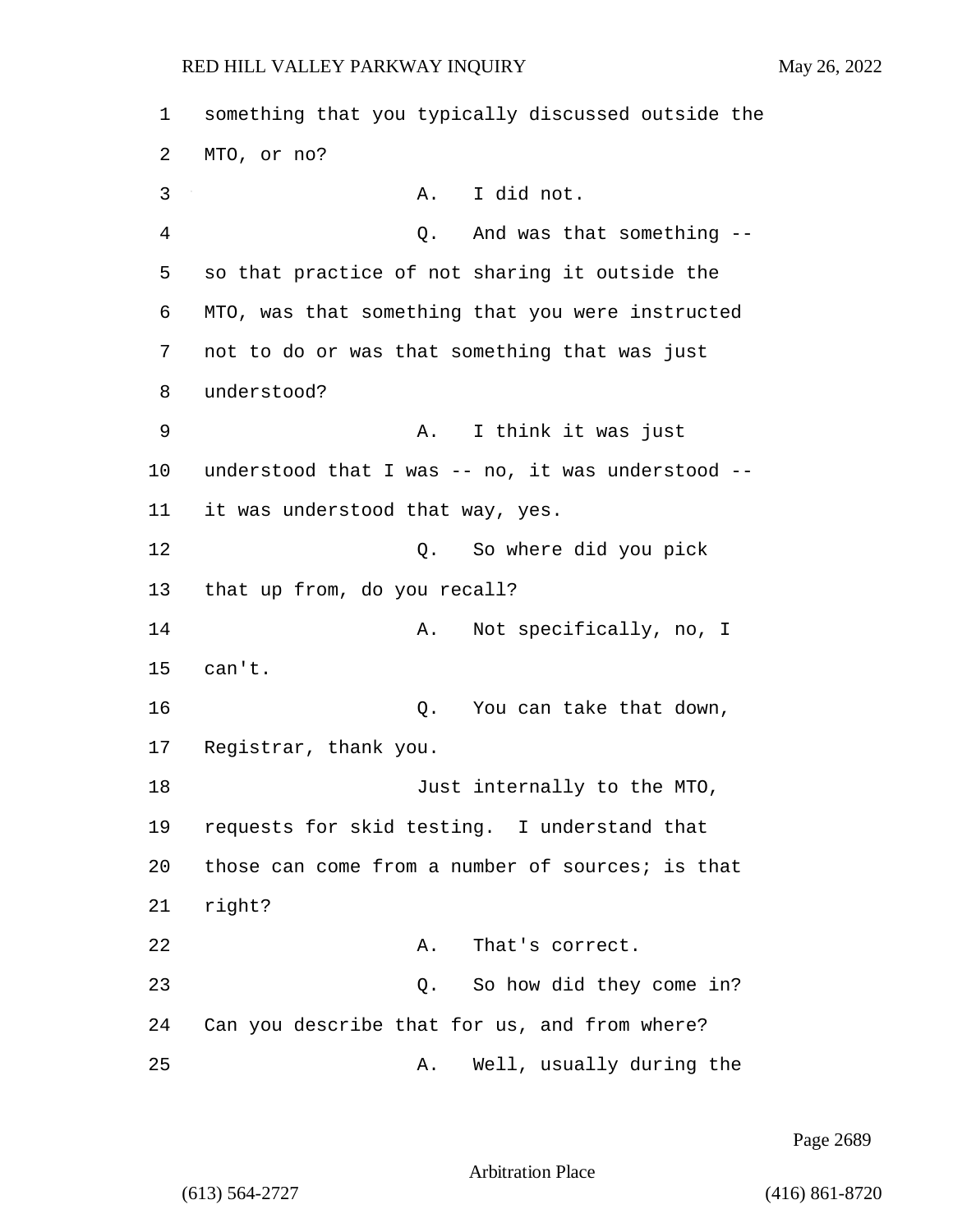| 1  | winter months, which was a non-testing month, I    |
|----|----------------------------------------------------|
| 2  | would send out requests in a certain format and    |
| 3  | forms of request to different areas of the         |
| 4  | offices. They could be in (indiscernible)          |
| 5  | geotechnical offices, quality assurance sections,  |
| 6  | concrete section. And they would then return --    |
| 7  | look at what their area of expertise needed to     |
| 8  | have evaluated, and they would send me completed   |
| 9  | forms which included all the information           |
| 10 | pertaining to pavement test sites.                 |
| 11 | I see. And then, as I<br>Q.                        |
| 12 | gather, the requests to have to be approved by the |
| 13 | head of pavements and foundation; is that right?   |
| 14 | Or is that $--$                                    |
| 15 | No, they would be shared<br>Α.                     |
| 16 | with him, but eventually they all were shared with |
| 17 | management and I would be basically allowed to do  |
| 18 | whatever it was requested, yes.                    |
| 19 | So if it was internal to<br>$\circ$ .              |
| 20 | the MTO the testing would be done if they were     |
| 21 | requested. Is that --                              |
| 22 | A. Yes.                                            |
| 23 | Q. -- right? And so you                            |
| 24 | would get requests from the various regional       |
| 25 | offices, right?                                    |

Page 2690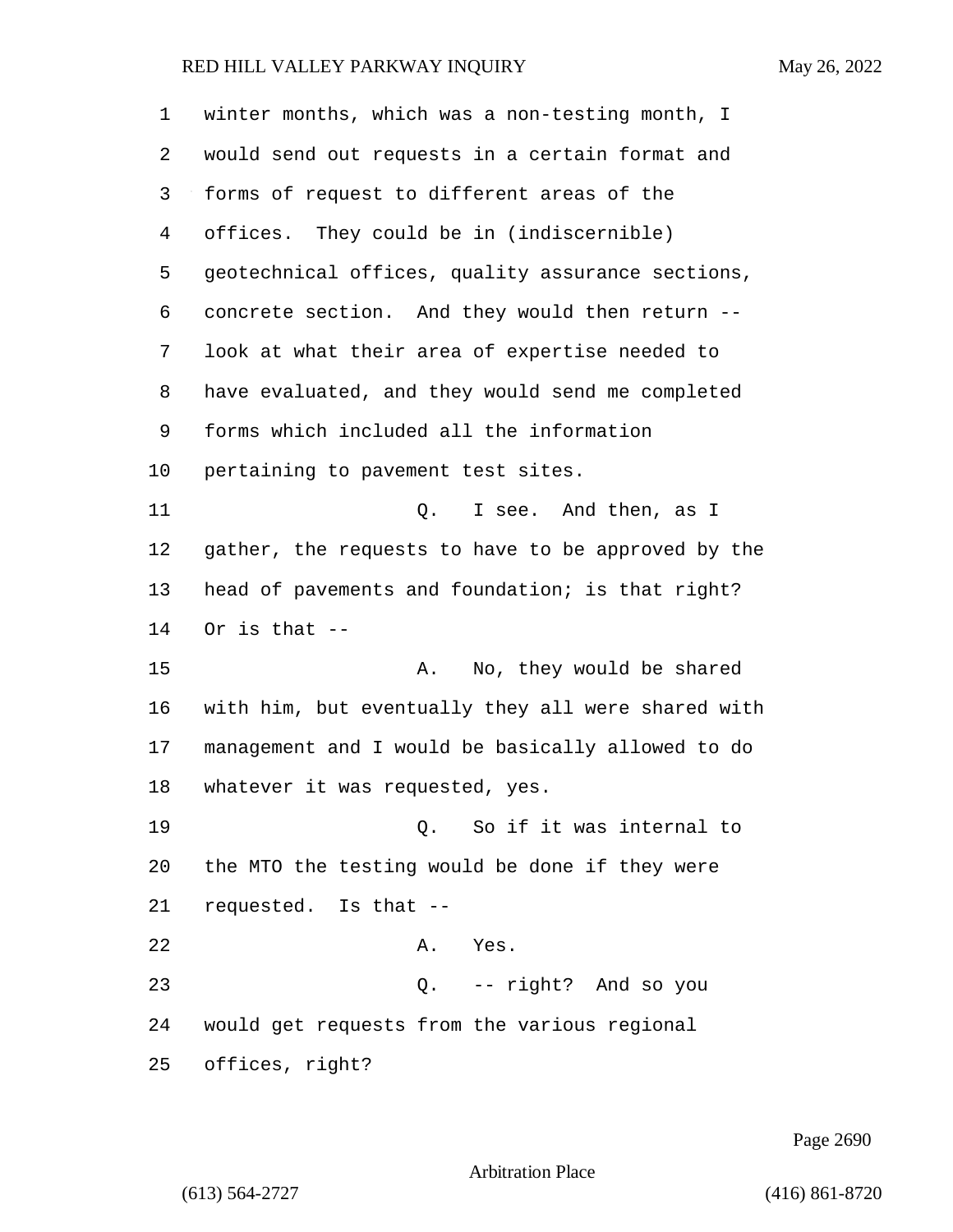| 1  |                                           | Α. | As well, yeah.                                     |
|----|-------------------------------------------|----|----------------------------------------------------|
| 2  |                                           | Q. | And the soils and                                  |
| 3  | aggregate section?                        |    |                                                    |
| 4  |                                           | Α. | Yes.                                               |
| 5  |                                           | Q. | For DSM purposes?                                  |
| 6  |                                           | Α. | Yes.                                               |
| 7  |                                           | Q. | And geotechnical staff?                            |
| 8  |                                           | Α. | Yes.                                               |
| 9  |                                           | Q. | Sometimes the police,                              |
| 10 |                                           |    | would they make requests as well externally?       |
| 11 |                                           | Α. | Not directly to me but we                          |
| 12 |                                           |    | would are sometime -- that usually would happen to |
| 13 |                                           |    | the geotechnical offices where the police in the   |
| 14 | region would go through their channels.   |    |                                                    |
| 15 |                                           | Q. | Right, and then be made                            |
| 16 |                                           |    |                                                    |
| 17 |                                           | Α. | That was geotechnical                              |
| 18 | issue.                                    |    |                                                    |
| 19 |                                           |    | Q. Actually if we could go,                        |
| 20 |                                           |    | Registrar, back to MTO 35791, image 18, "spot      |
| 21 |                                           |    | hazards." And then under "special requests" I see  |
| 22 | research/experimental projects, product   |    |                                                    |
| 23 | evaluations, suspect areas, and municipal |    |                                                    |
| 24 |                                           |    | concerns. So that's an additional category?        |
| 25 |                                           | Α. | Yes, it is.                                        |

Page 2691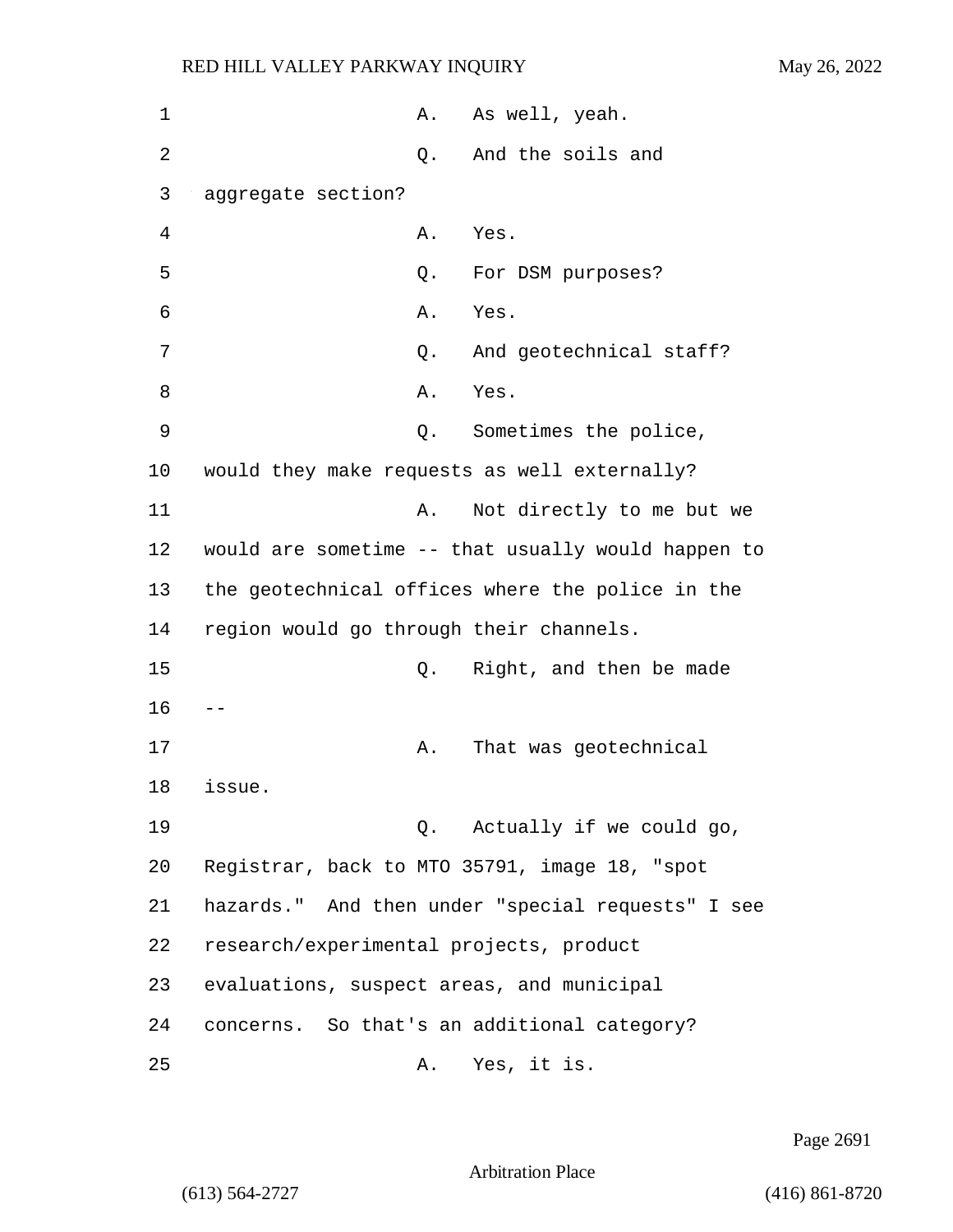1 Q. And for the requests from 2 the regions, was there a standard request form? I 3 see in the -- we don't have it here -- just sort 4 of a standard request form where you would have to 5 fill in here's the location, here is the concern, 6 the reason for the testing. All of that sort of 7 stuff; is that right? 8 A. Yes. Included types of 9 requests in there, but yes, there was a form. 10 Q. And you also periodically 11 did -- I think you earlier described it as project 12 testing, but testing done arising out of the SMA 13 early age low friction issue, you did quite a bit 14 of testing in that regard; is that right? 15 A. That's one such project, 16 yes. 17 Q. Okay. With newly laid 18 SMA, right? 19 A. Yes. 20 Q. And then -- and we'll 21 come to it in a bit, but you did network testing 22 in 2013; is that right? 23 A. Yes, I did. 24 Q. So with respect to skid 25 testing requests by municipalities, were those a

Page 2692

Arbitration Place

(613) 564-2727 (416) 861-8720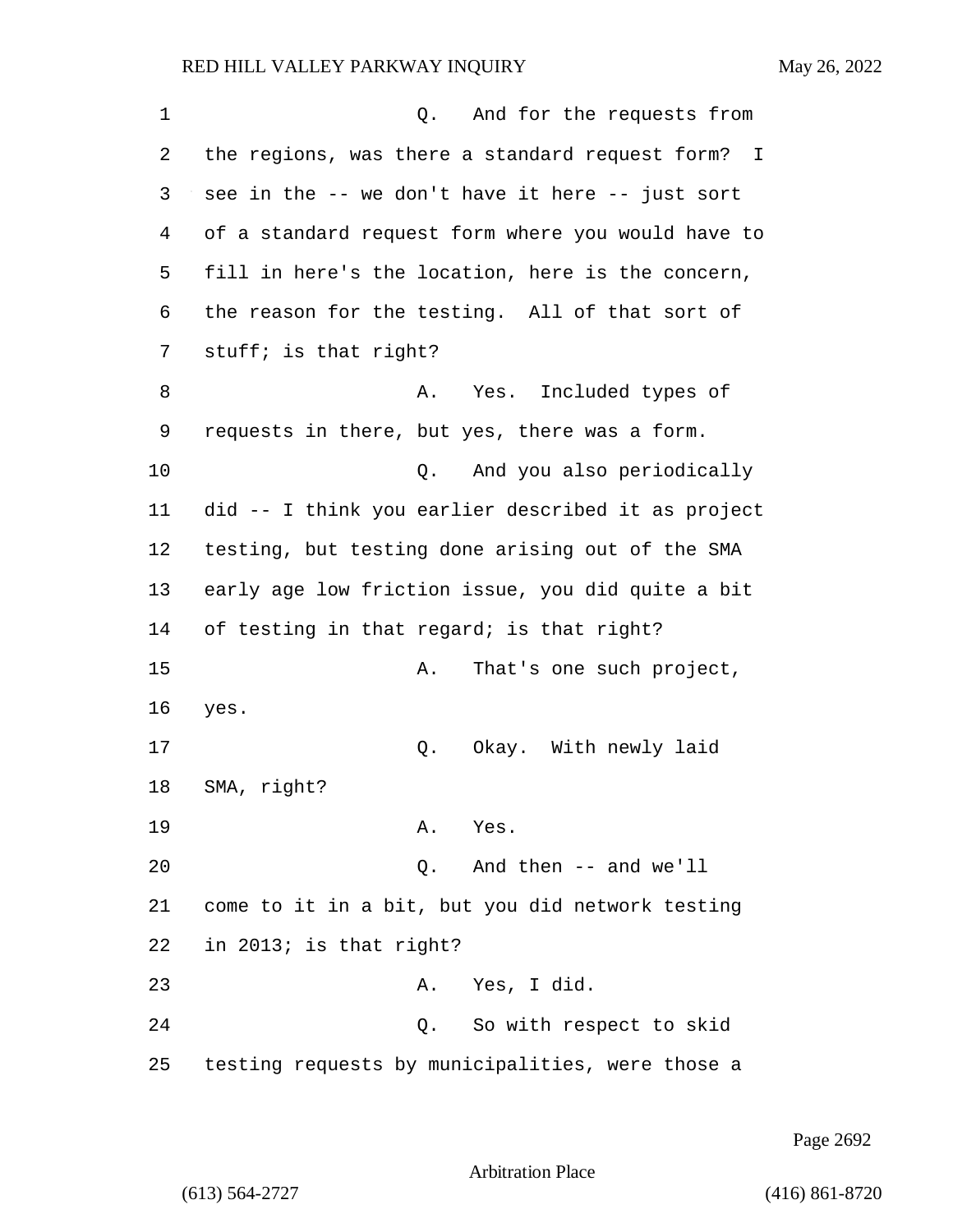| 1  | common or an uncommon thing?                       |
|----|----------------------------------------------------|
| 2  | Α.<br>They weren't very common.                    |
| 3  | They were not common.                              |
| 4  | Not common. So could<br>Q.                         |
| 5  | you -- is that something where you would -- where  |
| 6  | you would get a few of them in a year or sometimes |
| 7  | would you have years where there were no municipal |
| 8  | requests at all?                                   |
| 9  | Both ways. Sometimes<br>Α.                         |
| 10 | there would be one or two a year; sometimes        |
| 11 | several years that would go without.               |
| 12 | Was there any formal<br>О.                         |
| 13 | process for dealing with those and how they would  |
| 14 | get to you?                                        |
| 15 | That wouldn't be part of<br>Α.                     |
| 16 | my job. I wouldn't know how the offices would get  |
| 17 | information, but I would assume in the area or the |
| 18 | region that it was in they would probably go       |
| 19 | through the channels of whatever MTO office was in |
| 20 | that region.                                       |
| 21 | Right. Because that was<br>Q.                      |
| 22 | MTO people, typically they would know where the    |
| 23 | ones in the region, and then that would makes its  |
| 24 | way back to pavements and foundations and you; is  |
| 25 | that right?                                        |

Page 2693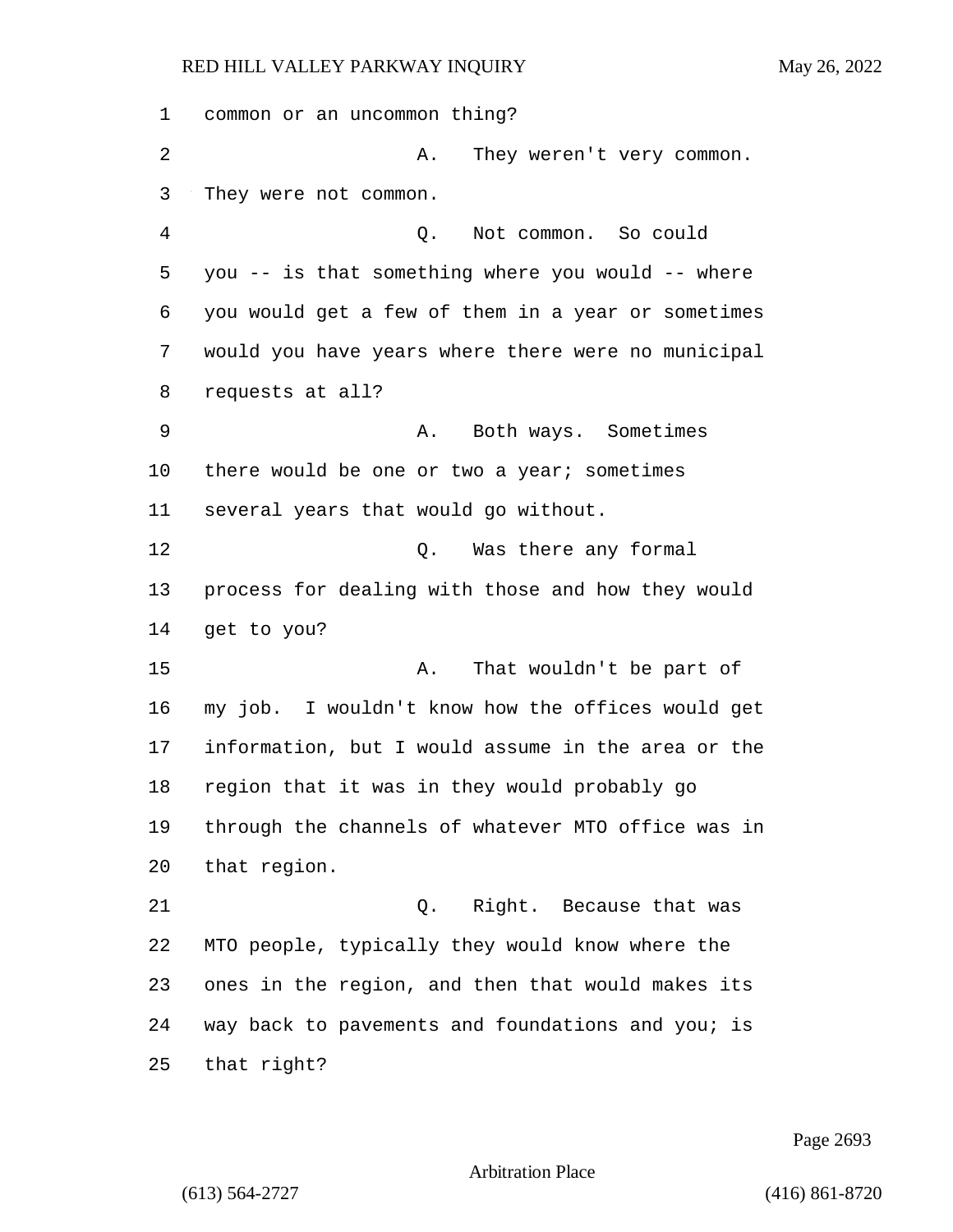1 A. Yes. 2 Q. And is it fair to say 3 municipal requests would be followed and testing 4 conducted so long as you had the capacity to do 5 it? 6 A. Yes. 7 Q. Do you recall them being 8 declined on some occasions? 9 A. Yes, I do. Yes, I do, 10 because of the network level testing, yes. 11 Q. Do you recall that for 12 other than the Red Hill, testing being declined? 13 A. So as I explained before, 14 sometimes between the time between municipal 15 requests would be so long, but prior to that no, I 16 don't recall. 17 Q. You don't recall one way 18 or the other or you don't think it happened? 19 A. I don't recall. 20 Q. To change the subject 21 slightly, did you ever conduct skid testing on the 22 Lincoln Alexander Parkway in Hamilton? Not the 23 Red Hill but -- 24 A. Yes. 25 Q. That's the east-west

Page 2694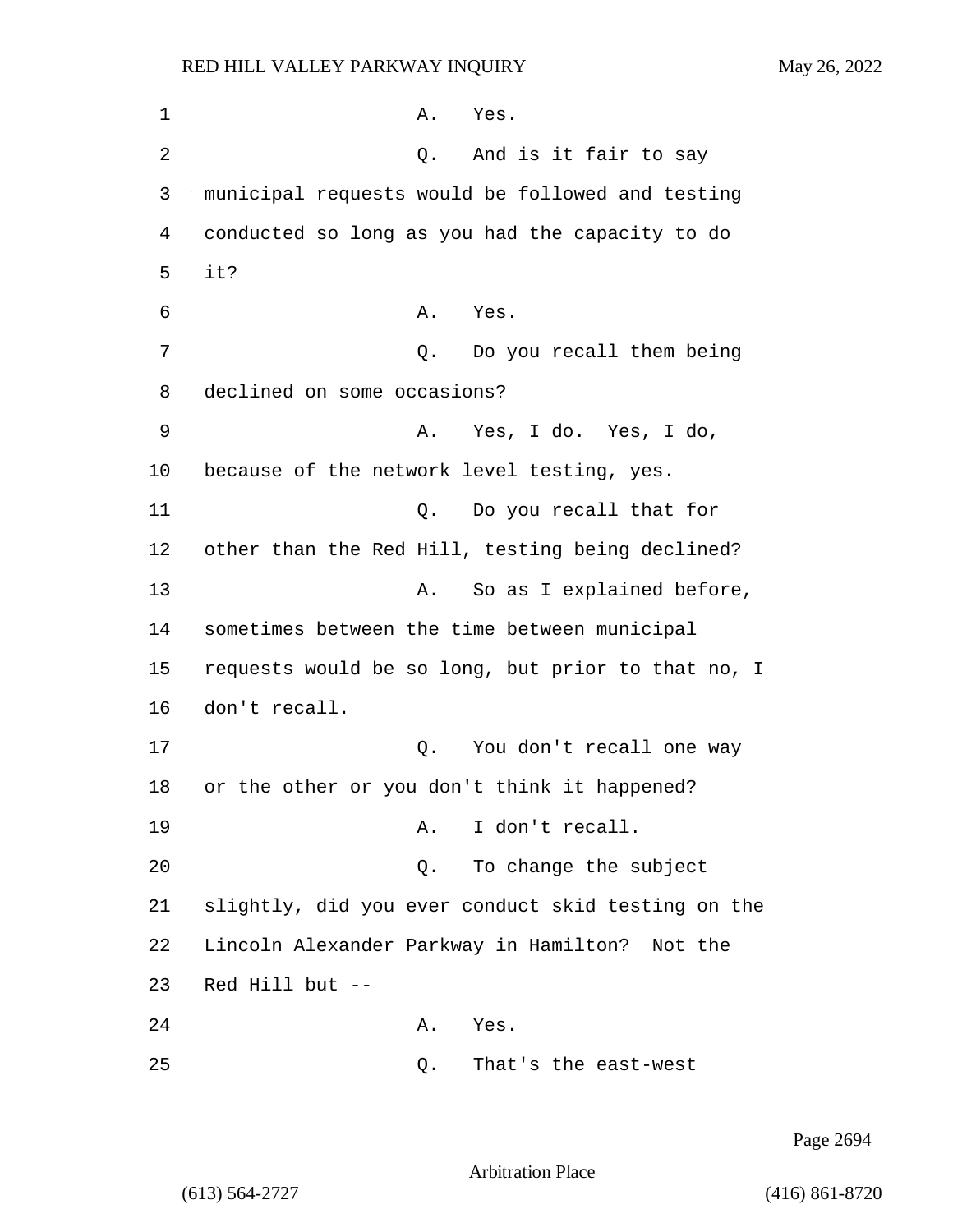| 1  | portion of the continued -- what's now -- that    |
|----|---------------------------------------------------|
| 2  | runs into the Red Hill but it's the east-west     |
| 3  | portion. Do you recall that?                      |
| 4  | I can't graphically place<br>Α.                   |
| 5  | it right now. I don't know it's in the Hamilton   |
| 6  | area. I can't -- I don't use it. I haven't used   |
| 7  | it since. I can't graphically place it right now. |
| 8  | But you recall testing on<br>Q.                   |
| 9  | the Lincoln Alexander Parkway?                    |
| 10 | Yes.<br>Α.                                        |
| 11 | Do you recall when that<br>Q.                     |
| 12 | was?                                              |
| 13 | It was years prior to<br>Α.                       |
| 14 | testing of the Red valley.                        |
| 15 | So you first tested the<br>Q.                     |
| 16 | Red Hill Valley Parkway in 2007, so you mean at   |
| 17 | some point years before 2007?                     |
| 18 | Α.<br>Yes.                                        |
| 19 | Q. We know that the Lincoln                       |
| 20 | Alexander Parkway opened in 1997 and then the Red |
| 21 | Hill opened in 2007, which is when you first      |
| 22 | tested it. So can you place it -- obviously it    |
| 23 | was sometime between those two dates. What's your |
| 24 | best recollection as to when that would have      |
| 25 | occurred?                                         |

Page 2695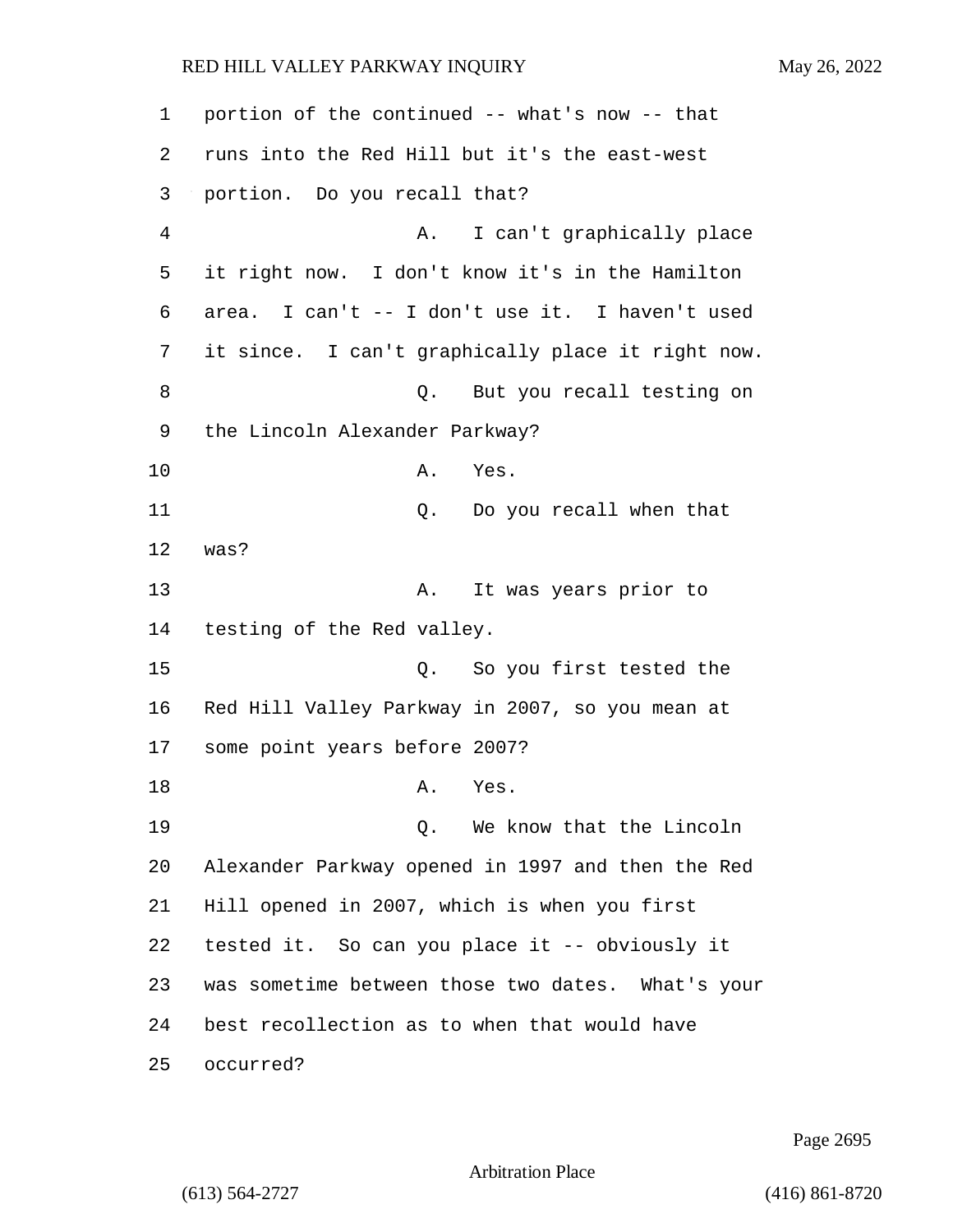1 A. I'm sorry, I can't -- I 2 don't want to guess. I don't know. I don't. 3 Q. Okay. So your best -- it 4 was some years before 2007 when you did that 5 testing? 6 A. Yes, yes, it was. 7 0. Do you recall any other 8 details around that, around that testing, like how 9 it was requested, anything like that? 10 A. All I remember is there 11 were concerns about the steel slag in the mix. 12 That's all.... 13 Q. So the steel slag 14 aggregates that were used in the surface course? 15 A. Yes. 16 Q. And do you recall that 17 the steel slag was used in all of it or just in 18 part of the surface course that you were testing? 19 A. I don't recall. 20 Q. Is that the only detail 21 that you remember? Do you recall anything else? 22 A. I remember speaking to 23 some outside staff on-site. 24 Q. You mean outside staff at 25 the City of Hamilton or do you mean consultants?

Page 2696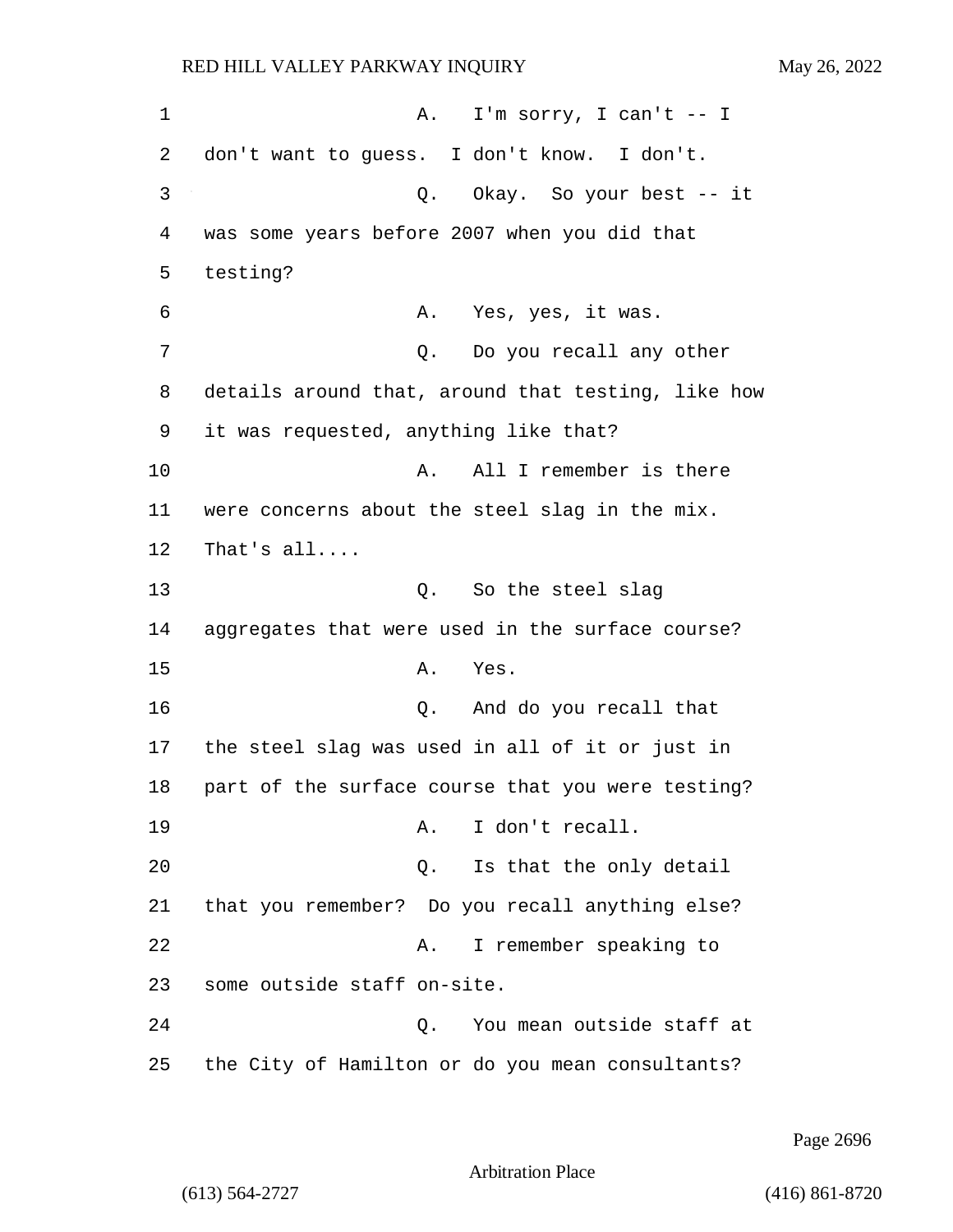| $\mathbf 1$ | Outside staff of MTO.<br>Α.                        |
|-------------|----------------------------------------------------|
| 2           | Q. Of MTO. I see. Who were                         |
| 3           | on-site at the Lincoln Alexander Parkway?          |
| 4           | Yeah, I believe so.<br>Α.                          |
| 5           | Anything else?<br>Q.                               |
| 6           | No.<br>Α.                                          |
| 7           | We know also that the<br>Q.                        |
| 8           | City of Hamilton placed SMA pavement on Burlington |
| 9           | Street in the City of Hamilton in October 1999.    |
| 10          | You were operating the MTO skid tester in 1999,    |
| 11          | right?                                             |
| 12          | Right, yes.<br>Α.                                  |
| 13          | And if we could go to<br>$\circ$ .                 |
| 14          | overview document -- and this is overview          |
| 15          | document 3, Registrar, image 13. 12 and 13, I      |
| 16          | guess. So according -- it's paragraph 19 at the    |
| 17          | bottom image on the left. We don't need to expand  |
| 18          | it. And then the three subparagraphs at the top    |
| 19          | of the image on the right?                         |
| 20          | So according to a paper that                       |
| 21          | was published in 2002, the MTO performed skid      |
| 22          | resistance testing on the Burlington Street SMA    |
| 23          | placement using its ASTM brake force unit in       |
| 24          | November '99 and May 2000 and with the average     |
| 25          | measurements being between FN44 and FN51. Do you   |

Page 2697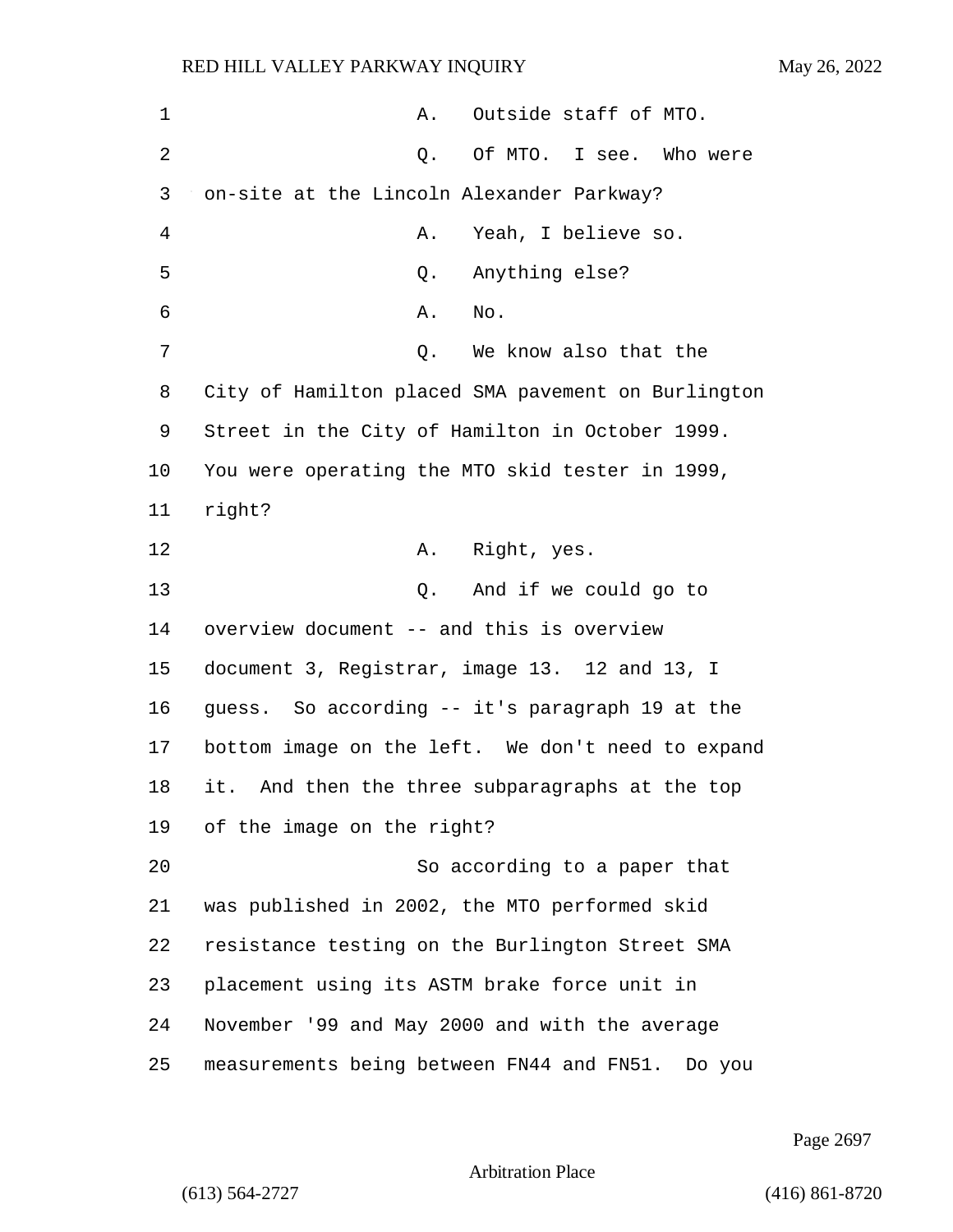recall conducting that skid testing on Burlington Street at that time? 3 A. I don't recall. I don't recall doing it but doesn't mean I didn't do it. I just don't recall. 6 Q. You did a lot of skid testing in your career so this one doesn't stick out for you; is that fair? 9 A. Yes, it doesn't stick 10 out. 11 Q. But nevertheless, if the MTO did do the skid testing as referenced in this paper at that time, would that have been you? 14 A. That's correct. 15 Q. But you just don't have any recollection of it now? 17 A. I don't. 18 Q. Okay. And the paper indicates, as I said, that the results were in a range from FN45 to 51 at a testing speed of 50 kilometres per hour. It's a city street. And it indicated in the paper that these numbers are regarded by the MTO to be consistent with mixes having excellent skid resistance properties. Does that sound like something you would have said?

Page 2698

Arbitration Place

(613) 564-2727 (416) 861-8720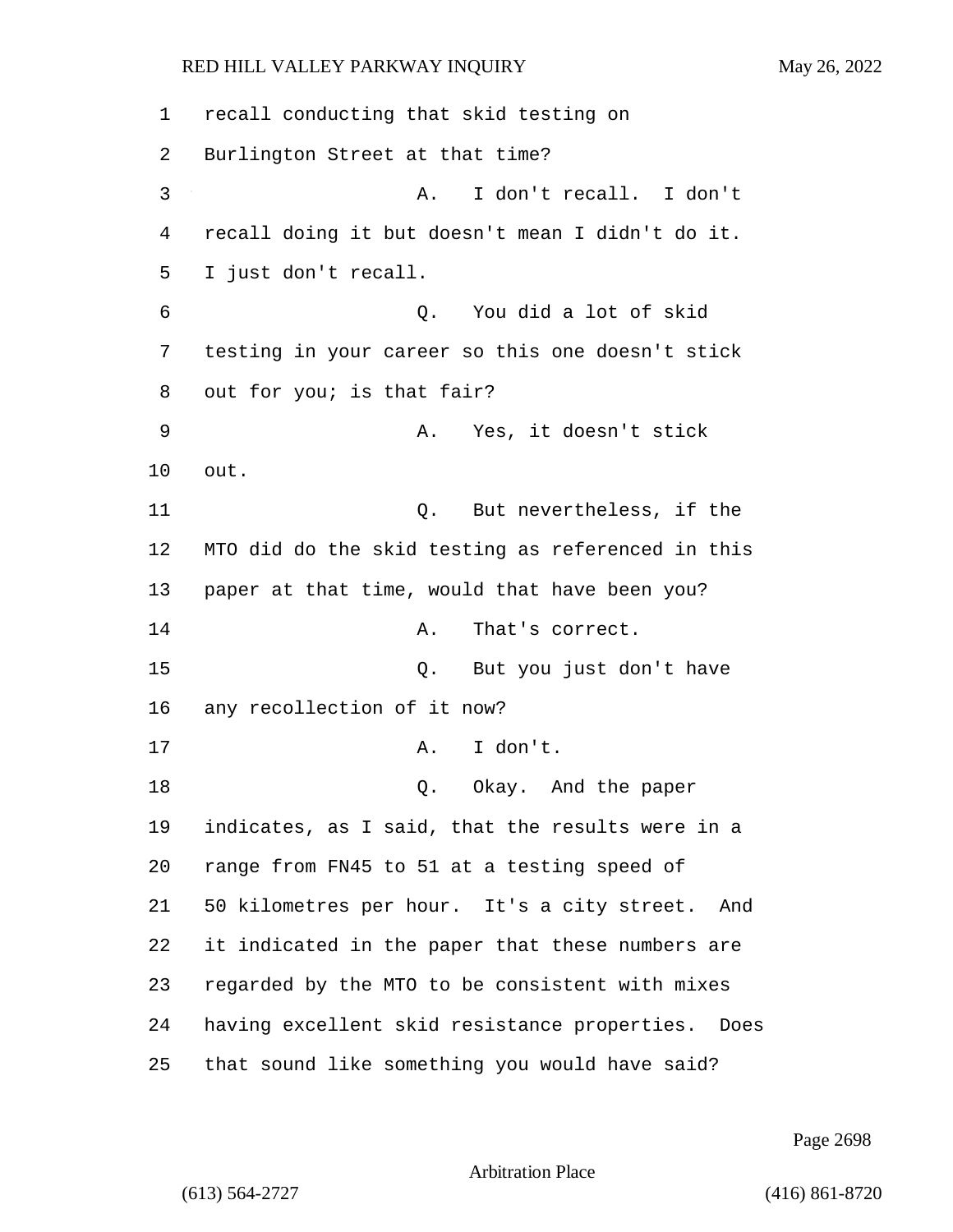| 1  | I probably would have<br>Α.                       |
|----|---------------------------------------------------|
| 2  | said that, yes.                                   |
| 3  | Do you agree with that<br>Q.                      |
| 4  | statement?                                        |
| 5  | Yeah. But you are taking<br>Α.                    |
| 6  | a looking at the results -- friction results at   |
| 7  | 50 kilometres per hour; not 80 or 90 or 100.      |
| 8  | Q. Yeah. Right. So you                            |
| 9  | would expect them to be higher than if you were   |
| 10 | taking them at 100?                               |
| 11 | Yes.<br>Α.                                        |
| 12 | But do you agree -- if it<br>Q.                   |
| 13 | sounds like something you would have said I take  |
| 14 | it you would agree with that statement? You think |
| 15 | it's consistent with excellent skid resistance    |
| 16 | properties; is that fair?                         |
| 17 | I do.<br>Α.                                       |
| 18 | We know that you did<br>$\circ$ .                 |
| 19 | conduct the skid testing on the Red Hill Valley   |
| 20 | Parkway on October 16, 2007, before it opened to  |
| 21 | traffic. Do you recall the arrangements around    |
| 22 | that and the actual testing? Is that one that you |
| 23 | do recall?                                        |
| 24 | The arrangements, I<br>Α.                         |
| 25 | believe I asked -- because testing prior to       |

Page 2699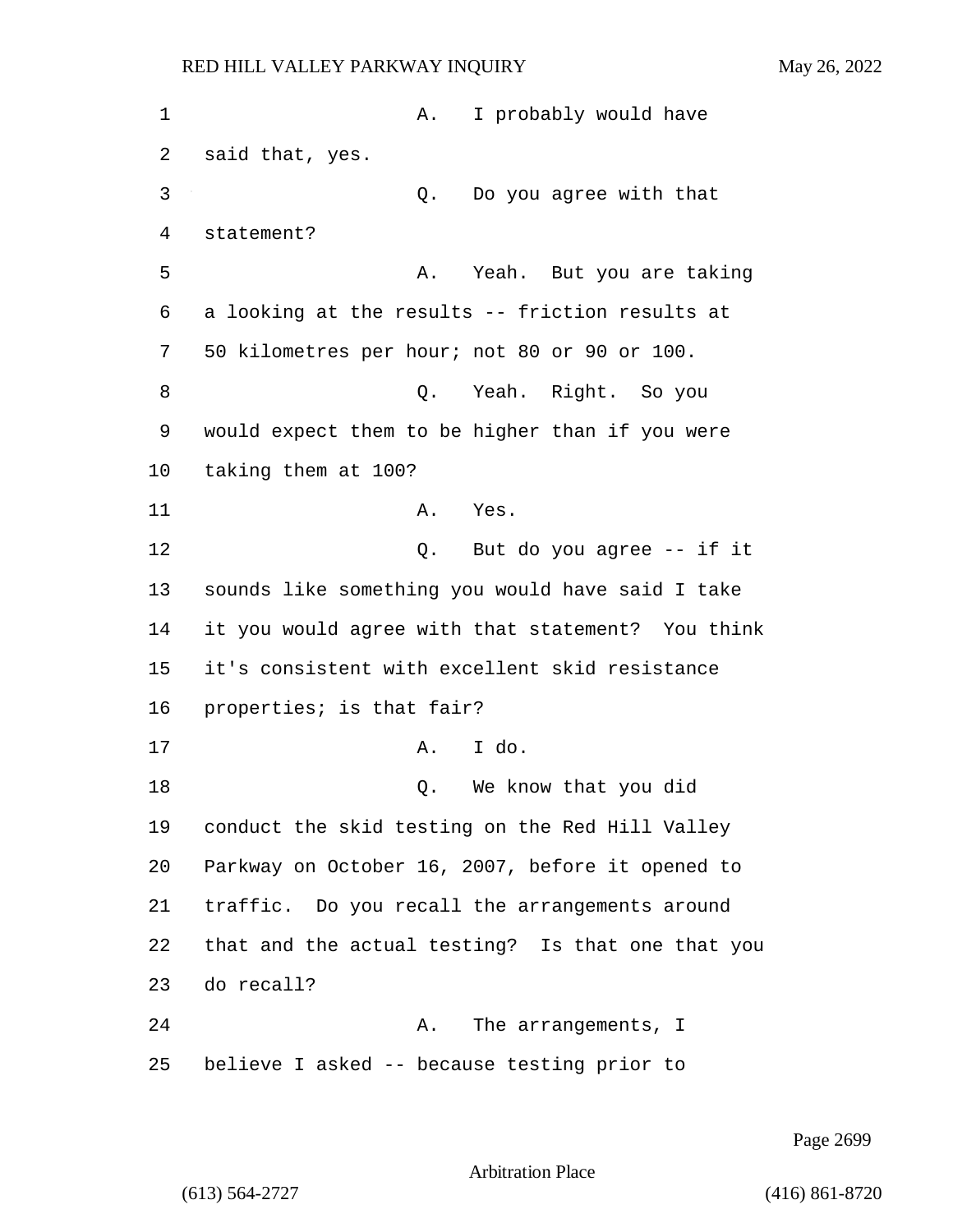| 1  | opening wasn't that common I wanted to make sure    |
|----|-----------------------------------------------------|
| 2  | that it was free of any contamination, any sand,    |
| 3  | any equipment, any people, anything that could      |
| 4  | make it -- give us numbers that clearly describe    |
| 5  | the friction levels of the surface instead of any   |
| 6  | other material that may have been on there, and to  |
| 7  | make it a safe environment for myself or anyone     |
| 8  | that was within the vicinity.                       |
| 9  | Okay. So this was an<br>Q.                          |
| 10 | unusual one in sense that it hadn't opened yet, it  |
| 11 | wasn't being done in mixed traffic and so forth,    |
| 12 | so does it stick out in your head a bit for that    |
| 13 | reason?                                             |
| 14 | It does, yes.<br>Α.                                 |
| 15 | Q.<br>Registrar, if we could go                     |
| 16 | to overview document 4, image 53.                   |
| 17 | And we know that you were                           |
| 18 | involved in making the logistical arrangements for  |
| 19 | it with Andro Delos Reyes of Golder Associates      |
| 20 | after Chris Raymond of MTO instructed you to do     |
| 21 | it. Does that accord with your recollections?<br>Do |
| 22 | you recall that?                                    |
| 23 | A. Yes, it does.                                    |
| 24 | And in paragraph 123 here<br>Q.                     |
| 25 | Chris Raymond -- this is on September 27th,         |

Page 2700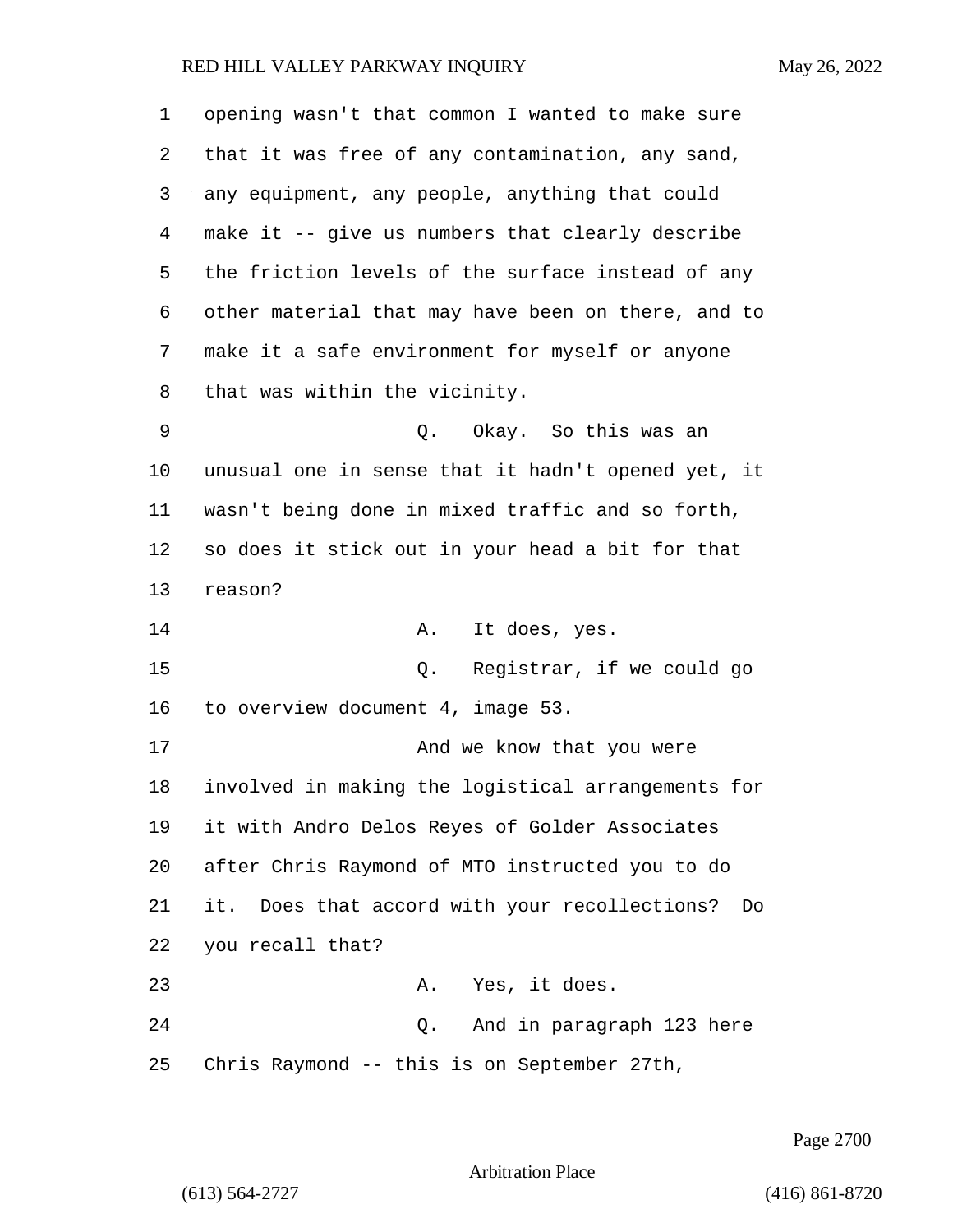| 1  | 2007 -- Mr. Raymond is writing to Dr. Ludomir      |
|----|----------------------------------------------------|
| 2  | Uzarowski of Golder, copying Becca Lane and you.   |
| 3  | And he thanks him for providing some information   |
| 4  | about rich bottom mix, and he says then that he'll |
| 5  | arrange for Frank Marciello to conduct the skid    |
| 6  | testing, and he then he lists information that you |
| 7  | are going to need. And is this all typical         |
| 8  | information that you would require in addition to  |
| 9  | the issue about it being closed to traffic?        |
| 10 | Yes, of course. Yes.<br>Α.                         |
| 11 | And the reference point<br>Q.                      |
| 12 | that's referred to there, does that mean the       |
| 13 | starting point or?                                 |
| 14 | Yes, it does.<br>А.                                |
| 15 | So to know where you are<br>Q.                     |
| 16 | going to start and what's that location so the     |
| 17 | measurements can be taken and the distance can be  |
| 18 | tracked from that start point?                     |
| 19 | That's right. And it<br>Α.                         |
| 20 | referenced the end point as well. So start point,  |
| 21 | the end point.                                     |
| 22 | Did anyone accompany you<br>Q.                     |
| 23 | for that testing do you recall, or were you by     |
| 24 | yourself?                                          |
| 25 | That's first day I was by<br>Α.                    |

Page 2701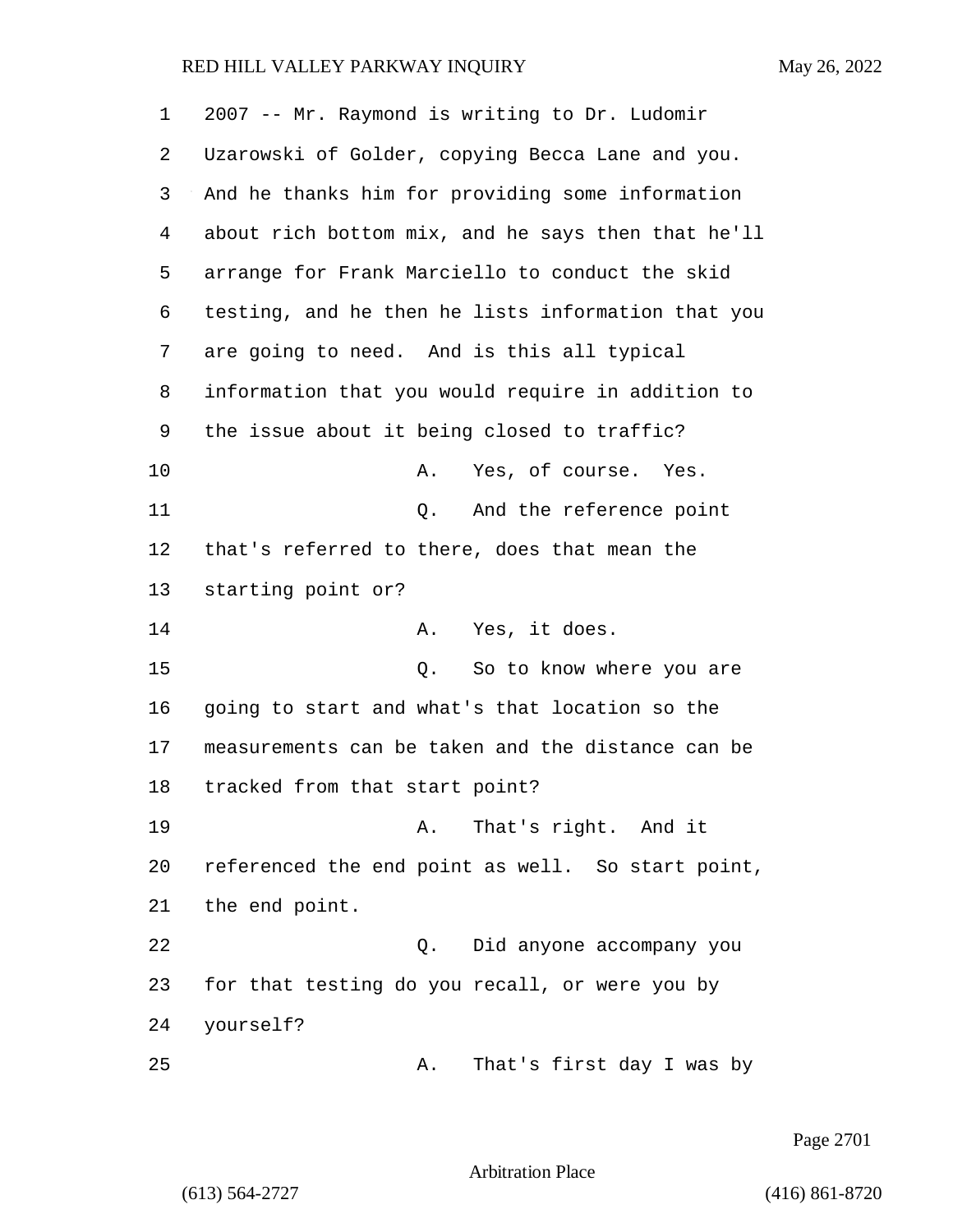myself, yes. 2 C. Is that the usual? Did you typically conduct the skid testing by yourself? 5 A. Yes, yes, definitely, yes. 7 Q. Most of the time? 8 A. 99.9 percent of the time, yes. **Q.** You say that first day I was by myself. Was there a subsequent day when you tested the Red Hill when someone went with you? 14 A. There was a subsequent day where Bob Gorman joined me as a passenger. 16 Q. Right, okay. I think we have some -- he'll speak to that and we have some photographs I think that he took at the time. So you actually specifically recall that? Because it was an unusual event. 21 A. It was, but Bob and I would work closely, especially with section (indiscernible) came out of his office to make sure that testing was done in the proper locations.

Page 2702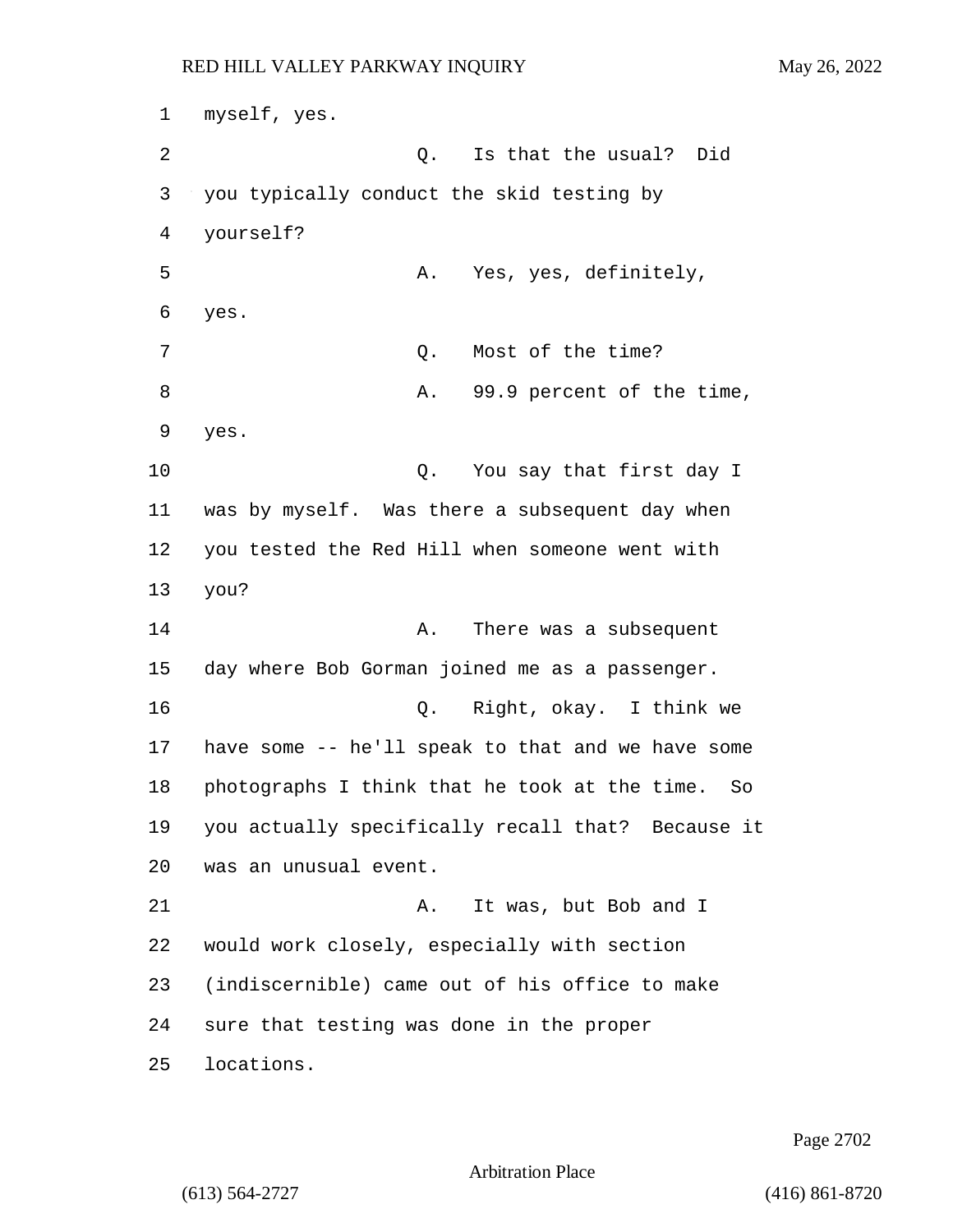1 Q. And did Bob Gorman, did 2 he ride with you on other occasions when you were 3 conducting testing for soils and aggregate 4 requests?  $5$  A. No. 6 Q. No? That was the only 7 time you recall him riding with you? 8 A. That's the only time I 9 can recall, yes. 10 Q. And aside from the road 11 not being open to traffic, was there anything that 12 you encountered about it on this instance of the 13 testing on October 16th, 2007? 14 A. Nothing that really 15 stands out. I found it to be very easy to 16 navigate and very comfortable in testing. If 17 there was a problem I would have reported it. 18 Q. That isn't always the 19 case; sometimes you do have difficulties; is that 20 right? 21 A. Well, associated with 22 traffic, you know, far too much traffic where I 23 can't post the proper speed limit. 24 Q. Right, no issue (speaker 25 overlap) where it's open though?

Page 2703

Arbitration Place

(613) 564-2727 (416) 861-8720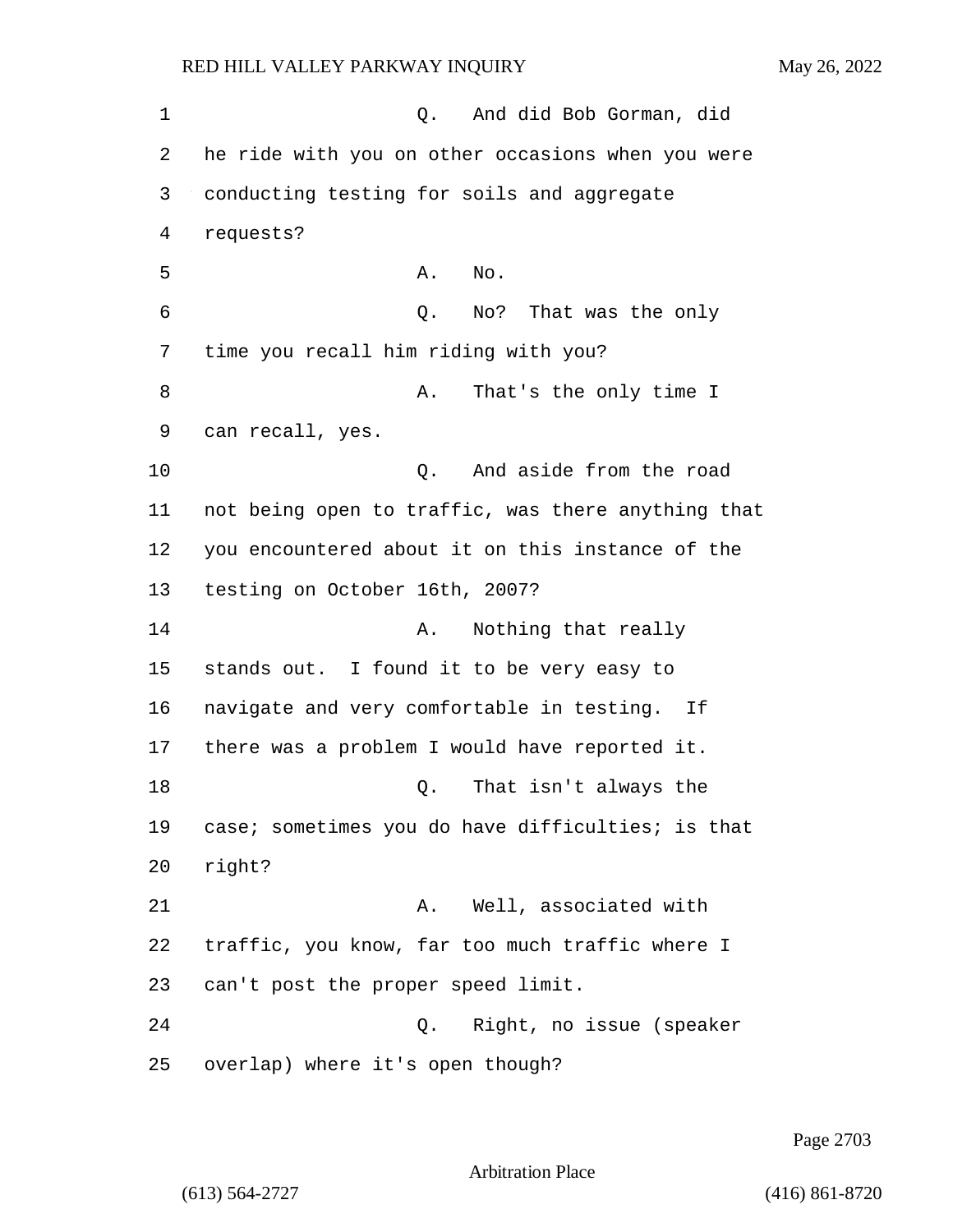| 1  | A. Yeah.                                            |
|----|-----------------------------------------------------|
| 2  | Q. And then if we could go                          |
| 3  | to image 60 in overview document 4. If you could    |
| 4  | expand 137, please.                                 |
| 5  | So the next day, October 17th,                      |
| 6  | 2007, you e-mailed the results to Chris Raymond     |
| 7  | and Becca Lane, and there's your e-mail. You talk   |
| 8  | about the test limits and the date and so forth.    |
| 9  | And you only tested the southbound lanes because    |
| 10 | of the construction materials; is that right?<br>In |
| 11 | the northbound lanes?                               |
| 12 | I'm not sure why I tested<br>Α.                     |
| 13 | in only one direction. I can't recall why only      |
| 14 | one direction was tested.                           |
| 15 | In the third paragraph<br>Q.                        |
| 16 | you indicated that Dufferin and Philips             |
| 17 | Engineering and Andro Delos Reyes are eager for     |
| 18 | the results. Do we know that earlier that day       |
| 19 | Mr. Delos Reyes e-mailed you and said that          |
| 20 | Dufferin and Philips are highly interested. Did     |
| 21 | you have any other discussion with Mr. Delos Reyes  |
| 22 | about that interest or was it just his e-mail that  |
| 23 | you were --                                         |
| 24 | Just his e-mail that I<br>Α.                        |
| 25 | remember.                                           |

Page 2704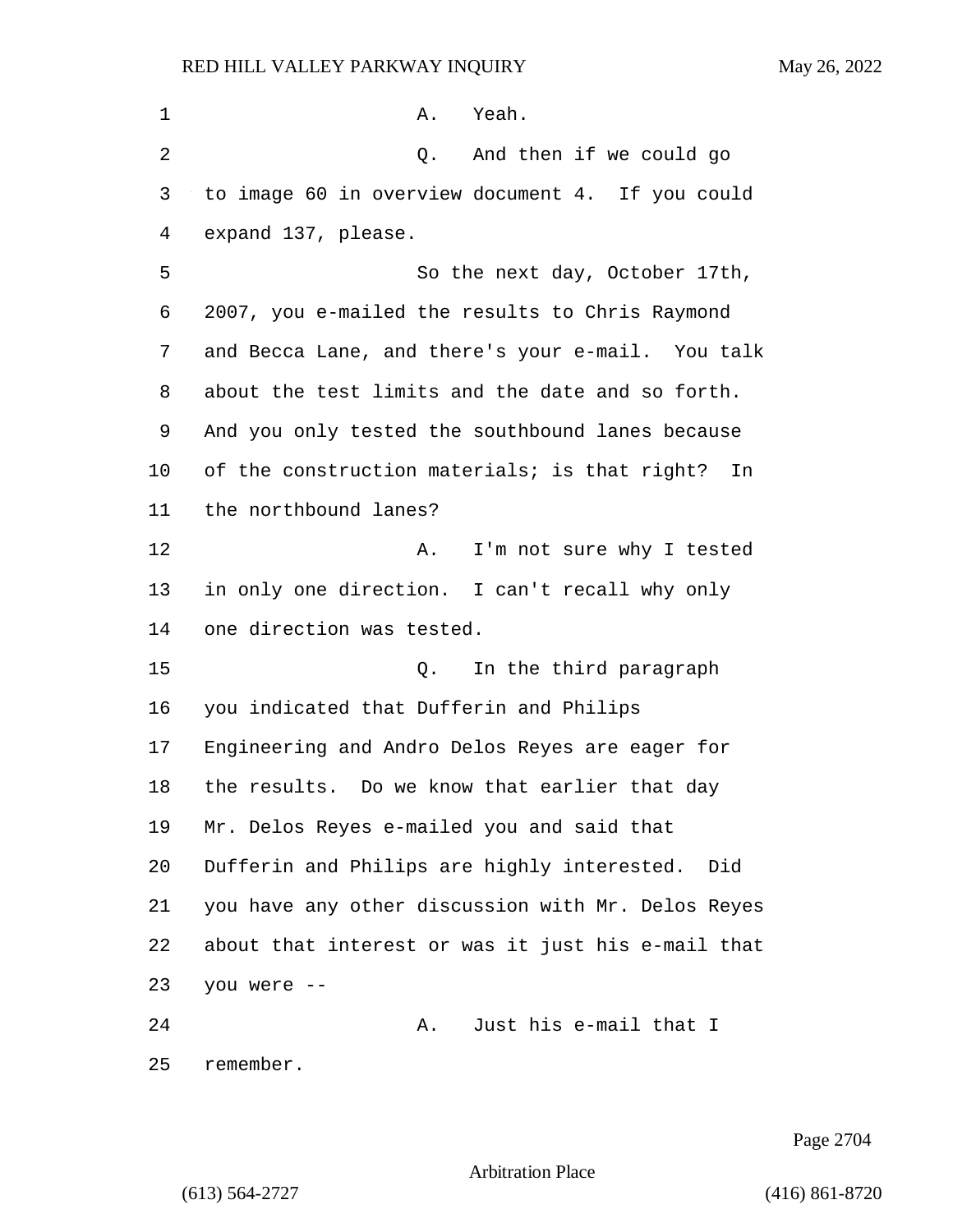1 and then in the last 2 paragraph you wrote: 3 "Note: Friction numbers below 4 30 were collected in areas 5 situated directly under 6 overhead structures (least 7 likely to get weathered)." 8 Do you recall what you based 9 that statement on? And we'll look at the results 10 themselves, but the conclusion or the hypothesis 11 that it was areas least likely to get weathered? 12 A. I just made the 13 observation that the numbers were lower under the 14 overhead structures. I don't recall why. I just 15 made observation that that's where they were 16 situated. 17 Q. But -- so that sort of 18 factual one is one thing, but then there's the 19 least likely to get weathered is sort of -- is a 20 conclusion or speculation, however you want to 21 characterize it. Are you saying you just don't 22 recall where that is from? 23 A. I don't recall. 24 Q. We heard from I think 25 Chris Raymond and Chris Rogers that there had been

Page 2705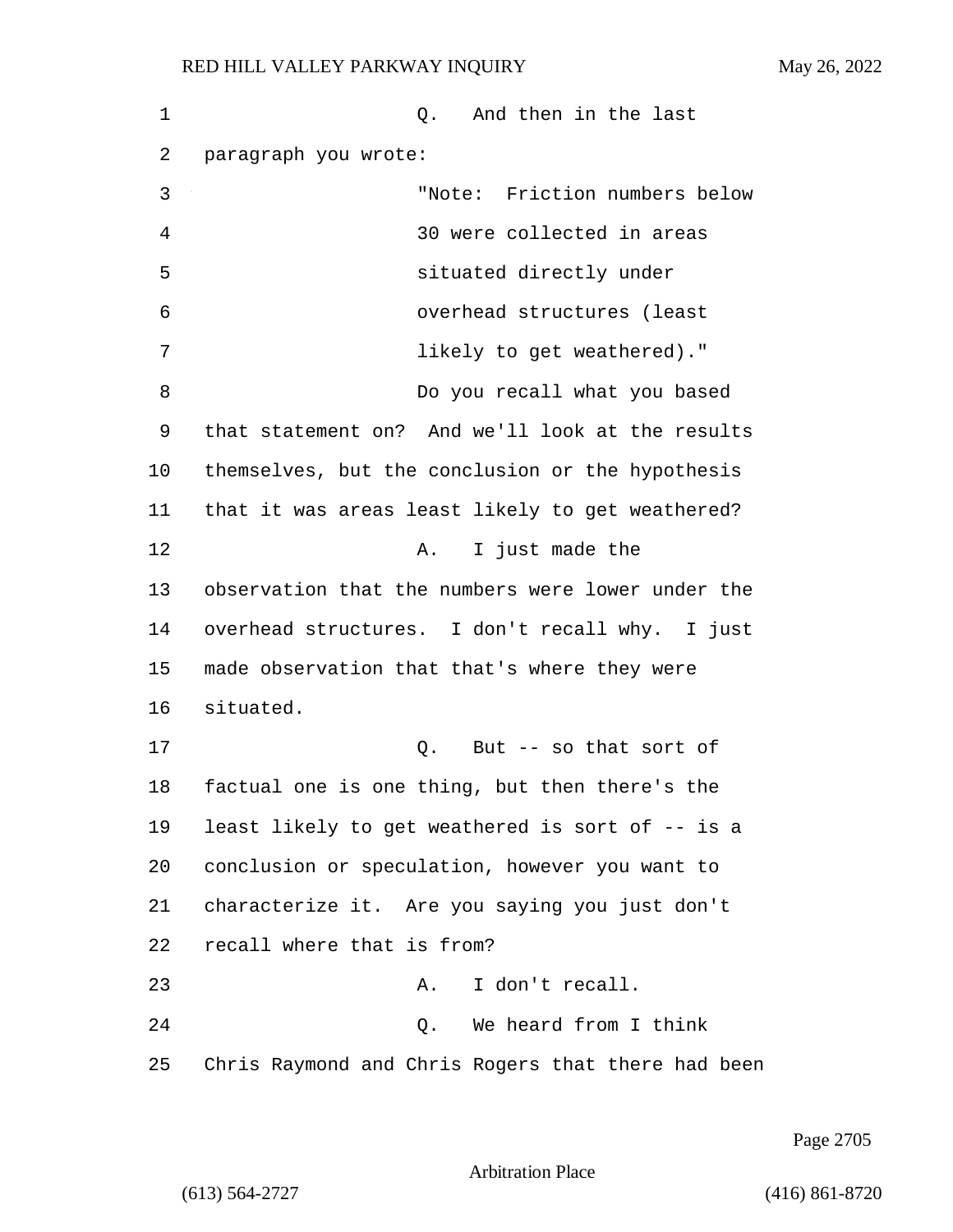| 1  | a previous instance where there had been a       |
|----|--------------------------------------------------|
| 2  | correlation of this sort and there was a theory  |
| 3  | potentially that it was less exposure to sun and |
| 4  | the weather and that meant that there was less   |
| 5  | wearing off of the asphalt film. Do you recall   |
| 6  | that being discussed?                            |
| 7  | I heard that in the past,<br>Α.                  |
| 8  | yes.                                             |
| 9  | You've heard it in other<br>Q.                   |
| 10 | contexts than the Red Hill, is that what you're  |
| 11 | saying?                                          |
| 12 | In other pavement, other<br>Α.                   |
| 13 | SMAs.                                            |
| 14 | Other SMAs, okay.<br>Q.<br>Is                    |
| 15 | that potentially what you're talking about there |
| 16 | based on that?                                   |
| 17 | At that time I didn't<br>Α.                      |
| 18 | know what the train of thought was. I can't say  |
| 19 | yes or no. I can't remember what the train of    |
| 20 | thought at the time was to write that statement. |
| 21 | Okay. And then if we<br>$Q$ .                    |
| 22 | could go to the next two images, 61 and 62. If   |
| 23 | you could expand them both. Thank you. Just to   |
| 24 | make it easier on your eyes and everyone else's. |
| 25 | And so these are the results.                    |

Page 2706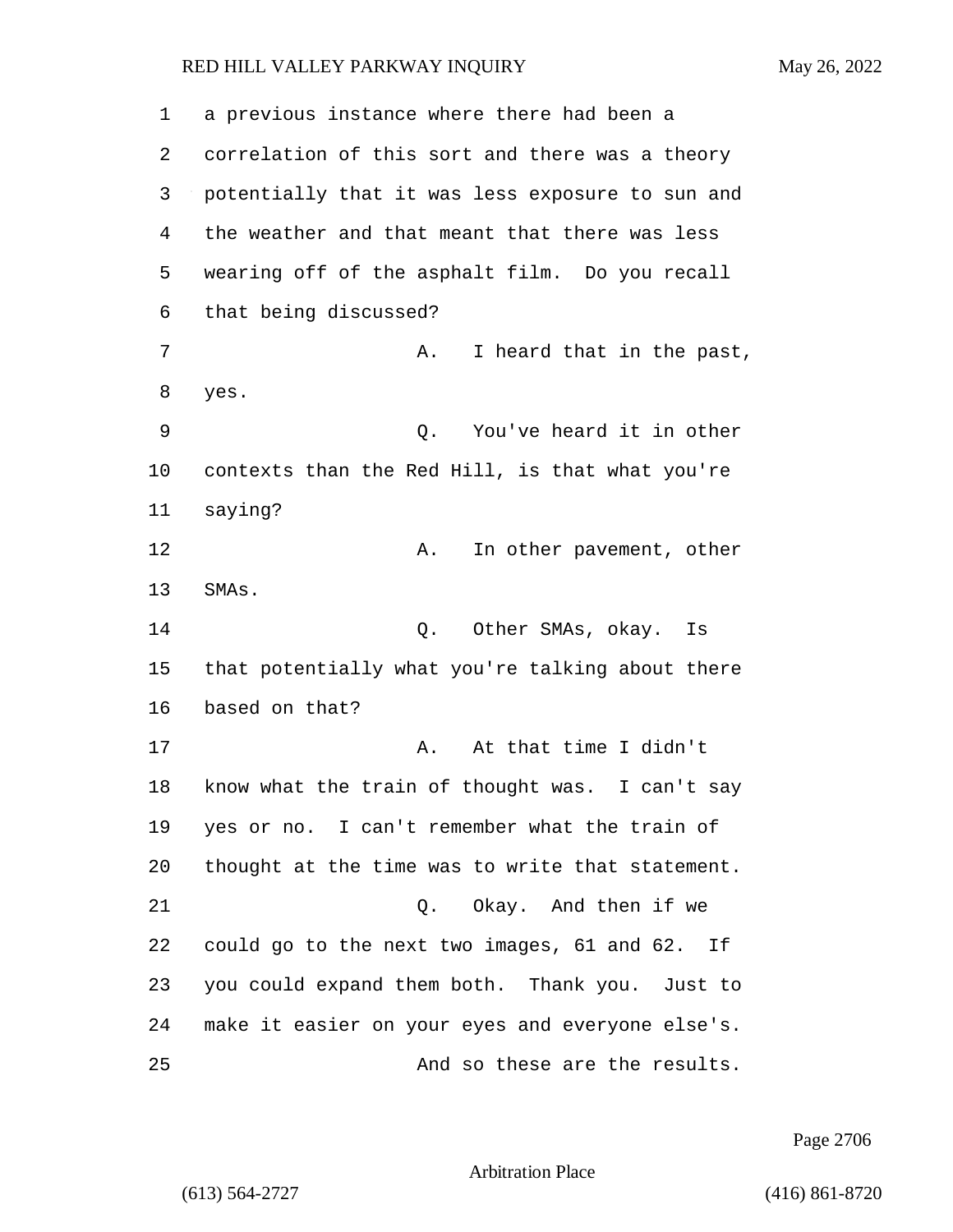| 1  | We already looked at the southbound lane 1 results  |
|----|-----------------------------------------------------|
| 2  | on the left that we looked at a little earlier      |
| 3  | today, and on the right now we have the southbound  |
| 4  | lanes 2. And first of all, again, this is the       |
| 5  | typical way in which you reported the results at    |
| 6  | the time; is that right?                            |
| 7  | That's right.<br>Α.                                 |
| 8  | What did you make of<br>Q.                          |
| 9  | these results at the time, do you recall?           |
| 10 | I knew that they were<br>Α.                         |
| 11 | results prior to opening of the highway. I knew     |
| 12 | that there wasn't enough traffic to affect any of   |
| 13 | the numbers at all because there was no abrasive    |
| 14 | action put on the highway yet. $I$ -- there were no |
| 15 | conclusions I came up with, no.                     |
| 16 | When you talk about the<br>Q.                       |
| 17 | that there wasn't enough traffic to affect the      |
| 18 | numbers, are you referring to observations that     |
| 19 | you had had from your experience that if something  |
| 20 | -- if you are testing a pavement right at the       |
| 21 | outset after it's been placed that the numbers      |
| 22 | typically go up after a time period, is that what   |
| 23 | you were talking about?                             |
| 24 | On some payment they do.<br>Α.                      |
| 25 | On some DFCs they do.                               |

Page 2707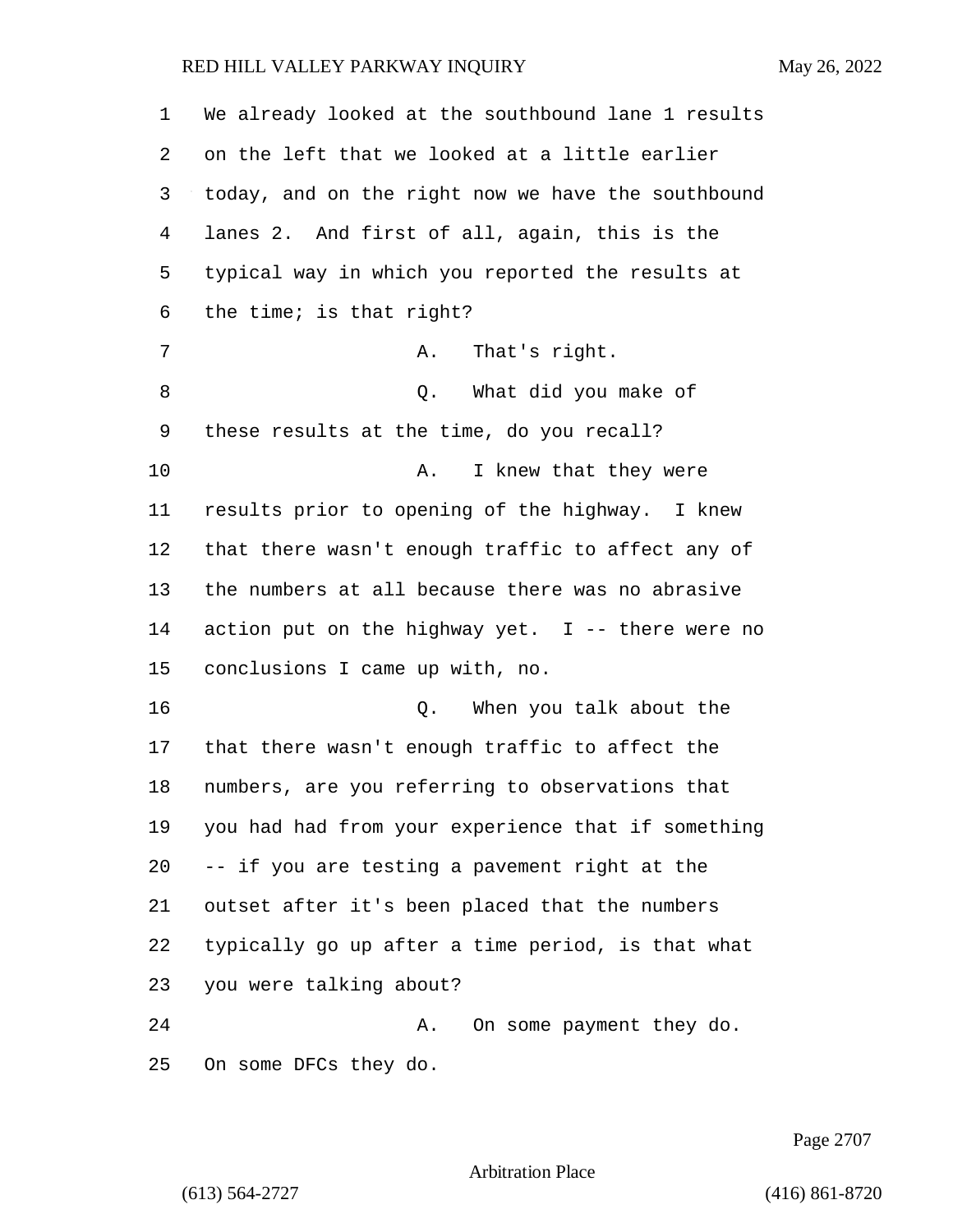1 0. Right. Is that on some DFCs? Is that what you said? 3 A. Yes, yes. 4 Q. Dense friction course? 5 A. Yes. 6 Q. Okay. And what about on SMAs? You had been doing testing on SMAs around that time period as well? 9 A. Like you stated a few minutes ago, I mean, it was the AC film that probably could affect the performance of the pavement initially. SMA -- 13 Q. I appreciate you're not an engineer and you weren't coming to conclusions on that stuff. Just again, what your thoughts were at the time based on your having been conducting the skid testing on various pavements, including SMA (ph). **A.** At that time, initially no thought at that time. It was very early. 21 Q. Okay. And to come back to then how you would plot things on these charts. You had indicated that you would manually enter the landmarks column and comments column but it's the landmarks I would like to focus on.

Page 2708

Arbitration Place

(613) 564-2727 (416) 861-8720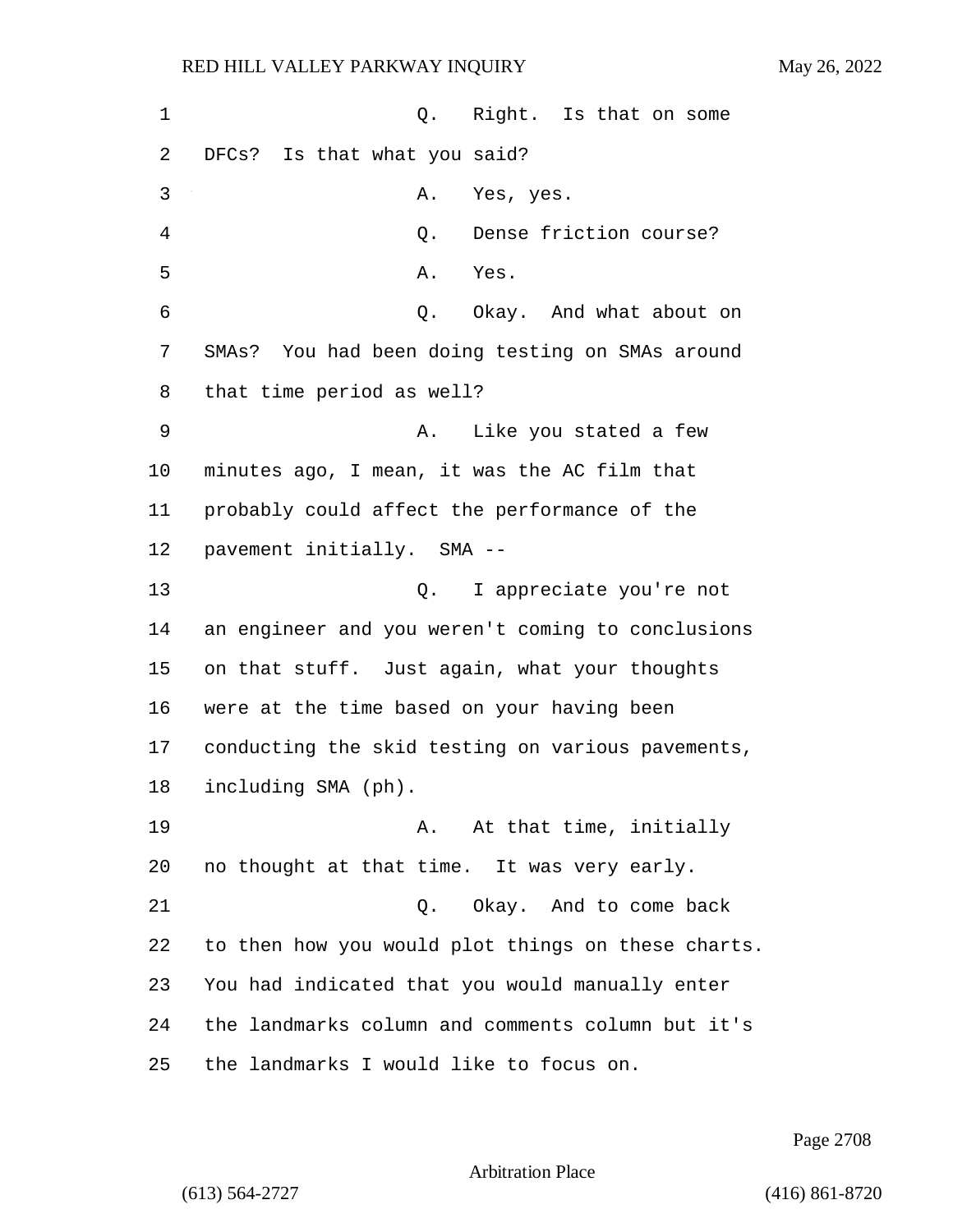| 1  | And so these start at the                          |
|----|----------------------------------------------------|
| 2  | distance of 0.0 at the CNR structure, the Canadian |
| 3  | National Railway structure, correct?               |
| 4  | Correct.<br>Α.                                     |
| 5  | And does mean that's<br>Q.                         |
| 6  | where you turn on the skid trailer at that point?  |
| 7  | Yes.<br>Α.                                         |
| 8  | Q.<br>And I gather you are                         |
| 9  | travelling along, so you switch it on as you pass  |
| 10 | under it. Is that how that works?                  |
| 11 | I switch it on as the<br>Α.                        |
| 12 | axle, the trailer axle is underneath the structure |
| 13 | landmark, because that's where distance is         |
| 14 | measured at.                                       |
| 15 | Q. Right. It's not in the                          |
| 16 | front of the truck, it's from the trailer that's   |
| 17 | trailing you?                                      |
| 18 | Α.<br>Yes. Yes.                                    |
| 19 | Q. Okay. And then there's                          |
| 20 | the results plotted throughout until the end and   |
| 21 | showing the distance on the far left. And as you   |
| 22 | indicated, just to stay with southbound lane 1 on  |
| 23 | the left-hand side, there's a reading of 28.7      |
| 24 | beside the landmark reference to Barton Street,    |
| 25 | and as well there's one further down at 28.1       |

Page 2709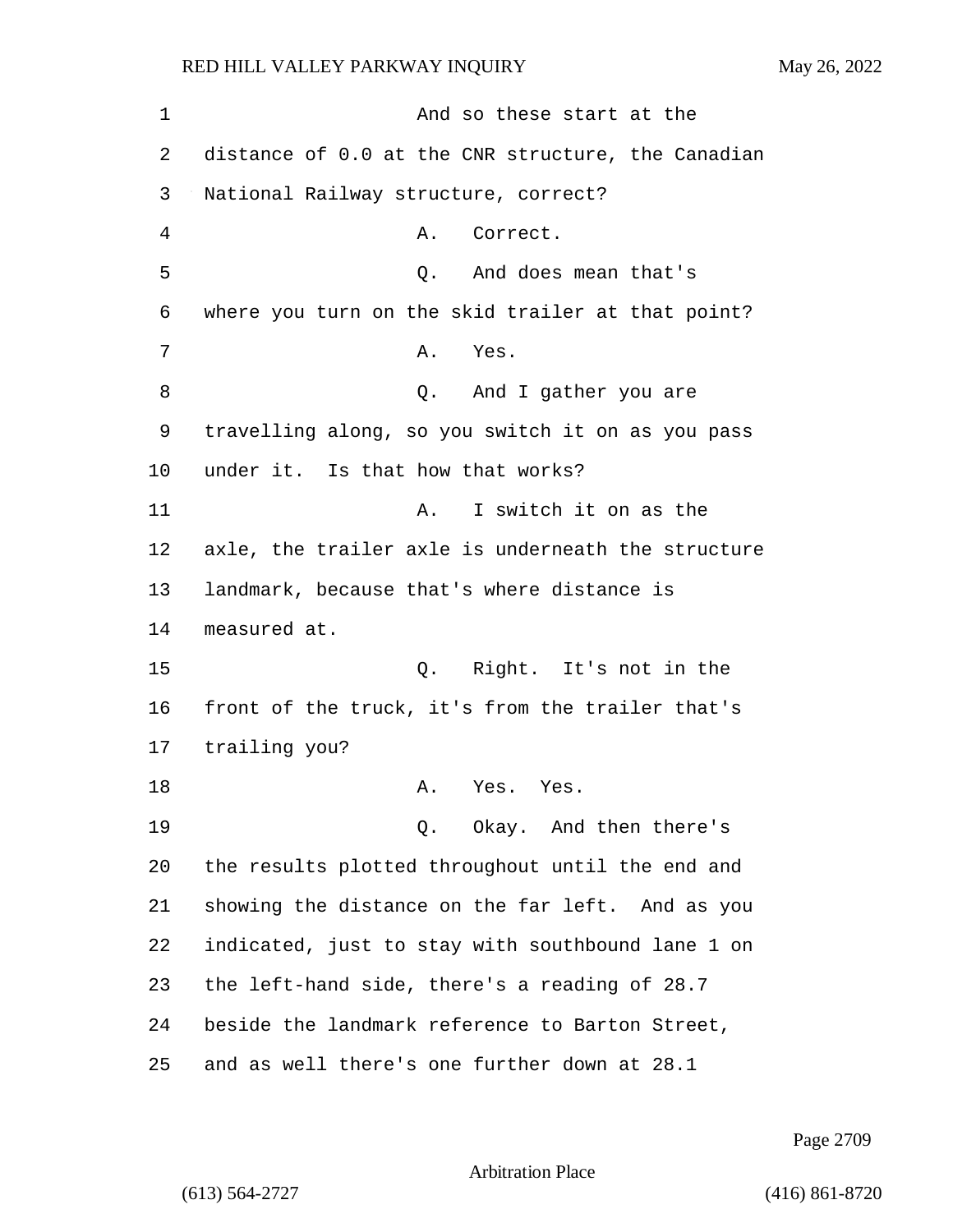| 1              | beside the Queenston Road landmark.                |
|----------------|----------------------------------------------------|
| $\overline{2}$ | And I note that the distance                       |
| 3              | beside Barton Street -- just to the left of Barton |
| 4              | Street refers to 0.49, whereas on the distance on  |
| 5              | the left it's .438. And Queenston, it's --         |
| 6              | immediately beside Queenston it's 1.82, whereas on |
| 7              | the far left it's 1.748.                           |
| 8              | Do you know why those are --                       |
| 9              | why those numbers are different? Can you --        |
| 10             | All I did is I tried to<br>Α.                      |
| 11             | place the actual distance of -- the number on the  |
| 12             | left to the name of structure as close to where it |
| 13             | should fit within the data.                        |
| 14             | Q.<br>But how do you do that?                      |
| 15             | I'm just wondering how do you know -- because      |
| 16             | that's a -- under the distance landmarks that's a  |
| 17             | manually entered figure, correct?                  |
| 18             | Yes, it is.<br>А.                                  |
| 19             | Q. So where do you get that                        |
| 20             | number from, like, for Queenston of 1.82?          |
| 21             | As I would be driving<br>Α.                        |
| 22             | along I would actually -- there's the odometer     |
| 23             | that the pavement -- that the trailer is           |
| 24             | collecting -- that information is collected by the |
| 25             | trailer, is giving me a reading in three           |

Page 2710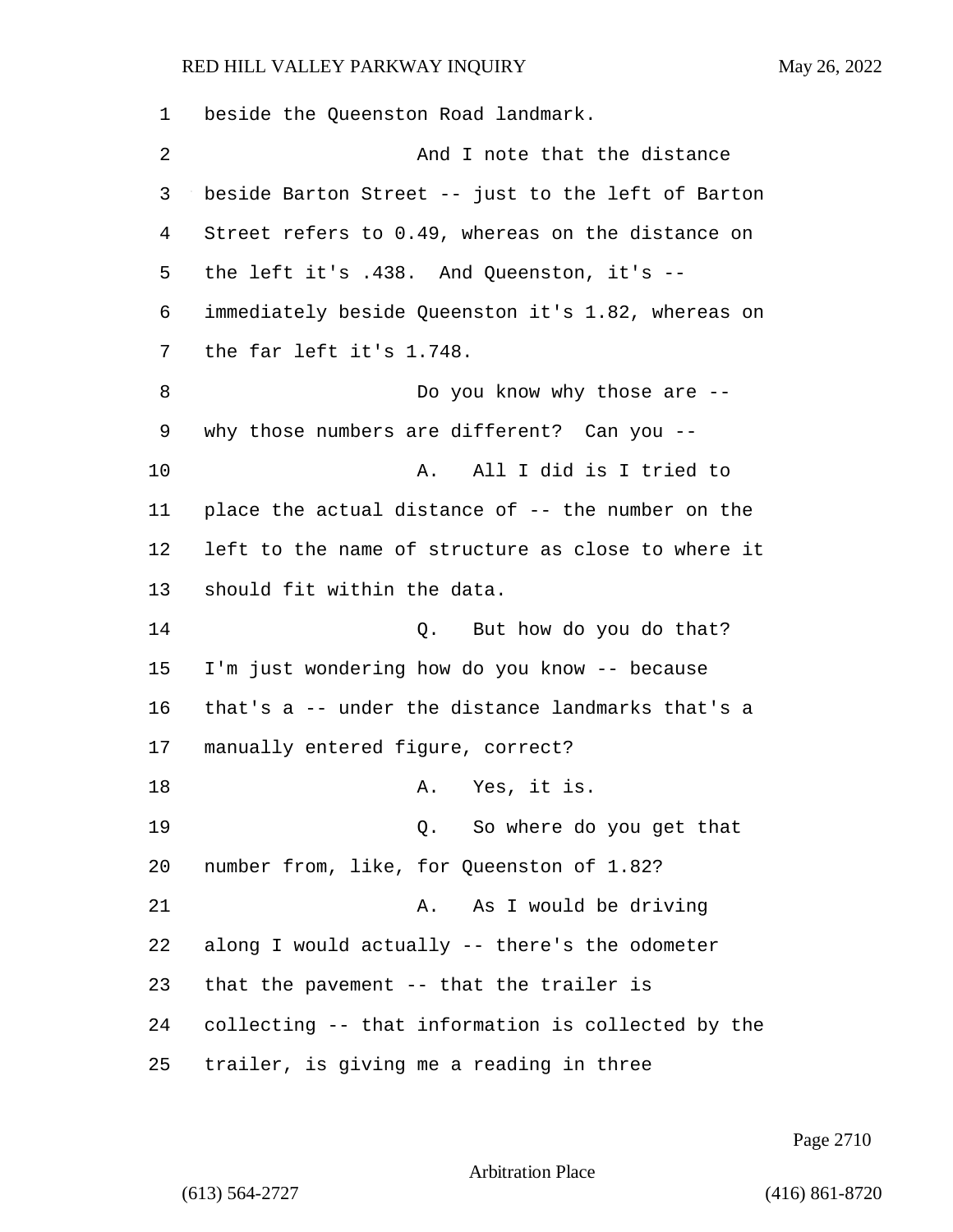significant digits. I would actually manually write down that number, right, when I was below or above the landmark and I would note it in my notes, my field notes. 5 Q. I see. While you're driving? 7 A. While I'm driving. Oh, and also there is many cases where in situations like this I would do a dry run where I would only collect the distances of each one of landmarks without doing testing. I would just have the odometer running, no testing involved, so I can concentrate on just one thing. 14 Q. I see. Okay. And do you recall doing that here or no? **A.** I believe it did that here. It was a totally new section for me. I wasn't familiar with it, I'm sure I did that here. 19 Q. Okay. So then to clarify, so on the left-hand side the distance is the automatically generated distance by the skid trailer itself, and under the distance landmark section, that's what you -- in this case you believe on a separate run prior to doing the skid testing itself recorded as you passed under each

Page 2711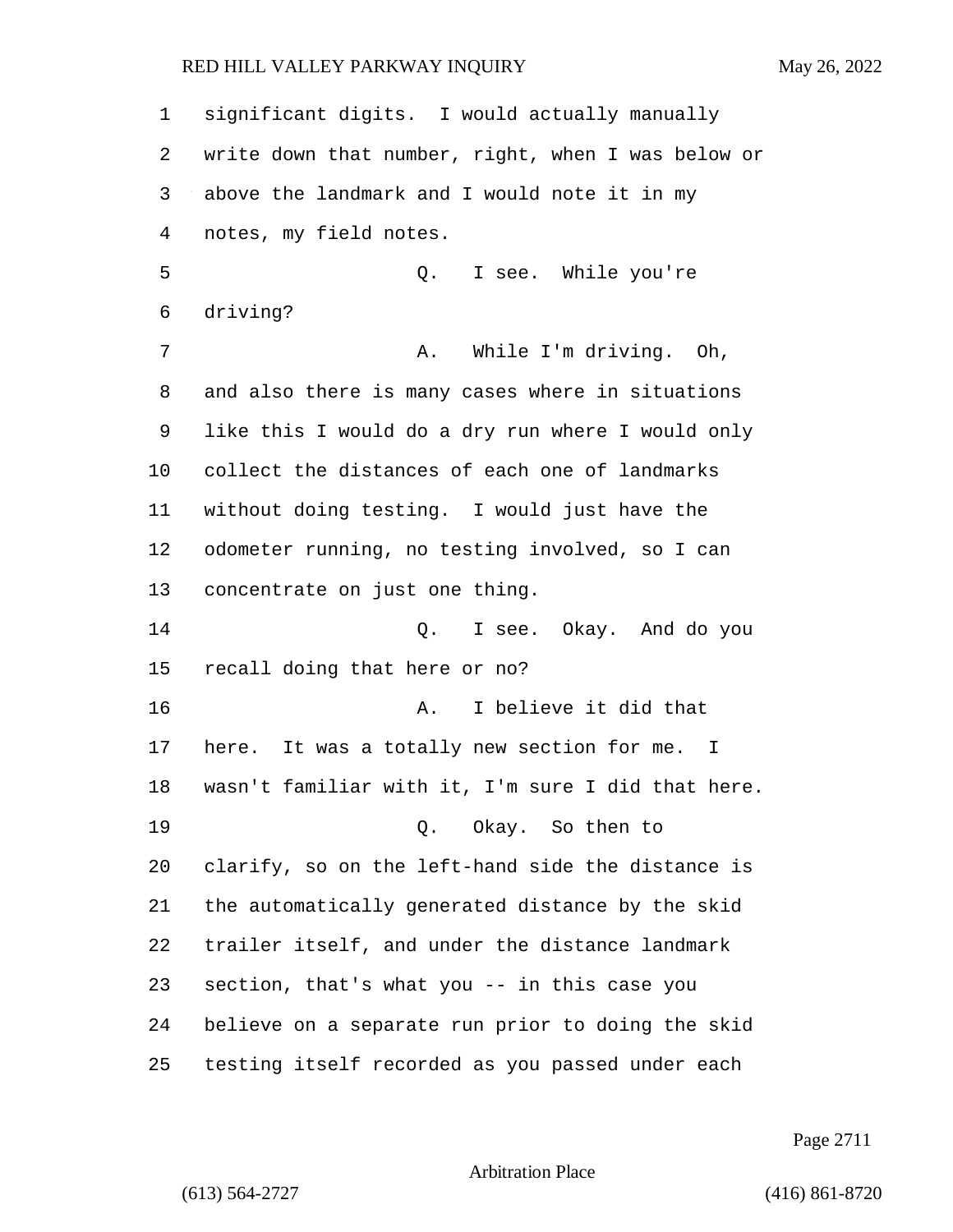1 landmark; is that right? 2 A. Yes, exactly. 3 Q. And that again was your 4 typical practice (speaker overlap) either during 5 or before in a separate run or during, one or the 6 other? 7 A. If I was unfamiliar with 8 the surroundings usually I would do it on a 9 separate run. 10 Q. If I've understood it 11 correctly then on this particular one, both of 12 them, when you're indicating that they are 13 underneath a structure. It's not exact; right? 14 That's not an exact correlation between 15 automatically -- so we'll just use Queenston 16 first. I will back up. Use Queenston. The 17 automatically generated distance number is 1.748, 18 and that's 1.748 kilometres, right? 19 A. I'm sorry, where do you 20 see that? 21 Q. So beside Queenston Road 22 in the far left column, right, that's 1.748 23 kilometres distance from the starting point, 24 correct? 25 A. Yes, that point, yes,

Page 2712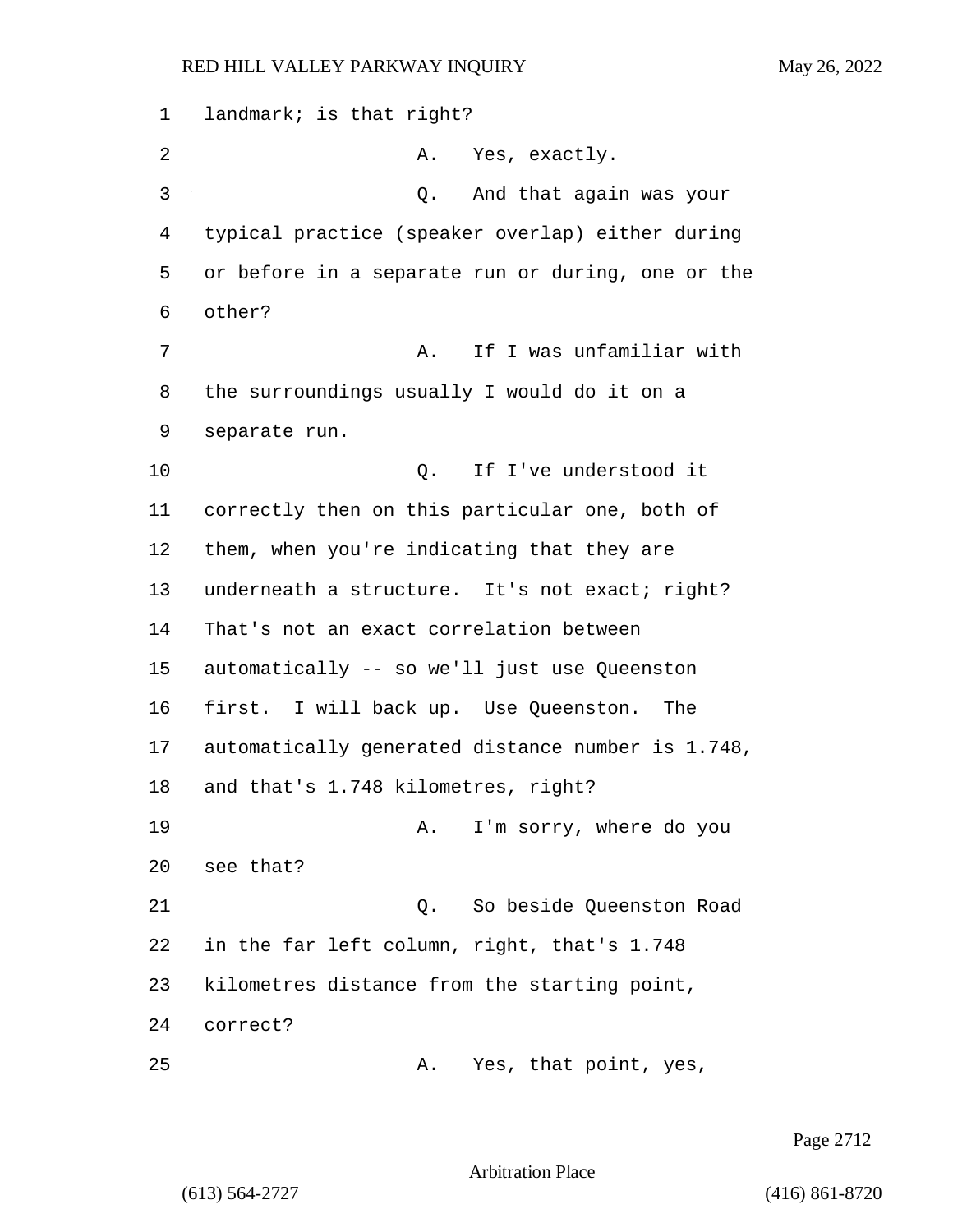that distance, yes. 2 Q. And that's where it's taking the measurement automatically of 28.1? 4 A. Yes. 5 Q. And for -- immediately to the right of that, the 1.82 for Queenston is what you took manually and you believe in this instance at the earlier -- when you did the earlier run before doing the actual skid testing, right? 10 A. Yes. 11 C. So if I understand correctly, it's not an exact correlation between the two; there's a distance of some 70 metres, do I have that right, 70 metres between them; is that 15 right? **A.** This is on the far left the 1.748 pertains to the actual numbers that were collected, the actual friction number and the speed. That's all that distance pertains to, is the distances -- or the speed and the friction number. The 1.82 doesn't necessarily match 1.748 because it was in a different location. 23 Q. Right. 24 A. Okay. 25 Q. I get that. So I'm just

Page 2713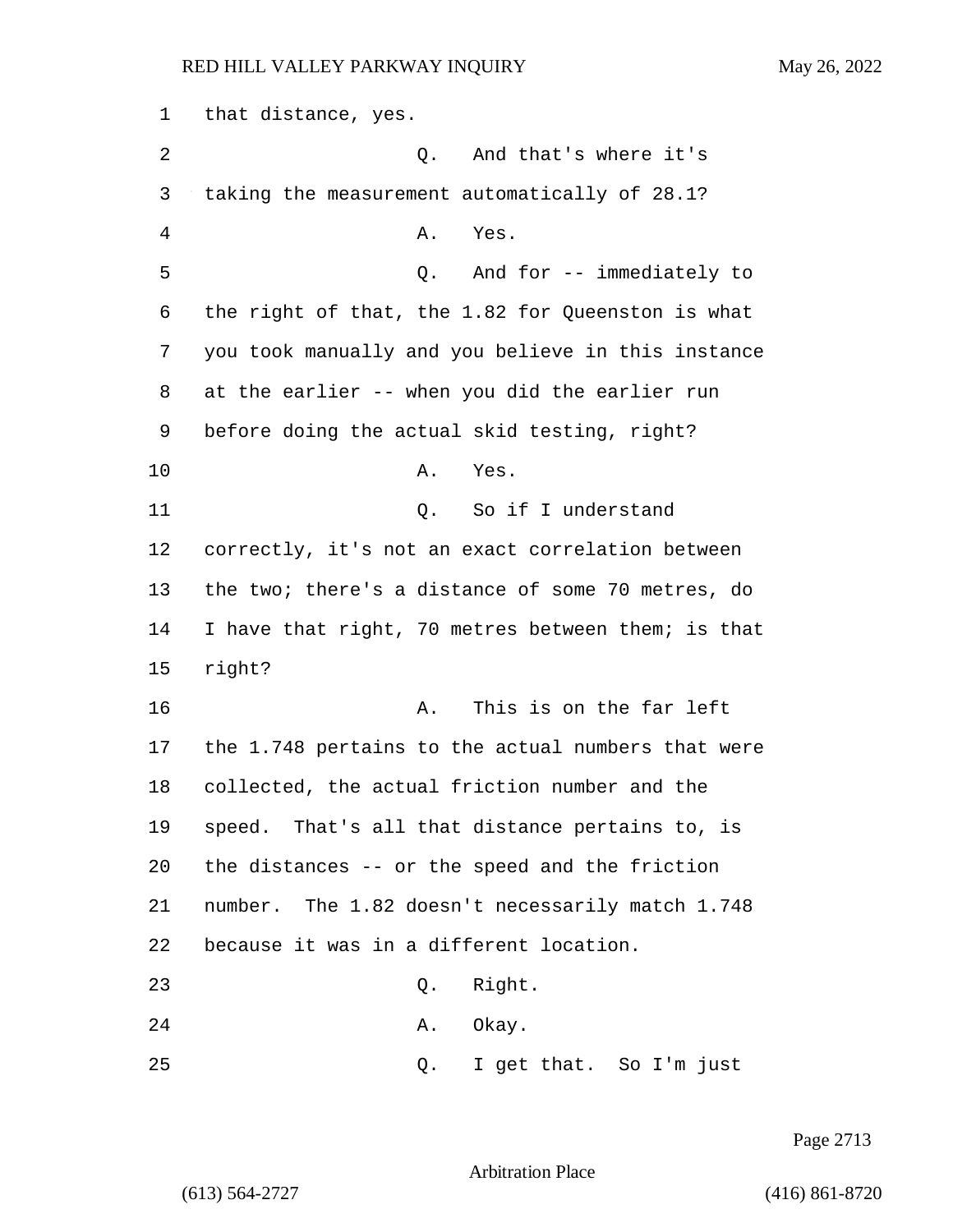| 1  | coming back to the comment that you made in your    |
|----|-----------------------------------------------------|
| 2  | e-mail about the numbers under 30 in areas          |
| 3  | situated directly under overhead structures.<br>I'm |
| 4  | just trying -- am I right that they weren't         |
| 5  | necessarily right under it? Is that fair or not?    |
| 6  | It's very possible<br>Α.                            |
| 7  | because at a speed of 90 kilometres per hour in     |
| 8  | 3 or 4 seconds you are travelling quite a distance  |
| 9  | to collect that information. It could have been     |
| 10 | within. I'm not sure. It could have been site --    |
| 11 | or it could have been within.                       |
| 12 | Could be either. Or any<br>Q.                       |
| 13 | of the three. And I guess when it says "average     |
| 14 | FN" in the third, that's the average of the FN      |
| 15 | number collected over that 4-second time period?    |
| 16 | Exactly. Exactly.<br>Α.                             |
| 17 | I don't think we need go<br>Q.                      |
| 18 | through the rest, but is it fair to say the same    |
| 19 | would apply to the rest of those -- there's five    |
| 20 | in total between the two lanes that are -- where    |
| 21 | the number is slightly under 30, in the 28s or      |
| 22 | 29s. The same analysis applies to each of those     |
| 23 | as to how you took the number down, the distance    |
| 24 | number down manually versus the automatically       |
| 25 | generated number on the left the same in each       |

Page 2714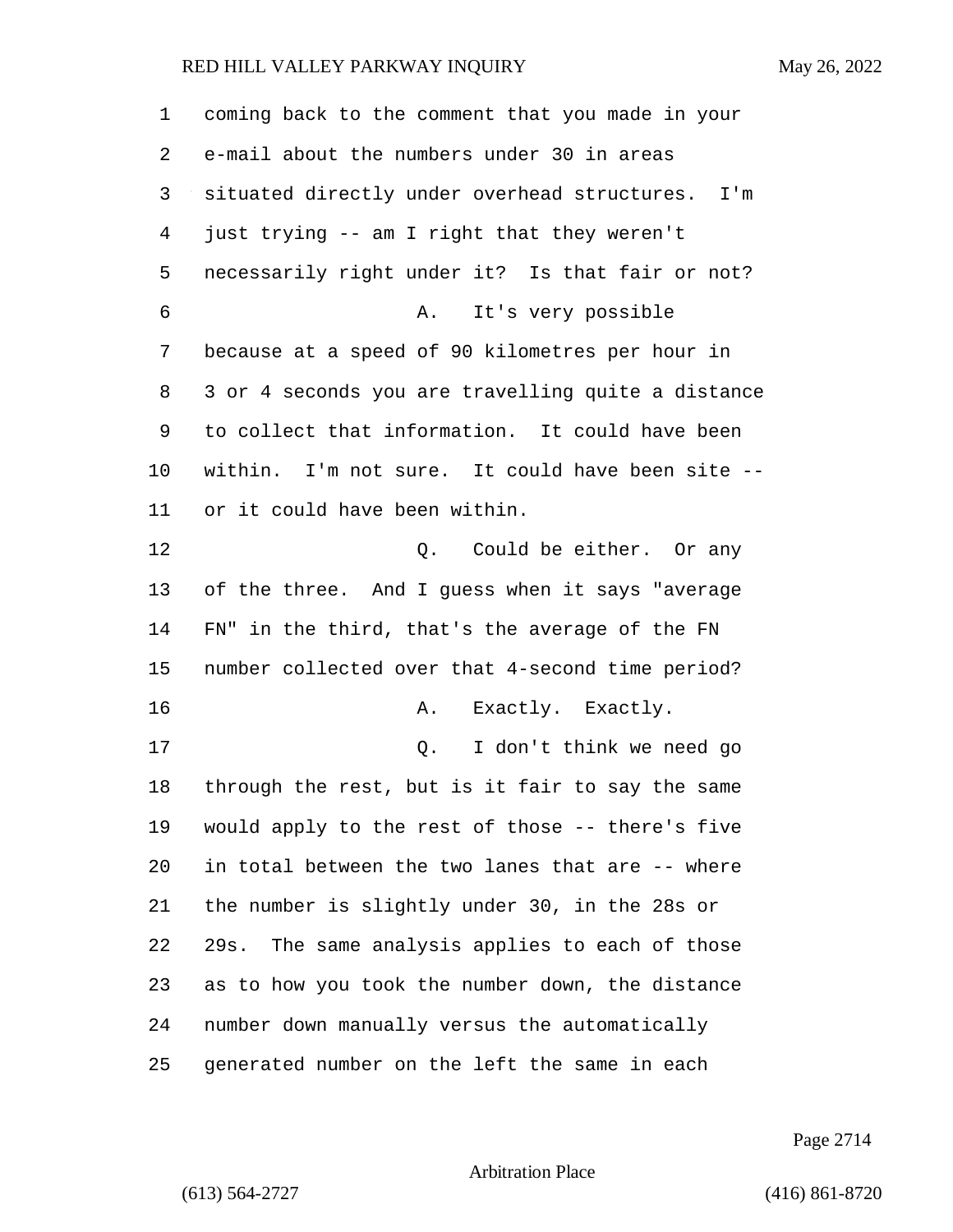1 instance? 2 A. They are both collected 3 in exactly the same way, yes. It's all 4 consistently done. 5 Q. You sent your e-mail that 6 we already looked at to Ms. Lane and Mr. Raymond. 7 Is there anyone else that you communicated the 8 results to that you recall? 9 A. I can't recall, no. 10 Q. What was your usual 11 practice? 12 A. Usual practice is to send 13 the results to the people who initially requested 14 at MTO. 15 Q. Right. And you don't 16 recall doing anything outside of that normal 17 practice here; is that right? 18 A. No, no. 19 Q. In this instance is that 20 because Mr. Raymond and Ms. Lane were involved in 21 the e-mails where you were asked to arrange the 22 testing? And Ms. Lane I guess was your supervisor 23 at that point in time as the head of pavements? 24 A. Yes, she was. 25 Q. And that's why you sent

Page 2715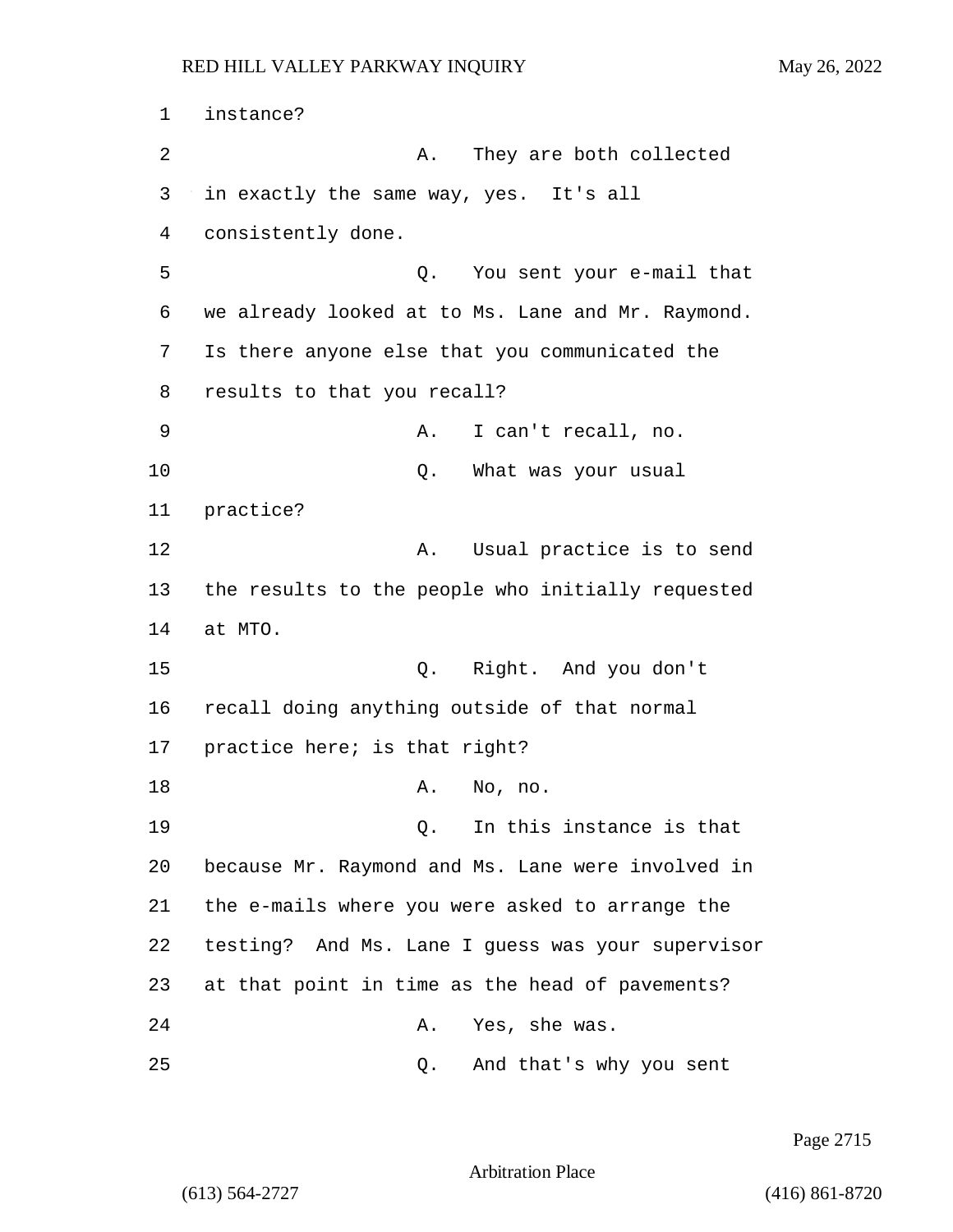1 it to them? 2 A. Yes. 3 Q. You can take that down, 4 Registrar, thank you. 5 The testing in the subsequent 6 years on the Red Hill, 2008 through '14, except 7 for 2013, we understand that those were conducted 8 at the request of the soils and aggregates 9 section. Does that accord with your recollection? 10 A. Yes. 11 Q. Did you personally ever 12 advise the City of Hamilton or any of its 13 representatives that you were conducting that 14 testing? 15 A. No, I did not. 16 Q. And did you ever have any 17 discussion with anyone in the MTO, whether it was 18 your -- in the soils and aggregates section or in 19 pavements and foundations about communicating with 20 the City of Hamilton about that testing? 21 A. No. 22 Q. Just wasn't any 23 discussion one way or the other? 24 A. That was beyond my 25 responsibility, that was their call.

Page 2716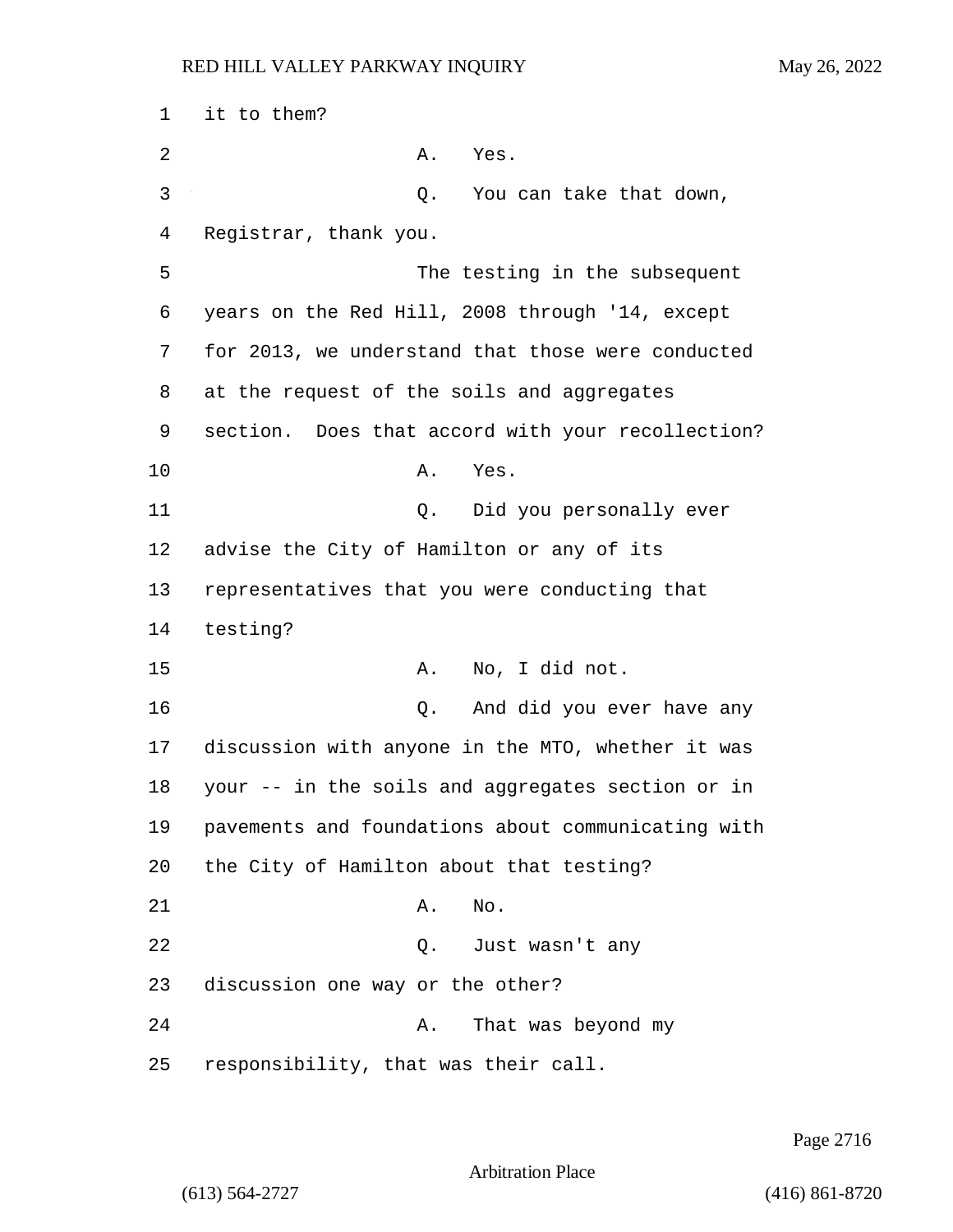1 and 1 Q. I understand that. I'm just -- for example, did anyone say to you, you know, you don't need to make any arrangements with the City of Hamilton about this? 5 A. As far as testing and finding out information about the test site itself, which I did and which I -- I'm sorry, can you ask the question again. 9 Q. Did anyone say to you or suggest to you that you did not need to contact the City of Hamilton to make arrangements or to get permission to do the testing? 13 A. No, that wasn't discussed at all from anyone. 15 Q. Okay. So you were just -- you were just told these are the -- to do the testing and you did it? 18 A. Yes. 19 Q. Okay. And did you send any of the test results in any of those years to Hamilton or Golder Associates or anyone else outside of the MTO? 23 A. No, I did not. 24 Q. Okay. If we could go to overview document 4, images 87 and 88.

Page 2717

Arbitration Place

(613) 564-2727 (416) 861-8720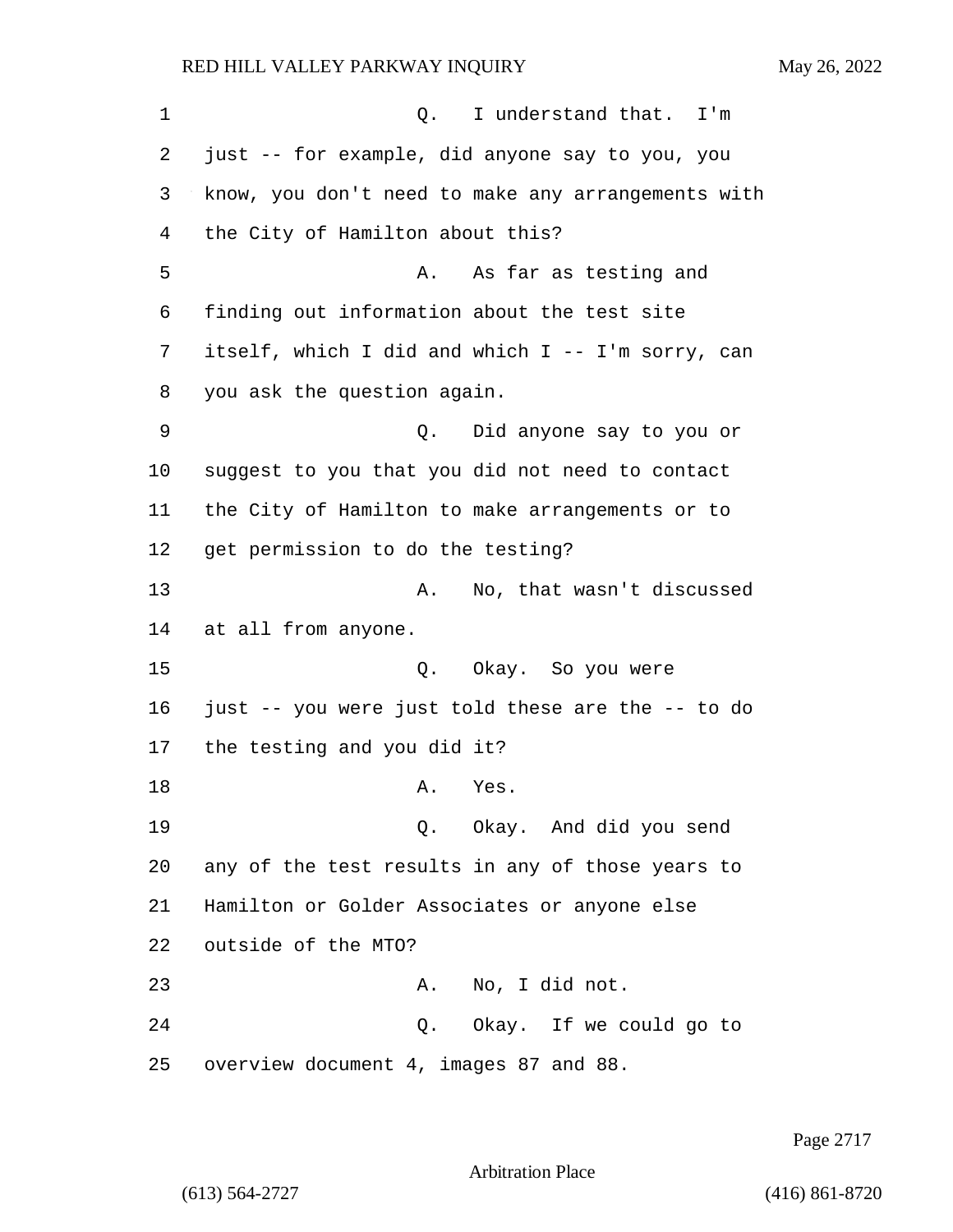1 And this is in 2009. You 2 conducted testing in 2008, but in 2009 if you look 3 at paragraphs 201 through 204, you conducted the 4 testing on May 7th, 2009. And in 2002 you express 5 in an e-mail with the results to Mr. Senior, 6 that's Stephen Senior in soils and aggregates, Bob 7 Gorman in soils and aggregates and copying 8 Ms. Lane stating: 9 "Gentlemen, might to early to 10 tell but it appears that 11 friction level/trends may be 12 starting to decline with 13 time." (As read). 14 And then in 203 Mr. Senior 15 replies on May 11th indicating: 16 "Frank, both Bob and I agree 17 there is no clear indication 18 of any early trend to the 19 data. Maybe you just have a 20 **gut feeling for what's going** 21 on out there. Time will 22 tell." (As read). 23 And then says: 24 "We will be sending out a 25 notice regarding conditional

Page 2718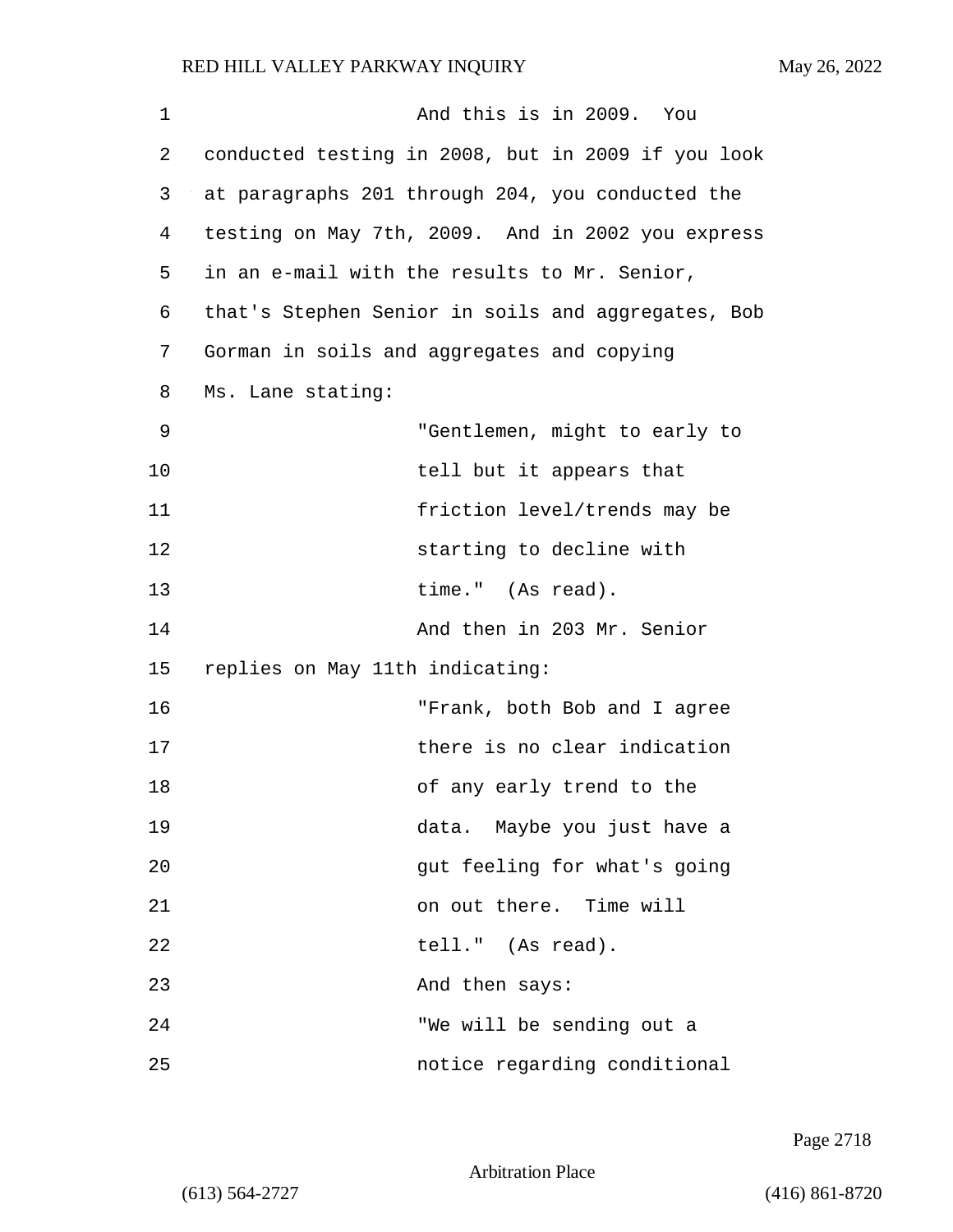| $\mathbf 1$ | approval of the source pending                     |
|-------------|----------------------------------------------------|
| 2           | satisfactory performance of                        |
| 3           | the pavement and of the source                     |
| 4           | materials. Thanks for                              |
| 5           | everything." (As read)                             |
| 6           | And then you reply in                              |
| 7           | paragraph 204 on the top that "conditional is the  |
| 8           | key word." (As read)                               |
| 9           | And do you recall what you                         |
| 10          | meant by that?                                     |
| 11          | No, I don't. I don't.<br>Α.                        |
| 12          | Was conditional -- did<br>Q.                       |
| 13          | you have any knowledge of whether DSM approvals    |
| 14          | were always conditional? Was that something that   |
| 15          | you had any insight into one way or the other?     |
| 16          | No, I had no -- no, no, I<br>Α.                    |
| 17          | had nothing to do with that, no.                   |
| 18          | Q. Okay. And you don't                             |
| 19          | recall why you responded in that way?              |
| 20          | I don't.<br>Α.                                     |
| 21          | Okay. And am I correct<br>Q.                       |
| 22          | that in all the years after 2007, which we've      |
| 23          | already discussed, but in all the years on the Red |
| 24          | Hill you conducted the testing at or about the     |
| 25          | posted speed except for one year in 2010? Is that  |

Page 2719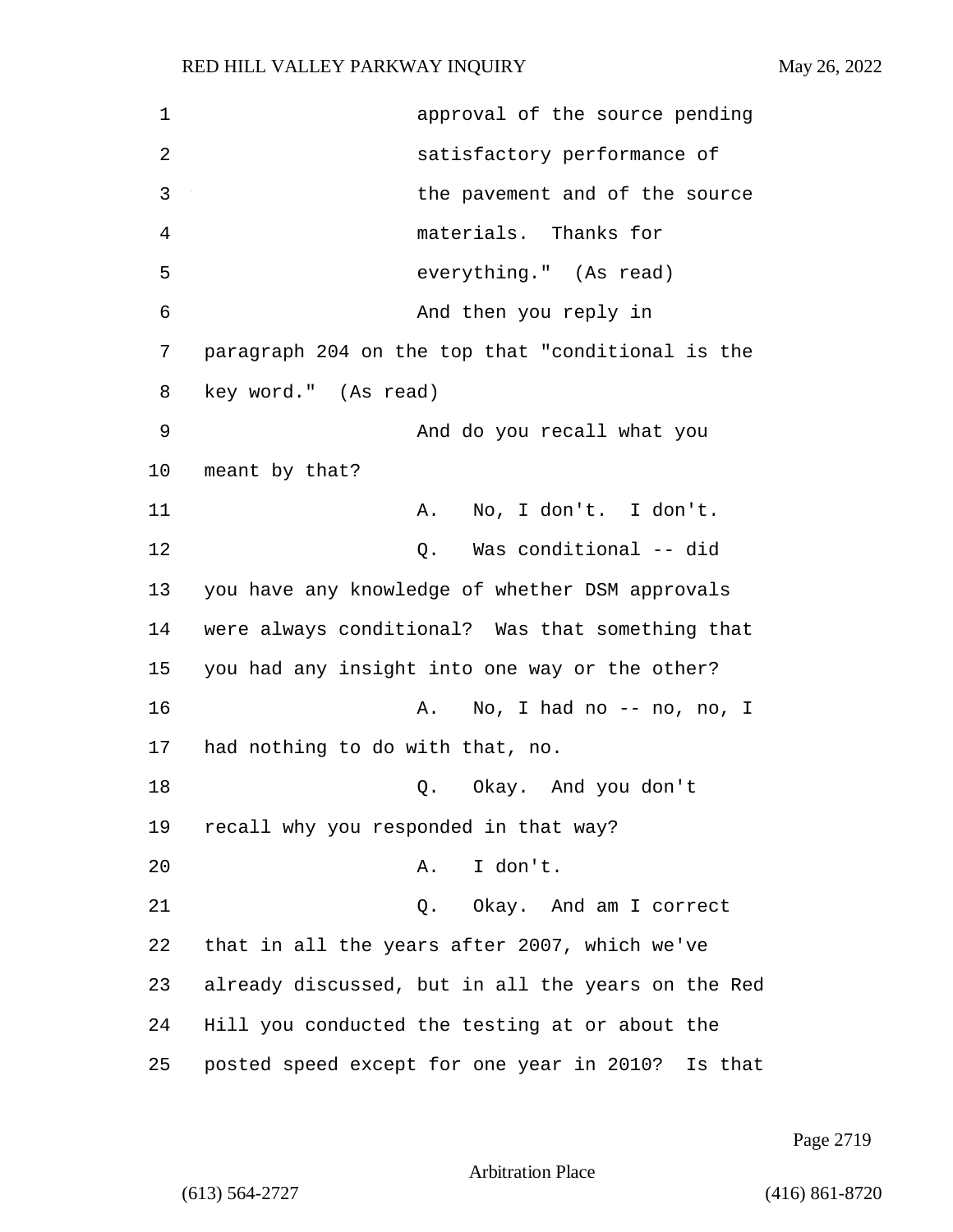| $\mathbf 1$    | right?                                             |
|----------------|----------------------------------------------------|
| 2              | Α.<br>That's right.                                |
| 3              | Okay. And we'll get to<br>Q.                       |
| $\overline{4}$ | that in a moment, about the 2010 results, but were |
| 5              | you aware of anyone else in the -- I asked you     |
| 6              | before about whether you sent the results to       |
| 7              | anyone else outside the MTO or talked to anyone    |
| 8              | outside the MTO. Do you know if anyone else        |
| 9              | communicated the Red Hill skid testing results to  |
| 10             | anyone outside the MTO?                            |
| 11             | I'm not aware of that,<br>Α.                       |
| 12             | no.                                                |
| 13             | Okay. And are you aware<br>Q.                      |
| 14             | of anyone other than the MTO being aware of the    |
| 15             | testing that you conducted?                        |
| 16             | No, I'm not aware of that<br>Α.                    |
| 17             | either.                                            |
| 18             | If we could go to<br>Q.                            |
| 19             | overview document 4, just to the next page, 89.    |
| 20             | Maybe 90. Okay.                                    |
| 21             | In paragraph 210 you'll see                        |
| 22             | that on April 1st, 2010 you e-mailed the results   |
| 23             | from your March 31st, 2010 friction tests to,      |
| 24             | again, Mr. Gorman, Ms. Lane and Mr. Senior, and -- |
| 25             | again, this is about the Red Hill results, and you |

Page 2720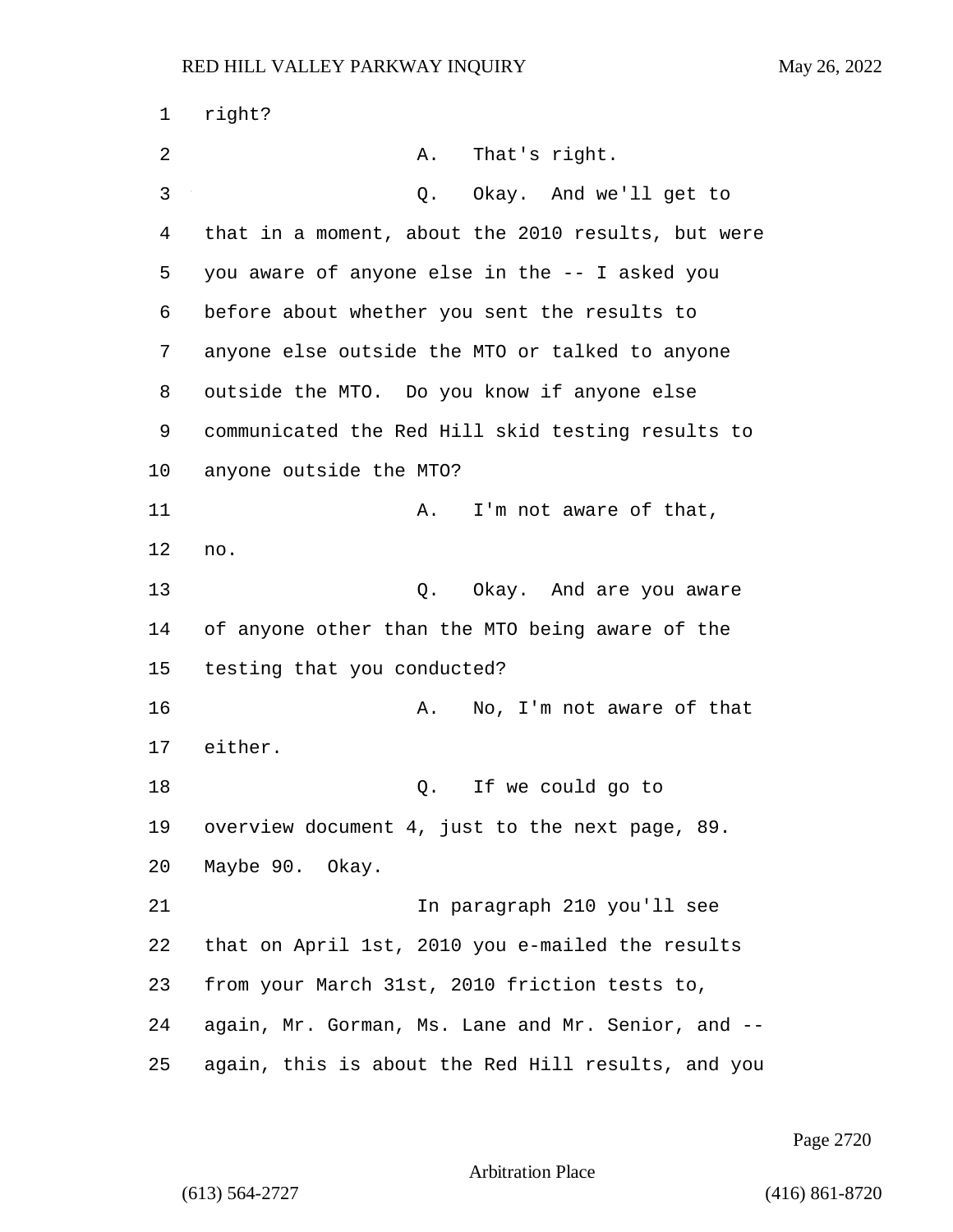| 1  | in second sentence:                        |          |                                                    |  |
|----|--------------------------------------------|----------|----------------------------------------------------|--|
| 2  |                                            |          | "The attached read-only files                      |  |
| 3  |                                            |          | show a decline in friction in                      |  |
| 4  |                                            |          | the NB --" meaning northbound                      |  |
| 5  |                                            |          | lanes "-- averaging 5FN. Some                      |  |
| 6  |                                            |          | values are at or below FN100                       |  |
| 7  |                                            |          | of 30. SB --" meaning                              |  |
| 8  |                                            |          | southbound lanes "-- performed                     |  |
| 9  |                                            |          | at similar levels mid 30s as                       |  |
| 10 |                                            |          | in 2009."                                          |  |
| 11 |                                            |          | And then you'll see above in                       |  |
| 12 | 211 (sic) the same day Mr. Gorman replied: |          |                                                    |  |
| 13 |                                            |          | "We will have to watch this                        |  |
| 14 |                                            |          | one. Maybe do again after the                      |  |
| 15 |                                            | summer?" |                                                    |  |
| 16 |                                            |          | And then you agreed.                               |  |
| 17 |                                            |          | And so first of all, do you                        |  |
| 18 |                                            |          | recall the test speed on -- that you performed     |  |
| 19 | this at?                                   |          |                                                    |  |
| 20 |                                            |          | A. Well, I don't recall the                        |  |
| 21 |                                            |          | test speed but I'm just looking -- I'd have to see |  |
| 22 | the report that --                         |          |                                                    |  |
| 23 |                                            |          | Q. Okay.                                           |  |
| 24 |                                            |          | A. -- they reported.                               |  |
| 25 |                                            | Q.       | Okay. Yeah. And we can                             |  |

Page 2721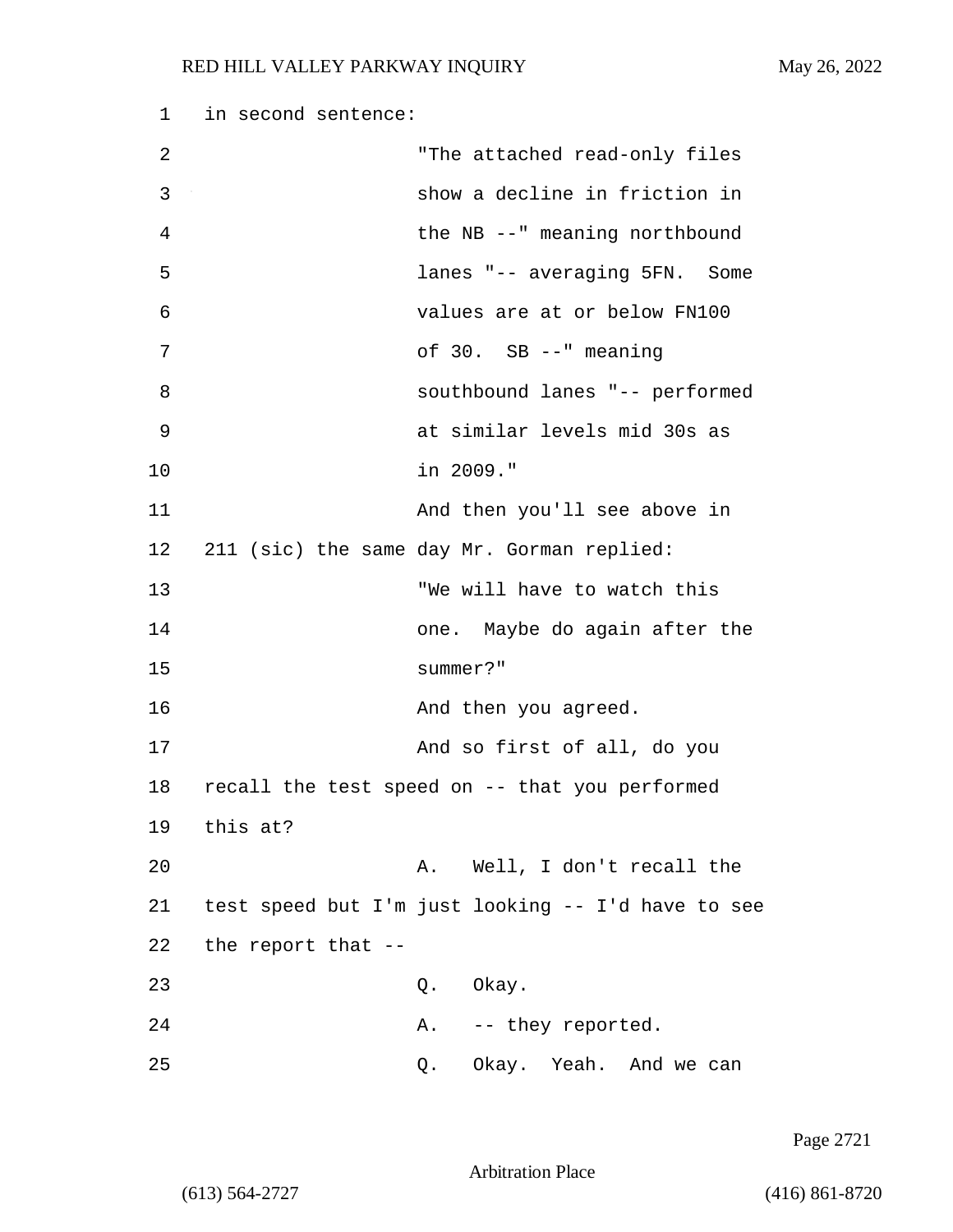| 1  | go to that, which is -- go to the first one,       |
|----|----------------------------------------------------|
| 2  | MTO 34298. So this is -- this is what's attached   |
| 3  | to the e-mail that you sent within the MTO, and    |
| 4  | under "Speed," the second column, it's all at or   |
| 5  | around a hundred. Do you see that?                 |
| 6  | $Hm - hmm$ .<br>Α.                                 |
| 7  | Q. And the other ones are                          |
| 8  | the same. And I mean, the documents indicate that  |
| 9  | you didn't know at the -- didn't notice at the     |
| 10 | time. It was the next year that you recognized     |
| 11 | that you had performed testing at the higher       |
| 12 | speed. Do you recall that issue now?               |
| 13 | I recall -- I recall the<br>Α.                     |
| 14 | issue, yes.                                        |
| 15 | Okay. And we'll get to<br>Q.                       |
| 16 | that next year. I just wanted to place you there.  |
| 17 | But do you recall why there wasn't further testing |
| 18 | done in 2010 given your e-mails with Mr. Gorman?   |
| 19 | I can't recall why there<br>Α.                     |
| 20 | wasn't any further testing, no.                    |
| 21 | Okay. So given the drop<br>Q.                      |
| 22 | that you referred to, you indicated that a decline |
| 23 | in the northbound lanes averaging 5FN. Was that    |
| 24 | something that concerned you that you highlighted  |
| 25 | it?                                                |

Page 2722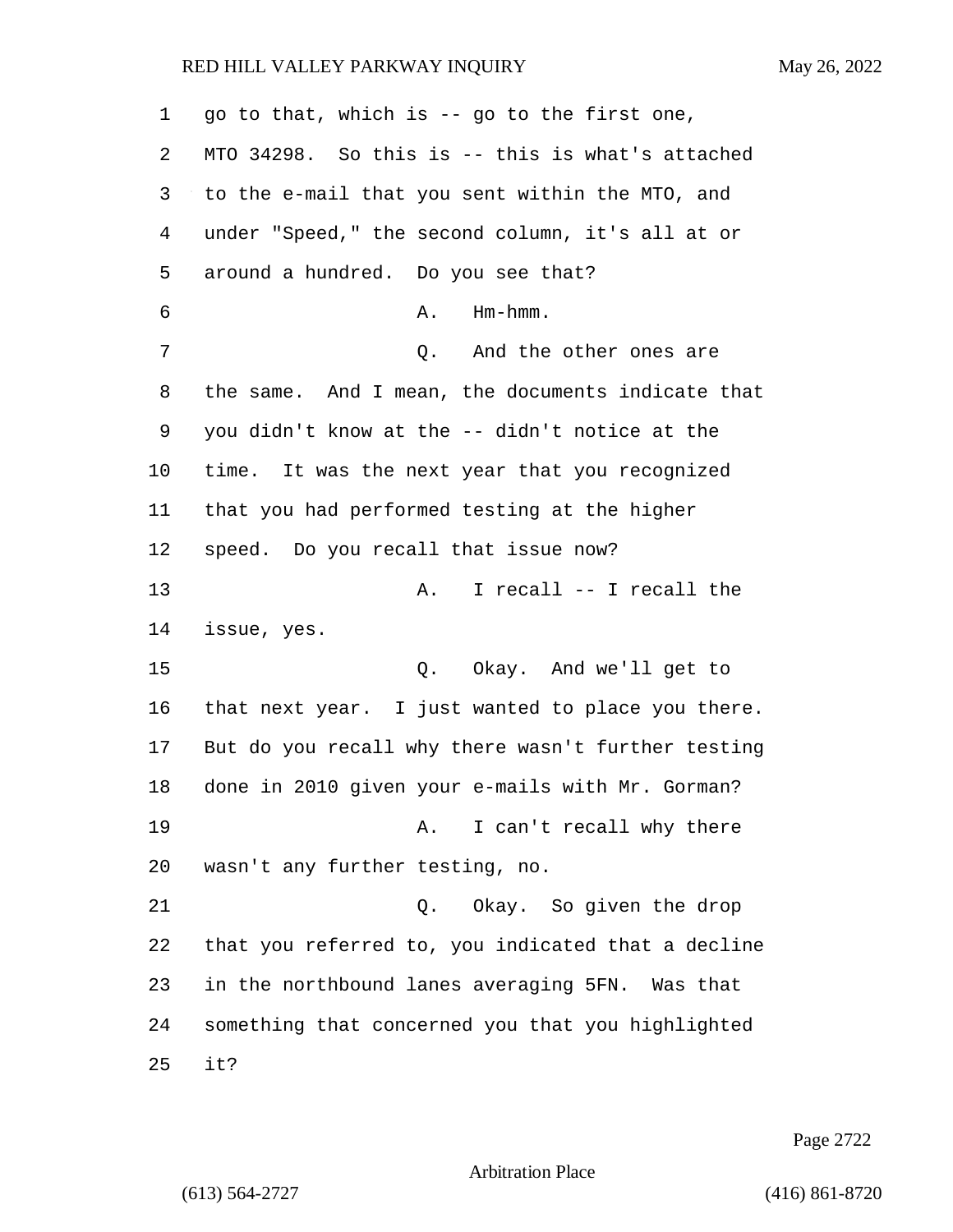| $\mathbf 1$ | A. Yes, it was something                             |
|-------------|------------------------------------------------------|
| 2           | that concerned me, yes.                              |
| 3           | Okay. And how so?<br>Q.                              |
| 4           | The numbers hovered above<br>Α.                      |
| 5           | that threshold number, and I think it was a good     |
| 6           | observation to share. So I think that's probably     |
| 7           | the only reason why I reported it.                   |
| 8           | Q. Yeah. I mean, it was                              |
| 9           | something that I take it you thought was unusual     |
| 10          | for it to be a drop of that number over one year?    |
| 11          | In your --                                           |
| 12          | A. Yes.                                              |
| 13          | Q. -- experience. Yes?                               |
| 14          | Α.<br>Yes.                                           |
| 15          | Okay. And then if we<br>Q.                           |
| 16          | could go to image 90 of overview document 4. It's    |
| 17          | paragraphs 212 and 213 that I'm interested in.<br>Ιf |
| 18          | you could expand those.                              |
| 19          | So on the same year a number                         |
| 20          | of months later on November 15, 2010 you e-mailed    |
| 21          | Ms. Lane, and you can read it there. You provide     |
| 22          | some history and contact information of              |
| 23          | Dr. Uzarowski and Andro Delos Reyes and indicate     |
| 24          | that:                                                |
| 25          | "Northbound lanes have shown                         |

Page 2723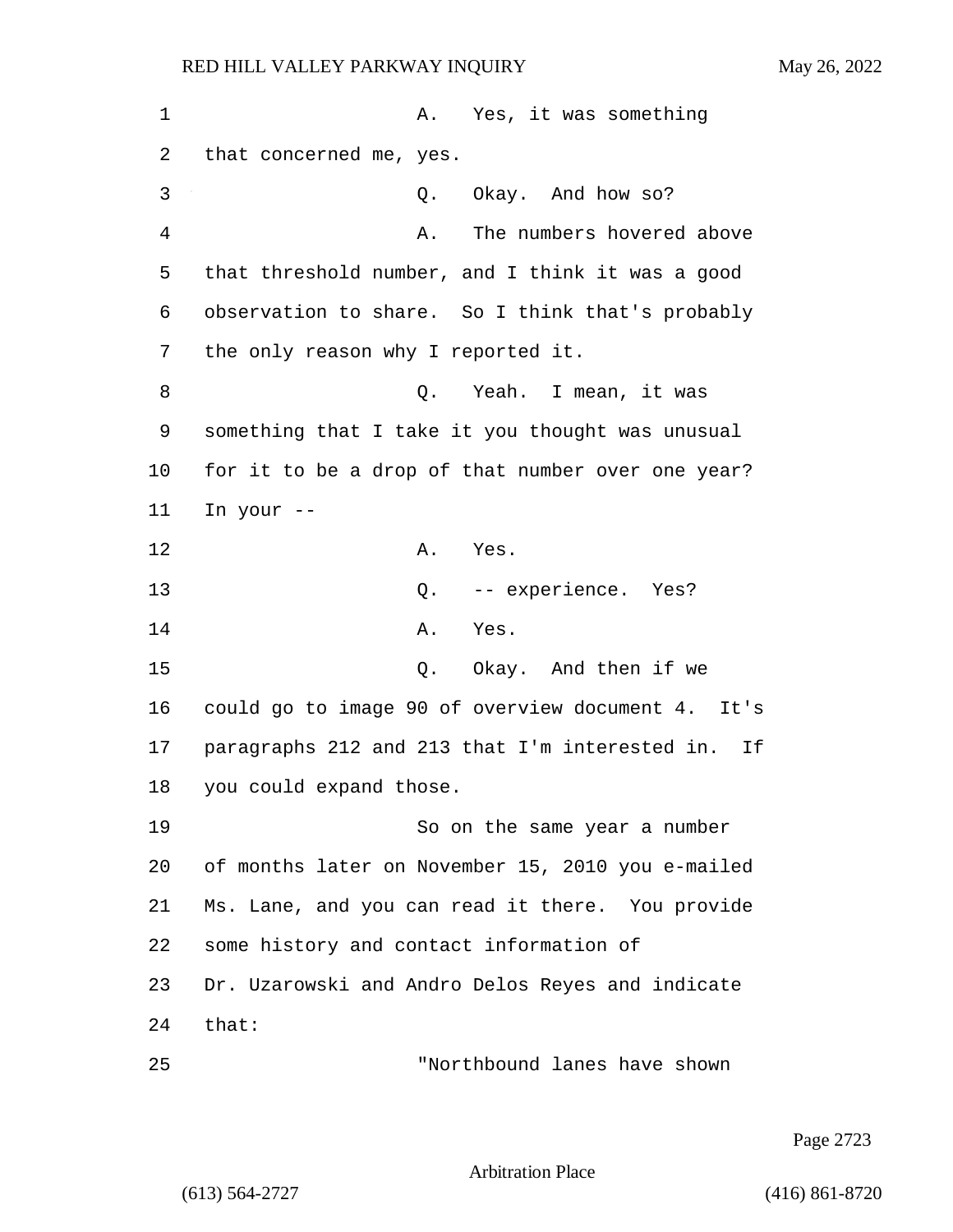| 1  | declining friction performance                     |
|----|----------------------------------------------------|
| 2  | properties from the start,                         |
| 3  | while southbound lanes                             |
| 4  | improved in the first year and                     |
| 5  | then started declining                             |
| 6  | afterwards."                                       |
| 7  | And then she responds in 213:                      |
| 8  | "Good stuff, Frank - thank                         |
| 9  | you. Perhaps I'll call                             |
| 10 | Ludomir for a City of Hamilton                     |
| 11 | contact."                                          |
| 12 | She then asked you for the                         |
| 13 | most recent Red Hill Valley Parkway friction test  |
| 14 | results from 2010, which we looked at already.     |
| 15 | One of the lanes, but that's what we were just     |
| 16 | talking about, and then you provided those to her. |
| 17 | Do you recall what led to this                     |
| 18 | this e-mail exchange, and why you sent this        |
| 19 | information to her?                                |
| 20 | No. I think it was --<br>A.                        |
| 21 | no, I don't recall.                                |
| 22 | 0. Okay. Just based on this                        |
| 23 | you wouldn't have sent this to her out of the      |
| 24 | blue, though. You would agree that there must      |
| 25 | have been some discussion beforehand, right?       |

Page 2724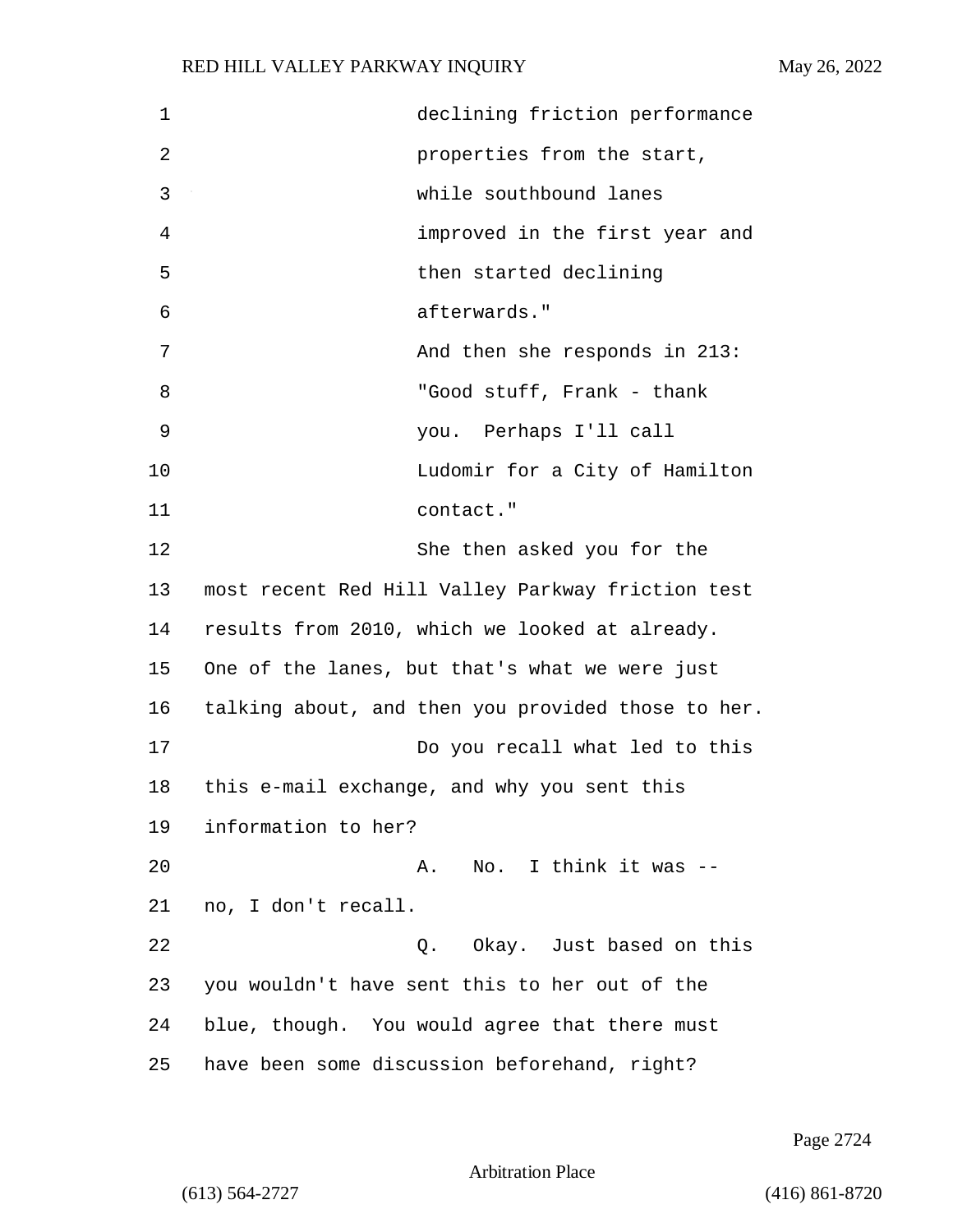1 A. Yeah, I agree with that. It was just an observation that I thought that they should know. 4 Q. Okay. No, I get that. But I'm wondering if you would have sent this e-mail to Ms. Lane without having a prior discussion with her, or would you have talked to her and let her know about it and then sent her the e-mail? 10 A. I don't recall. I don't recall. 12 O. Okay. It just seems unlikely that you would just send it to her, and then she says "good stuff, Frank." I mean, if it was out of the blue without any context, she might be saying why are you telling me this, right? Is that fair? **A.** What she says I can't control, but I just -- on my end of it I just sent her my observations; that's all. 21 Q. And, again, I think you -- you said it's an observation that you thought they should know. Is that because you did have a concern with it at that point given the drop in FN?

Page 2725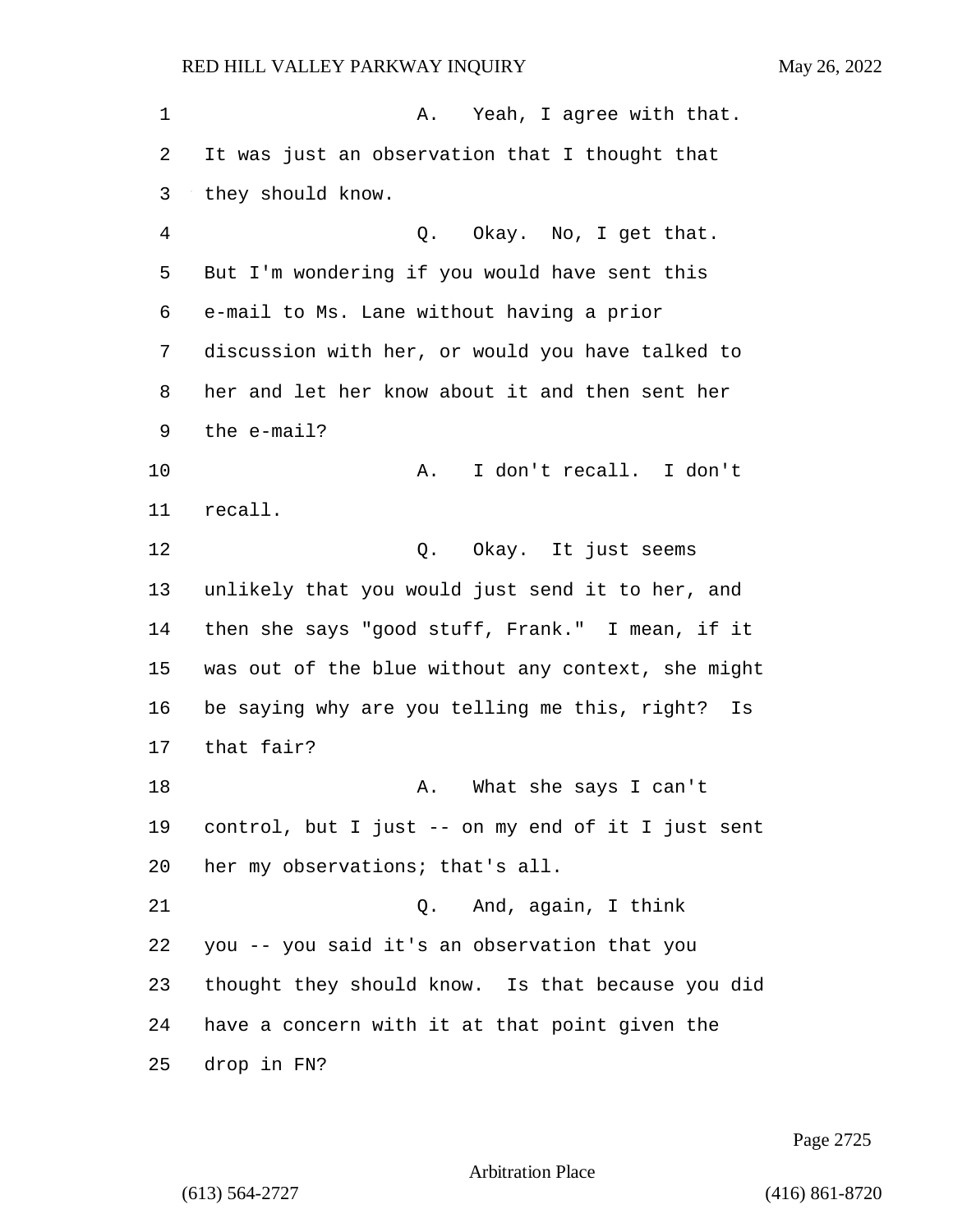1 A. I thought they should 2 know that -- 3 Q. Right, and then do with 4 it what was necessary, but there's something 5 that -- based on your experience that caused you 6 to think that they should know, right? And you 7 had already let Ms. Lane know. You had sent this 8 to her back earlier in April, right? There's -- 9 the 2010 test results? 10 A. Yes. It looks like it 11 was a concern for me. 12 **Q.** Okay. But you don't have 13 any specific recollections around any 14 conversations that occurred that led you to 15 sending it? 16 A. No, no, I don't. 17 Q. In Ms. Lane's response 18 she says she -- 19 "Perhaps I will call Ludomir 20 for the City of Hamilton 21 contact." 22 Do you know if there was any 23 follow-up one way or the other? 24 A. No, I don't. 25 Q. And if we could go --

Page 2726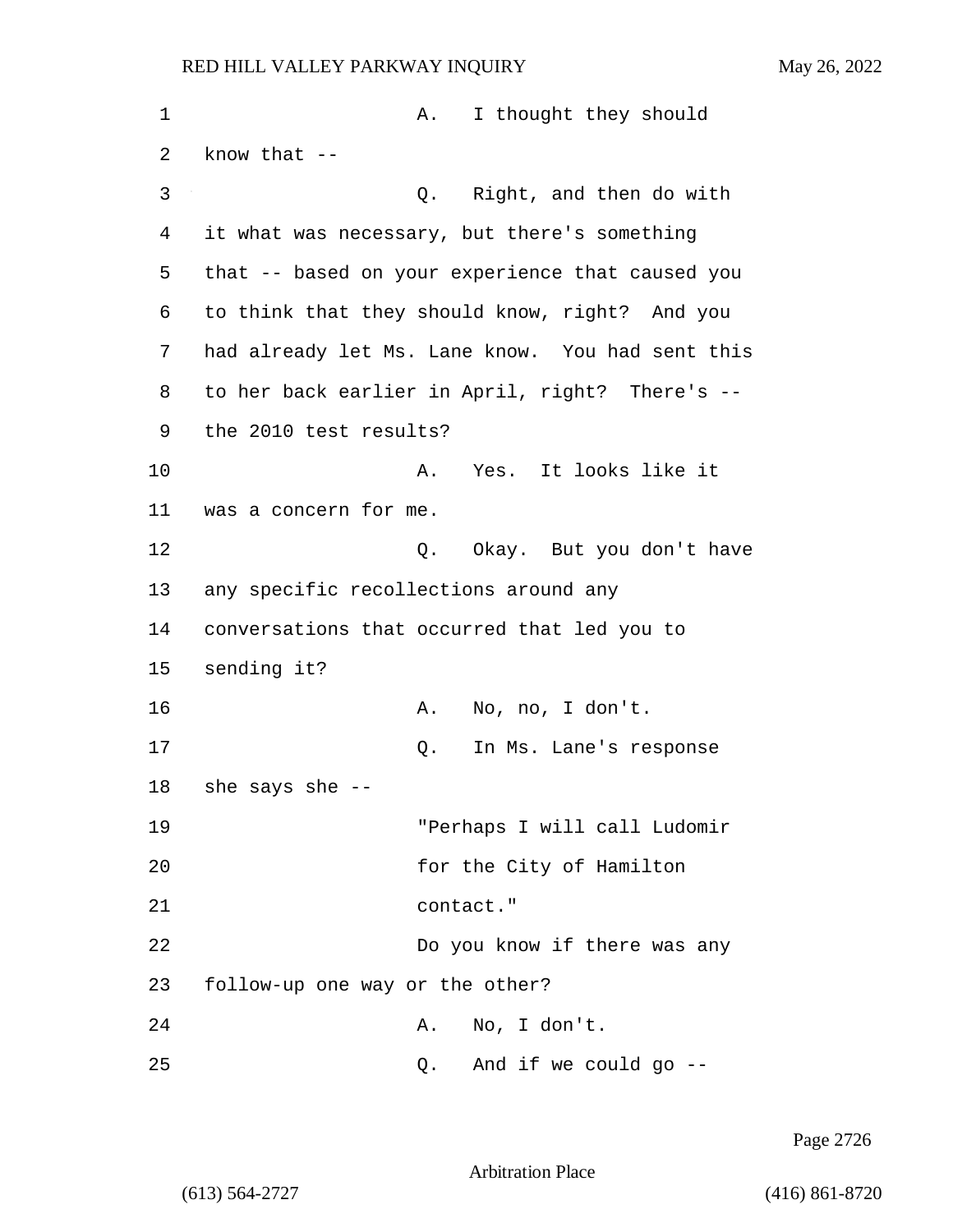| 1  | thank you. If you could take that down. And if     |
|----|----------------------------------------------------|
| 2  | we could go to image 92 and paragraph 219.         |
| 3  | These are the 2011 results.                        |
| 4  | And on May 25th, 2011 you performed the friction   |
| 5  | testing on the Red Hill, and on May 26th, 2011 you |
| 6  | e-mailed the results to Mr. Senior, Mr. Gorman and |
| 7  | Ms. Lane. And this letter is talking about before  |
| 8  | that, although you're sending them the 2011        |
| 9  | results, you indicate that the data for 2010 was   |
| 10 | collected and reported at 100 kilometres an hour   |
| 11 | is what we had just discussed. That's              |
| 12 | 10 kilometres an hour over all the other years'    |
| 13 | collection speed.                                  |
| 14 | "That would definitely explain                     |
| 15 | why this SMA's performance                         |
| 16 | dropped significantly last                         |
| 17 | year. I made and reported an                       |
| 18 | adjustment to 2010 data in the                     |
| 19 | data below." (As read)                             |
| 20 | So we can look at them, but do                     |
| 21 | I understand this correctly is what you were doing |
| 22 | is -- because each year when you were showing the  |
| 23 | results, you would show the results from prior     |
| 24 | years too on the graph, right?                     |
| 25 | $Hm-mmm$ .<br>Α.                                   |

Page 2727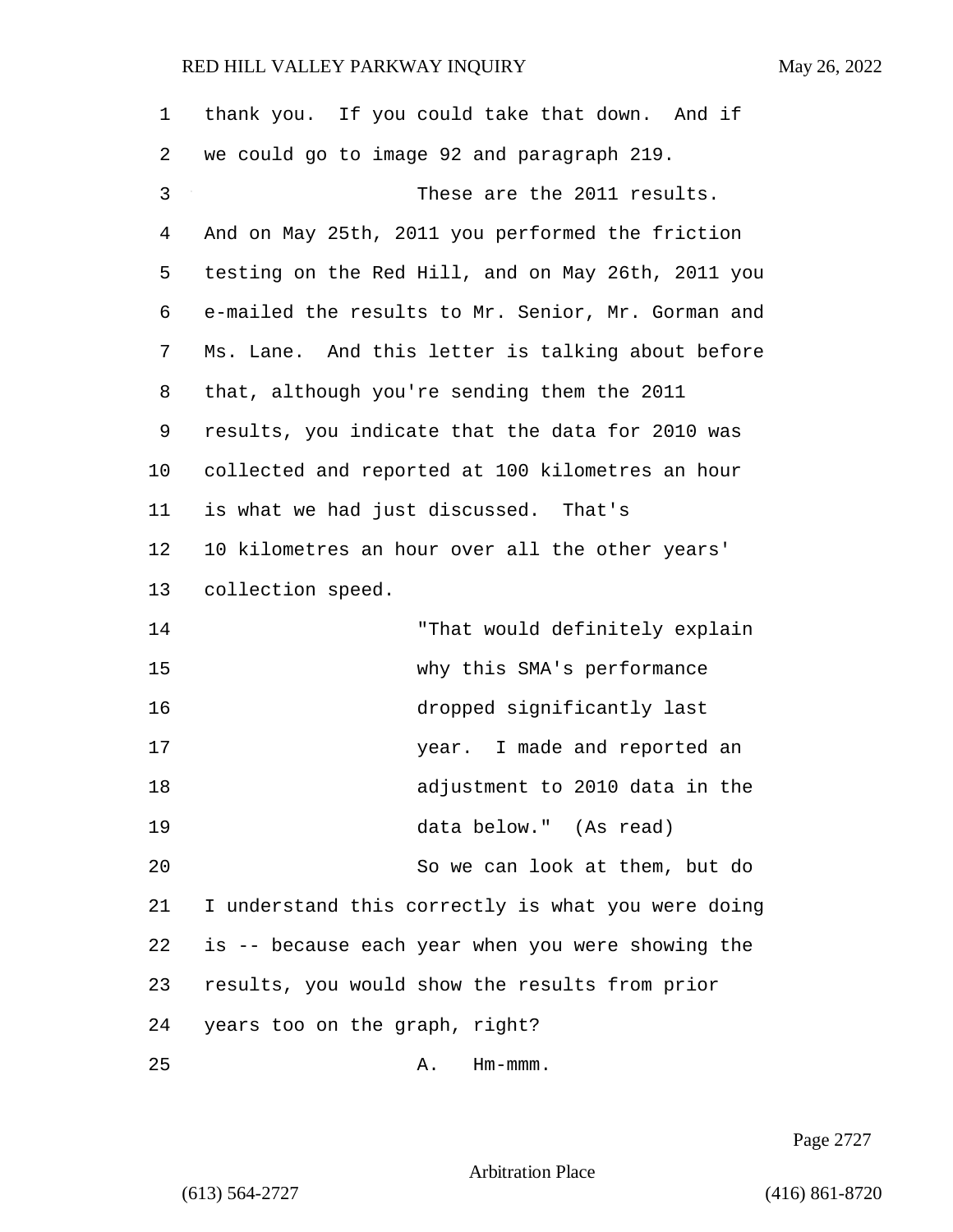| 1  | Is that right?<br>Q.                               |
|----|----------------------------------------------------|
| 2  | Α.<br>Yes.                                         |
| 3  | Q.<br>And so you made an                           |
| 4  | adjustment to that historical information for      |
| 5  | 2010, right?                                       |
| 6  | Α.<br>Yes.                                         |
| 7  | Okay. And am I correct<br>Q.                       |
| 8  | that what you did was you increased the 2010       |
| 9  | results by 2FN? Is that right? We can go and       |
| 10 | look at it, but if you you recall --               |
| 11 | Α.<br>Yes.                                         |
| 12 | Is that right?<br>Q.                               |
| 13 | That's right.<br>Α.                                |
| 14 | Q.<br>Like each of the average                     |
| 15 | numbers you increased by two FN. Oh, sorry, I      |
| 16 | guess it was the --                                |
| 17 | They should have been<br>Α.                        |
| 18 | increased (speaker overlap) so yeah.               |
| 19 | Q. Okay. I think that is                           |
| 20 | what it indicates.                                 |
| 21 | And that's based on what we                        |
| 22 | were discussing earlier was your -- the general    |
| 23 | understanding that -- of the higher the test speed |
| 24 | the lower the FN and of -- two FN being the number |
| 25 | that you understood that was appropriate to        |

Page 2728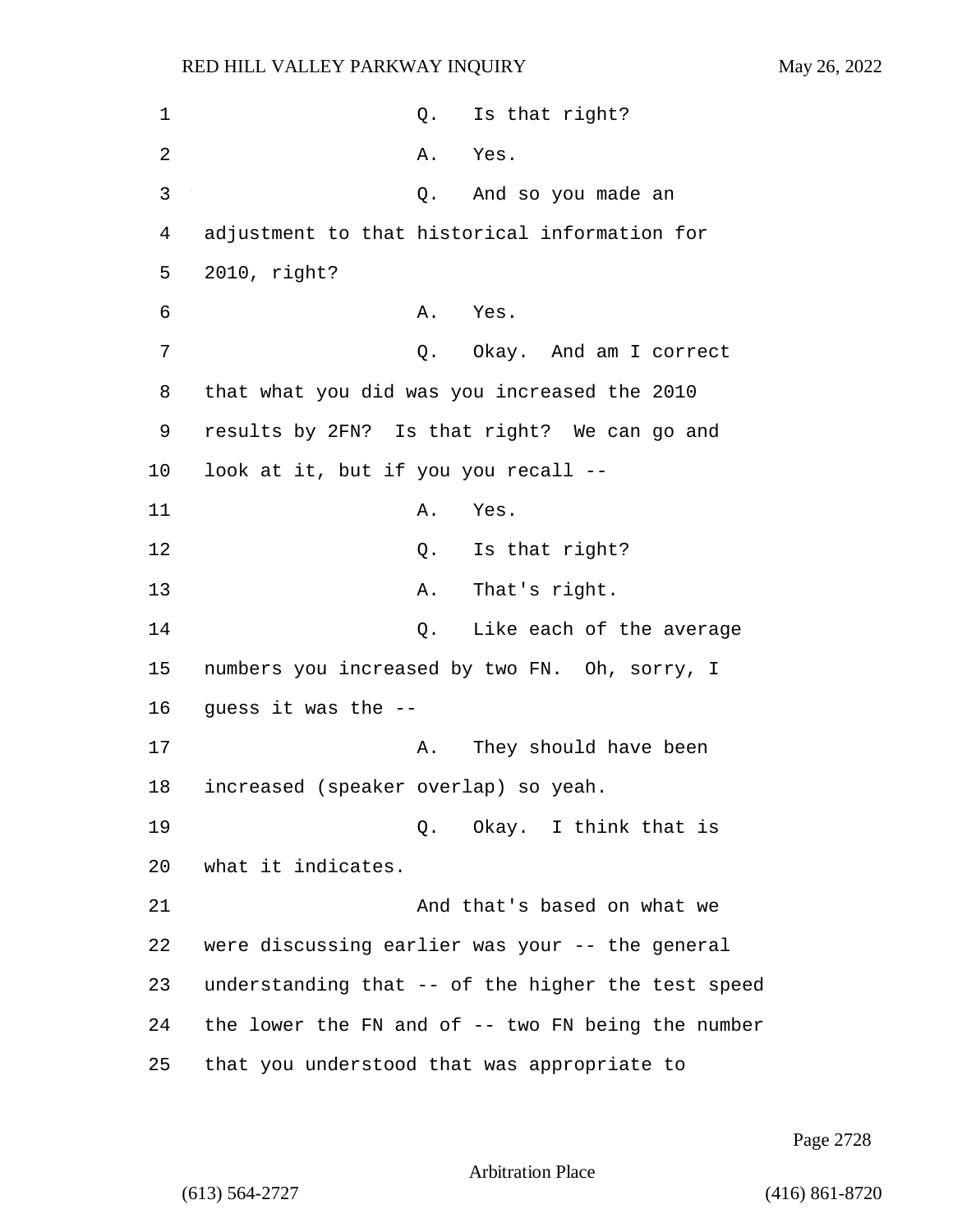| 1  | consider the difference between -- for every       |
|----|----------------------------------------------------|
| 2  | 10 kilometre per hour difference; is that right?   |
| 3  | That's right.<br>Α.                                |
| 4  | MR. LEWIS: Commissioner, it                        |
| 5  | is 11:30 which is our typical break time. I        |
| 6  | think -- I don't have very much to go. I just      |
| 7  | need to clean up my notes. I think I covered a     |
| 8  | lot of things early on that I thought I might      |
| 9  | cover later. I think I will have a few more        |
| 10 | questions, but if we could -- if it's all right    |
| 11 | with you to take our break, and I could confer     |
| 12 | with counsel about their timing.                   |
| 13 | JUSTICE WILTON-SIEGEL: Fine.                       |
| 14 | So why don't we take a 15-minute break. We'll      |
| 15 | stand adjourned until quarter to 12:00.            |
| 16 | --- Recess taken at 11:30 a.m.                     |
| 17 | --- Upon resuming at 11:46 a.m.                    |
| 18 | MR. LEWIS: We're back. May I                       |
| 19 | proceed, Commissioner?                             |
| 20 | JUSTICE WILTON-SIEGEL: Please                      |
| 21 | proceed.                                           |
| 22 | MR. LEWIS: Thank you.                              |
| 23 | BY MR. LEWIS:                                      |
| 24 | Q. So, Mr. Marciello, we                           |
| 25 | were just talking about the 2010 and 2011 Red Hill |

Page 2729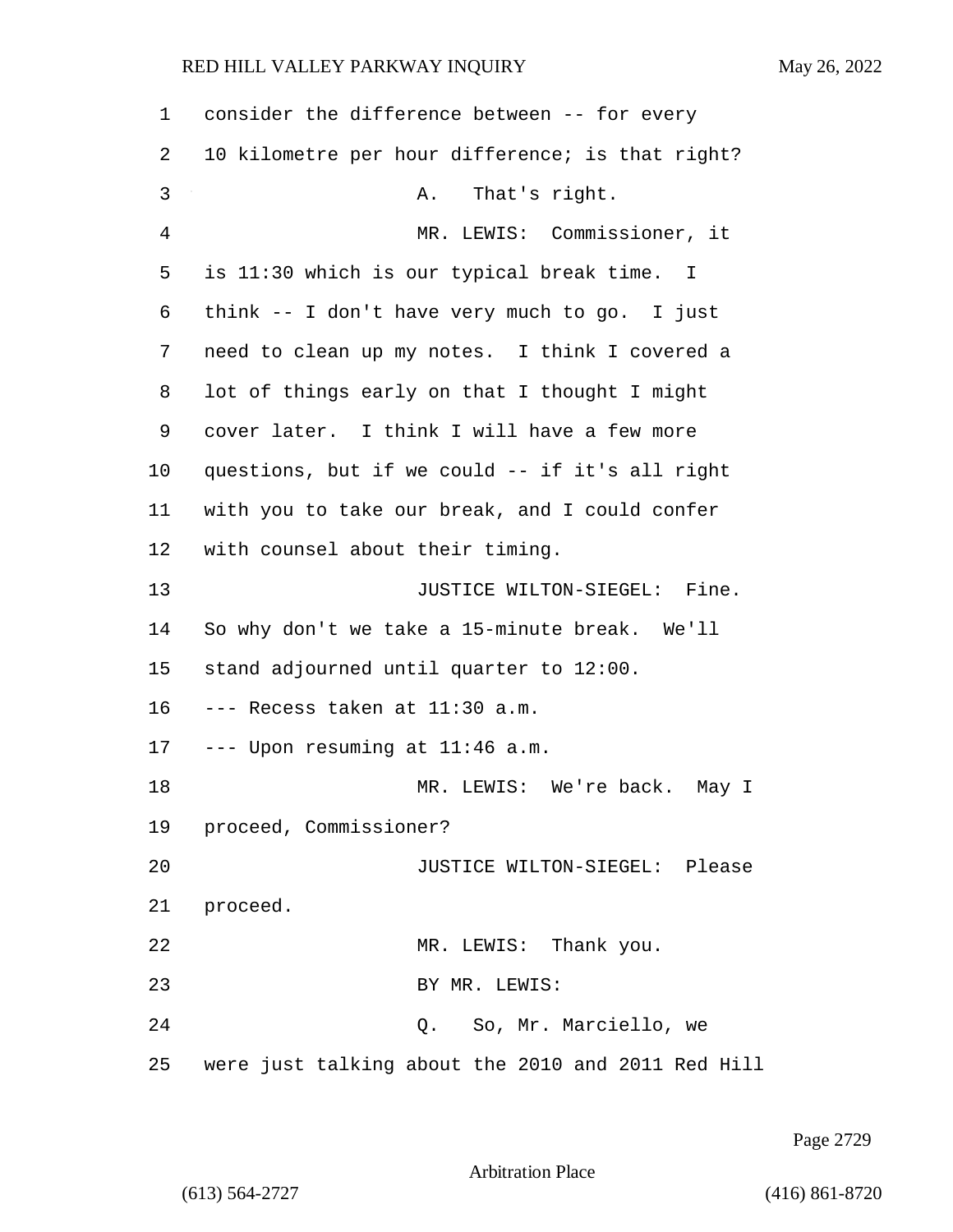| 1  | results, and skid test results, and we know that   |
|----|----------------------------------------------------|
| 2  | you also did some testing -- did skid testing on   |
| 3  | it in 2012 but not in 2013. And do you recall why  |
| 4  | there was no Red Hill testing in 2013?             |
| 5  | It could have been two<br>Α.                       |
| 6  | things. Could have been the introduction of the    |
| 7  | network of level testing, or the test vehicle      |
| 8  | could have been being upgraded in Michigan.        |
| 9  | Okay. So you don't<br>Q.                           |
| 10 | actually -- you don't know one way or the other,   |
| 11 | but those are the two things that you speculate;   |
| 12 | is that fair?                                      |
| 13 | Α.<br>Yes.                                         |
| 14 | Okay. And when would it<br>Q.                      |
| 15 | go -- the machine go for testing or calibration in |
| 16 | Michigan? In the off-season clearly, but would     |
| 17 | that be in the winter or was it also done during   |
| 18 | the season sometimes?                              |
| 19 | A. It's got to be done                             |
| 20 | during the season because they use it under the    |
| 21 | nascent (ph) conditions to conduct their           |
| 22 | calibrations.                                      |
| 23 | Q. Oh, I see. Okay. So it                          |
| 24 | wouldn't be like in January. It would be at some   |
| 25 | point during the actual testing season?            |

Page 2730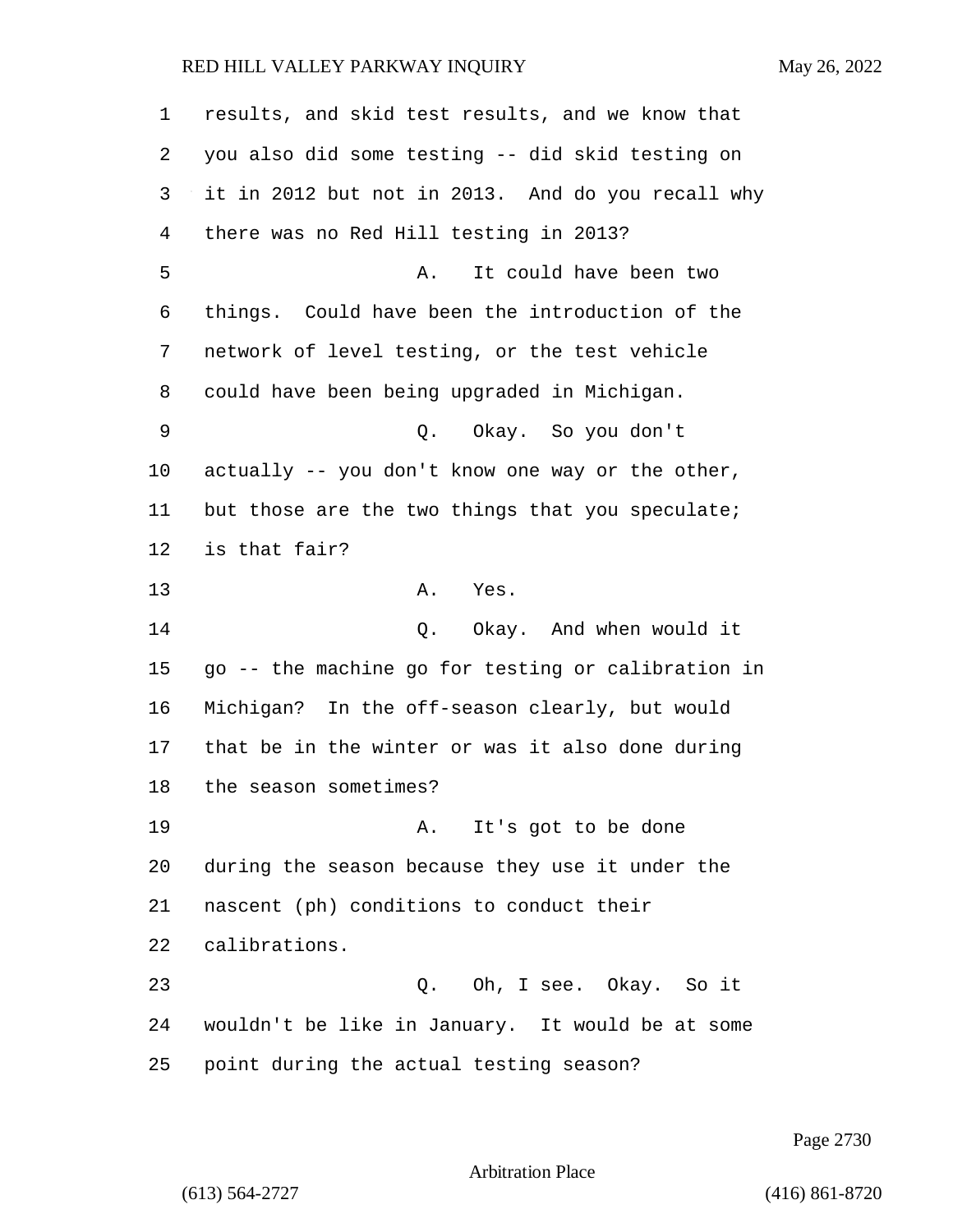1 A. Yeah. They would not be 2 able to do any outdoor testing in January. 3 Q. I see. Because they're 4 calibrating actually in the field or on a test 5 strip of some sort? 6 A. Yes. 7 Q. I see. Okay. But you 8 don't recall specifically the reason one way or 9 the other? 10 A. I do not. 11 C. Okay. And am I correct, 12 though, that in 2013 the network testing that you 13 were directed to do was occupying most of your 14 time? 15 A. Yes. 16 Q. Okay. And there was 17 100-and-some-odd pavements that you had to test, 18 skid test, as part of that; is that right? 19 A. Yes, and there were more 20 being added. 21 Q. Right. And I think we 22 have the numbers at some part, but they're -- in 23 some place. I don't need to go to them right now. 24 Am I correct also that those were located in 25 various places throughout the province?

Page 2731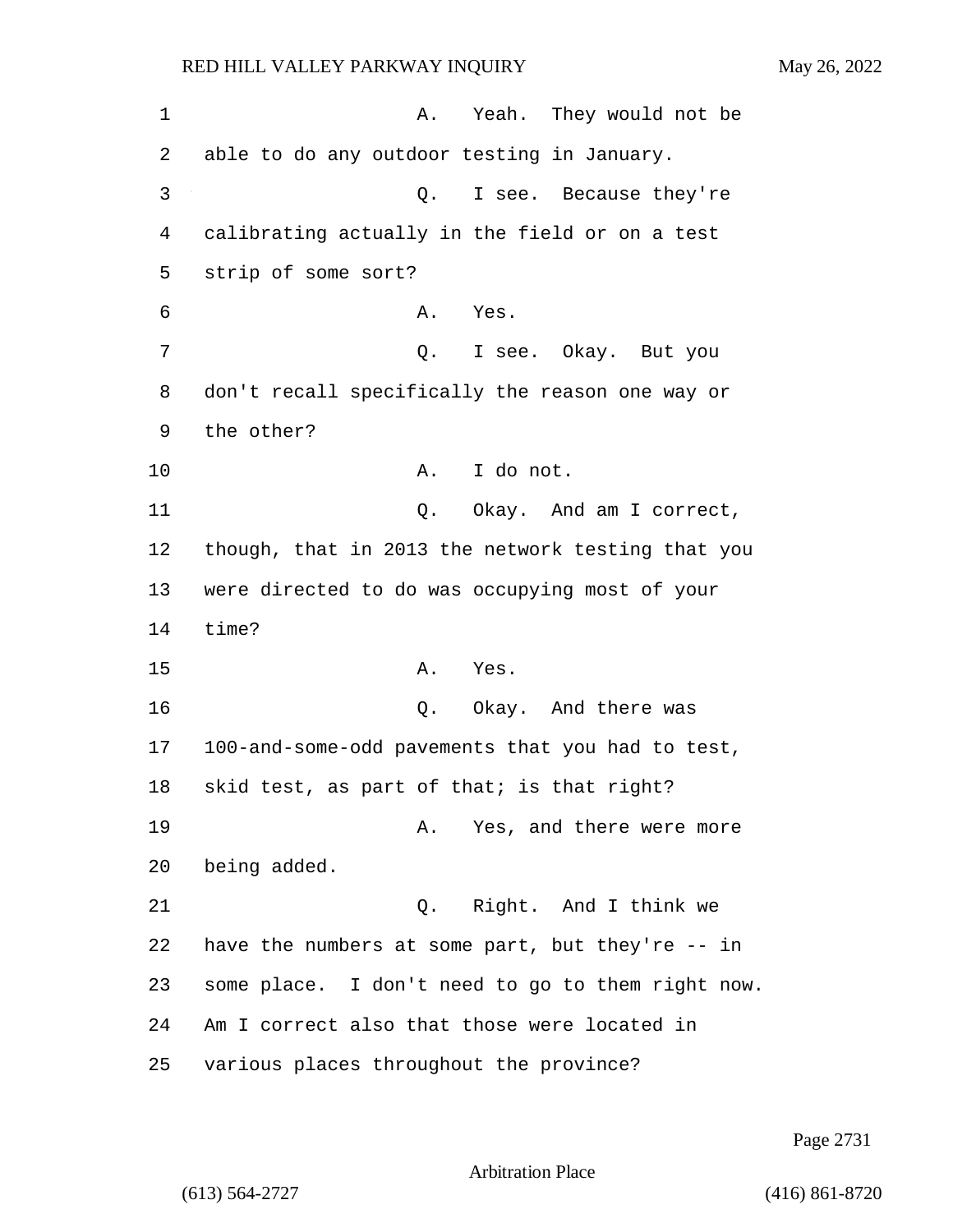| 1  |                                      | Α. | Correct.                                          |
|----|--------------------------------------|----|---------------------------------------------------|
| 2  |                                      | Q. | And were you aware in                             |
| 3  |                                      |    | late 2013 of any request being made by Golder     |
| 4  |                                      |    | Associates to your boss at the time, Stephen Lee  |
| 5  |                                      |    | to perform friction testing on the Red Hill?      |
| 6  |                                      | Α. | I was aware.                                      |
| 7  |                                      | Q. | Sorry, you were aware?                            |
| 8  |                                      | Α. | I was aware.                                      |
| 9  |                                      | Q. | At the time that there                            |
| 10 | was a request?                       |    |                                                   |
| 11 |                                      | Α. | At the time.                                      |
| 12 |                                      | Q. | Okay. And who made you                            |
| 13 | aware?                               |    |                                                   |
| 14 |                                      | Α. | Stephen Lee.                                      |
| 15 |                                      | Q. | And $--$ okay. So $--$ and                        |
| 16 | do you recall what he said to you?   |    |                                                   |
| 17 |                                      | Α. | I don't know if he said                           |
| 18 |                                      |    | it to me or to Golder, but we were too busy.      |
| 19 |                                      |    | Q. Okay. So I'm going to                          |
| 20 |                                      |    | take you to -- one moment -- Golder 4467. So this |
| 21 |                                      |    | is an e-mail chain. If you could bring up the     |
| 22 | second page of that as well, please. |    |                                                   |
| 23 |                                      |    | So this is an e-mail chain                        |
| 24 |                                      |    | from October of 2013 where Vimy Henderson, who is |
| 25 |                                      |    | an engineer at Golder Associates on October 4th,  |

Page 2732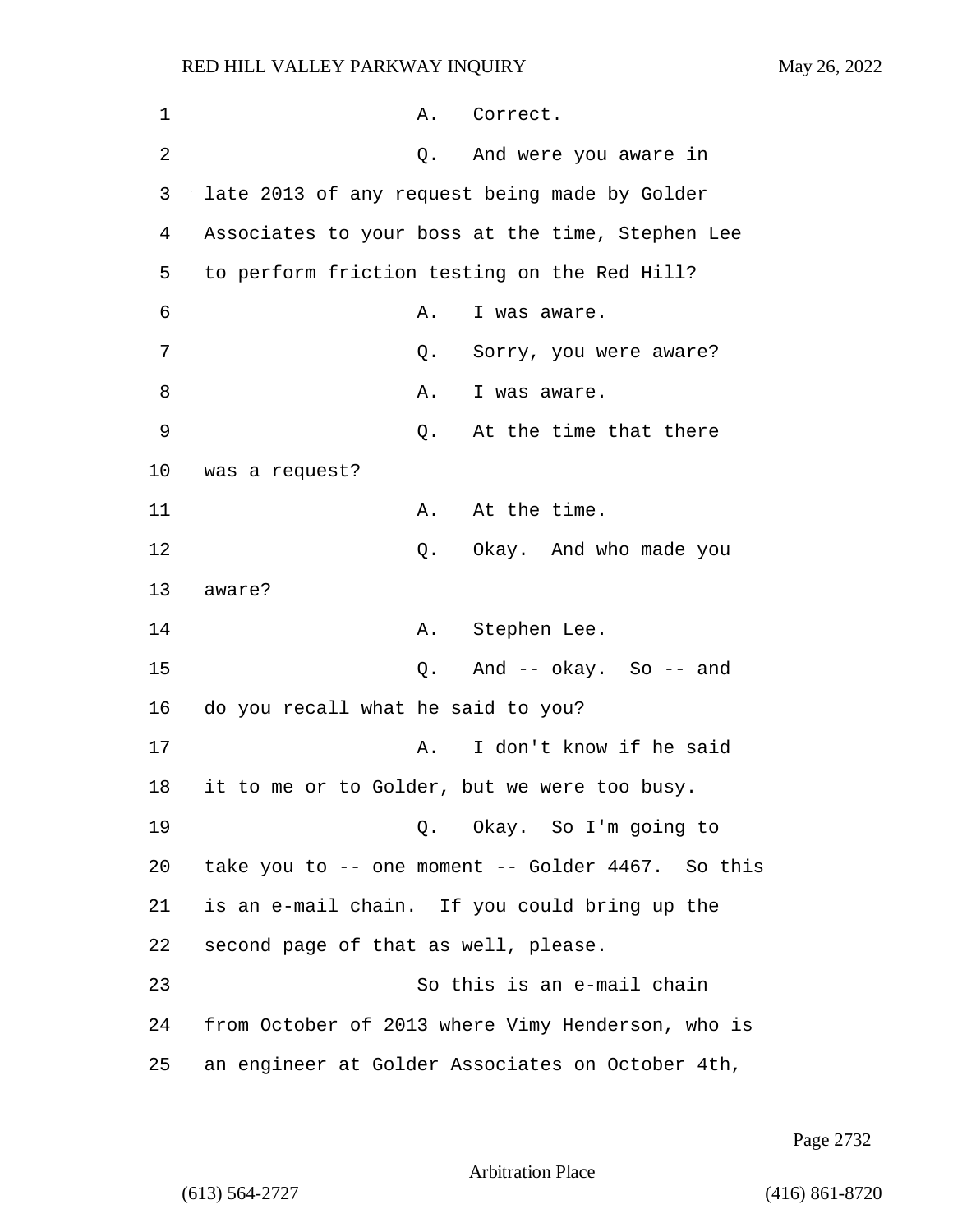| 1  | requests to Stephen Lee -- that's on the           |
|----|----------------------------------------------------|
| 2  | right-hand page -- that Hamilton wants to have     |
| 3  | some friction testing carried out and asks if he's |
| 4  | available to discuss. She follows up on            |
| 5  | October 29th on the -- oh, sorry, Stephen Lee      |
| 6  | writes back October 7th:                           |
| 7  | "Let us know the scope and                         |
| 8  | timing to see if we can                            |
| 9  | accommodate it." (As read)                         |
| 10 | And then on the left-hand page                     |
| 11 | on the October 29th Vimy Henderson follows up,     |
| 12 | gives some more information about it, about        |
| 13 | testing the Red Hill Valley Parkway and the LINC,  |
| 14 | and then Stephen Lee responds and says:            |
| 15 | "We're behind in our friction                      |
| 16 | network level work and                             |
| 17 | performance-based                                  |
| 18 | specification testing.                             |
| 19 | Recommend you get a quotation                      |
| 20 | from ARA that has the same                         |
| 21 | equipment or other that have                       |
| 22 | different friction equipment.                      |
| 23 | Sorry, we will not be able to                      |
| 24 | accommodate this for this                          |
| 25 | season." (As read).                                |

Page 2733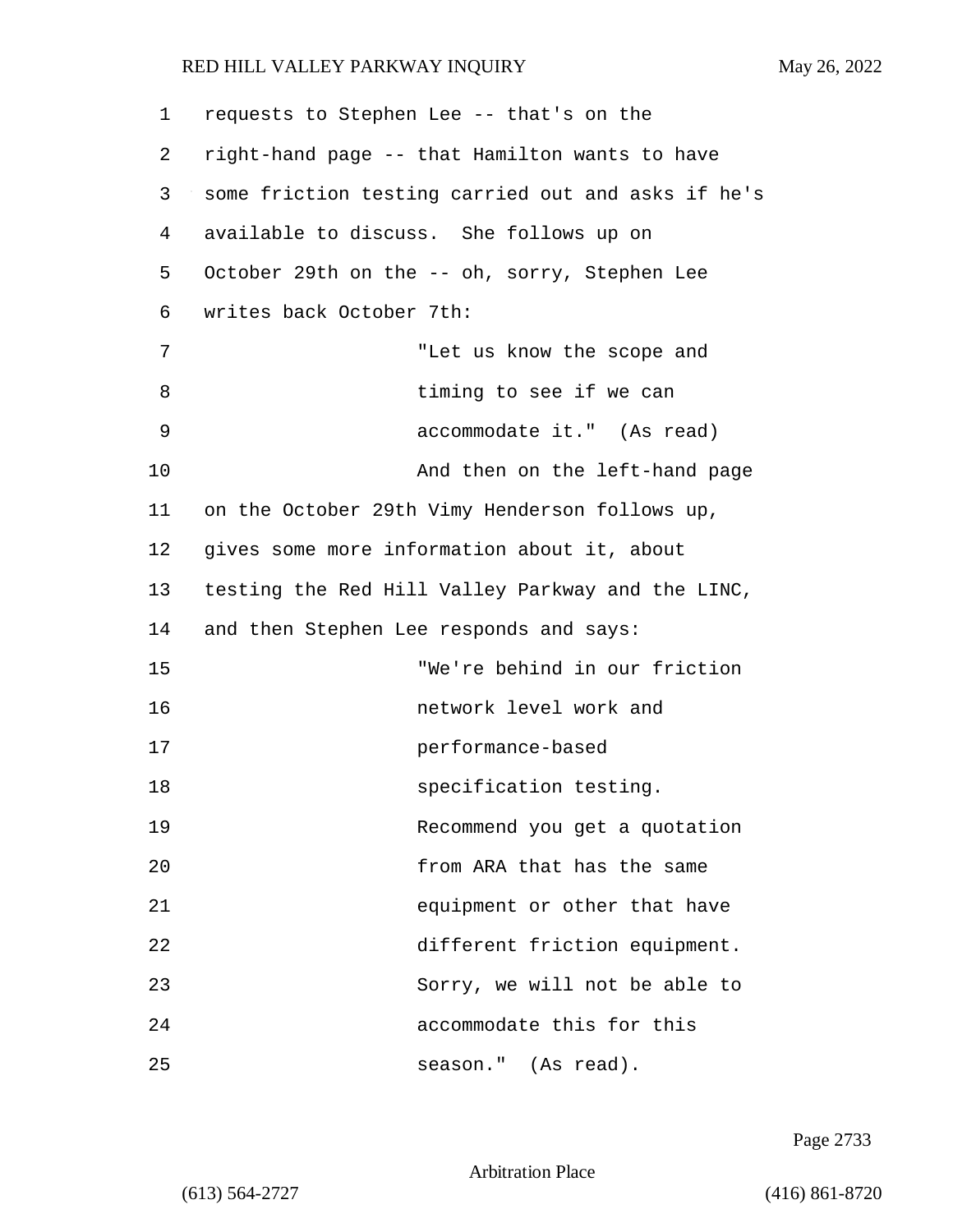1 And then: 2 "Some friction testing methods 3 are sensitive to ambient/pavement 4 temperatures." 5 So this is the written 6 request. You're not copied on any of this. Are 7 you saying that Mr. Lee made you aware of this 8 request? 9 A. All I remember from him 10 was him telling me that I had no time for that 11 work, that I was busy doing this network level 12 testing. 13 C. Okay. So you actually 14 recall him advising you, though, of a request for 15 testing on the Red Hill Valley Parkway, but that 16 you didn't have time for it? 17 A. Yes, I do. 18 Q. Okay. And you think 19 that -- do you think this was around that time in 20 October 2013? Is that your recollection? 21 A. I remember the 22 discussion. I can't place the dates there, but I 23 remember that wording, the discussion, yes. 24 Q. Okay. 25 A. It can't place the date.

Page 2734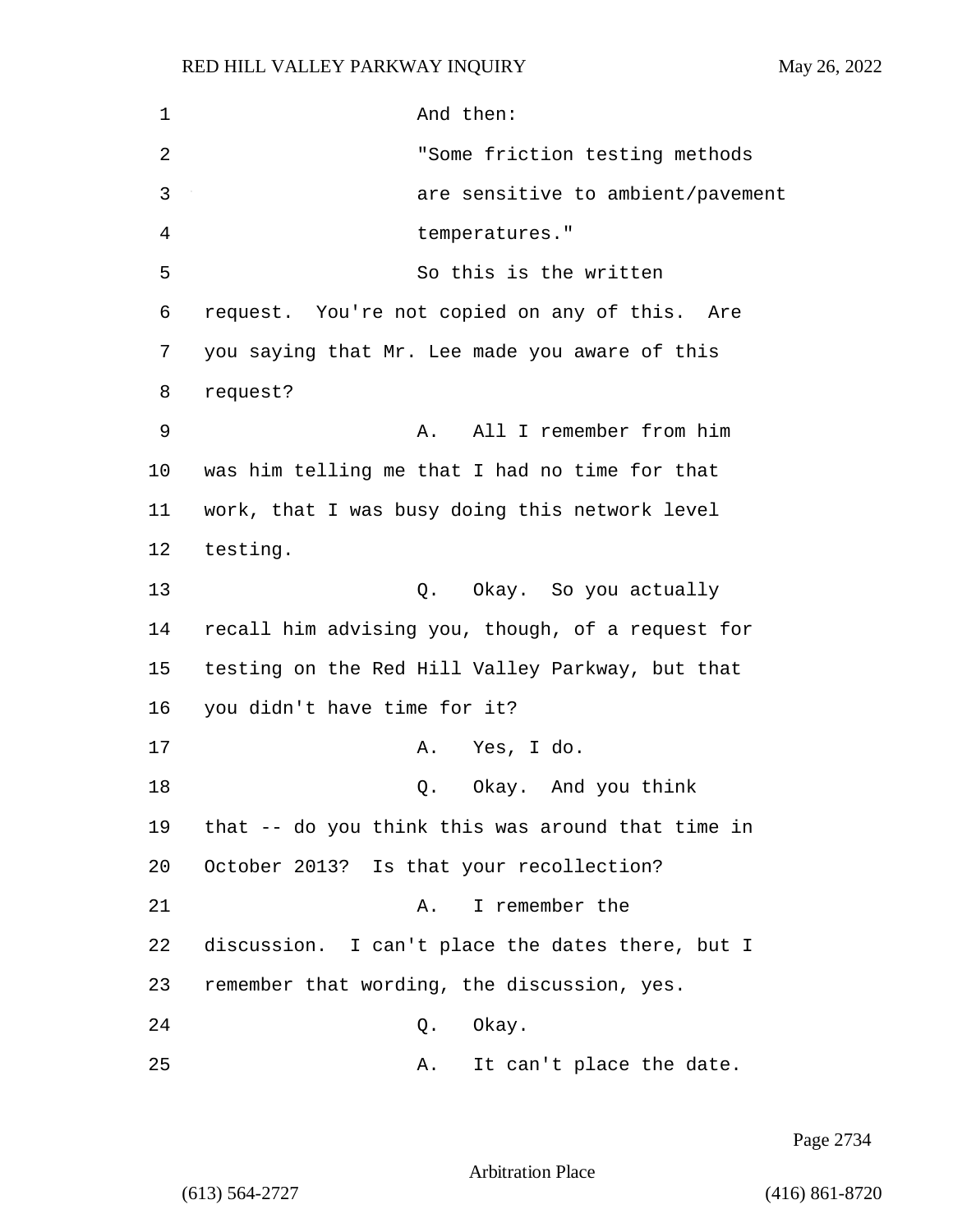$1$  It's  $-$  no. 2 Q. Okay. Well, why don't we 3 put it a another way which is that, do you think 4 it was at around the time the request was made? 5 A. I don't know. 6 Q. You can't remember? 7 A. No, no. 8 a Q. Okay. Do you recall if 9 the -- if you were still doing the network testing 10 at that point in October 2013? You talked about 11 other things -- new roads being added and so 12 forth. 13 A. I may have been. It 14 seems late in the season, but it may have been in 15 southern Ontario. 16 Q. Okay. The distinction 17 being in northern Ontario you likely wouldn't have 18 been doing it because it's colder up there, and 19 you'd be -- could be covered in snow? 20 A. That's correct, or just 21 to be colder. 22 Q. Yeah. Below the 23 temperature at which you would perform it in any 24 event?  $25$  A. Hm-hmm.

Page 2735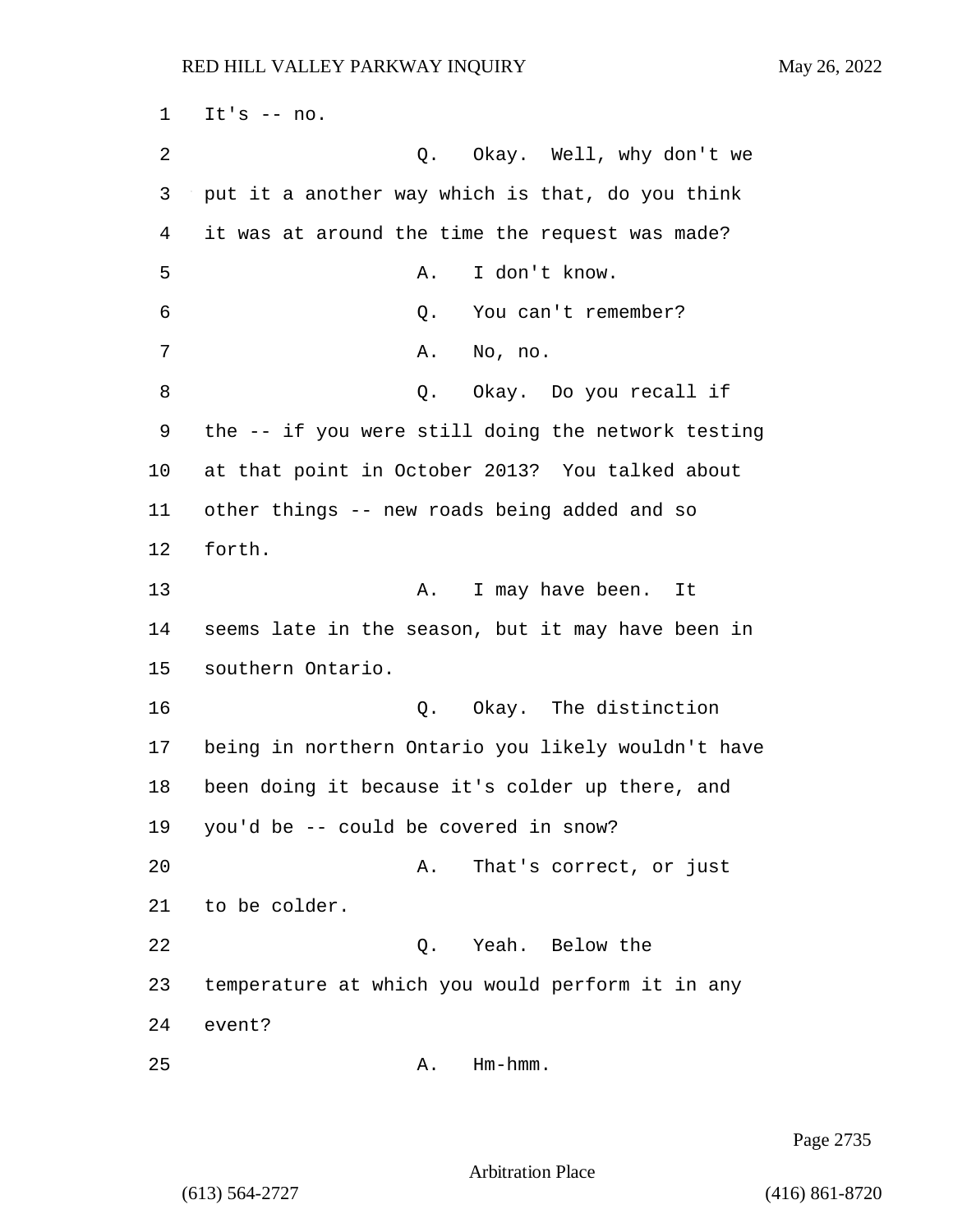1 and 0. Give me one second. 2 A. Sure. 3 Q. Do you recall if you had 4 any discussion with Mr. Lee at the time of the 5 discussion you just mentioned about you having 6 done prior skid testing on the Red Hill? 7 A. Can't recall. 8 an't recall one way or 9 the other? 10 A. No, I can't. 11 Q. Okay. All right. If we 12 could go to overview document 4, image 96. 13 And this is the 2014 testing 14 on the Red Hill that you did, which you conducted 15 on July 12th and July 23rd, 2014. Do you have any 16 recollection of why you did it on two different 17 days, one northbound lane on the 12th and then the 18 remaining three on the 23rd. Do you recall? 19 A. I don't remember why. 20 Q. Okay. Once again, you've 21 tested a lot of roads over the years. 22 A. It could be one of the 23 possibilities. 24 Q. Right. And then in 25 paragraph 230 on the 25th of July, 2014 you

Page 2736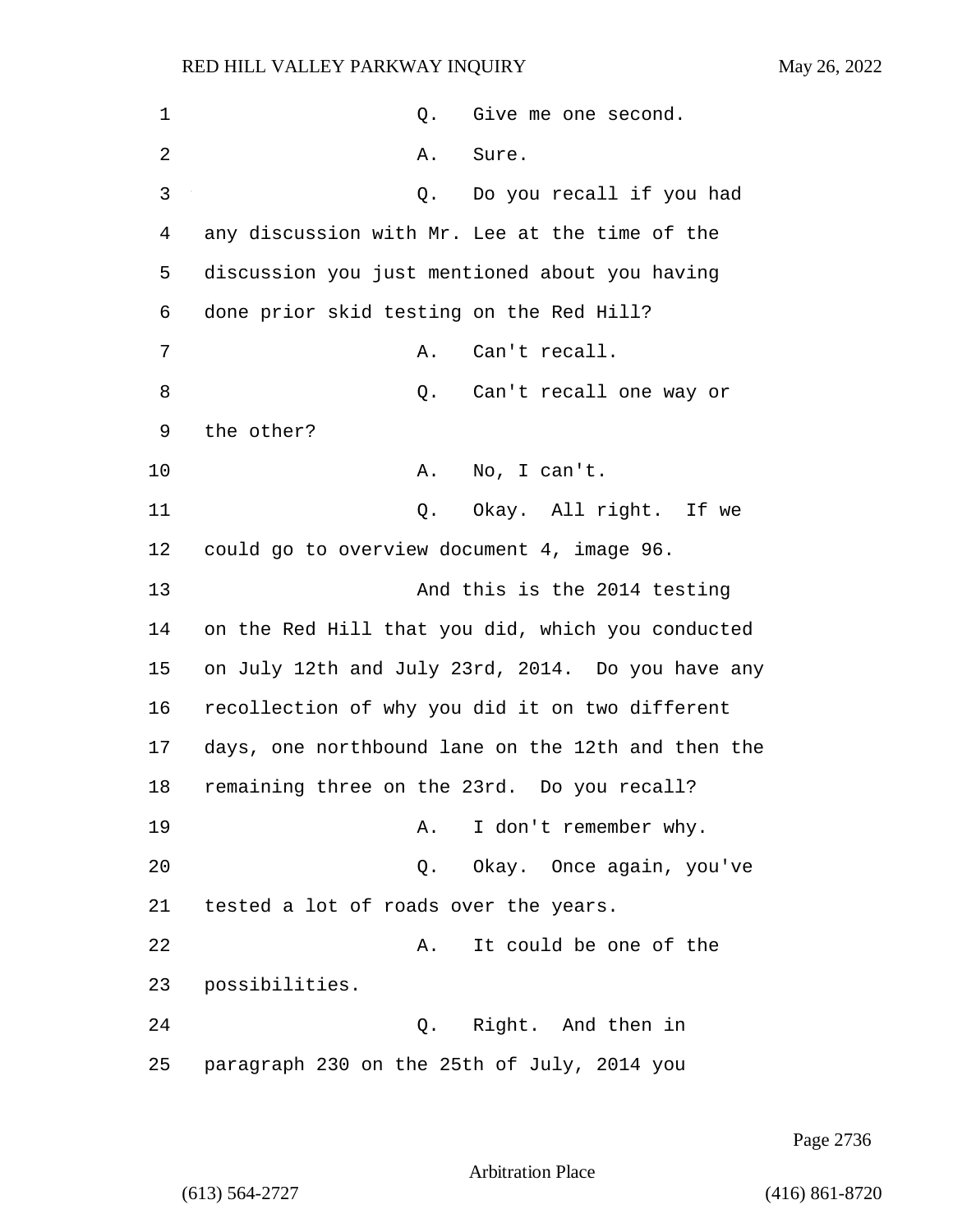| 1  | e-mailed to Mr. Senior, copying to Mr. Gorman and  |
|----|----------------------------------------------------|
| 2  | Mr. Lee, who was at that point your -- the head of |
| 3  | pavements and foundations as he was in 2013,       |
| 4  | attaching the skid test results, and that's your   |
| 5  | e-mail that's reproduced there. Take a moment to   |
| 6  | look at that.                                      |
| 7  | Sure. (Witness reviews<br>Α.                       |
| 8  | document).                                         |
| 9  | Let me know when you've<br>Q.                      |
| 10 | looked at it.                                      |
| 11 | I'm done. Go ahead.<br>Α.                          |
| 12 | Okay. And do you recall<br>Q.                      |
| 13 | why you sent the comparison average information?   |
| 14 | I mean, it's a comparison between 2008 in each     |
| 15 | land the average numbers with the average numbers  |
| 16 | by lane in 2014.                                   |
| 17 | I don't recall why, no.<br>Α.                      |
| 18 | Okay. You don't recall<br>Q.                       |
| 19 | whether or not you had a discussion with any of    |
| 20 | those individuals before --                        |
| 21 | A. No. No, no, I don't                             |
| 22 | recall, no. I mean, I've reported this             |
| 23 | information many, many times in this way, so it's  |
| 24 | just -- wasn't anything new.                       |
| 25 | Okay. So when you had --<br>Q.                     |

Page 2737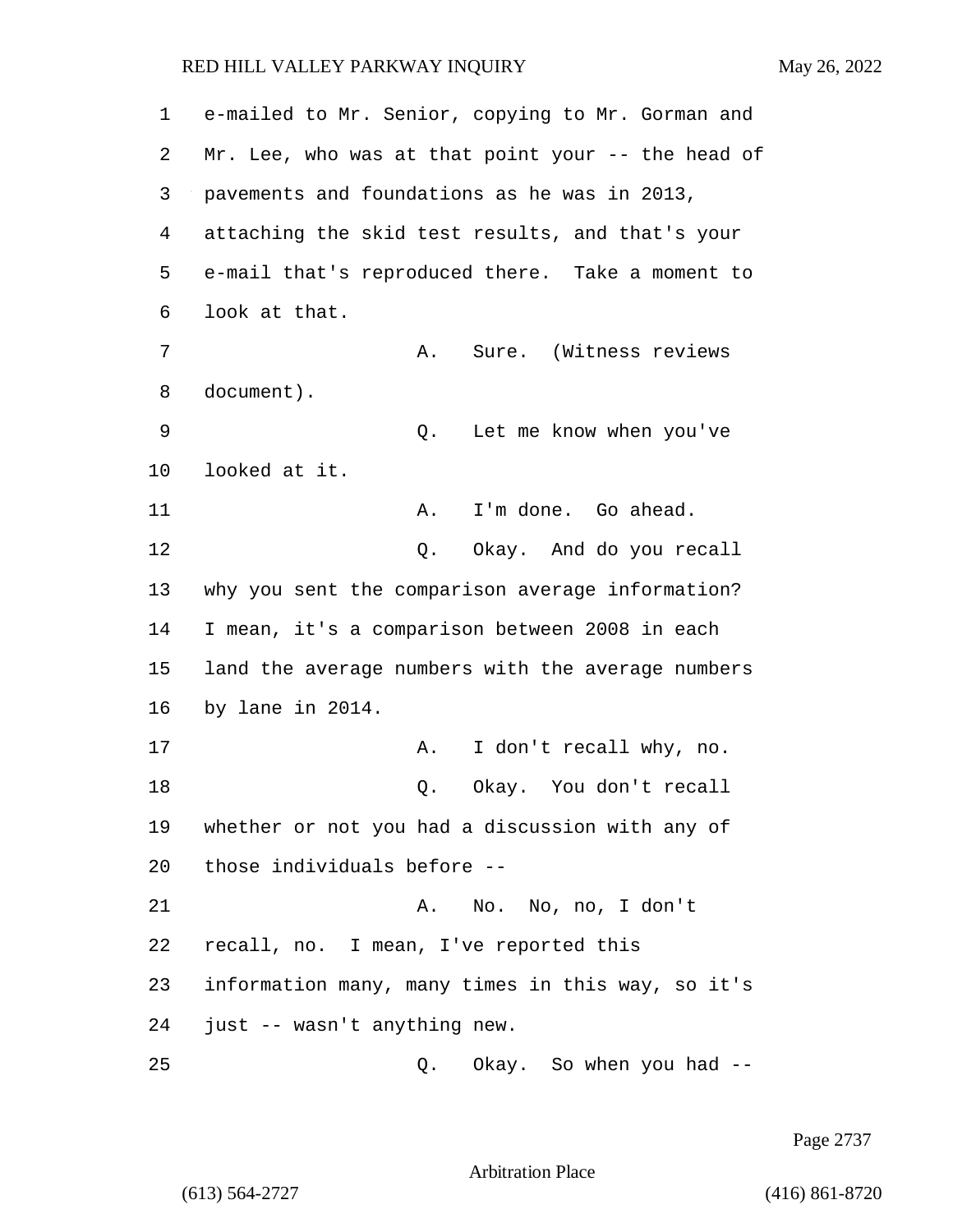you mean when had historical information and there was -- and you were -- so there was a comparison to be made, it was something that you would do is to provide the comparison in the covering e-mail? 5 A. Sure, many times before. 6 Q. Okay. And if we could go to the next two images, 97 and 98. 8 And these are the charted results or graphed results, I guess, and we can go to some -- we can go after to some of the pinpointed results as well, but -- and you let me know if there's anything in particular that you want to look at in the underlying documents, but these are each of the lanes. And if you want to just have a look at them, if you tell me when you're ready to go. 17 A. (Witness reviews document). I don't see lane direction. 19 Q. Right. And so -- and I guess based on what you said before, if I'm correct that would have been information that you would have entered in manually on this, right? So if you didn't enter it, then it wouldn't be there; is that right? 25 A. Yeah. I'm surprised it's

Page 2738

Arbitration Place

(613) 564-2727 (416) 861-8720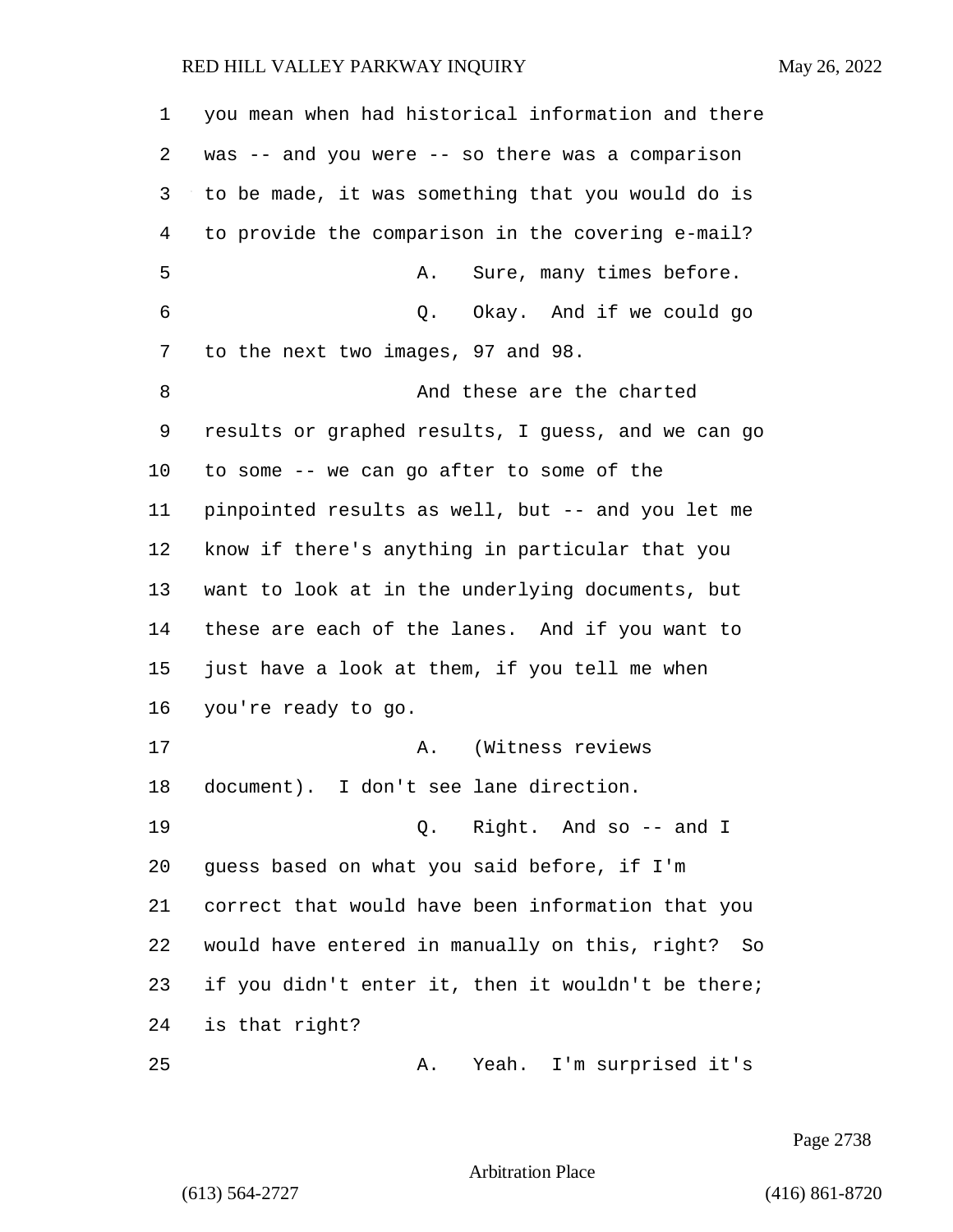1 not there. 2 Q. Okay. Well, we can tell 3 at least, and you tell me if I'm wrong, that it's 4 the southbound lanes on the right because it shows 5 the data from 2007, and that's what you performed 6 in 2007 only in the southbound lanes, right? 7 A. I don't know for sure 8 because I'm -- I just don't see what should there. 9 Q. That's okay. Well, we 10 can go to the underlying documents. Do you recall 11 forming a view of the results at the time? 12 A. Yes. I recall putting 13 things together, of course. 14 **Q.** Okay. And what -- sorry, 15 by "putting things together," you mean assembling 16 the data or that you -- 17 A. Yes. 18 Q. Okay. 19 A. Yes. 20 Q. But I'm asking, did you 21 form a view of the -- meaning an opinion or a -- 22 or did you assign a particular meaning to these 23 results? 24 A. No, no, I didn't. 25 Q. Did you specifically form

Page 2739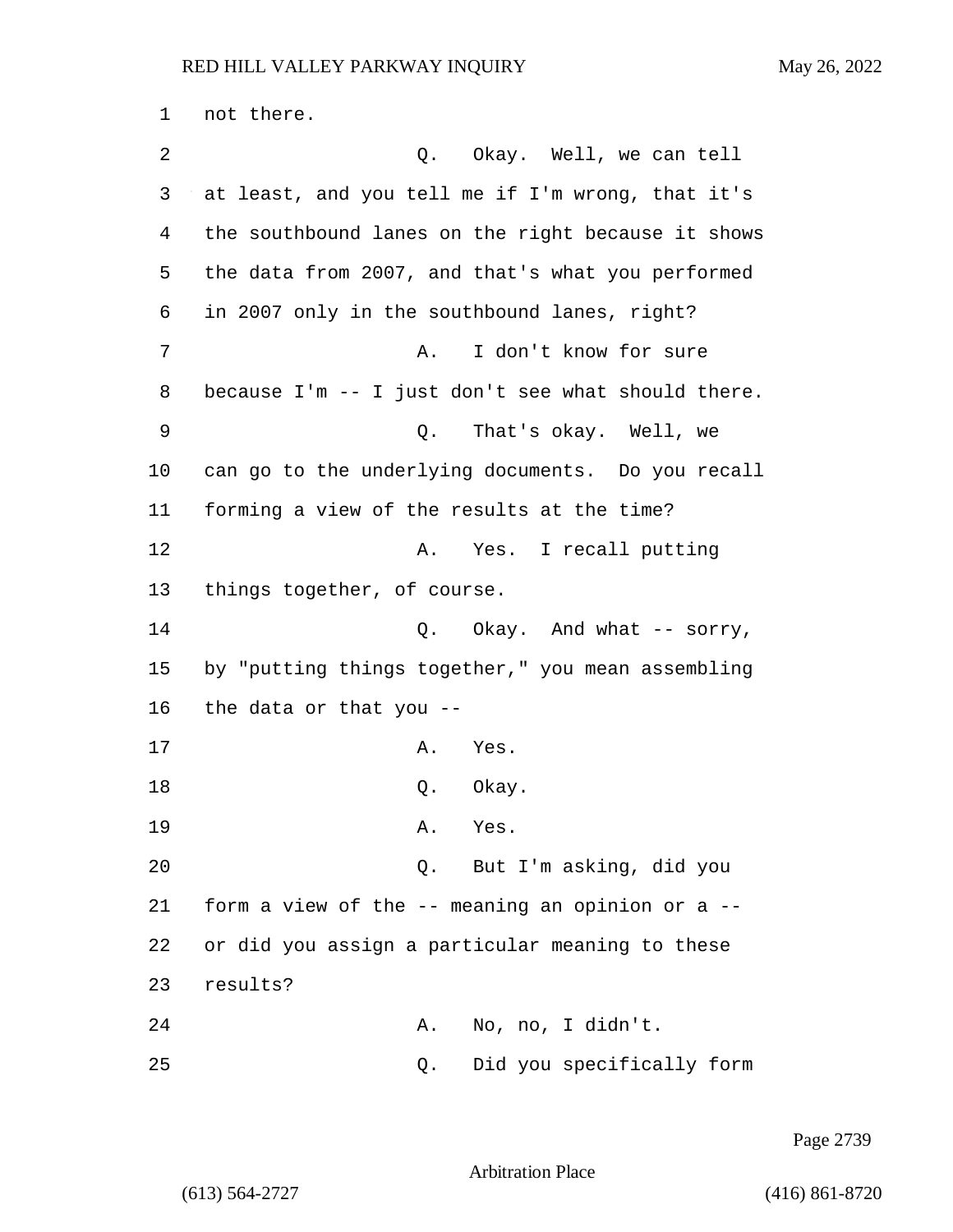1 a view about the decline in values over time that 2 are shown here? 3 A. I don't recall. 4 Q. You may have, but you 5 don't recall? 6 A. I just don't recall. I 7 mean, I've done it so many times I just can't 8 recall. I mean, I -- is there an e-mail that went 9 with this information to the describe it -- 10 Q. Yes. 11 A. -- or I just -- 12 O. Yeah, that's --13 A. -- I just -- I don't 14 recall. 15 Q. Yeah, that's what we just 16 looked at. If we could go back to the -- we'll go 17 to the actual documents. If you could go back to 18 image (indiscernible), please. 19 (Speaker overlap) 20 Q. Yeah, the covering 21 e-mail. That's what we just looked at before. 22 A. Okay. So some --23 Q. Image 96, please, 24 Registrar.  $25$  That's in  $-$ 

Page 2740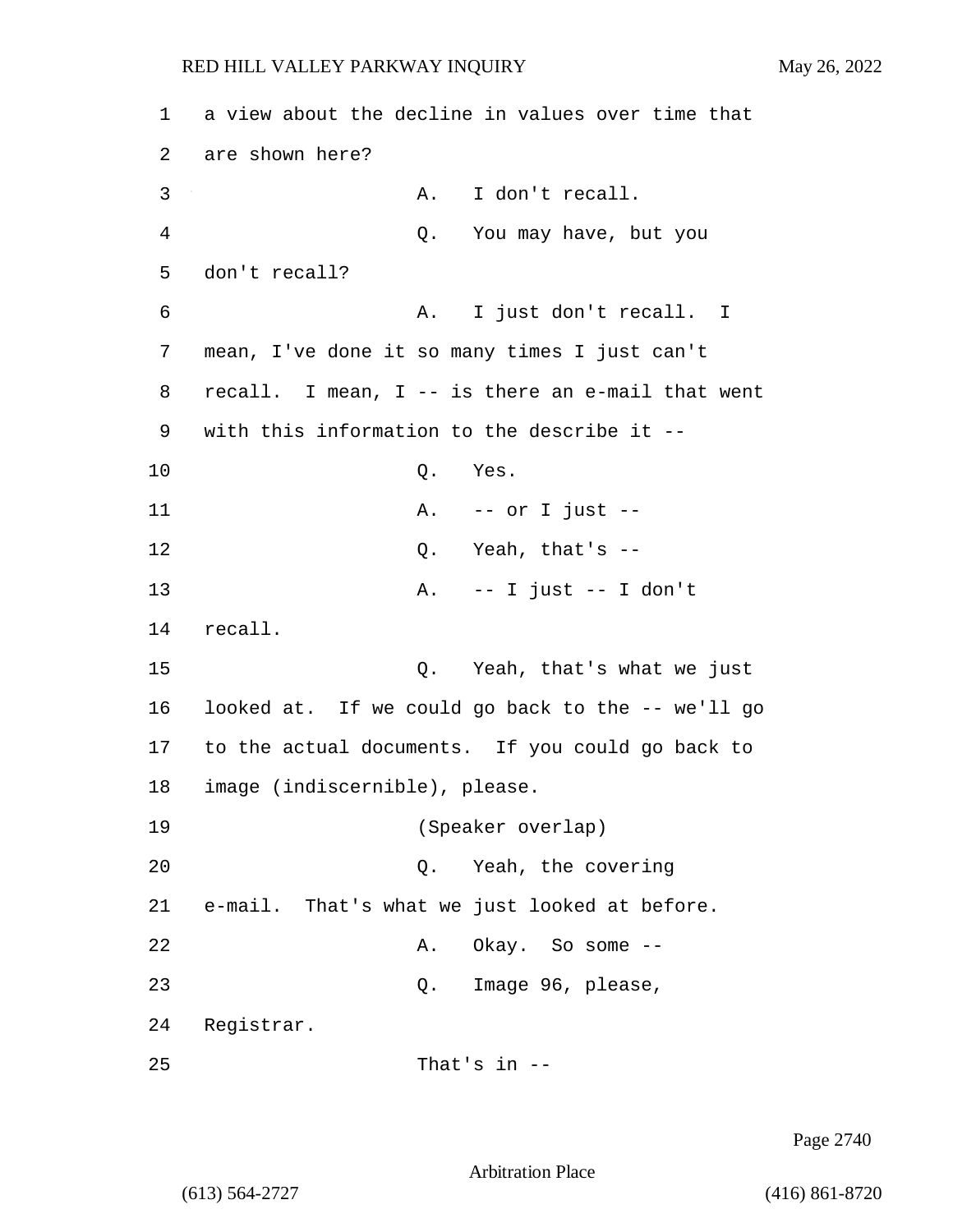| 1  | Α.                                             | Okay. I understand.<br>I                           |
|----|------------------------------------------------|----------------------------------------------------|
| 2  | understand now.                                |                                                    |
| 3  | Q.                                             | Yeah. That's your                                  |
| 4  |                                                | e-mail, and, you know, you're going back to the    |
| 5  | the 2008 results compared to the 2014 results  |                                                    |
| 6  |                                                | which show a drop in FN of -- by lane, of eight in |
| 7  |                                                | three instances and seven in the instance of one   |
| 8  | being the southbound lane 2.                   |                                                    |
| 9  | Α.                                             | Yes.                                               |
| 10 | Q.                                             | Right. And so is that                              |
| 11 | something that you formed a view about?        |                                                    |
| 12 | Α.                                             | Yes.                                               |
| 13 | Q.                                             | And what was that?                                 |
| 14 | Α.                                             | That the friction levels                           |
| 15 | were continuing to drop from between those two |                                                    |
| 16 | years.                                         |                                                    |
| 17 | Q.                                             | And is that something                              |
| 18 | that you saw as significant or insignificant?  |                                                    |
| 19 | Α.                                             | I just thought it should                           |
| 20 | be reported.                                   |                                                    |
| 21 | Q.                                             | Right. It was enough of                            |
| 22 |                                                | a drop that you thought it was worthwhile noting;  |
| 23 | is that fair?                                  |                                                    |
| 24 | Α.                                             | Yes, I would say so.                               |
| 25 | Q.                                             | Okay. And is that                                  |

Page 2741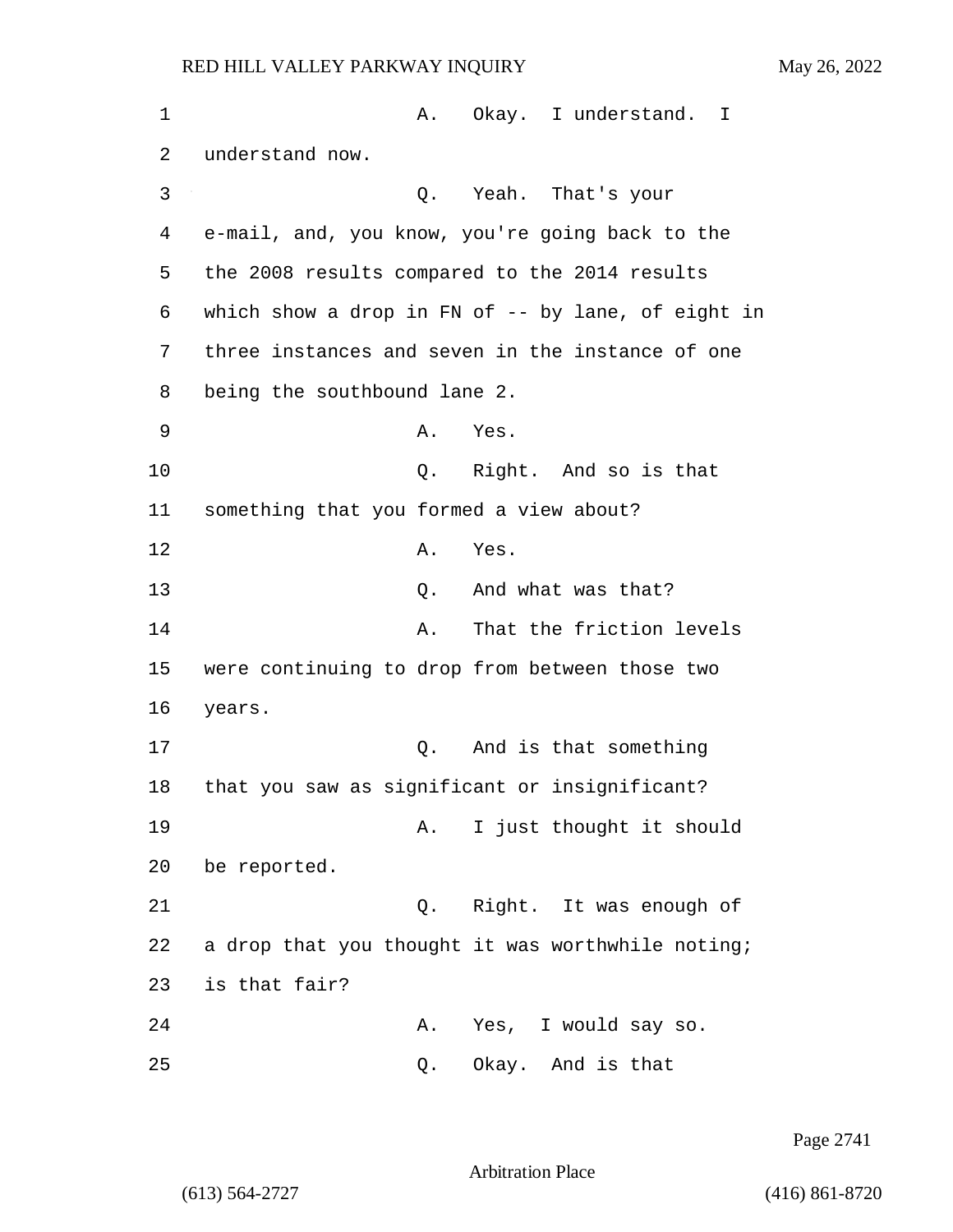1 because it was in some respect unusual in your 2 experience? 3 A. It was not unusual for --4 yes, it was unusual; yes, it was. 5 Q. Sorry, it was unusual? 6 A. It was unusual. 7 and compared to what? 8 A. Other SMAs. 9 Q. Over that time period, 10 that sort of time period over a number of years? 11 A. I can't really recall the 12 specifics of the others, but it would come to 13 mind. 14 Q. Okay. And what about 15 other surface courses? 16 A. No, no. No, I wouldn't 17 be able to compare with other surface courses. 18 Q. Okay. And if we could go 19 to the native of -- Registrar, of MTO 22944. 20 A. I'm sorry, what do you 21 mean by "native"? 22 Q. Oh, I'm -- this is just 23 for the Registrar. It's just because of the 24 native format. Because we can pull them up as a 25 PDF, but the native format being actually in the

Page 2742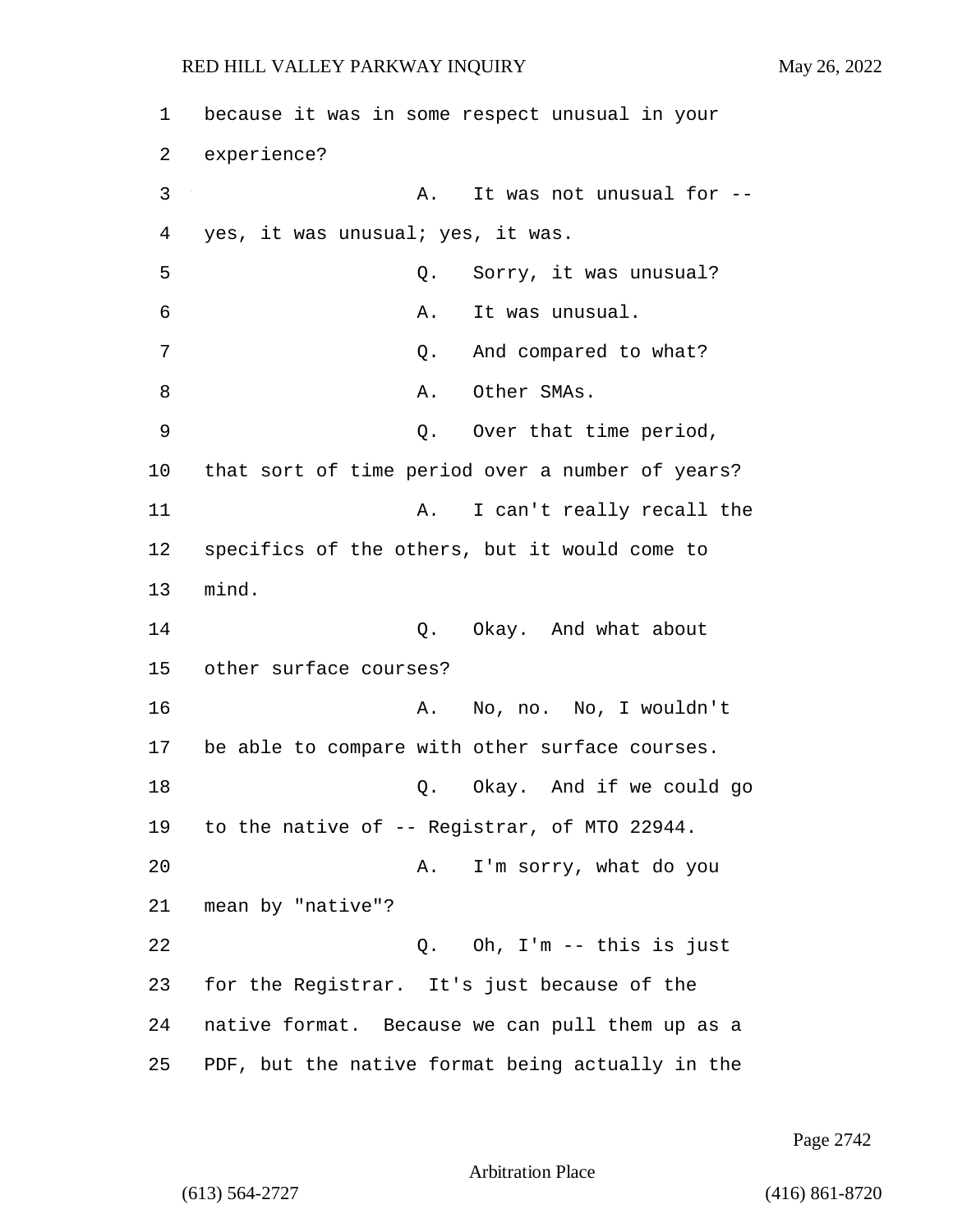Excel format we can actually see the results better and toggle between tabs. 3 So MTO 22944, please, Registrar. 5 So this is the northbound lane 2 results, and we were just looking at this in the overview document as one of the graphs. And if we could then look at the tab "Detailed." And we see there it also says "northbound lane 2." 10 A. Hm-mmm. 11 Q. And there are, if I'm reading it correctly, five readings -- sorry, the overall average is over 30; it's 30.7. And there's five readings below that, and four of those are under 28. 16 And so when you sent your comments to -- in your e-mail, when you were noting the overall -- the average drop, were you also considering the individual readings or is it just the average that you were concerned about? 21 A. I was looking at the individual readings as well. 23 Q. As well? 24 A. Yeah. 25 Q. Okay. And what did you

Page 2743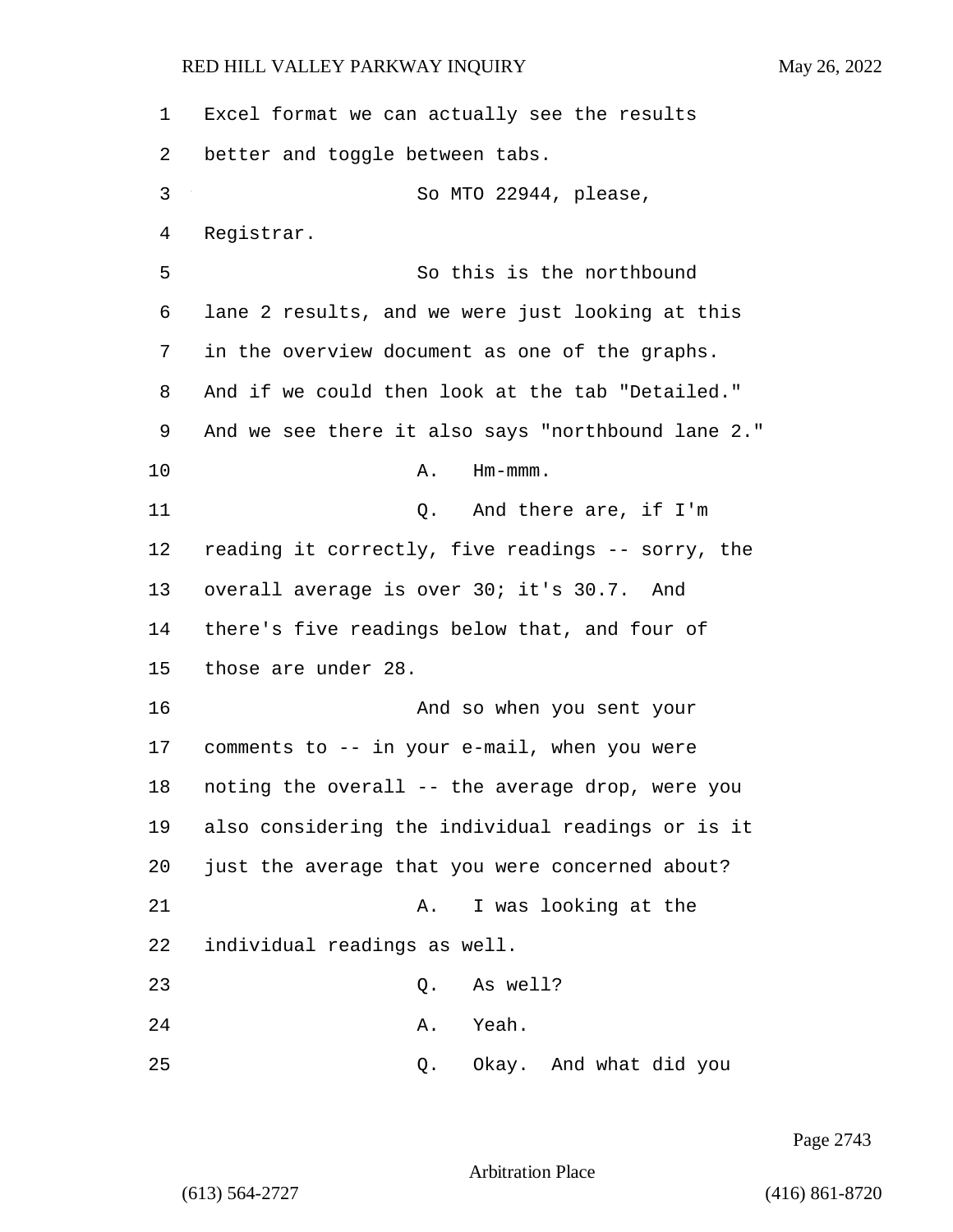1 take from the individual readings? Do you recall? 2 A. I found just that, what 3 you said, there were numbers below 30 that made up 4 that average overall. 5 Q. Okay. 6 A. Obviously the difference 7 between the min and max were quite a bit there, 8 so -- 9 Q. And what about -- 10 A. -- I was looking at the 11 overall picture. 12 O. The overall picture, 13 okay. 14 And from your perspective was 15 that a -- for those results, a concern or 16 something that you simply felt was significant 17 enough that it needed to be reported to your 18 superiors? 19 A. It was significant enough 20 it should have been reported. 21 Q. Okay. And if we could 22 just go to one other of the lanes because this is 23 the one that's not labelled. It's MTO 22946. 24 And you'll see on this one on 25 the detailed chart it does not indicate that it's

Page 2744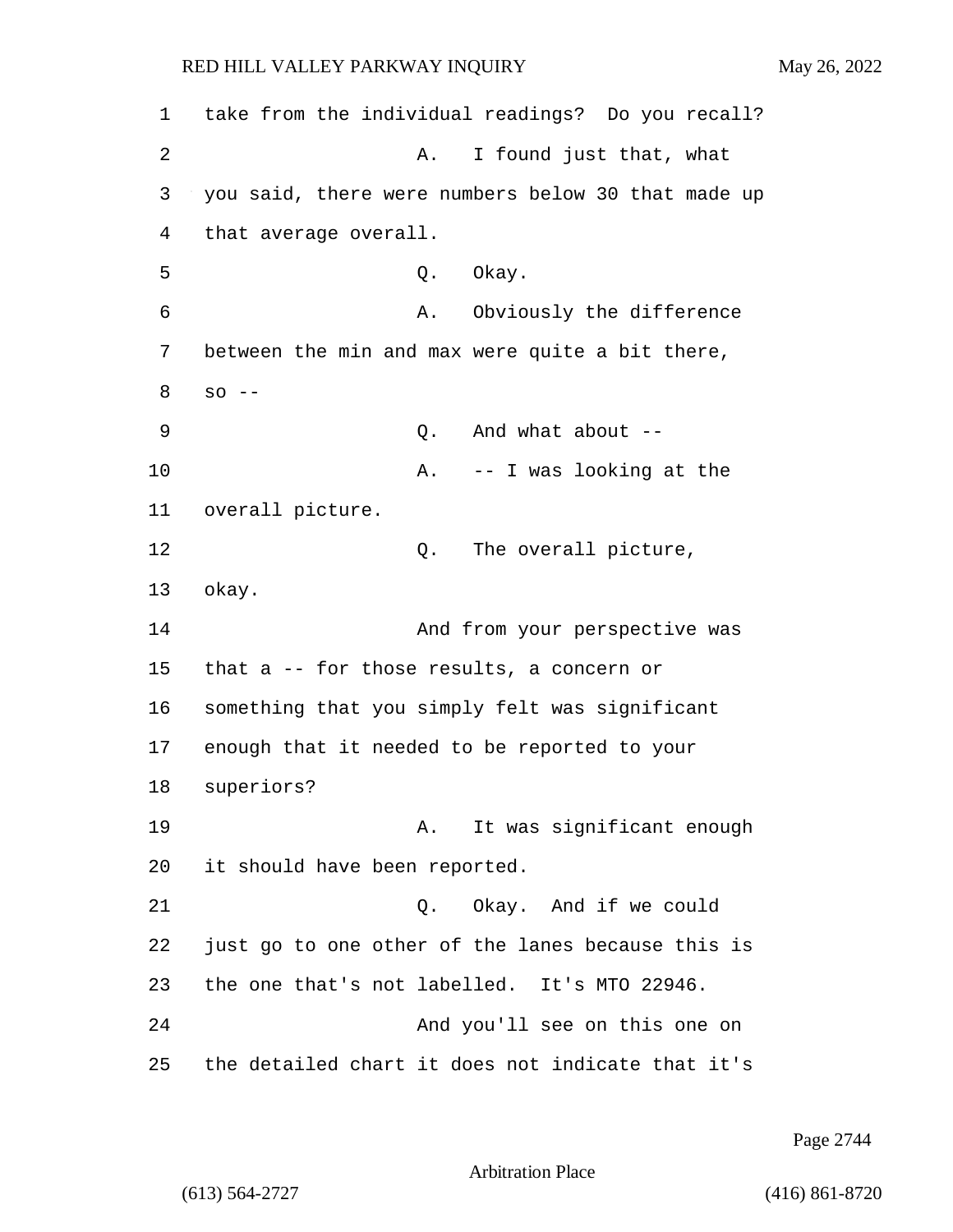| 1  | the southbound lane 2, but going to the $-$ - if we |
|----|-----------------------------------------------------|
| 2  | go back to the chart, Registrar -- it says, SBL2,   |
| 3  | southbound lane 2. So did you have to populate      |
| 4  | each one of those or should it have done it         |
| 5  | automatically? Do you know?                         |
| 6  | You know what, it should<br>Α.                      |
| 7  | have done it automatically. I can't explain what    |
| 8  | happened there.                                     |
| 9  | Q. Okay. And if we could go                         |
| 10 | back then to the "detail" tab.                      |
| 11 | And it's just a little                              |
| 12 | different. I just want to talk about the distance   |
| 13 | in kilometres on the left-hand side versus the      |
| 14 | distance in landmarks in the column second from     |
| 15 | the right. And now we've got the GPS data as well   |
| 16 | which we've talked about before, right?             |
| 17 | And I'm just looking at the                         |
| 18 | landmarks again. And so the landmark distance are   |
| 19 | the ones that you manually entered as you           |
| 20 | describe -- as you passed under it --               |
| 21 | A. Yes.                                             |
| 22 | -- whether it was done at<br>Q.                     |
| 23 | the time of the skid testing itself on a prior      |
| 24 | run, correct?                                       |
| 25 | Right.<br>Α.                                        |

Page 2745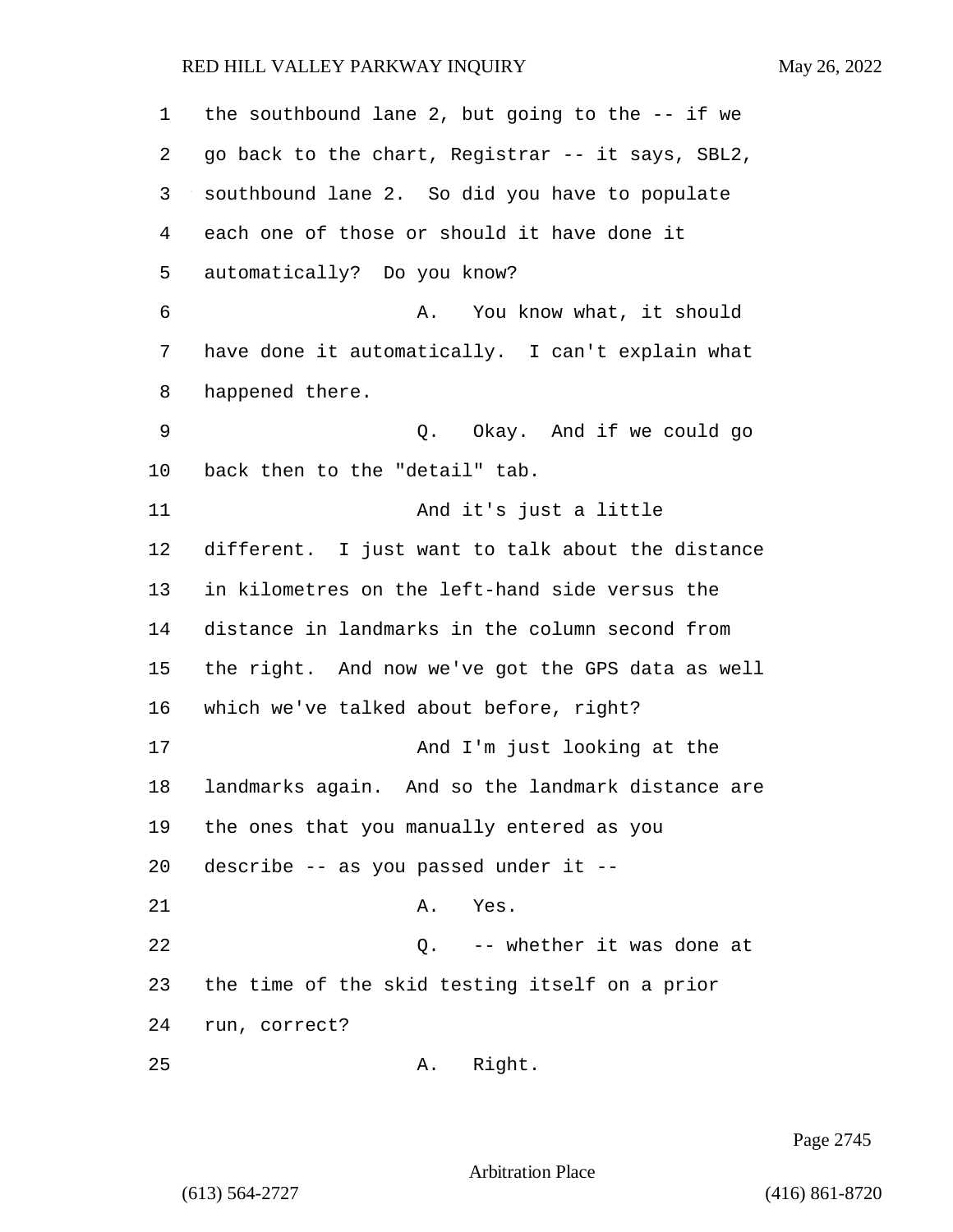| $\mathbf 1$ | Or would you have just<br>Q.                         |
|-------------|------------------------------------------------------|
| 2           | populated these from the prior ones once you had     |
| 3           | them? If you're testing the same stretch, would      |
| 4           | you just populate it from the prior stretch?         |
| 5           | I would say so, yes.<br>Α.                           |
| 6           | Yeah. Okay. And then --<br>Q.                        |
| 7           | I'm just noting when you go across to the distance   |
| 8           | there, the landmarks correlate -- under the          |
| 9           | autopopulated distances there's a blank space        |
| 10          | there. Do you know why that is? On the far --        |
| 11          | Well, I think that $--$ I<br>Α.                      |
| 12          | think previous years we didn't have the              |
| 13          | longitudinal -- we didn't have the GPS               |
| 14          | coordinates.                                         |
| 15          | Right.<br>Q.                                         |
| 16          | So that makes -- I needed<br>Α.                      |
| 17          | to populate an extra cell so we can include both     |
| 18          | GPS coordinates.<br>In the past we didn't have to do |
| 19          | that.                                                |
| 20          | Q. Right. So opposite                                |
| 21          | Barton Street there where the GPS coordinates        |
| 22          | there actually correlate right to the Barton         |
| 23          | Street bridge in that -- or Barton Street            |
| 24          | interchange. Yeah, I guess it's the bridge over      |
| 25          | the $-$                                              |

Page 2746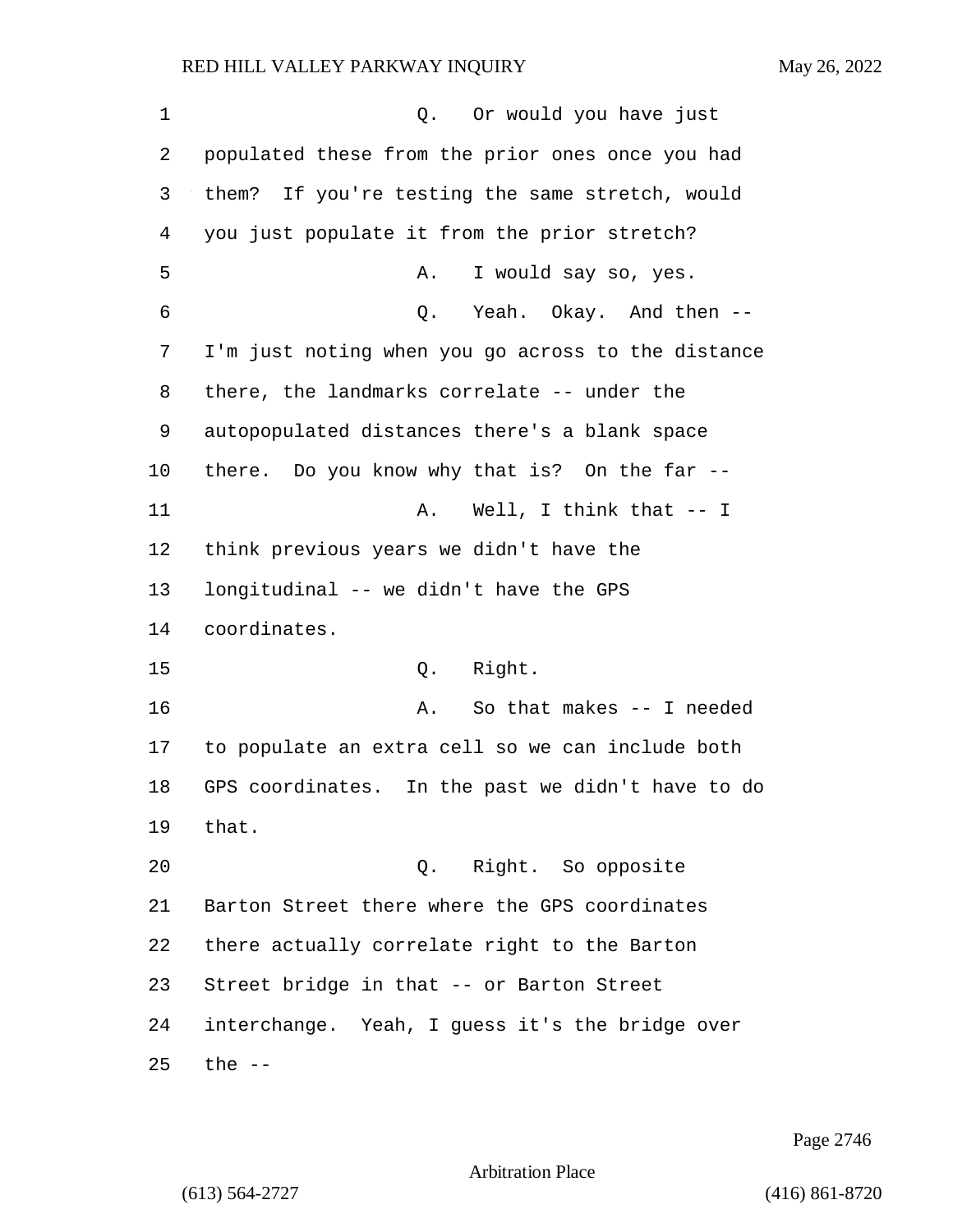1 A. That's right. It 2 correlates with the actual distance of Barton, 3 distance from the start. 4 Q. Got it. And the same for 5 the other landmarks I've noted? 6 A. Yes. 7 Q. Okay. 8 A. It was just a way of 9 accommodating the GPS information in the new 10 format that we needed to create. 11 Q. Okay. Got it. Okay. 12 And do you recall if you had a 13 discussion with or discussions with your superiors 14 about these results beyond the e-mail that you 15 sent? 16 A. No. 17 Q. Okay. And so I'm going 18 to give you a couple of pieces of evidence, and 19 you can just tell me if you recall anything about 20 this. 21 We anticipate that Stephen 22 Lee, who was your boss at the time as the head of 23 pavements, that he may testify that he discussed 24 with you that the friction number was dropping 25 based on the results from these the 2014 and prior

Page 2747

Arbitration Place

(613) 564-2727 (416) 861-8720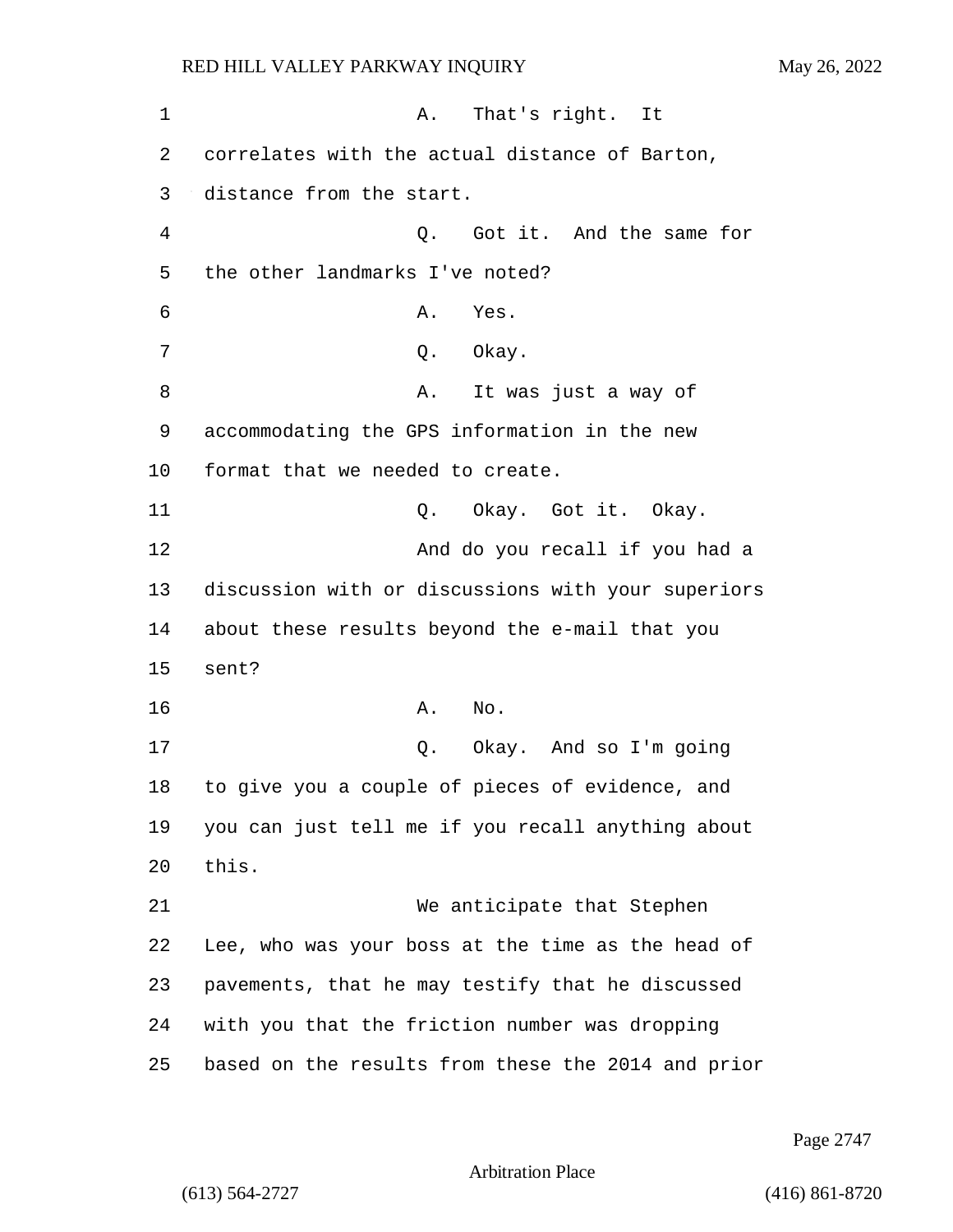| 1  | year results, and that it was now near the margin  |
|----|----------------------------------------------------|
| 2  | of what was expected of DSM aggregates, and that   |
| 3  | he told you it was reaching a number where they    |
| 4  | should be monitoring given that the number is      |
| 5  | dropping below FN30, and he had a -- he didn't see |
| 6  | how the aggregate source could be maintained on    |
| 7  | the DSM in the long-term. Do you recall that       |
| 8  | conversation or any part of it?                    |
| 9  | I don't recall it, and I<br>Α.                     |
| 10 | don't think it would -- that information about DSM |
| 11 | list would be discussed with me.                   |
| 12 | Q. Okay. Can you say                               |
| 13 | definitively that that conversation did not occur, |
| 14 | or are you just saying you don't --                |
| 15 | (Speaker overlap)                                  |
| 16 | Α.<br>$No$ --                                      |
| 17 | Q. $--$ and it doesn't sound                       |
| 18 | like the kind of thing you'd talk about.           |
| 19 | I don't recall the<br>Α.                           |
| 20 | conversation at all.                               |
| 21 | Okay. And Becca Lane<br>О.                         |
| 22 | testified -- she's already testified -- but she    |
| 23 | testified that you were involved in -- that she    |
| 24 | recalls you being involved in an internal MTO      |
| 25 | discussion after -- at some point after these 2014 |

Page 2748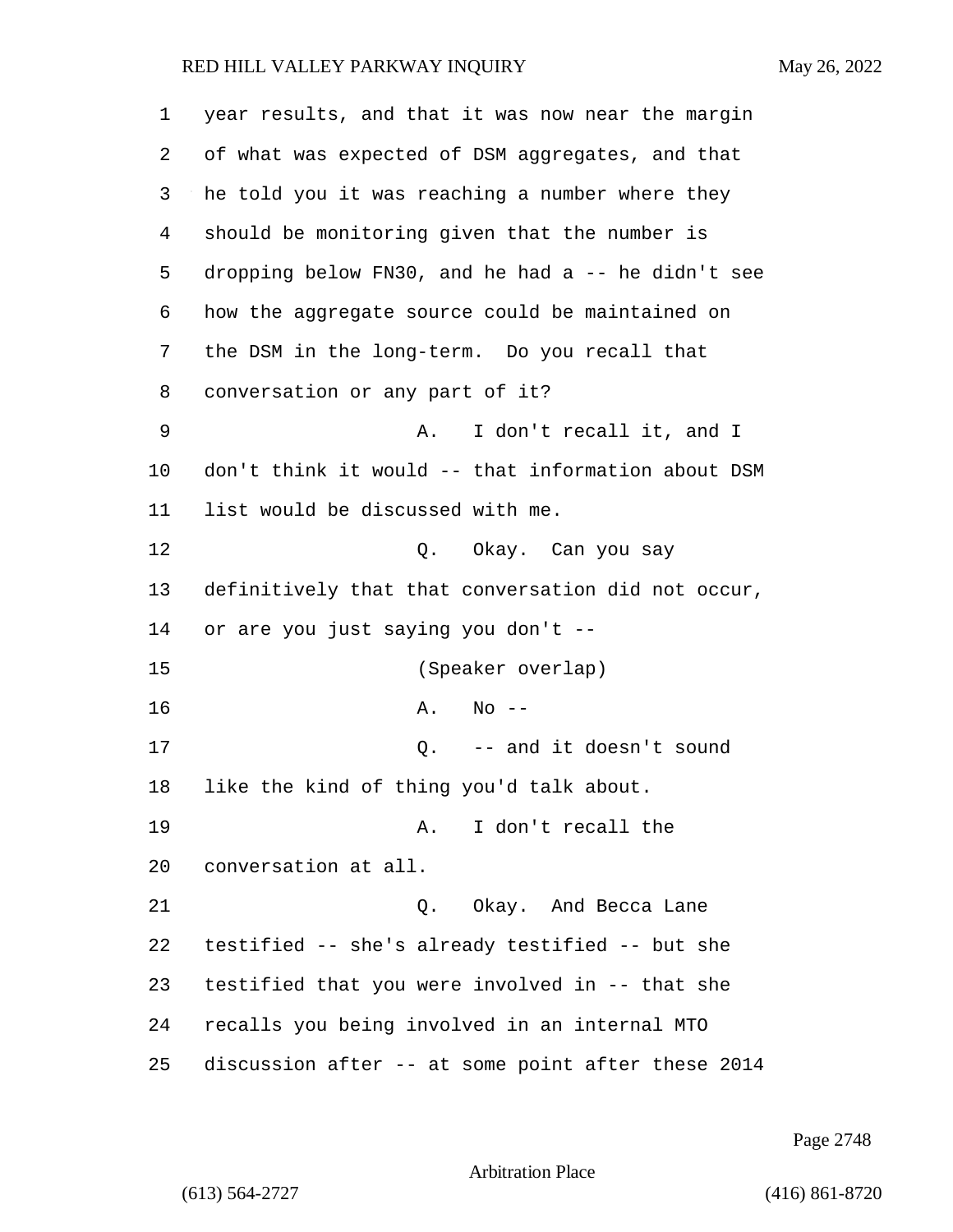| $\mathbf 1$ | results with her, Bob Gorman and Steve Senior     |
|-------------|---------------------------------------------------|
| 2           | regarding Demix Aggregates -- which of course was |
| 3           | the aggregate that was used in the surface course |
| 4           | of the Red Hill -- and that discussion was        |
| 5           | including around whether Demix Aggregates'        |
| 6           | performance was satisfactory for the DSM. And she |
| 7           | testified her recollection was that you and Bob   |
| 8           | Gorman came into her office to discuss it and     |
| 9           | brought the skid test results with you, and then  |
| 10          | you went over to Stephen Senior's office together |
| 11          | to discuss it. That was her recollection. Do you  |
| 12          | recall that conversation, or that series of       |
| 13          | conversations?                                    |
| 14          | I don't recall a<br>Α.                            |
| 15          | conversation with the DSM technicality, no. I was |
| 16          | probably there to share the skid data I had with  |
| 17          | them, and that was about it. I had no $-$ - that  |
| 18          | wasn't in my control or title to discuss whether  |
| 19          | to include some material on DSM list, no.         |
| 20          | Q. Okay. Well, that's fine,                       |
| 21          | but do you recall being at a conversation where   |
| 22          | that occurred?                                    |
| 23          | No, I don't.<br>Α.                                |
| 24          | Q. Okay. And again, is                            |
| 25          | that -- are you saying that it absolutely did not |

Page 2749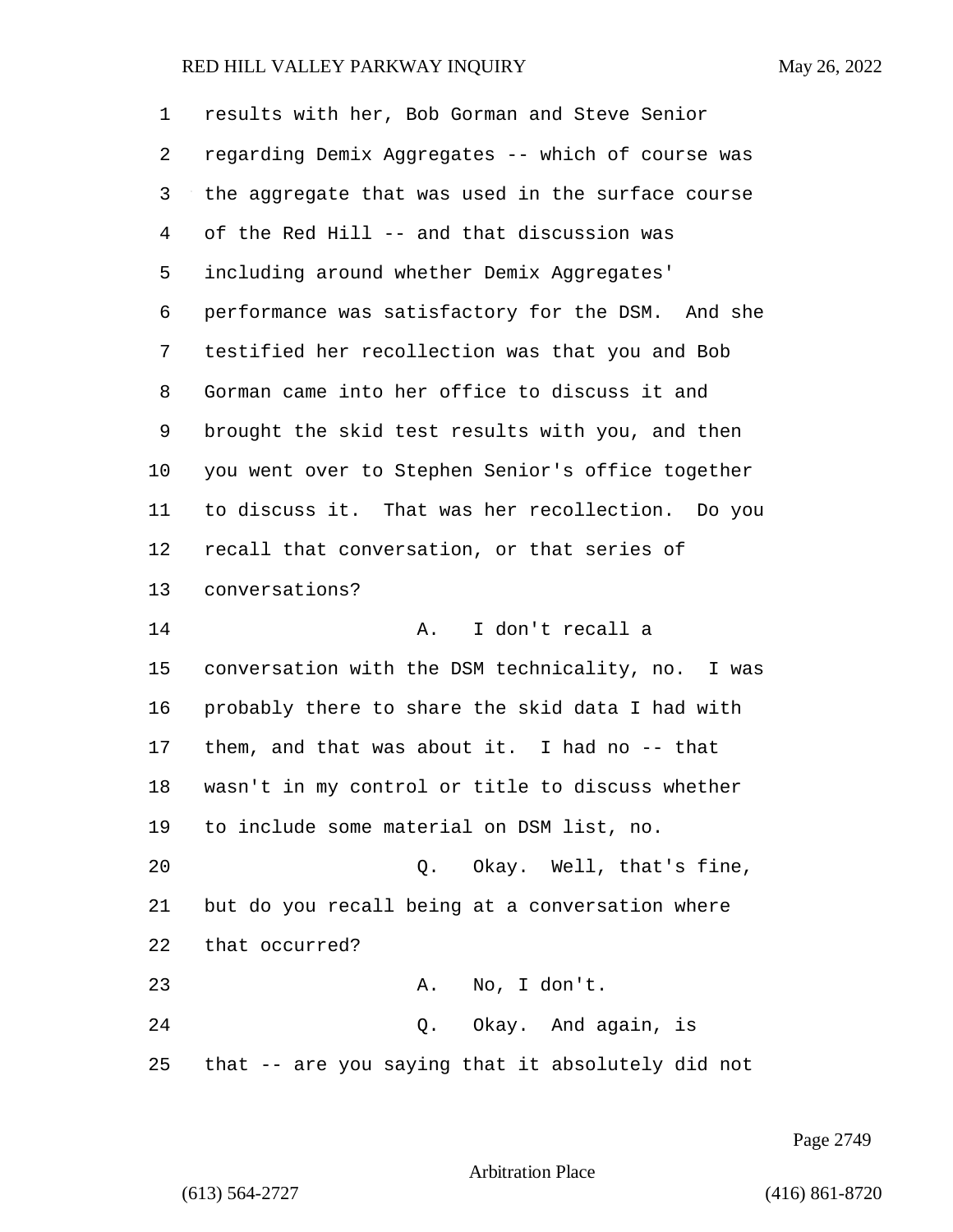1 occur or that you have no -- just have no 2 recollection of it? 3 A. I have no recollection of 4 it. 5 MR. LEWIS: Those are all my 6 questions. Thank you, Mr. Marciello. The counsel 7 for the participants may have some questions. 8 I understand that counsel for 9 the City of Hamilton does have some questions. 10 Can other counsel advise me if they will -- or 11 advise the Commissioner if they are going to have 12 questions so we can order? 13 MR. BUCK: No questions for 14 Dufferin. 15 MR. LEWIS: Okay. 16 Ms. Roberts? 17 MS. JENNIFER ROBERTS: Yes, 18 very few questions. 19 MR. LEWIS: And Mr. Bourrier? 20 MR. BOURRIER: Four or five 21 minutes of questions as well. 22 MR. LEWIS: Okay. So 23 Mr. Chen, I think, Commissioner, would be 24 appropriate to go first. 25 JUSTICE WILTON-SIEGEL: Sure.

Page 2750

Arbitration Place

(613) 564-2727 (416) 861-8720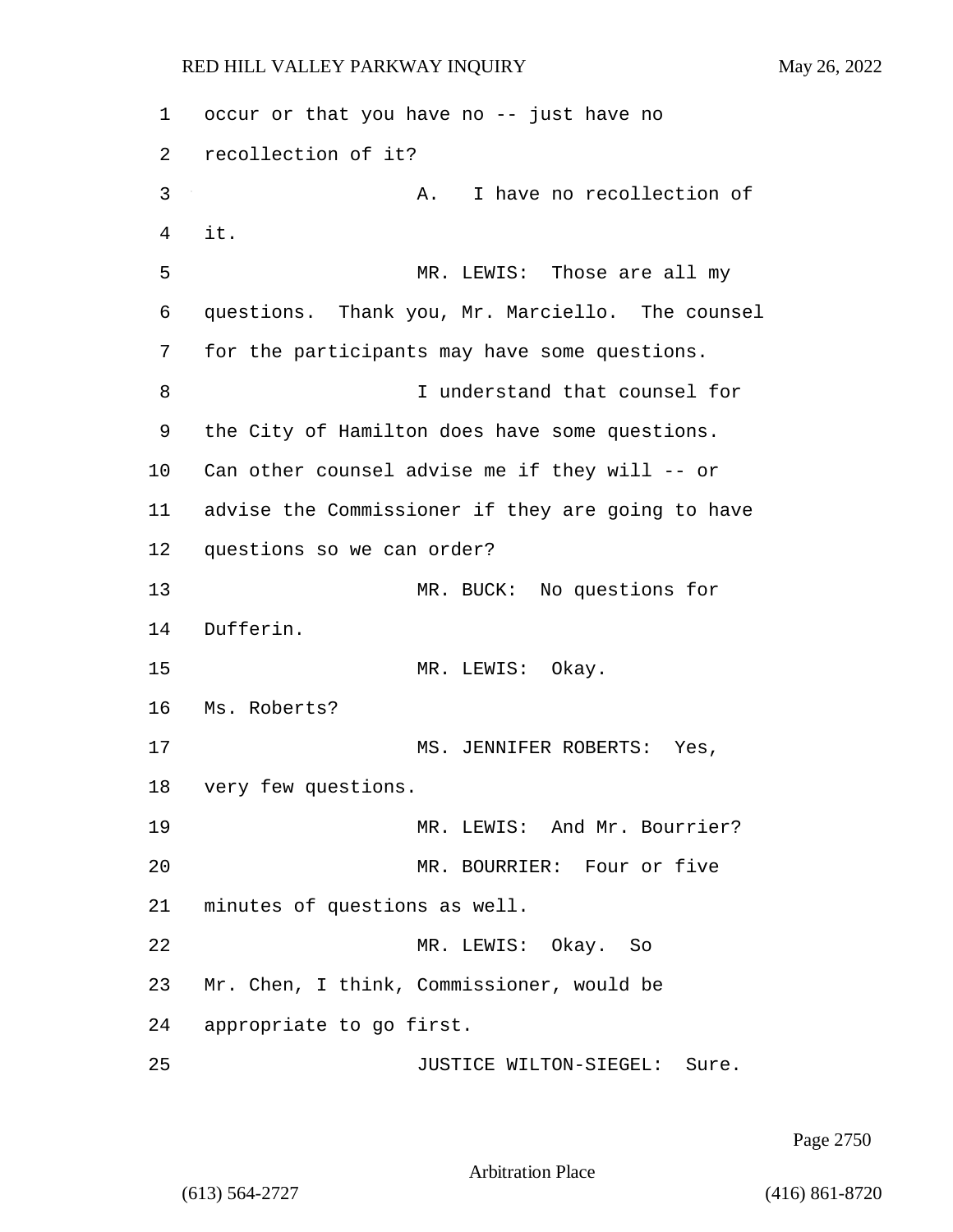EXAMINATION BY MR. CHEN: 2 Q. Thank you. Good afternoon, Commissioner and Mr. Marciello. I am counsel for the City of Hamilton. I just have a couple of questions for you and they relate specifically to the skid testing that you did on the Red Hill Valley Parkway. 8 So the first is just a clarification question. Earlier this morning you had talked about the truck and the trailer being replaced at some point, and I believe your evidence was that you don't recall when they were replaced; is that right? 14 A. I don't recall. Yes, I 15 don't. 16 and you help us, though, if throughout the testing on the Red Hill Valley Parkway from 2007 - 2014, whether the same truck and trailer were used to do the testing? 20 A. I believe the same vehicle was used to do the testing, yes. 22 Q. Okay. And that would be the same for the trailer? 24 A. Yes. 25 Q. Okay. Thank you. And

Page 2751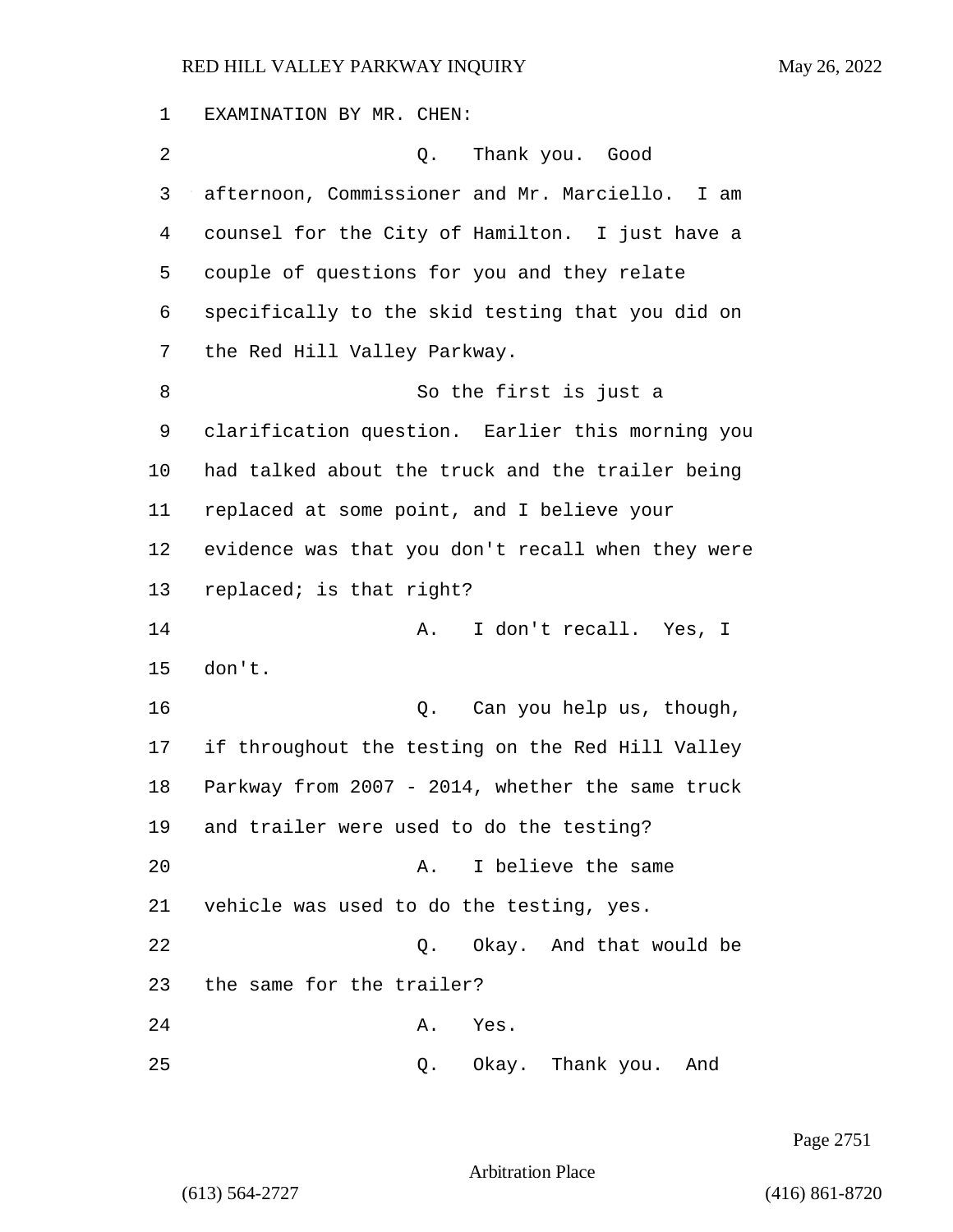just switching topics. Once you conduct the friction testing and you receive the results, I understand from your evidence that you report it back to whoever requested it as well -- and your superiors? 6 A. Yes. 7 Q. I won't go through the specifics because you already did that with Mr. Lewis, but generally between 2007 and 2014 you reported the results to different superiors over the years; is that right? 12 A. Internally, yes. 13 Q. And I appreciate you just testified moments ago that you had observed a decline over the years, but I take it that if you had any concerns, safety or otherwise, with the friction testing results and just looking at your e-mails, it would be your practice to report those concerns to your superiors, fair? 20 A. Normally, yes. 21 Q. Okay. And the purpose of reporting your concerns to your superiors is so that they can make an assessment as well on what their friction testing numbers showed? 25 A. Yes.

Page 2752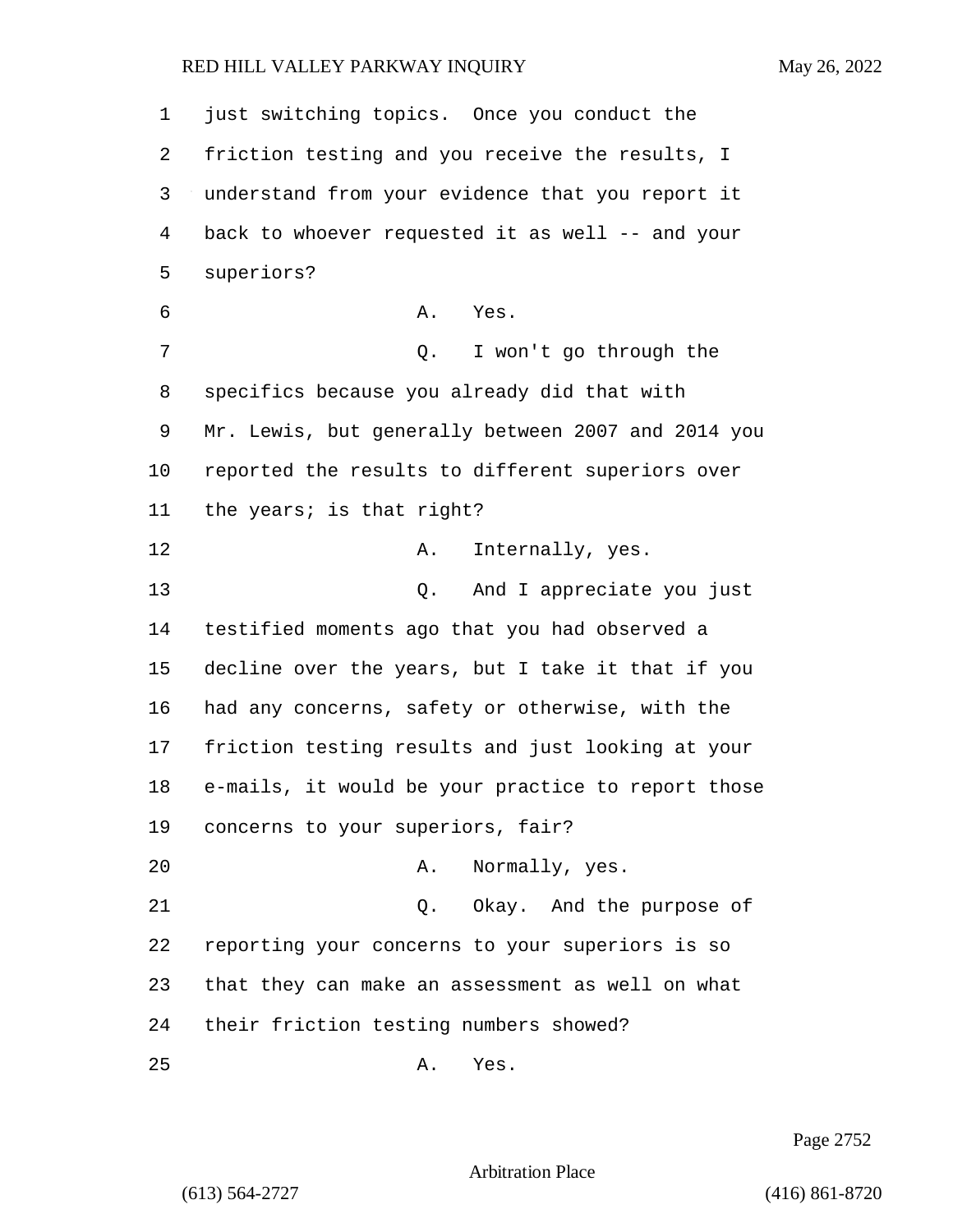1 and in that case your 2 superiors may agree or disagree with your 3 observations? 4 A. Yes, of course. 5 Q. Okay. And is it fair to 6 say that you would accept their observation as to 7 what the friction numbers ultimately showed? 8 A. Yes. 9 Q. Okay. And is it also 10 fair to say that your superiors would have more 11 expertise than you in interpreting those results? 12 A. Yes. 13 Q. Okay. And would it be 14 your expectation that if in fact your superiors 15 saw a concern, safety or otherwise, with the 16 friction testing numbers that they would have 17 communicated the information to the City of 18 Hamilton? 19 A. I don't know what they 20 would communicate to them. I'm not sure. 21 C. Okay. You're not aware 22 of anyone at the MTO contacting the City of 23 Hamilton to report any concerns arising from the 24 friction testing results that you did -- or you 25 took?

Page 2753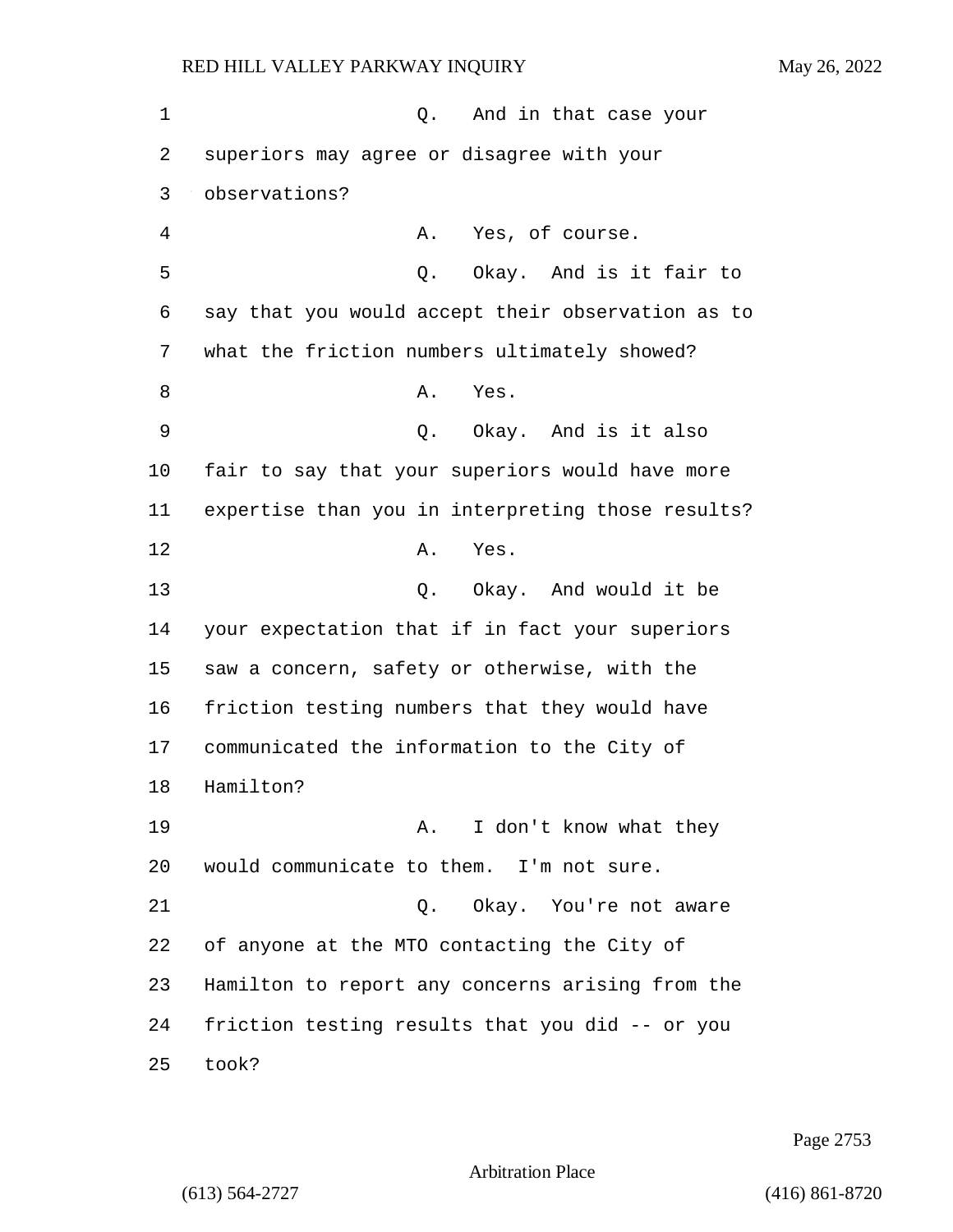| $\mathbf 1$ | A. I am not. I am not.                             |  |
|-------------|----------------------------------------------------|--|
| 2           | Q. Okay. And would you                             |  |
| 3           | expect that if the MTO had safety concerns, they   |  |
| 4           | wouldn't sit on that information?                  |  |
| 5           | I don't believe they<br>Α.                         |  |
| 6           | would.                                             |  |
| 7           | MR. CHEN: Thank you.<br>Those                      |  |
| 8           | are my questions. Thank you.                       |  |
| 9           | MR. LEWIS: I believe counsel                       |  |
| 10          | for Golder, Ms. Roberts, would be next.            |  |
| 11          | MS. JENNIFER ROBERTS: Thank                        |  |
| 12          | you. Mr. Marciello, I'm Jennifer Roberts. I'm      |  |
| 13          | counsel for Golder.                                |  |
| 14          | Commissioner, may I ask some                       |  |
| 15          | questions?                                         |  |
| 16          | JUSTICE WILTON-SIEGEL: By all                      |  |
| 17          | means.                                             |  |
| 18          | Thank<br>MS. JENNIFER ROBERTS:                     |  |
| 19          | you.                                               |  |
| 20          | EXAMINATION BY MS. JENNIFER ROBERTS:               |  |
| 21          | Q. Okay. I'll be very                              |  |
| 22          | brief, Mr. Marciello. I just want to go back to a  |  |
| 23          | point you raised earlier in your testimony and     |  |
| 24          | that when you put together the testing results,    |  |
| 25          | that you reported back to your superiors where you |  |

Page 2754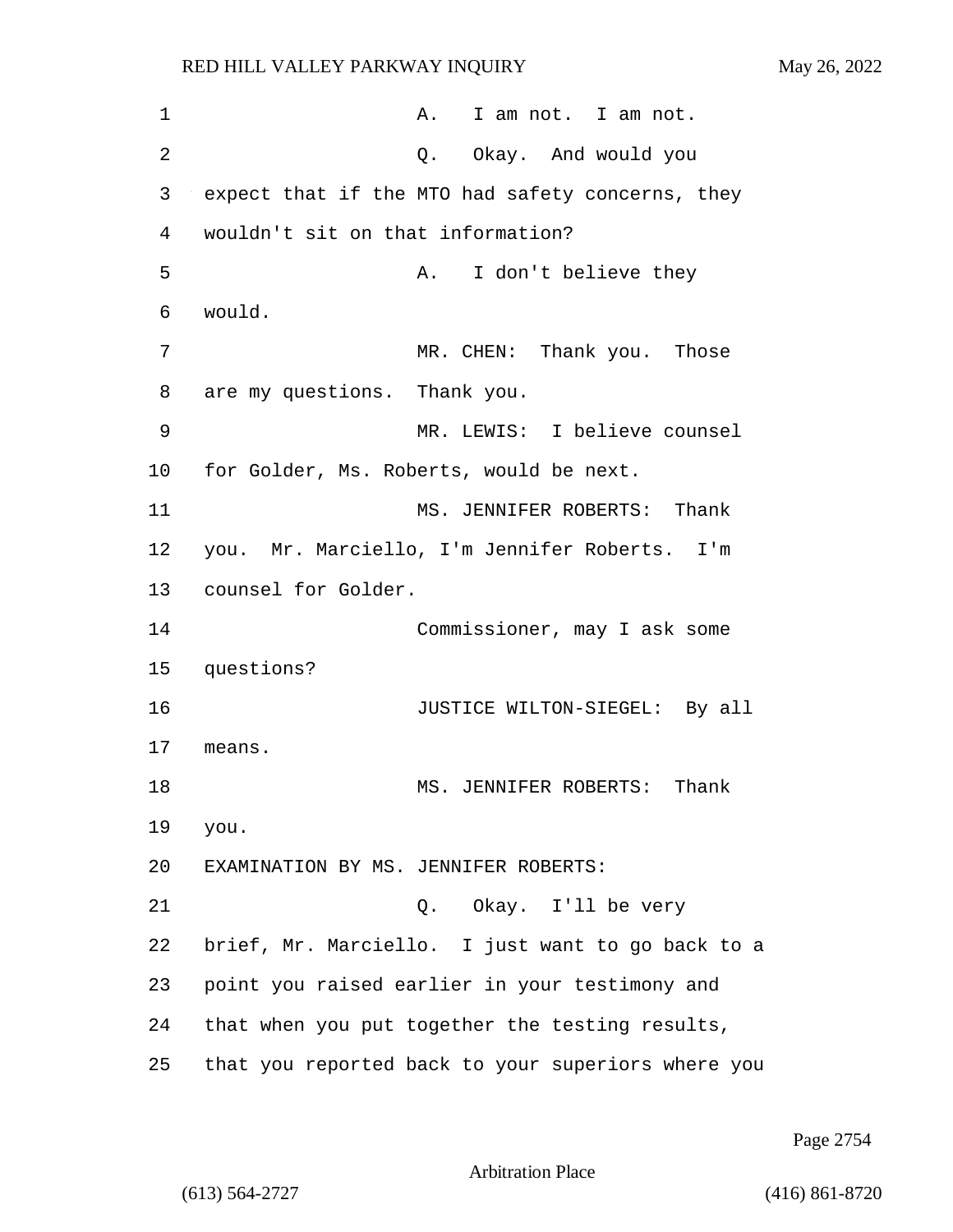1 saw -- well, you reported every year. I take it 2 that's true? You have to answer without a nod, 3 sir. You've got a (indiscernible) that's got  $4$  to  $-$  I've got to.... 5 A. Can you repeat the 6 question, please. 7 Q. Sorry? 8 A. Can you repeat the 9 question? I thought you were commenting. Can you 10 repeat the question? 11 Q. Sure. I take it it's 12 correct that you reported the results of the 13 friction testing every year to your superiors? 14 A. Yes, I did, yes. 15 Q. And you brought to their 16 attention anything you thought was noteworthy? 17 A. Yes. 18 Q. Okay. But I take it, 19 sir, that whether the change that you saw was 20 noteworthy, had significance or not, was something 21 that you expected your superiors to determine. 22 That's correct? 23 A. That's correct. 24 Q. And so where you noted in 25 2014, for instance, that the friction continued to

Page 2755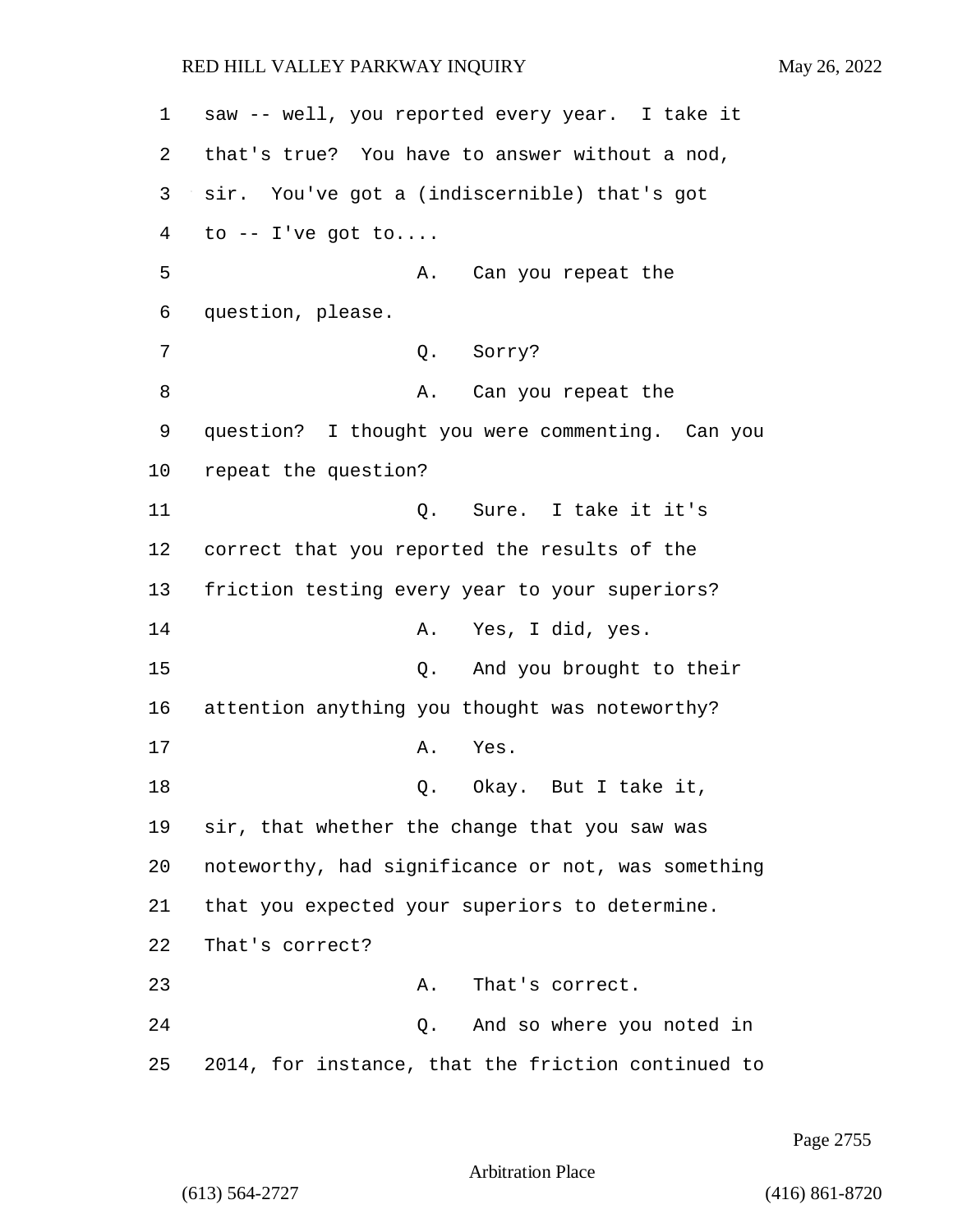drop, I take it it's correct that whether that was the significant change you left to your superiors to determine? 4 A. Exactly. 5 Q. Okay. Thank you. Those are my questions. 7 MR. LEWIS: Okay. Mr. Bourrier, last up. EXAMINATION BY MR. BOURRIER: 10 Q. Hello, Mr. Marciello. As you know I'm counsel for the Ministry of Transportation. I have a couple questions I would like to ask you regarding the evidence you gave this morning on -- I'm going to ask the Registrar to pull up the document. It's Golder Document 4467. 17 Do you remember looking that this e-mail exchange this morning with Mr. Lewis? 19 A. Yes. 20 Q. And I just want to make sure I have your evidence correct on this issue. And before I ask my question, I just want to note for you, you'll see in the e-mail from Vimy Henderson sent on October 29th, 2013 to -- Mr. Stephen Lee was sent at 4:09 p.m. Do you see

Page 2756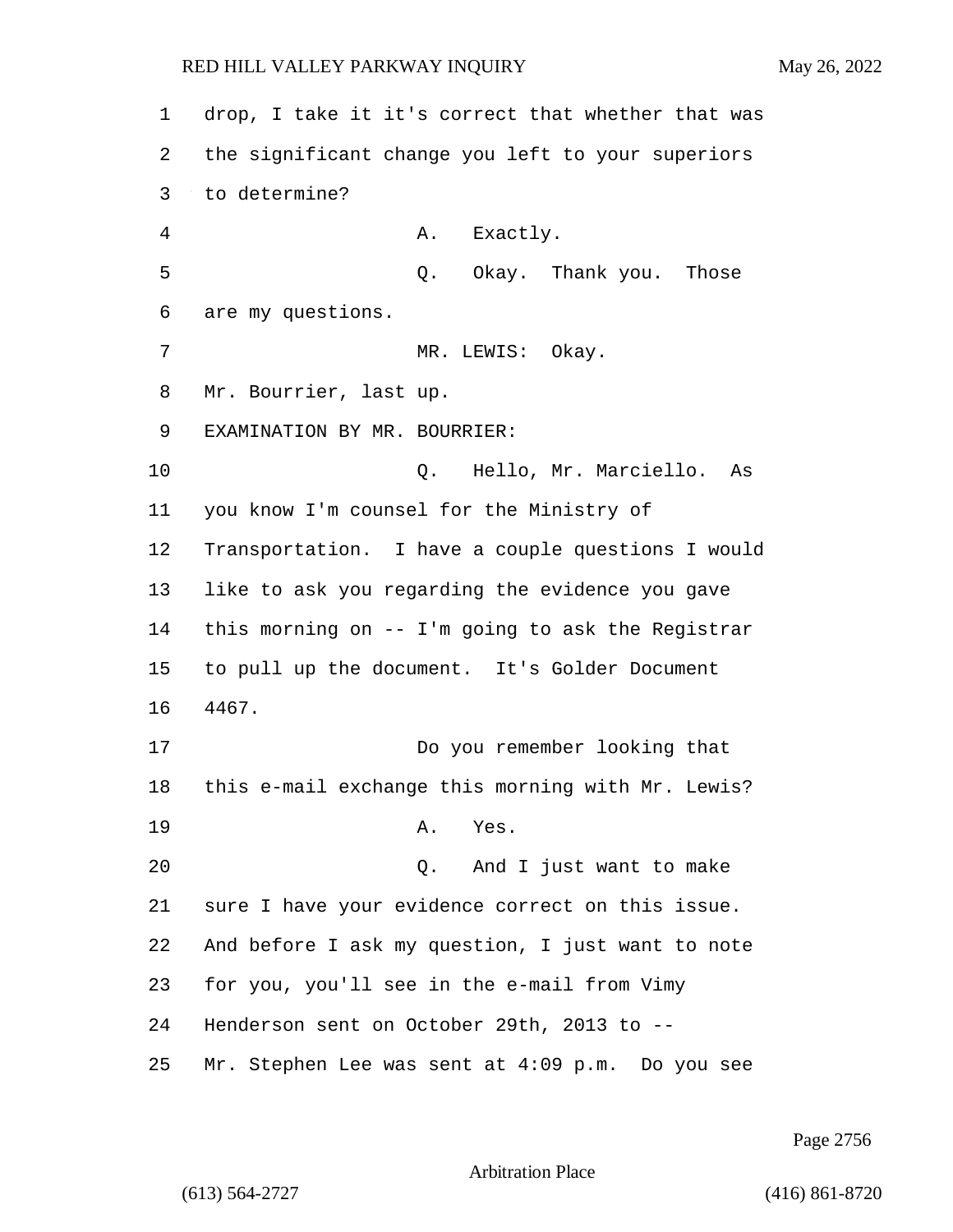1 that? 2 A. Yes, I do. 3 Q. And then it looks like 4 Mr. Lee's reply e-mail back to Vimy Henderson was 5 sent at 4:30 p.m. on that same day. Do you see 6 that? It's at the top of the document. 7 A. Yes, yes. 8 Q. Great. So I'm just 9 noting that that seems to be a 21-minute 10 difference there in when Mr. Lee responded to Vimy 11 Henderson. But my questions for you are, is it 12 your evidence that Mr. Lee made you aware of this 13 municipal request at the time is request came in, 14 so at 4:09 p.m. on October 29th, 2013? 15 A. No, no, he didn't let me 16 know right away, no. 17 and 0. And do you remember when 18 exactly he advised you of this request, or if he 19 did in fact advise of this request? 20 A. He did tell me about it, 21 but it was sometime after that point. 22 Q. Do you have any idea 23 around what timeframe it was? 24 A. No idea, no idea. 25 Q. Do you remember if there

Page 2757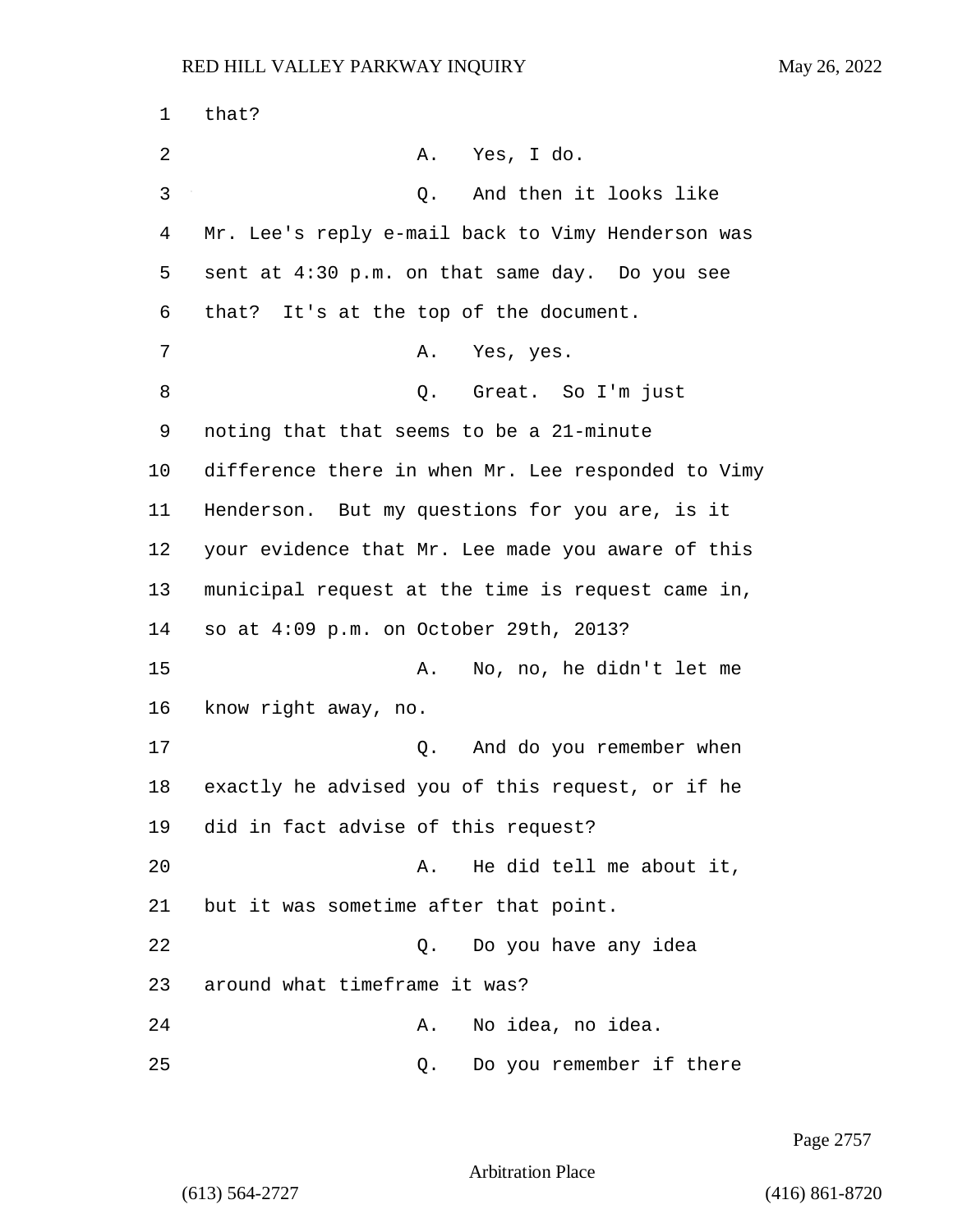| 1  | was a telephone call or an in-person discussion?   |
|----|----------------------------------------------------|
| 2  | Any details about this discussion?                 |
| 3  | It was probably during<br>Α.                       |
| 4  | the working day, but that's all I recall.          |
| 5  | And just so I'm clear, so<br>Q.                    |
| 6  | your evidence is that Mr. Lee advised you of this  |
| 7  | request at some point but prior to you reviewing   |
| 8  | documents in the context of this inquiry; is that  |
| 9  | right?                                             |
| 10 | I would say so.<br>Α.                              |
| 11 | MR. CHEN: Thank you.                               |
| 12 | Commissioner, those are my questions.              |
| 13 | JUSTICE WILTON-SIEGEL: Thank                       |
| 14 | you. Mr. Lewis, do you have any further            |
| 15 | questions?                                         |
| 16 | MR. LEWIS: I do. I think                           |
| 17 | just -- just three I think.                        |
| 18 | EXAMINATION BY MR. LEWIS (resumed):                |
| 19 | So this is about the<br>$\circ$ .                  |
| 20 | trailer, the new trailer, skid trailer and new     |
| 21 | truck. I believe, Mr. Marciello, that when I was   |
| 22 | asking you questions, that you indicated that both |
| 23 | the skid trailer and the truck were replaced in or |
| 24 | about 2013, but that it was before the 2013        |
| 25 | network testing. I think that's what you said to   |

Page 2758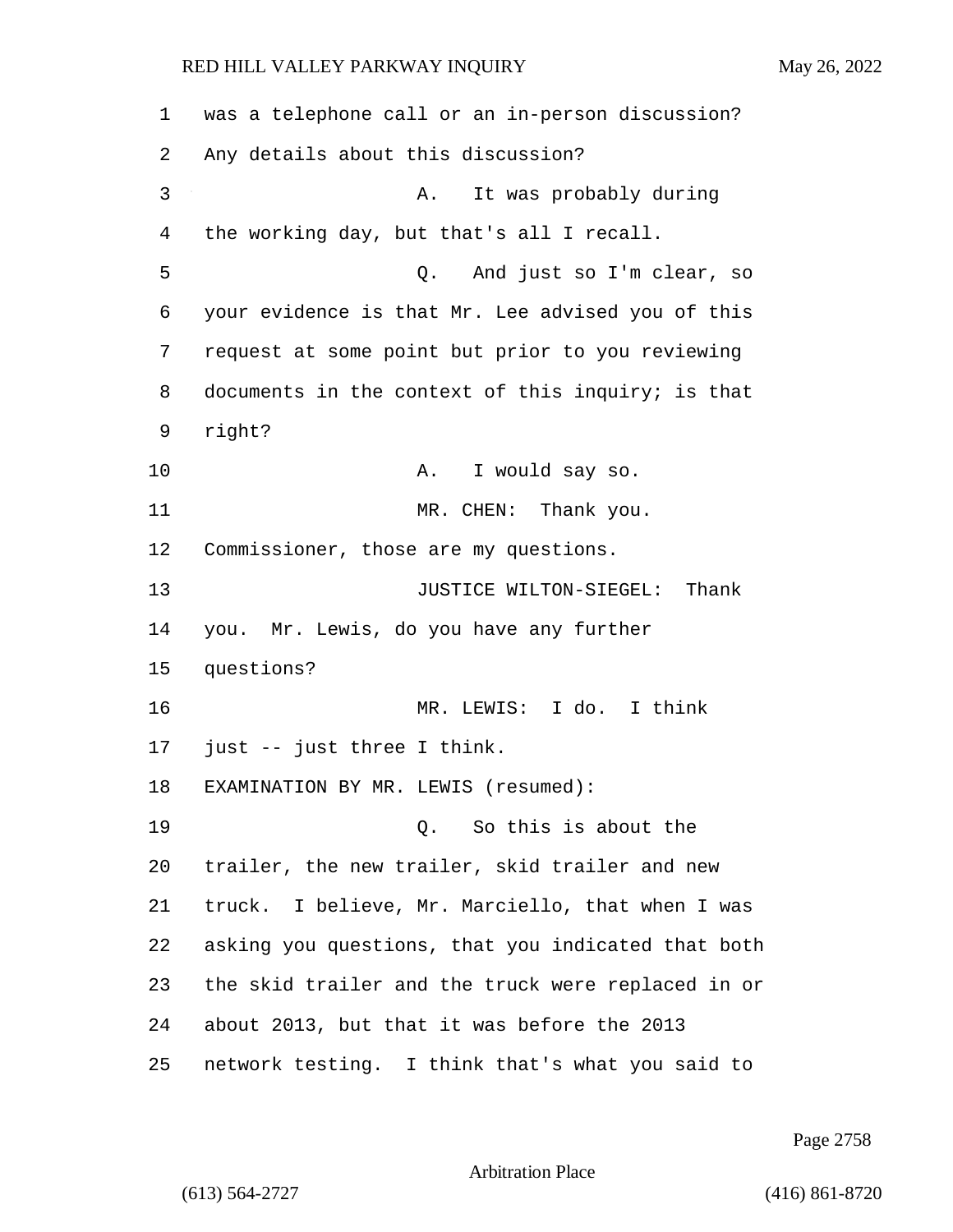| 1  | me. And then the GPS was added after the trailer   |
|----|----------------------------------------------------|
| 2  | was purchased. Is that correct?                    |
| 3  | Because I'll just say the                          |
| 4  | second thing, is, Mr. Chen, when he asked you, he  |
| 5  | asked you whether you believe the same vehicle and |
| 6  | skid trailer were used for the Red Hill testing    |
| 7  | throughout, which includes 2014. And you said,     |
| 8  | yeah, you did believe that was the case.           |
| 9  | And so there's a discrepancy                       |
| 10 | between those two answers that I see, and I'm      |
| 11 | wondering can you help us out there.               |
| 12 | I thought Mr. Chen meant<br>Α.                     |
| 13 | that -- no, no, I can't answer that. No, I can't   |
| 14 | explain it.                                        |
| 15 | Well, all I want -- you<br>Q.                      |
| 16 | know, all I want to know is whether -- is when the |
| 17 | new trailer, skid trailer was bought, and we know  |
| 18 | that the -- so why don't we just sort of go back   |
| 19 | to when you got the new -- when the new trailer    |
| 20 | was bought, and maybe we'll follow up with the MTO |
| 21 | for this information. But is it your recollection  |
| 22 | that the GPS was affixed to the trailer after it   |
| 23 | was bought, after it was purchased?                |
| 24 | I believe it was.<br>Α.                            |
| 25 | Okay. And -- after the<br>Q.                       |

Page 2759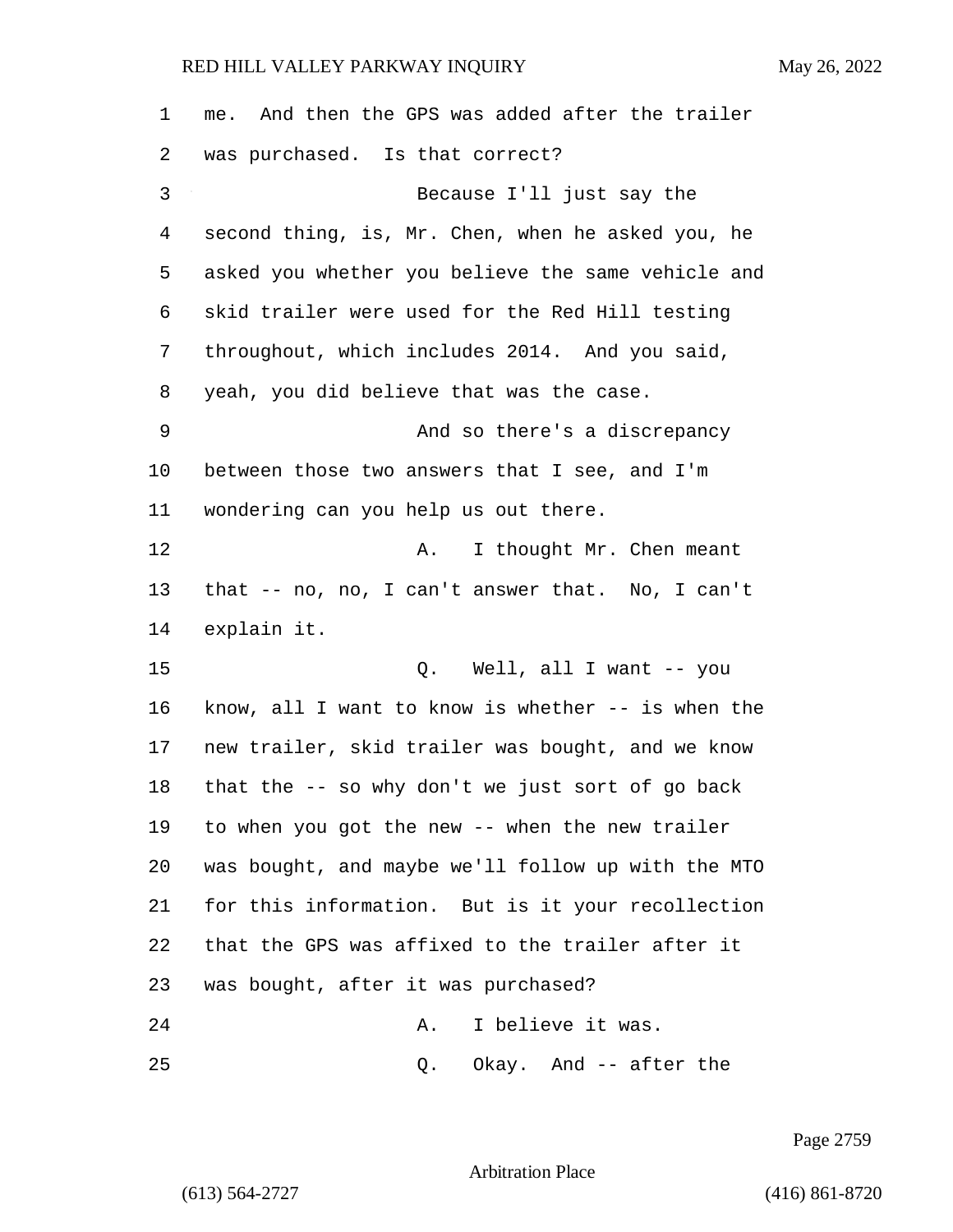| 1  | new trailer was purchased?            |    |                                                    |
|----|---------------------------------------|----|----------------------------------------------------|
| 2  |                                       | Α. | Yes.                                               |
| 3  |                                       | Q. | Okay. And so if the --                             |
| 4  |                                       |    | since we've seen the 2014 results have the GPS     |
| 5  |                                       |    | data on them, would you agree it appears that you  |
| 6  |                                       |    | were using the new skid trailer at that point?     |
| 7  |                                       | Α. | Yes.                                               |
| 8  |                                       | Q. | Does that make sense?                              |
| 9  |                                       | Α. | Yes, it does.                                      |
| 10 |                                       |    | Q. Okay. All right. So                             |
| 11 | thank you very much.                  |    |                                                    |
| 12 |                                       |    | MR. LEWIS: It may be,                              |
| 13 |                                       |    | Commissioner, that -- just there's probably an     |
| 14 |                                       |    | easy answer to this rather than a memory test, Mr. |
| 15 |                                       |    | Marciello, and we'll follow up with the MTO on     |
| 16 | that.                                 |    |                                                    |
| 17 |                                       |    | Thank you. No further                              |
| 18 | questions.                            |    |                                                    |
| 19 |                                       |    | JUSTICE WILTON-SIEGEL: Okay.                       |
| 20 |                                       |    | If there are no further questions from anyone,     |
| 21 |                                       |    | then, Mr. Marciello, thank you for appearing       |
| 22 | before the inquiry. You're excused.   |    |                                                    |
| 23 |                                       |    | Now, Mr. Lewis, I gather there                     |
| 24 | is -- Mr. Senior is the next witness? |    |                                                    |
| 25 |                                       |    | MR. LEWIS: That's correct,                         |

Page 2760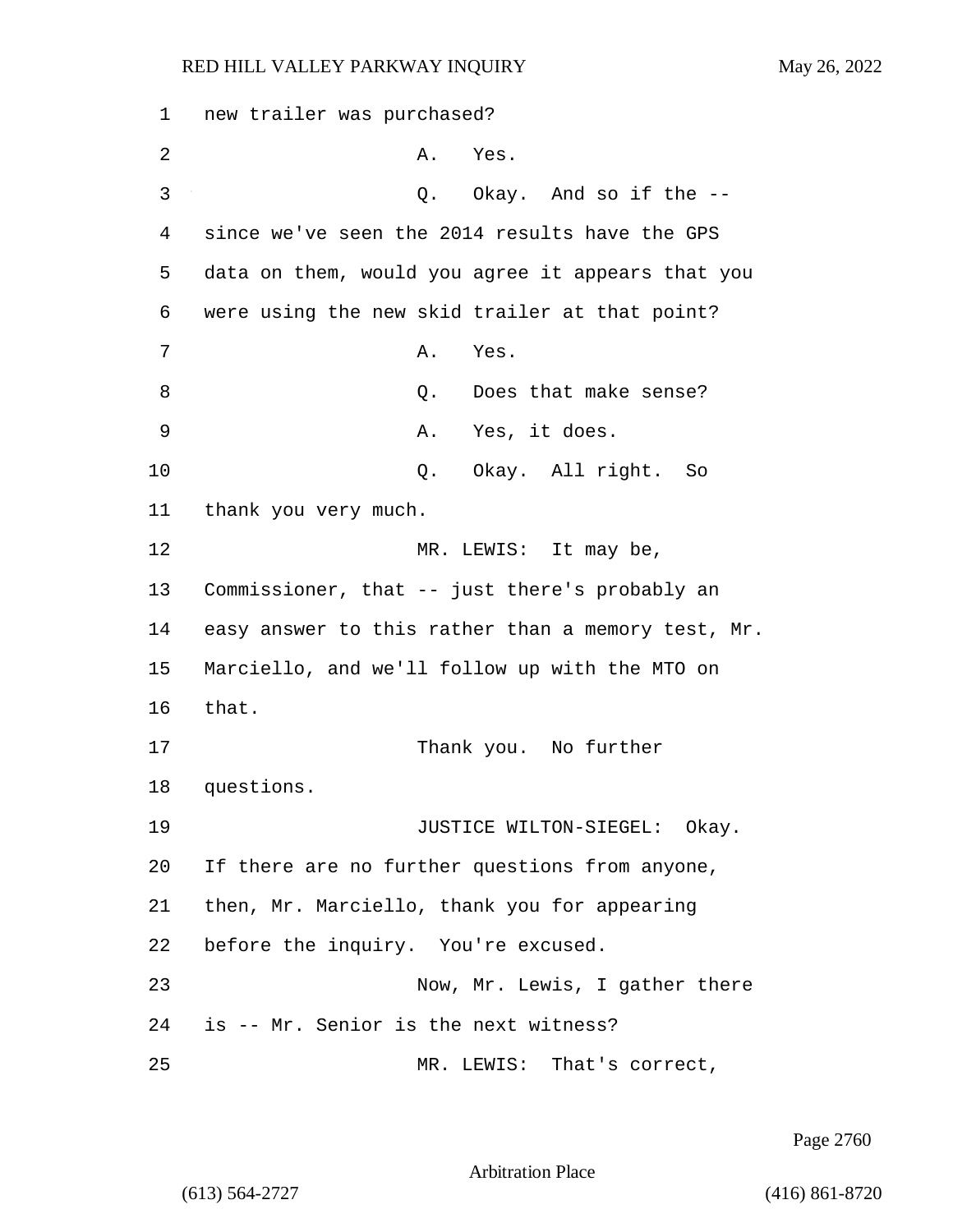| $\mathbf 1$ | and I understand it's going to take about          |
|-------------|----------------------------------------------------|
| 2           | 10 minutes, possibly 15, but 10 minutes for him to |
| 3           | be set up, and so the question then is whether we  |
| 4           | take our lunch -- get started with Mr. Senior and  |
| 5           | then take lunch or if we take an early lunch.      |
| 6           | JUSTICE WILTON-SIEGEL: Why                         |
| 7           | don't we take an early lunch and come back at      |
| 8           | quarter to 2:00. Okay. Stand adjourned.            |
| 9           | --- Recess taken at 12:28 p.m.                     |
| $10 \,$     | --- Upon resuming at 1:46 p.m.                     |
| 11          | MR. LEWIS: Good afternoon,                         |
| 12          | Commissioner, counsel, Mr. Senior. Could we have   |
| 13          | the court reporter affirm Mr. Senior, please.      |
| 14          | STEPHEN SENIOR; affirmed                           |
| 15          | EXAMINATION BY MR. LEWIS:                          |
| 16          | Q. Good afternoon,                                 |
| 17          | Mr. Senior. Thank you for coming.                  |
| 18          | Good afternoon, all.<br>Α.                         |
| 19          | Q. So first thing I want to                        |
| 20          | do is just take you briefly through your           |
| 21          | educational and work history before we get into    |
| 22          | specific matters.                                  |
| 23          | I understand that you were                         |
| 24          | employed by the MTO from 1986 until your           |
| 25          | retirement from the MTO in November 2016; is that  |

Page 2761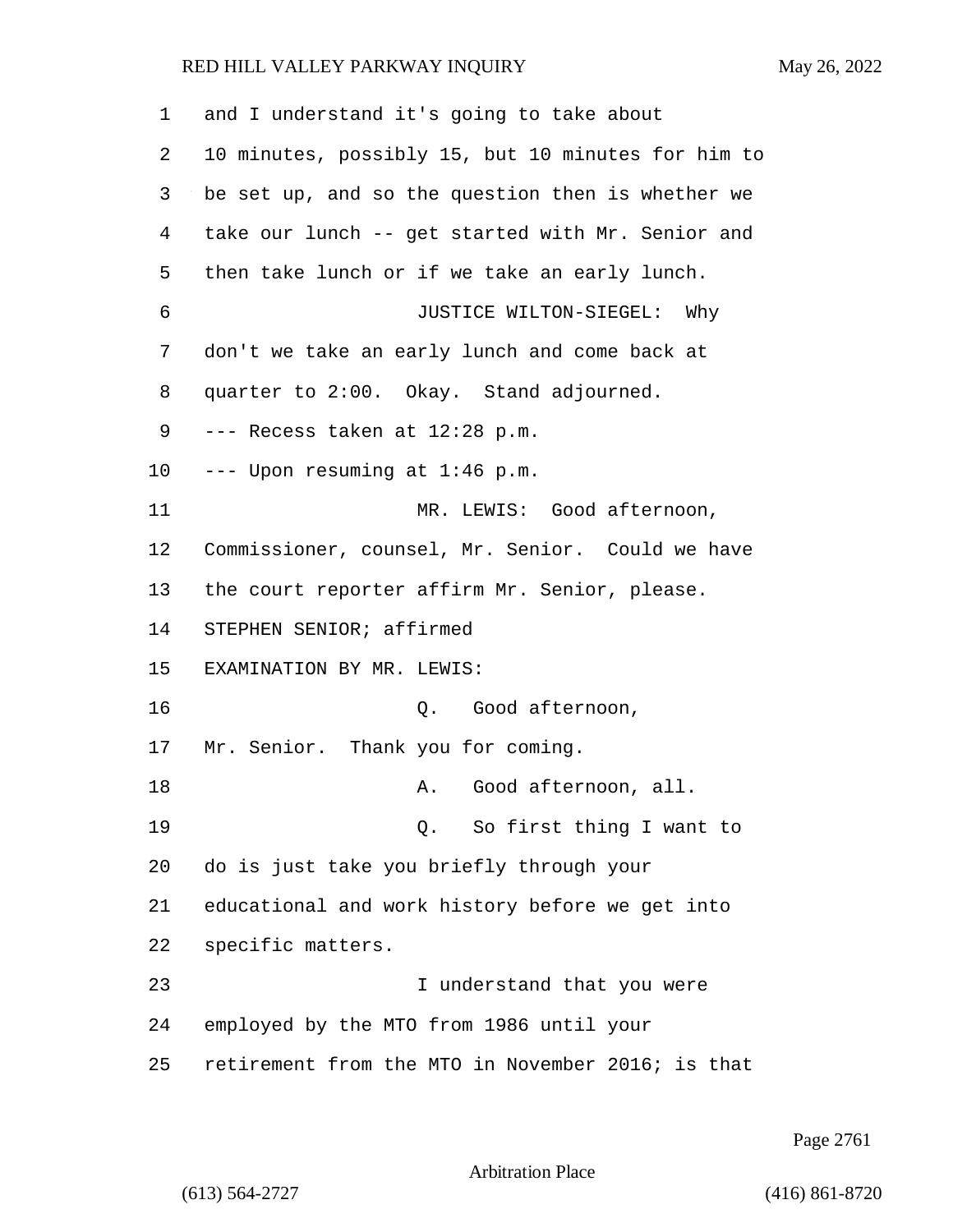1 right? 2 A. That's correct. 3 Q. And that you do some 4 consulting from time to time since your 5 retirement, but for the most part you are retired? 6 A. Let's just say I did a 7 minor job over the last -- since my retirement, 8 but I really don't work. 9 Q. Okay. And before joining 10 MTO, I understand that you obtained a bachelor of 11 science in earth science from Waterloo in 1984; is 12 that right? 13 A. I believe so, yes. 14 Q. Okay. Close to that 15 date? It was a bachelor of science in earth 16 sciences? 17 A. Yeah. There was another 18 degree, and I was just trying to remember when 19 that was as well. 20 Q. Okay. Well -- and the 21 earth science degree, that's a science degree, but 22 not an engineering degree itself; is that right? 23 A. That's correct. That's 24 in the science faculty. 25 Q. Right. And then a

Page 2762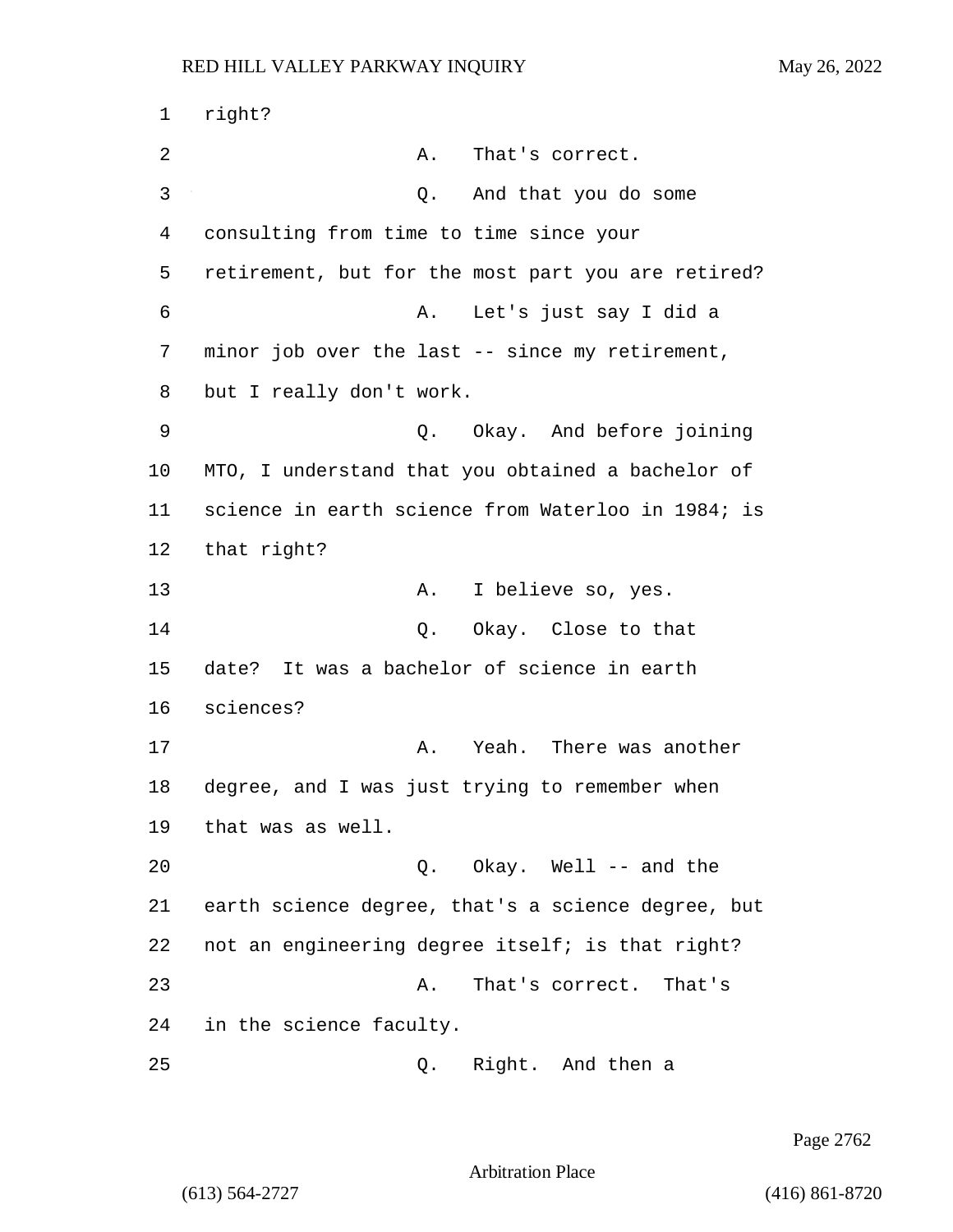| 1              | masters degree from Waterloo in geological         |
|----------------|----------------------------------------------------|
| 2              | engineering; is that right?                        |
| 3              | Yes, also with the<br>Α.                           |
| $\overline{4}$ | faculty of earth sciences, but at that time they   |
| 5              | had initiated a geological or -- a geological      |
| 6              | engineering program, and I was still sort of       |
| 7              | taking my masters courses in the earth sciences    |
| 8              | department as well as a number of undergrad        |
| 9              | courses in the civil engineering department.       |
| 10             | Okay. And when did you<br>Q.                       |
| 11             | complete your masters?                             |
| 12             | I'm going to say around<br>Α.                      |
| 13             | 1989.                                              |
| 14             | Okay.<br>Q.                                        |
| 15             | I had worked in the<br>Α.                          |
| 16             | interval between my bachelors and masters.         |
| 17             | All right. And you were<br>Q.                      |
| 18             | a practicing engineer?                             |
| 19             | I qualified to register<br>Α.                      |
| 20             | as a professional engineer in the province of      |
| 21             | Ontario after graduating from my masters degree at |
| 22             | Waterloo.                                          |
| 23             | Okay. So you are -- are<br>Q.                      |
| 24             | you still registered as a practicing --            |
| 25             | I'm still registered,<br>Α.                        |

Page 2763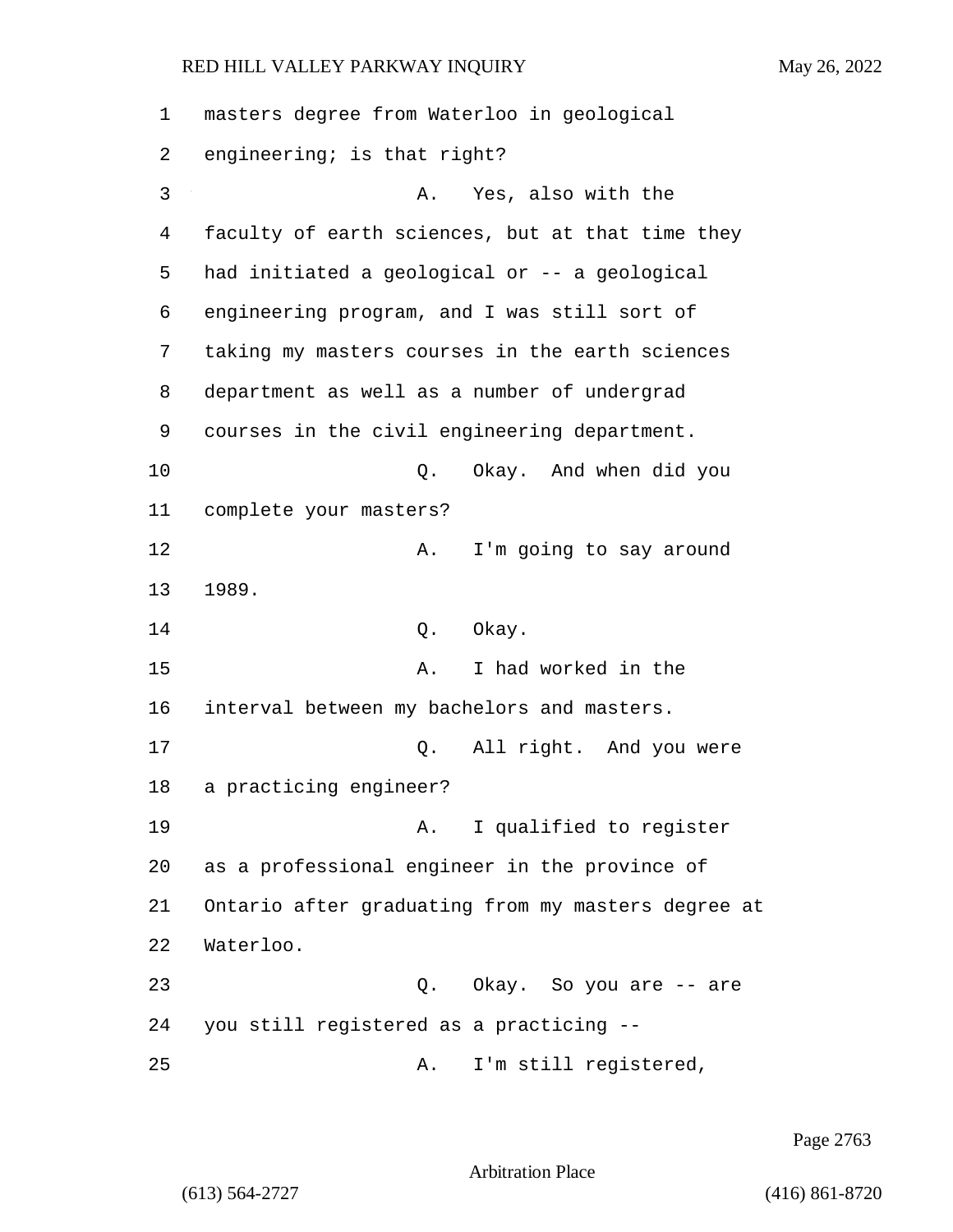1 yes, with the PEO. 2 Q. Okay. And then at the 3 MTO I understand that you started off as an 4 engineer, a contract position back in 1986? 5 A. Yes. 6 Q. And then you were a 7 geological engineer? 8 A. I was on contract in the 9 soils and aggregates section for about six months, 10 and then I was given a permanent position of 11 geological engineer with the soils and aggregates 12 section, yes. 13 Q. Okay. So your entire 14 career at the MTO was within soils and aggregates? 15 A. That is correct. 16 Q. Okay. And then you were 17 the senior soils and aggregates engineer from, I 18 think, 1989 to August 2008? 19 A. Yeah, there was about 17 20 or 18 years I was in that position. 21 Q. Sorry, I think April 22 2008? I think. 23 A. It would have been until 24 I won the competition for the head of section. 25 Q. For the head of soils and

Page 2764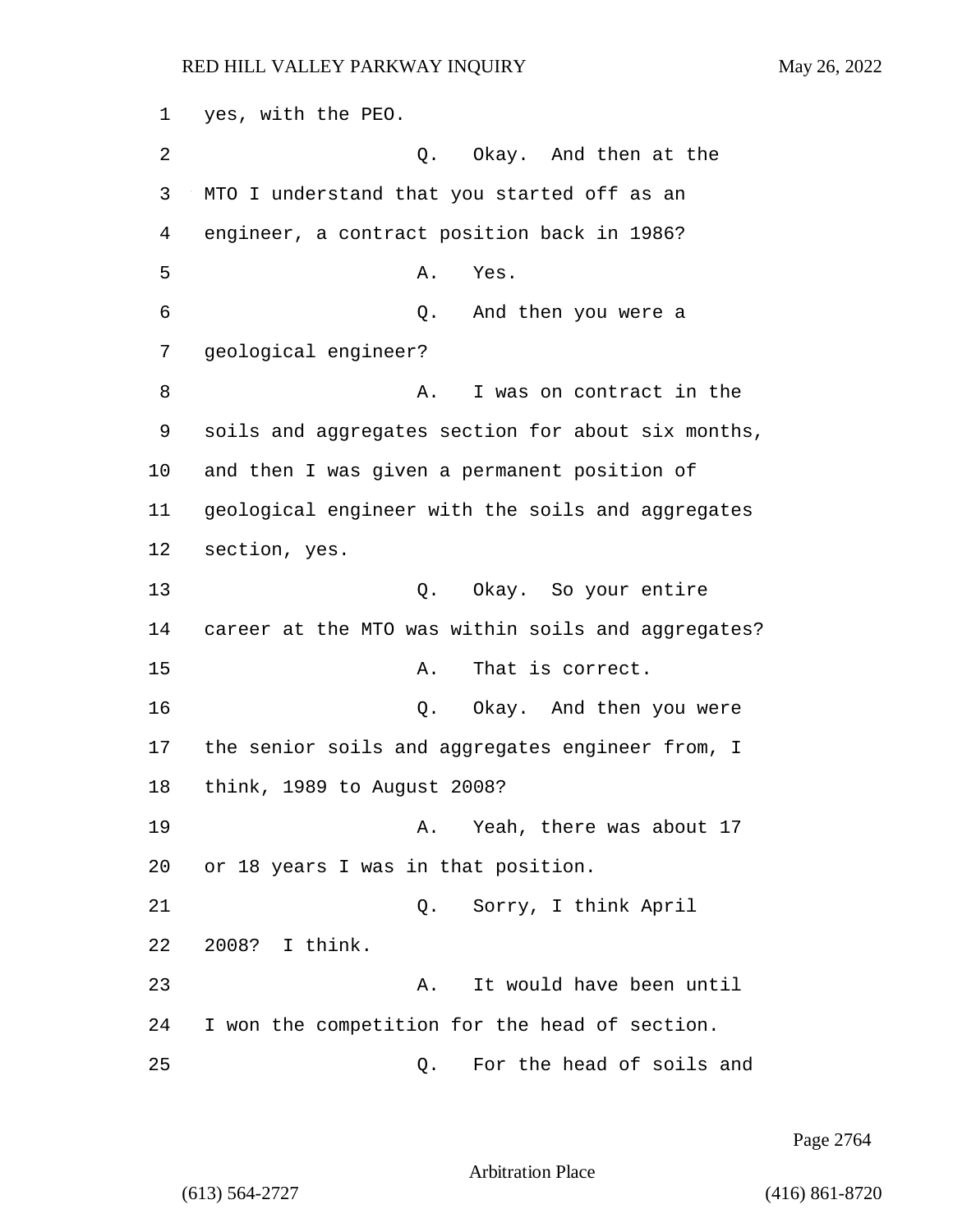1 aggregates? 2 A. Yes, head of soils and 3 aggregates. 4 Q. Okay. And that was to 5 replace Mr. Chris Rogers, right? 6 A. Yes, following his 7 retirement. 8 and were you the acting 9 head of soils and aggregates, though, prior to 10 taking on the permanent position? 11 A. Yes, I was given an 12 assignment as acting head until they were able to 13 hold the competition to fill it on a permanent 14 basis. 15 C. Okay. So ultimately, am 16 I correct, from when Mr. Rogers left, he left I 17 think at the end of April 2008, then you stepped 18 into the acting role and then down the road you 19 won the permanent position; is that right? 20 A. That is correct, yes. 21 Q. Okay. And could you 22 describe your duties in that last position as head 23 of soils and aggregates? 24 A. As head of soils and 25 aggregates? Well, I managed a group of

Page 2765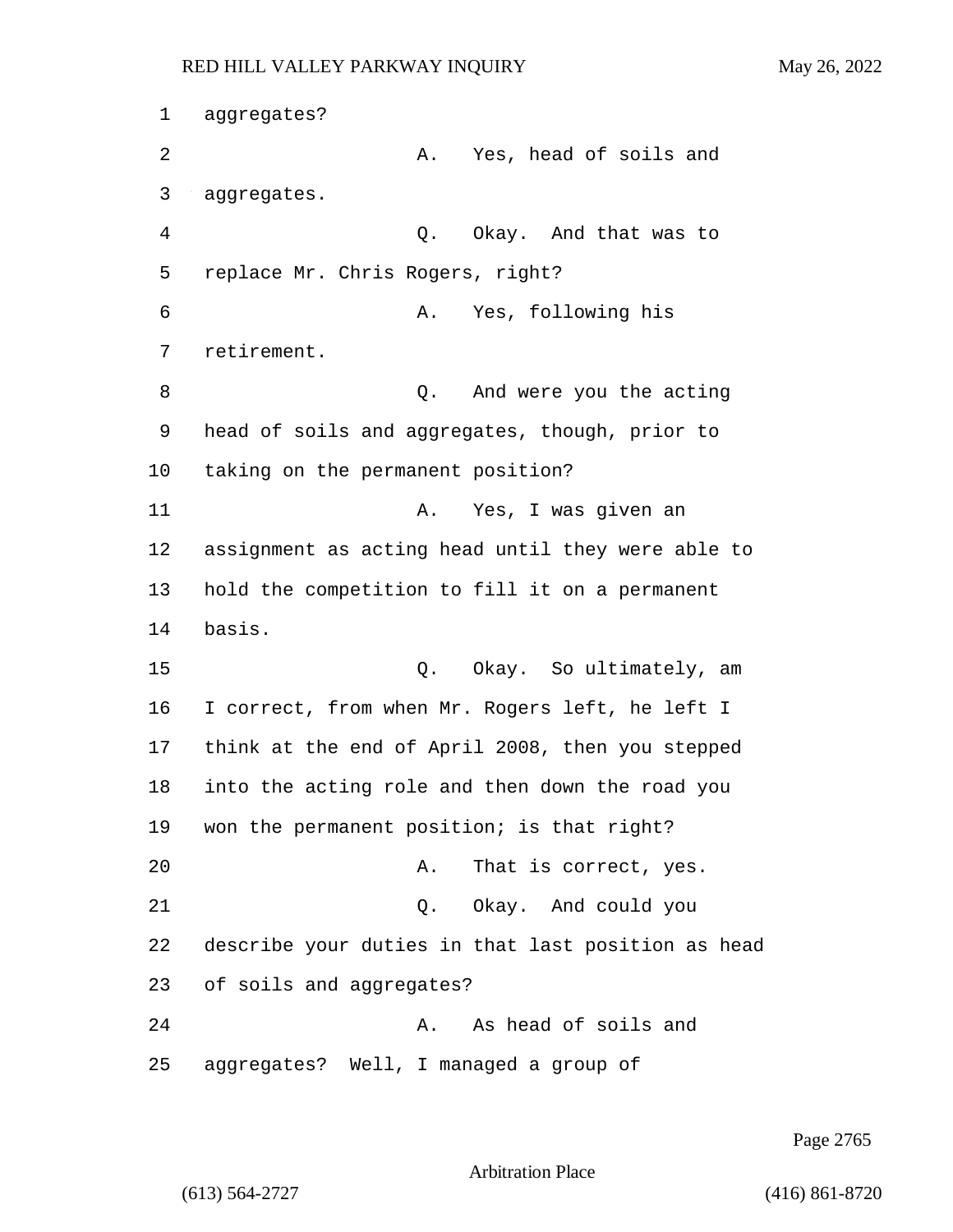professionals, engineers, geologists, technicians who supported the ministry's efforts regarding the issues around soil materials and other aggregate construction materials. 5 Q. All right. And with respect to the designated source of materials list, I know that the soils and aggregates was the custodial office for the DSM for hot mix aggregates; is that correct? 10 A. DSM 03525, that specific list was our management. We managed that list, yes. 13 Q. Okay. And then you had under you until not too long before your retirement Bob Gorman; is that right? 16 A. Bob Gorman worked in our department, worked in our section and reported to me directly, yes. 19 C. Okay. And I understand that while Mr. Chris Rogers was there, his evidence was that Mr. Gorman was the primary person responsible for managing the soils and aggregates DSM responsibilities. And did that remain the case after you stepped into Mr. Rogers's role?

Page 2766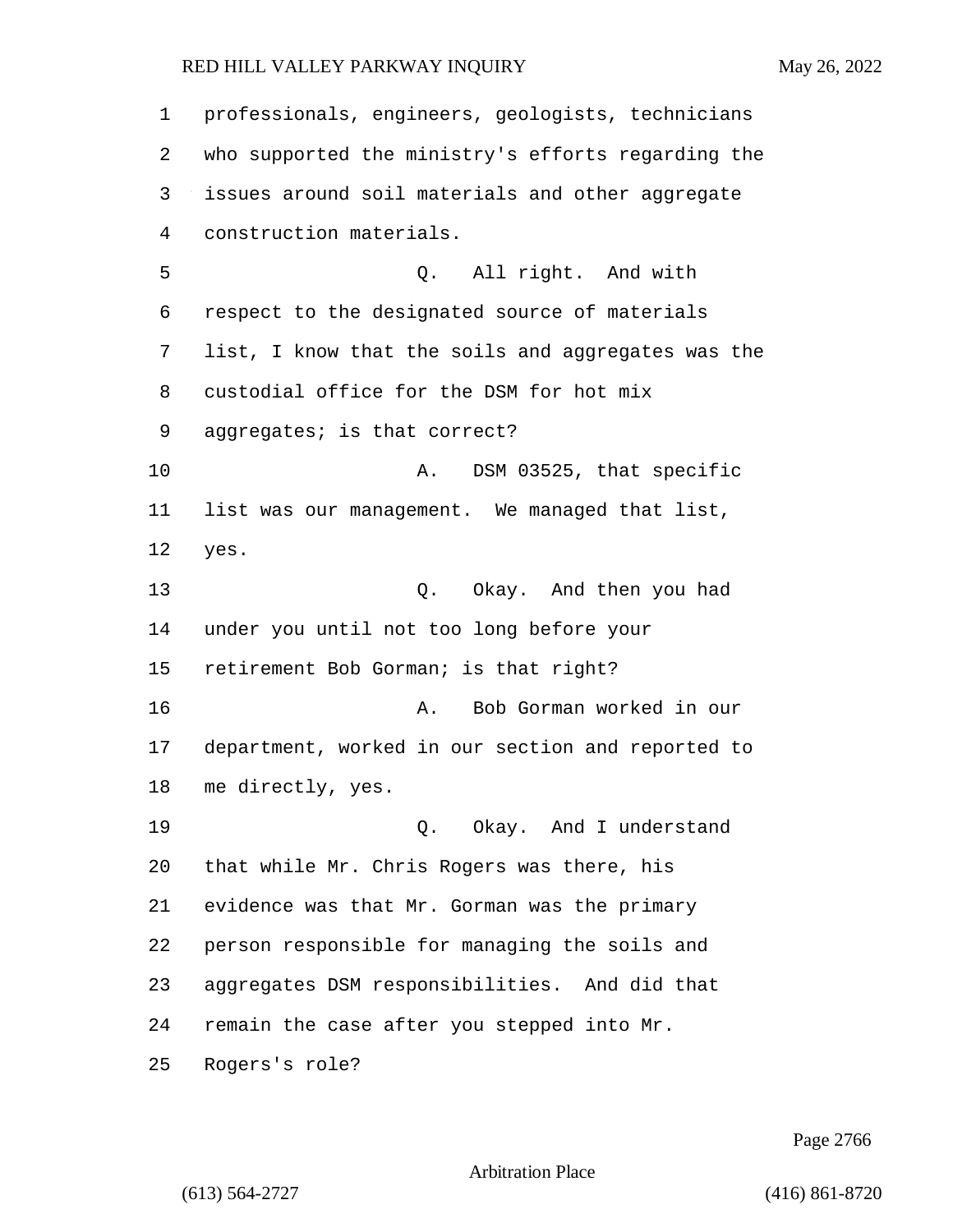| 1  | Yes, that was part of the<br>Α.                   |
|----|---------------------------------------------------|
| 2  | function of that position, and he maintained that |
| 3  | work relationship throughout.                     |
| 4  | Q. Okay. And he reported to                       |
| 5  | you until -- he retired in 2015. He reported to   |
| 6  | you until his retirement; is that right?          |
| 7  | That's correct.<br>Α.                             |
| 8  | And I understood that his<br>Q.                   |
| 9  | role, Mr. Gorman's role included processing       |
| 10 | applications for inclusion of new sources on the  |
| 11 | DSM; is that right?                               |
| 12 | He would take over the<br>Α.                      |
| 13 | functions required to assess the source, either a |
| 14 | visit quarries or sample materials, and then      |
| 15 | managed it from there, and then would probably    |
| 16 | review with me his findings.                      |
| 17 | Q. Okay. And he would                             |
| 18 | prepare -- well, he prepared the letters to DSM   |
| 19 | applicants typically?                             |
| 20 | He would prepare the<br>Α.                        |
| 21 | letters that would go out for my signature.       |
| 22 | Right. And typically<br>Q.                        |
| 23 | would you discuss those letters with him and the  |
| 24 | conclusions before they went out?                 |
| 25 | We would certainly review<br>Α.                   |

Page 2767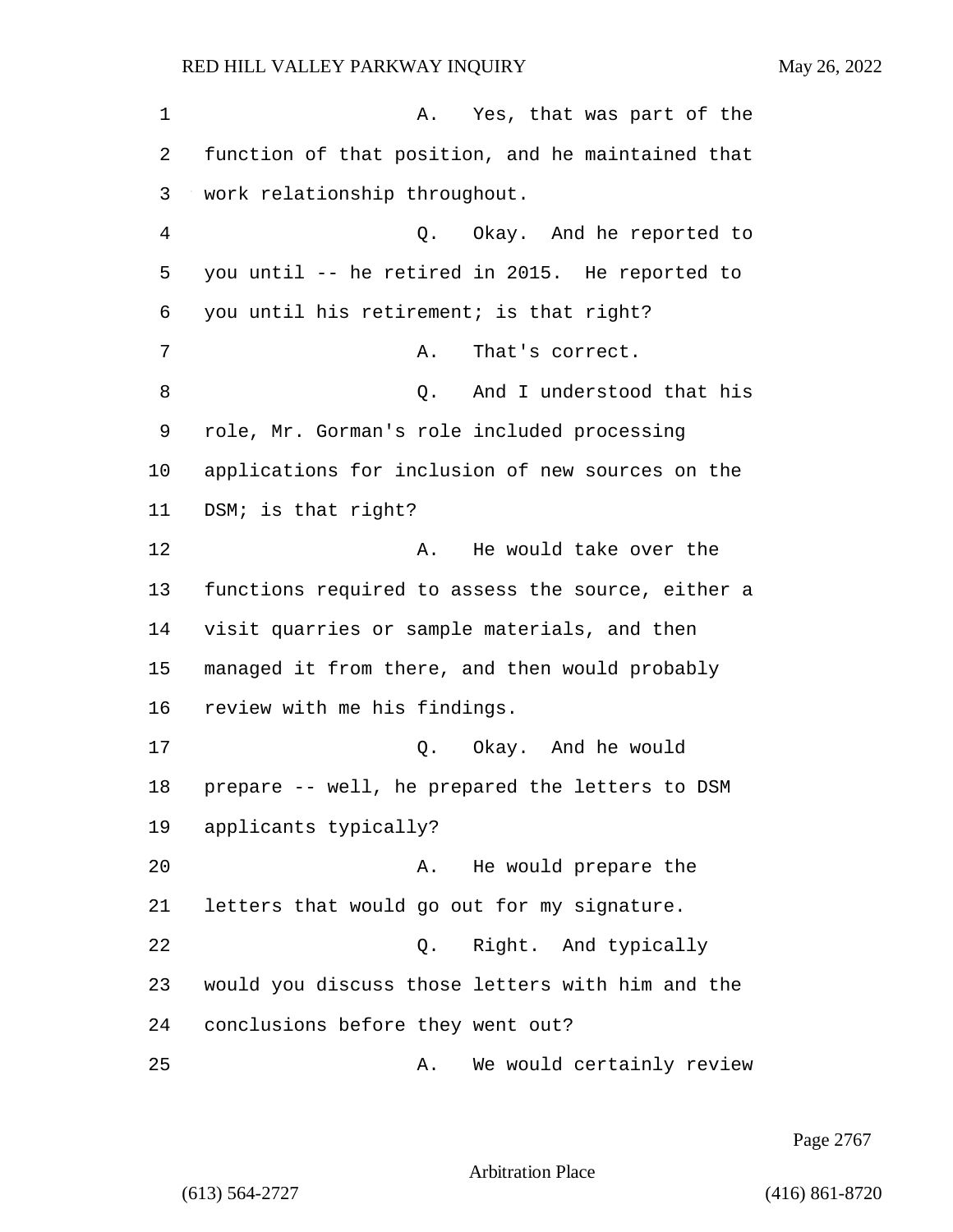them, and if there was anything to be added to the letter from my part, I would certainly add that, and at some point I would sign the letter, and we would send it out. 5 Q. Okay. And generally speaking were you involved in a day-to-day basis respecting the DSM list, or was it more periodic from your end? 9 A. It would have been as needed but not in any way on a day-to-day basis. 11 C. And I also understand that prior to his retirement from Mr. Rogers that requests for pavement friction testing by soils and aggregates section, at least towards the period when he retired, that they would be sent by Mr. Gorman to the head of pavements and foundations. Did that remain the case during your tenure? 19 A. Yes. Nothing had changed in that regard. 21 Q. Okay. You sort of picked up a turnkey organization, is that fair, In respect of the DSM? 24 A. I'm not so sure what that (indiscernible) means.

Page 2768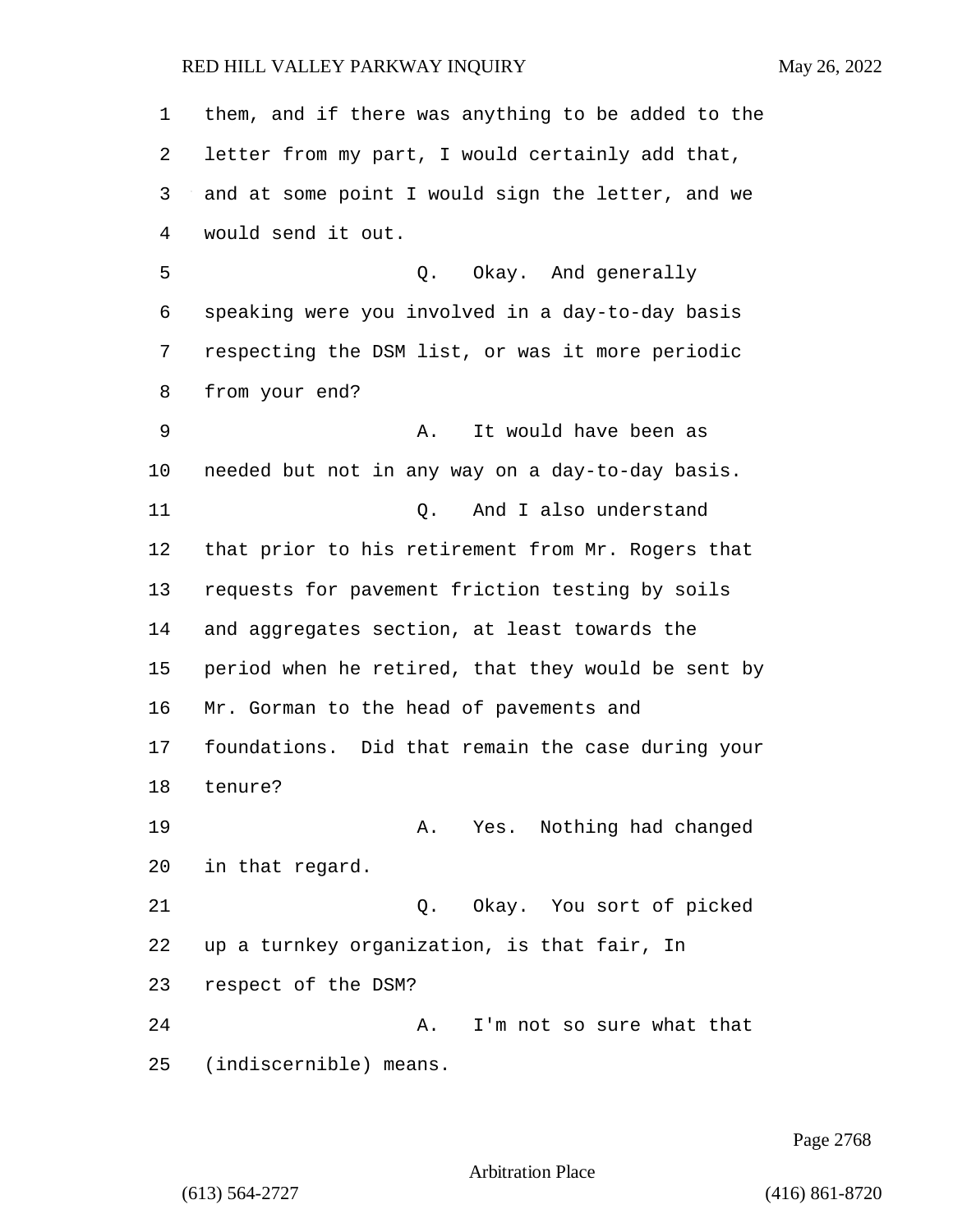1 and 0. It continued running the way it had before, you just picked up the operations as they were already running; is that fair? 5 A. To me it was a silent operation and I didn't really need to interfere. 7 C. Okay. And if we could go to overview document 4, image 86, please. 9 And just while he's pulling that up, Mr. Gorman (sic), from time to time I'll take you to what's called the overview document, chapter 4, which is the document that sets out the narrative of facts and introduces documents and so forth, and it cites from the source documents that are referenced. Sometimes I may just take you to this overview document, but if you want to look at the underlying document and I haven't taken you to that, please let me know and we'll do that. Okay? 19 A. Yes. 20 Q. So just as an example, paragraph 200, so I guess if you could pull up the next image as well, Registrar, 87. 23 And this just references one example of the requests that were made. It's a March 16, 2009 request sent by Mr. Gorman to Becca

Page 2769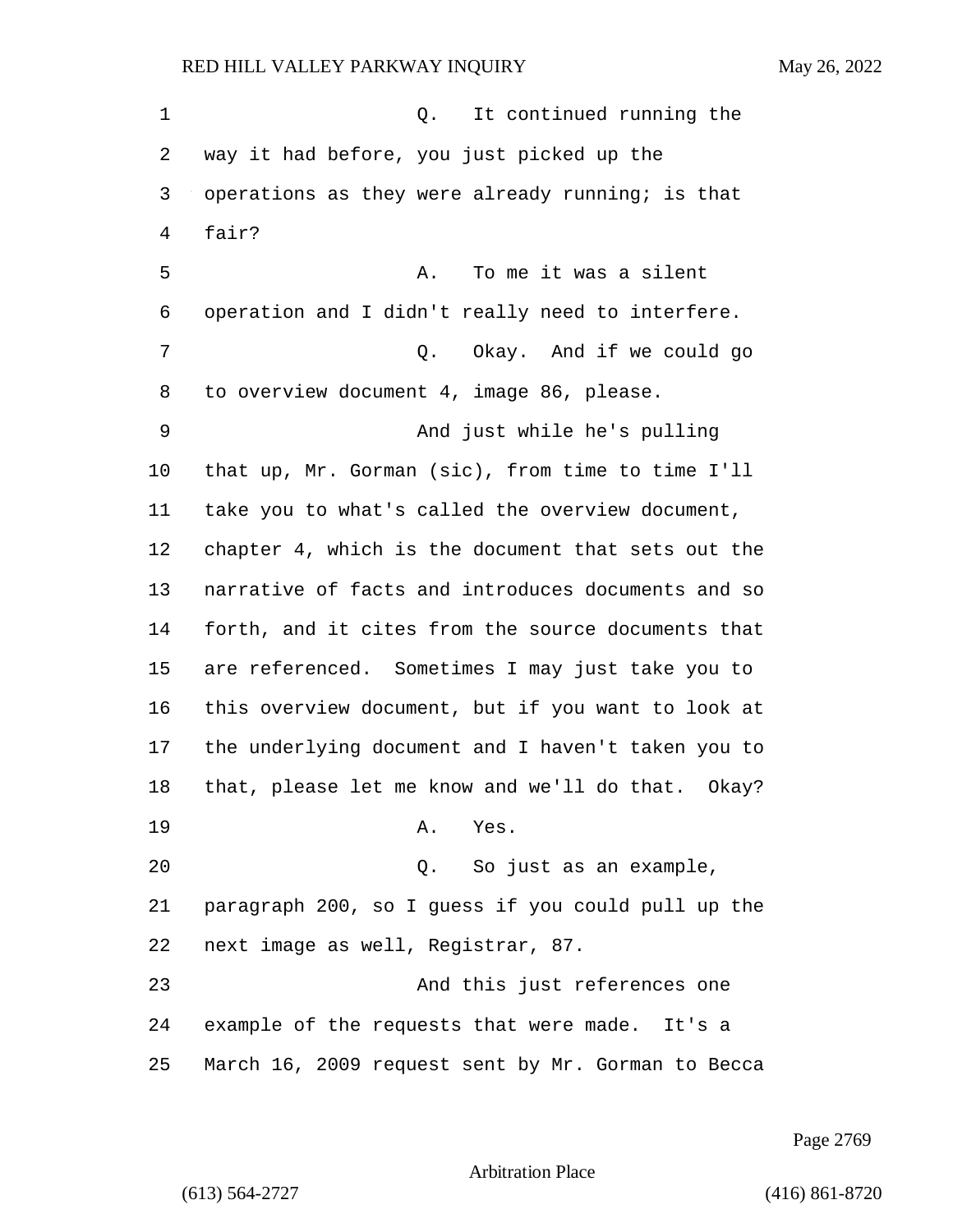| 1  | Lane, who at the time was the head of pavements    |
|----|----------------------------------------------------|
| 2  | and foundations to conduct skid resistance surveys |
| 3  | for the 2009 season, and it sets out a whole list  |
| 4  | of pavements, including the chart over -- showing  |
| 5  | over time what was to be surveyed. Is that         |
| 6  | typical approach on an annual basis from soils and |
| 7  | aggregates?                                        |
| 8  | As far as I understand<br>Α.                       |
| 9  | it, the typical approach would be there would be a |
| 10 | request from the pavements and foundations section |
| 11 | when they were preparing the future work, and they |
| 12 | would send out notices asking for requests, if     |
| 13 | there was any need for any skid testing, and Bob   |
| 14 | would review the candidate sources that we would   |
| 15 | have on -- ready to be tested or waiting to be     |
| 16 | tested or other test sections that we had that he  |
| 17 | wanted more information on.                        |
| 18 | $Q.$ Okay. And $-$                                 |
| 19 | And so we would compile<br>Α.                      |
| 20 | whatever was needed and then forward it back to    |
| 21 | the pavements and foundations section per their    |
| 22 | request.                                           |
| 23 | Q. Right, okay. So sort of                         |
| 24 | a request for request coming from --               |
| 25 | Basically, yeah. I'm<br>Α.                         |

Page 2770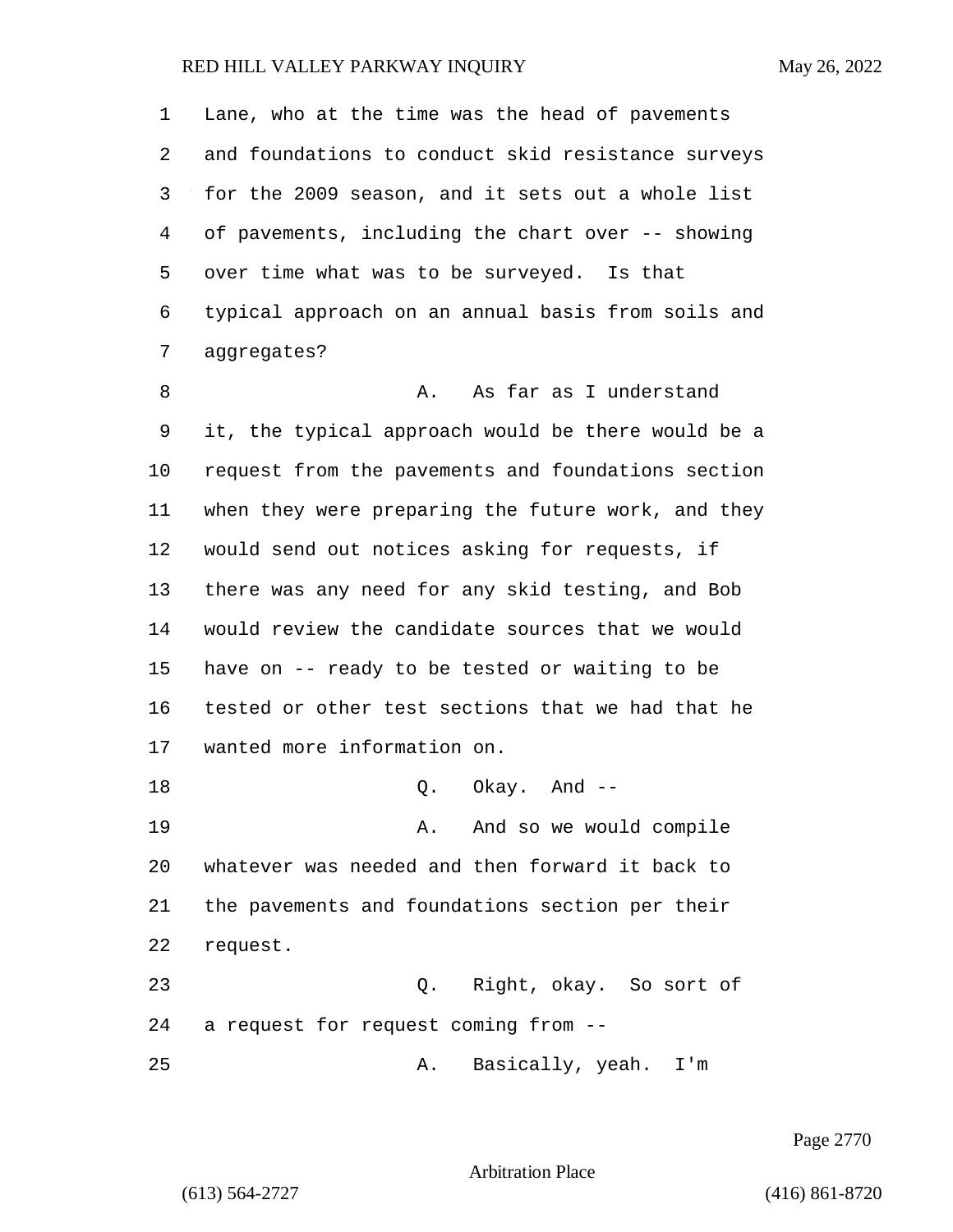asking you what do you need so I can (indiscernible) this.

3 Q. Okay. And then we know that -- we've heard that Frank Marciello of course conducted the friction testing for the MTO up until his departure from the MTO in 2015, and that his normal practice with respect to requests from soils and aggregates is that he would send it to Mr. Gorman and to you and to the head of pavements and foundations, would send the results. Does that accord with your recollection as well? 12 A. Yes. As far as I know, Frank would send out the results to the requestors and because -- just to -- for information purposes mostly that I would be copied on or through me the information would come into our section. 17 Q. Okay. If we could go to MTO 186231. 19 This is a paper from 2004 called "Pavement Surface Friction on Ontario Highways" listing Mr. Rogers, you, Becca Lane and Frank Marciello as authors. Do you recall this? 23 A. No, I'm not listed as an author on that paper. 25 Q. Oh, sorry.

Page 2771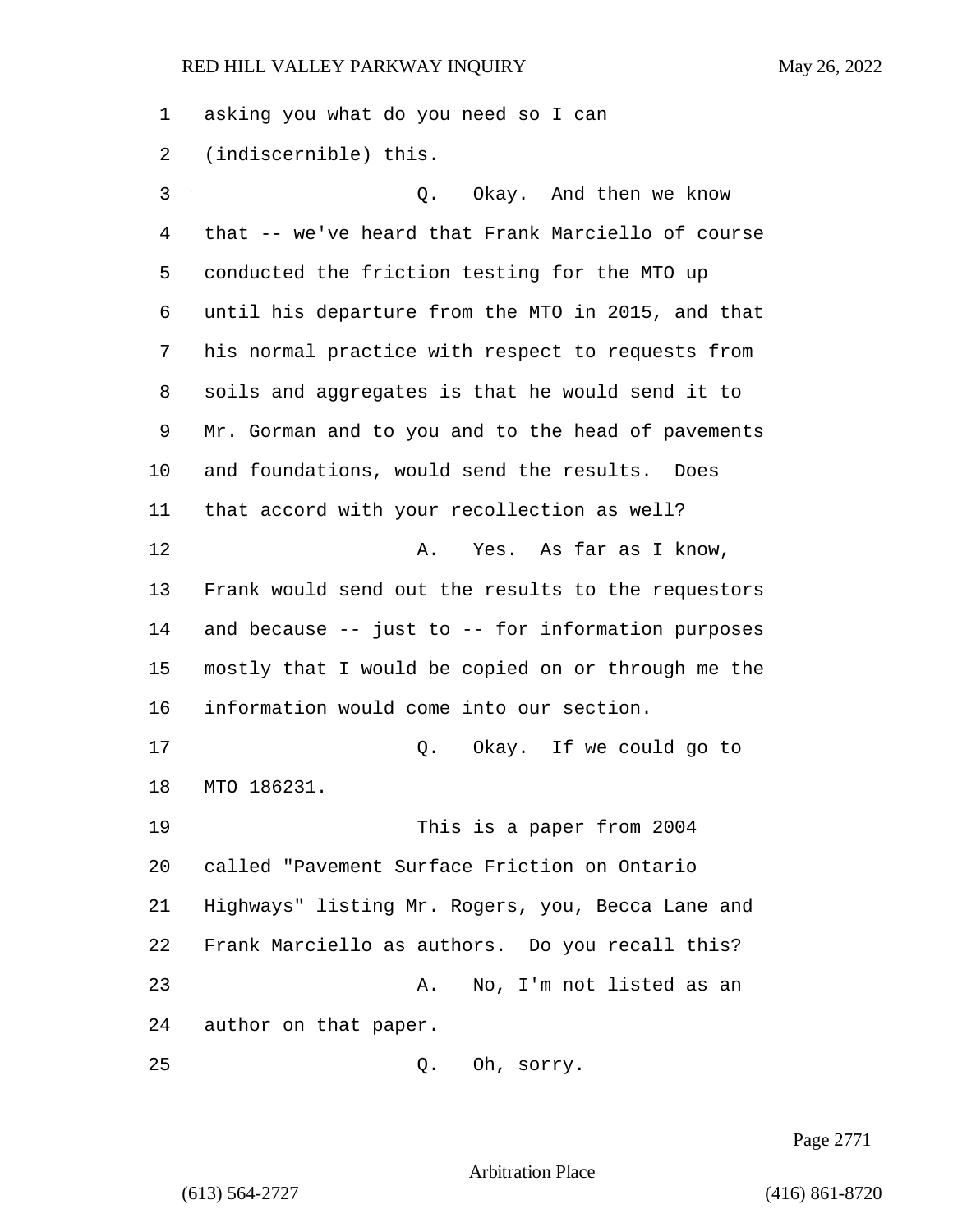| 1              | I'm not an author.<br>Α.                           |
|----------------|----------------------------------------------------|
| 2              | Q. You're not. Sorry,                              |
| 3              | you're right. You're quite right.                  |
| $\overline{4}$ | Are you familiar with this                         |
| 5              | paper?                                             |
| 6              | Oh, yes.<br>Α.                                     |
| 7              | Q. Okay. I apologize, and                          |
| 8              | thank you for your attention. You're absolutely    |
| 9              | not listed.                                        |
| 10             | And if we could take you to                        |
| 11             | image 7, there's a section on approval of new      |
| 12             | asphalt aggregate sources that's there, and I just |
| 13             | want to take you through it and see during your    |
| 14             | tenure if this, for the most part, covers the      |
| 15             | process involved in -- once a new source is sought |
| 16             | to be listed on the DSM.                           |
| 17             | And so the first thing is that                     |
| 18             | there's an -- and you can correct me if I'm wrong  |
| 19             | any time, and I'm taking it from here but also     |
| 20             | from my understanding, that the first thing is     |
| 21             | that the quarry is inspected and there's quality   |
| 22             | and consistency requirements at that stage; is     |
| 23             | that right?                                        |
| 24             | We sent out a letter to<br>Α.                      |
| 25             | the proponent of these new sources and spelled out |

Page 2772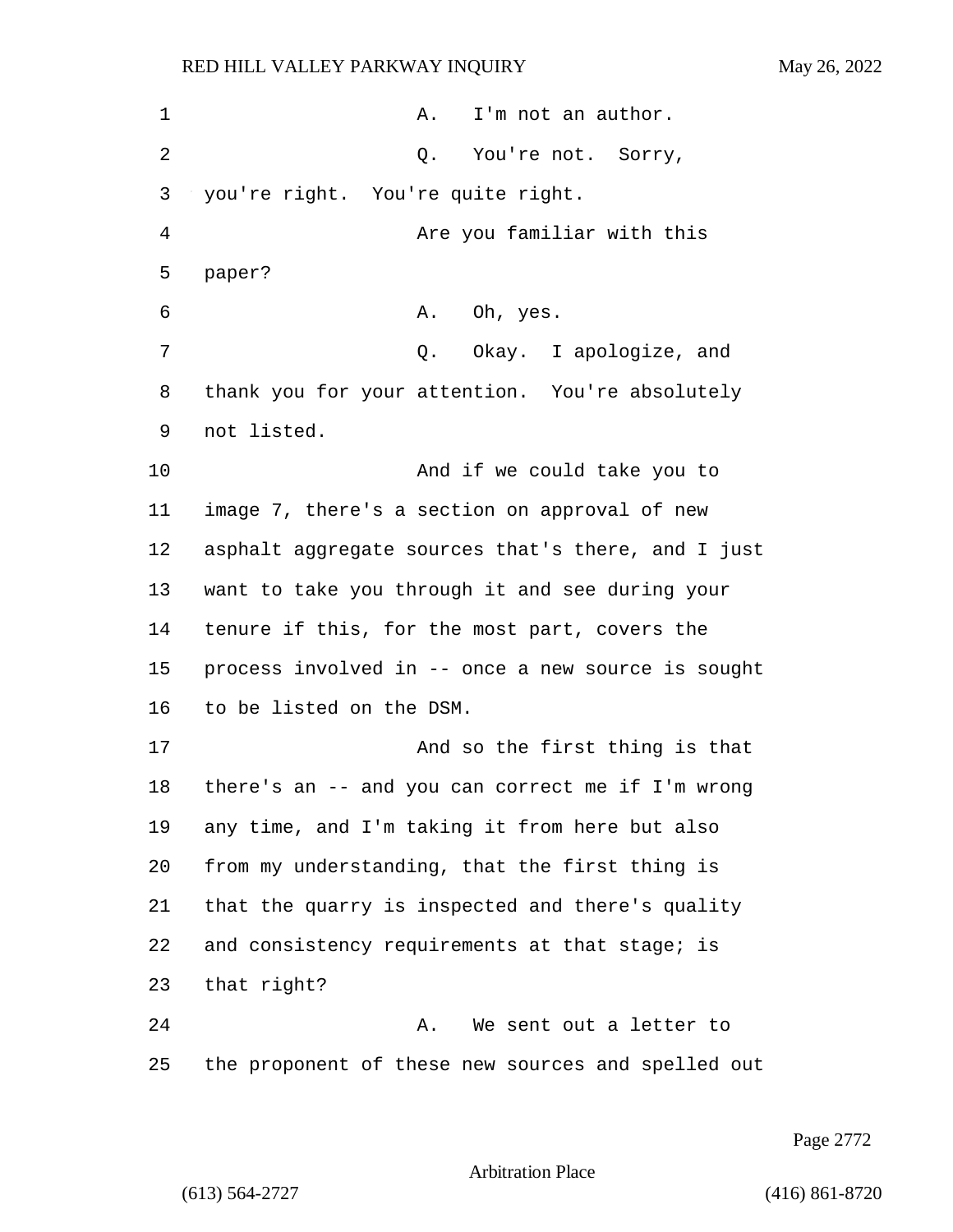| 1  | the requirements that we -- what we would be       |
|----|----------------------------------------------------|
| 2  | looking for in terms of the physical testing, the  |
| 3  | production properties testing and then alert them  |
| 4  | that we would need to have a demonstration of      |
| 5  | their product in our pavements and that we would   |
| 6  | be reviewing it over time before they actually     |
| 7  | received final approval.                           |
| 8  | Q. Right, so that's the                            |
| 9  | initial letter where you set out the requirements. |
| 10 | Once you receive the application, a letter goes    |
| 11 | back to the applicant saying this is what we're    |
| 12 | going to need, this is what is required?           |
| 13 | When the application came<br>Α.                    |
| 14 | in he would send out the letter telling them,      |
| 15 | spelling out the steps that they needed to take.   |
| 16 | Right, okay. And amongst<br>Q.                     |
| 17 | them $--$                                          |
| 18 | Which included -- which<br>Α.                      |
| 19 | included visiting the quarry source --             |
| 20 | Right.<br>Q.                                       |
| 21 | -- sampling the materials<br>Α.                    |
| 22 | and testing it in laboratories.                    |
| 23 | Sorry, and testing?<br>Q.                          |
| 24 | In our laboratories at<br>Α.                       |
| 25 | Downsview.                                         |

Page 2773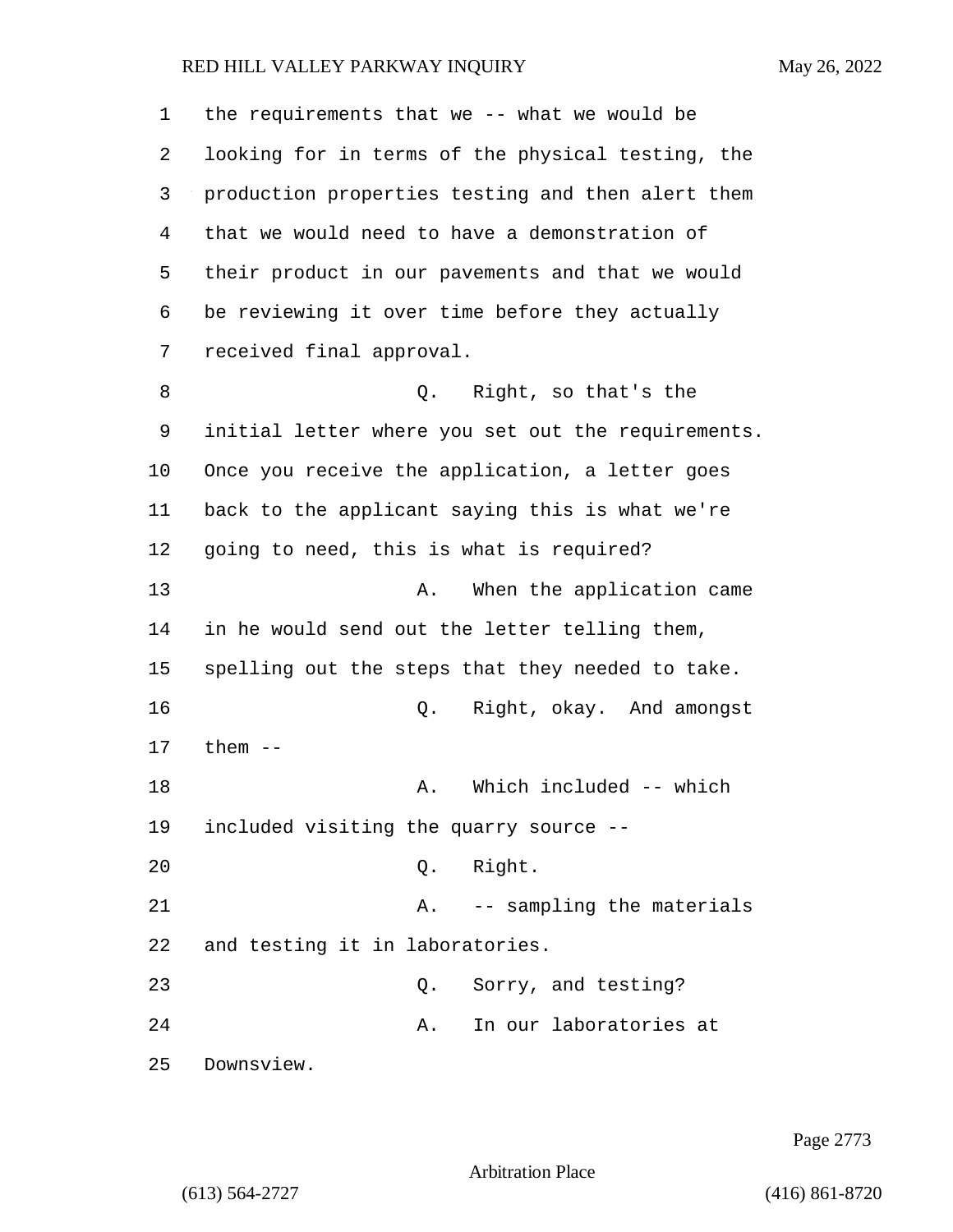| 1  | Q. Right. And so there's                           |
|----|----------------------------------------------------|
| 2  | the initial inspection and then there's the        |
| 3  | general thing; it's on the third line:             |
| 4  | "In general, satisfactory                          |
| 5  | quarry sources contain rocks                       |
| 6  | that are even grade,                               |
| 7  | homogenous and consistent with                     |
| 8  | uniform quality throughout the                     |
| 9  | site and consistent aggregate                      |
| 10 | density."                                          |
| 11 | And then it says:                                  |
| 12 | "A quarrying plan must be                          |
| 13 | devised so as to ensure                            |
| 14 | homogenous, uniform product."                      |
| 15 | There was a requirement<br>Α.                      |
| 16 | to submit a quarrying plan. I'm not so sure        |
| 17 | what -- when that was or whether it was discussed  |
| 18 | at the site, but they needed to be -- we needed to |
| 19 | be sure that they had a fairly consistent deposit, |
| 20 | and there were no deleterious materials in there.  |
| 21 | If there were, we would alert them in their        |
| 22 | approval letter to -- we would identify the areas  |
| 23 | that we -- they would have to omit or go around or |
| 24 | quarry around so none of those materials were      |
| 25 | included in their product.                         |

Page 2774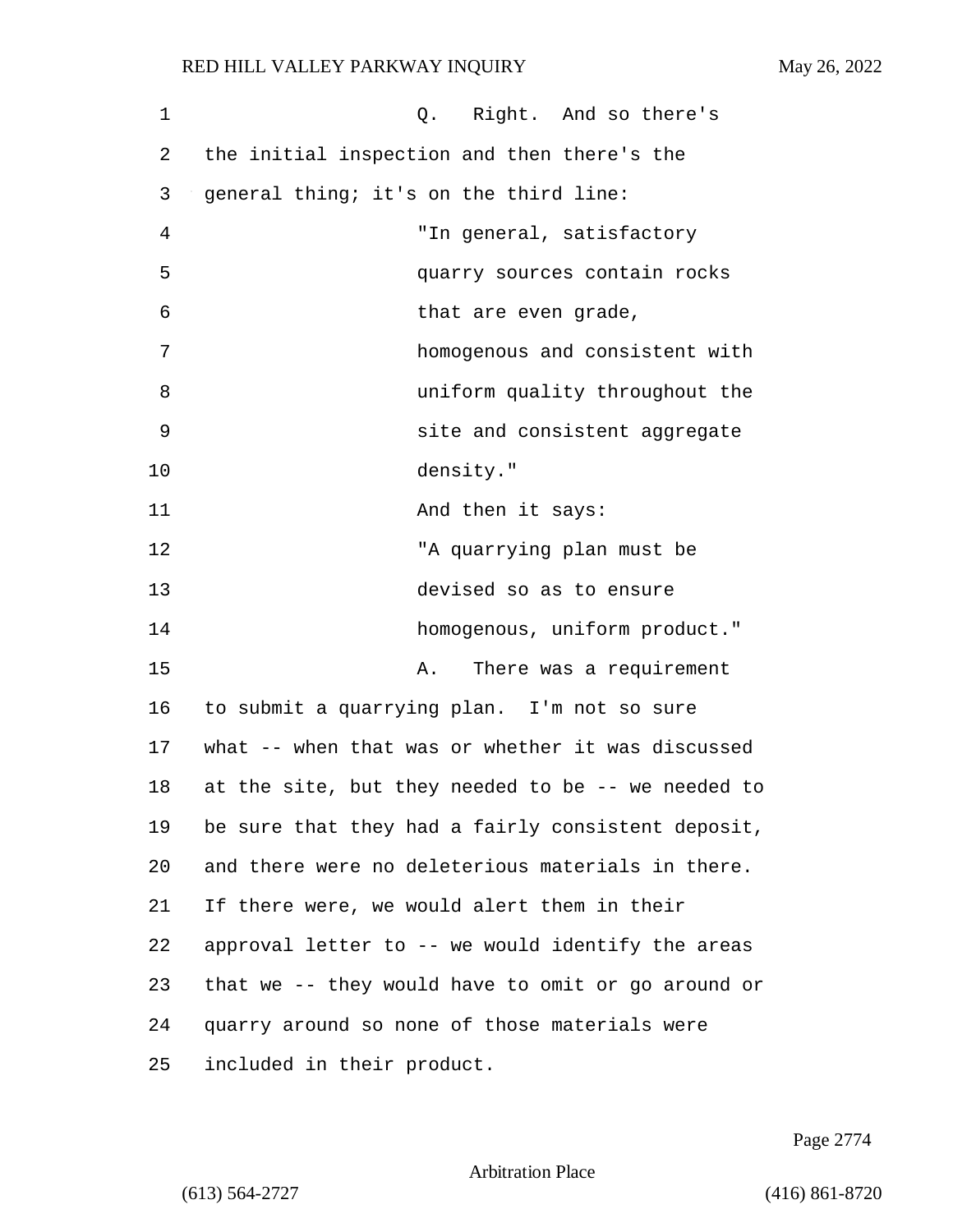| 1  | Okay. And then there<br>Q.                         |
|----|----------------------------------------------------|
| 2  | were the laboratory requirements that you referred |
| 3  | to, and one of them as stated here is:             |
| 4  | "A minimum average polished                        |
| 5  | stone value of 50 with no                          |
| 6  | value less than 48."                               |
| 7  | That was one of them, and that                     |
| 8  | continued to be the case; is that right?           |
| 9  | Yes, yes. We -- the PSV<br>Α.                      |
| 10 | test actually took four individual coupons, and we |
| 11 | took the average of those coupons and reported     |
| 12 | that. So it would have been an average value of    |
| 13 | 50 with none of those values being lower that 48.  |
| 14 | Right. Of the four?<br>Q.                          |
| 15 | Okay.                                              |
| 16 | Of the (indiscernible).<br>Α.                      |
| 17 | Q. And when you say "a                             |
| 18 | coupon," what does that mean? Others have          |
| 19 | referred to it. I'm not sure we've actually had    |
| 20 | anyone at the MTO describe that.                   |
| 21 | Oh, okay. A coupon is<br>Α.                        |
| 22 | made with an epoxy backing, and it takes a fairly  |
| 23 | skilled operator, experienced operator to place    |
| 24 | the aggregate particles according to the test      |
| 25 | method in the coupon in which they would lay out   |

Page 2775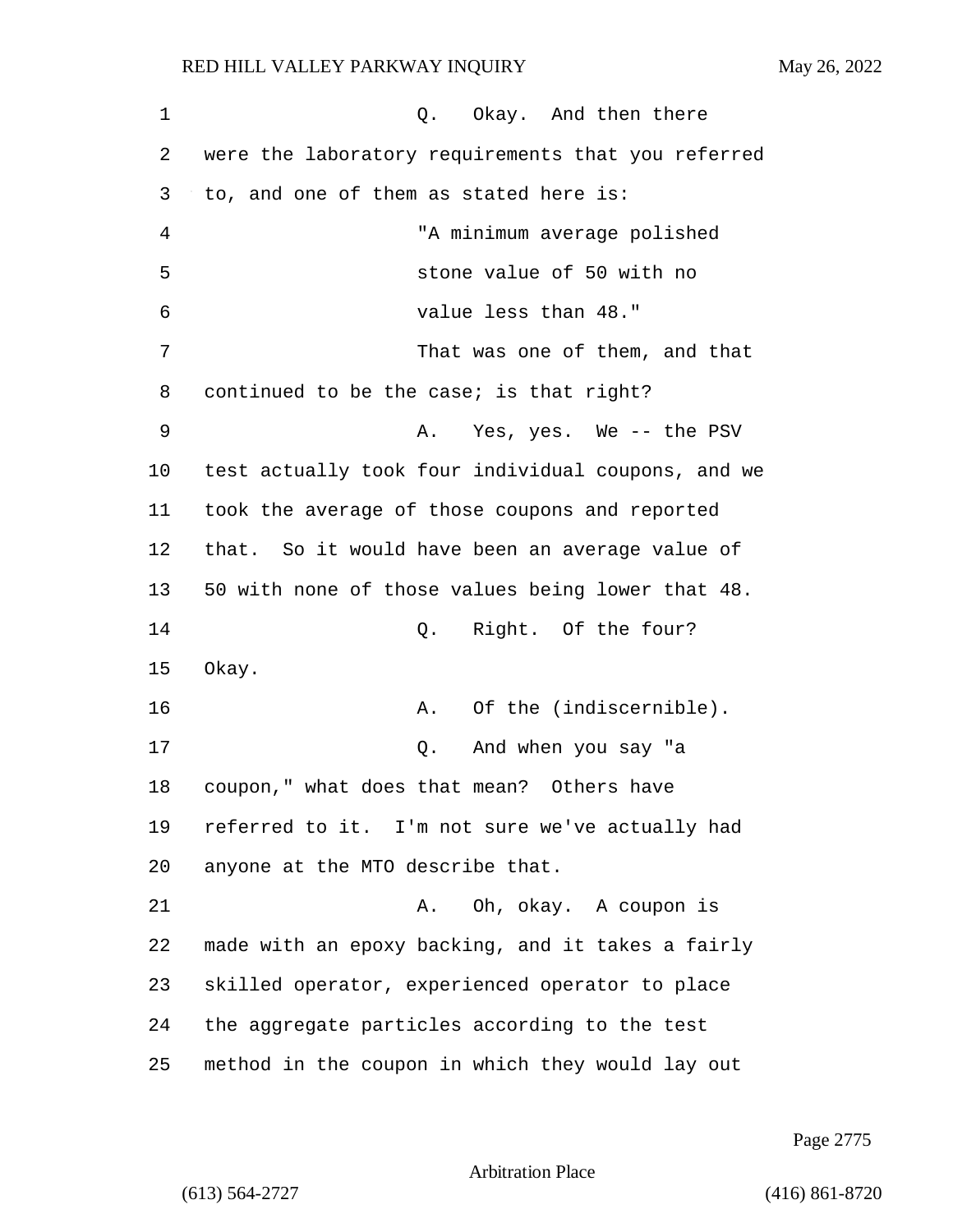the coupon -- lay out the aggregate particles. It was a curved coupon so it could fit on the round testing wheel of the PSV equipment. So it -- without a visual, it's kind of hard to describe, but it would be a -- a coupon, something like about 6 inches long maybe 2 inches wide and curved so it fit on the outside circumference of the testing wheel -- 9 Q. I see. 10 A. -- and it exposed a number of aggregate particles to the abrasive and the rubber tire that was used to simulate the road conditions. 14 Q. Right. And, yeah, sort of a platform that you are sticking it to, if I can put it that way, sticking the aggregates to so that it could be submitted to the testing; is that right? 19 A. They were put in a -- the aggregates were put in a mold, and then there was an epoxy -- there was a sand filler for spacing so the -- and then we would pour epoxy on the backing, and when the epoxy had cured we'd take out the mold and there would be the mold, and we removed the loose sand so the aggregates would be

Page 2776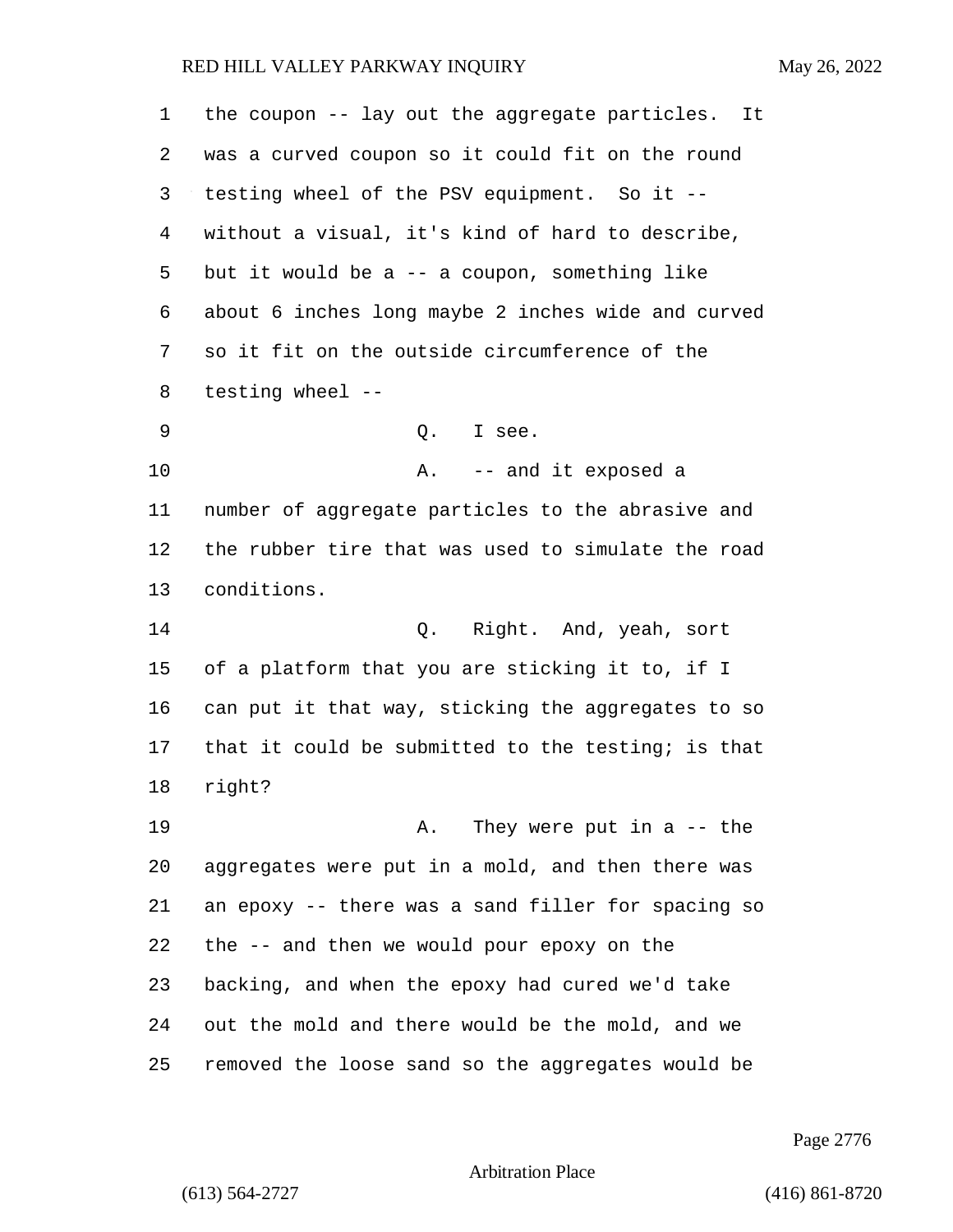fully exposed to the testing wheel. 2 Q. I see. And then there was the aggregate abrasion value of six or less is another one? 5 A. Yes, yes. That was also a prepared coupon in a very similar fashion, but it was flat, and we tested two coupons at a time and took the average value of those two coupons and reported that as a test value. 10 Q. Okay. And they are not -- the values aren't listed here, but we'll get to them when we look at one of the letters that go -- went back in the case of the Demix aggregates, but refers to: 15 "...must meet requirements for 16 shape, frost resistance and 17 water absorption." (As read) 18 At the bottom of the fourth paragraph. So there was the freeze/thaw test, 20 right? 21 A. In general, but there was a lot more than just that. Right. So there was another -- there were other physical tests, physical properties we would test for and production properties we would test as well and

Page 2777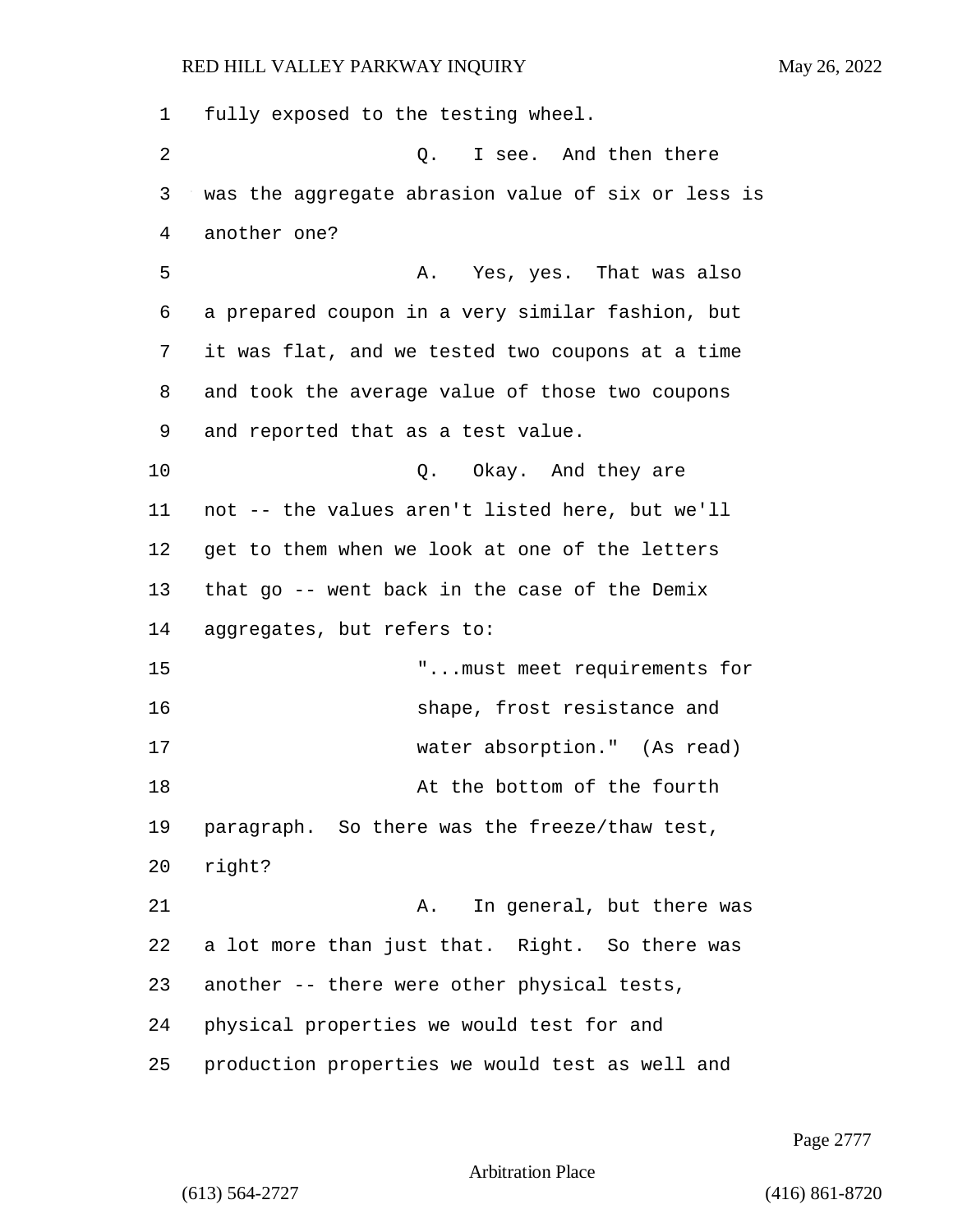| 1  | had to meet the requirements of what we had in our |
|----|----------------------------------------------------|
| 2  | specifications at the time.                        |
| 3  | All right. And we'll<br>Q.                         |
| 4  | look at the specific ones when we go to the test   |
| 5  | results in the case of the Red Hill.               |
| 6  | Α.<br>Yes.                                         |
| 7  | Q. Okay. And then in the                           |
| 8  | second paragraph it says that:                     |
| 9  | "MTO normally requires a                           |
| 10 | 500-metre pavement test                            |
| 11 | section using the new                              |
| 12 | aggregate."                                        |
| 13 | And that: "It's tested for                         |
| 14 | frictional characteristics                         |
| 15 | with the brake force trailer                       |
| 16 | for two years before the                           |
| 17 | material would be considered                       |
| 18 | for inclusion on the approved                      |
| 19 | list. Inspection and skid                          |
| 20 | testing will take place over                       |
| 21 | the life of the test section."                     |
| 22 | (As read)                                          |
| 23 | And so this is using the MTO's                     |
| 24 | ASTM brake force trailer with a ribbed tire; is    |
| 25 | that correct?                                      |

Page 2778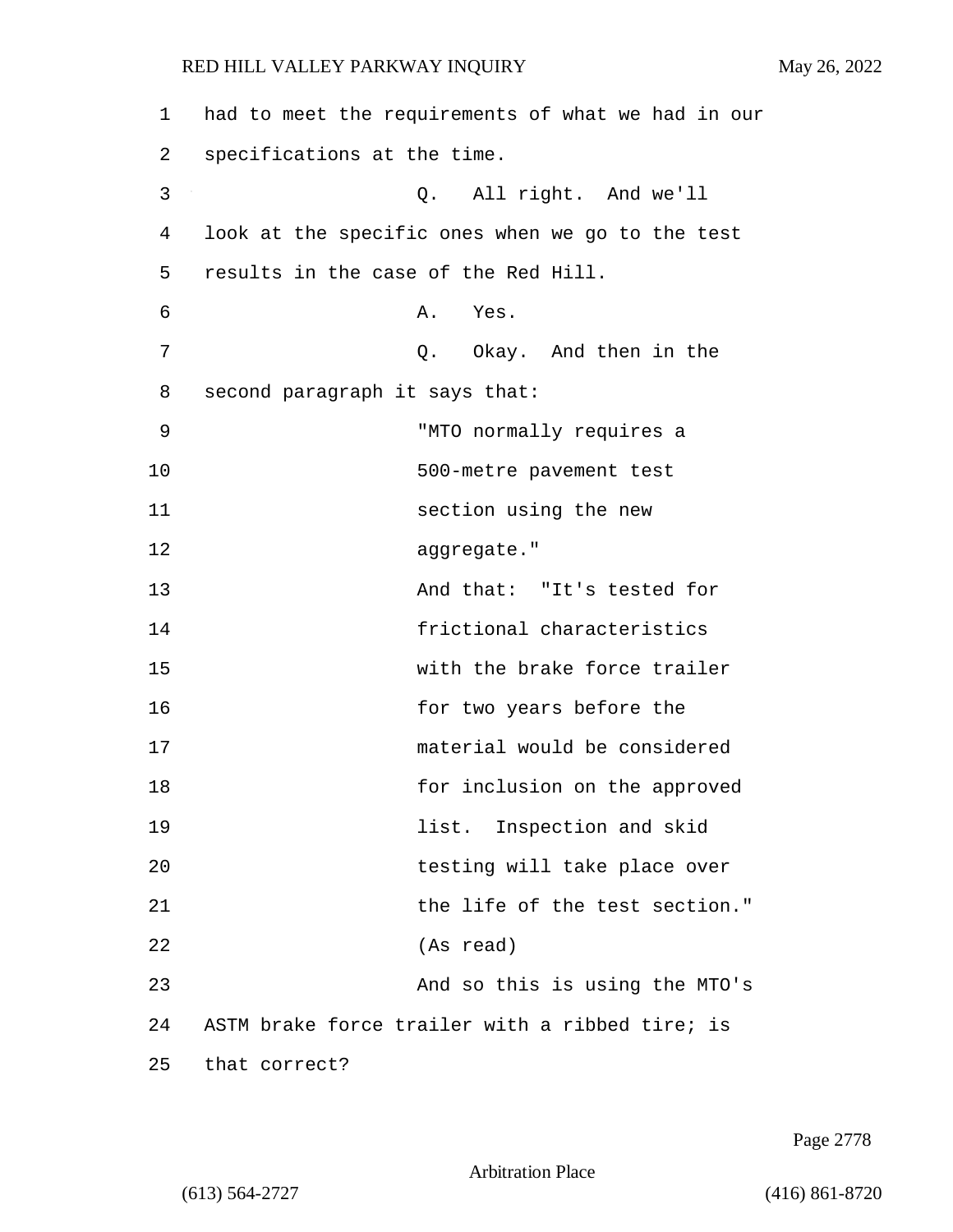1 A. The brake force trailer was used to measure the friction on the test section, yes. 4 Q. Right. And there's -- and typically, I know it says "normally" there, but the normal typical approach that has been described is that the test section is done on a new -- at the same time as the new pavement with an already approved aggregate with the test section laid adjacent to the pavement that's being laid pursuant to the contract that's being constructed at that time; is that right? 13 A. Yes. It would be up to the proponent to identify a contract if they were -- if the quarry was owned or operated by the road-building contractor or whatever association they had. But they would have to find a contract. Sometime we would find a contract or assist them in finding a contract, an ongoing contract in which they were paving the -- a portion of our highways, and then at the same time with the same mix design and the same location with the ongoing contract place that normally 500-metre test section within that ongoing contract. 25 Q. Am I correct that what

Page 2779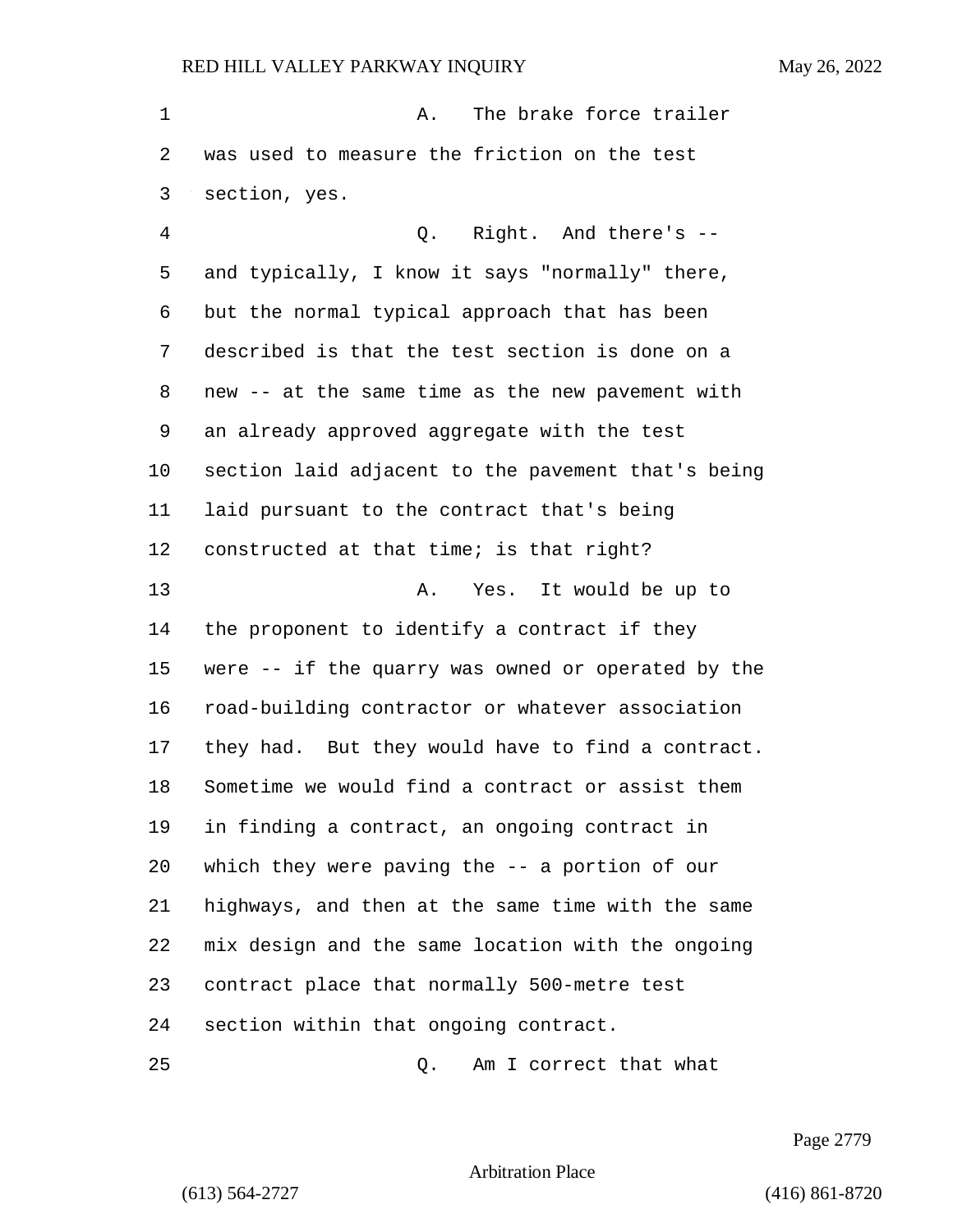you're looking for is for the new aggregate, the test strip section, to have as good or better friction qualities than the control section. Is that correct? As good or better skid test 5 results?  $\delta$  and  $\delta$ . A. No. 7 Q. No? 8 A. That's not correct, no. 9 Q. Okay. So what -- 10 A. No, we evaluated the test section on its own merits. 12 O. Meaning? 13 A. The fact that we had another aggregate adjacent to it would have been used as a control if -- just because we knew we already had an approved aggregate in that -- in the standard paving. So we -- and we would use that, or you could use that to identify if there was any anomalous conditions that were occurring. So you had expectations of what would be the material already being placed on the contract, and then you would test your test section and -- just to ensure that you had no anomalies in conditions

25 Q. Sorry, anomalies in what

24 that would affect the friction results.

Page 2780

Arbitration Place

(613) 564-2727 (416) 861-8720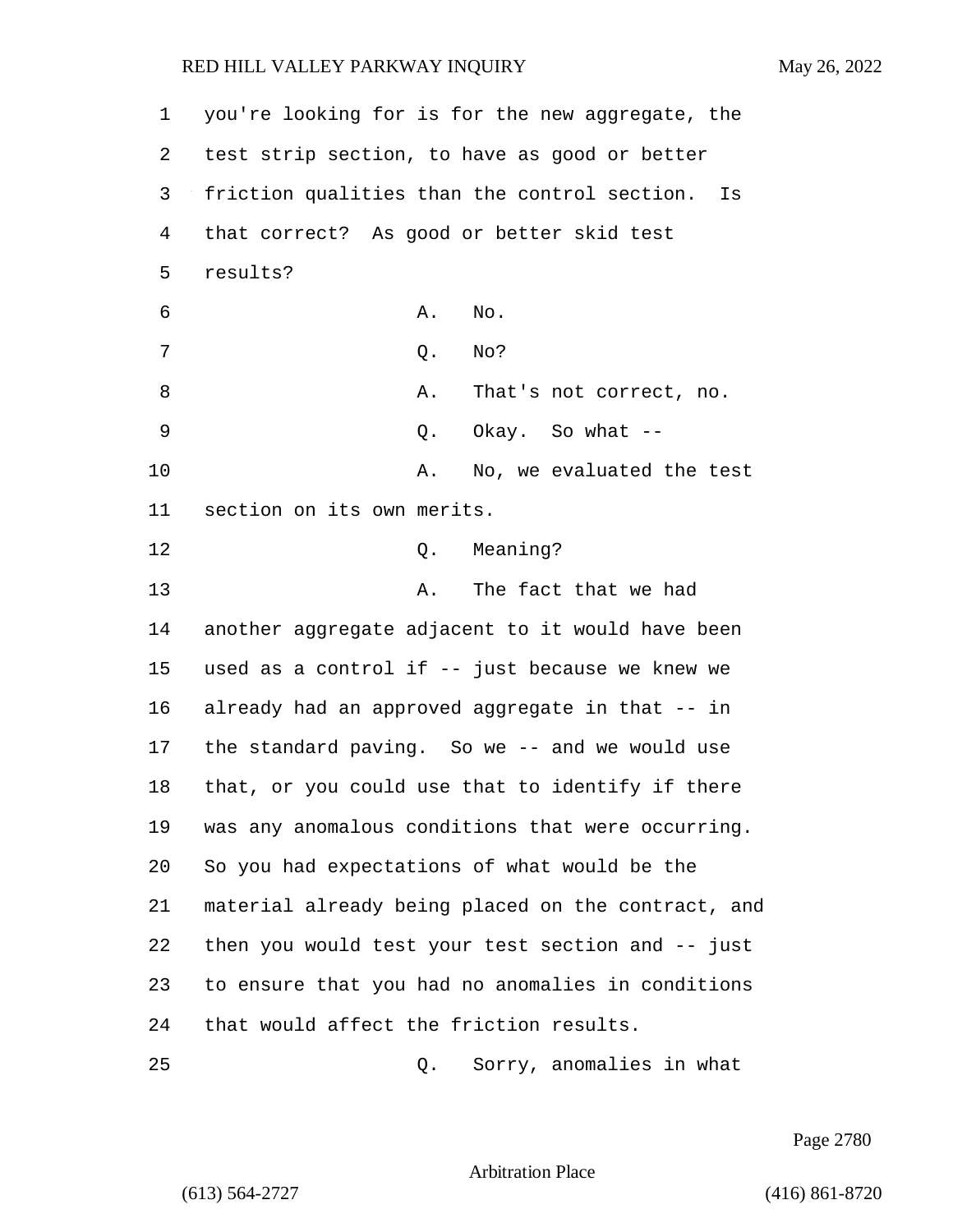sense? In terms of weather and -- 2 A. In a lot -- or if there was errors in the testing method or something happened. If there was a contamination or spill on that section of pavement. And it's typical that we would do that with all of our test methods -- at least where we could -- is that we ran a material of known values, at least within range, a known range, to ensure that the testing we were getting from what we would use as a control was within an acceptable range, so we knew that everything was working, the testing was being conducted correctly. 14 C. Okay. And then what are the merits that -- individually that you're looking for with skid testing on the test section? 17 A. Well, we want to make sure that the material stays in place, that there was no premature breakdown of the payment mat, the aggregates weren't raveling from the pavement surface, we weren't losing materials. And then we would also test for the friction to determine what frictional properties or characteristics they had in accordance with the test method. 25 Q. Right, but what you

Page 2781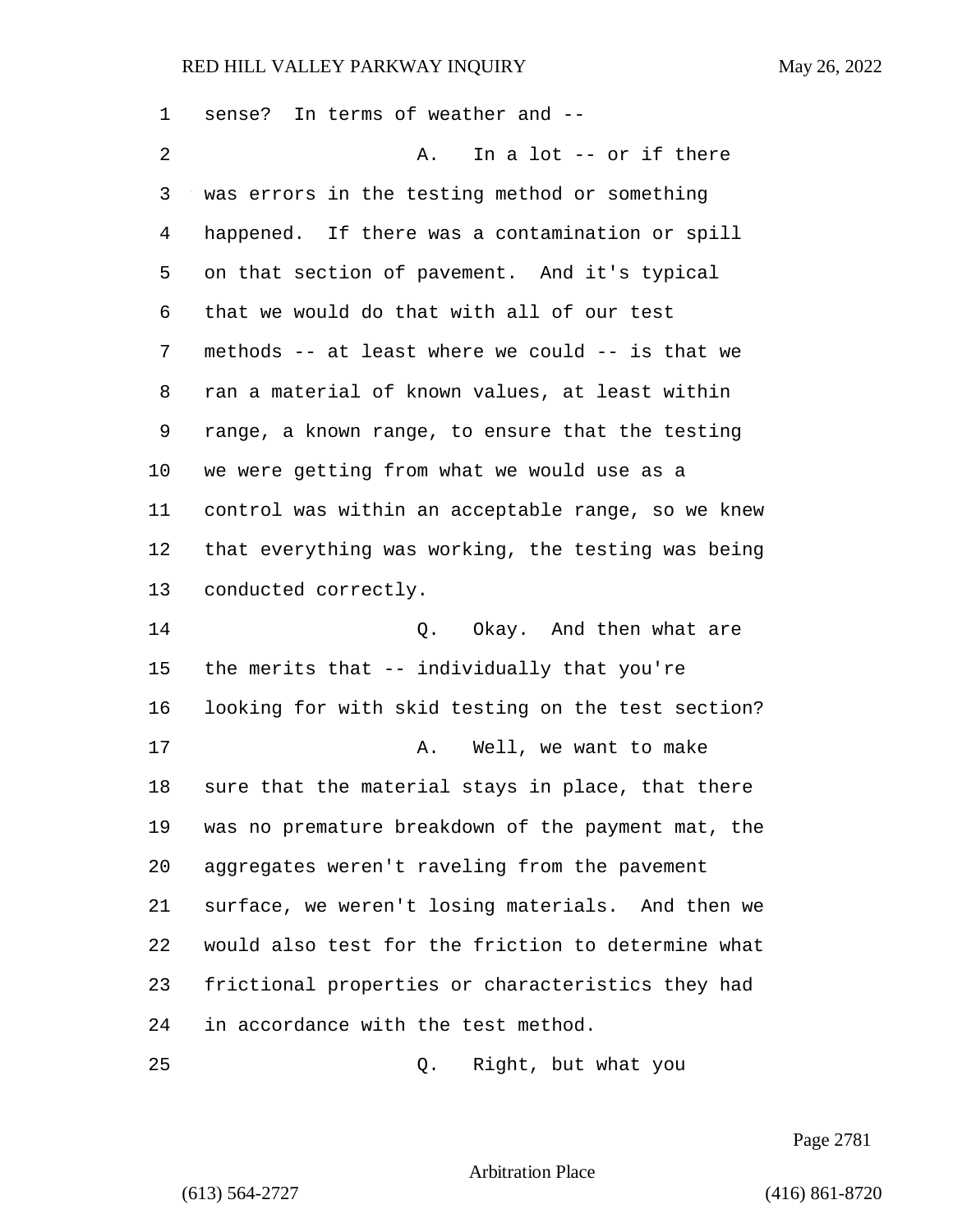| 1  | disagreed with me about was when I suggested that  |
|----|----------------------------------------------------|
| 2  | the reason for having the test strip is so you     |
| 3  | want to have the test strip to have as good or     |
| 4  | better skid resistance than the control strip, and |
| 5  | you said, no, no, we evaluate --                   |
| 6  | (Speaker overlap)                                  |
| 7  | We're not comparing it to<br>Α.                    |
| 8  | the control material or the material on the        |
| 9  | standard contract. We're just using that ensure    |
| 10 | that the testing is done within acceptable ranges. |
| 11 | Okay. But then --<br>Q.                            |
| 12 | Α.<br>It's not a correct                           |
| 13 | comparison.                                        |
| 14 | So then how are you<br>Q.                          |
| 15 | evaluating the skid resistance qualities of the    |
| 16 | test strip?                                        |
| 17 | From the data provided<br>Α.                       |
| 18 | from the skid trailer.                             |
| 19 | Q. Right, and what is the --                       |
| 20 | what is the standard or the number against which   |
| 21 | you are measuring it?                              |
| 22 | We didn't have a standard<br>Α.                    |
| 23 | or number that we tested against. It was -- it     |
| 24 | was -- the way we described it, we wanted adequate |
| 25 | friction.                                          |

Page 2782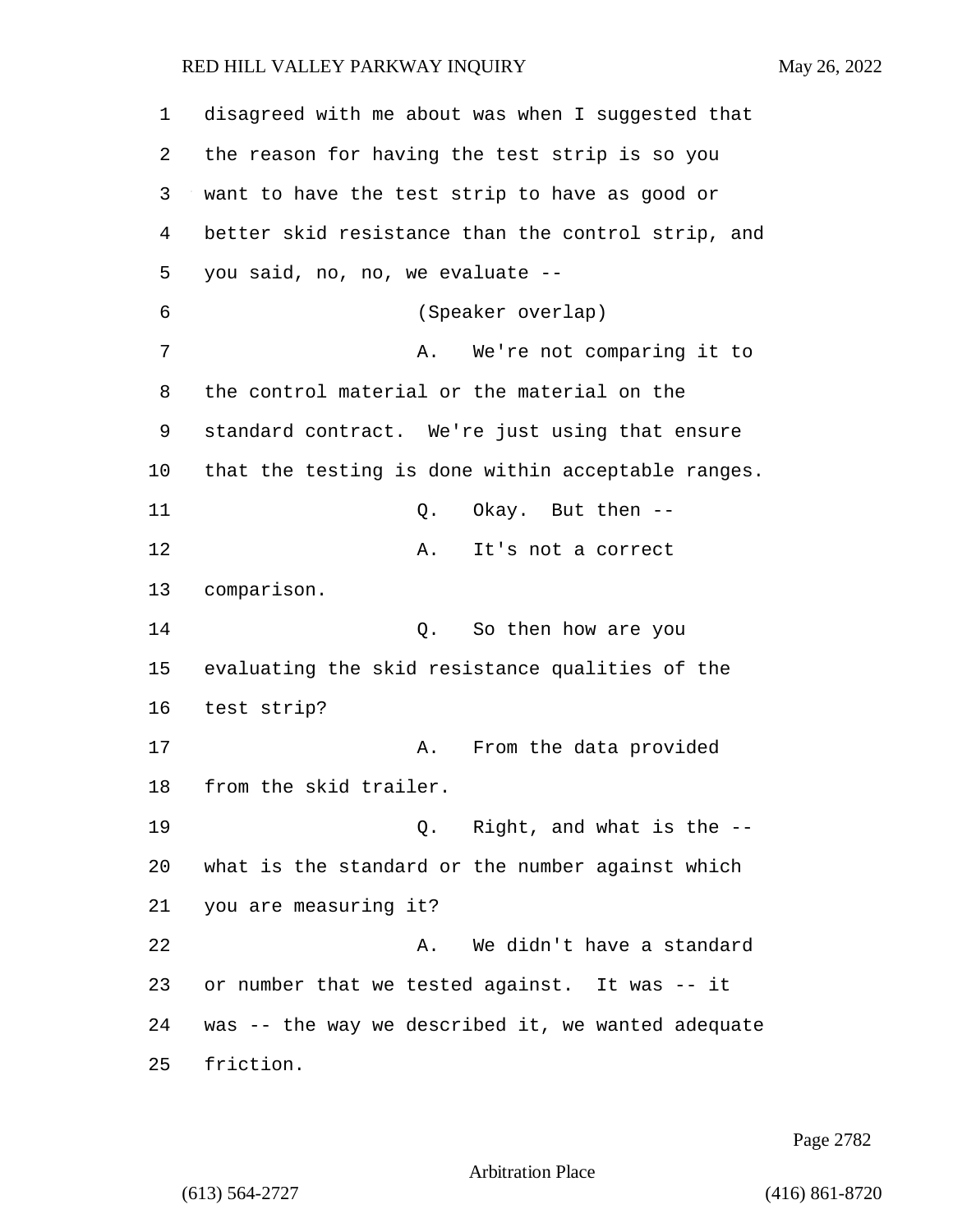| 1  | Okay. And what defines<br>Q.                       |
|----|----------------------------------------------------|
| 2  | "adequate friction"?                               |
| 3  | It was something that<br>Α.                        |
| 4  | would have been acceptable in terms of, I guess,   |
| 5  | comparison with our 400 series highways test       |
| 6  | results.                                           |
| 7  | Q. Okay. Well, we've heard                         |
| 8  | a lot from other witnesses about the use of the    |
| 9  | friction number 30 --                              |
| 10 | Yes.<br>Α.                                         |
| 11 | Q. -- within the MTO, so I                         |
| 12 | don't want to spend a huge amount of time on the   |
| 13 | history of it and so forth. But is that what you   |
| 14 | are talking about? Is it -- that defines an        |
| 15 | acceptable number in terms of evaluation for DSM   |
| 16 | purposes?                                          |
| 17 | From what I had read in<br>Α.                      |
| 18 | the industry literature, 30 was sort of a number   |
| 19 | that indicated that you were into something -- a   |
| 20 | different kind a situation. There is something     |
| 21 | that you -- it's kind of a -- sort of when it goes |
| 22 | from green to yellow in a sense where there's      |
| 23 | something there that may alert you, and we're      |
| 24 | talking about average friction numbers of the      |
| 25 | pavement section. So it's just used as a           |

Page 2783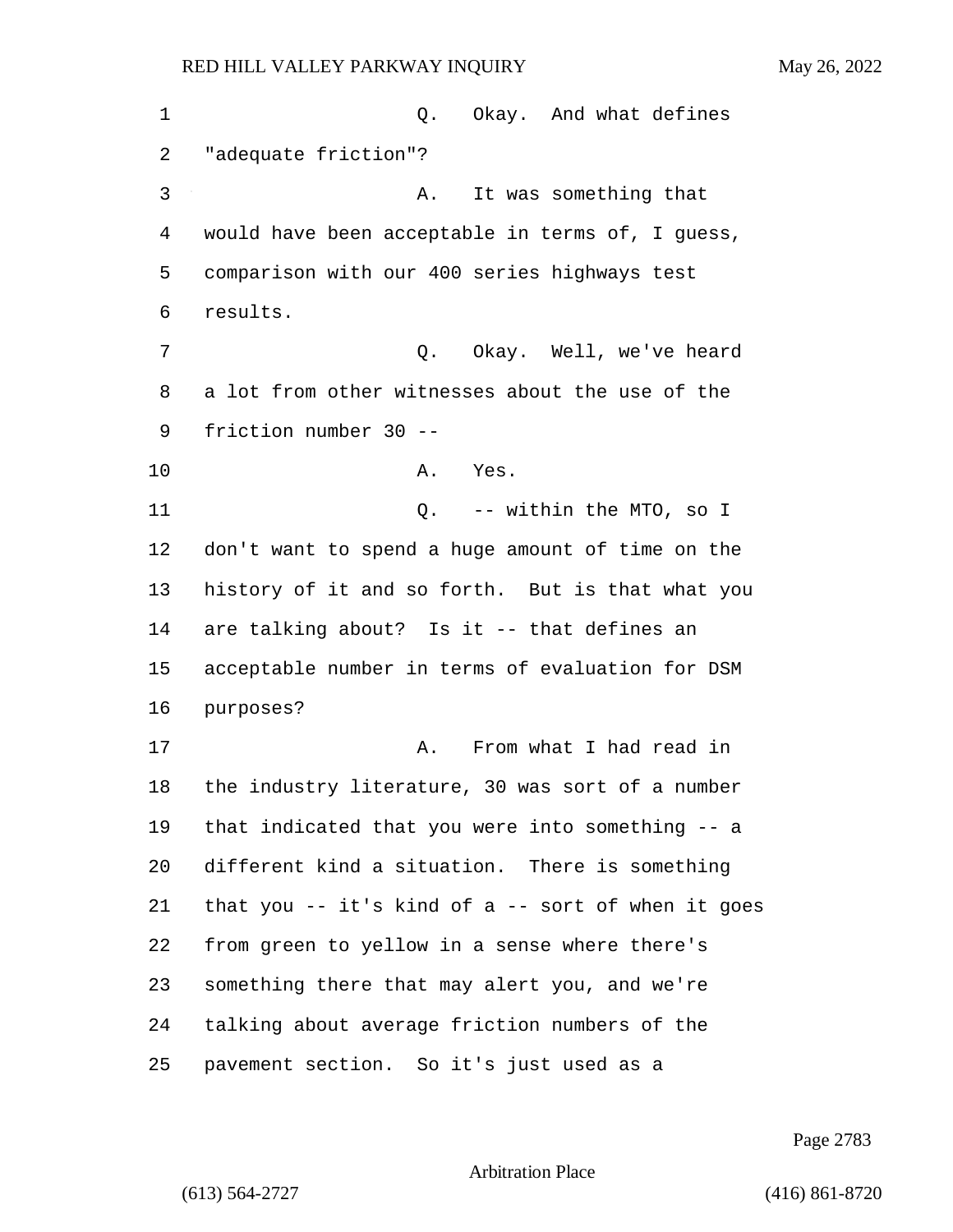guideline more than anything else. And that was for the whole general network. In terms of the DSM materials, we were comfortable knowing that all of our test sections that we had were above 30 for sure. 6 0. Okay. 7 A. But I don't think we -- that was in the back of our minds and something that we could use as a measuring stick. 10 Q. Right. Okay. So you referred to it as a -- FN30 as a guideline or a measuring stick, something that's in the back of your head when you are evaluating the friction test results for DSM purposes; is that fair? 15 A. That's fair, yeah. Because I know that number may have been used by pavement management people as to determine what actions they may take, so we kind of applied similar applications of that number to what we would assume to be acceptable friction. 21 Q. Okay. And when you refer to "pavement management people," you're talking about, am I correct, pavement management people within the MTO? 25 A. Well, pavement management

Page 2784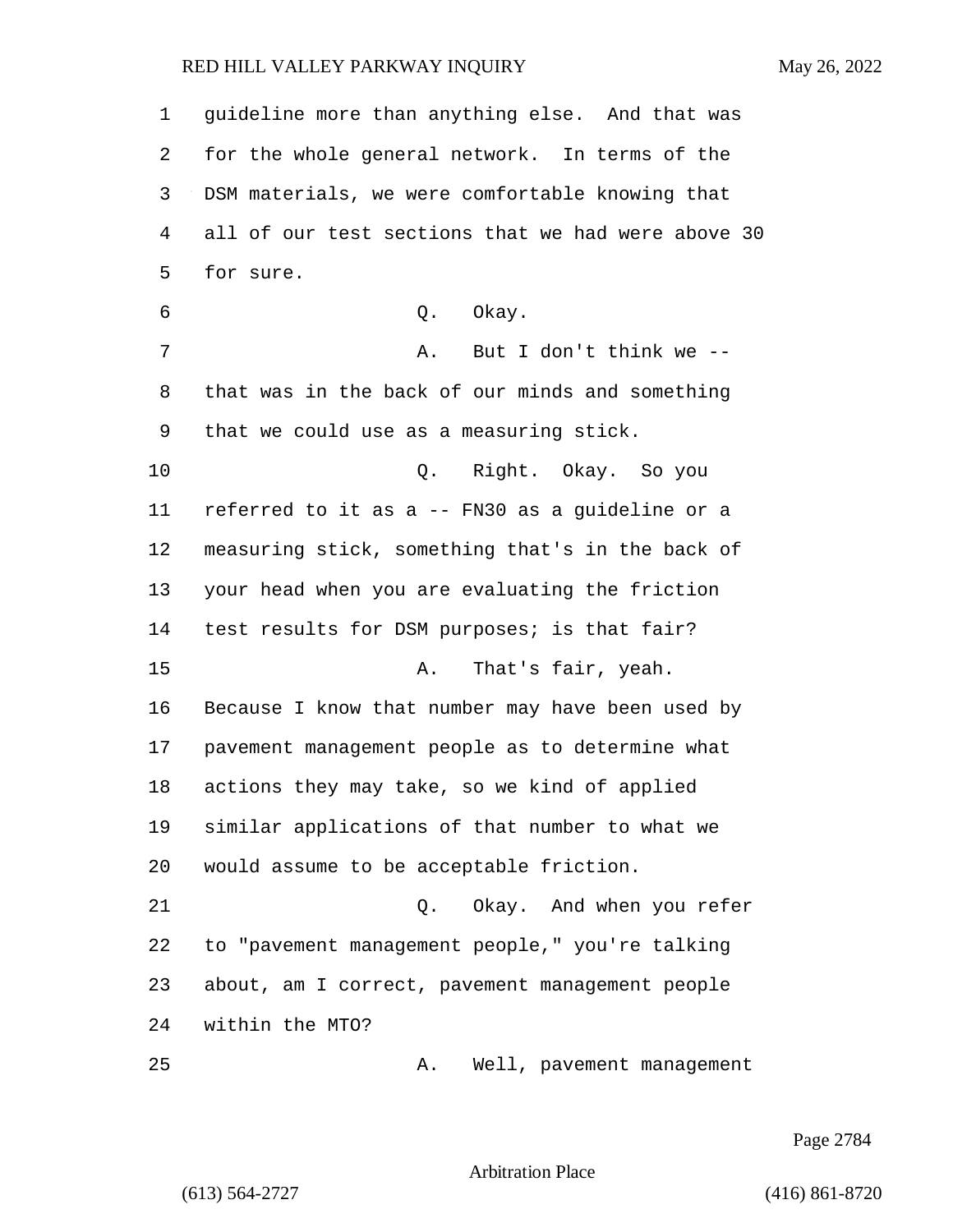| 1  | people within the industry I would imagine. It's   |
|----|----------------------------------------------------|
| 2  | not -- it shouldn't be restricted just to MTO, but |
| 3  | whoever was managing the pavement, and whoever     |
| 4  | owns the pavement. Certainly we would do it for    |
| 5  | our pavements.                                     |
| 6  | Q. Right. Well, that's what                        |
| 7  | I'm talking about is your --                       |
| 8  | A. Yes, yes.                                       |
| 9  | Q. -- is MTO pavements.                            |
| 10 | That's what you're talking about?                  |
| 11 | As far as I understand,<br>Α.                      |
| 12 | yes.                                               |
| 13 | Q. Okay. And then you                              |
| 14 | talked about -- I'm not sure of the wording you    |
| 15 | used but I think you said from -- about FN30 that  |
| 16 | there was something you had read in the industry   |
| 17 | literature that was a number that indicated that   |
| 18 | you went to something -- it sort of goes from      |
| 19 | green to yellow, and I'm wondering are you talking |
| 20 | about internal MTO literature or more broadly      |
| 21 | industry literature?                               |
| 22 | Well, I do know that<br>Α.                         |
| 23 | within the MTO publications there was reference to |
| 24 | that number indicating that above that number      |
| 25 | there was acceptable, below that number it was a   |

Page 2785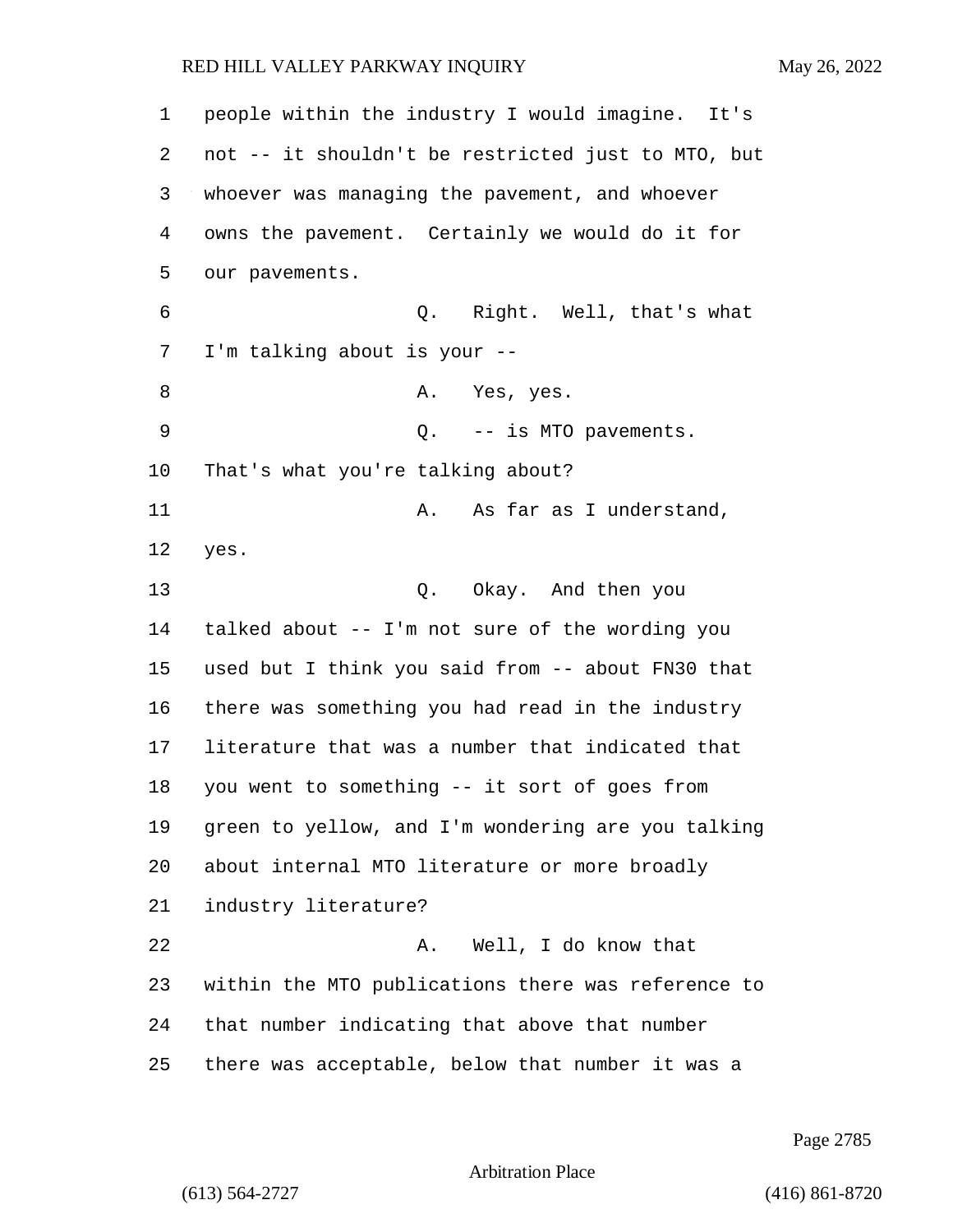| $\mathbf 1$ | little bit less acceptable, but there was          |
|-------------|----------------------------------------------------|
| 2           | something different, and then there was other      |
| 3           | numbers also that they used to sort of pigeon-hole |
| 4           | the conditions of the pavement.                    |
| 5           | Okay. And in terms of<br>Q.                        |
| 6           | the acceptable number for DSM aggregates, what     |
| 7           | were you looking for? What kind of values,         |
| 8           | friction values were you wanting to see for your   |
| 9           | DSM aggregates?                                    |
| 10          | We were wanting to see as<br>Α.                    |
| 11          | high as possible.                                  |
| 12          | Understandable.<br>The<br>Q.                       |
| 13          | higher the better, right?                          |
| 14          | That would be desirable,<br>Α.                     |
| 15          | yes.                                               |
| 16          | Yeah. And generally<br>Q.                          |
| 17          | speaking what was your -- I appreciate what you    |
| 18          | said about a guideline of the -- with the FN30,    |
| 19          | but was it higher than that that you were looking  |
| 20          | for and hoping for?                                |
| 21          | Well, most of our DSM<br>Α.                        |
| 22          | sources provide friction numbers from about the    |
| 23          | low 30s, 32-ish, to 50s, mid 50s, something like   |
| 24          | that. So that would be the typical range of test   |
| 25          | values that we would get from friction test        |

Page 2786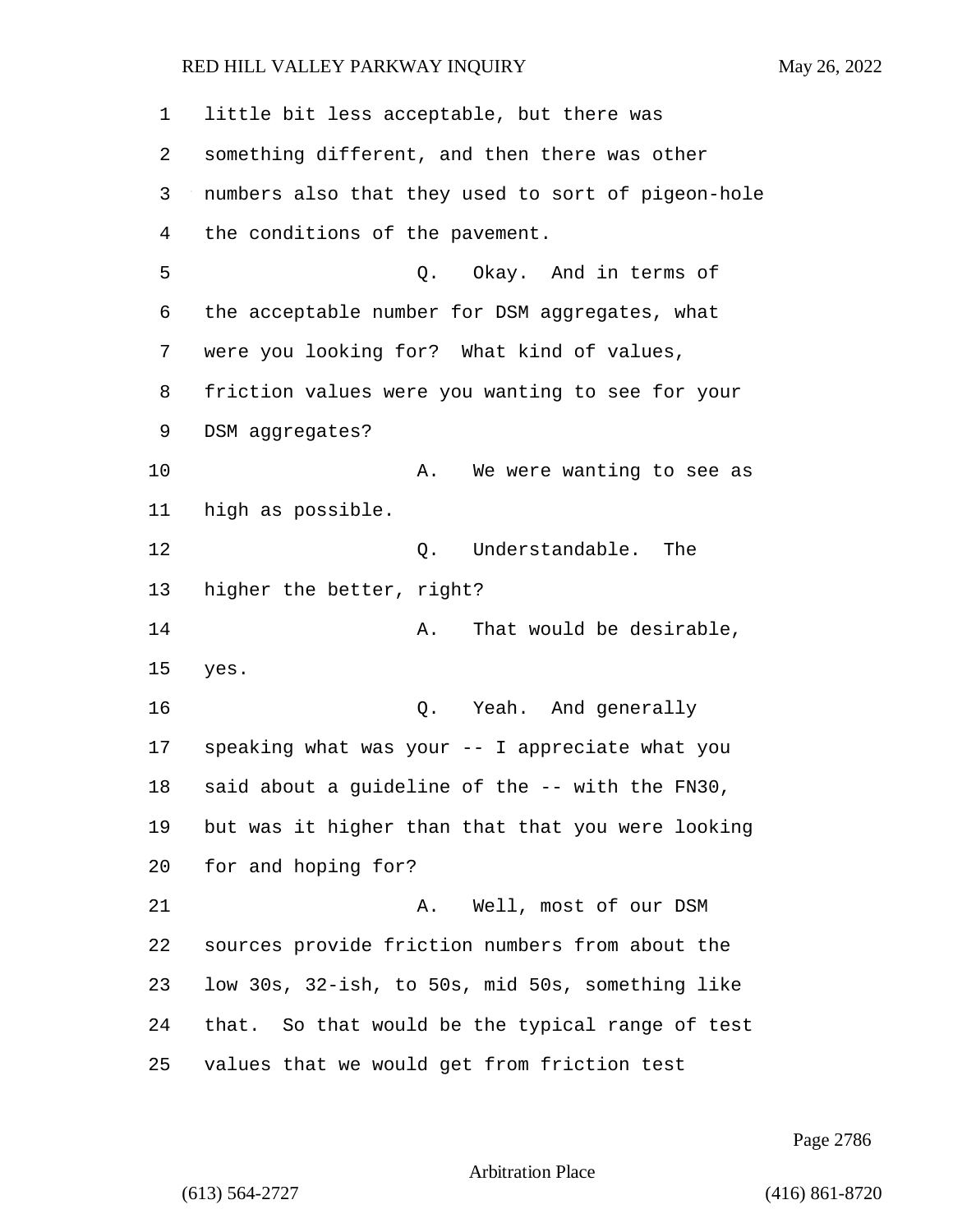results. 2 Q. Okay. But I think -- are those friction test results that you're talking about, are those the ones that are from the -- you know, friction management as well as -- as opposed to the ones that have been requested by soils and aggregates? 8 A. I believe those would be comparable -- those would be numbers that we would determine -- or measured from our test sections. 11 Q. Okay. 12 A. And may or may not include actual contracts that included those DSM materials on additional contracts beyond the test section, but they would typically be within that range. 17 C. Okay. And if the number dropped below the average number from a test section or -- and monitoring as time passed, if the average dropped below FN30, what was the approach that was taken by soils and aggregates? 22 A. It never happened, so I can't say specifically what we did. 24 Q. Well, you didn't. If it didn't happen, then you didn't do anything

Page 2787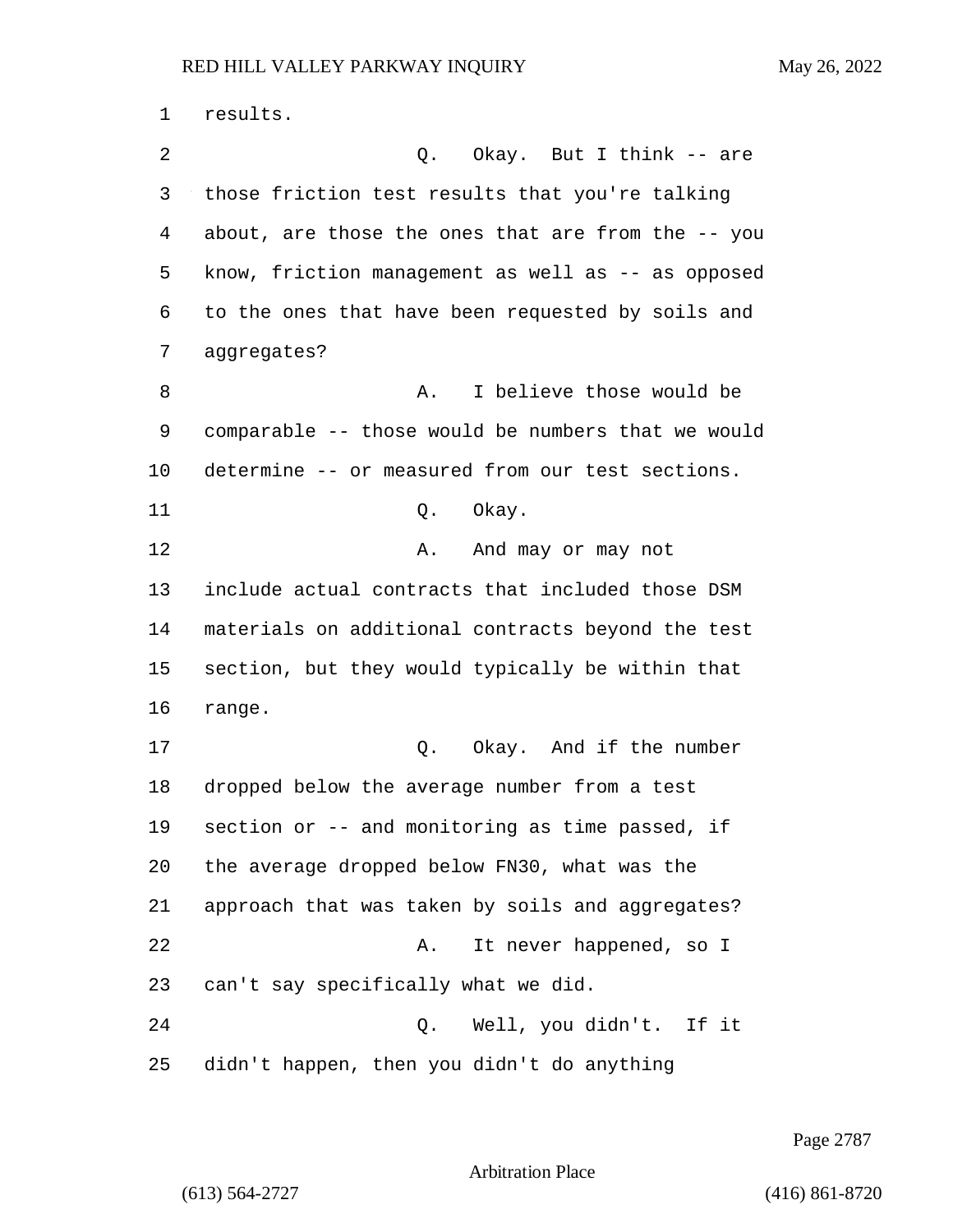presumably? 2 A. Didn't happen, no. 3 O. Okay. What if it did? Did you have a sense of what -- if it did drop below -- on an average below FN30 what you would have done? 7 A. I guess if there was a concern on the performance of the aggregates in the pavements, we would normally start to begin to take a closer look at the materials. We had -- I know there was a case where we did that, and we would probably go out and do a visual inspection, first of all, because we wanted to know why the friction numbers may be on the low end. You would want to take a visual inspection to determine if there was any clues to the changes in the macro or microtexture of the aggregates in the pavement. And we would probably take cores of the materials and take the materials back for testing to determine if there was anything -- any change, or if they were samples that were outside the specifications. So that would be the first thing. 23 And normally -- I guess other than that, we would want to contact the proponent to let them know what was happening in a situation

Page 2788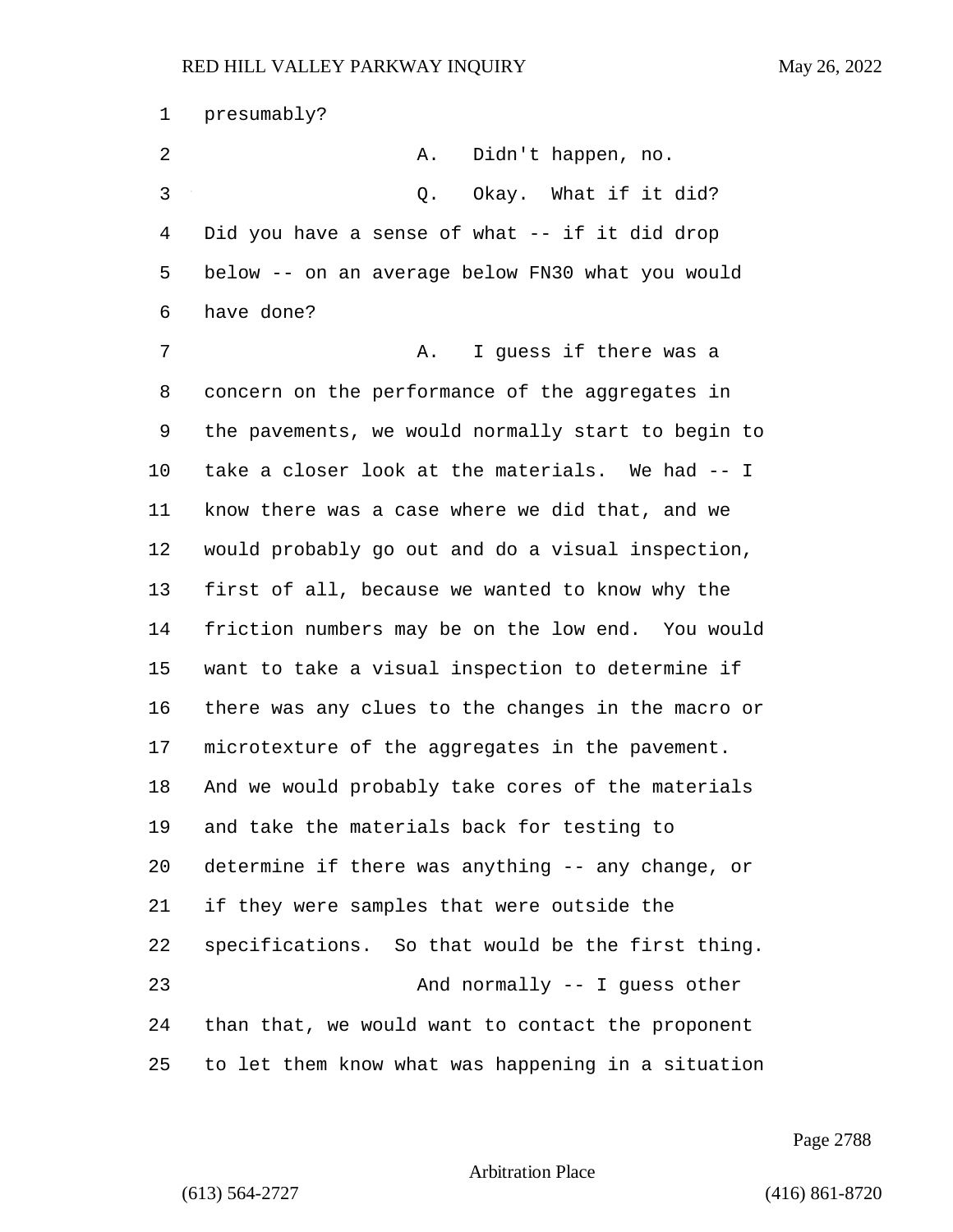| 1  | where we thought that the materials were desirable |
|----|----------------------------------------------------|
| 2  | for the DSM, and hopefully work with the proponent |
| 3  | to determine -- ask them to sort of work with us   |
| 4  | to determine what was the source of the problem    |
| 5  | and how can we eliminate that for sure.            |
| 6  | And I know other case we put                       |
| 7  | conditions on the materials and made sure that     |
| 8  | those conditions were met and negotiate with them  |
| 9  | for things up to and including removal from the    |
| 10 | DSM.                                               |
| 11 | Q. Okay. So you're talking                         |
| 12 | about another situation, on the one hand you said  |
| 13 | that hadn't happened --                            |
| 14 | On a DSM source, yes.<br>Α.                        |
| 15 | This was a DSM source $--$                         |
| 16 | Q.<br>Yes.                                         |
| 17 | A. -- that we were                                 |
| 18 | investigating on a request from our regional       |
| 19 | people, which we had then investigated by taking   |
| 20 | cores, visual inspections, laboratory testing, and |
| 21 | we're trying -- we're working with a proponent to  |
| 22 | determine how best to alleviate the issues that we |
| 23 | were dealing with, and we worked over time to      |
| 24 | determine what conditions were required for them   |
| 25 | to maintain the use of their product.              |

Page 2789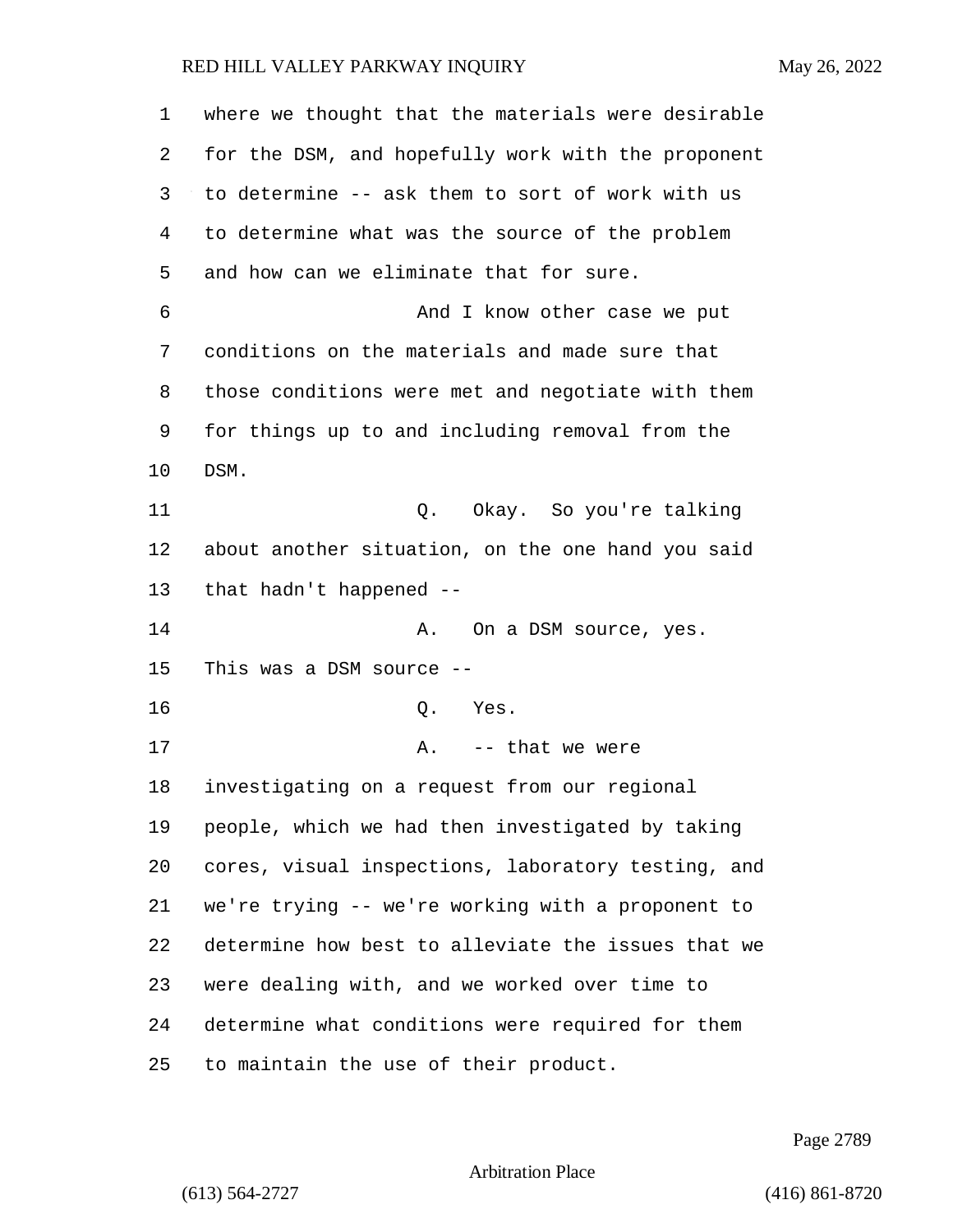1 O. Okay. And was this -- were these investigations and the negotiations of these occur -- were these initiated because of the skid resistance, or was it because of other concerns that were raised? 6 A. Well, of other concerns, amidst other concerns. 8 and 10 Q. Okay. And in the end was it removed from the DSM? 10 A. No, it wasn't. We put conditions on the use of the materials. We required that the paving contractor who owned the quarry not supply them to other pavers, that they alert our office to any use of their materials in any MTO contracts, that they weren't allowed to sell it to municipalities. One of the reasons we asked for us to be informed is because these things may happen in the regions, we wouldn't necessarily know about it firsthand. So we gave these conditions and I -- which I assume were met because I don't think we removed the material from the DSM eventually. 23 Q. Okay. And moving specifically to Demix Aggregates and the Red Hill

Page 2790

Arbitration Place

Valley Parkway. We know that the MTO conducted

(613) 564-2727 (416) 861-8720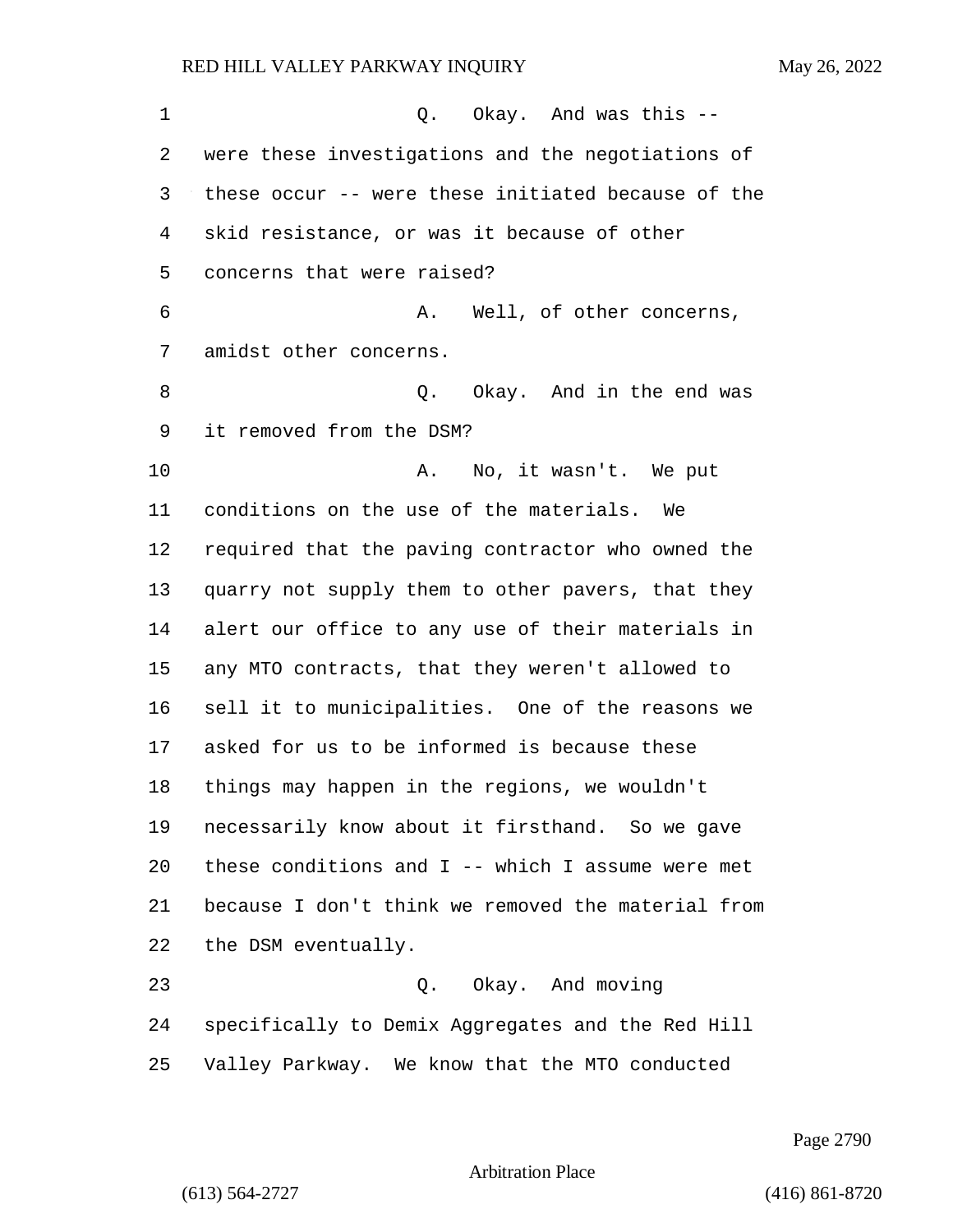| 1  | skid testing on the Red Hill Valley Parkway         |
|----|-----------------------------------------------------|
| 2  | between 2008 and 2014, with the exception of 2013,  |
| 3  | at the request of soils and aggregates. And we      |
| 4  | understand that the purpose of that testing was to  |
| 5  | evaluate and then maintain the application by       |
| 6  | Demix Aggregates for DSM inclusion; is that         |
| 7  | correct?                                            |
| 8  | We would -- yeah, we<br>Α.                          |
| 9  | requested testing on it to evaluate the frictional  |
| 10 | performance of the aggregates themselves.           |
| 11 | Right.<br>Q.                                        |
| 12 | Specifically for purposes<br>Α.                     |
| 13 | of application and admittance on the DSM.           |
| 14 | Q. Okay. If we could go to                          |
| 15 | overview document 4, image 84. And this is in       |
| 16 | paragraph 193, and just to give you the             |
| 17 | background. We know that --                         |
| 18 | Yeah.<br>А.                                         |
| 19 | Q. -- the MTO performed                             |
| 20 | friction testing originally before the Red Hill     |
| 21 | opened -- we've heard a lot of evidence about       |
| 22 | that -- on October 16th, 2007, and then before you  |
| 23 | started as the head of soils and aggregates Demix   |
| 24 | Aggregates applied for inclusion on the DSM.<br>And |
| 25 | then here it is on June 12th, 2008 the MTO          |

Page 2791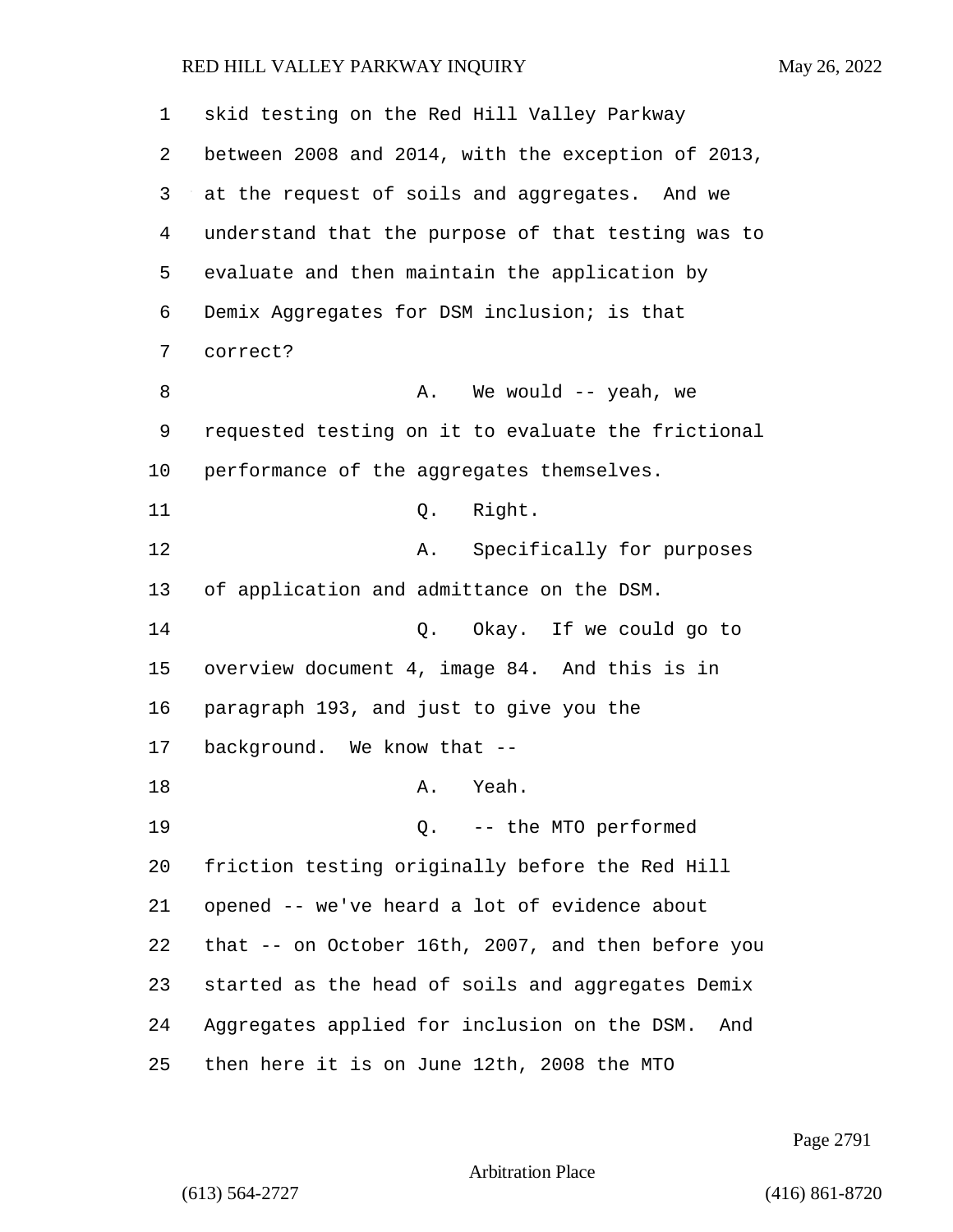| 1  | conducted Red Hill Valley Parkway skid testing.    |
|----|----------------------------------------------------|
| 2  | Mr. Marciello e-mailed results                     |
| 3  | to Mr. Gorman, Mr. Raymond and Mr. Ponniah on      |
| 4  | June 18, 2008. And do you know -- because at that  |
| 5  | point you think you were the acting head of soils  |
| 6  | and aggregates, do you know why it didn't get sent |
| 7  | to you at that time?                               |
| 8  | I do not know why. I can<br>Α.                     |
| 9  | assume that the distribution was sent to those     |
| 10 | people who managed the original request. Maybe     |
| 11 | Frank didn't know I was acting head. I don't know  |
| 12 | what the reasons would have been, but I wasn't     |
| 13 | copied on that data.                               |
| 14 | Q. All right. Did you                              |
| 15 | review the results in any event?                   |
| 16 | I reviewed the results a<br>Α.                     |
| 17 | year later when we were looking at giving them the |
| 18 | conditional approval.                              |
| 19 | Q. Okay. So -- and we will                         |
| 20 | come to that then. But you're saying you didn't    |
| 21 | review it -- I mean, you weren't copied on it at   |
| 22 | this time?                                         |
| 23 | No, no.<br>Α.                                      |
| 24 | And you think it was only<br>Q.                    |
| 25 | later on in 2009 when you actually reviewed the    |

Page 2792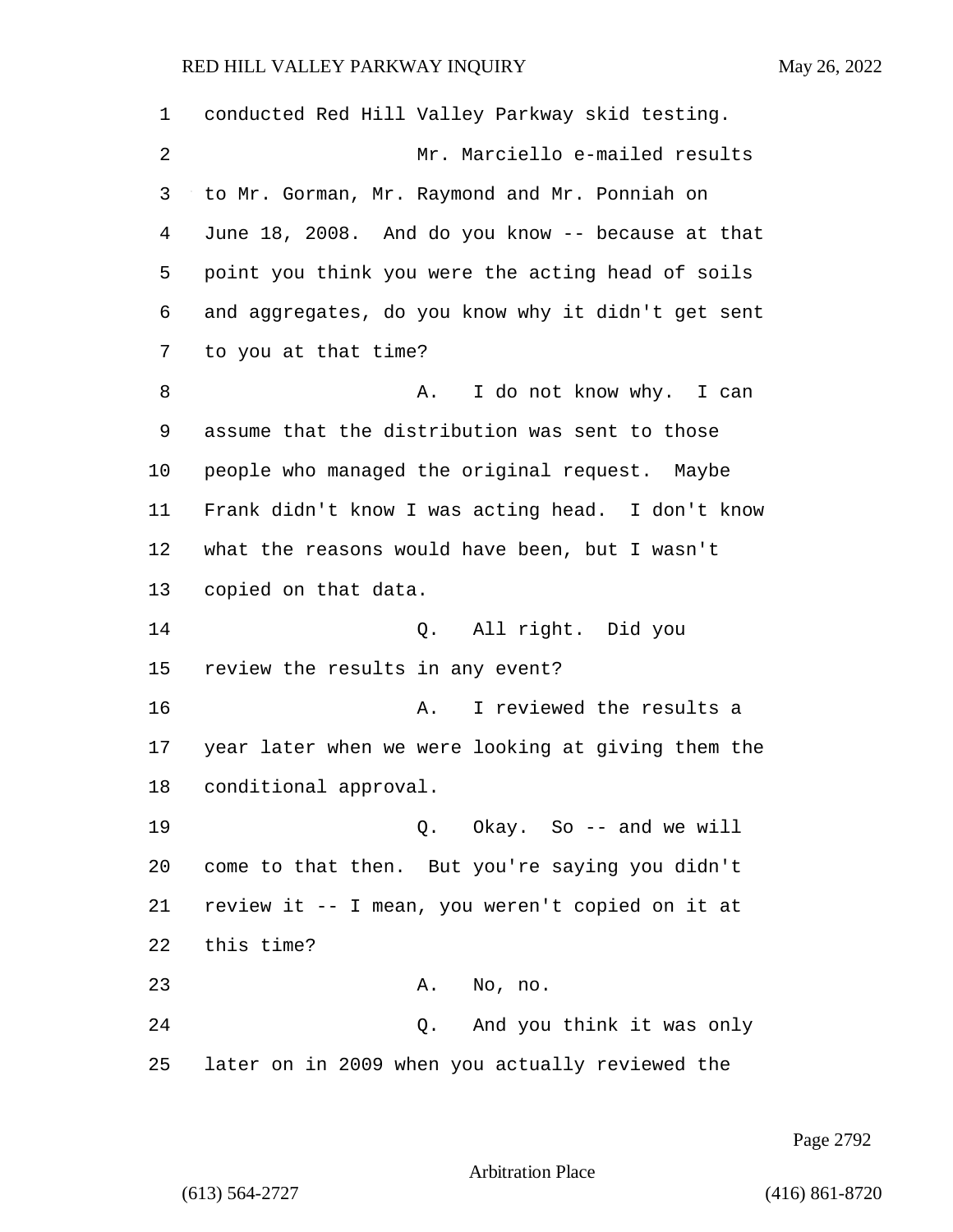results for the purposes of approval. 2 A. Well, I do know that I did look at them at that time, but I don't know whether -- and I can't recall whether I looked at them prior to that. 6 Q. Okay. Okay. And if we could go to two documents, MTO 44 and MTO 45, please. And actually maybe, first, if we could look at both pages from 44 before we pull up the samples. Thank you. 11 This is a letter from you dated December 4, 2008 to Estel Gagnon at Demix Aggregates. 14 A. Hm-hmm. 15 Q. And it's "re approval of physical properties of your Varennes quarry (indiscernible) SP12.5 FC1 and SP12.5 FC2 coarse and fine aggregates." 19 And if you need a chance to review the letter, let me know, or if you are already familiar enough, let me know. 22 A. I'm somewhat familiar with the contents of the letter, yes. 24 Q. Okay. And is this one of the letters you describe that Mr. Gorman would

Page 2793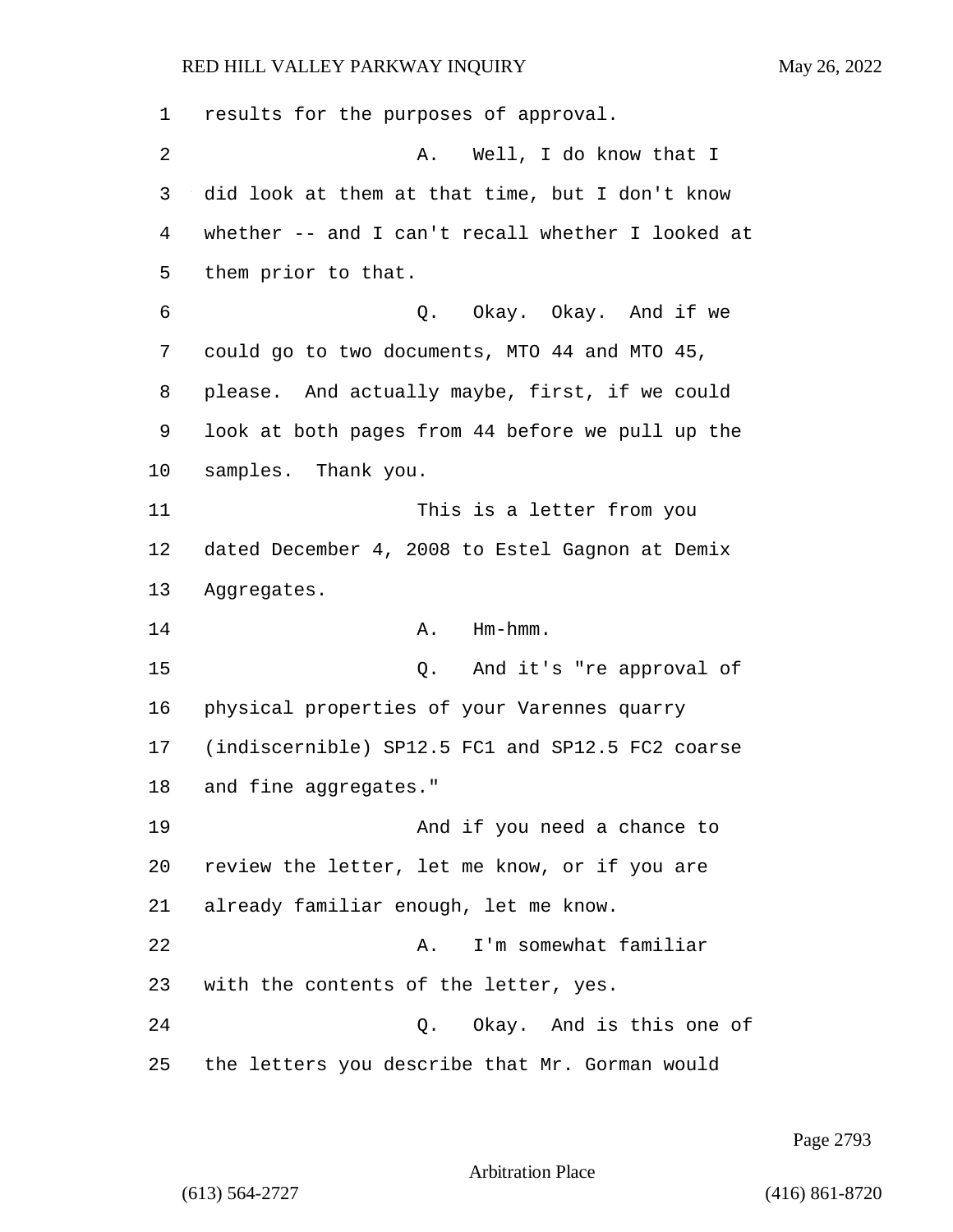have drafted for your signature? 2 A. I believe so. His name is on the bottom of the second page left-hand side indicating the authors. I think that's how it works with administrative -- 6 Q. So SAS is you and -- 7 A. Is me, and then RGG would be Bob Gorman and JLP would be Judy Pretty who was our administration assistant at the time. 10 Q. Okay. And is this the standard kind of -- one of the standard letters that are sent to applicants? 13 A. I just know I sent it out. In this case it was an interim letter to say that we had visited their quarries, and we had samples and were proceeding with the application. 17 Q. Okay. And we'll go to the lab tests in a minute, but it refers to a visit, as you said, to the quarry on July 17th. It says that in both the -- I guess in the first and third paragraphs. And, again, is that the standard procedure for the -- 23 A. Sorry, what are you referring -- 25 Q. Sorry, in the first

Page 2794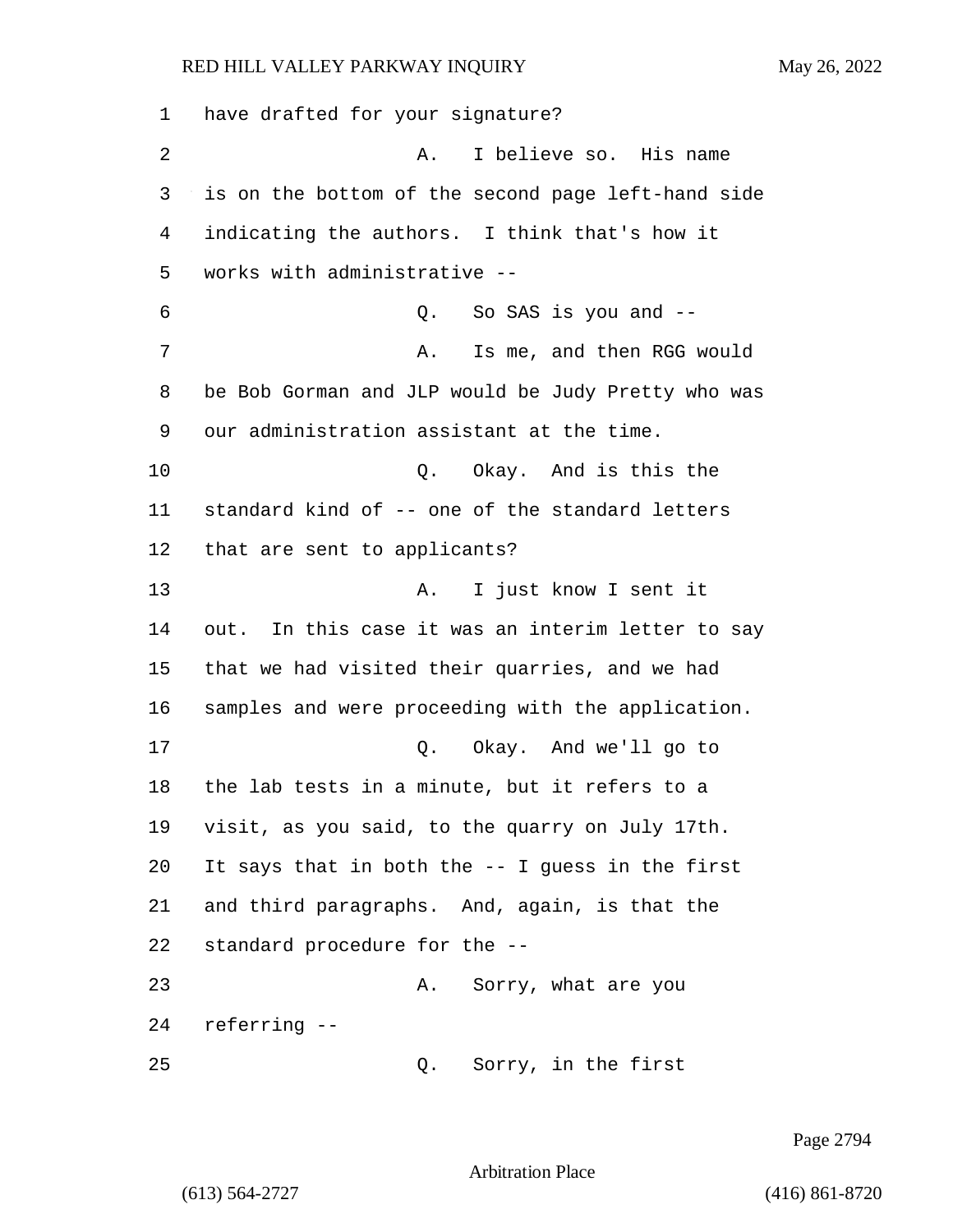1 paragraph it refers to coarse aggregate and 2 screening samples taken from the quarry on 3 July 17th, 2008. 4 A. I'm looking at a letter 5 from December 4th, 2008 right now, and I -- 6 Q. Yes. 7 A. -- there's nothing in 8 there in the first paragraph. It just says we 9 completed testing of your coarse aggregate and 10 screening samples taken from the core, yes. 11 Q. On July 17 -- 12 A. On July 17, yes. 13 O. And then in the third 14 paragraph, it says "during our visit on July 15 17 --" 16 A. Visit on the July 17th, 17 yes. 18 Q. Okay. And is that the --19 a reference to the standard visits that you 20 referred to before that was part of the 21 qualification requirements? 22 A. That would have been 23 identifying the quarry visit that was made by our 24 office, yes. 25 Q. Okay. And is that

Page 2795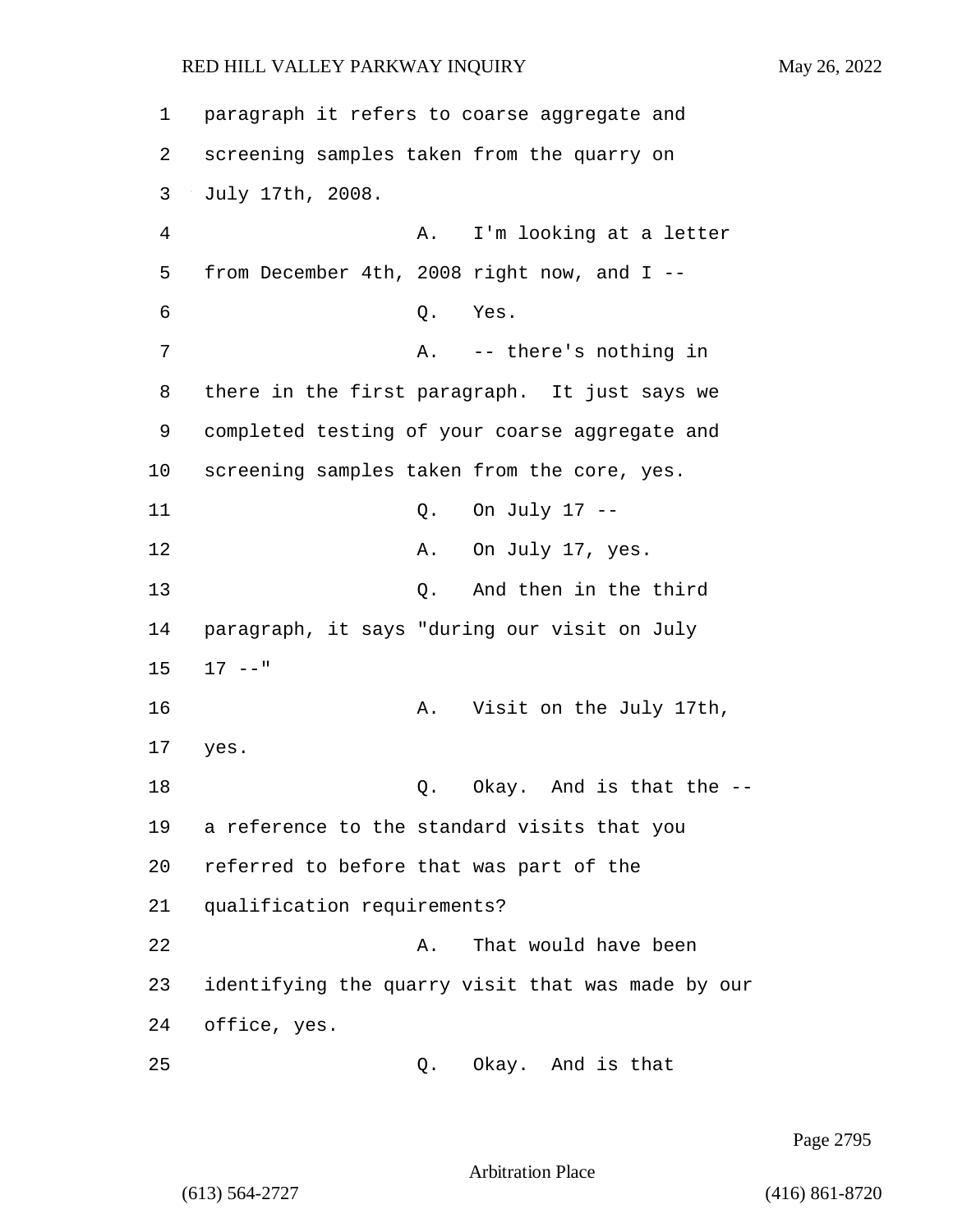1 Mr. Gorman? 2 A. It was Mr. Gorman and 3 Ms. MacDonald. 4 Q. That's Carole Anne 5 MacDonald? 6 **A.** Carole Anne MacDonald. 7 C. She was a petrographer? 8 A. She was the petrographer 9 for our section and professionally registered 10 geologist in the province of Ontario. 11 Q. All right. And in the 12 third paragraph it says: 13 "Our petrographer has 14 classified your rock as a cyanidic -- " 15 A. Trachytic. 16 Q. Trachytic. 17 A. Trachytic 18 (indiscernible). 19 Q. And am I correct that's 20 within the general category of a traprock? 21 A. It's more like a felsite, 22 if you want to be specific. Trap rocks are more 23 mafic, meaning more magnesium and iron minerals. 24 This may have had a lot more sodium, calcium 25 mineralogy or chemistry, a different chemistry,

Page 2796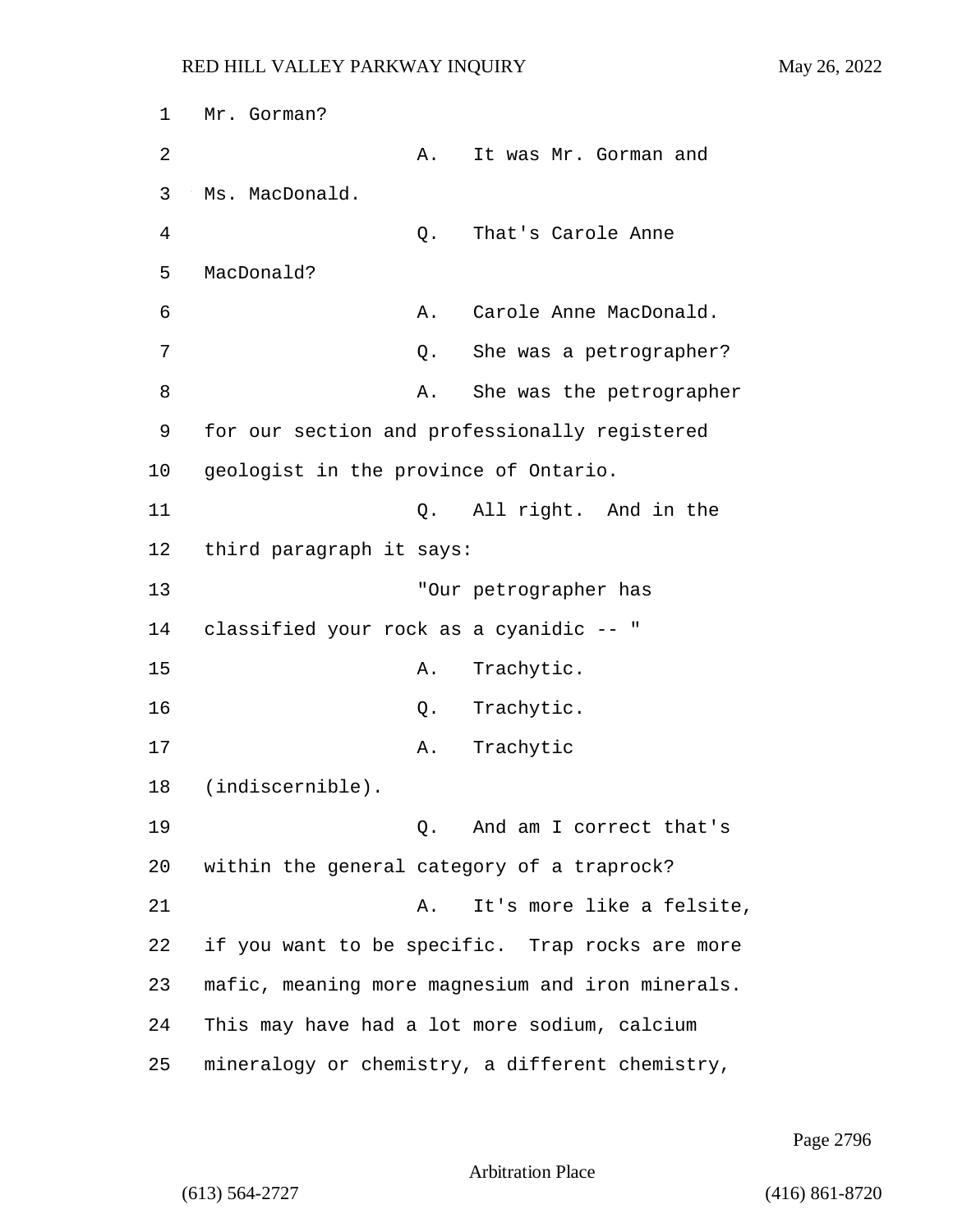| 1  | but in any case it would have been a fine-grained  |
|----|----------------------------------------------------|
| 2  | extrusive volcanic rock type, and the              |
| 3  | identification of the minerals which should be     |
| 4  | feldspar, albite and netalina (ph).                |
| 5  | So the petrographer would<br>О.                    |
| 6  | have been the one to conduct petrographic analysis |
| 7  | and description to identify the minerals within    |
| 8  | the rock type, okay. And then it says in           |
| 9  | paragraph 2:                                       |
| 10 | "Laboratory test results are                       |
| 11 | portrayed in table 1. All of                       |
| 12 | the test results are                               |
| 13 | favourable and meet the                            |
| 14 | specification criteria as                          |
| 15 | outlined within special                            |
| 16 | provision 110F12 amendment to                      |
| 17 | OPSS 1003 November 2004."<br>(As                   |
| 18 | read)                                              |
| 19 | And if we could go to the test                     |
| 20 | results then at -- maybe if we leave the first     |
| 21 | page there of the letter and bring up MTO 45.      |
| 22 | So these are the test results                      |
| 23 | that are referred to?                              |
| 24 | Yes. Date spelling was<br>Α.                       |
| 25 | July 17th, 2008.                                   |

Page 2797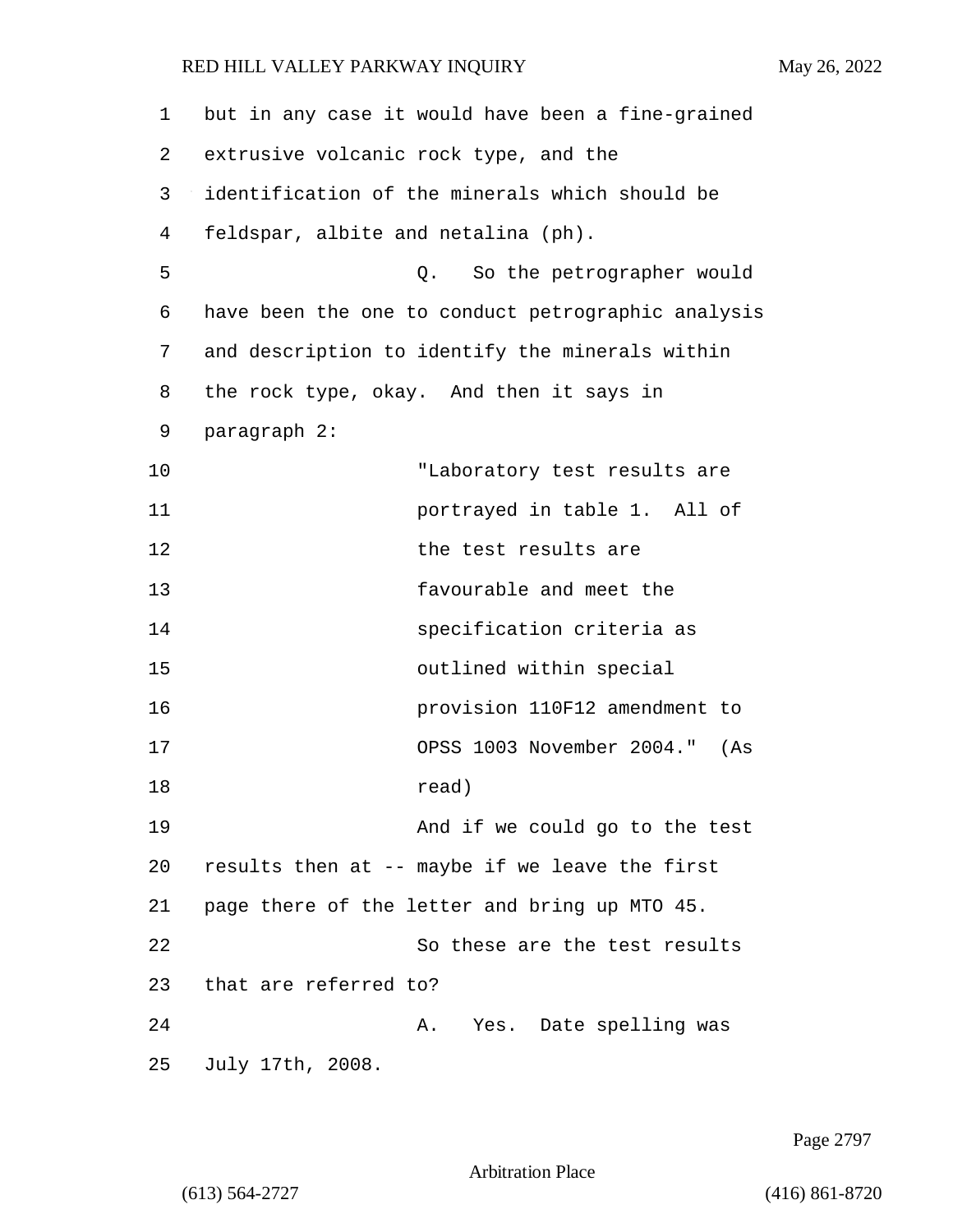1 Q. Right, and -- and then it 2 lists the results from the various categories of 3 requirement on the left-hand side. And all of 4 these, as I said, they all met the requirements of 5 the MTO at that point; is that correct? 6 A. Yes, they did. 7 C. Okay. So there's the 8 polished stone value of 52, so that's above the 9 required amount of 50? 10 A. Yes. 11 and the aggregate 12 abrasion value of 2.3, which is below the 6 that's 13 required; is that right? 14 A. It shows very good 15 resistance to abrasion, yes. Along with the 16 (garbled audio) abrasion test, it shows very good 17 resistance to abrasion. 18 O. Right. And the 19 Micro-Deval shows 2.7. 20 A. And even the Los Angeles 21 abrasion and impact test results also show it's 22 fairly resistant to abrasion and impact. 23 Q. And that's -- has a 17 as 24 the number beside the Los Angeles abrasion entry.

25 A. Yes.

Page 2798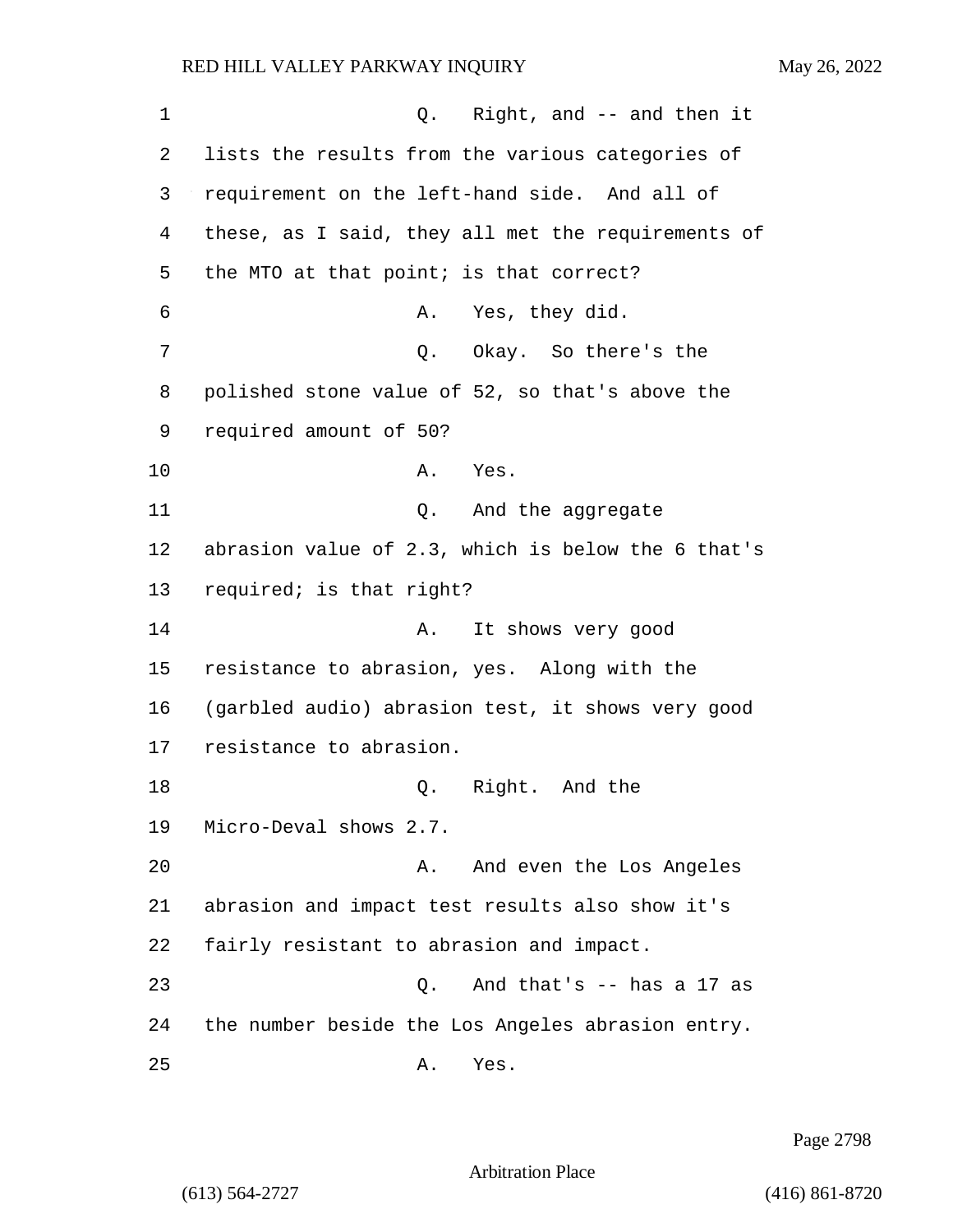| 1  | Q. Okay. And the                                  |
|----|---------------------------------------------------|
| 2  | freeze/thaw percentage of 1.6, what about that?   |
| 3  | Extremely well.<br>Α.                             |
| 4  | Extremely good. It's a test that we conducted and |
| 5  | developed at the ministry for evaluating          |
| 6  | resistance for the weathering effects of freezing |
| 7  | and thawing.                                      |
| 8  | Going back to the letter<br>Q.                    |
| 9  | in paragraph 4, it indicates that:                |
| 10 | "Because the aggregate was                        |
| 11 | used on Hamilton's Red Hill                       |
| 12 | Valley Parkway in a 12.5 SMA                      |
| 13 | mixture, we will allow this                       |
| 14 | city job to act as the trial                      |
| 15 | section needed for your source                    |
| 16 | to be included on the                             |
| 17 | Ministry's designated source                      |
| 18 | of materials list." (As read)                     |
| 19 | And you explain:                                  |
| 20 | "It requires at least two                         |
| 21 | winters before an approval                        |
| 22 | decision can be made. The mix                     |
| 23 | must obtain the desirable                         |
| 24 | level of friction before the                      |
| 25 | source can be considered for                      |

Page 2799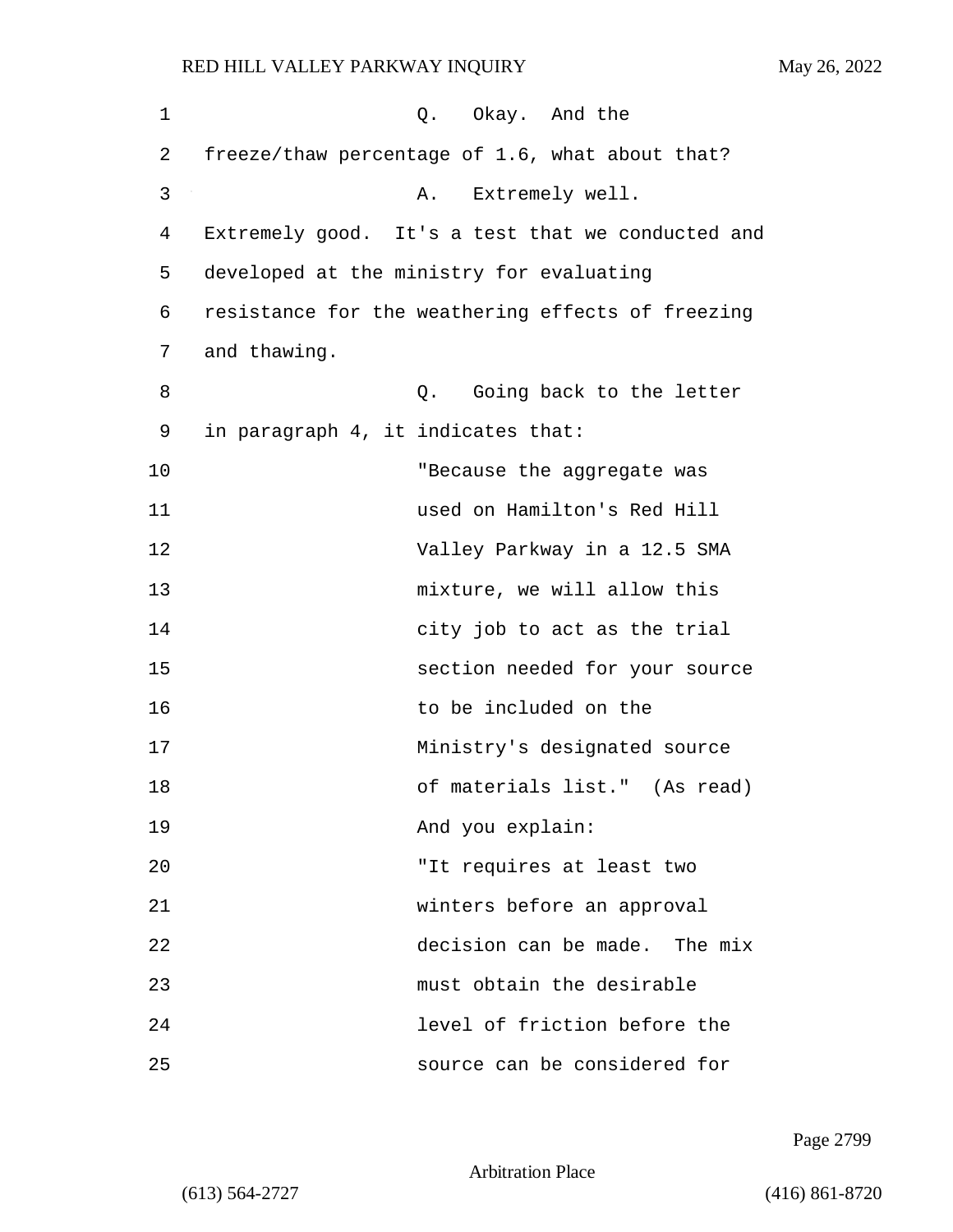1 DSM inclusion. We plan to 2 monitor the performance of 3 your aggregate on the 4 parkway." (As read) 5 So there's the reference to 6 "the desirable level of friction." What is that 7 in this context? 8 A. It was indicating to them 9 that we wanted an acceptable friction, that we 10 would allow it to be used for our pavements. It 11 just indicates to them that we were looking for 12 good frictional properties. 13 Q. Right. And there is of 14 course no -- clearly no reference to the number, 15 the FN30 number that we were talking about -- 16 A. No, there is no 17 reference. 18 Q. No. And, again, is 19 that -- you wanted to have good frictional 20 resistance, and I think, as you've described it, 21 the FN30 is in the back of your head as a 22 guideline as to -- but your preference is to have 23 it as high as possible. Is that a.... 24 A. Well, I don't know if the 25 number 30, but we were actually wanting to see

Page 2800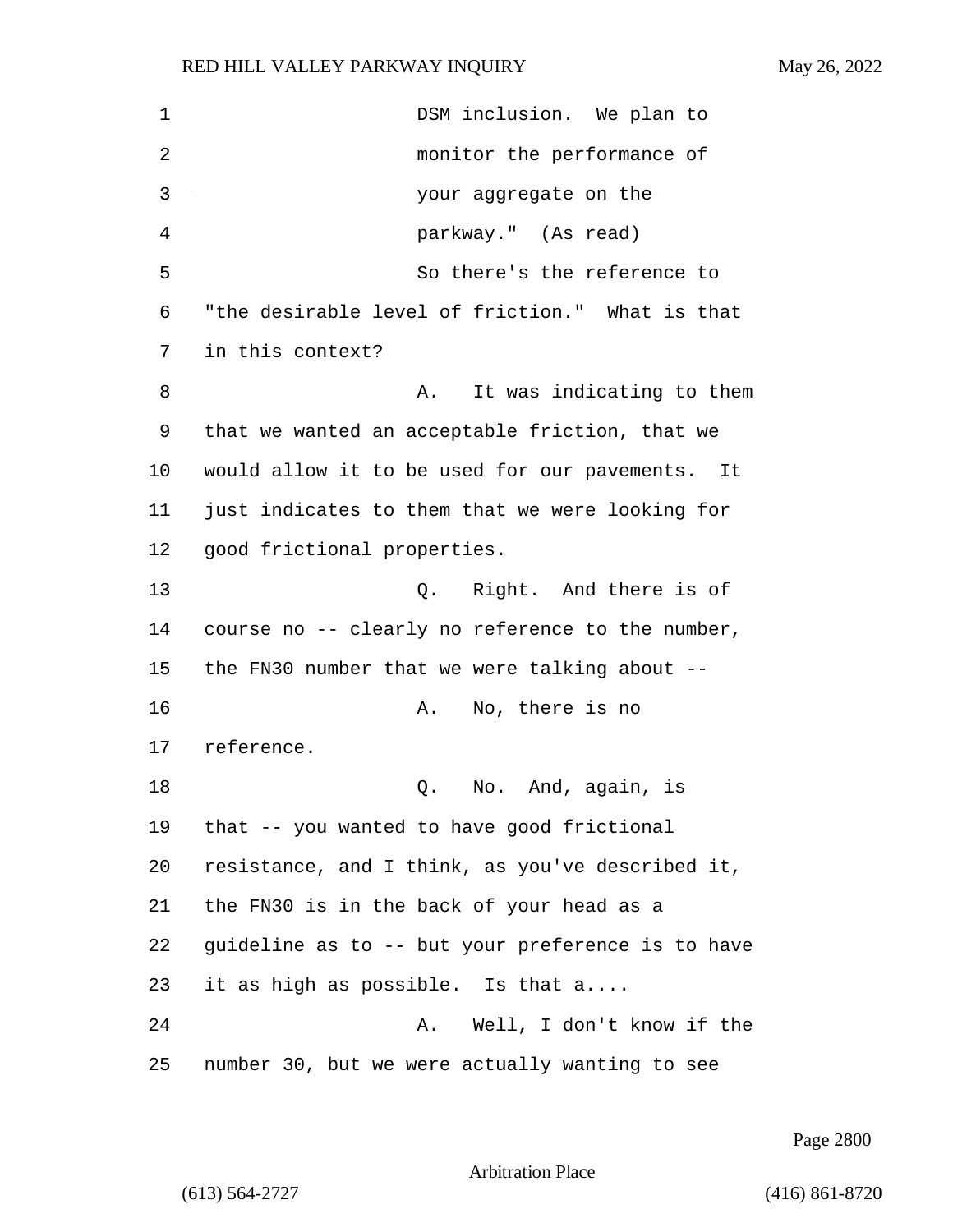what the results were, and if they came down -- if the average FN could have been at 30 or lower, it may have been determined that that wasn't desirable. 5 Q. Right, okay. Now, talking about the -- you know, if you're using the Red Hill, there is no control section of course of the type that we discussed earlier that was the typical approach? 10 A. Well, there was no other aggregate on that -- 12 O. Right. 13 A. -- pavement that we could compare it to or use as a control if we needed it. 15 Q. Right, so -- right, so if you're going to use that, then there's no control -- sorry, there's no control section? 18 A. There's no other established previously accepted aggregate on the pavement that we could compare it to or at least evaluate to determine whether all things are operating normally. 23 Q. Right. And do you recall if you put any consideration into the issue of not having a control section to go along with the --

Page 2801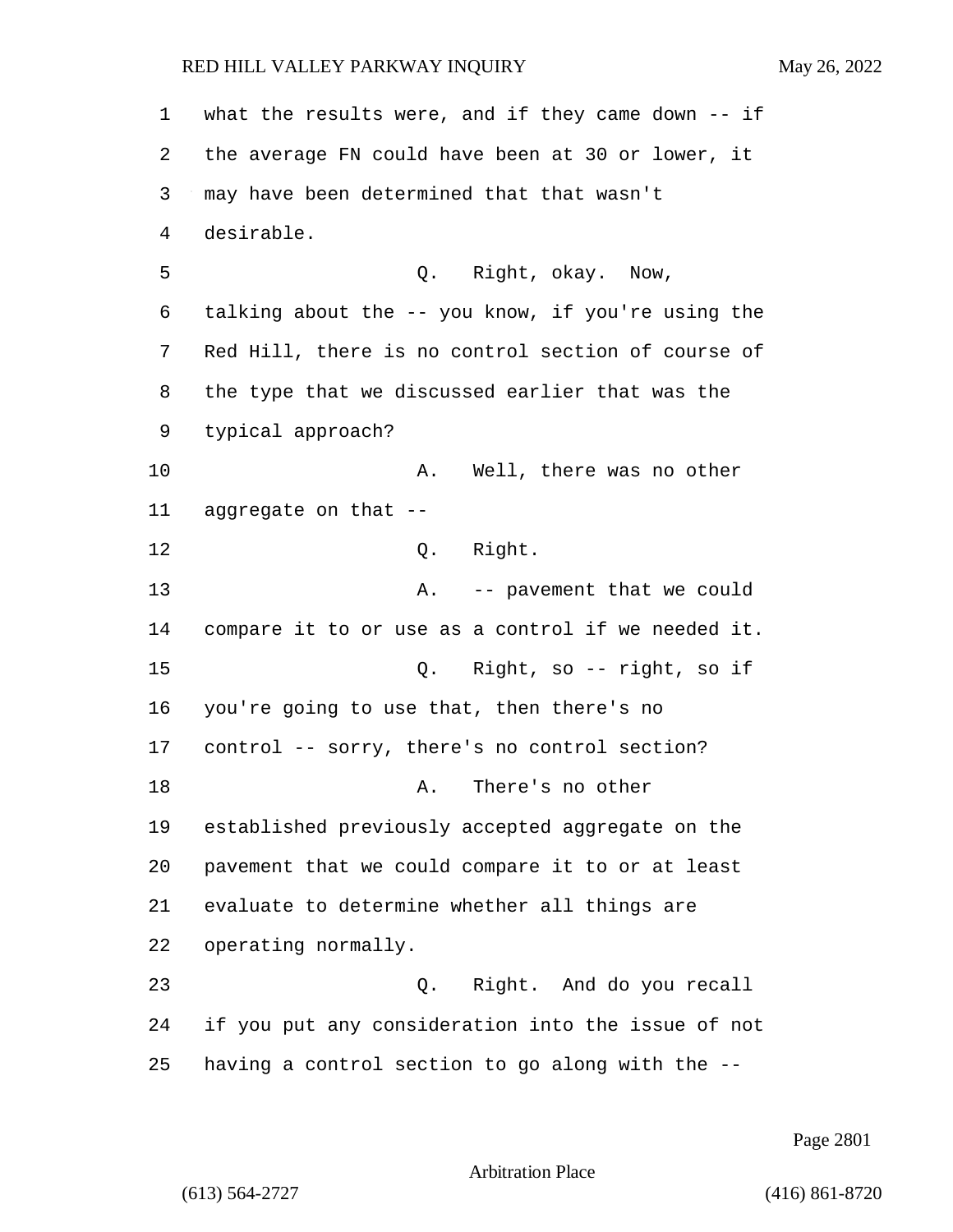with using the Red Hill as a test strip for this purpose? Is that something you thought about at all? 4 A. Not at all, not at all, no. 6 Q. Okay. 7 A. I think that in reviewing test numbers that I had seen from other test sections, that I wasn't aware of what the control values were, so control was something that I was not considering. 12 Q. Okay. Well, I'm just looking at the timing here, and so Mr. Chris Rogers, he was previously in your position when the application came in in December 2007, and then Mr. Gorman has of course some involvement with this, and he makes the visit to the quarry as we've already talked about, and we did hear some evidence from Mr. Rogers about Mr. Gorman's involvement in drafting the original response letter to Demix. But did you have any discussion with Mr. Gorman about the absence of a control -- of a control strip to go along with the assessment of the aggregate using the Red Hill? 25 A. I don't think so. I have

Page 2802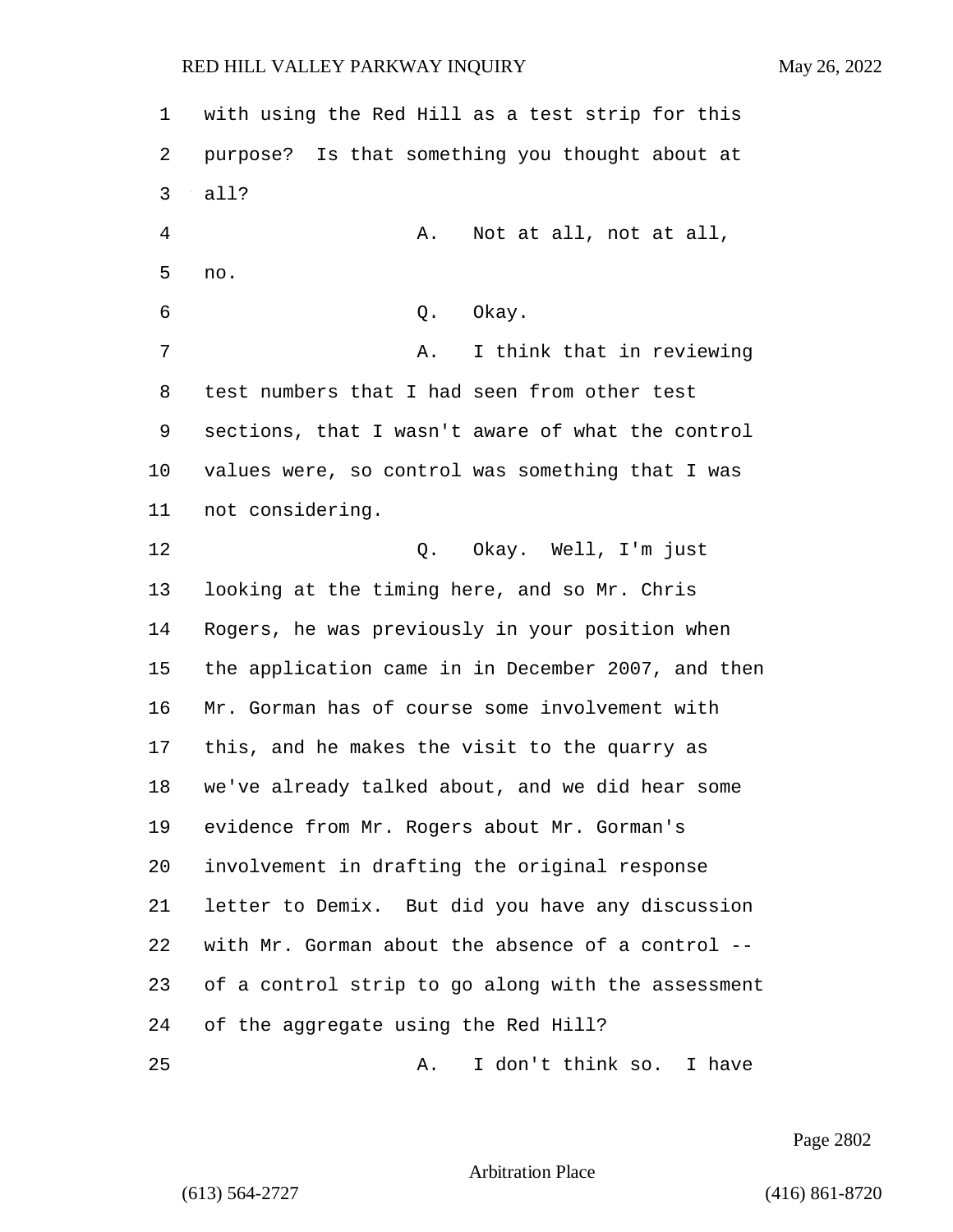no recollection. I don't think it happened. 2 Q. Okay. 3 A. But I don't know. I just can't -- I just don't know. 5 Q. Okay. 6 A. My suspicion is that there wasn't -- it wasn't a point of discussion. It may have been mentioned, but I don't think it was a point that we discussed. 10 Q. Okay. So do you -- so to come back to this, the statement in this letter is that you're going to use the Red Hill as the trial section; that means there's no control section. Do I -- have I heard you correctly saying that's just not something that you thought about in this context? Is that -- 17 A. No, I thought the use of the SMA or the Red Hill Valley Parkway 12.5 SMA mixture was established prior to my taking the position. It was indicated in a previous letter that they would be using that as the -- they would accept that as the test section. 23 Q. So let's go have a look at it, hold on. If we go to images 79 and 80 back on overview document 4, please. So paragraph 182.

Page 2803

Arbitration Place

(613) 564-2727 (416) 861-8720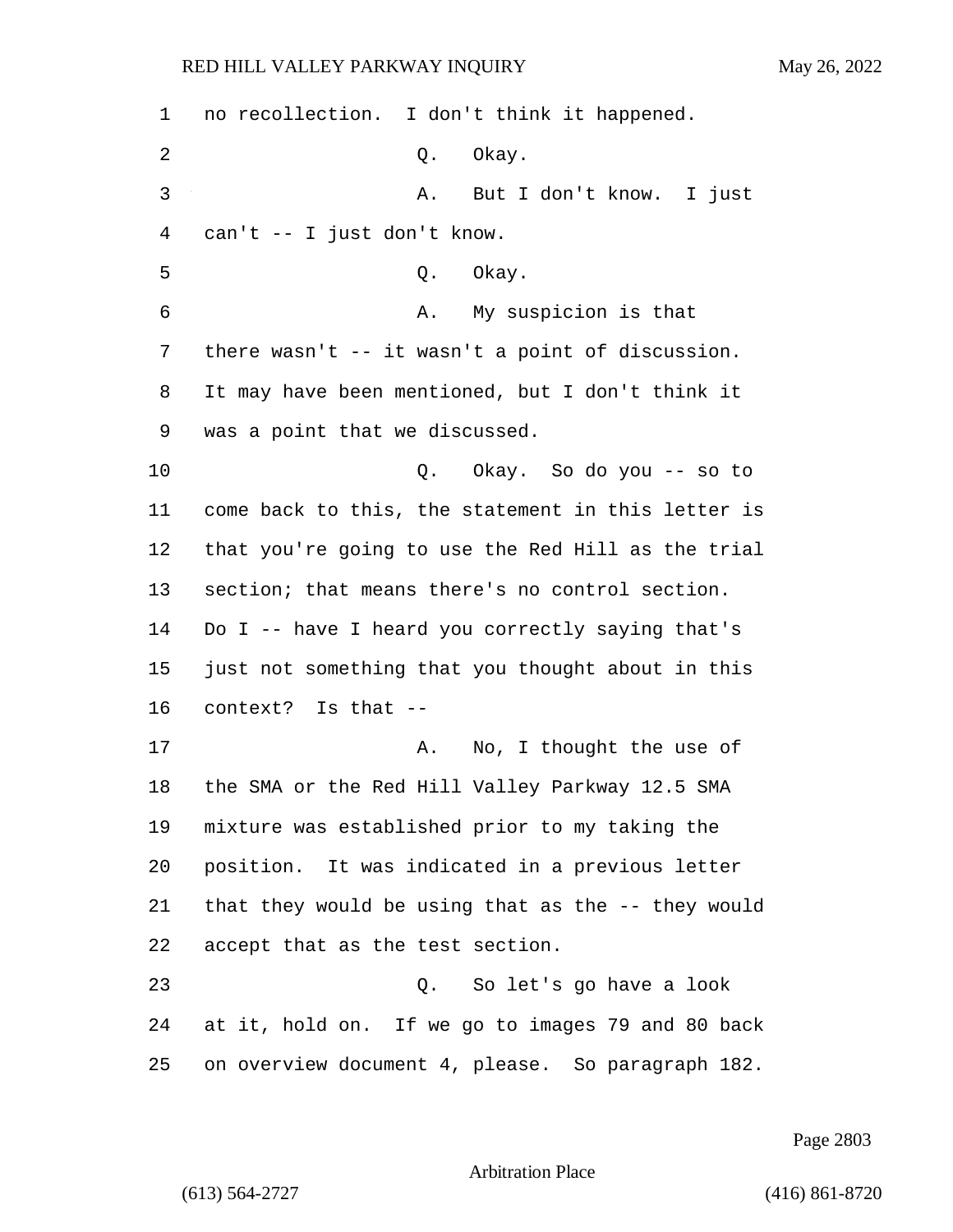| 1  | This is a moving from the edge on the left to the |
|----|---------------------------------------------------|
| 2  | right, is the complete letter sent by Mr. Rogers  |
| 3  | signature to -- back to Demix and Dufferin about  |
| 4  | their original application on --                  |
| 5  | Α.<br>Yes.                                        |
| 6  | Q. -- December 13, 2007.<br>Is                    |
| 7  | this the letter that you're talking about?        |
| 8  | Yes, this is where I<br>Α.                        |
| 9  | believe that it was established that we would be  |
| 10 | using the parkway in its entirety as the -- for   |
| 11 | evaluating the aggregate.                         |
| 12 | Q. Okay. And I see at the                         |
| 13 | top of page 80 there, there's the -- there's      |
| 14 | a ref- -- the first full paragraph, it says:      |
| 15 | "I note your quarried                             |
| 16 | aggregate was recently used on                    |
| 17 | Hamilton's Red Hill Valley                        |
| 18 | Parkway in a 12.5 SMA mixture.                    |
| 19 | We plan to monitor the                            |
| 20 | performance of your aggregate                     |
| 21 | in the expressway."                               |
| 22 | Is that the passage you're                        |
| 23 | referring to?                                     |
| 24 | A. Yes, it is.                                    |
| 25 | Okay. And do you recall<br>Q.                     |

Page 2804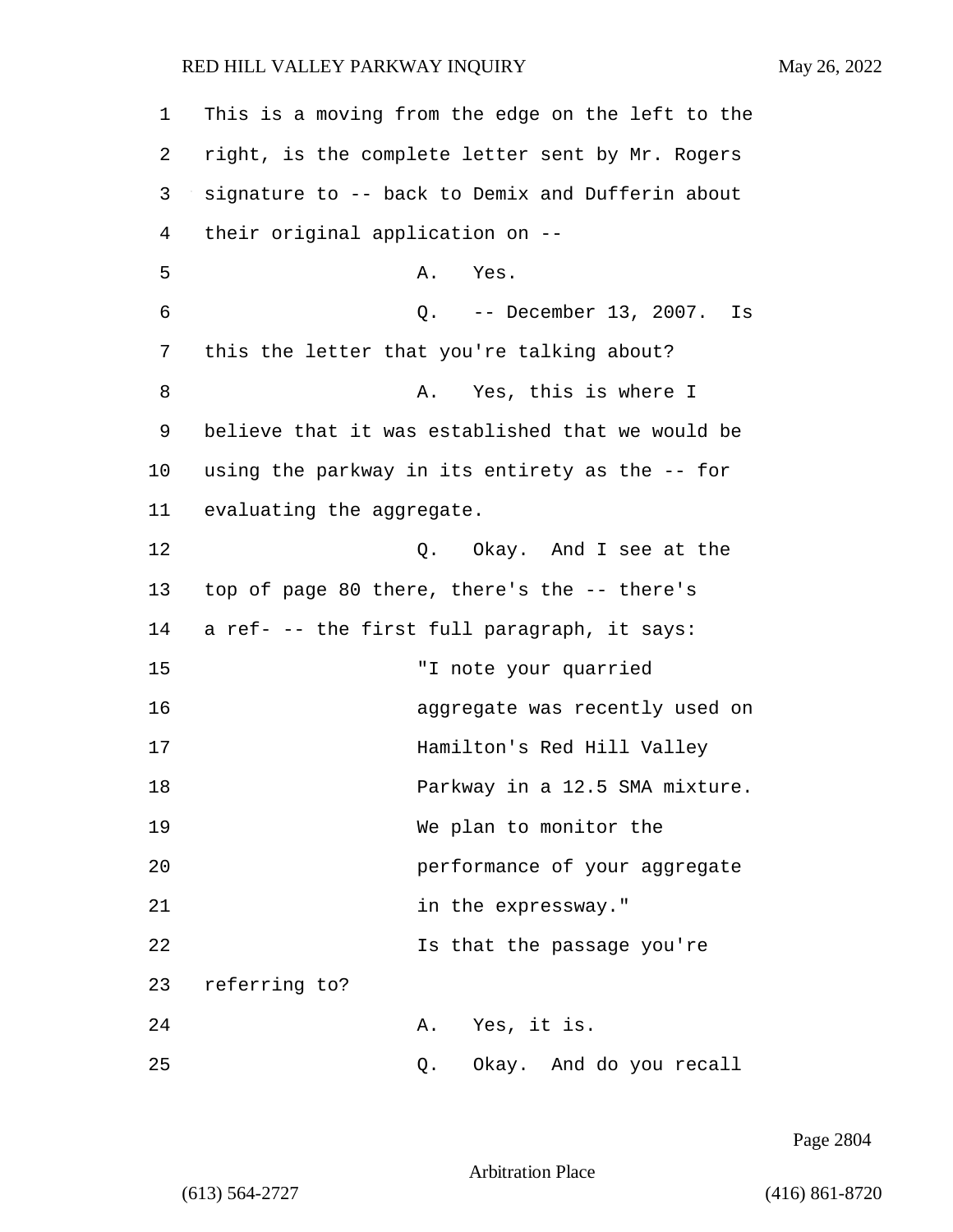whether at the time you were aware of this letter and that intention, or is that through this inquiry process that you've become aware of this process? 5 A. I believe it's through this process. I wasn't exactly -- I'm not clear whether I knew about this letter or not. 8 and 10. Okay. So if we assume for the moment that you hadn't seen the letter, do you mean that, look, decision had been made, this is how it came to me, and that we just proceeded with that. Is that -- 13 A. Well, I -- okay, so I would say that, yeah, we were just following in the process. We knew we had accepted the expressway as their evaluation section and just indicating that we were going to continue using that -- the expressway the aggregates evaluation. 19 Q. Okay. But how did that get conveyed to you? Do you recall how that decision was conveyed to you that it was going the expressway that was used? 23 A. Not exactly, but I'm supposing that was in response to the original request from the proponent, from Dufferin.

Page 2805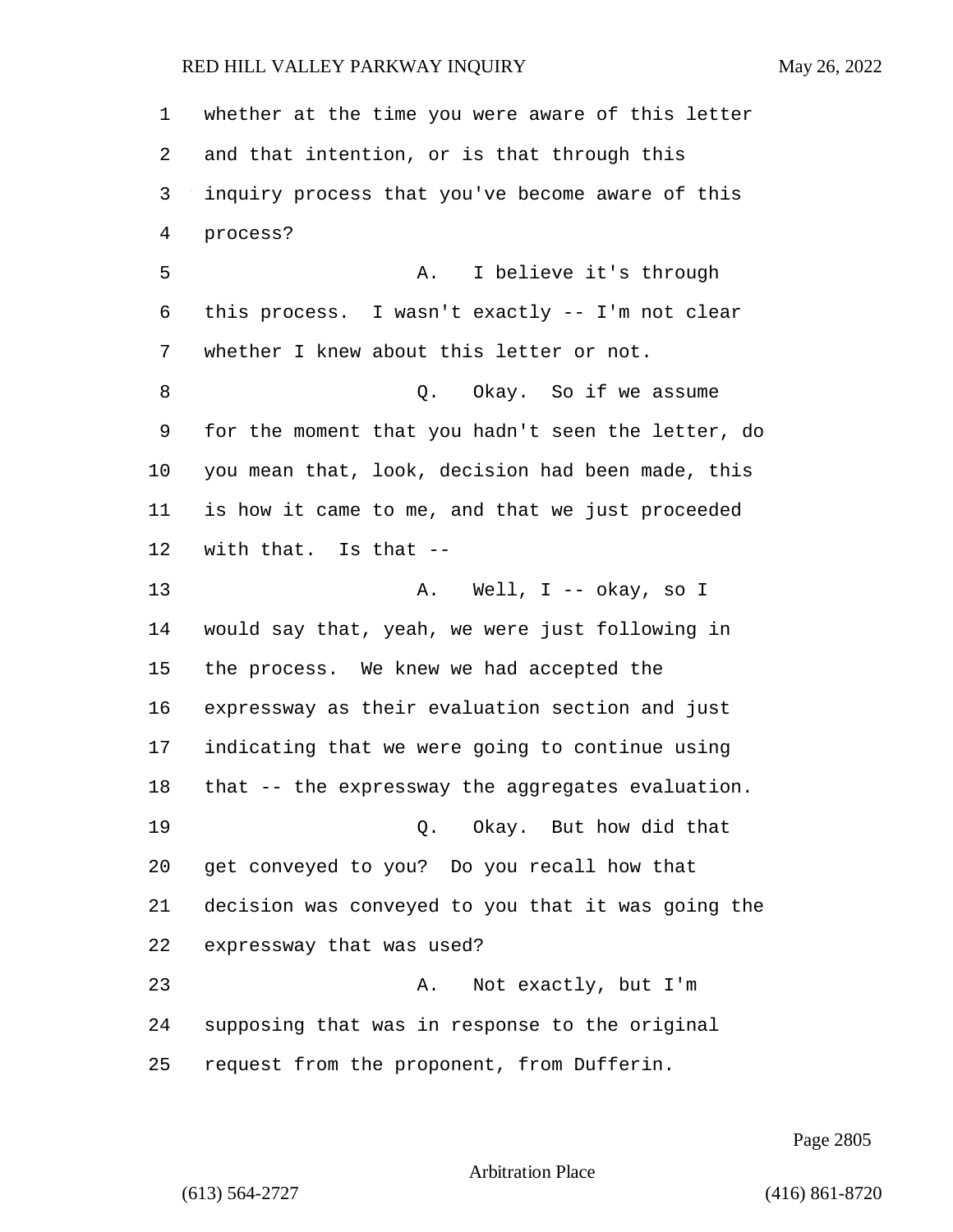| $\mathbf 1$ | Q. Well, sorry, this is the                        |
|-------------|----------------------------------------------------|
| 2           | original response from the MTO, this letter?       |
| 3           | A. Also in the original                            |
| 4           | request, the original request.                     |
| 5           | So in the original<br>Q.                           |
| 6           | request, which we can go back to. I think it's at  |
| 7           | the previous page, yeah, 78. At the bottom is an   |
| 8           | e-mail with the request letter, and it indicates   |
| 9           | that it was placed on, the SMA:                    |
| 10          | "was placed on the City of                         |
| 11          | Hamilton's Red Hill Creek                          |
| 12          | Expressway in the form of                          |
| 13          | SP12.5 FC2 and SP12.5 2 SMA."                      |
| 14          | So it's not that it was a                          |
| 15          | specific request, but I'm just -- I'm trying to -- |
| 16          | they certainly raised that that's (indiscernible)  |
| 17          | certainly. I'm just wondering if you recall how    |
| 18          | you became aware of the decision to use the Red    |
| 19          | Hill as the test strip for DSM purposes?           |
| 20          | I'm not aware how that<br>Α.                       |
| 21          | decision was made.                                 |
| 22          | Q. Okay. So do you think                           |
| 23          | that decision was made before your arrival as the  |
| 24          | head of soils and aggregates?                      |
| 25          | Yes, because I don't<br>Α.                         |

Page 2806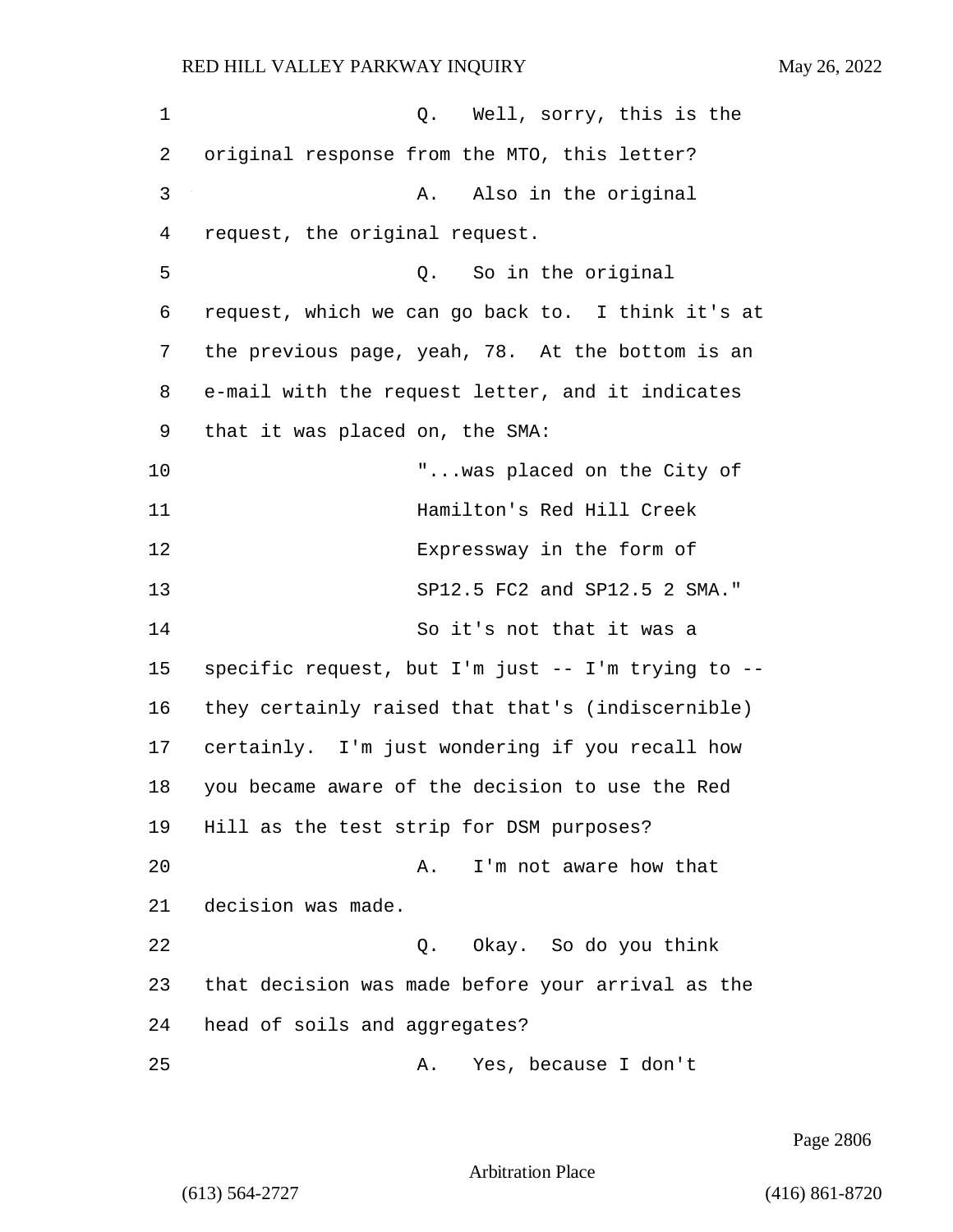1 think there was a request for a separate 500-metre 2 test section on a future contract. 3 Q. That's correct. We're 4 not aware of that. I'm just.... 5 A. And I came into position 6 knowing, I guess in some respects, that the 7 aggregate from Varennes Quarry was placed, and we 8 were using the Red Hill Valley Parkway as the 9 valuation section. 10 Q. Okay. And then to jump 11 ahead to 2009. If we could go to image 87. And 12 it's paragraphs 201 to 203. 13 And we can certainly go to the 14 results after this if you want to see it, but 15 Mr. Marciello conducts the skid testing on 16 May 7th, 2009. He e-mails them to you, Mr. Gorman 17 and Ms. Lane attaching the results, and he 18 indicates: 19 "Might be too early to tell 20 but it appears that friction 21 levels/trends may be starting 22 to decline over (sic) time." 23 (As read) 24 And then you replied: 25 "Frank, both Bob and I agree

Page 2807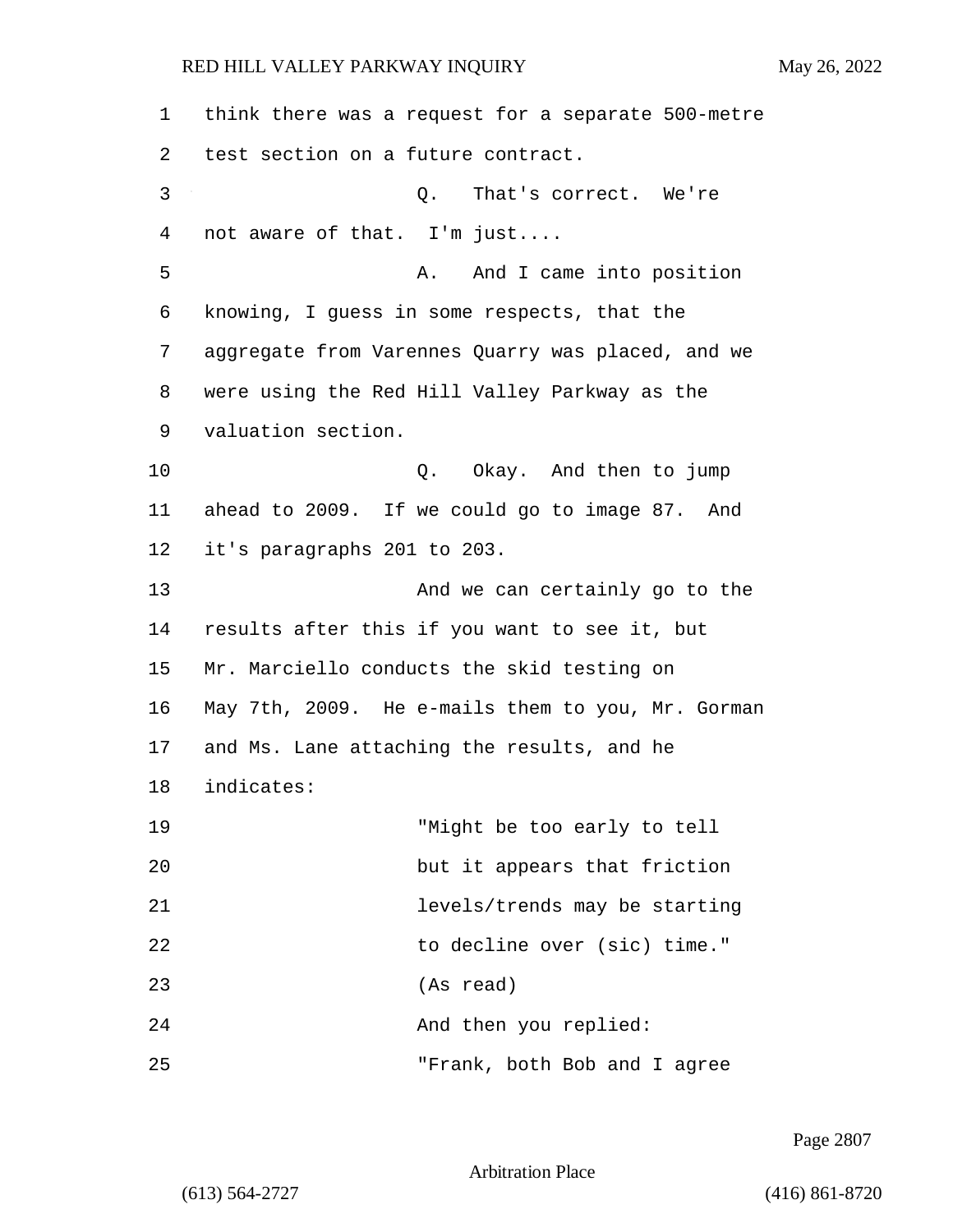| $\mathbf 1$ | there is no clear indication                       |
|-------------|----------------------------------------------------|
| 2           | of any clear (sic) trend in                        |
| 3           | the data. Maybe you just have                      |
| 4           | a gut feeling for what's going                     |
| 5           | on out there. Time will tell.                      |
| 6           | We will be sending out a                           |
| 7           | notice regarding conditional                       |
| 8           | approval of the source pending                     |
| 9           | satisfactory performance of                        |
| 10          | the pavement and the source                        |
| 11          | materials. Thanks for                              |
| 12          | everything." (As read)                             |
| 13          | And the $--$ if you $--$ while we                  |
| 14          | can absolutely go and look at the results, I can   |
| 15          | tell you what the averages had had were 35, 39.4,  |
| 16          | 37.1, 38.9. And do you want to look at the         |
| 17          | results before I just ask you some questions about |
| 18          | this?<br>Have you had a chance to look at them?    |
| 19          | No, we should look at<br>Α.                        |
| 20          | them.                                              |
| 21          | Okay.<br>Q.                                        |
| 22          | Let's have a look.<br>Α.                           |
| 23          | Okay. So if we could<br>Q.                         |
| 24          | pull up two at a time, Registrar. If we could      |
| 25          | pull up MTO 5229 and 5230. Sorry, we should pull   |

Page 2808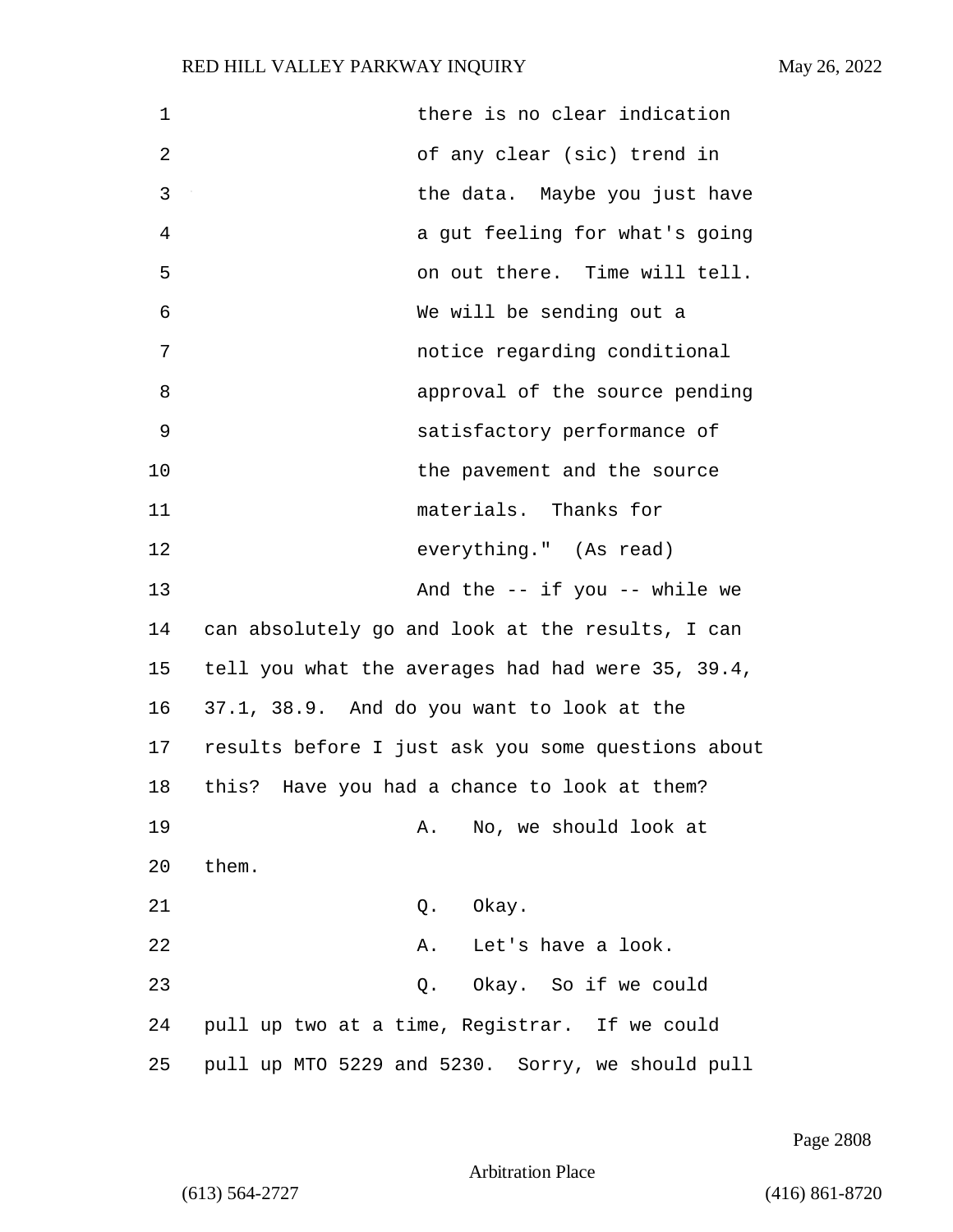1 them up in native, sorry, about that, both of them 2 in native format. Just takes them a little bit 3 longer to do that. Just a sec. 4 THE REGISTRAR: What was the 5 second one? 6 MR. LEWIS: 230. 7 THE REGISTRAR: Okay. Thank 8 you. 9 MR. LEWIS: Is there a problem 10 with the native? 11 THE REGISTRAR: I have the 12 second one. It's just taking a long time to come 13 up. I have it now. 14 (DISCUSSION OFF THE RECORD) 15 BY MR. LEWIS: 16 Q. There we go. Thank you. 17 And so you can see on the one 18 on the left is southbound lane 2 and northbound 19 lane 1 on the right. The southbound has results 20 from '07, '08 and '09, whereas the northbound has 21 results from '8 and '9. We see the averages are 22 36; that's right, 35 and 39 in 2009. 23 A. Yes. 24 Q. Okay. And should we look 25 at the other ones?

Page 2809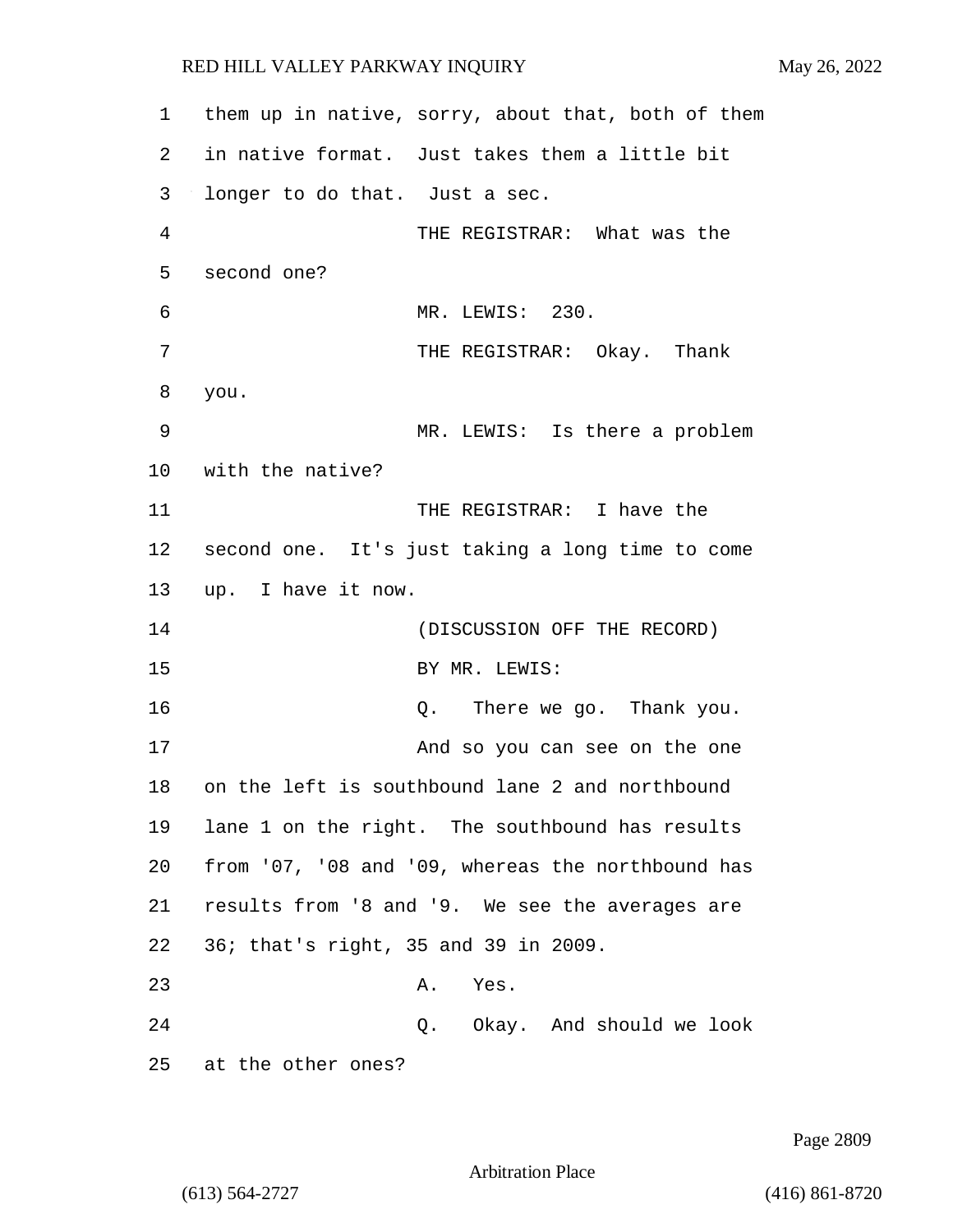| 1  | No, but I think what's<br>Α.                       |
|----|----------------------------------------------------|
| 2  | important here is that, yes, at that time Bob and  |
| 3  | I did look at this data, and we only had basically |
| 4  | two data points to go from because there was only  |
| 5  | the 2008 and 2009 surveys which would have been    |
| 6  | considered valid. The 2007 testing would have      |
| 7  | been prior to traffic.                             |
| 8  | So we were looking at the                          |
| 9  | results after two winters. So 2008 testing would   |
| 10 | have been after one winter; 2009 would have been   |
| 11 | after two winters. So you only have two data       |
| 12 | points, and it was kind of premature to say there  |
| 13 | was a specific trend if you didn't have the        |
| 14 | extended data.                                     |
| 15 | Q.<br>Okay. Hence your comment                     |
| 16 | back to Mr. Marciello?                             |
| 17 | Exactly, yes.<br>Α.                                |
| 18 | Okay. And $so$ -- and you<br>Q.                    |
| 19 | referred to, and it's in your ultimate letter      |
| 20 | which we'll look at in a minute, but you referred  |
| 21 | to conditional approval.                           |
| 22 | Α.<br>Yes.                                         |
| 23 | Q. And is that the usual                           |
| 24 | language that's -- that was used when an aggregate |
| 25 | was first approved?                                |

Page 2810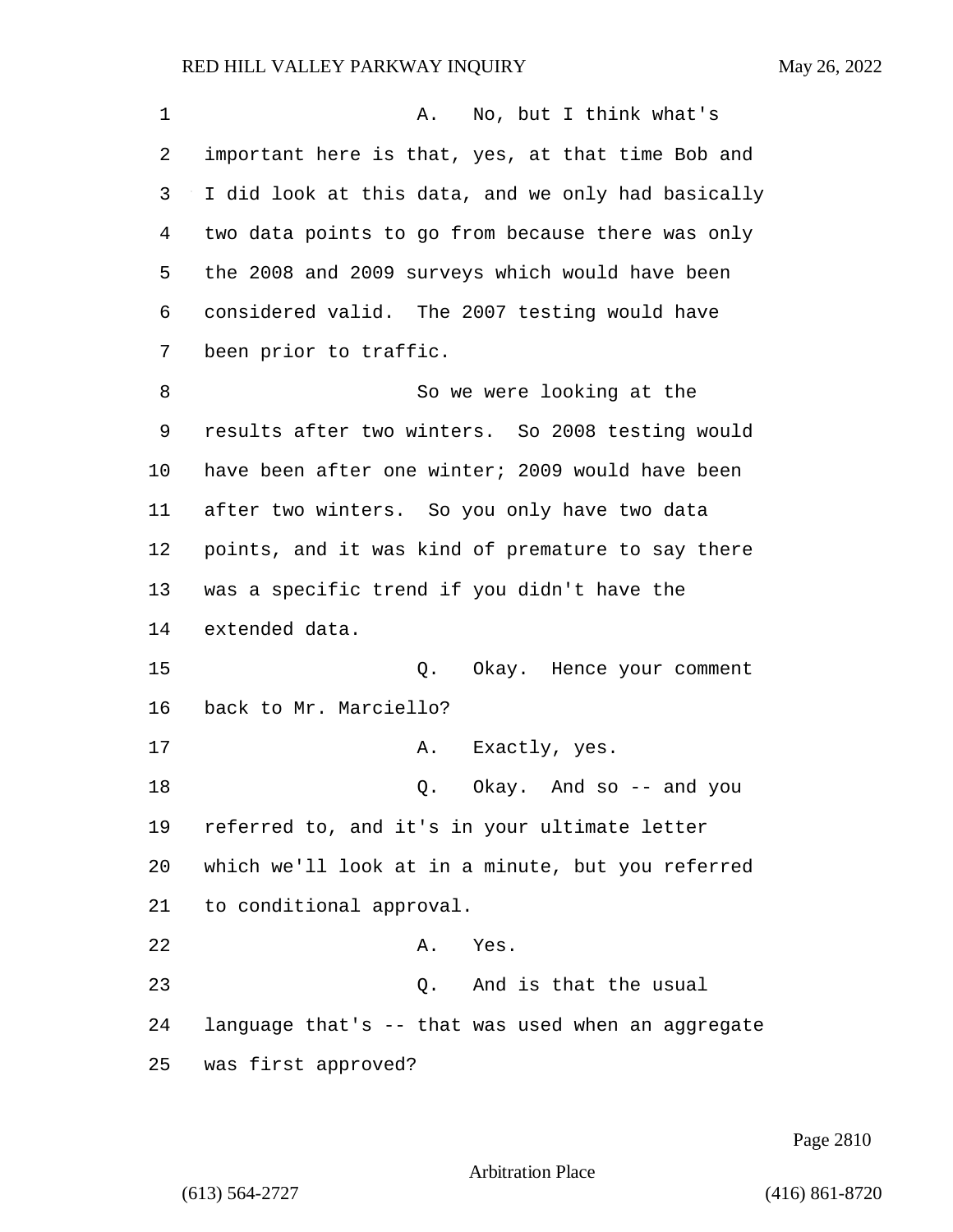1 A. All applications and all 2 listings on the DSM are conditional. 3 Q. And conditional on what? 4 A. It was standard. 5 Q. Okay. So it -- number 6 one, it was standard -- it's a standard wording. 7 That's number one? 8 A. Yes. 9 Q. Okay. And number two, 10 it's always conditional. Conditional on what? 11 A. Conditional on a number 12 of things. Conditional on them meeting the 13 specifications for all of our aggregate 14 requirements, including the special testing that 15 we would do within our laboratories for friction, 16 abrasion and polishing the aggregates, and 17 conditional on them -- there was three conditions, 18 and if we -- the acceptance letter would have 19 listed those conditions specifically. 20 Q. Okay. So let's go to 21 that. Registrar, it's image 88 in overview 22 document 4. So if you could just -- so we don't 23 have the screen in the eyes, if you could pull 24 that up. 25 This is a May 20th letter,

Page 2811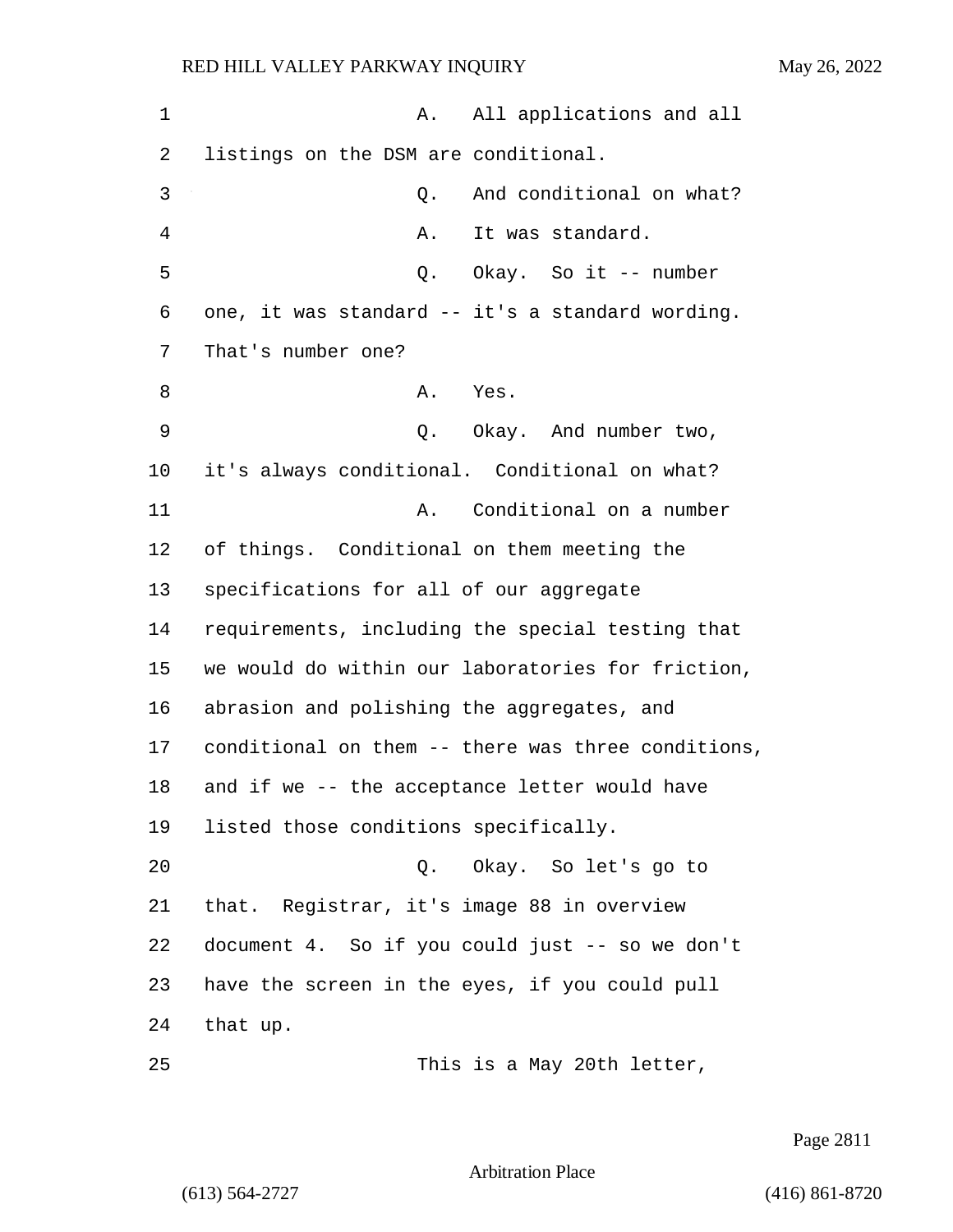2009, from you to Ms. Gagnon at Demix. This is the one you're talking about? 3 A. Yes. 4 Q. Okay. And in the first paragraph, the first line -- well, the first sentence refers to the conditional approval. That's just what we were talking about? 8 A. Yeah, it says conditional. **Q.** Yeah. Okay. And then -- but before that just to cover off something we discussed earlier. It does refer that your trap rock from your Varennes Quarry is now conditionally approved. And I asked you is -- generally speaking does that come under the category of trap rock and you got into some specifics about it. So I come back to that, not being a geologist. 19 Does it come under the broad category of trap rock despite the -- what you said -- 22 A. Despite that. Because it was a fine grained volcanic rock we sort of put it together with all of the other similar fine grain volcanic extrusive rocks, which would have

Page 2812

Arbitration Place

(613) 564-2727 (416) 861-8720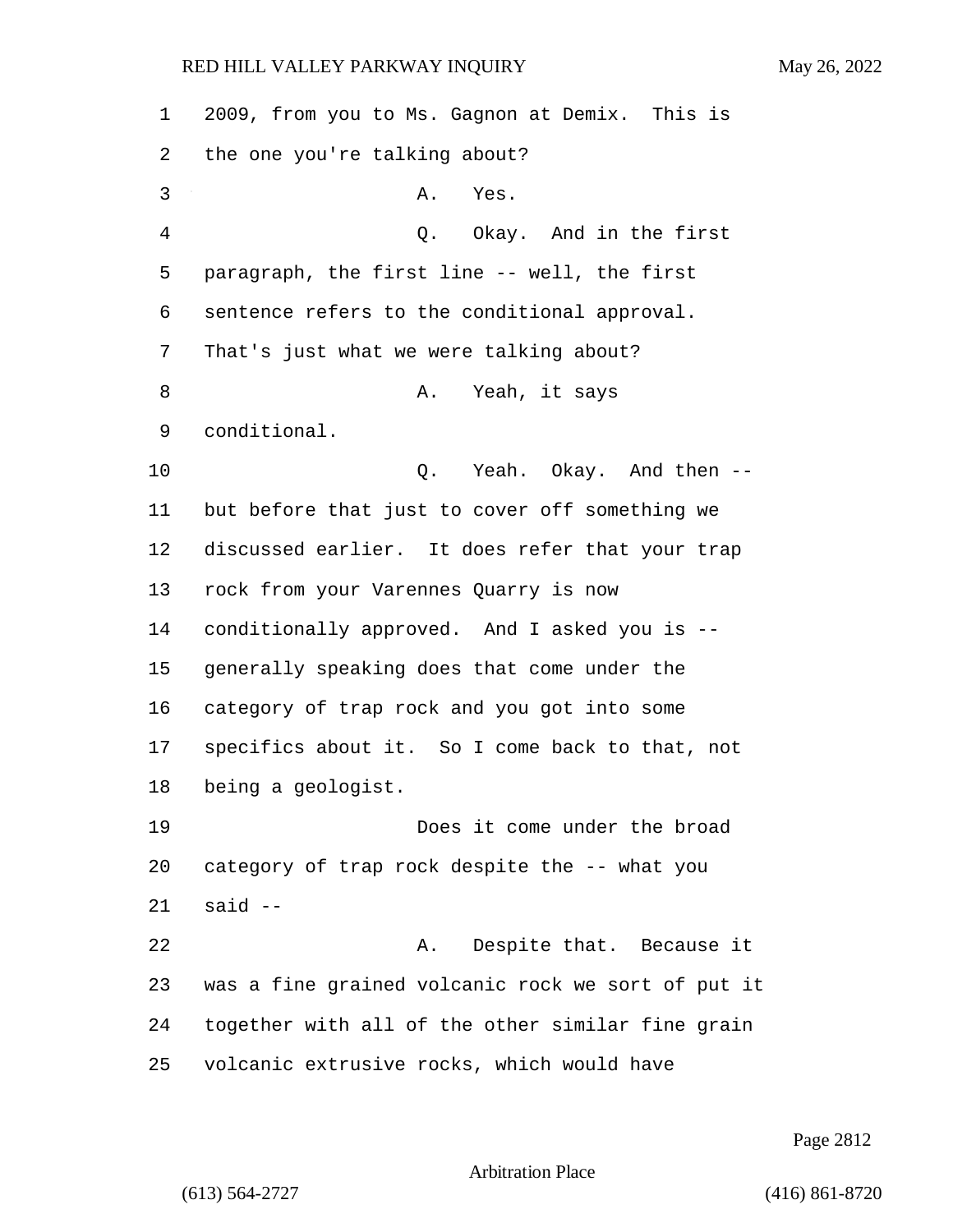1 included diabase or a metagabbro, similar to that 2 category. 3 Q. Yeah. Okay. 4 A. So it was more of a 5 pigeon-hole category that we placed it under for 6 the purposes of petrographic evaluation because 7 within our specifications, depending on the 8 category, it would have a different requirement 9 for some of the test methods or some of the test 10 results. For example, the dolomitic sandstone 11 would have had a different requirement for certain 12 tests than the trap rock category would have. 13 Q. Okay. And so the broad 14 categories define the -- 15 A. As a trap, as a trap, 16 yes. 17 Q. Okay. And so -- and you 18 say in the second paragraph -- sorry, in the 19 second sentence in the first paragraph: 20 "The condition is that we 21 obtain satisfactory pavement 22 friction from the Hamilton Red 23 Hill Valley Parkway SMA 24 mixture where testing is 25 conducted in future years."

Page 2813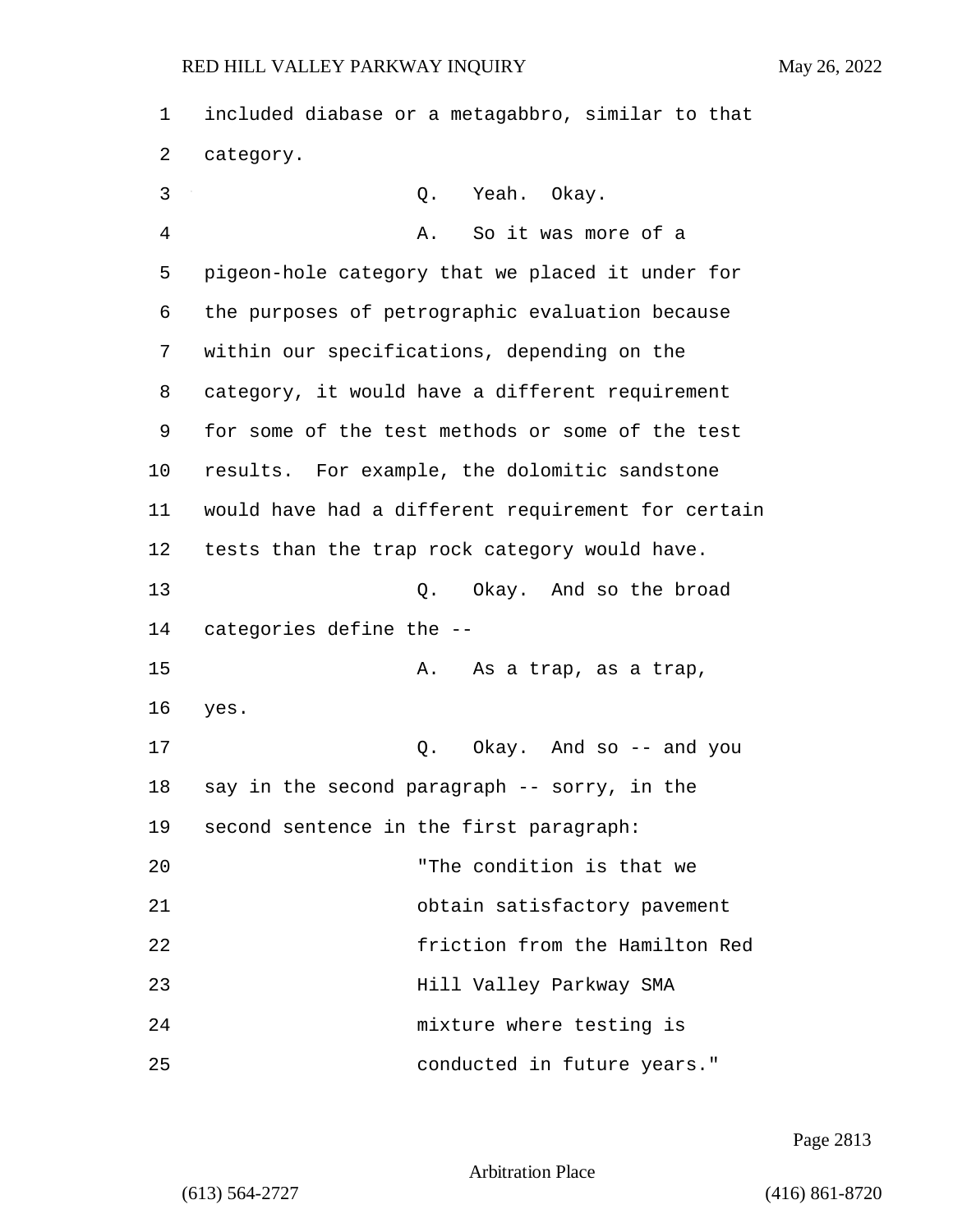| 1  | So that $--$                                       |
|----|----------------------------------------------------|
| 2  | Yes.<br>Α.                                         |
| 3  | As I understand, that's<br>Q.                      |
| 4  | the condition not subsequently laboratory testing; |
| 5  | is that correct?                                   |
| 6  | A. Well, one of the                                |
| 7  | conditions, that's one of the conditions. There    |
| 8  | are conditions listed further down below.          |
| 9  | Okay. Right. And so<br>Q.                          |
| 10 | that's in the third last paragraph. Says:          |
| 11 | "Please note that continued                        |
| 12 | approval of your aggregate is                      |
| 13 | conditional upon it continuing                     |
| 14 | to meet the requirements of                        |
| 15 | OPSS 128, 1001, 1003 and such                      |
| 16 | special provisions that alter                      |
| 17 | these specifications and                           |
| 18 | maintaining an average                             |
| 19 | polished stone value --                            |
| 20 | okay -- no less than 50 and                        |
| 21 | (sic) no value less than 48."                      |
| 22 | (As read)                                          |
| 23 | A. Yes.                                            |
| 24 | Q. Okay. Is that, though --                        |
| 25 | I mean, was it typical that you would go back and  |

Page 2814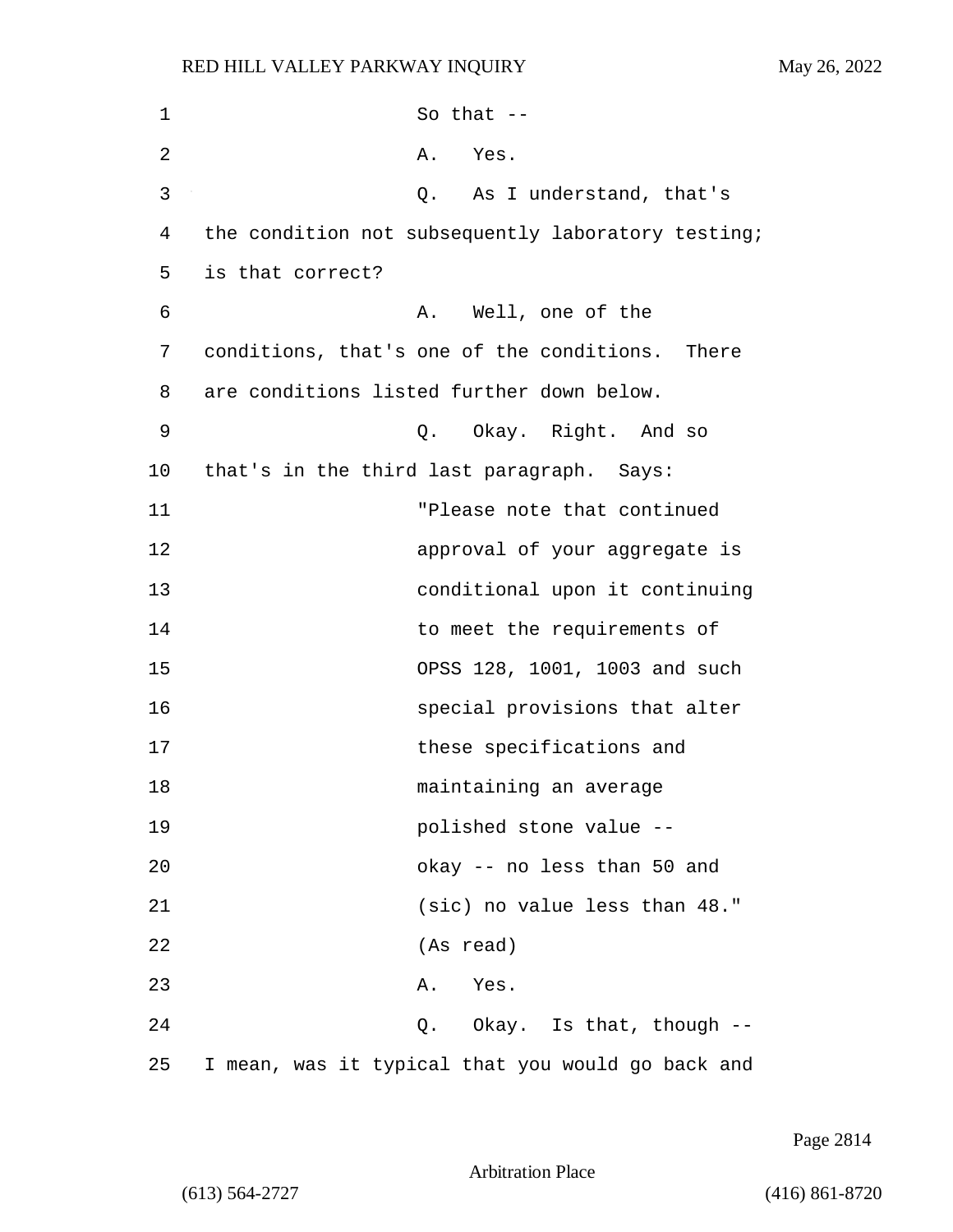| 1  | actually conduct those tests, or was it only if    |
|----|----------------------------------------------------|
| 2  | some issue was raised?                             |
| 3  | No. I think if we had<br>Α.                        |
| 4  | the opportunity if that material was ever used on  |
| 5  | another job somewhere on another contract and we   |
| 6  | had the opportunity to go and sample and retest    |
| 7  | it, we would have done that to ensure the product  |
| 8  | that we were getting today was the same product we |
| 9  | got or similar product that we got in the past --  |
| 10 | Q.<br>Okay.                                        |
| 11 | -- depending on the<br>Α.                          |
| 12 | opportunity, yeah.                                 |
| 13 | All right. And is<br>Q.                            |
| 14 | that -- again, is that a typical paragraph that    |
| 15 | would go into these kind of letters that --        |
| 16 | I believe so.<br>Α.                                |
| 17 | Q.<br>Okay.                                        |
| 18 | And there was a third<br>Α.                        |
| 19 | condition.                                         |
| 20 | Yeah. Which is?<br>Q.                              |
| 21 | The last paragraph "as<br>Α.                       |
| 22 | you are aware."                                    |
| 23 | Yes?<br>Q.                                         |
| 24 | To be listed they have to<br>Α.                    |
| 25 | register with the road authority.                  |

Page 2815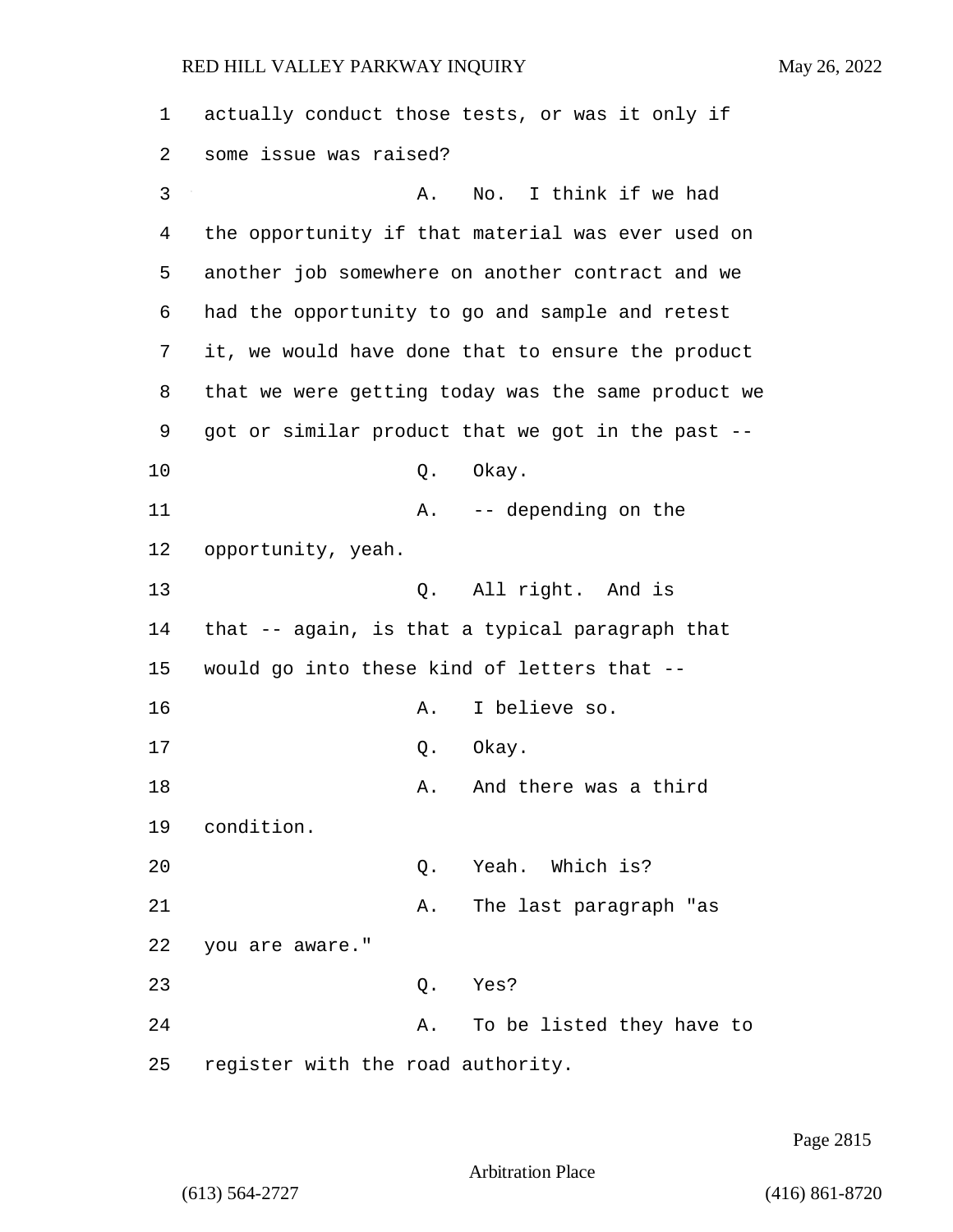| 1  | Right, and pay the fee?<br>Q.                      |
|----|----------------------------------------------------|
| 2  | Well, there's also<br>Α.                           |
| 3  | another condition where they had to pay the        |
| 4  | ministry a fee as well as pay whatever it took to  |
| 5  | get the road authority registration, and there was |
| 6  | a fee involved there.                              |
| 7  | Yeah. And annual fee I<br>Q.                       |
| 8  | believe.                                           |
| 9  | That was an annual fee.<br>Α.                      |
| 10 | We had a one-time charge.                          |
| 11 | Okay.<br>Q.                                        |
| 12 | And depending on -- it<br>Α.                       |
| 13 | seems that there was no mention of that one-time   |
| 14 | charge in this letter. That means they must've     |
| 15 | already paid it.                                   |
| 16 | Q. Okay. And there's lab                           |
| 17 | tests attached to this letter. We can go to them.  |
| 18 | They appear to be the same ones that were attached |
| 19 | to the prior one. Maybe we should go have a look   |
| 20 | at it to make sure. It's MTO 47 refers to the      |
| 21 | sample date July 17, 2008.                         |
| 22 | That is the same $-$ -<br>Α.                       |
| 23 | because it says December 4th, 2008 on the bottom.  |
| 24 | That is the same, exactly the same information     |
| 25 | that was given to them previously.                 |

Page 2816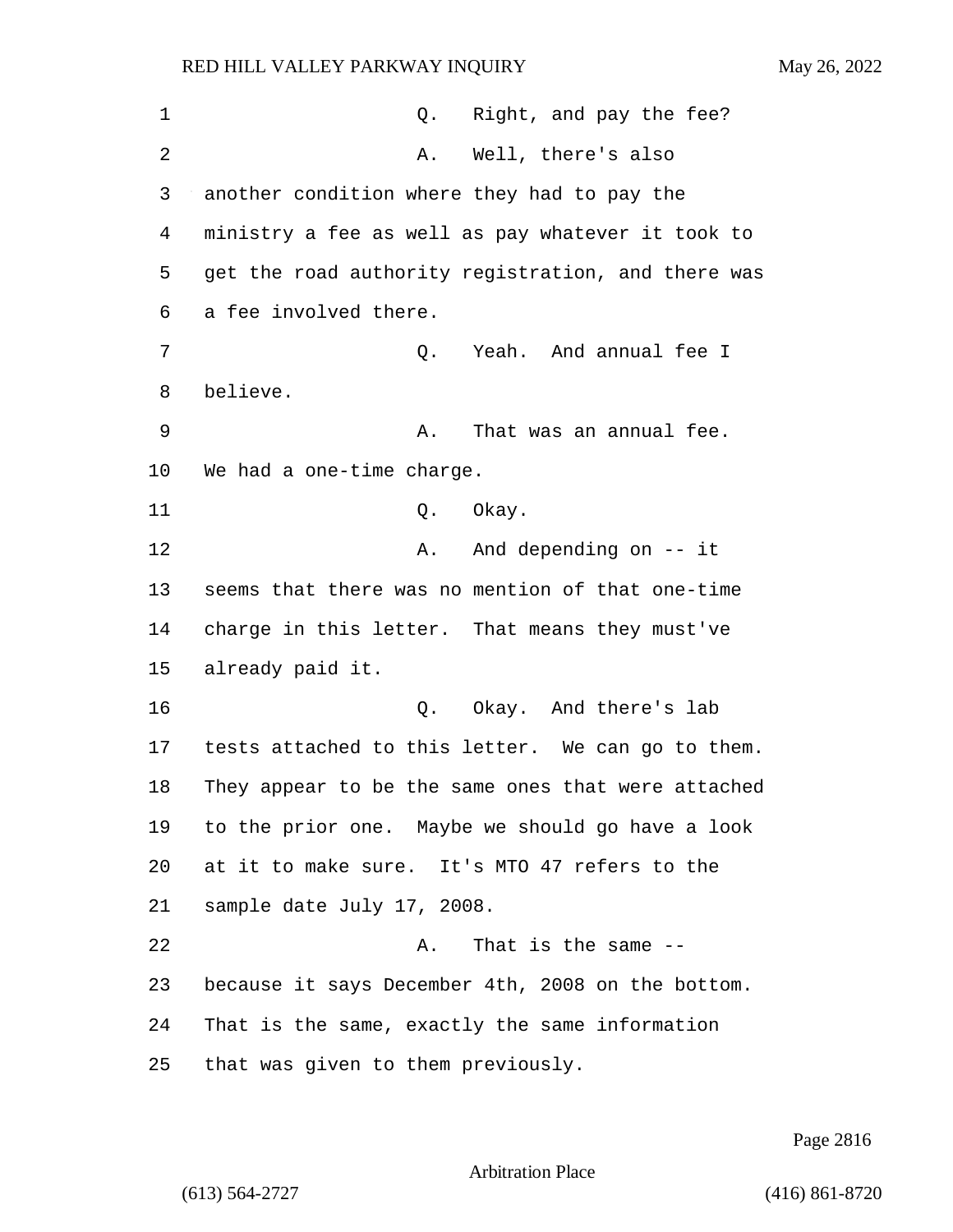| 1  | Okay. And did you ever<br>Q.                         |
|----|------------------------------------------------------|
| 2  | inform Hamilton, the City of Hamilton or any         |
| 3  | representative of the City Hamilton about the        |
| 4  | Demix application or that the Red Hill SMA           |
| 5  | placement was being evaluated for that purpose?      |
| 6  | No, I did not.<br>Α.                                 |
| 7  | And did you ever consider<br>Q.                      |
| 8  | doing so?                                            |
| 9  | No, I did not. I would<br>Α.                         |
| 10 | have not had any reason to.                          |
| 11 | And why do you say that?<br>Q.                       |
| 12 | It was proprietary to our<br>Α.                      |
| 13 | function, and we were just following through that,   |
| 14 | so I don't know who would have been interested in    |
| 15 | it.                                                  |
| 16 | Q. Okay. Well, possibly the                          |
| 17 | City of Hamilton since it was there --               |
| 18 | I would say it was for<br>Α.                         |
| 19 | MTO purposes certainly, so if anybody would have     |
| 20 | been notified, it would have been our regional       |
| 21 | offices.                                             |
| 22 | Q. Okay.                                             |
| 23 | Because we were just<br>Α.                           |
| 24 | doing this to evaluate the materials, we were just   |
| 25 | sort of closing this door and moving on.<br>I had no |

Page 2817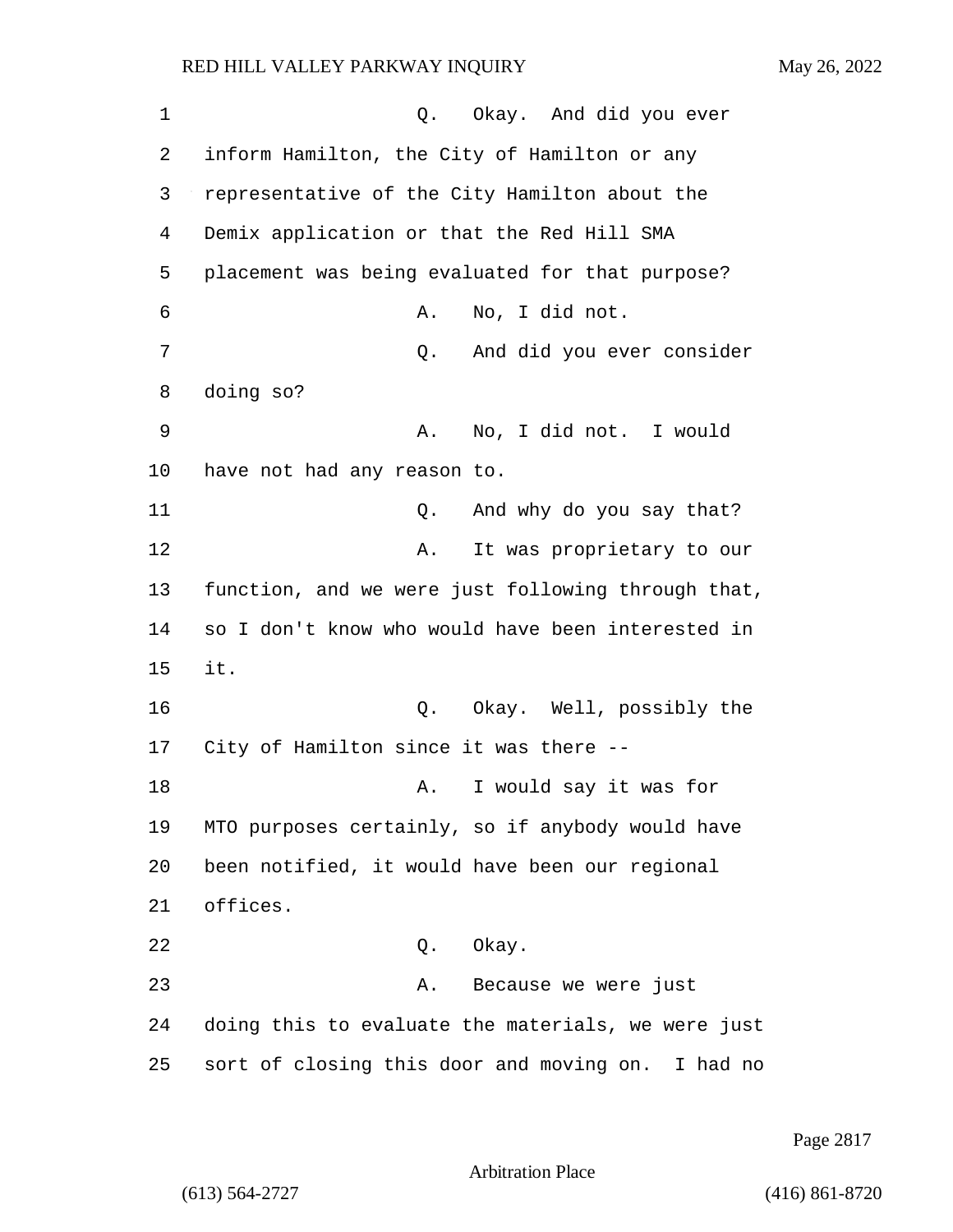| 1  | connection, and I had no requests from the City of |
|----|----------------------------------------------------|
| 2  | Hamilton, and usually I do respond, and we did     |
| 3  | have requests that would come into our offices for |
| 4  | certain aspects, and even consultants would ask if |
| 5  | we could do testing of their materials in our      |
| 6  | laboratories, and so we did respond to requests.   |
| 7  | Q. Okay. And if we could                           |
| 8  | just go back to your letter. Maybe we could just   |
| 9  | open up MTO 46. It was the letter we were looking  |
| 10 | at in the overview document, on the right there.   |
| 11 | So the approval is, or the                         |
| 12 | conditional approval, to be fair, is for use as a  |
| 13 | source of Superpave 12.5 FC1 coarse and Superpave  |
| 14 | FC 12.5 FC2 coarse and fine aggregates. And the    |
| 15 | approval was not also for use in SMA. And do you   |
| 16 | recall why that was at the time?                   |
| 17 | No, not at the time.<br>Α.                         |
| 18 | And do you know now?<br>Q.                         |
| 19 | A. Well, in looking at some                        |
| 20 | of the letters it seems that the original request  |
| 21 | from Dufferin had requested the FC2 -- FC1, FC2.   |
| 22 | Yeah, that -- you're<br>$Q$ .                      |
| 23 | right. It did say that on the letter.              |
| 24 | And I think that may<br>Α.                         |
| 25 | have -- where that came from. Other than that, I   |

Page 2818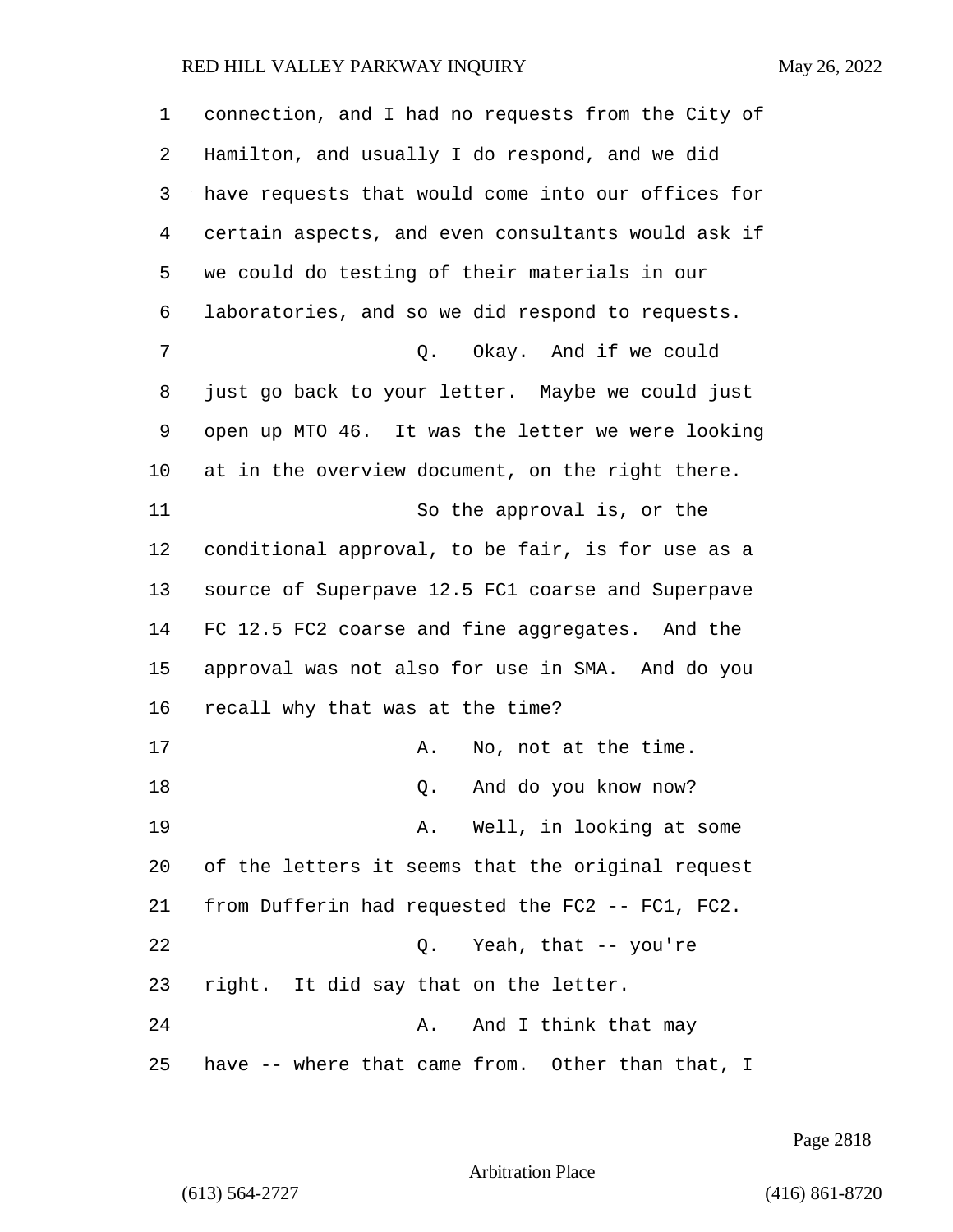| 1  | know that there was a pause on SMA -- aggregates   |
|----|----------------------------------------------------|
| 2  | in SMAs, and I don't know -- I guess they were     |
| 3  | delisted from the DSM at the time so that may have |
| 4  | been another reason that we weren't approving      |
| 5  | anything for SMA at the time. I'm only             |
| 6  | speculating here.                                  |
| 7  | Q. Okay. It was -- there                           |
| 8  | definitely was the pause that was in place from    |
| 9  | 2007 through almost the end of 2014 on SMA and     |
| 10 | their use. The acceptable aggregates were          |
| 11 | contained in a special provision used in MTO       |
| 12 | contracts. Is that what you're talking about       |
| 13 | there?                                             |
| 14 | Yes. We wrote the<br>A.                            |
| 15 | special provision, yes.                            |
| 16 | Okay. And we know that<br>Q.                       |
| 17 | Demix was removed from the DSM in August 2016.     |
| 18 | And were you aware of that at the time?            |
| 19 | No, I was not.<br>Α.                               |
| 20 | Okay. Oh, I understand<br>Q.                       |
| 21 | that they didn't pay the fees. So is that          |
| 22 | I imagine so, but they<br>Α.                       |
| 23 | elected to remove themselves, and this is where    |
| 24 | (indiscernible) determined through this inquiry.   |
| 25 | It wasn't something that<br>Q.                     |

Page 2819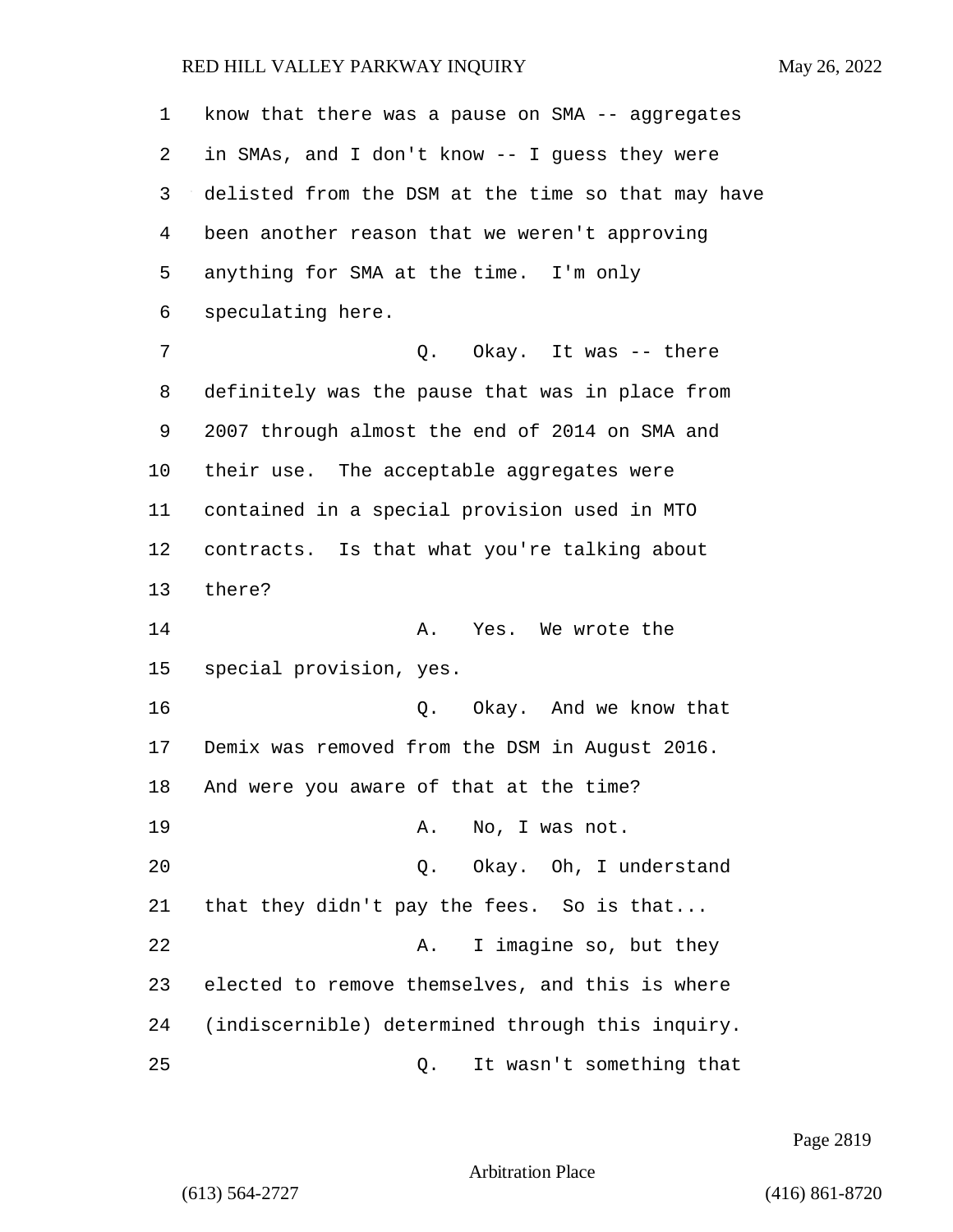1 you did? You didn't do this? 2 A. Absolutely no, no. 3 O. Okay. And did you ever 4 inform Dufferin or Demix of the friction test 5 results from the MTO skid testing? 6 A. No, I did not. 7 MR. LEWIS: Commissioner, it 8 is 3:05, which is a little before the usual break, 9 but we started a little early. I only have a 10 little bit left to cover about the 2014. So would 11 this be a good time before I move on to that 12 topic? 13 JUSTICE WILTON-SIEGEL: Sure. 14 Let's take 15 minutes. We'll return at 3:20. 15 --- Recess taken at 3:05 p.m. 16 --- Upon resuming at 3:20 p.m. 17 BY MR. LEWIS: 18 Q. Mr. Senior, Mr. Marciello 19 tested the Red Hill in 2010, '11, '12 and '14 with 20 the skid tester, but I would like to just go to 21 the 2014 results because it contains the 22 comparison to the prior years if that's okay with 23 you. 24 And if we could go to overview 25 document 4, image 96, please. Paragraph 230.

Page 2820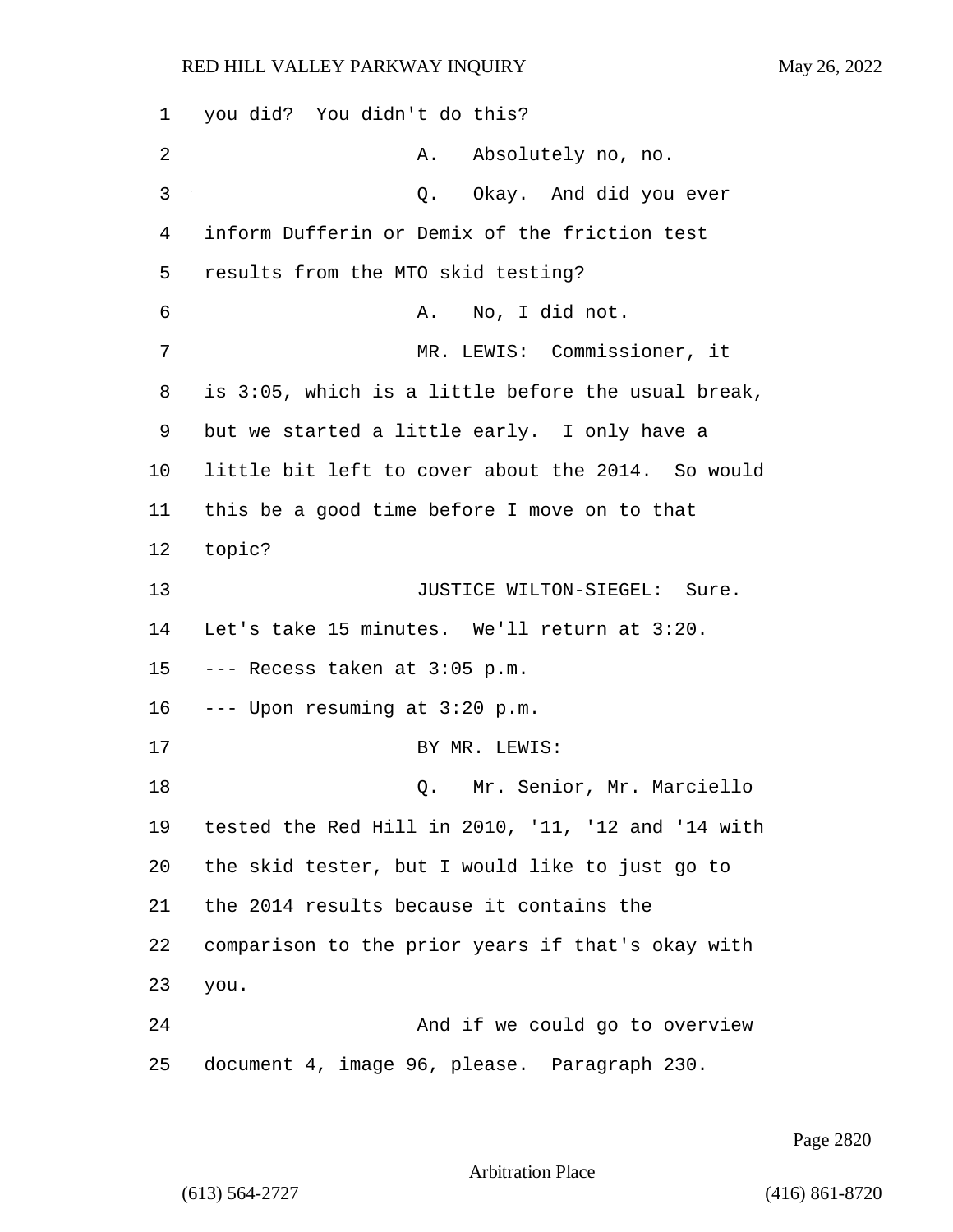| 1  | Mr. Marciello on July 25th,                        |
|----|----------------------------------------------------|
| 2  | 2014 e-mailed you, copying Mr. Gorman and Stephen  |
| 3  | Lee, who at that point had become the head of      |
| 4  | pavements and foundations, attaching the Red Hill  |
| 5  | friction test results from July 12th and 23rd. It  |
| 6  | was split into two days, did one lane and then     |
| 7  | three lanes. That's the content of                 |
| 8  | Mr. Marciello's e-mail, and he says:               |
| 9  | "Four lanes of the parkway                         |
| 10 | were tested a few days ago.                        |
| 11 | Performance shows friction                         |
| 12 | levels continuing to drop.                         |
| 13 | Quick summary of average                           |
| 14 | values in 2008 and in 2014."                       |
| 15 | And then he gives the results,                     |
| 16 | the average results rounded for each of the four   |
| 17 | lanes in those two years.                          |
| 18 | Do you recall if you or                            |
| 19 | Mr. Gorman asked Mr. Marciello to provide that     |
| 20 | comparison, or is that -- did he just provide them |
| 21 | you to? Do you recall?                             |
| 22 | MS. MCIVOR: Mr. Senior, you                        |
| 23 | are just on mute.                                  |
| 24 | THE WITNESS: I -- no, that                         |
| 25 | would have been Frank's submission to us without   |

Page 2821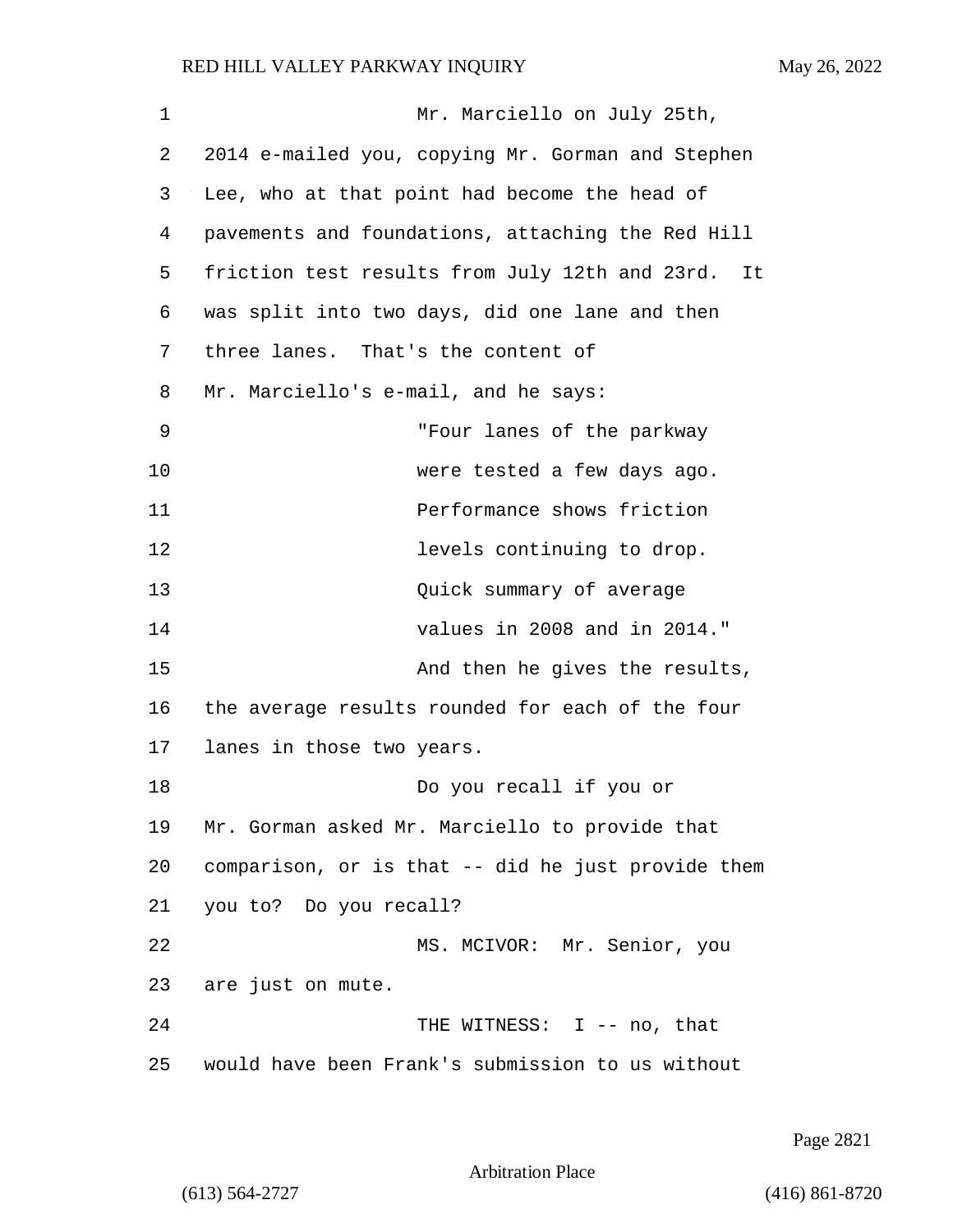1 any request from me or anybody else that I would 2 know of. 3 BY MR. LEWIS: 4 Q. Okay. And on the 5 averages, each of the four lanes shows a drop of 6 eight or seven -- three of limits. That's a drop 7 of eight FN -- 8 A. Yeah. 9 and in the final lane, 10 southbound 2, it's seven, between 2008 and '14. 11 And we can go and look at the results. Do you 12 recall based on this what your thoughts were at 13 the time? 14 A. I can't recall. 15 0. Okay. 16 A. If I had any thoughts I 17 would have wanted to ask for the -- I would have 18 ignored that and looked at the complete data -- 19 Q. Okay. 20 A. -- because there's only 21 two data points there. 22 Q. And so why don't we go 23 and look at the results, and why don't we start 24 with -- well, actually before I do, what are the 25 other data points that you want? You mean all the

Page 2822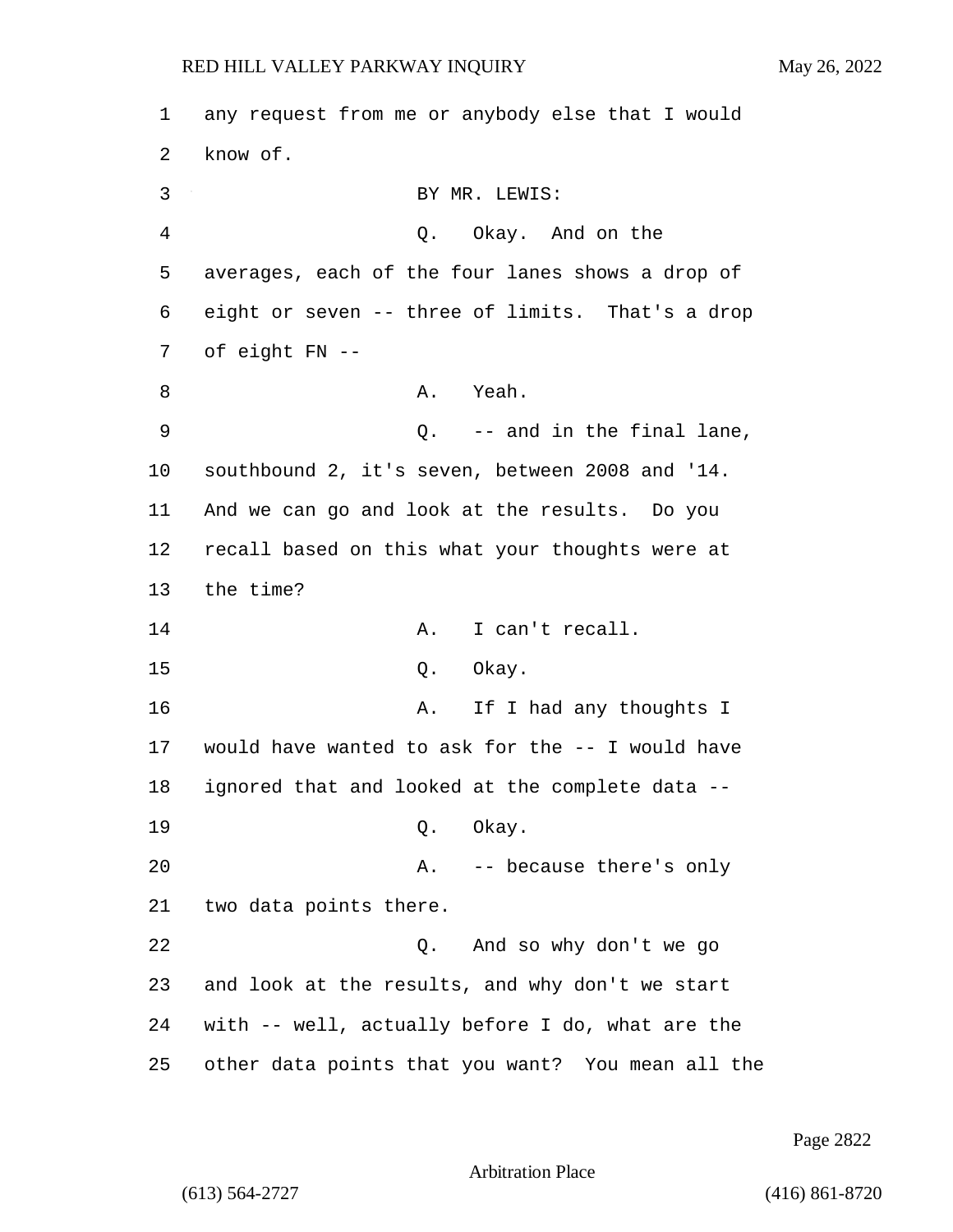intervening years as well as the specific -- 2 A. Well, I would want those -- yes, because those were the selected end points of the data. 5 Q. Yeah. Okay. So if we go to MTO 22944 and MTO 22946. I want the native version, please. I always neglect to say that off the top. If you could close the document. Yeah. Thank you. 10 So this is on the left northbound lane 2 and on the right southbound lane 2. And we can also go to the detailed charts if you want, but if you want to take a moment to look at these. 15 A. Okay. 16 Q. Do you want to look at the detailed numbers, yes? 18 A. Not necessary at this 19 point. 20 Q. And does this refresh your memory enough, or do you want to look at the other lanes as well? 23 A. No, that's good. I think the lane 2 is probably where you would be looking to make a decision from because that would be the

Page 2823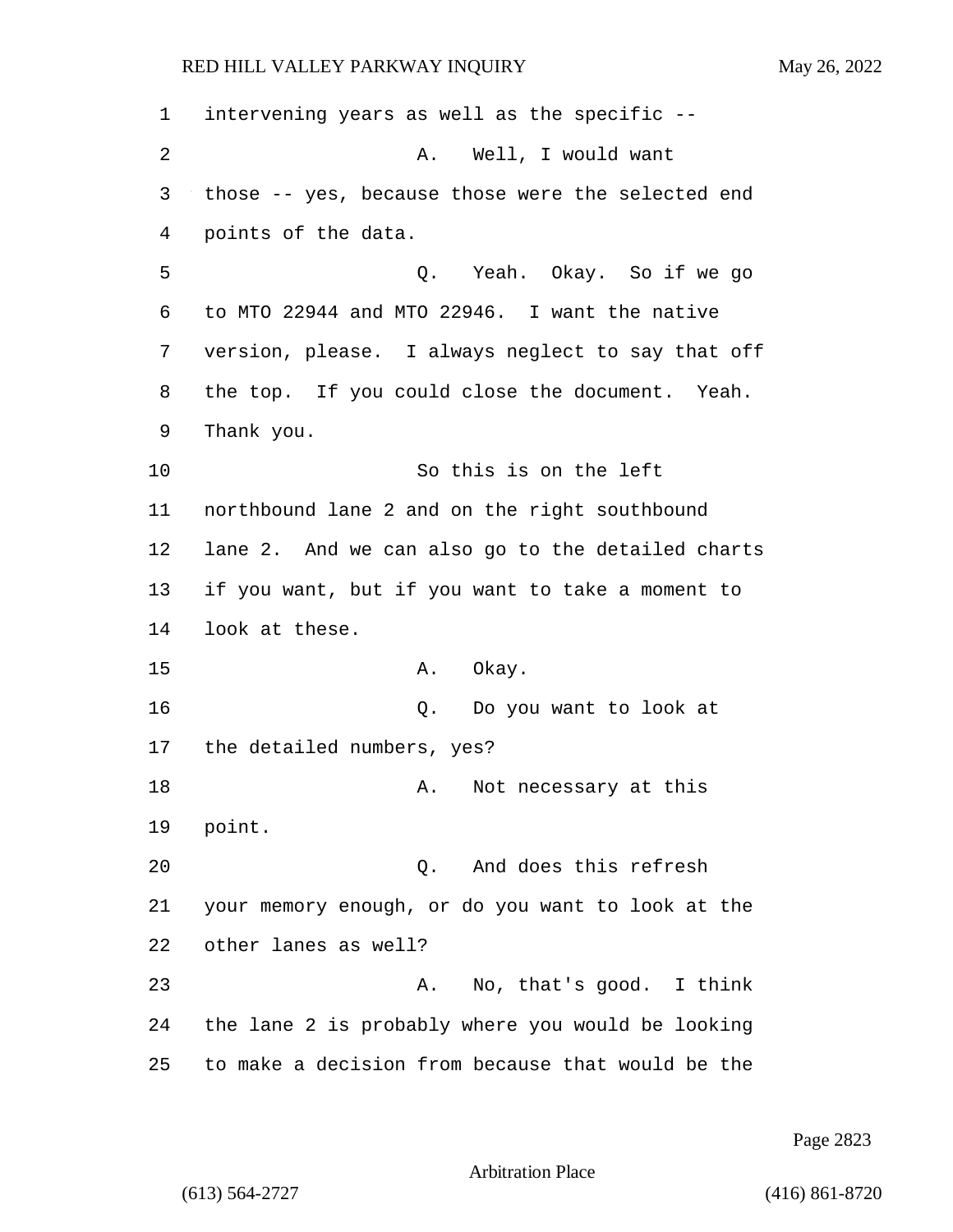most travelled lane. 2 Q. Okay. All right. So based on this -- first of all, do you recall looking at this information rather than just Mr. Marciello's e-mail? 6 A. I don't specifically recall looking at it, but I know I did. 8 a Q. Okay. Fair enough. All right. And so what would your reaction, then, have been to these results at the time? 11 A. It would have been to look at the trend in the data, specifically over the performance of the last year and the most recent years, and to note that, yes, we did have high values in the beginning, but to see them drop is not abnormal specifically for the trap rock category. But I've also noted that the averages were sort of becoming more constant over time and levelling off at a value in the low 30s. 20 Q. Okay. And were you happy with these results? 22 A. I don't think I had an emotional response. I was looking at that and saying, well, there's nothing in the average numbers -- there's not -- I mean, it is low, and

Page 2824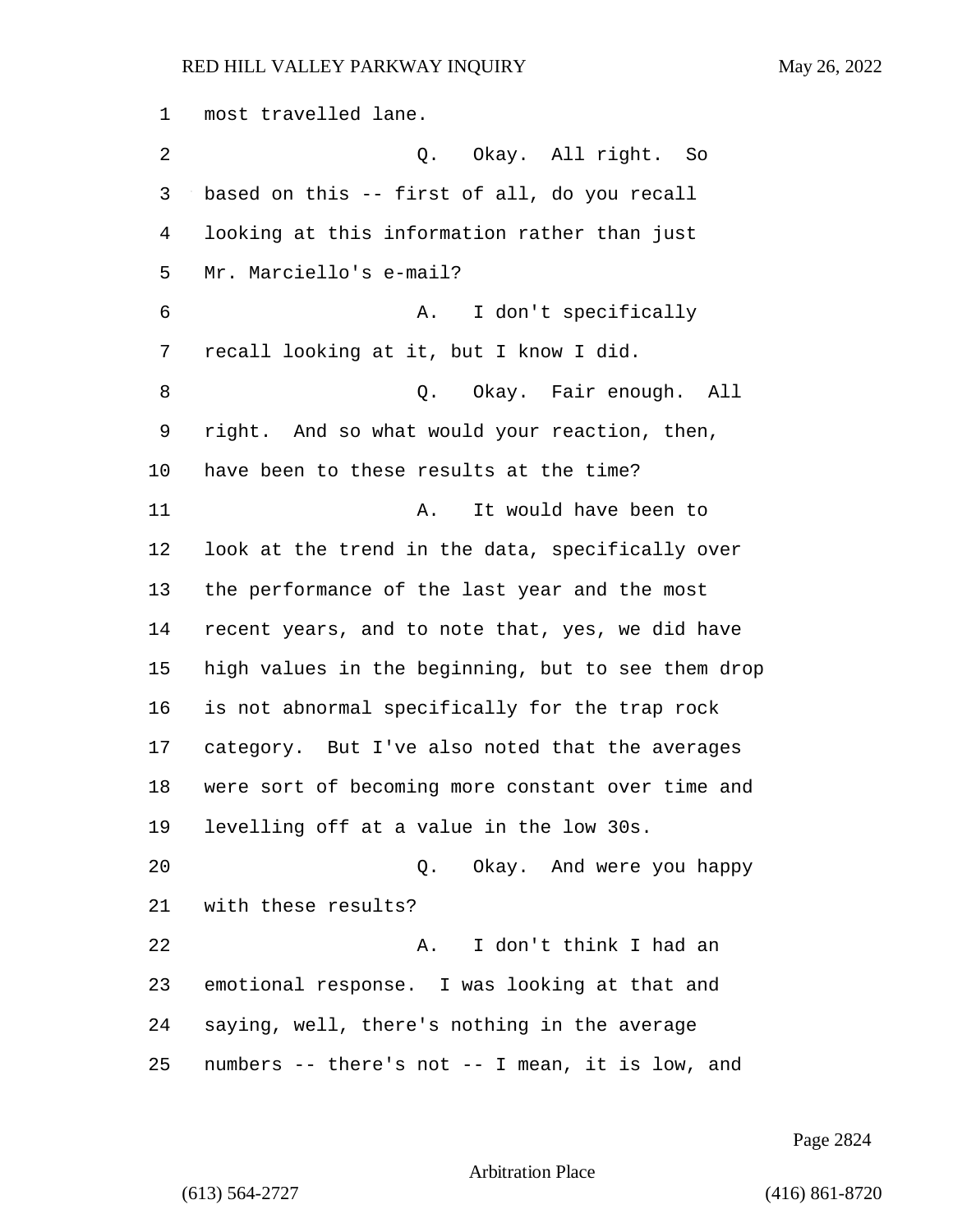| 1  | if we want to compare it to some of the other DSM  |
|----|----------------------------------------------------|
| 2  | traps, it was very similar. So there was nothing   |
| 3  | alarming about any of this information given that  |
| 4  | the friction numbers were reasonably similar.      |
| 5  | Okay.<br>Q.                                        |
| 6  | So it would have been<br>Α.                        |
| 7  | comparable to other pavements that we have already |
| 8  | in existence.                                      |
| 9  | Okay.<br>Q.                                        |
| 10 | Not all of them but a<br>Α.                        |
| 11 | few, yeah.                                         |
| 12 | Okay. And I want to be<br>Q.                       |
| 13 | clear about that. There were other ones in         |
| 14 | existence that had a similar pattern and a similar |
| 15 | number, but it's a few that you're talking about,  |
| 16 | not the large number of them. Is that a fair       |
| 17 | summary?                                           |
| 18 | It would have been<br>Α.                           |
| 19 | aggregate-related, and trap rocks themselves would |
| 20 | have given us -- have always given us our lower    |
| 21 | values. Some were in the mid-to-low 30s over the   |
| 22 | long-term.                                         |
| 23 | Okay. And over this<br>Q.                          |
| 24 | length of time? So here we're talking about --     |
| 25 | Α.<br>Yes.                                         |

Page 2825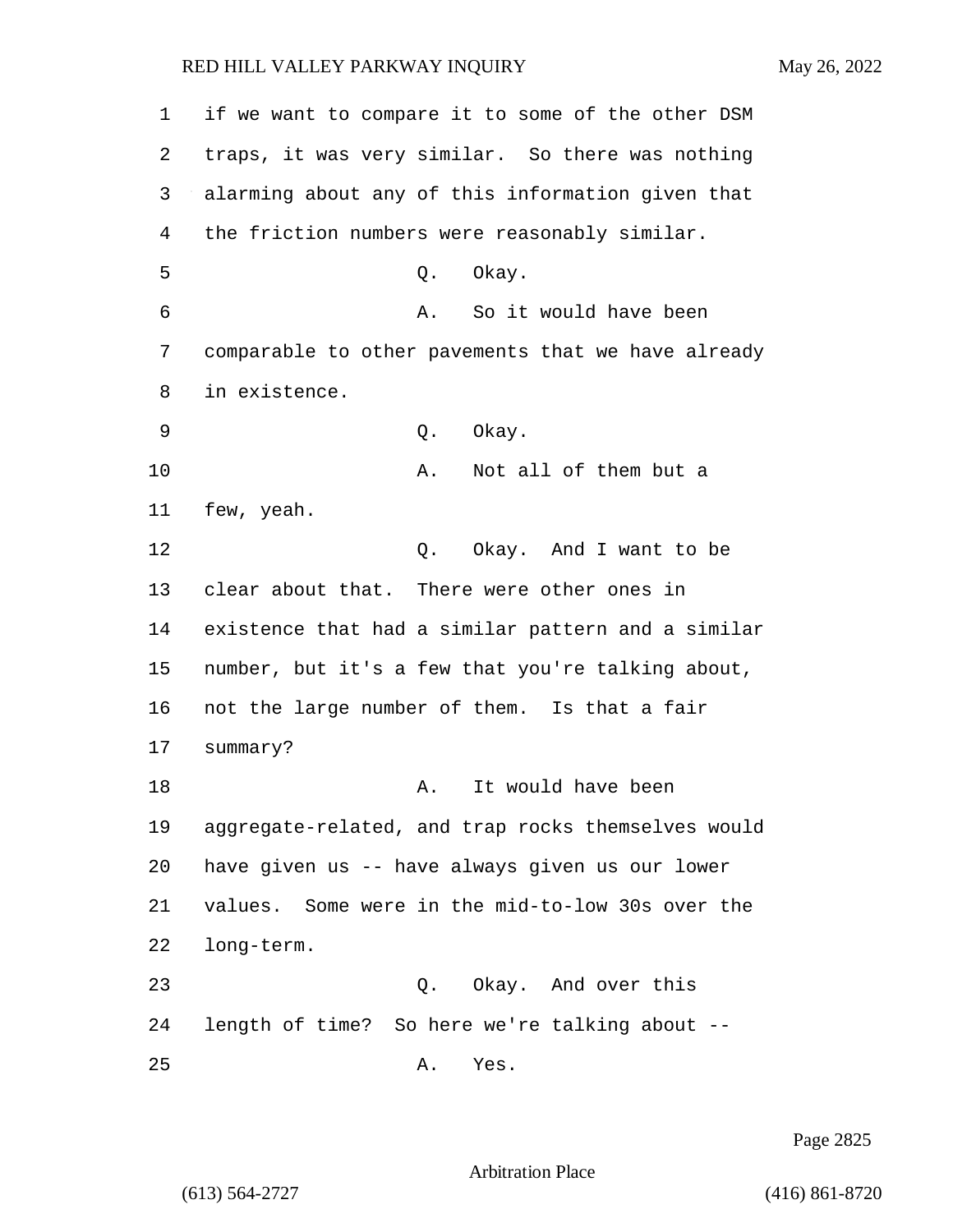1 Q. -- 2000, 2014, a period of seven -- 3 A. Yes, seven or eight years or so, and we have data, and I think we were looking at some of the data of the historical performance of all of our DSM materials when we were reviewing the performance specifications, and the requirements that we were looking at in looking at that process. **Q.** Okay. And by that -- and I don't want to go into a long thing, but you're talking about the issue of actually using an FN minimum or warranty number in contracts as a performance or warranty number? You're saying -- 15 A. Yes. 16 Q. Yeah. And so you were looking at what the minimum numbers were in relation to that process in determining what would be used as the number in those performance contracts? 21 A. What could be used, or how it compared, and what were -- possibly what would be the impacts of making a number depending on where that number landed. 25 Q. Right. Okay. And so

Page 2826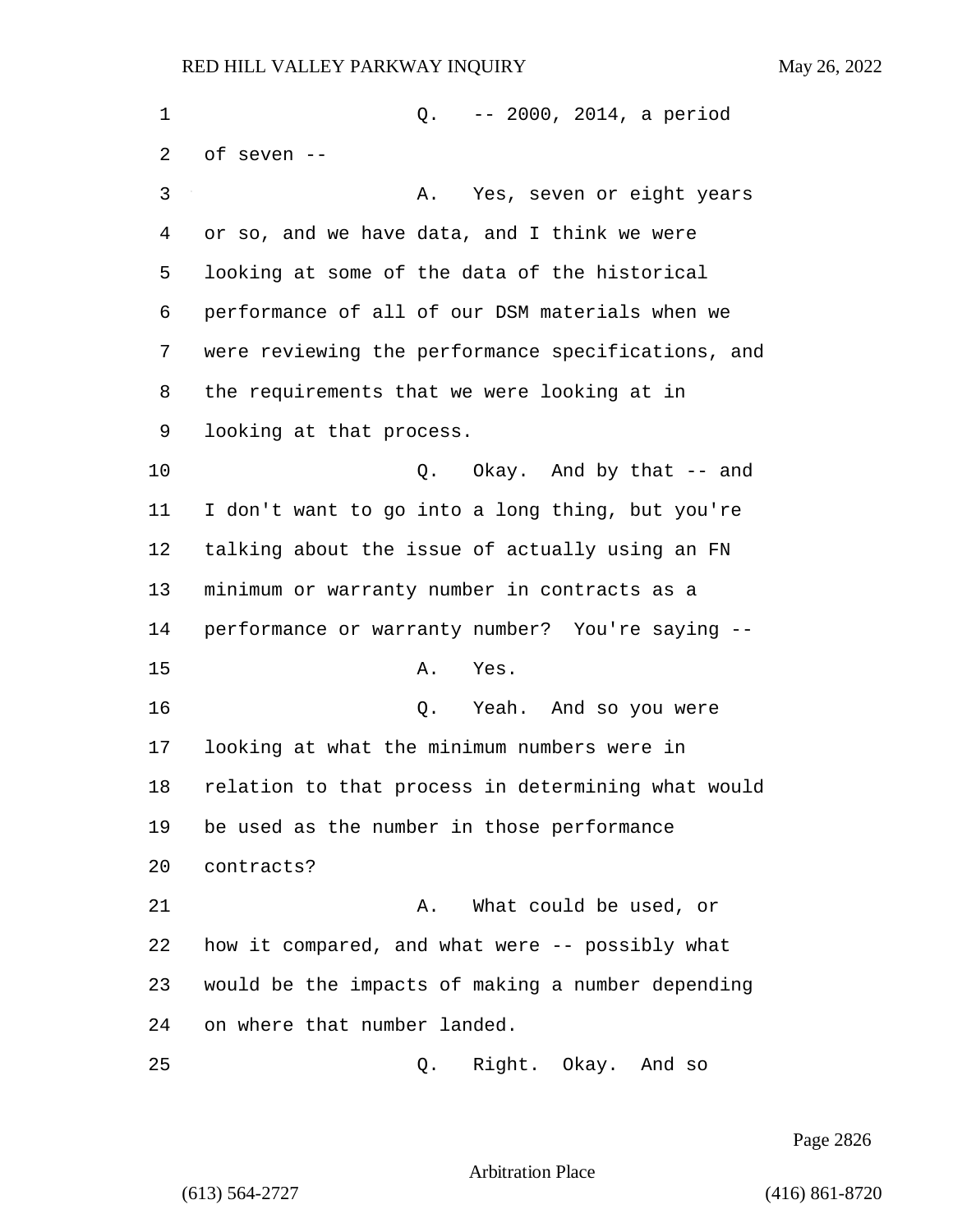| $\mathbf 1$ | you've looked at the averages here, and as I said  |
|-------------|----------------------------------------------------|
| 2           | we can go into the detailed numbers, but on the    |
| 3           | northbound lane 2 there's -- why don't we go it to |
| 4           | it. Go to the detailed tab in both charts.         |
| 5           | And so in northbound lane 2 on                     |
| 6           | the left there's five readings that are below FN30 |
| 7           | and four of them are under 28. And in the one on   |
| 8           | the right, which is southbound lane 2, there's     |
| 9           | also five under 30, and the lowest of them it says |
| 10          | there, the minimum is 26.1. And for DSM purposes   |
| 11          | would you have been looking at individual readings |
| 12          | or solely the average?                             |
| 13          | I would have been looking<br>Α.                    |
| 14          | at the average. Usually if you're comparing        |
| 15          | pavements and you're reporting the friction number |
| 16          | of a pavement, it is the average friction number   |
| 17          | that you've achieved from the friction testing.    |
| $18\,$      | Okay. At some point do<br>Q.                       |
| 19          | individual readings become a concern for you even  |
| 20          | if they weren't in this instance?                  |
| 21          | No, not individual<br>Α.                           |
| 22          | readings other than a statistical parameter to     |
| 23          | determine what the minimum and maximum were, but   |
| 24          | normally it would be the average number that we    |
| 25          | were reviewing for purposes of reporting a number  |

Page 2827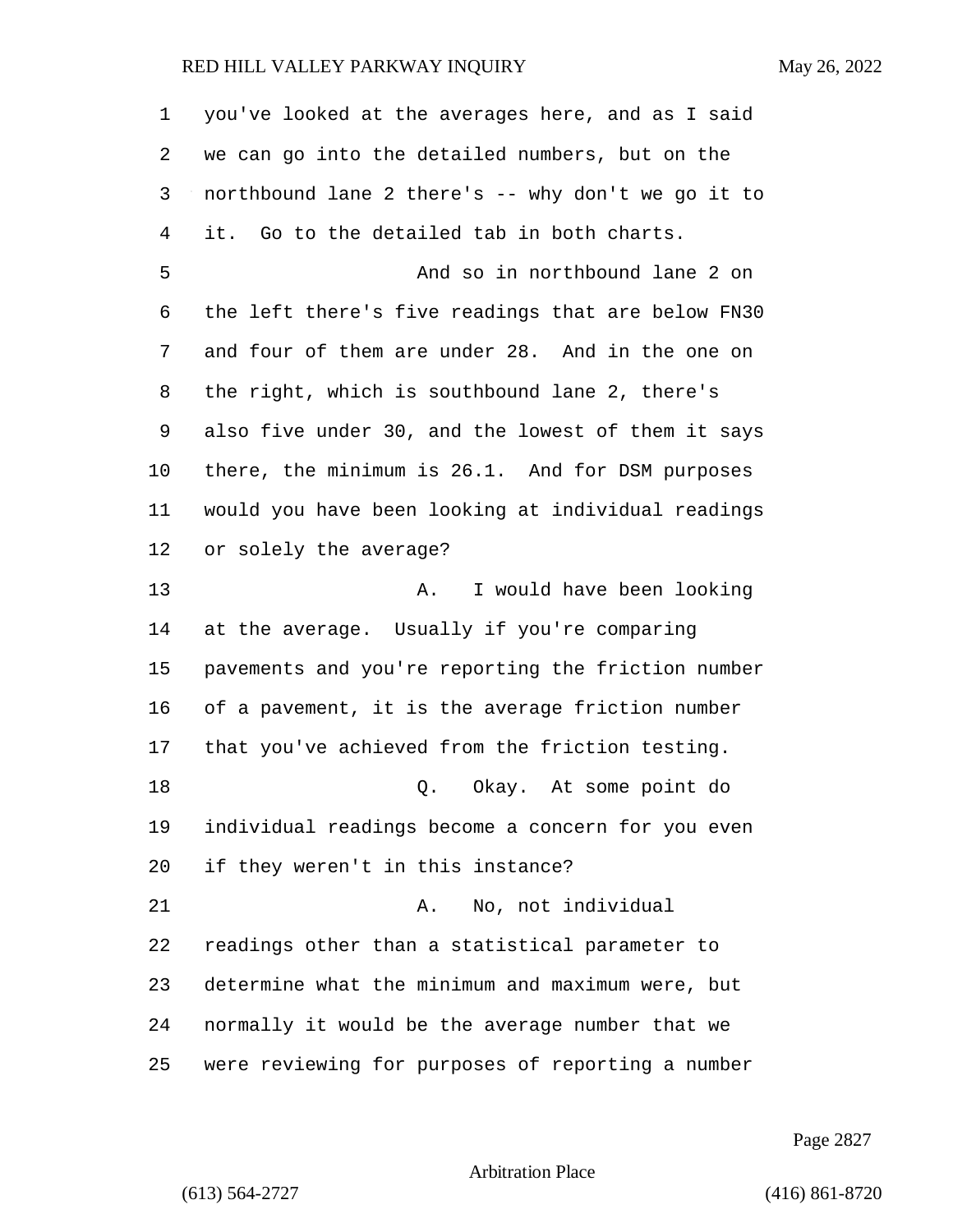for that pavement.

2 Q. For reporting it. No, I understand that. But you're evaluating this for -- you know, just for continuation on the DSM. And so for that purpose are you saying that the individual readings were not of concern to you as long as the average was -- 8 A. Well, it would have been a concern if the average was the minimum. That would have been of interest certainly. If the average was 27 that would have been of -- that would have maybe have been a cause. But individually that just means to me that at that location there is a possibility of longer stopping distances in wet pavement conditions which may have resulted in an increased number of wet skidding -- wet pavement skidding accidents, and I don't know how to correlate -- without the addition of other data it just is a number used in the average. 21 Q. Right. Okay. So you're -- what I think I understand you as saying is that maybe if you unpack the data and look at collision rates and geometrics and so forth, there

may be or may not be a correlation between the

Page 2828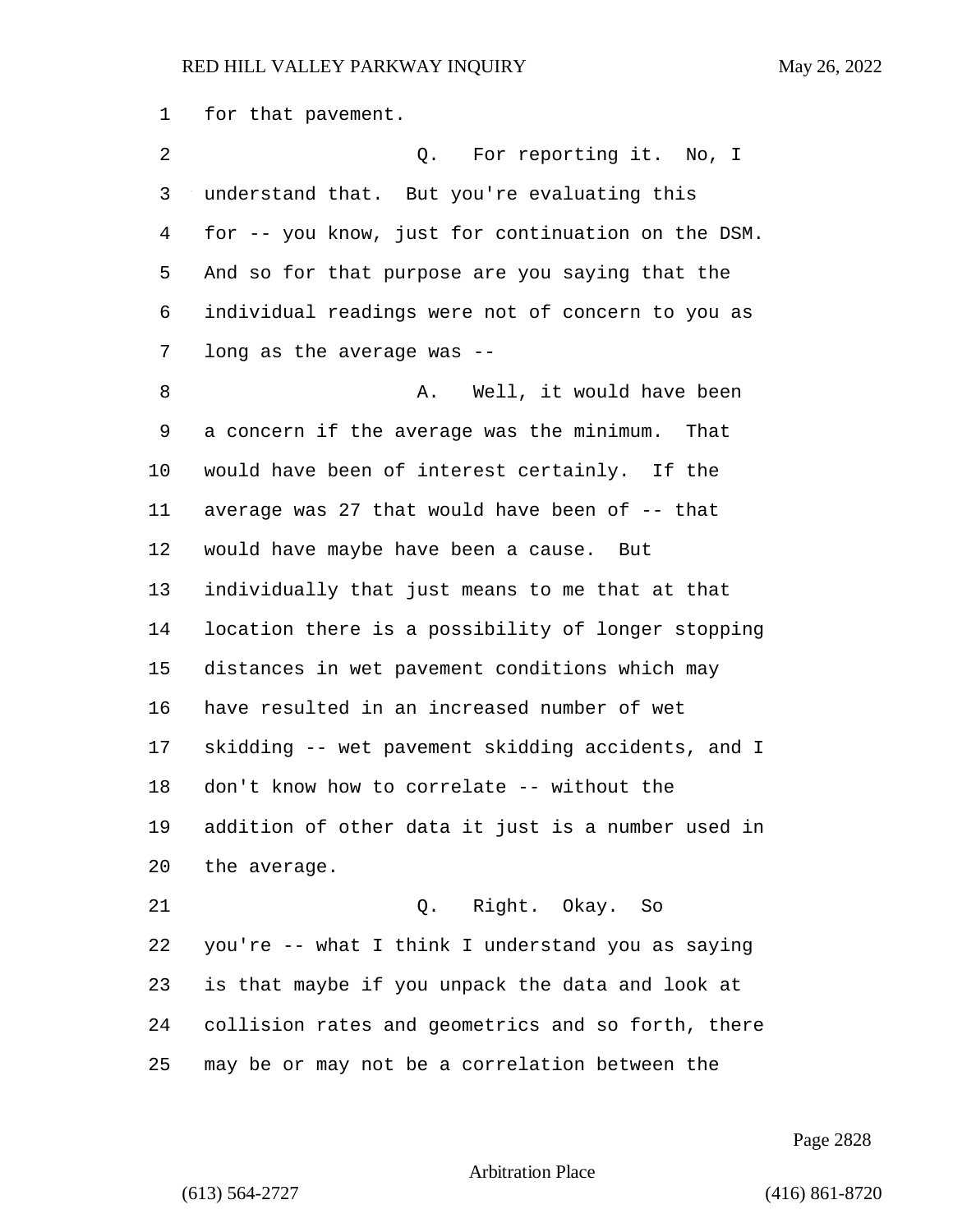| 1  | lower friction values and wet weather collision    |
|----|----------------------------------------------------|
| 2  | numbers, but that's just not what you were doing   |
| 3  | here when you're looking at DSM approval. Is       |
| 4  | that                                               |
| 5  | Yes. For the pavement<br>Α.                        |
| 6  | management I guess that would have been a          |
| 7  | different story, but for our purposes we wanted to |
| 8  | know what was the overall friction, and the more   |
| 9  | data you have, I guess, the more accurate the      |
| 10 | information can be. We're actually looking at      |
| 11 | what over 7,000 metres of test section which       |
| 12 | would -- instead of the 500 metres of test section |
| 13 | that we would normally do.                         |
| 14 | Right, right. And in<br>Q.                         |
| 15 | which the five of the -- in the one on the left    |
| 16 | five of 15 or 16 are under 30, so                  |
| 17 | Yes.<br>Α.                                         |
| 18 | Okay. But, anyway, I<br>Q.                         |
| 19 | just come back it to again. I just want to make    |
| 20 | sure I understand your evidence. That's not what   |
| 21 | you were focused on for the purposes of the DSM    |
| 22 | application, or rather the DSM continuation; is    |
| 23 | that right?                                        |
| 24 | Α.<br>No, no.                                      |
| 25 | Okay.<br>Q.                                        |

Page 2829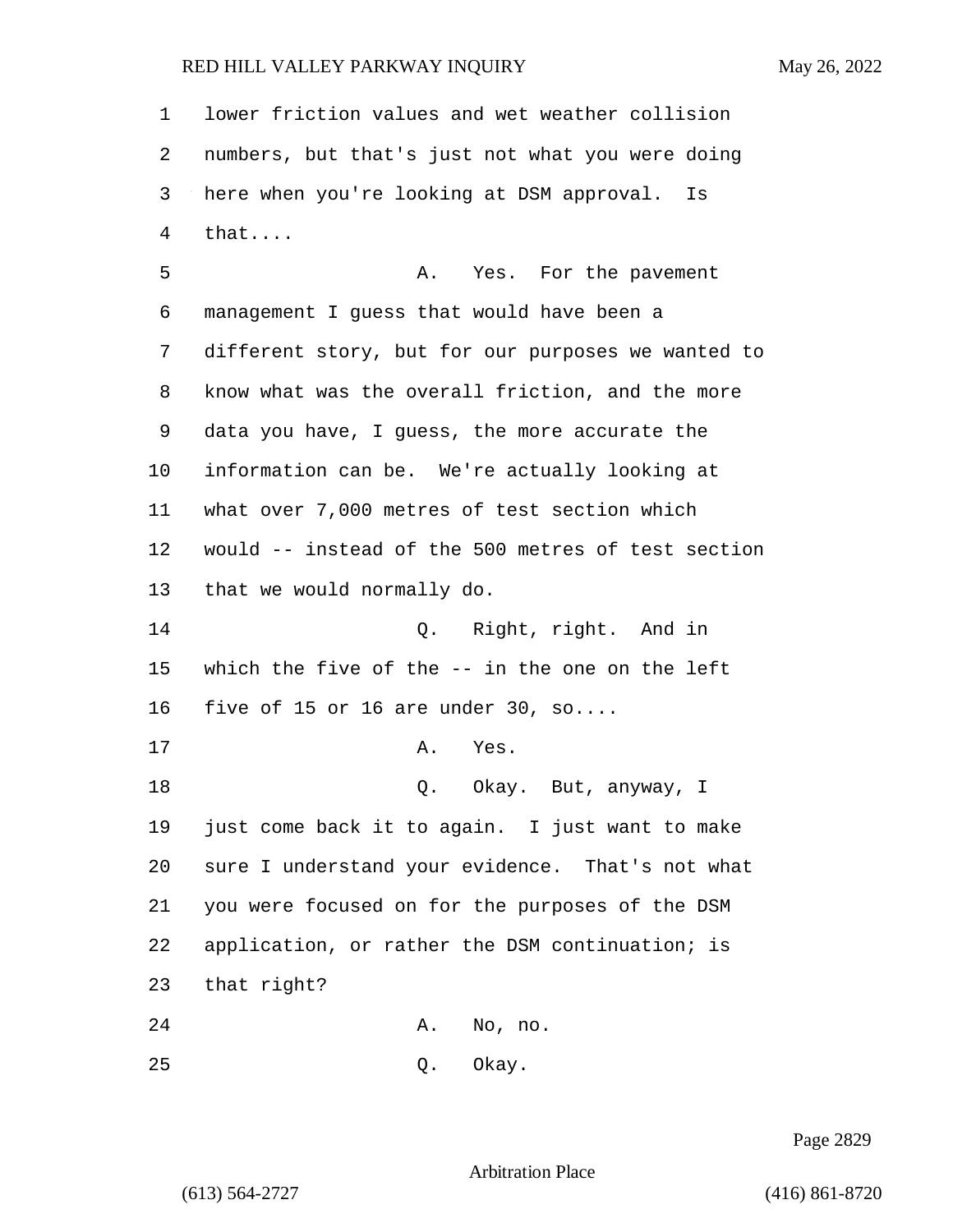| 1  | Those numbers were just<br>Α.                      |
|----|----------------------------------------------------|
| 2  | numbers, and it shows the variability in the       |
| 3  | pavement over a large section.                     |
| 4  | Q. Right. But then I come                          |
| 5  | back to what you consider to be, you know, the     |
| 6  | wording used -- you spoke about earlier an         |
| 7  | acceptable level of friction or desirable level;   |
| 8  | however you want call it. And it does seem,        |
| 9  | again, that where you're -- what you're really     |
| 10 | looking at here for that is something around 30 as |
| 11 | the lower end on an average?                       |
| 12 | I would say that that may<br>Α.                    |
| 13 | have caused us to think differently.               |
| 14 | Right. You don't know --<br>Q.                     |
| 15 | I know what would --<br>Α.                         |
| 16 | -- what can happen.<br>Q.                          |
| 17 | Okay. The number of the<br>Α.                      |
| 18 | low 30s was -- and I would say that this           |
| 19 | particular material is on the lower end of all of  |
| 20 | the our DSM materials.                             |
| 21 | Okay.<br>Q.                                        |
| 22 | But in terms of<br>Α.                              |
| 23 | frictional performance and pavement performance it |
| 24 | still is above that sort of a marker highlighted   |
| 25 | number of 30, and I would have, and I probably     |

Page 2830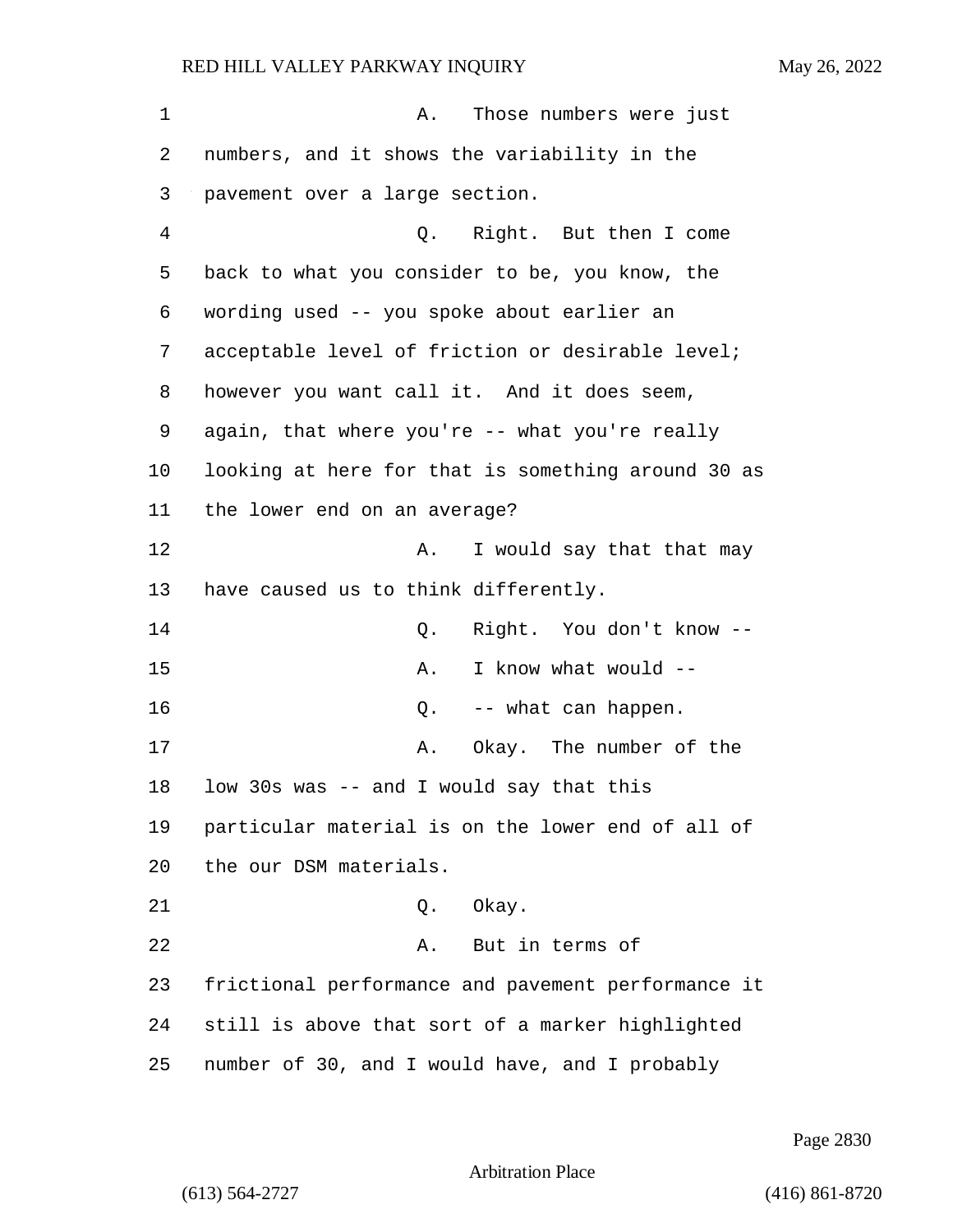| 1  | did, have gone to discuss this with other people   |
|----|----------------------------------------------------|
| 2  | who may have a better evaluation of overall        |
| 3  | pavement management, and -- but in terms of was    |
| 4  | that acceptable friction, and how we would have    |
| 5  | looked at that in terms of the average.            |
| 6  | Q. Okay. And so Becca Lane                         |
| 7  | testified that -- on that issue that you were      |
| 8  | involved in an internal discussion at some point   |
| 9  | after these results, 2014 results being produced   |
| 10 | with her, Bob Gorman and Mr. Marciello about Demix |
| 11 | Aggregates, including about whether the Demix      |
| 12 | Aggregates' performance was satisfactory for       |
| 13 | continuation on the DSM. And she testified that    |
| 14 | her recollection is that Mr. Marciello and         |
| 15 | Mr. Gorman came to her office to talk about it,    |
| 16 | and then I believe the three of them, it was her   |
| 17 | recollection, walked over to your office to        |
| 18 | discuss with you. Do you recall a conversation of  |
| 19 | that nature?                                       |
| 20 | Not specifically --<br>Α.                          |
| 21 | Okay.<br>Q.                                        |
| 22 | -- but I'm sure it<br>Α.                           |
| 23 | happened.                                          |
| 24 | Okay. Do you mean --<br>Q.                         |
| 25 | But not specifically, no.<br>Α.                    |

Page 2831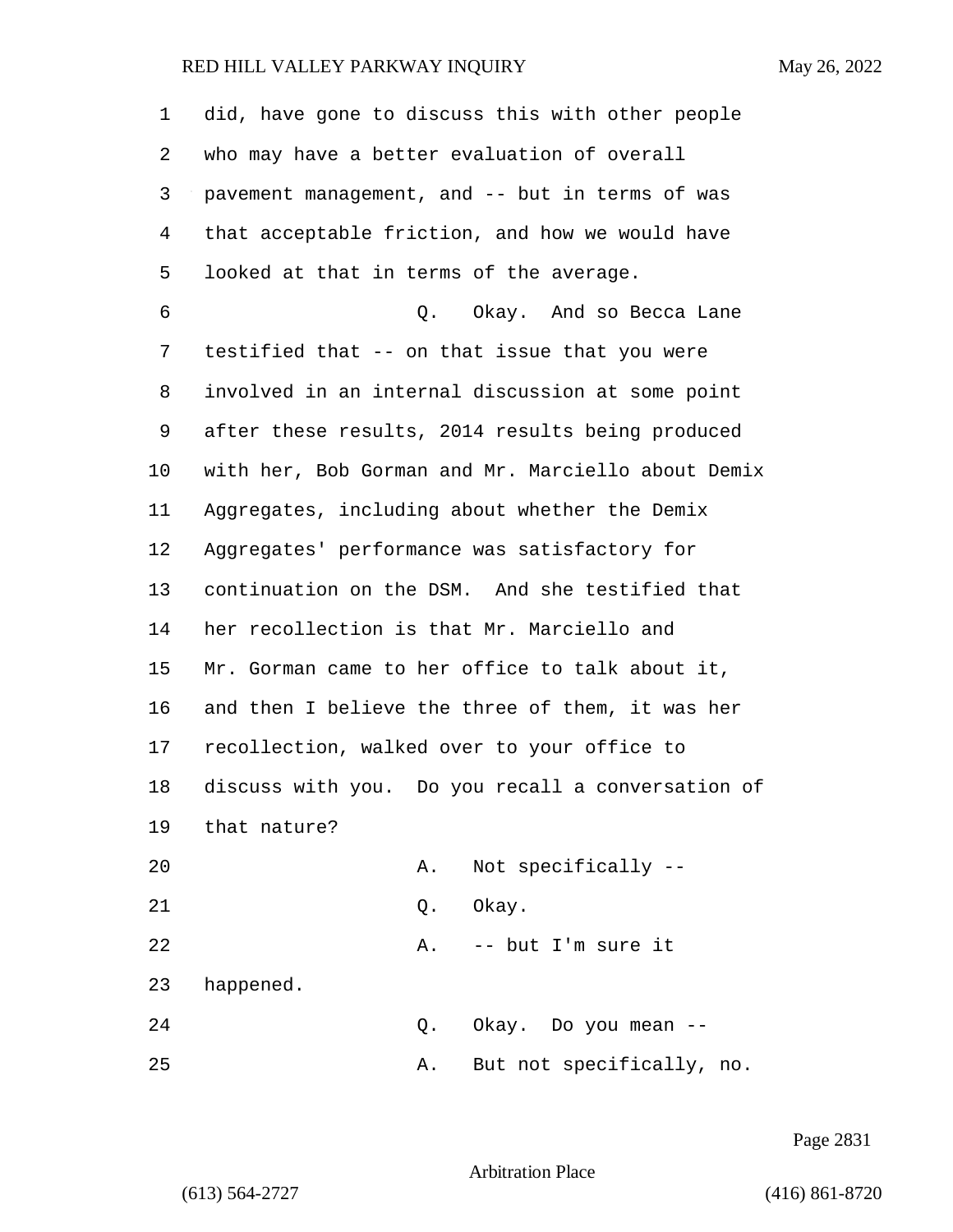1 C. Okay. So you don't have a specific recollection. When you say you're sure it happened, you mean if Ms. Lane recollects it, you don't doubt that it occurred. Is that what you mean? 6 A. Absolutely. 7 Q. Okay. And is that because you -- Ms. Lane has a particularly good memory? 10 A. Better than mine I would say, yes, for sure. 12 O. Okay. Fair enough. Okay. And -- but since you don't have any recollection of it, you just don't -- even with that detail, you don't recall what it was, and you would just -- whatever Ms. Lane said you wouldn't be able to -- 18 A. Well, if that was a discussion, that would have -- and our office is full of a number of different specialists in different areas, and there was a lot of collaboration in discussing issues. I mean, we had many discussions in our little breakout room, so I can't recall any one specific. And I know we sometimes even passing in the hallway would have

Page 2832

Arbitration Place

(613) 564-2727 (416) 861-8720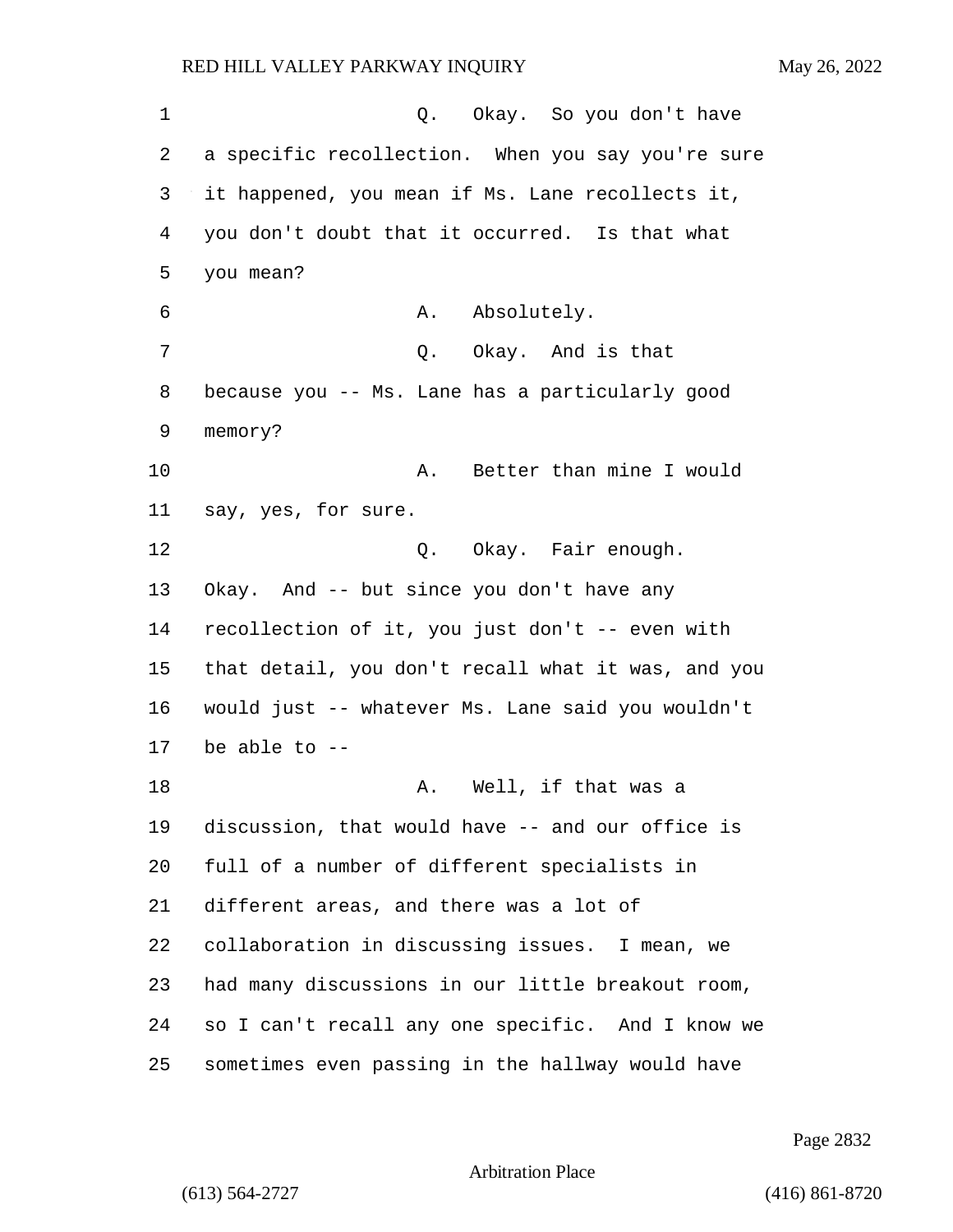| 1  | conversations to update ourselves and to sort of  |
|----|---------------------------------------------------|
| 2  | say, where do we go from here.                    |
| 3  | But yeah, I have no                               |
| 4  | recollection of specifics, but I'm sure we would  |
| 5  | have looked at the numbers, would have looked at  |
| 6  | some comparisons and then made a decision on      |
| 7  | whether this was to be -- to remain on the DSM or |
| 8  | not.                                              |
| 9  | Okay. Since it wasn't<br>Q.                       |
| 10 | removed at that the time presumably the decision  |
| 11 | was that it wasn't to be removed?                 |
| 12 | The decision was to say<br>Α.                     |
| 13 | there's no -- well, there's nothing there that    |
| 14 | warrants its removal.                             |
| 15 | Right.<br>Q.                                      |
| 16 | A. Right.                                         |
| 17 | Do you recall if you<br>Q.                        |
| 18 | considered -- I asked you this question before    |
| 19 | about -- more generally about the test results in |
| 20 | Hamilton, but did you consider providing the 2014 |
| 21 | skid testing results to the City of Hamilton or   |
| 22 | its representatives?                              |
| 23 | No, I did not.<br>Α.                              |
| 24 | Would you have had the<br>Q.                      |
| 25 | authority to do so had you chosen to?             |

Page 2833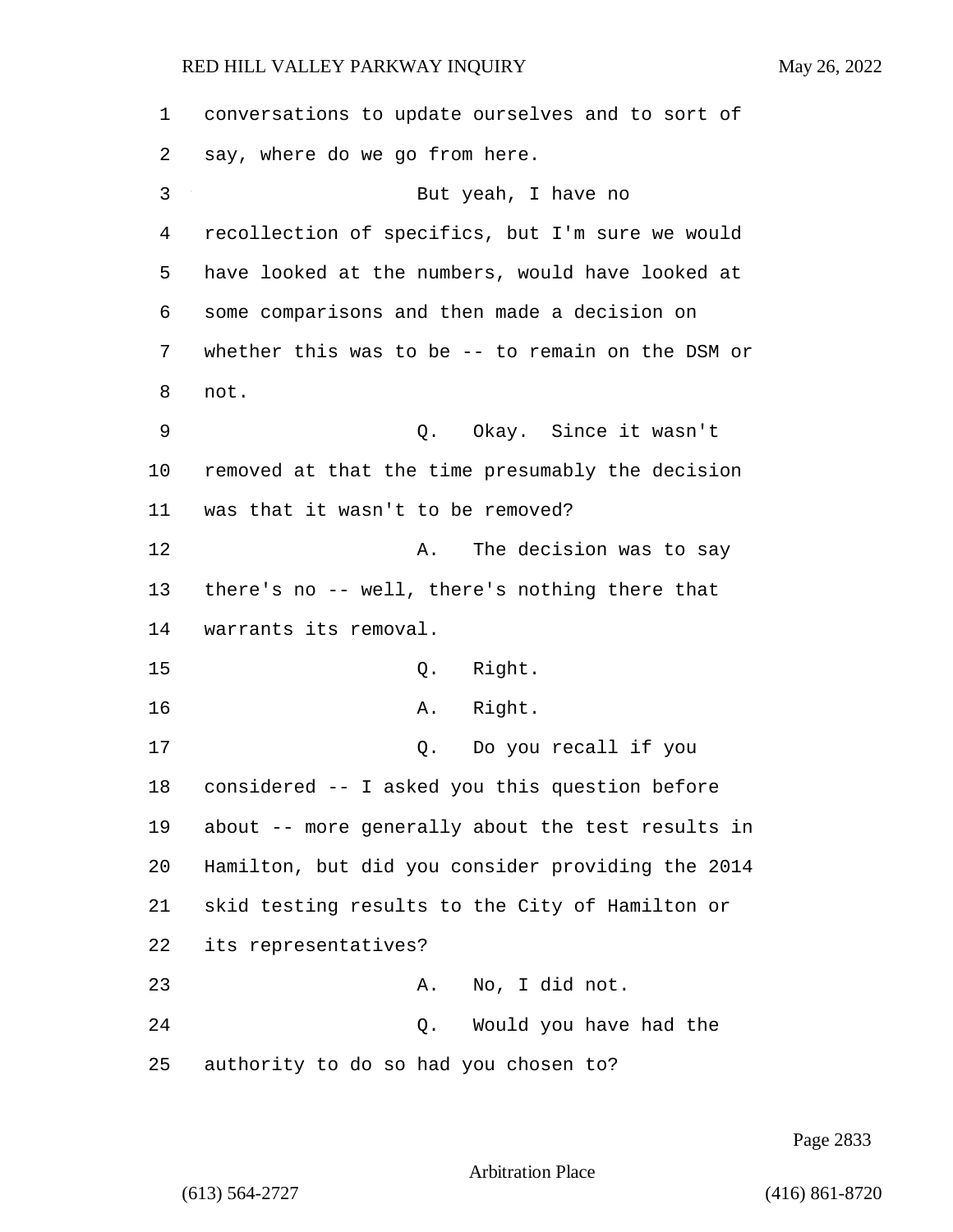| 1  | Α.<br>I suppose.                                  |
|----|---------------------------------------------------|
| 2  | Okay.<br>Q.                                       |
| 3  | I could have -- if I had<br>Α.                    |
| 4  | a contact or if I knew someone or if I had a      |
| 5  | reason to I may have, but I would have had        |
| 6  | authority.                                        |
| 7  | That's what I mean.<br>Q.<br>I'm                  |
| 8  | not saying that you did.                          |
| 9  | I had the authority for<br>Α.                     |
| 10 | sure.                                             |
| 11 | Okay. And do you know<br>Q.                       |
| 12 | why the Red Hill wasn't further skid tested after |
| 13 | 2014?                                             |
| 14 | No, I do not.<br>Α.                               |
| 15 | And we know that<br>Q.                            |
| 16 | Mr. Marciello left the MTO in -- relatively early |
| 17 | in 2015. His last day working was in March        |
| 18 | of 2015. And we've heard that his position wasn't |
| 19 | filled until May 2016 after a job competition.    |
| 20 | But do you recall if anyone was doing any skid    |
| 21 | testing for soils and aggregates in the meantime? |
| 22 | I don't have any memory<br>Α.                     |
| 23 | of that, that's for sure, yeah. I wouldn't know.  |
| 24 | Q.<br>Okay.                                       |
| 25 | I just wouldn't know,<br>Α.                       |

Page 2834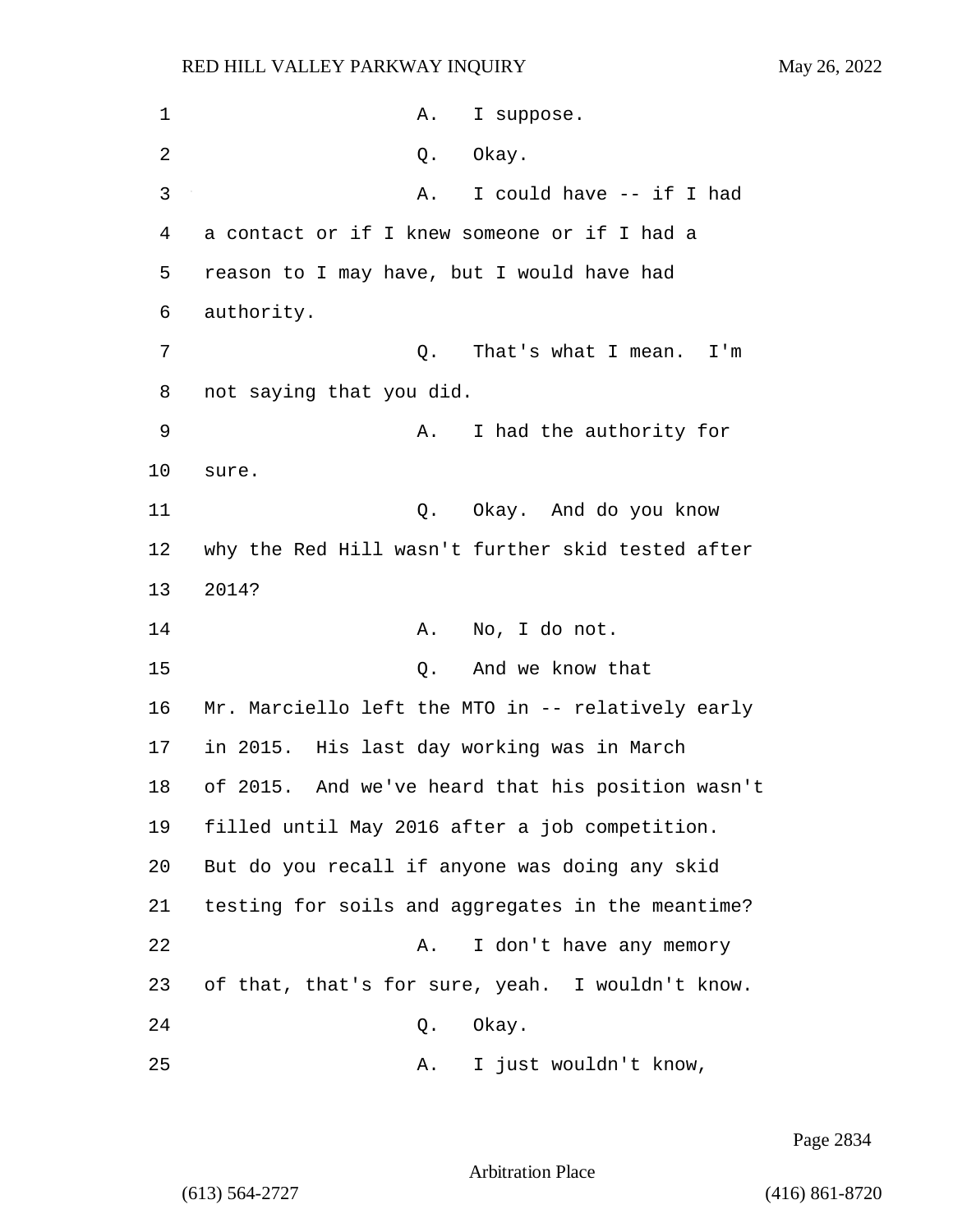1 yeah. 2 Q. All right. Did it resume 3 at some point before you retired? 4 A. I don't know. 5 Q. Okay. 6 A. I don't know. 7 Q. You don't know. Can't 8 recall? Okay. 9 A. Can't recall. 10 Q. All right. 11 MR. LEWIS: Okay. I don't 12 have any further questions. Thank you, 13 Mr. Senior. Counsel for the participants may have 14 some questions for you. I know counsel for the 15 City does, but I should ask before we go over. 16 Ms. Roberts, will you have any 17 questions at this time? 18 MS. JENNIFER ROBERTS: No, I 19 do not, thank you very much. 20 MR. LEWIS: Okay. And we know 21 that counsel for Dufferin does not, and the MTO 22 may, but they (indiscernible) any of that. 23 Commissioner, I believe then 24 Ms. Jenene Roberts would be first up for the City. 25 MS. JENENE ROBERTS: Thank

Page 2835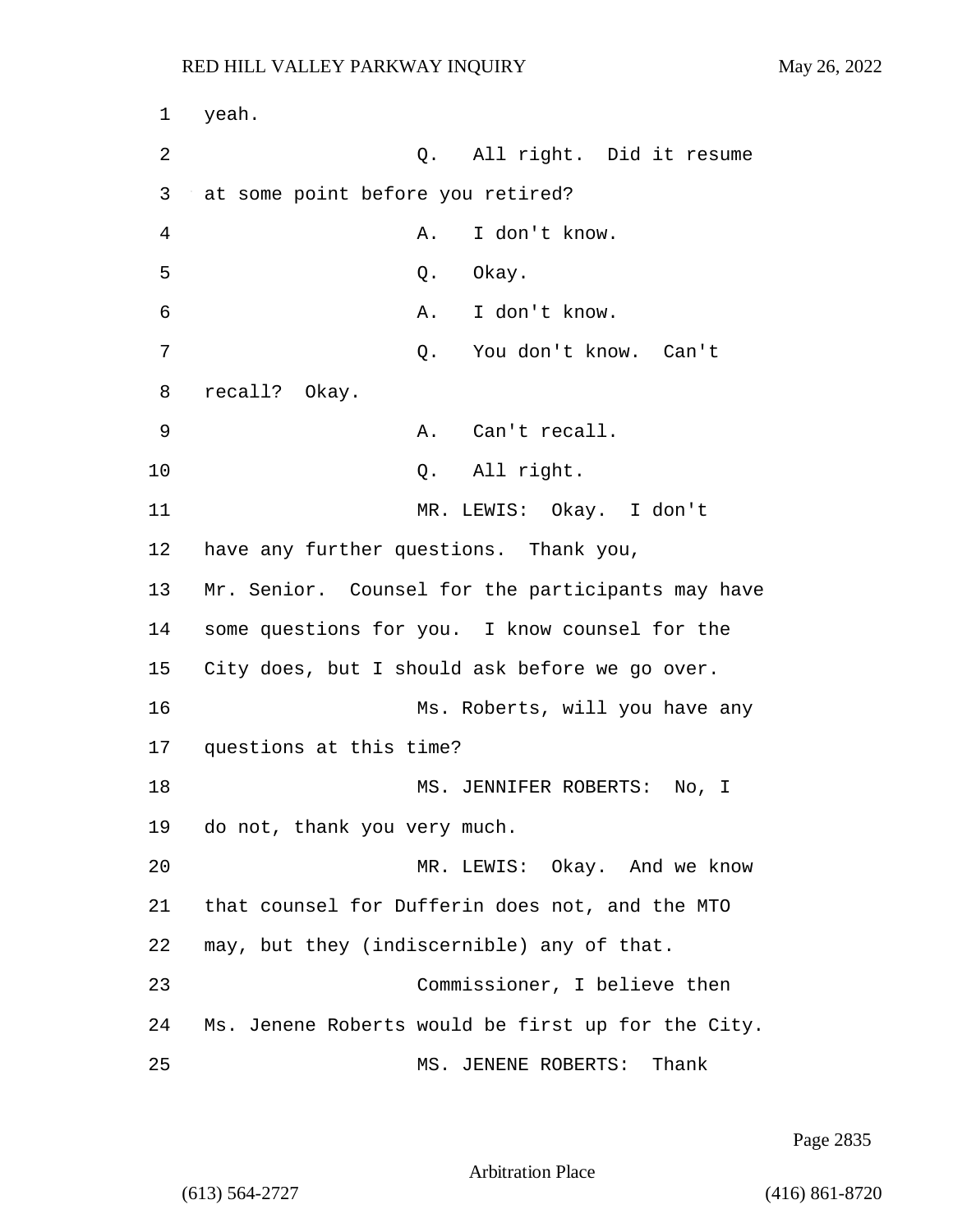you, commission counsel. Thank you, Mr. Commissioner. EXAMINATION BY MS. JENENE ROBERTS: 4 Q. Good afternoon, Mr. Senior. My name is Jenene Roberts. As commission counsel mentioned, I'm counsel to the City of Hamilton. I just have a few questions for you really talking about the friction testing on the Red Hill and the listing of the Demix aggregate which following the discussion that you've had with commission counsel already today. 12 And first of all, I want to start with the 2008 friction testing results. And I think if I understand your evidence, it's that the 2008 results were acceptable for DMS inclusion purposes; is that right? 17 A. I think the 2008 was only after one winter. 19 Q. Yes. 20 A. So that would've not met the conditions that we needed at least two winters of testing before we considered them for inclusion. 24 Q. Oh, okay. So you have to

look at the 2008 and the 2009 results together to

Page 2836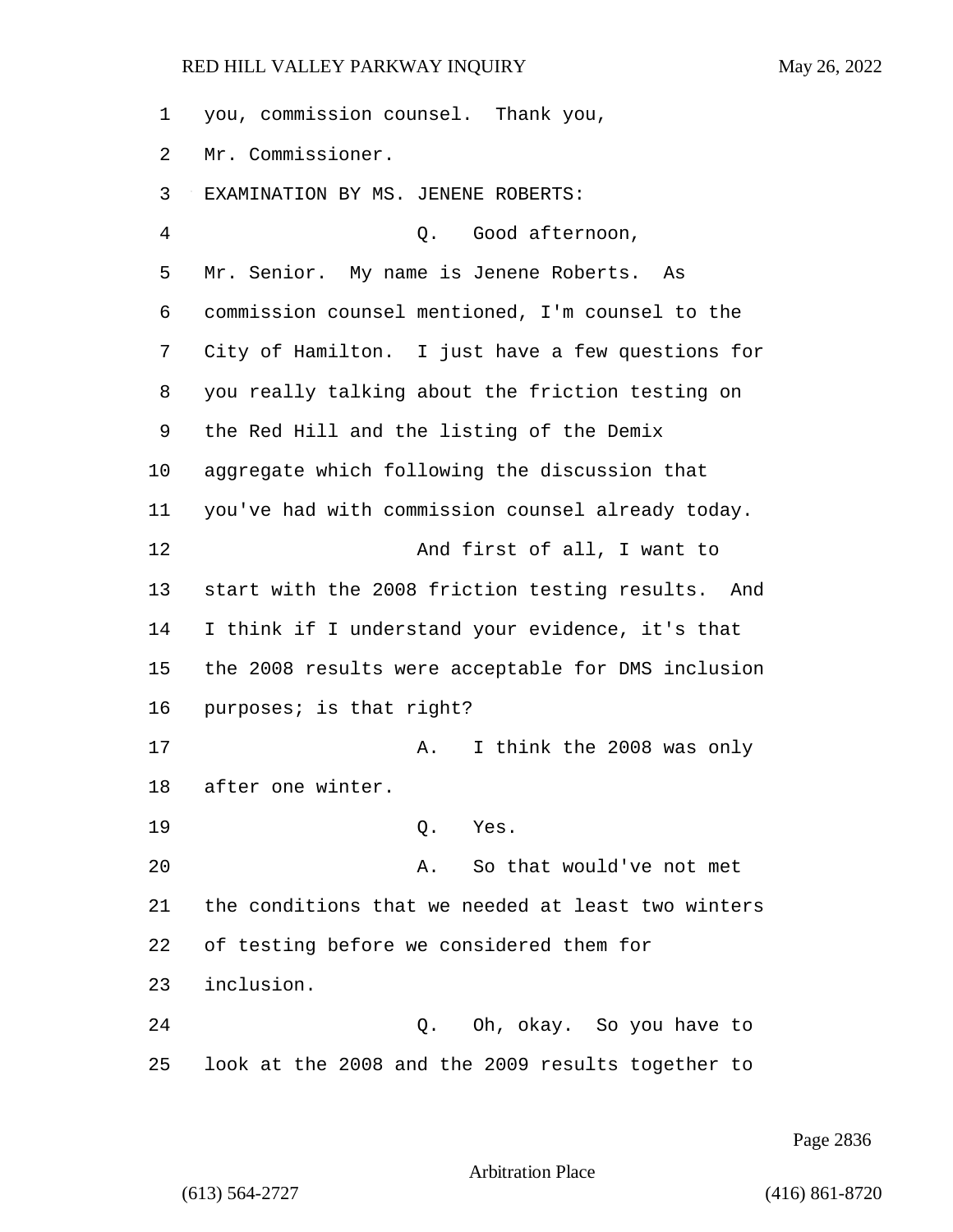make the assessment for inclusion on the DSM? 2 A. Yes. Originally -- we wanted two years and at least -- and specifically over two winters. 5 Q. Okay. So your view after seeing the 2008 results and then seeing the 2009 results was that the Demix aggregate was acceptable for inclusion on the DSM? 9 A. No, not after the -- there was no decision made in 2008 based on one winter of testing. 12 O. Sorry, my apologies. I mean you had 2008 plus 2009. So after the 2009 looking at both years, the decision was being made; is that correct? 16 A. After the 2009 test results, friction test results were reported and recorded, then we moved forward to making a decision. 20 Q. Okay. And the decision was that the Demix aggregate was approved for listing on the DSM at the time, correct? 23 A. Was conditionally approved as stated previously, yes. 25 Q. Conditionally approved.

Page 2837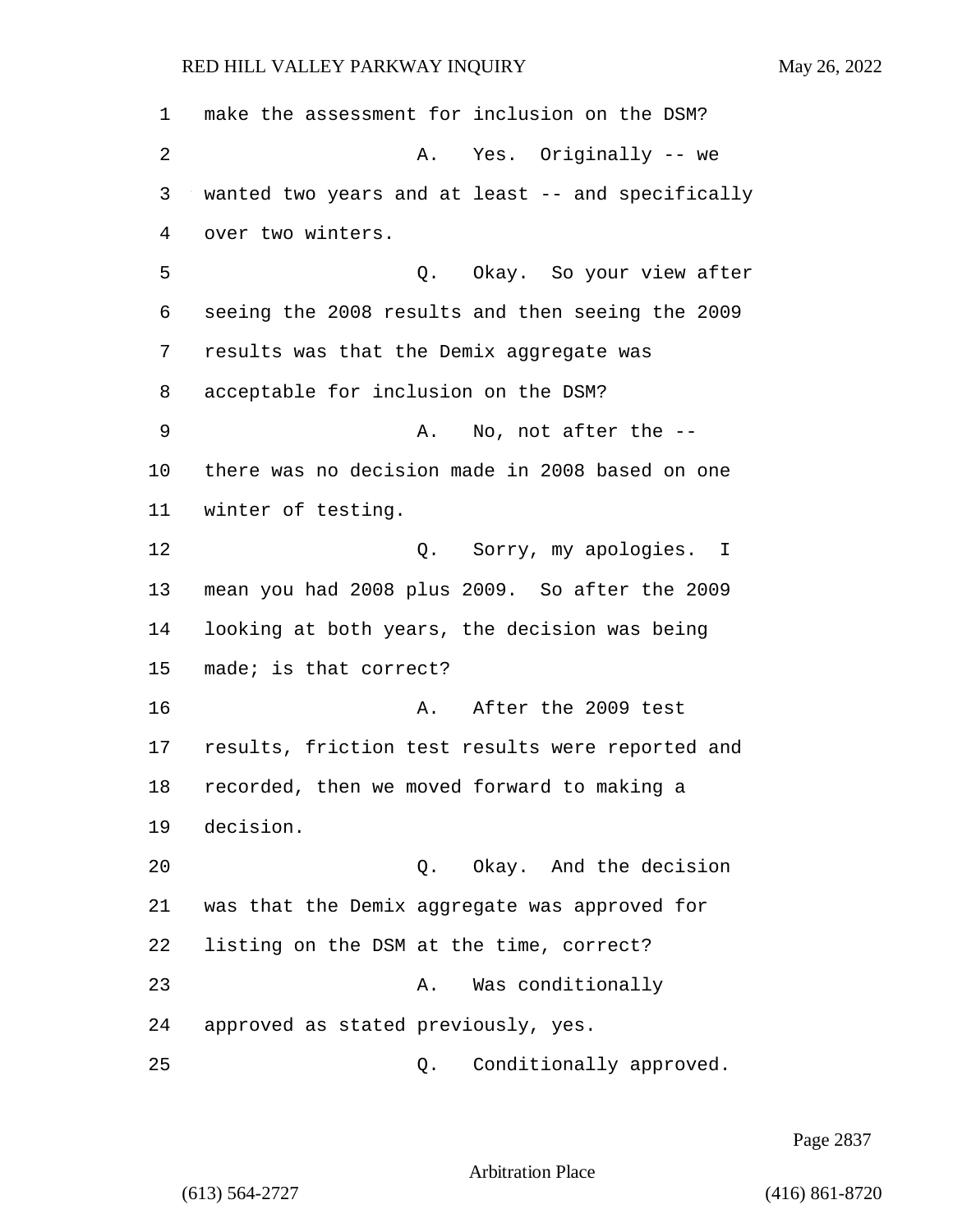| 1  | And if I understand what that $--$ the implications |
|----|-----------------------------------------------------|
| 2  | of that are -- it's that as of that 2009 decision   |
| 3  | that meant that your view was that the Demix        |
| 4  | aggregate was acceptable for use by contractors     |
| 5  | who were paving MTO projects; is that correct?      |
| 6  | It was acceptable for<br>Α.                         |
| 7  | FC -- 12.5 FC1 and acceptable for 12.5 FC2, yes.    |
| 8  | Moving -- yes, at that time it was listed for       |
| 9  | those products.                                     |
| 10 | Okay.<br>Q.                                         |
| 11 | (Indiscernible).<br>Α.                              |
| 12 | Good. Thank you. And if<br>Q.                       |
| 13 | I understood correctly, that you held that view     |
| 14 | every year as the friction testing results were     |
| 15 | reported. So we know 2010, 2011, 2012, 2014, that   |
| 16 | it continued that the Demix aggregate was listed    |
| 17 | on the DSM and was acceptable for use in the FC1    |
| 18 | and FC2 surface courses; is that right?             |
| 19 | Yes. We had no reason to<br>Α.                      |
| 20 | remove them from the DSM for those purposes.        |
| 21 | Okay. And I take it that<br>Q.                      |
| 22 | means that it's correct that the MTO didn't         |
| 23 | identify any problems with respect to the Demix     |
| 24 | aggregate when it's in the testing that was used    |
| 25 | for the application and the listing of the          |

Page 2838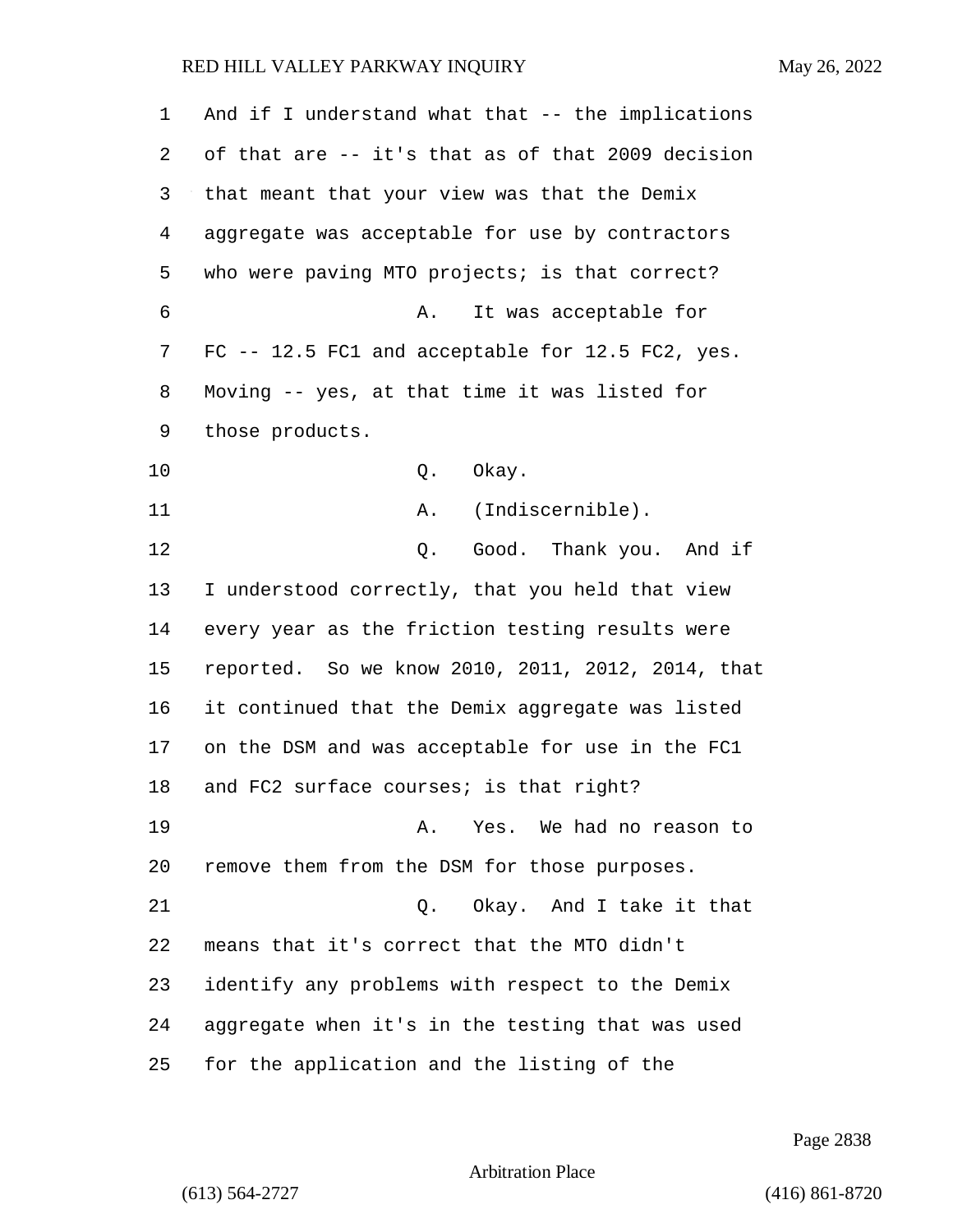aggregate on the DSM? 2 A. The testing that we did in our laboratories, it met all of our requirements that would have been necessary for it to be an approved aggregate on any job, and then also the friction testing results in 2009 were acceptable as good frictional properties. 8 and 1 Q. Okay. Thank you. And I believe your evidence earlier was that you weren't aware at the time, but you're aware now that the Demix aggregate was removed because the supplier stopped paying fees for the listing; is that right? 14 A. Yeah, I understand now that they made the decision to not register with the road authority at that time, yeah. 17 C. Okay. So the MTO didn't ever remove the Demix aggregate because of any concerns with respect to its friction performance on the Red Hill, correct? 21 A. We did not remove it from the DSM. 23 Q. Okay. For any reason at all? 25 A. For any -- we had no

Page 2839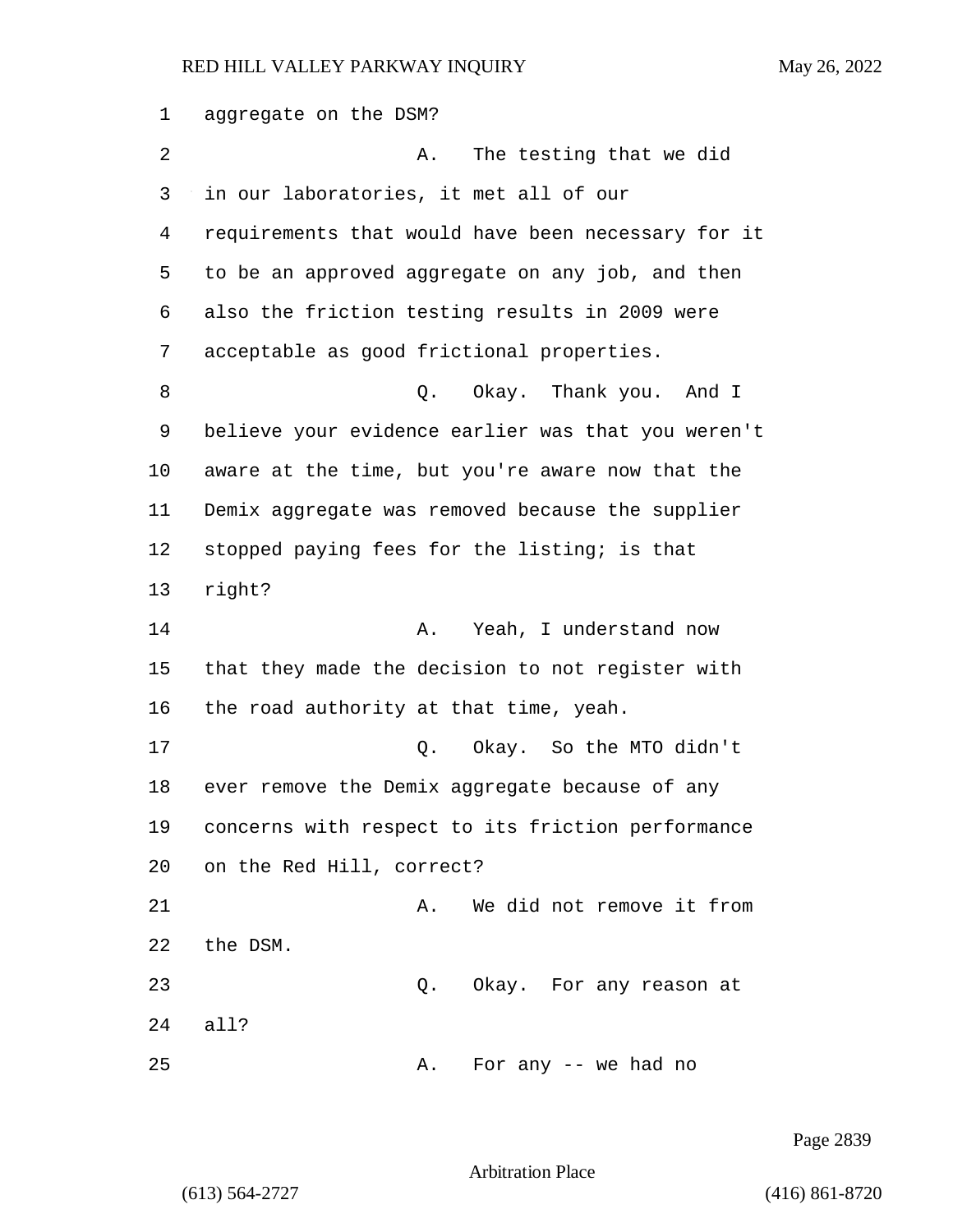reason the remove it. 2 Q. Okay. Thank you. And just going back, and I'm happy to put the -- put it up on the screen if necessary, but I think you've already referenced it. So the approval that was sought and obtained was for FC12.5 FC1 and FC2, correct? 8 A. It was approved on the DSM for those two uses, yes. 10 Q. Okay. So am I correct that the testing requirements for listing on the DSM for both FC1 and FC2 would have been the same? 13 A. The physical properties and the test results -- 15 Q. Yes. 16 A. -- yes, it would have been very similar, yes. 18 Q. Okay. So very similar. So were there differences in what would be required for testing for FC1 versus FC2? 21 A. Well, FC1s, you wouldn't have to test the fine aggregate fraction, but FC2s you would test the coarse and the fine aggregate fraction. 25 Q. Okay. And would the

Page 2840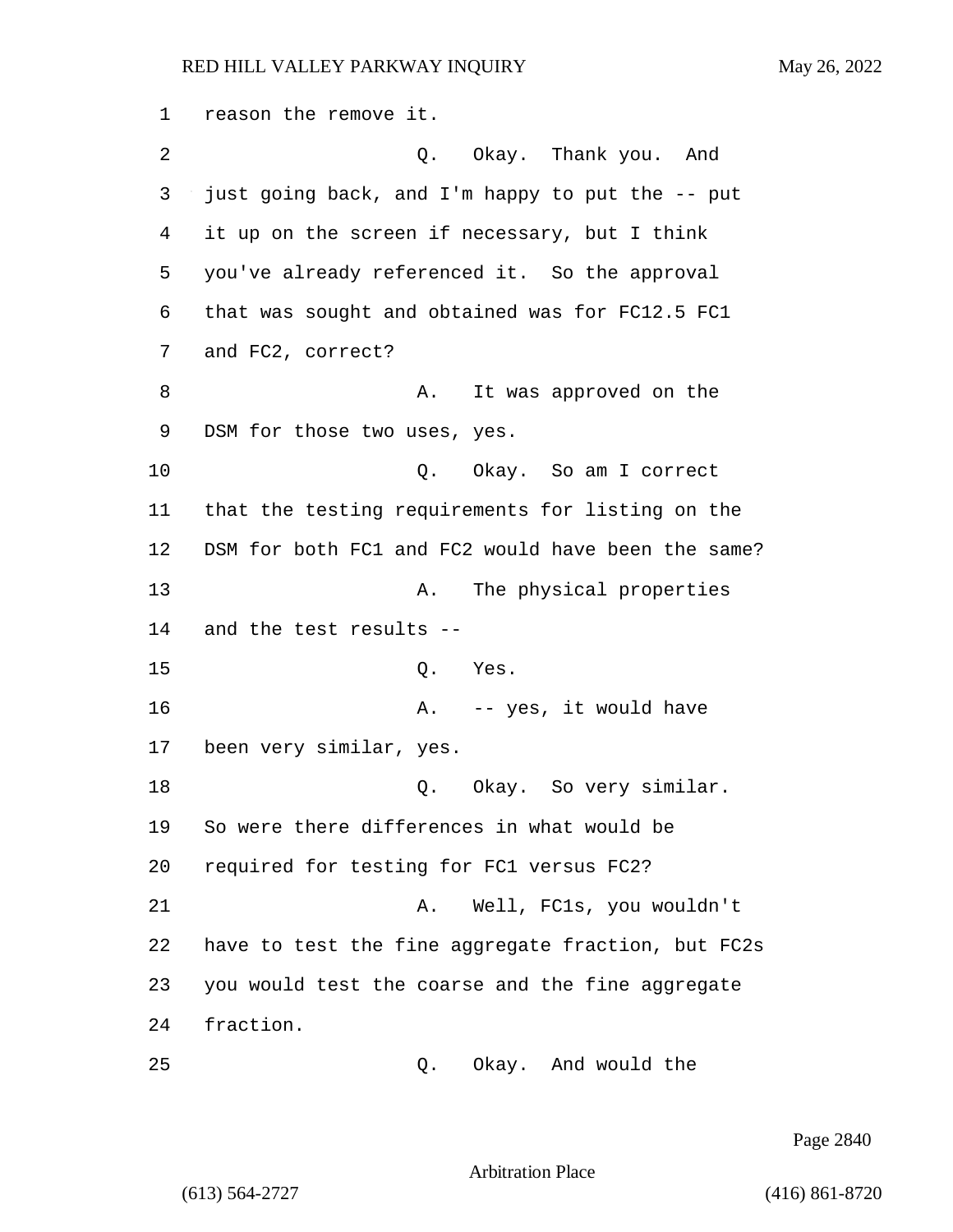| 1  | testing requirements for DSM listing for use in    |
|----|----------------------------------------------------|
| 2  | SMA have been the same as either of FC1 or FC2?    |
| 3  | It would have been<br>Α.                           |
| 4  | testing of the coarse and the fine aggregate, so   |
| 5  | it would have been similar to FC2.                 |
| 6  | Q.<br>Okay. And are you aware                      |
| 7  | of any differences in the testing requirements     |
| 8  | versus FC2?                                        |
| 9  | No.<br>Α.                                          |
| 10 | Okay. And I just want to<br>Q.                     |
| 11 | ask you specifically about the testing that was    |
| 12 | done on the Red Hill Valley Parkway and then who   |
| 13 | was actually advised of the testing.               |
| 14 | Am I right that in approving                       |
| 15 | the aggregate that Demix would have been advised   |
| 16 | that friction testing was conducted on the Red     |
| 17 | Hill Valley Parkway in 2008 and 2009.              |
| 18 | I believe in my<br>Α.                              |
| 19 | correspondence that's what we identified that we   |
| 20 | would be doing testing on the Red Hill Valley --   |
| 21 | Oh, okay.<br>Q.                                    |
| 22 | -- so they were aware<br>Α.                        |
| 23 | through my correspondence that that's what we were |
| 24 | doing.                                             |
| 25 | Okay. And with respect<br>Q.                       |

Page 2841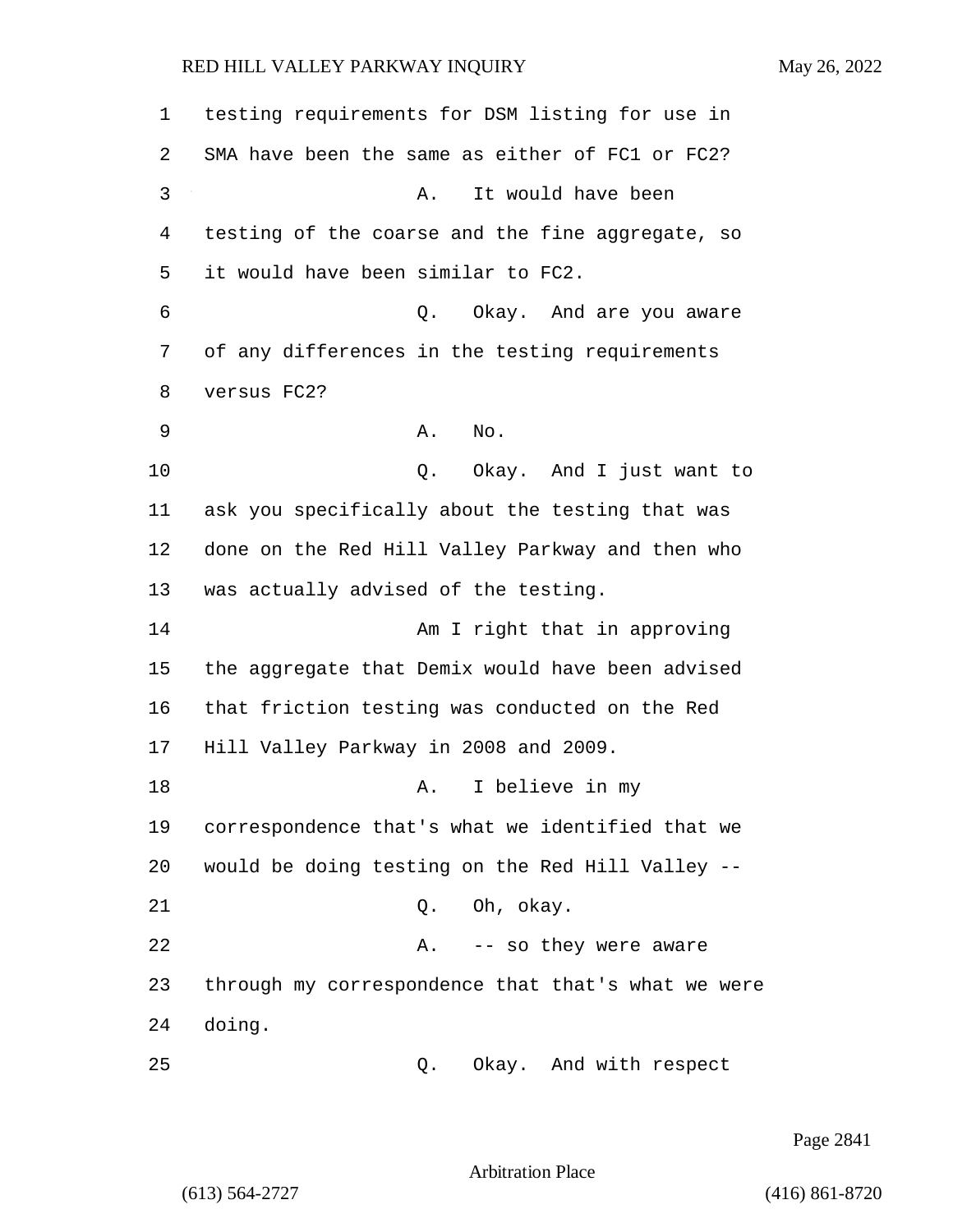to the testing that was done after 2009, so 2010, '11, '12 and '14, were Demix also advised that testing was being done on the Red Hill in those years? 5 A. Well, we told them that we would continue to monitor our evaluation section in future years. So I assume that they understood that, and they knew that we were going to do that. 10 Q. Okay. Do you have any recollection of either you or anyone else at the MTO actually advising them in any of those subsequent years about the friction testing being done on the Red Hill? 15 A. I'm not aware of any -- anything like that, no. 17 0. Okay. 18 A. I mean, yeah -- I just want to be clear about what your question was there. 21 Q. Sure. Whether -- so in the approval letter, as you mentioned, your correspondence did indicate that there was friction testing on the Red Hill in 2008, 2009. So I was just asking if you had any specific

Page 2842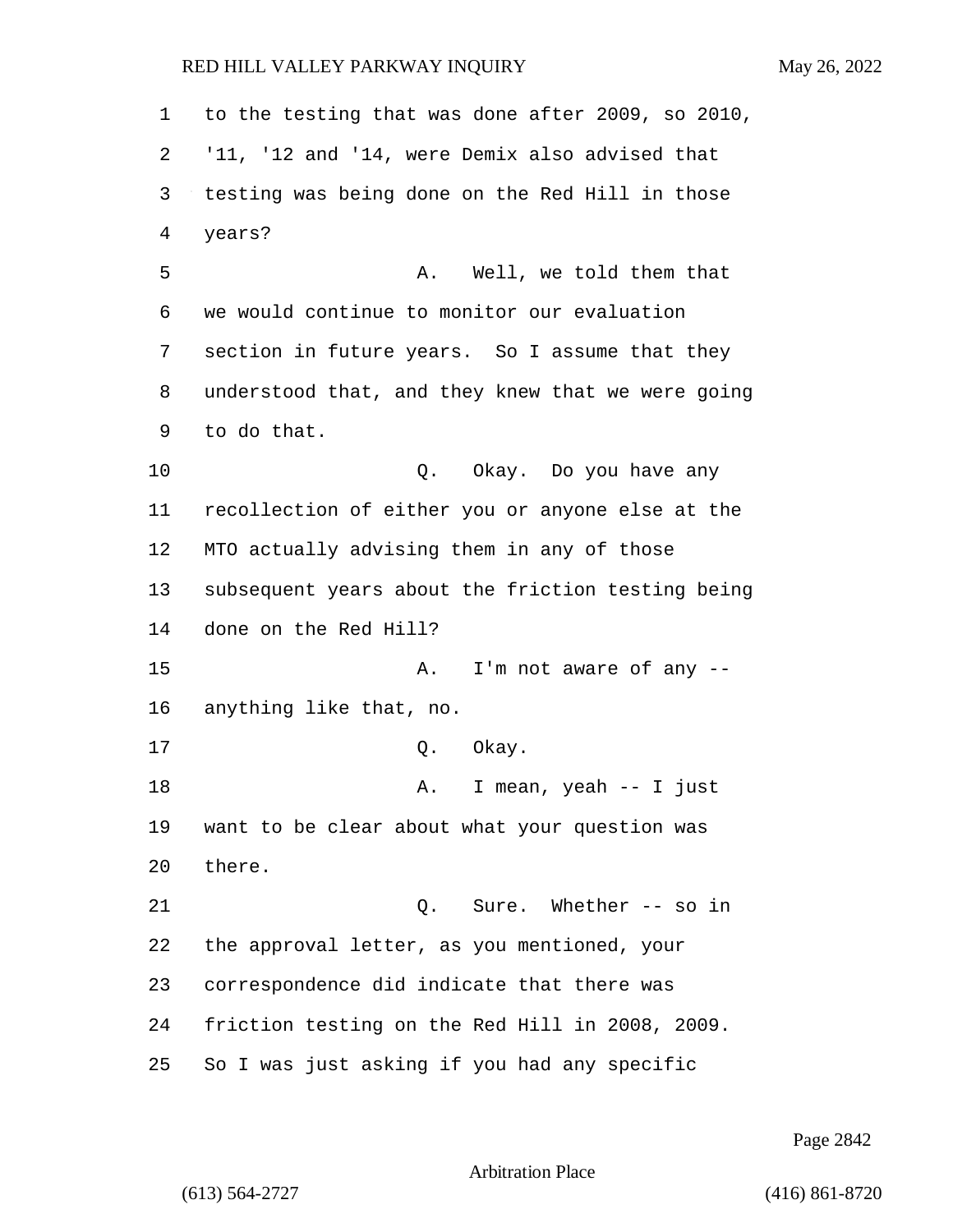recollection of the 2010-and-onwards testing, and whether Demix was told that those years involved testing of the Red Hill as well? 4 A. Well, we did -- in their approval letter I believe we said -- we told them that we would continue to monitor it in the future. 8 and 1 Q. Okay. So aside from that approval letter, there was no specific correspondence or notification subsequent? 11 A. No correspondence from me or my office. I don't know if there was conversations outside of that. 14 Q. Okay. So looking at the friction numbers on the Red Hill in 2014, and you just had a conversation with commission counsel about those. I'm happy to put them -- ask the Registrar to put them up on the screen if you need to see them again. But if you recall the average friction numbers were all above 30 for all the lanes in 2014. Do you recall? 22 A. I do recall. 23 Q. Okay. And I believe you had mentioned that for DSM purposes you were looking at those average friction values, and

Page 2843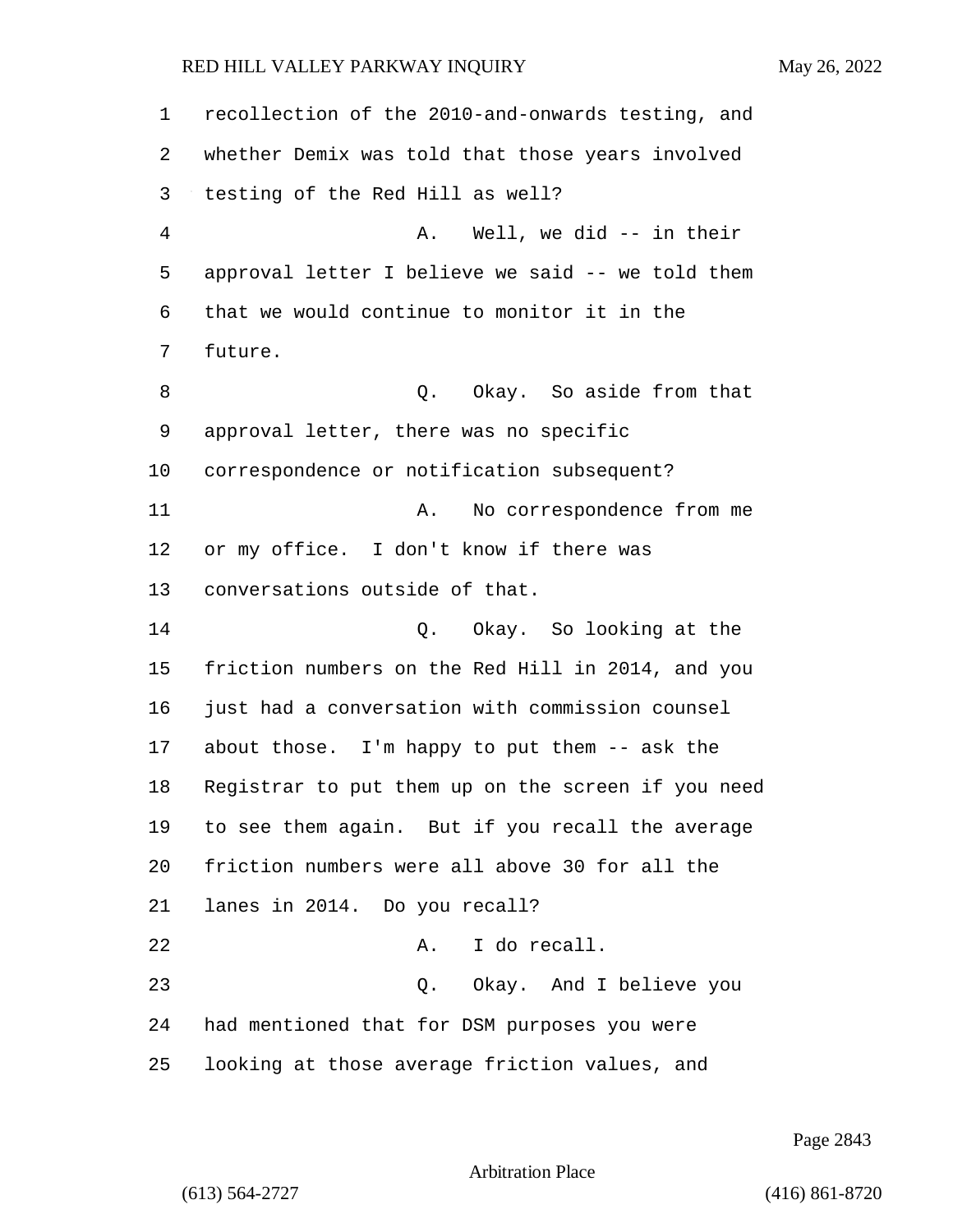those were the values that were being evaluated; is that right? 3 A. That is correct. 4 Q. Okay. And I take it if the friction testing on the Red Hill Valley Parkway continued to produce the same friction numbers as 2014, so averages above 30, your expectations would have been that the Demix aggregate would have continued to be listed on the 10 DSM? 11 A. Yes. 12 O. Okay. And I believe you told us that your view was that the 2014 friction results for the Red Hill were consistent with the values that were seen on some of the other MTO pavements that included trap rock aggregates? 17 A. Well, mostly the trap rock aggregates would have been the material we were comparing it to. But it was, you know, similar -- very similar to -- 21 Q. Oh, okay. 22 A. -- in terms of its -- in terms of its absolute final number, and its -- I guess the values as they decreased over time. 25 Q. Okay.

Page 2844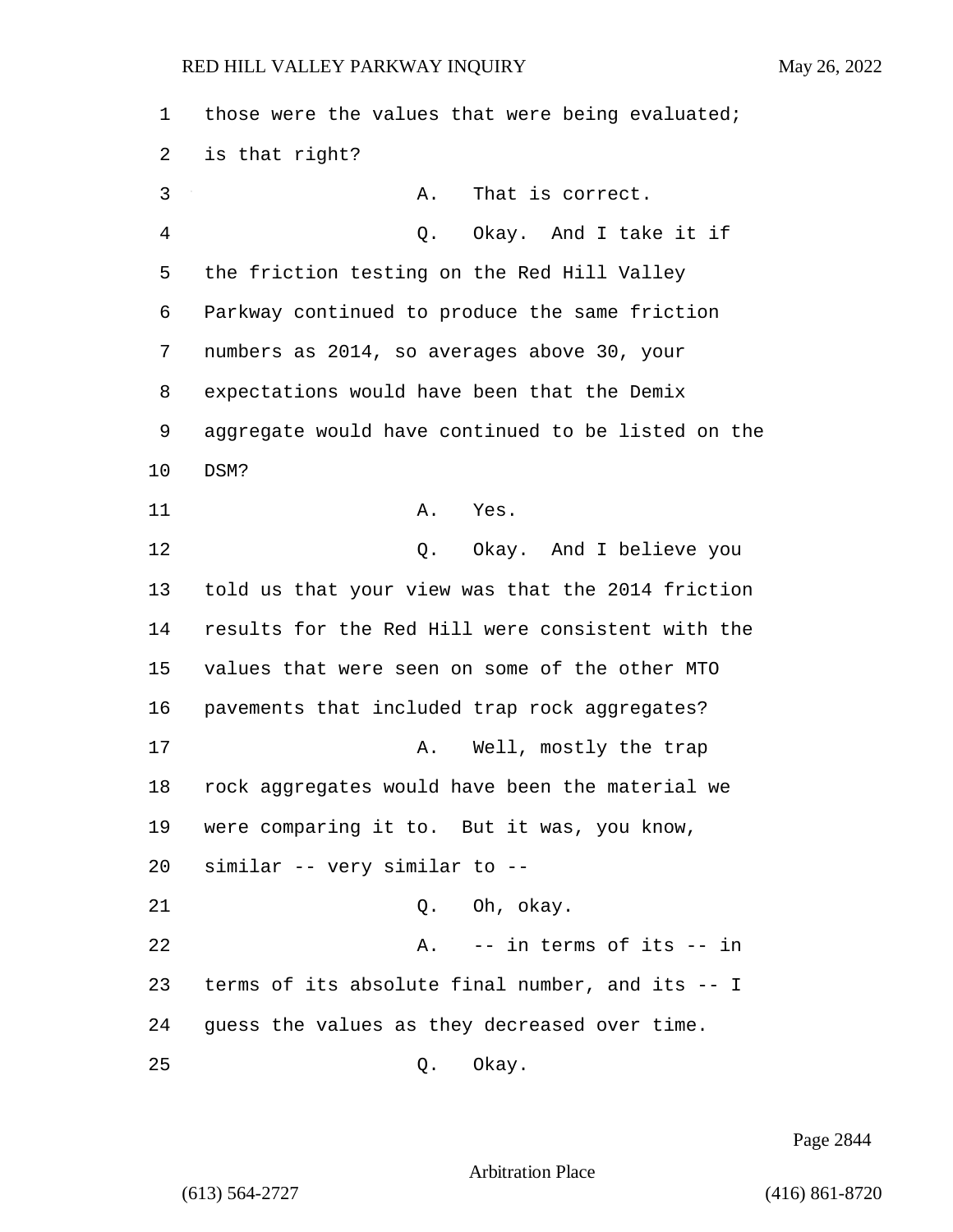| $\mathbf 1$ | (Indiscernible), yeah.<br>A.                       |
|-------------|----------------------------------------------------|
| 2           | Okay. Thank you. But I<br>Q.                       |
| 3           | take if there had been any sort of concern with    |
| 4           | that 2014 testing in terms of safety issues, then  |
| 5           | you or someone else from the MTO would have        |
| 6           | advised someone at the City of Hamilton about any  |
| 7           | safety concerns?                                   |
| 8           | I would imagine so, but I<br>Α.                    |
| 9           | don't know. I can't say for sure. But I would      |
| 10          | imagine that would've been -- if there was a       |
| 11          | safety concern -- every -- obviously if there was  |
| 12          | a safety concern, someone would have said          |
| 13          | something.                                         |
| 14          | Q. Okay. Great. And then I                         |
| 15          | just wanted to ask you, just following up, I       |
| 16          | believe your response about -- I believe you told  |
| 17          | commission counsel you'd never -- you didn't       |
| 18          | inform anyone from the City or any of the City's   |
| 19          | representatives about the Demix application or     |
| 20          | that the Red Hill was being evaluated for friction |
| 21          | testing; is that right?                            |
| 22          | Yes. We considered the<br>Α.                       |
| 23          | pavements and foundations section to be the        |
| 24          | custodian of the data, and we just received it     |
| 25          | because we requested it.                           |

Page 2845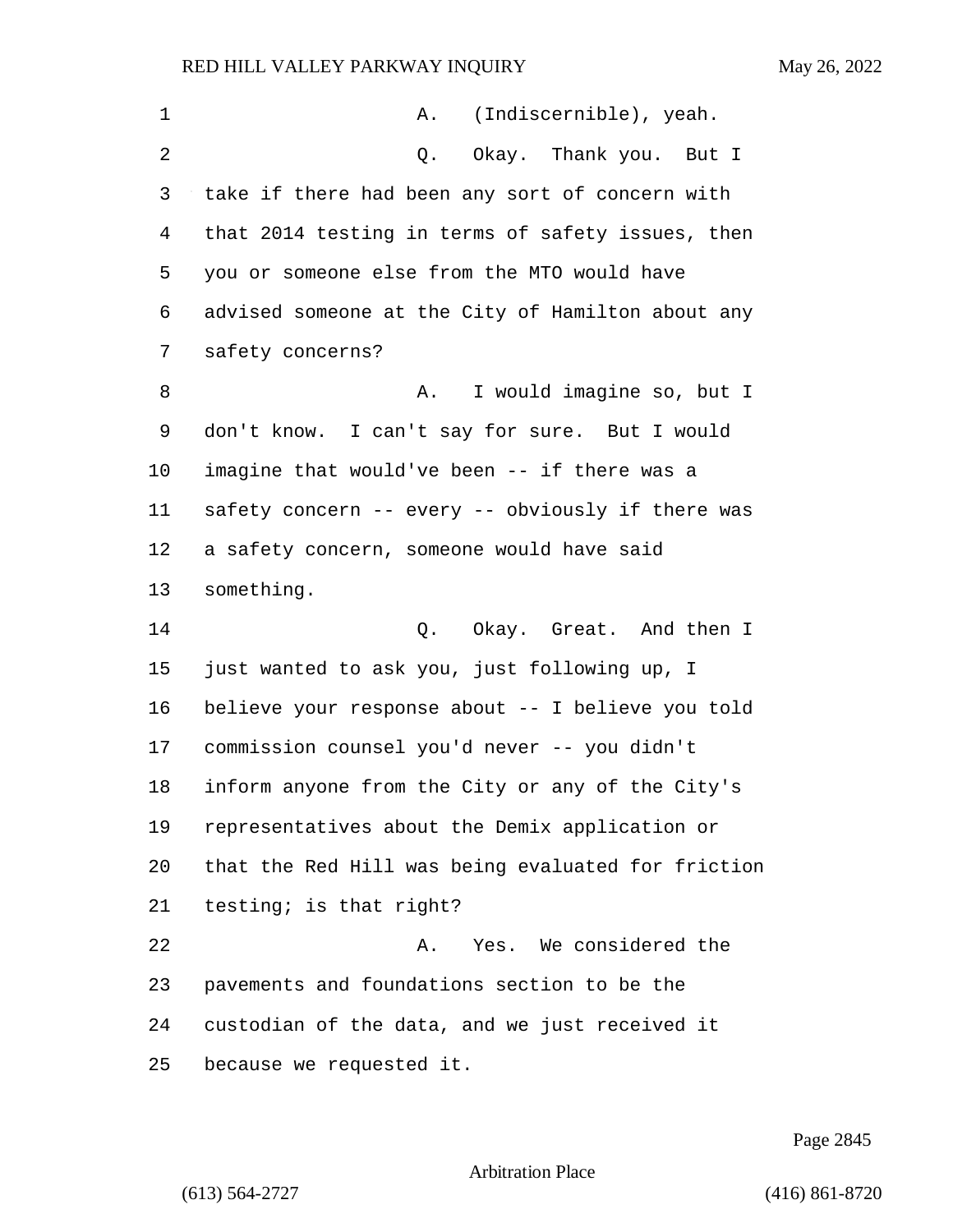| $\mathbf 1$ | Q. Oh, okay. So I just                             |
|-------------|----------------------------------------------------|
| 2           | wanted to ask you if you're aware of any MTO       |
| 3           | policy at the time related to advising a           |
| 4           | municipality or really any third party owner of a  |
| 5           | facility if friction testing was being done on a   |
| 6           | facility that's not an MTO facility?               |
| 7           | Could you say that again,<br>Α.                    |
| 8           | please. I'm not --                                 |
| 9           | Q. Sure. Sorry. So, you                            |
| 10          | know, in the context of the Red Hill, the Red Hill |
| 11          | of course not an MTO facility --                   |
| 12          | No, I know.<br>Α.                                  |
| 13          | Q. -- so I understand it's a                       |
| 14          | little bit of a one-off in terms of the test       |
| 15          | section being not an MTO pavement. I'm wondering   |
| 16          | if there was any policy, any MTO policy with       |
| 17          | respect to that sort of circumstance.              |
| 18          | So there's testing being done                      |
| 19          | on a municipality's facility, for example.<br>Was  |
| 20          | there a policy in place as to whether to either    |
| 21          | advise the municipality or seek permission from    |
| 22          | the municipality before conducting friction        |
| 23          | testing?                                           |
| 24          | I believe that we only<br>Α.                       |
| 25          | responded to requests from municipalities if they  |

Page 2846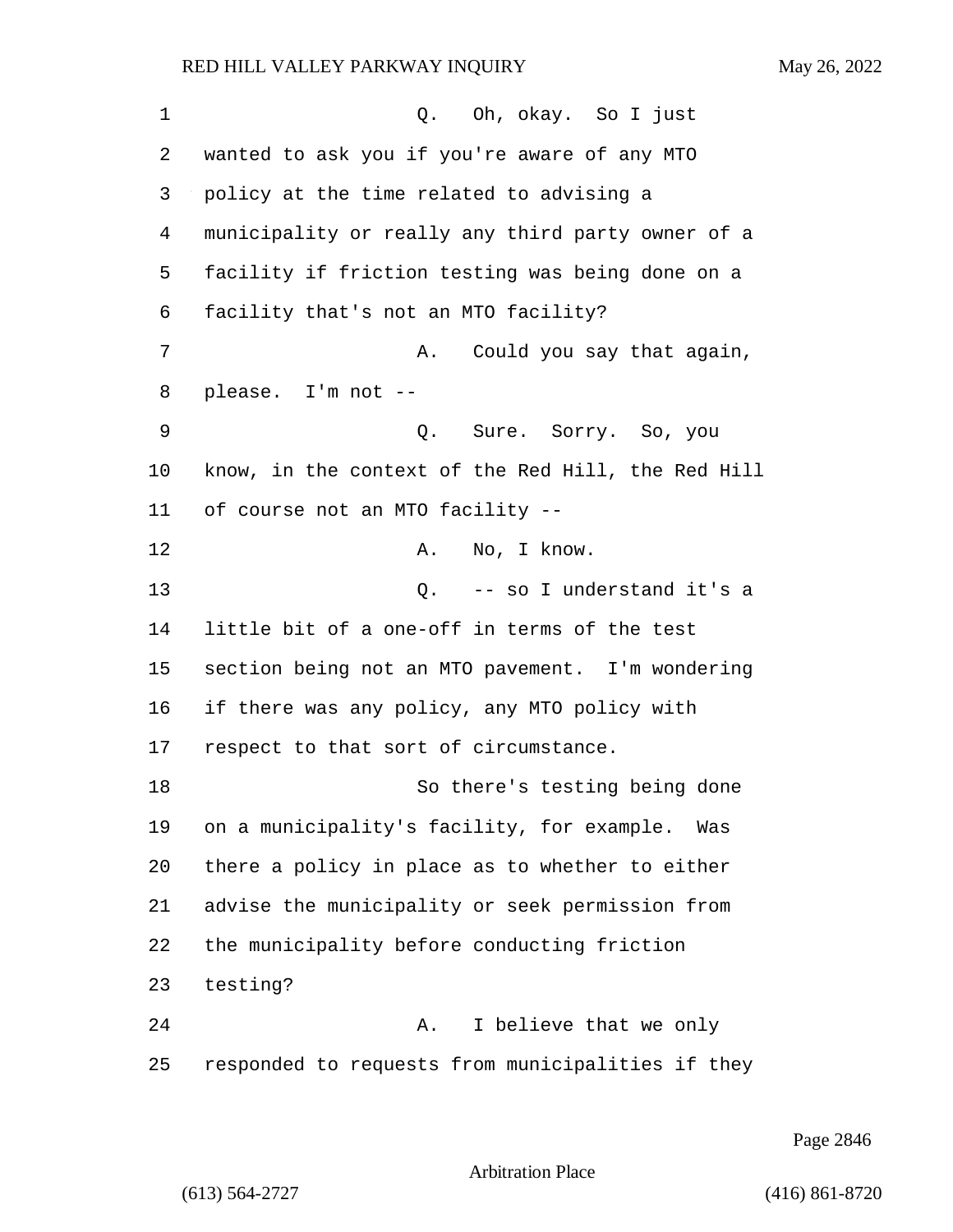wanted to do friction testing on their pavements, but I don't think we would have just randomly gone off to a municipality and taken a friction number for no reason. For example, the City of Toronto, if they wanted to test the Don Valley Parkway for friction they may make a question to the Ministry of Transportation and depending on accomodation. The ministry would see how they would respond to that.

10 Q. Sure. And I understand that. And, I mean, certainly this wasn't a case where the MTO was doing friction testing for no reason. I think we all understand that the friction testing was being done for the purposes of supporting Demix's application for DSM. So my question is really about whether there was a policy in place for those types of circumstances where testing was -- the MTO was doing testing for its own purposes, but that testing was being done on, in this case, the City of Hamilton's property or facility? 22 A. Yeah, I don't know if there was enough circumstances that occurred that

would require a specific policy, written or

understood, but it was more or less ad hoc as

Page 2847

Arbitration Place

(613) 564-2727 (416) 861-8720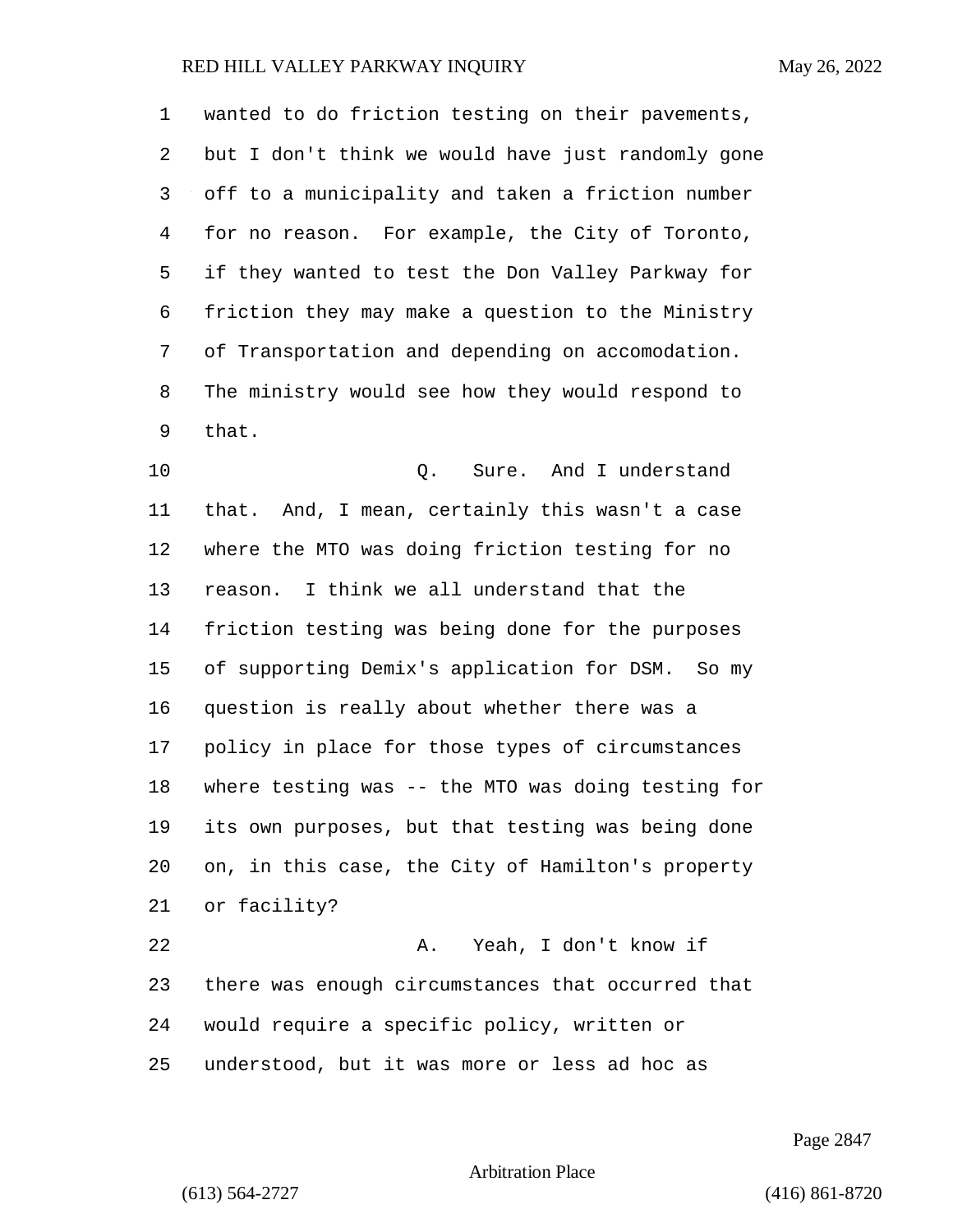needed. 2 Q. Okay. Thank you, Mr. Senior. Thank you, Mr. Commissioner. Those are all my questions. 5 JUSTICE WILTON-SIEGEL: Mr. Lewis? 7 MR. LEWIS: If Ms. Jennifer Roberts does not have any questions, if she confirms that, then we would be on to Ms. McIvor for the MTO. 11 MS. MCIVOR: I can confirm that we have no further questions. 13 JUSTICE WILTON-SIEGEL: Okay. Mr. Lewis? 15 MR. LEWIS: I do not have any further questions. **JUSTICE WILTON-SIEGEL:** Okay. Well then, Mr. Senior, thank you for attending the inquiry. You are excused. And I think the same applies, unless is anything further we have to deal with today, to the remaining counsel. Mr. Lewis? 23 MR. LEWIS: I don't think we need to have a conference. If, perhaps, Ms. McIvor could confirm this evening about

Page 2848